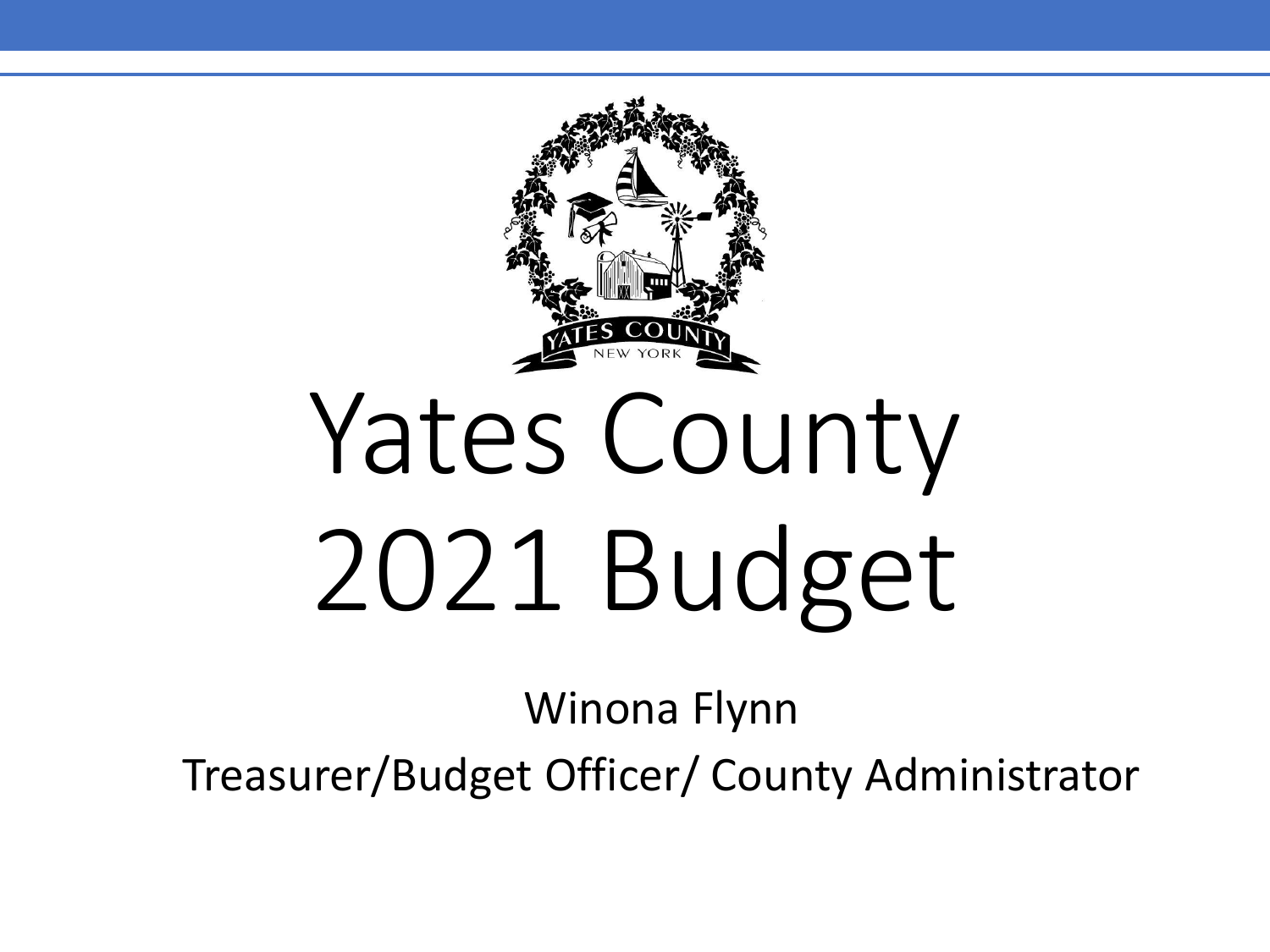# **TABLE OF CONTENTS**

| Department                             | Page           | Department                           | Page           |
|----------------------------------------|----------------|--------------------------------------|----------------|
| <b>Airport Fund</b>                    | 105            | Jail                                 | 51             |
| <b>Assigned Counsel</b>                | 6              | Justices & Constables                | 7              |
| <b>Budget Officer</b>                  | 12             | Legislature                          |                |
| Buildings & Grounds                    | 24             | <b>Other Revenue</b>                 | 143            |
| <b>Central Communications</b>          | 30             | Personnel                            | 20             |
| <b>Central Copier</b>                  | 32             | Planning                             | 94             |
| <b>Central Garage</b>                  | 29             | ProAction of Yates, Inc.             | 89             |
| <b>Central Mailing</b>                 | 31             | Probation                            | 49             |
| Communications                         | 41             | Promotion of Industry                | 87             |
| <b>Community College</b>               | 39             | <b>Public Defender</b>               | $\overline{4}$ |
| <b>Community Services</b>              | 68             | <b>Public Health</b>                 | 63             |
| <b>Conflict Defender</b>               | 5              | <b>Real Property</b>                 | 13             |
| <b>Control of Animals</b>              | 59             | <b>Records Management</b>            | 23             |
| Cornell Cooperative & Soil & Water     | 96             | Refuse & Gargage                     | 95             |
| Coroners                               | 8              | Retiremt., Retirees Health Ins., HRA | 97             |
| <b>County Administrator</b>            | 9              | Road Fund                            | 107            |
| <b>County Attorney</b>                 | 19             | Road Machinery Fund                  | 120            |
| <b>County Clerk</b>                    | 17             | Sheriff                              | 45             |
| <b>Court Security</b>                  | 55             | <b>Social Services</b>               | 72             |
| Debt Service                           | 121            | Stop DWI                             | 57             |
| Dispatch                               | 43             | Tax Advertising/TAP                  | 15             |
| <b>District Attorney</b>               | $\overline{2}$ | <b>Transfers</b>                     | 132            |
| Economic Development & TPA             | 86             | Treasurer                            | 10             |
| <b>Education-Handicapped Children</b>  | 40             | <b>YC Arts Center</b>                | 93             |
| Elections                              | 21             | YC Chapter NYSARC, Inc.              | 70             |
| <b>Emergency Management</b>            | 61             | <b>YC History Center</b>             | 91             |
| Historian                              | 92             | YC Soil & Water Conservation         | 96             |
| <b>Information Technology</b>          | 33             | Youth Program                        | 90             |
| Insurance, Dues, Judgments, Contingent | 35             | <b>Veterans Services</b>             | 88             |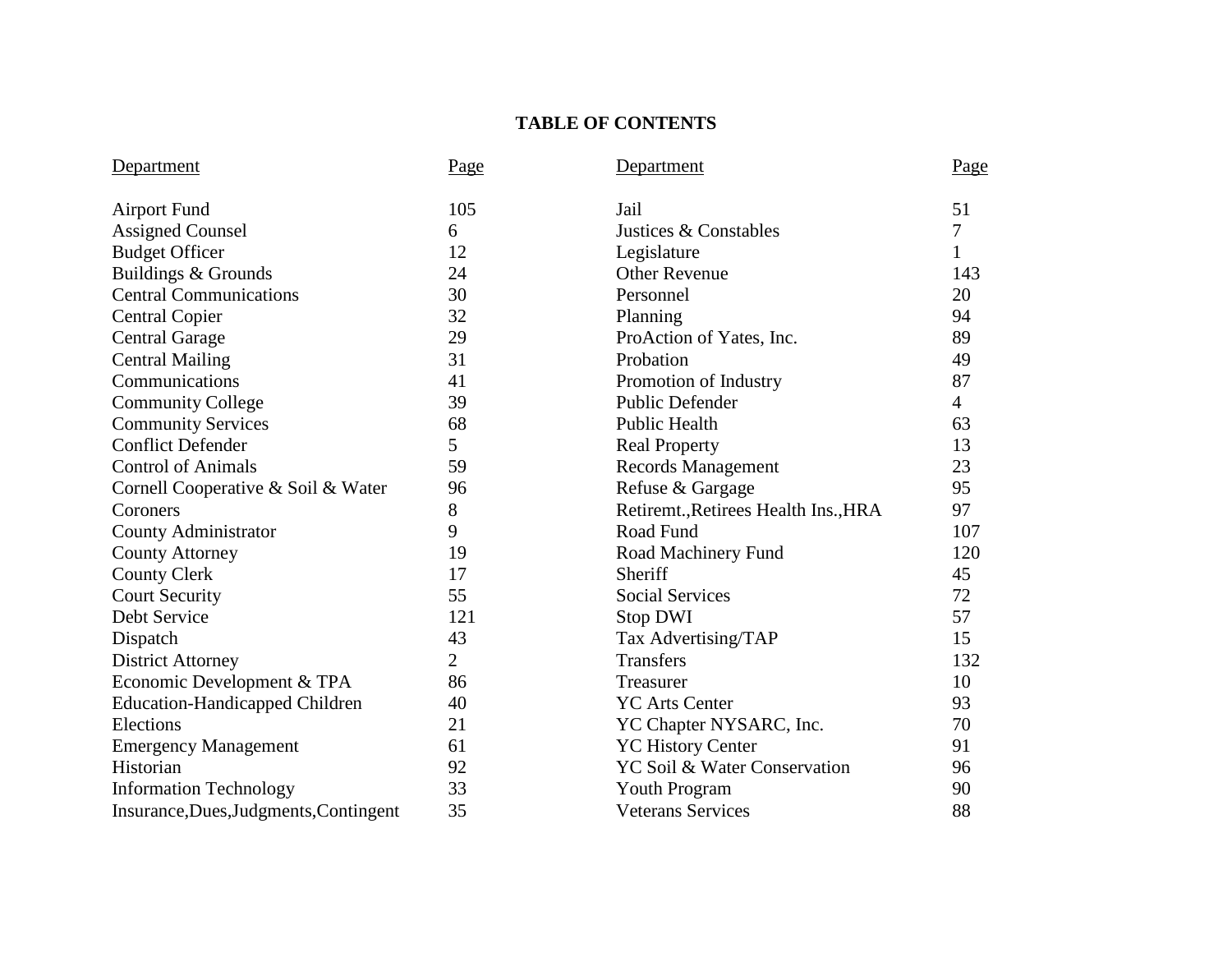|                                                                                             |                                                                                        |                                                                                                                                                             |                                                                                                           |                                                                                                            |                                                                                                              |                                                                                                         |                                                                                                            |                                                                                                            | <b>munis</b><br>a tyler erp solution                                       |
|---------------------------------------------------------------------------------------------|----------------------------------------------------------------------------------------|-------------------------------------------------------------------------------------------------------------------------------------------------------------|-----------------------------------------------------------------------------------------------------------|------------------------------------------------------------------------------------------------------------|--------------------------------------------------------------------------------------------------------------|---------------------------------------------------------------------------------------------------------|------------------------------------------------------------------------------------------------------------|------------------------------------------------------------------------------------------------------------|----------------------------------------------------------------------------|
| nflynn                                                                                      | 11/20/2020 14:07                                                                       |                                                                                                                                                             | YATES COUNTY<br>NEXT YEAR /                                                                               | CURRENT YEAR BUDGET ANALYSIS                                                                               |                                                                                                              |                                                                                                         |                                                                                                            |                                                                                                            | lР<br>  bgnyrpts                                                           |
|                                                                                             | PROJECTION: 2021                                                                       | 2021 Budget                                                                                                                                                 |                                                                                                           |                                                                                                            |                                                                                                              |                                                                                                         |                                                                                                            |                                                                                                            | FOR PERIOD 99                                                              |
| <b>ACCOUNTS FOR:</b>                                                                        |                                                                                        |                                                                                                                                                             |                                                                                                           |                                                                                                            |                                                                                                              |                                                                                                         |                                                                                                            |                                                                                                            |                                                                            |
| <b>GENERAL FUND</b>                                                                         |                                                                                        |                                                                                                                                                             | 2019<br><b>ACTUAL</b>                                                                                     | 2020<br>ORIG BUD                                                                                           | 2020<br><b>REVISED BUD</b>                                                                                   | 2020<br><b>ACTUAL</b>                                                                                   | 2020<br><b>PROJECTION</b>                                                                                  | 2021<br><b>ADOPTED</b>                                                                                     | PCT<br><b>CHANGE</b>                                                       |
|                                                                                             |                                                                                        |                                                                                                                                                             |                                                                                                           |                                                                                                            |                                                                                                              |                                                                                                         |                                                                                                            |                                                                                                            |                                                                            |
| 1010                                                                                        | LEGISLATURE                                                                            |                                                                                                                                                             |                                                                                                           |                                                                                                            |                                                                                                              |                                                                                                         |                                                                                                            |                                                                                                            |                                                                            |
| 1<br>A1010<br>A1010<br>A1010                                                                | PERSONAL SERVICES<br>51000<br>51020<br>51045                                           | CHAIRMAN<br>LEGISLATOR<br>CLRK LEGIS                                                                                                                        | 8,182.88<br>114,560.31<br>56,627.09                                                                       | 8,933.00<br>125,062.00<br>56,627.00                                                                        | 8,933.00<br>125,062.00<br>58,790.00                                                                          | 7,773.66<br>108,831.24<br>51,160.64                                                                     | 8,933.00<br>125,062.00<br>56,627.00                                                                        | 8,933.00<br>125,062.00<br>59,966.00                                                                        | .0%<br>$.0\%$<br>5.9%                                                      |
|                                                                                             | TOTAL PERSONAL SERVICES                                                                |                                                                                                                                                             | 179,370.28                                                                                                | 190,622.00                                                                                                 | 192,785.00                                                                                                   | 167,765.54                                                                                              | 190,622.00                                                                                                 | 193,961.00                                                                                                 | 1.8%                                                                       |
| 4<br>A1010<br>A1010<br>A1010<br>A1010<br>A1010<br>A1010<br>A1010<br>A1010<br>A1010<br>A1010 | 54152<br>54470<br>54501<br>54507<br>54515<br>54654<br>54660<br>54682<br>54907<br>54915 | CONTRACTUAL EXPENSES<br><b>CONFERENCE</b><br>SUPP:OFF<br>ADVERTISIN<br>COPIER CHR<br>POSTAGE<br>MILEAGE<br>TRAV EXP<br>TEL/FAX<br><b>DUES</b><br>PROCEEDING | 1,982.00<br>506.71<br>771.64<br>3, 224.35<br>186.59<br>2,506.24<br>6,372.12<br>756.70<br>150.00<br>715.72 | 2,500.00<br>350.00<br>700.00<br>4,000.00<br>200.00<br>3,000.00<br>5,400.00<br>1,680.00<br>150.00<br>720.00 | 2,500.00<br>350.00<br>1,700.00<br>4,000.00<br>200.00<br>3,200.00<br>4,128.60<br>1,680.00<br>150.00<br>791.40 | .00<br>200.31<br>1,339.14<br>1,881.65<br>177.28<br>1,032.94<br>1,504.66<br>1,400.00<br>150.00<br>791.40 | 2,500.00<br>350.00<br>700.00<br>4,000.00<br>200.00<br>3,000.00<br>5,400.00<br>1,680.00<br>150.00<br>720.00 | 2,500.00<br>350.00<br>700.00<br>4,000.00<br>200.00<br>3,000.00<br>5,400.00<br>1,680.00<br>150.00<br>815.00 | $.0\%$<br>.0%<br>.0%<br>.0%<br>.0%<br>.0%<br>$.0\%$<br>.0%<br>.0%<br>13.2% |
|                                                                                             |                                                                                        | TOTAL CONTRACTUAL EXPENSES                                                                                                                                  | 17,172.07                                                                                                 | 18,700.00                                                                                                  | 18,700.00                                                                                                    | 8,477.38                                                                                                | 18,700.00                                                                                                  | 18,795.00                                                                                                  | .5%                                                                        |
| 8<br>A1010<br>A1010                                                                         | EMPLOYEE BENEFITS<br>58100<br>58305                                                    | FICA/MED<br>INS-NON UN                                                                                                                                      | 13,717.64<br>6,459.60                                                                                     | 14,496.00<br>6,460.00                                                                                      | 14,678.30<br>6,460.00                                                                                        | 12,757.17<br>5,921.30                                                                                   | 14,496.00<br>6,460.00                                                                                      | 14,749.00<br>6,654.00                                                                                      | 1.7%<br>3.0%                                                               |
|                                                                                             | TOTAL EMPLOYEE BENEFITS<br>TOTAL LEGISLATURE                                           |                                                                                                                                                             | 20, 177. 24<br>216,719.59                                                                                 | 20,956.00<br>230,278.00                                                                                    | 21, 138.30<br>232,623.30                                                                                     | 18,678.47<br>194,921.39                                                                                 | 20,956.00<br>230, 278.00                                                                                   | 21,403.00<br>234,159.00                                                                                    | 2.1%<br>1.7%                                                               |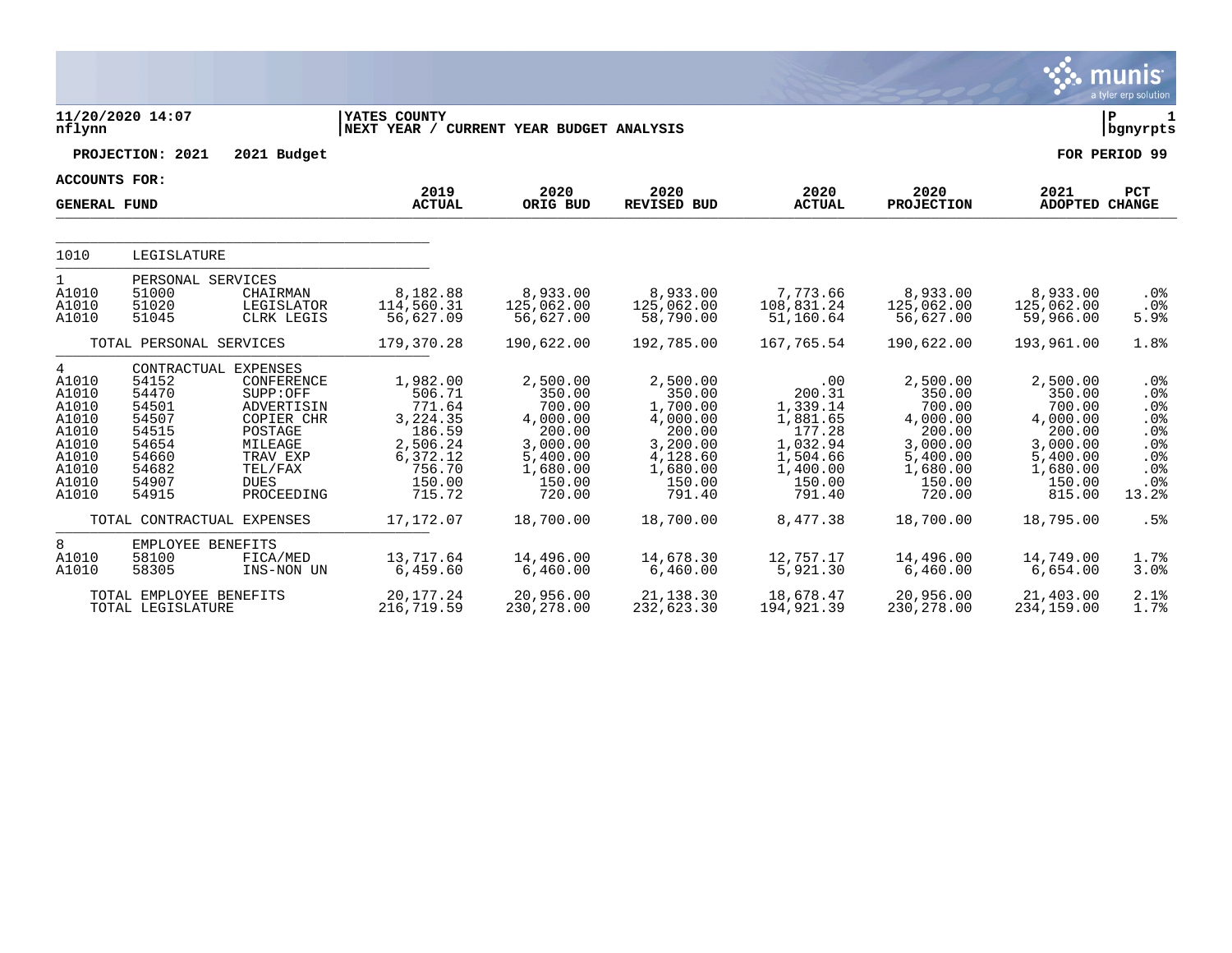|                                                                                                                                                                          |                                                                                                                                                                               |                                                                                                                                                                                                                               |                                                                                                                                                                               |                                                                                                                                                                                                       |                                                                                                                                                                                                   |                                                                                                                                                                                  |                                                                                                                                                                                                                      |                                                                                                                                                                                                         | munis<br>a tyler erp solution                                                                                             |
|--------------------------------------------------------------------------------------------------------------------------------------------------------------------------|-------------------------------------------------------------------------------------------------------------------------------------------------------------------------------|-------------------------------------------------------------------------------------------------------------------------------------------------------------------------------------------------------------------------------|-------------------------------------------------------------------------------------------------------------------------------------------------------------------------------|-------------------------------------------------------------------------------------------------------------------------------------------------------------------------------------------------------|---------------------------------------------------------------------------------------------------------------------------------------------------------------------------------------------------|----------------------------------------------------------------------------------------------------------------------------------------------------------------------------------|----------------------------------------------------------------------------------------------------------------------------------------------------------------------------------------------------------------------|---------------------------------------------------------------------------------------------------------------------------------------------------------------------------------------------------------|---------------------------------------------------------------------------------------------------------------------------|
| nflynn                                                                                                                                                                   | 11/20/2020 14:07                                                                                                                                                              |                                                                                                                                                                                                                               | YATES COUNTY<br>NEXT YEAR / CURRENT YEAR BUDGET ANALYSIS                                                                                                                      |                                                                                                                                                                                                       |                                                                                                                                                                                                   |                                                                                                                                                                                  |                                                                                                                                                                                                                      |                                                                                                                                                                                                         | l P<br>2<br>  bgnyrpts                                                                                                    |
|                                                                                                                                                                          | PROJECTION: 2021                                                                                                                                                              | 2021 Budget                                                                                                                                                                                                                   |                                                                                                                                                                               |                                                                                                                                                                                                       |                                                                                                                                                                                                   |                                                                                                                                                                                  |                                                                                                                                                                                                                      |                                                                                                                                                                                                         | FOR PERIOD 99                                                                                                             |
| <b>ACCOUNTS FOR:</b>                                                                                                                                                     |                                                                                                                                                                               |                                                                                                                                                                                                                               |                                                                                                                                                                               |                                                                                                                                                                                                       |                                                                                                                                                                                                   |                                                                                                                                                                                  |                                                                                                                                                                                                                      |                                                                                                                                                                                                         |                                                                                                                           |
| <b>GENERAL FUND</b>                                                                                                                                                      |                                                                                                                                                                               |                                                                                                                                                                                                                               | 2019<br><b>ACTUAL</b>                                                                                                                                                         | 2020<br>ORIG BUD                                                                                                                                                                                      | 2020<br>REVISED BUD                                                                                                                                                                               | 2020<br><b>ACTUAL</b>                                                                                                                                                            | 2020<br><b>PROJECTION</b>                                                                                                                                                                                            | 2021<br>ADOPTED CHANGE                                                                                                                                                                                  | PCT                                                                                                                       |
| 1165                                                                                                                                                                     | DISTRICT ATTORNEY                                                                                                                                                             |                                                                                                                                                                                                                               |                                                                                                                                                                               |                                                                                                                                                                                                       |                                                                                                                                                                                                   |                                                                                                                                                                                  |                                                                                                                                                                                                                      |                                                                                                                                                                                                         |                                                                                                                           |
| $\Omega$<br>A1165<br>A1165<br>A1165<br>A1165<br>A1165                                                                                                                    | <b>REVENUES</b><br>41233<br>41290<br>42610<br>43030<br>43032                                                                                                                  | DEPT FEES<br>DA-DWI<br>FINES, REST<br>ATP<br>DA WAGE RE                                                                                                                                                                       | $-4.75$<br>$\sim 00$<br>$-3,615.04$<br>$-22,650.00$<br>$-72,189.00$                                                                                                           | .00<br>$-12,500.00$<br>$\sim 00$<br>$-30, 200.00$<br>$-72, 189.00$                                                                                                                                    | .00<br>$-12,500.00$<br>$\overline{00}$<br>$-30, 200.00$<br>$-72,189.00$                                                                                                                           | $\begin{array}{c} .00 \\ .00 \end{array}$<br>$-4,450.00$<br>$-15, 100.00$<br>.00                                                                                                 | .00<br>$-12,500.00$<br>.00<br>$-30, 200.00$<br>$-72, 189.00$                                                                                                                                                         | .00<br>$-12,500.00$<br>.00<br>$-24,160.00$<br>$-57,751.00$                                                                                                                                              | .0%<br>.0%<br>.0%<br>$-20.0%$<br>$-20.0%$                                                                                 |
|                                                                                                                                                                          | TOTAL REVENUES                                                                                                                                                                |                                                                                                                                                                                                                               | $-98, 458.79$                                                                                                                                                                 | $-114,889.00$                                                                                                                                                                                         | $-114,889.00$                                                                                                                                                                                     | $-19,550.00$                                                                                                                                                                     | $-114,889.00$                                                                                                                                                                                                        | $-94,411.00$                                                                                                                                                                                            | $-17.8%$                                                                                                                  |
| $\mathbf{1}$<br>A1165<br>A1165<br>A1165<br>A1165<br>A1165<br>A1165<br>A1165                                                                                              | PERSONAL SERVICES<br>51010<br>51037<br>51038<br>51039<br>51108<br>51109<br>51661                                                                                              | DA<br>ASST DA<br>ASST DA<br>ASST DA<br>LE LIAISON<br>DA SECR<br>COMP NONUN                                                                                                                                                    | 199,713.38<br>82,000.00<br>39,023.00<br>$\cdot$ 00<br>.00<br>37,836.89<br>10.95                                                                                               | 200,400.00<br>82,000.00<br>39,023.00<br>60,000.00<br>42,000.00<br>37,837.00<br>.00                                                                                                                    | 200,400.00<br>83,640.00<br>39,803.00<br>60,000.00<br>42,000.00<br>37,837.00<br>.00                                                                                                                | 174,393.78<br>72,786.06<br>34,637.76<br>48,015.27<br>36,839.38<br>23,538.76<br>383.13                                                                                            | 200,400.00<br>82,000.00<br>39,023.00<br>60,000.00<br>42,000.00<br>37,837.00<br>.00                                                                                                                                   | 200,400.00<br>85, 313.00<br>40,600.00<br>69,360.00<br>42,676.00<br>38,445.00<br>.00                                                                                                                     | $.0\%$<br>4.0%<br>4.0%<br>15.6%<br>1.6%<br>1.6%<br>.0%                                                                    |
|                                                                                                                                                                          | TOTAL PERSONAL SERVICES                                                                                                                                                       |                                                                                                                                                                                                                               | 358,584.22                                                                                                                                                                    | 461,260.00                                                                                                                                                                                            | 463,680.00                                                                                                                                                                                        | 390,594.14                                                                                                                                                                       | 461,260.00                                                                                                                                                                                                           | 476,794.00                                                                                                                                                                                              | 3.4%                                                                                                                      |
| $4\overline{ }$<br>A1165<br>A1165<br>A1165<br>A1165<br>A1165<br>A1165<br>A1165<br>A1165<br>A1165<br>A1165<br>A1165<br>A1165<br>A1165<br>A1165<br>A1165<br>A1165<br>A1165 | CONTRACTUAL EXPENSES<br>54049<br>54050<br>54072<br>54152<br>54470<br>54507<br>54515<br>54572<br>54654<br>54660<br>54682<br>54740<br>54755<br>54756<br>54907<br>54916<br>54964 | STENO-CRT<br>STENO-GJ<br>EXPERT WIT<br>CONFERENCE<br>SUPP:OFF<br>COPIER CHR<br>POSTAGE<br>COMP ACCES<br>MILEAGE<br>TRAVEL EXP<br>TEL/FAX<br>SEC TRANSP<br>WITNESS FE<br>WITNESS-GJ<br><b>DUES</b><br>PUBLICATN<br>LEASE: DATA | 827.50<br>10,112.50<br>3,475.00<br>610.00<br>1,147.32<br>2,580.69<br>574.07<br>3,587.71<br>1,888.76<br>998.52<br>1,651.10<br>.00<br>.00<br>94.40<br>3,765.00<br>716.57<br>.00 | 3,000.00<br>8,200.00<br>15,000.00<br>1,500.00<br>1,500.00<br>2,300.00<br>750.00<br>2,050.00<br>1,000.00<br>1,500.00<br>1,680.00<br>2,000.00<br>600.00<br>1,000.00<br>1,000.00<br>1,000.00<br>3,960.00 | 3,000.00<br>8,200.00<br>15,000.00<br>1,500.00<br>1,500.00<br>2,300.00<br>750.00<br>2,050.00<br>1,000.00<br>875.00<br>1,680.00<br>2,042.56<br>600.00<br>957.44<br>1,625.00<br>1,000.00<br>3,960.00 | 418.00<br>7,511.20<br>11,284.60<br>817.00<br>1,431.02<br>1,905.77<br>746.25<br>1,117.77<br>678.50<br>283.80<br>1,600.00<br>2,181.18<br>.00<br>91.91<br>2,615.00<br>606.25<br>.00 | 3,000.00<br>8,200.00<br>15,000.00<br>1,500.00<br>$\overline{1}$ , 500.00<br>2,300.00<br>750.00<br>2,050.00<br>1,000.00<br>1,500.00<br>1,680.00<br>2,000.00<br>600.00<br>1,000.00<br>1,000.00<br>1,000.00<br>3,960.00 | 3,000.00<br>8,200.00<br>15,000.00<br>$1,500.00$<br>$1,500.00$<br>2,300.00<br>750.00<br>2,050.00<br>1,000.00<br>1,500.00<br>1,680.00<br>2,000.00<br>600.00<br>600.00<br>1,000.00<br>1,000.00<br>4,300.00 | .0%<br>.0%<br>.0%<br>.0%<br>.0%<br>.0%<br>.0%<br>.0%<br>.0%<br>.0%<br>.0%<br>.0%<br>.0%<br>$-40.0%$<br>.0%<br>.0%<br>8.6% |
|                                                                                                                                                                          | TOTAL CONTRACTUAL EXPENSES                                                                                                                                                    |                                                                                                                                                                                                                               | 32,029.14                                                                                                                                                                     | 48,040.00                                                                                                                                                                                             | 48,040.00                                                                                                                                                                                         | 33,288.25                                                                                                                                                                        | 48,040.00                                                                                                                                                                                                            | 47,980.00                                                                                                                                                                                               | $-18$                                                                                                                     |
| 8<br>A1165                                                                                                                                                               | EMPLOYEE BENEFITS<br>58100                                                                                                                                                    | FICA/MED                                                                                                                                                                                                                      | 22,844.69                                                                                                                                                                     | 28,887.00                                                                                                                                                                                             | 29,072.13                                                                                                                                                                                         | 26,134.30                                                                                                                                                                        | 28,887.00                                                                                                                                                                                                            | 30,601.00                                                                                                                                                                                               | 5.9%                                                                                                                      |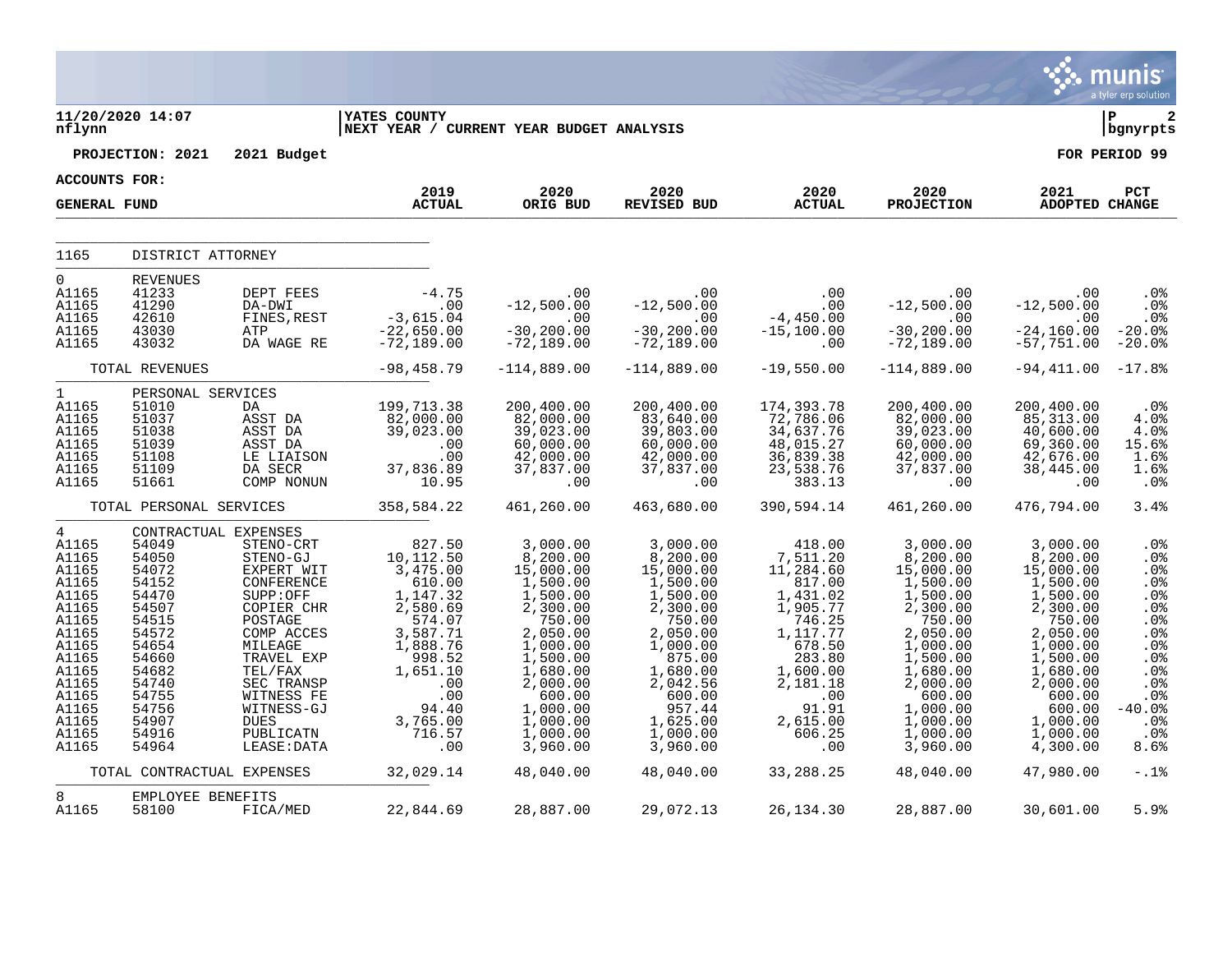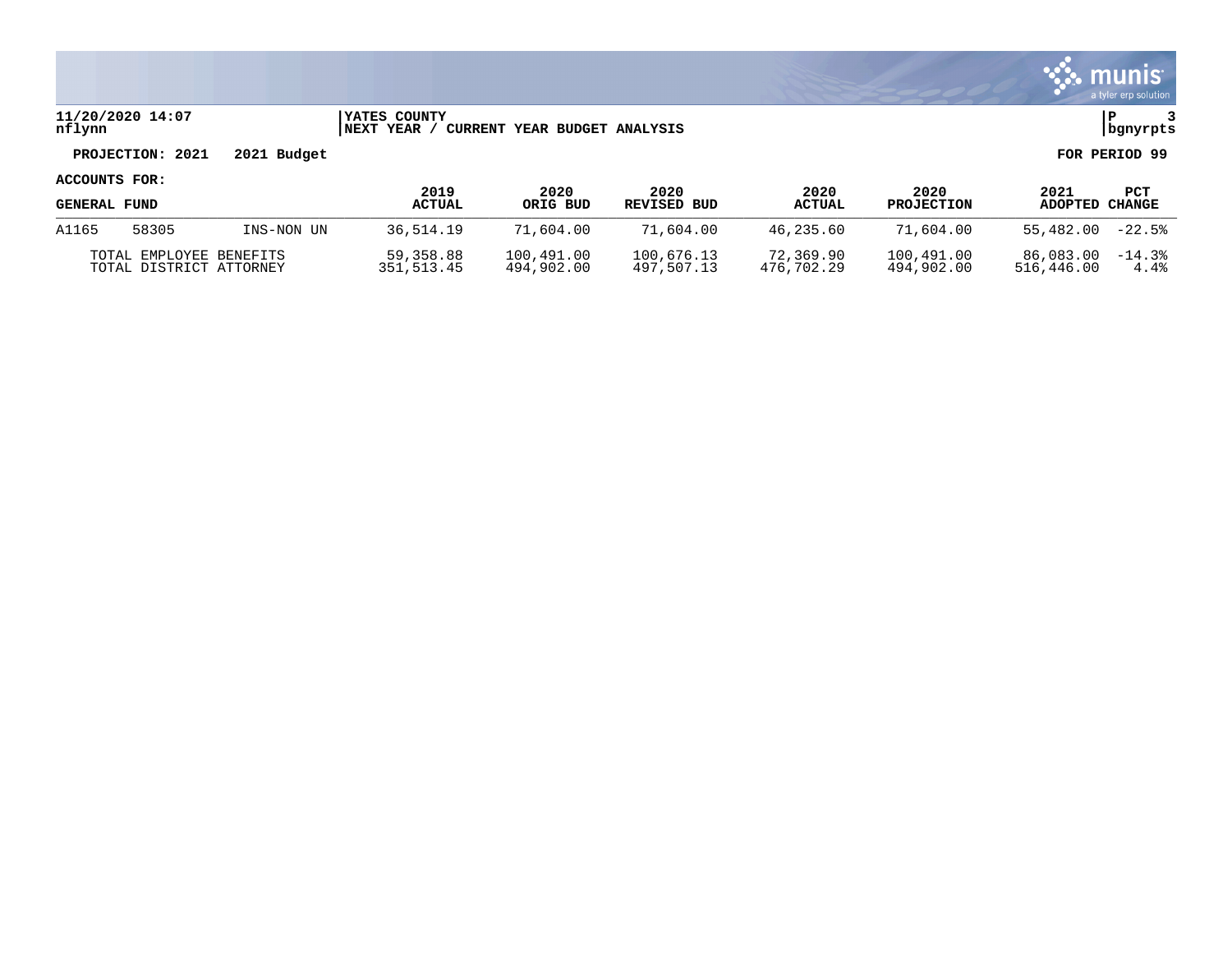|                                                                                                                   |                                                                                                                                                       |                                                                                                                                           |                                                                                                                                      |                                                                                                                                      |                                                                                                                                      |                                                                                                                           |                                                                                       |                                                                                                                                      | munis<br>a tyler erp solution                                                            |
|-------------------------------------------------------------------------------------------------------------------|-------------------------------------------------------------------------------------------------------------------------------------------------------|-------------------------------------------------------------------------------------------------------------------------------------------|--------------------------------------------------------------------------------------------------------------------------------------|--------------------------------------------------------------------------------------------------------------------------------------|--------------------------------------------------------------------------------------------------------------------------------------|---------------------------------------------------------------------------------------------------------------------------|---------------------------------------------------------------------------------------|--------------------------------------------------------------------------------------------------------------------------------------|------------------------------------------------------------------------------------------|
| nflynn                                                                                                            | 11/20/2020 14:07                                                                                                                                      |                                                                                                                                           | YATES COUNTY<br>NEXT YEAR / CURRENT YEAR BUDGET ANALYSIS                                                                             |                                                                                                                                      |                                                                                                                                      |                                                                                                                           |                                                                                       |                                                                                                                                      | l P<br>  bgnyrpts                                                                        |
|                                                                                                                   | PROJECTION: 2021                                                                                                                                      | 2021 Budget                                                                                                                               |                                                                                                                                      |                                                                                                                                      |                                                                                                                                      |                                                                                                                           |                                                                                       |                                                                                                                                      | FOR PERIOD 99                                                                            |
| <b>ACCOUNTS FOR:</b>                                                                                              |                                                                                                                                                       |                                                                                                                                           |                                                                                                                                      |                                                                                                                                      |                                                                                                                                      |                                                                                                                           |                                                                                       |                                                                                                                                      |                                                                                          |
| <b>GENERAL FUND</b>                                                                                               |                                                                                                                                                       |                                                                                                                                           | 2019<br><b>ACTUAL</b>                                                                                                                | 2020<br>ORIG BUD                                                                                                                     | 2020<br><b>REVISED BUD</b>                                                                                                           | 2020<br><b>ACTUAL</b>                                                                                                     | 2020<br><b>PROJECTION</b>                                                             | 2021<br><b>ADOPTED CHANGE</b>                                                                                                        | <b>PCT</b>                                                                               |
| 1170                                                                                                              | PUBLIC DEFENDER                                                                                                                                       |                                                                                                                                           |                                                                                                                                      |                                                                                                                                      |                                                                                                                                      |                                                                                                                           |                                                                                       |                                                                                                                                      |                                                                                          |
| 0<br>A1170                                                                                                        | <b>REVENUES</b><br>43025                                                                                                                              | INDIGENT                                                                                                                                  | $-172, 270.59$                                                                                                                       | $-97,368.00$                                                                                                                         | $-97,368.00$                                                                                                                         | $-70,621.53$                                                                                                              | $.00 \,$                                                                              | $-97, 368.00$                                                                                                                        | $.0\%$                                                                                   |
|                                                                                                                   | TOTAL REVENUES                                                                                                                                        |                                                                                                                                           | $-172, 270.59$                                                                                                                       | $-97, 368.00$                                                                                                                        | $-97, 368.00$                                                                                                                        | $-70,621.53$                                                                                                              | $.00 \,$                                                                              | $-97, 368.00$                                                                                                                        | .0 <sub>8</sub>                                                                          |
| $\mathbf{1}$<br>A1170<br>A1170<br>A1170<br>A1170<br>A1170<br>A1170                                                | PERSONAL SERVICES<br>51565<br>51566<br>51640<br>51646<br>51647<br>51661                                                                               | ASST PD<br>ASST PD<br>PD<br>SECRETARY<br>ASST PD<br>COMP NONUN                                                                            | 35,001.63<br>47,814.18<br>83, 164.48<br>37,795.49<br>.00<br>5.05                                                                     | 35,020.00<br>43,764.00<br>73,288.00<br>37,837.00<br>.00<br>.00                                                                       | 5,891.34<br>43,764.00<br>73,288.00<br>38,594.00<br>30,004.66<br>.00                                                                  | 8,937.81<br>31,830.01<br>73,481.21<br>32,712.33<br>38,308.45<br>.00                                                       | .00<br>.00<br>.00<br>.00<br>.00<br>.00                                                | 44,640.00<br>74,754.00<br>39,209.00<br>36,614.00<br>.00                                                                              | $.00 - 100.0$<br>2.0%<br>2.0%<br>3.6%<br>.0%<br>.0%                                      |
|                                                                                                                   | TOTAL PERSONAL SERVICES                                                                                                                               |                                                                                                                                           | 203,780.83                                                                                                                           | 189,909.00                                                                                                                           | 191,542.00                                                                                                                           | 185,269.81                                                                                                                | .00                                                                                   | 195,217.00                                                                                                                           | 2.8%                                                                                     |
| $\overline{4}$<br>A1170<br>A1170<br>A1170<br>A1170<br>A1170<br>A1170<br>A1170<br>A1170<br>A1170<br>A1170<br>A1170 | CONTRACTUAL EXPENSES<br>54045<br>54156<br>54470<br>54507<br>54515<br>54572<br>54654<br>54682<br>54755<br>54907<br>54941<br>TOTAL CONTRACTUAL EXPENSES | TRANSCRIPT<br>TRAINING<br>SUPP:OFF<br>COPIER CHR<br>POSTAGE<br>COMP ACCES<br>MILEAGE<br>TEL/FAX<br>WITNESS FE<br><b>DUES</b><br>IND LEGAL | 140.00<br>3,513.66<br>536.03<br>1,672.45<br>105.30<br>1,500.00<br>4,205.85<br>838.60<br>100.00<br>435.00<br>23, 254.40<br>36, 301.29 | 400.00<br>5,000.00<br>750.00<br>1,000.00<br>350.00<br>2,000.00<br>3,500.00<br>1,200.00<br>300.00<br>800.00<br>16,228.00<br>31,528.00 | 400.00<br>5,000.00<br>750.00<br>1,000.00<br>350.00<br>2,000.00<br>3,500.00<br>1,200.00<br>300.00<br>800.00<br>16,228.00<br>31,528.00 | 391.00<br>.00<br>1,075.41<br>1,632.26<br>158.00<br>1,500.00<br>267.75<br>1,000.00<br>.00<br>.00<br>21,023.04<br>27,047.46 | .00<br>.00<br>.00<br>.00<br>.00<br>.00<br>.00<br>.00<br>.00<br>$.00 \,$<br>.00<br>.00 | 400.00<br>5,000.00<br>750.00<br>1,000.00<br>200.00<br>3,750.00<br>3,500.00<br>1,200.00<br>300.00<br>800.00<br>16,228.00<br>33,128.00 | .0%<br>.0%<br>.0%<br>.0%<br>$-42.9%$<br>87.5%<br>.0%<br>.0%<br>.0%<br>.0%<br>.0%<br>5.1% |
|                                                                                                                   |                                                                                                                                                       |                                                                                                                                           |                                                                                                                                      |                                                                                                                                      |                                                                                                                                      |                                                                                                                           |                                                                                       |                                                                                                                                      |                                                                                          |
| 8<br>A1170<br>A1170                                                                                               | EMPLOYEE BENEFITS<br>58100<br>58305                                                                                                                   | FICA/MED<br>INS-NON UN                                                                                                                    | 15, 431.67<br>5,953.00                                                                                                               | 14,412.00<br>6,080.00                                                                                                                | 14,536.92<br>6,080.00                                                                                                                | 13,830.34<br>12,063.64                                                                                                    | .00<br>.00                                                                            | 14,396.00<br>18,521.00                                                                                                               | $-.1$ 8<br>204.6%                                                                        |
|                                                                                                                   | TOTAL EMPLOYEE BENEFITS<br>TOTAL PUBLIC DEFENDER                                                                                                      |                                                                                                                                           | 21,384.67<br>89,196.20                                                                                                               | 20,492.00<br>144,561.00                                                                                                              | 20,616.92<br>146, 318.92                                                                                                             | 25,893.98<br>167,589.72                                                                                                   | .00<br>.00                                                                            | 32,917.00<br>163,894.00                                                                                                              | 60.6%<br>13.4%                                                                           |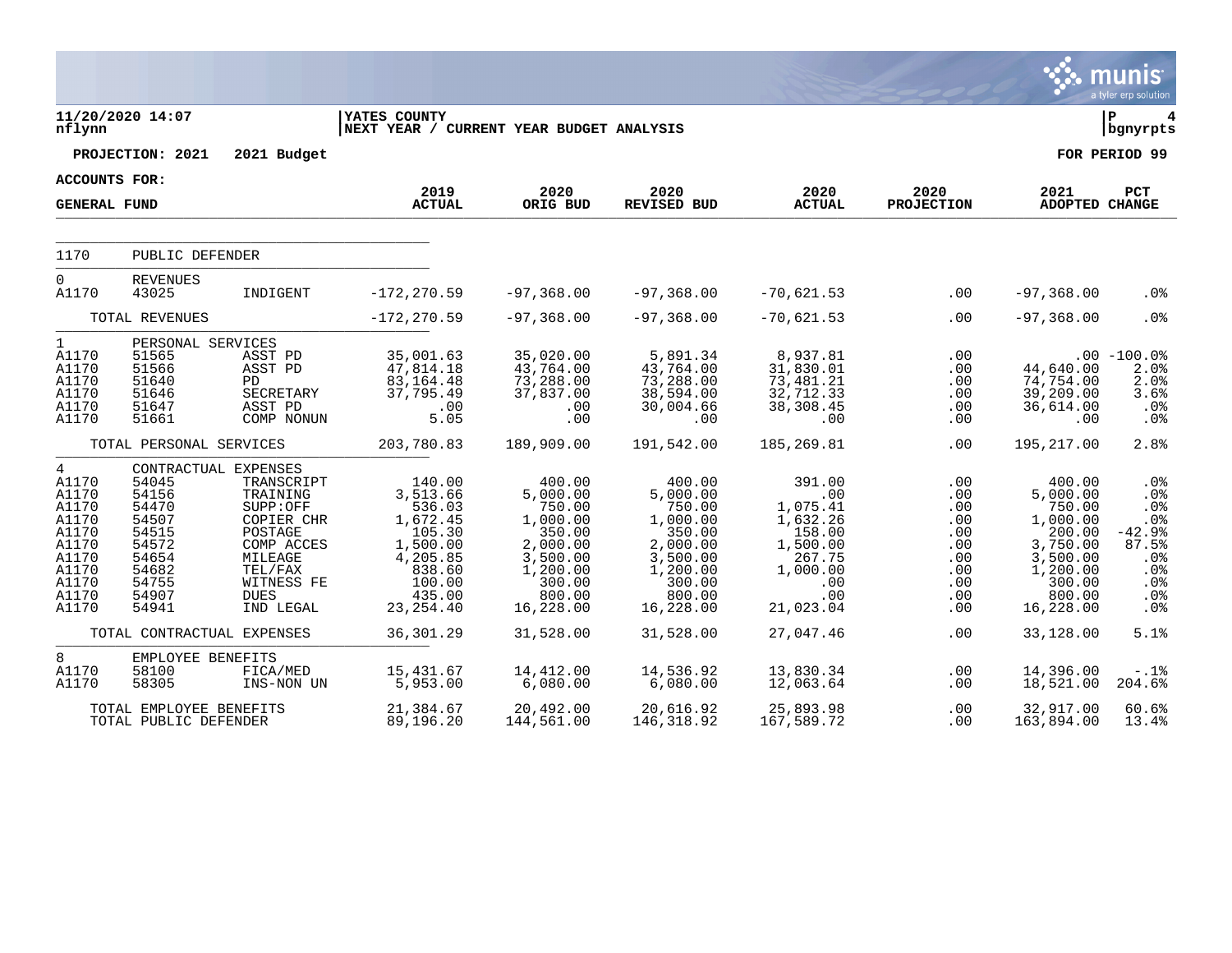|                                                                                                          |                                                                                                                                                                                                                                            |                                                                                             |                                                                                                    |                                                                                                    |                                                                       |                                                                                                    | munis<br>a tyler erp solution                                                                                                                                                 |   |
|----------------------------------------------------------------------------------------------------------|--------------------------------------------------------------------------------------------------------------------------------------------------------------------------------------------------------------------------------------------|---------------------------------------------------------------------------------------------|----------------------------------------------------------------------------------------------------|----------------------------------------------------------------------------------------------------|-----------------------------------------------------------------------|----------------------------------------------------------------------------------------------------|-------------------------------------------------------------------------------------------------------------------------------------------------------------------------------|---|
| nflynn                                                                                                   | 11/20/2020 14:07                                                                                                                                                                                                                           | YATES COUNTY<br>NEXT YEAR / CURRENT YEAR BUDGET ANALYSIS                                    |                                                                                                    |                                                                                                    |                                                                       |                                                                                                    | l P<br>  bgnyrpts                                                                                                                                                             | 5 |
|                                                                                                          | PROJECTION: 2021<br>2021 Budget                                                                                                                                                                                                            |                                                                                             |                                                                                                    |                                                                                                    |                                                                       |                                                                                                    | FOR PERIOD 99                                                                                                                                                                 |   |
| <b>ACCOUNTS FOR:</b><br><b>GENERAL FUND</b>                                                              |                                                                                                                                                                                                                                            | 2019<br><b>ACTUAL</b>                                                                       | 2020<br>ORIG BUD                                                                                   | 2020<br>REVISED BUD                                                                                | 2020<br><b>ACTUAL</b>                                                 | 2020<br><b>PROJECTION</b>                                                                          | 2021<br>PCT<br>ADOPTED CHANGE                                                                                                                                                 |   |
| 1171                                                                                                     | CONFLICT DEFENDER                                                                                                                                                                                                                          |                                                                                             |                                                                                                    |                                                                                                    |                                                                       |                                                                                                    |                                                                                                                                                                               |   |
| $\overline{0}$<br>A1171                                                                                  | <b>REVENUES</b><br>43025<br>INDIGENT                                                                                                                                                                                                       | $-15, 775.27$                                                                               | $-1,620.00$                                                                                        | $-1,620.00$                                                                                        | $-10, 755.27$                                                         | $-1,620.00$                                                                                        | $.00 - 100.0$                                                                                                                                                                 |   |
|                                                                                                          | TOTAL REVENUES                                                                                                                                                                                                                             | $-15,775.27$                                                                                | $-1,620.00$                                                                                        | $-1,620.00$                                                                                        | $-10, 755.27$                                                         | $-1,620.00$                                                                                        | $.00 - 100.0%$                                                                                                                                                                |   |
| $\mathbf{1}$<br>A1171<br>A1171                                                                           | PERSONAL SERVICES<br>CONFL DEF<br>51642<br>51646<br>SECRETARY                                                                                                                                                                              | 58, 385.47<br>12,595.43                                                                     | 49,189.00<br>8,303.00                                                                              | 49,189.00<br>8,303.00                                                                              | 21,993.75<br>6,698.36                                                 | 49,189.00<br>8,303.00                                                                              | $.00 - 100.0$<br>$.00 - 100.0$                                                                                                                                                |   |
|                                                                                                          | TOTAL PERSONAL SERVICES                                                                                                                                                                                                                    | 70,980.90                                                                                   | 57,492.00                                                                                          | 57,492.00                                                                                          | 28,692.11                                                             | 57,492.00                                                                                          | $.00 - 100.0$                                                                                                                                                                 |   |
| $\overline{4}$<br>A1171<br>A1171<br>A1171<br>A1171<br>A1171<br>A1171<br>A1171<br>A1171<br>A1171<br>A1171 | CONTRACTUAL EXPENSES<br>54045<br>TRANSCRIPT<br>54156<br>TRAINING<br>54470<br>SUPP:OFF<br>54515<br>POSTAGE<br>54516<br>PRINTING<br>54572<br>COMP ACCES<br>54654<br>MILEAGE<br>54682<br>TEL/FAX<br>54755<br>WITNESS FE<br>54916<br>PUBLICATN | 75.00<br>225.00<br>432.47<br>148.65<br>741.86<br>746.68<br>462.49<br>183.70<br>.00<br>37.41 | 150.00<br>750.00<br>500.00<br>200.00<br>300.00<br>2,075.00<br>400.00<br>240.00<br>150.00<br>100.00 | 150.00<br>750.00<br>500.00<br>200.00<br>300.00<br>2,075.00<br>400.00<br>240.00<br>150.00<br>100.00 | .00<br>.00<br>.00<br>.00<br>.00<br>.00<br>.00<br>100.00<br>.00<br>.00 | 150.00<br>750.00<br>500.00<br>200.00<br>300.00<br>2,075.00<br>400.00<br>240.00<br>150.00<br>100.00 | $.00 - 100.0%$<br>$.00 - 100.0$<br>$.00 - 100.0%$<br>$.00 - 100.0$<br>$.00 - 100.0%$<br>$.00 - 100.0%$<br>$.00 - 100.0%$<br>$.00 - 100.0%$<br>$.00 - 100.0$<br>$.00 - 100.0%$ |   |
|                                                                                                          | TOTAL CONTRACTUAL EXPENSES                                                                                                                                                                                                                 | 3,053.26                                                                                    | 4,865.00                                                                                           | 4,865.00                                                                                           | 100.00                                                                | 4,865.00                                                                                           | $.00 - 100.0$                                                                                                                                                                 |   |
| 8<br>A1171                                                                                               | EMPLOYEE BENEFITS<br>58100<br>FICA/MED                                                                                                                                                                                                     | 5,430.01                                                                                    | 4,399.00                                                                                           | 4,399.00                                                                                           | 2,194.94                                                              | 4,399.00                                                                                           | $.00 - 100.0%$                                                                                                                                                                |   |
|                                                                                                          | TOTAL EMPLOYEE BENEFITS<br>TOTAL CONFLICT DEFENDER                                                                                                                                                                                         | 5,430.01<br>63,688.90                                                                       | 4,399.00<br>65,136.00                                                                              | 4,399.00<br>65,136.00                                                                              | 2,194.94<br>20, 231.78                                                | 4,399.00<br>65,136.00                                                                              | $.00 - 100.0%$<br>$.00 - 100.0%$                                                                                                                                              |   |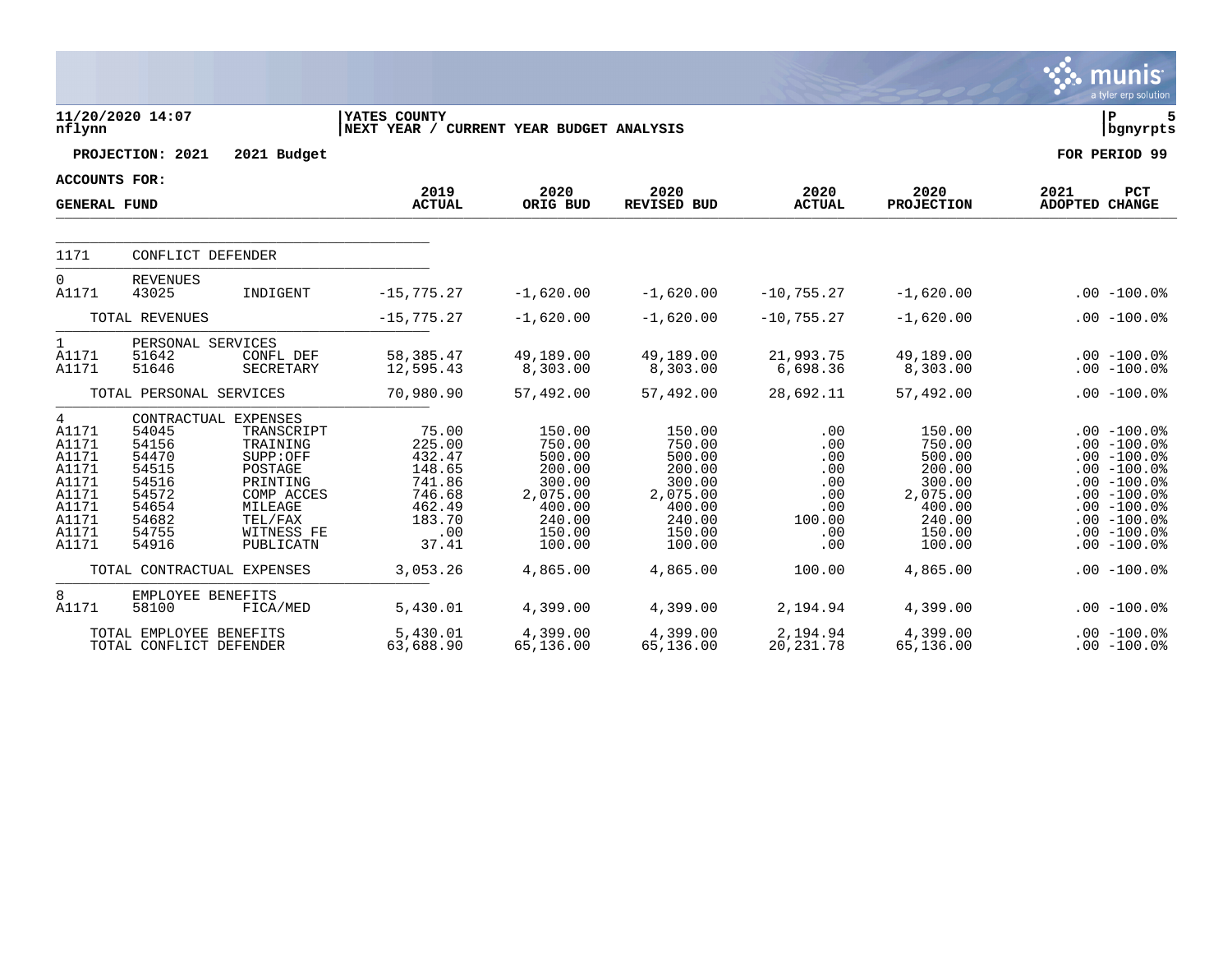|                                            |                                                      |                                                    |                                   |                                   |                                   |                                  |                                   |                                  | munis <sup>.</sup><br>a tyler erp solution |
|--------------------------------------------|------------------------------------------------------|----------------------------------------------------|-----------------------------------|-----------------------------------|-----------------------------------|----------------------------------|-----------------------------------|----------------------------------|--------------------------------------------|
| nflynn                                     | 11/20/2020 14:07                                     |                                                    | YATES COUNTY<br> NEXT YEAR /      | CURRENT YEAR BUDGET ANALYSIS      |                                   |                                  |                                   |                                  | P<br>  bgnyrpts                            |
|                                            | PROJECTION: 2021                                     | 2021 Budget                                        |                                   |                                   |                                   |                                  |                                   |                                  | FOR PERIOD 99                              |
| ACCOUNTS FOR:<br><b>GENERAL FUND</b>       |                                                      |                                                    | 2019<br><b>ACTUAL</b>             | 2020<br>ORIG BUD                  | 2020<br><b>REVISED BUD</b>        | 2020<br><b>ACTUAL</b>            | 2020<br><b>PROJECTION</b>         | 2021<br><b>ADOPTED</b>           | PCT<br><b>CHANGE</b>                       |
| 1172                                       | ASSIGNED COUNSEL                                     |                                                    |                                   |                                   |                                   |                                  |                                   |                                  |                                            |
| $\overline{0}$<br>A1172<br>A1172           | <b>REVENUES</b><br>42413<br>43025                    | RENT-AC<br>INDIGENT                                | $-2, 395.20$<br>$-18,000.00$      | $-2,395.00$<br>$-21,100.00$       | $-2,395.00$<br>$-21,100,00$       | $-2, 395.20$<br>$-32,280.98$     | $-2, 395.00$<br>$-21,100.00$      | $-2,395.00$<br>$-25,000.00$      | $.0\%$<br>18.5%                            |
|                                            | TOTAL REVENUES                                       |                                                    | $-20, 395.20$                     | $-23, 495.00$                     | $-23, 495.00$                     | $-34,676.18$                     | $-23, 495.00$                     | $-27, 395.00$                    | 16.6%                                      |
| $4\overline{ }$<br>A1172<br>A1172<br>A1172 | CONTRACTUAL<br>54003<br>54004<br>54929               | <b>EXPENSES</b><br>AC ADMIN<br>ATTY FEES<br>AC EXP | 45,500.00<br>190,975.50<br>397.08 | 13,500.00<br>185,100.00<br>500.00 | 13,500.00<br>185,100.00<br>500.00 | 46,250.00<br>204,536.35<br>44.08 | 13,500.00<br>185,100.00<br>500.00 | 7,688.00<br>224,713.00<br>500.00 | $-43.1%$<br>21.4%<br>$.0\%$                |
|                                            | TOTAL CONTRACTUAL EXPENSES<br>TOTAL ASSIGNED COUNSEL |                                                    | 236,872.58<br>216, 477.38         | 199,100.00<br>175,605.00          | 199,100.00<br>175,605.00          | 250,830.43<br>216, 154. 25       | 199,100.00<br>175,605.00          | 232,901.00<br>205,506.00         | 17.0%<br>17.0%                             |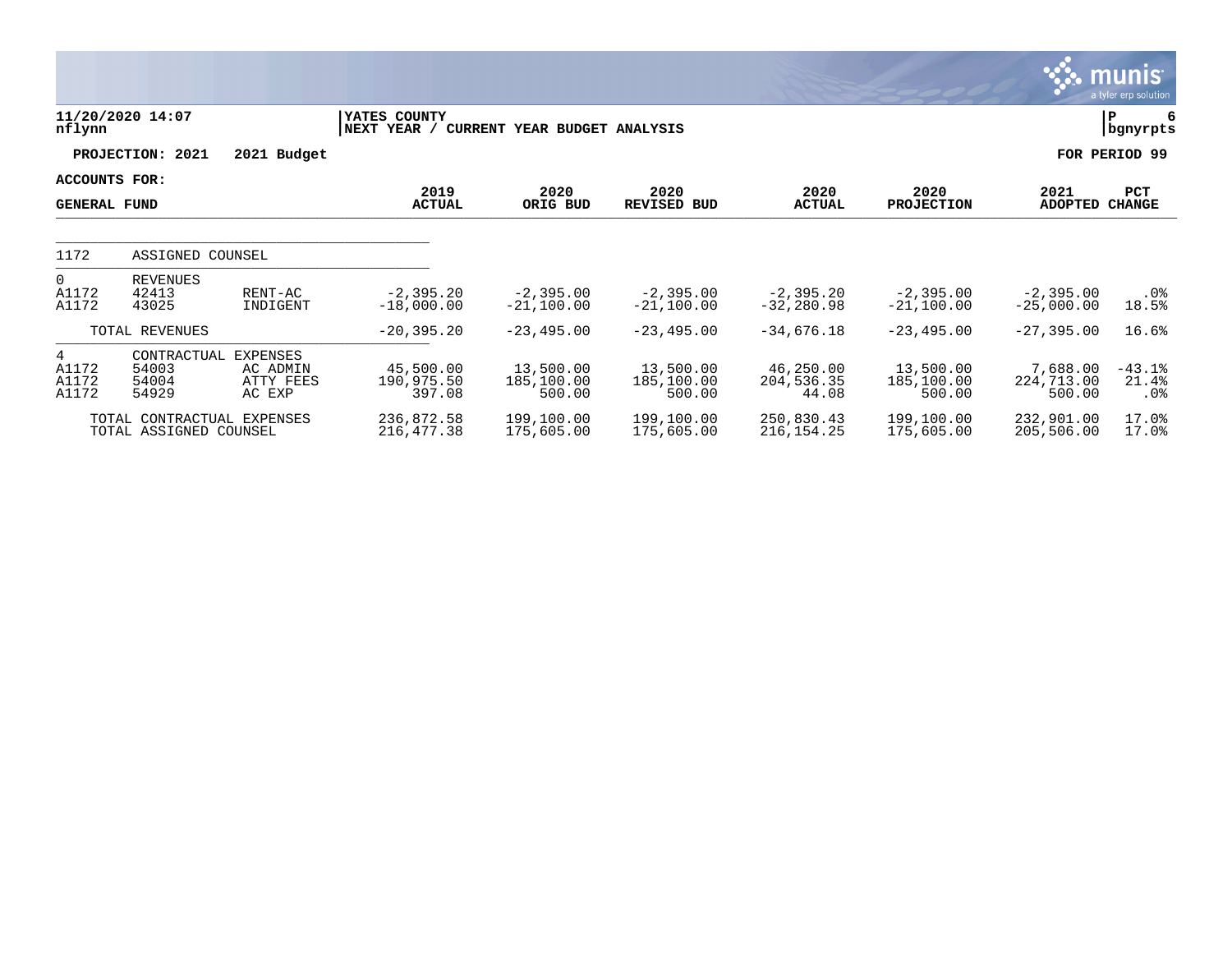|                                      |                                                            |             |                              |                                     |                     |                       |                           |                  | $\mathbb{C}$ munis<br>a tyler erp solution |
|--------------------------------------|------------------------------------------------------------|-------------|------------------------------|-------------------------------------|---------------------|-----------------------|---------------------------|------------------|--------------------------------------------|
| nflynn                               | 11/20/2020 14:07                                           |             | YATES COUNTY<br> NEXT YEAR / | <b>CURRENT YEAR BUDGET ANALYSIS</b> |                     |                       |                           |                  | 7<br>P<br>  bgnyrpts                       |
|                                      | PROJECTION: 2021                                           | 2021 Budget |                              |                                     |                     |                       |                           |                  | FOR PERIOD 99                              |
| ACCOUNTS FOR:<br><b>GENERAL FUND</b> |                                                            |             | 2019<br><b>ACTUAL</b>        | 2020<br>ORIG BUD                    | 2020<br>REVISED BUD | 2020<br><b>ACTUAL</b> | 2020<br><b>PROJECTION</b> | 2021<br>ADOPTED  | PCT<br><b>CHANGE</b>                       |
| 1180                                 | JUSTICES AND CONSTABLES                                    |             |                              |                                     |                     |                       |                           |                  |                                            |
| $4\overline{ }$<br>A1180             | CONTRACTUAL EXPENSES<br>54706                              | CT TWN&VIL  | 610.00                       | 480.00                              | 480.00              | 290.00                | 480.00                    | 400.00           | $-16.7%$                                   |
|                                      | TOTAL CONTRACTUAL EXPENSES<br>TOTAL JUSTICES AND CONSTABLE |             | 610.00<br>610.00             | 480.00<br>480.00                    | 480.00<br>480.00    | 290.00<br>290.00      | 480.00<br>480.00          | 400.00<br>400.00 | $-16.7%$<br>$-16.7%$                       |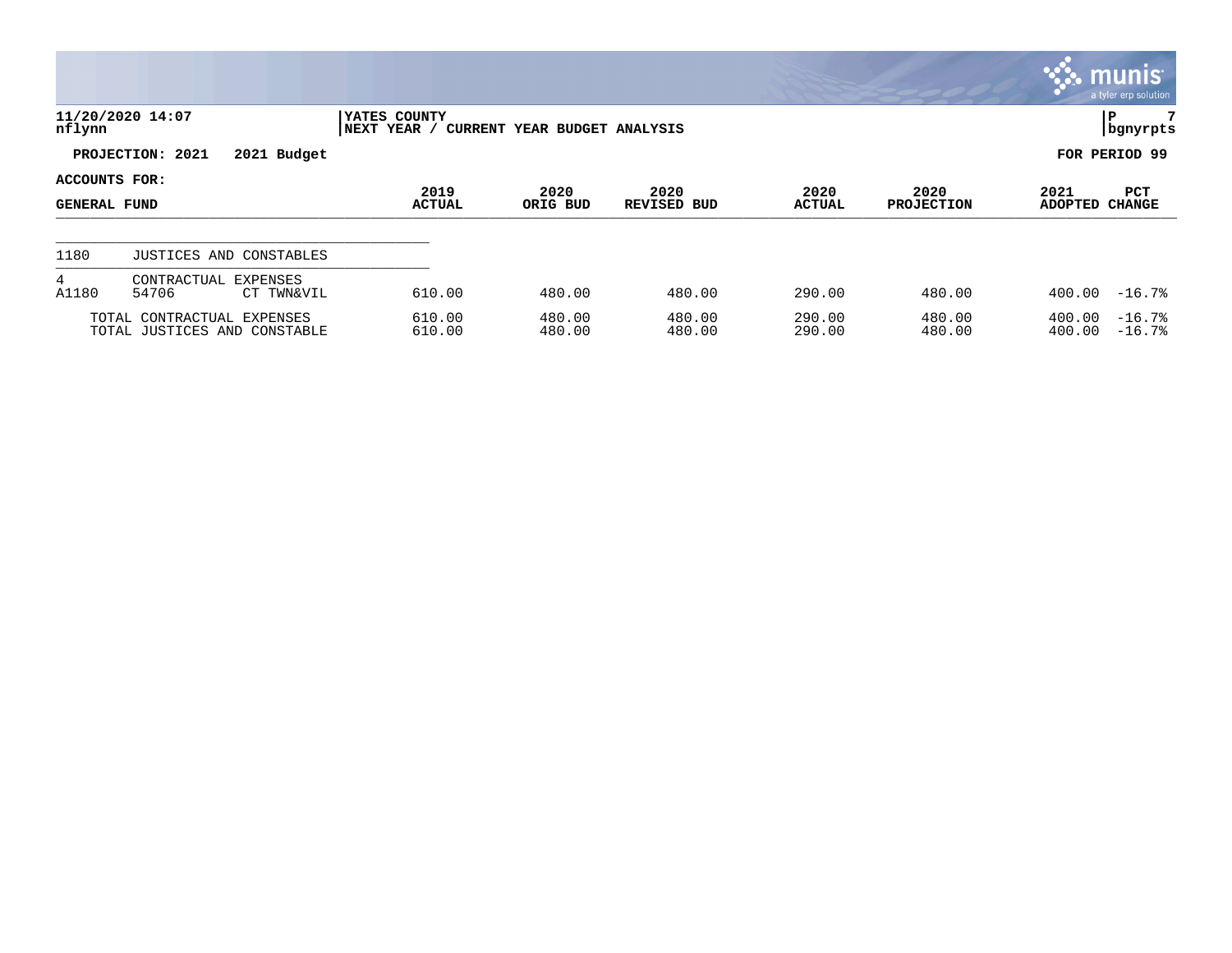|                                                |                                                                                                                                         |                                                          |                                                        |                                                        |                                                        |                                                        |                                                        | munis<br>a tyler erp solution                       |
|------------------------------------------------|-----------------------------------------------------------------------------------------------------------------------------------------|----------------------------------------------------------|--------------------------------------------------------|--------------------------------------------------------|--------------------------------------------------------|--------------------------------------------------------|--------------------------------------------------------|-----------------------------------------------------|
| nflynn                                         | 11/20/2020 14:07                                                                                                                        | YATES COUNTY<br>NEXT YEAR / CURRENT YEAR BUDGET ANALYSIS |                                                        |                                                        |                                                        |                                                        |                                                        | P<br>bgnyrpts                                       |
|                                                | PROJECTION: 2021<br>2021 Budget                                                                                                         |                                                          |                                                        |                                                        |                                                        |                                                        |                                                        | FOR PERIOD 99                                       |
| <b>ACCOUNTS FOR:</b><br><b>GENERAL FUND</b>    |                                                                                                                                         | 2019<br><b>ACTUAL</b>                                    | 2020<br>ORIG BUD                                       | 2020<br><b>REVISED BUD</b>                             | 2020<br><b>ACTUAL</b>                                  | 2020<br><b>PROJECTION</b>                              | 2021<br><b>ADOPTED</b>                                 | PCT<br><b>CHANGE</b>                                |
| 1185                                           | MED EXAMINERS & CORONERS                                                                                                                |                                                          |                                                        |                                                        |                                                        |                                                        |                                                        |                                                     |
| 1<br>A1185                                     | PERSONAL SERVICES<br>51983<br><b>CORONER</b>                                                                                            | 4,700.00                                                 | 5,000.00                                               | 5,000.00                                               | 5,000.00                                               | 5,000.00                                               | 5,000.00                                               | .0%                                                 |
|                                                | TOTAL PERSONAL SERVICES                                                                                                                 | 4,700.00                                                 | 5,000.00                                               | 5,000.00                                               | 5,000.00                                               | 5,000.00                                               | 5,000.00                                               | .0%                                                 |
| 4<br>A1185<br>A1185<br>A1185<br>A1185<br>A1185 | CONTRACTUAL<br>EXPENSES<br>54006<br>AUTOPSIES<br>54008<br>BODY REMOV<br>54023<br>HOSP CHRGS<br>54156<br>TRAINING<br>54660<br>TRAVEL EXP | 24,470.00<br>2,096.92<br>13,981.61<br>460.00<br>457.02   | 20,000.00<br>1,000.00<br>15,000.00<br>350.00<br>550.00 | 18,971.70<br>3,577.30<br>13,304.50<br>196.50<br>535.83 | 27,398.00<br>3,577.30<br>13,923.76<br>110.00<br>397.87 | 20,000.00<br>1,000.00<br>15,300.00<br>350.00<br>564.17 | 26,000.00<br>2,500.00<br>15,000.00<br>350.00<br>550.00 | 30.0%<br>150.0%<br>.0%<br>$.0\%$<br>.0 <sub>8</sub> |
|                                                | TOTAL CONTRACTUAL EXPENSES                                                                                                              | 41,465.55                                                | 36,900.00                                              | 36,585.83                                              | 45,406.93                                              | 37, 214.17                                             | 44,400.00                                              | 20.3%                                               |
| 8<br>A1185                                     | EMPLOYEE BENEFITS<br>58100<br>FICA/MED<br>TOTAL EMPLOYEE BENEFITS                                                                       | 337.29<br>337.29                                         | 383.00<br>383.00                                       | 383.00<br>383.00                                       | 371.41<br>371.41                                       | 383.00<br>383.00                                       | 383.00<br>383.00                                       | .0 <sub>8</sub><br>.0 <sub>8</sub>                  |
|                                                | TOTAL MED EXAMINERS & CORONE                                                                                                            | 46,502.84                                                | 42,283.00                                              | 41,968.83                                              | 50,778.34                                              | 42,597.17                                              | 49,783.00                                              | 17.7%                                               |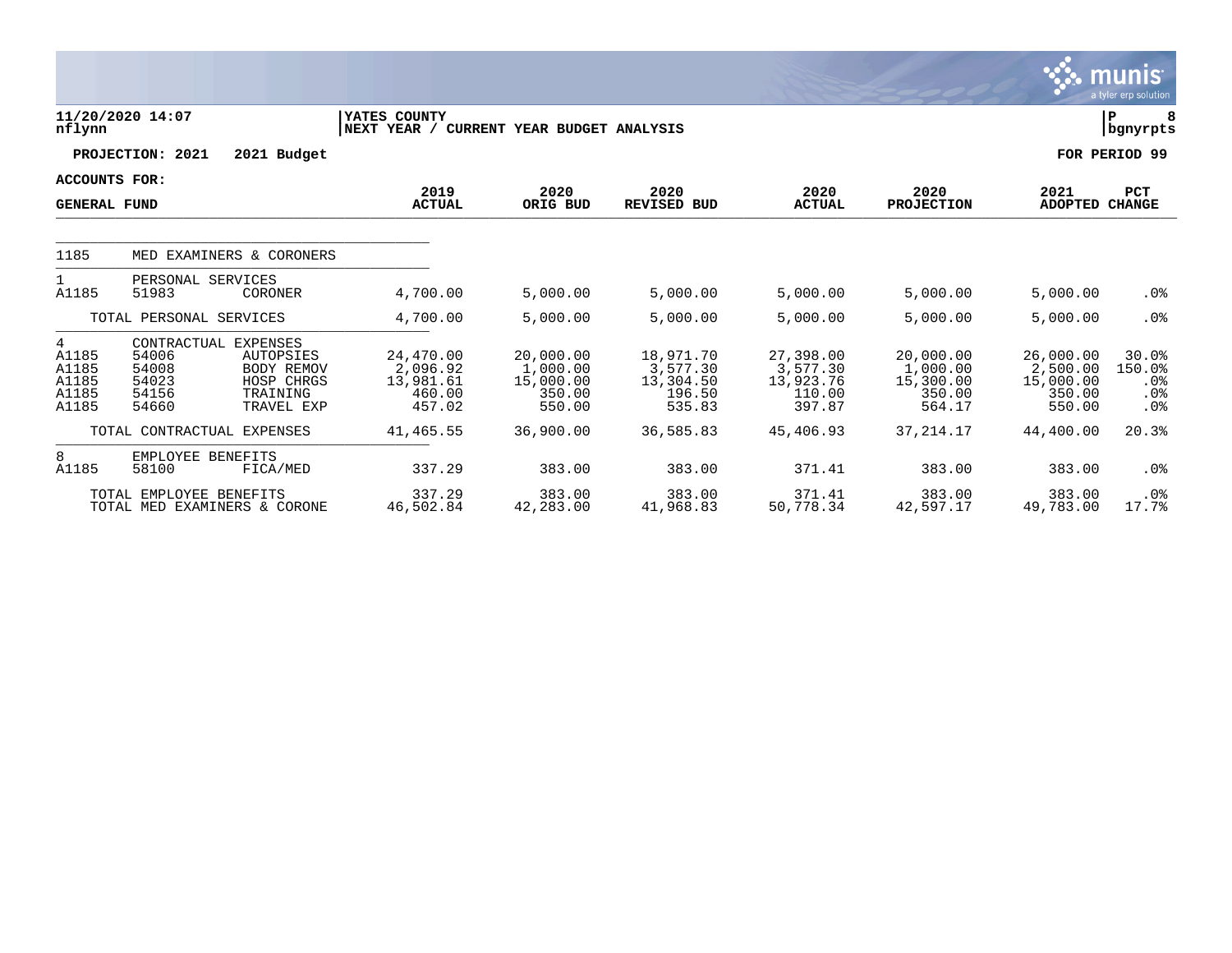|                                                                                                      |                                                                                                 |                                                                                                                                                              |                                                                                                        |                                                                                                      |                                                                                                     |                                                                                                 |                                                                                                      |                                                                                                        | <b>munis</b><br>a tyler erp solution                                                              |
|------------------------------------------------------------------------------------------------------|-------------------------------------------------------------------------------------------------|--------------------------------------------------------------------------------------------------------------------------------------------------------------|--------------------------------------------------------------------------------------------------------|------------------------------------------------------------------------------------------------------|-----------------------------------------------------------------------------------------------------|-------------------------------------------------------------------------------------------------|------------------------------------------------------------------------------------------------------|--------------------------------------------------------------------------------------------------------|---------------------------------------------------------------------------------------------------|
| nflynn                                                                                               | 11/20/2020 14:07                                                                                |                                                                                                                                                              | YATES COUNTY<br>NEXT YEAR / CURRENT YEAR BUDGET ANALYSIS                                               |                                                                                                      |                                                                                                     |                                                                                                 |                                                                                                      |                                                                                                        | lР<br>9<br>  bgnyrpts                                                                             |
|                                                                                                      | PROJECTION: 2021                                                                                | 2021 Budget                                                                                                                                                  |                                                                                                        |                                                                                                      |                                                                                                     |                                                                                                 |                                                                                                      |                                                                                                        | FOR PERIOD 99                                                                                     |
| <b>ACCOUNTS FOR:</b>                                                                                 |                                                                                                 |                                                                                                                                                              |                                                                                                        |                                                                                                      |                                                                                                     |                                                                                                 |                                                                                                      |                                                                                                        |                                                                                                   |
| <b>GENERAL FUND</b>                                                                                  |                                                                                                 |                                                                                                                                                              | 2019<br><b>ACTUAL</b>                                                                                  | 2020<br>ORIG BUD                                                                                     | 2020<br>REVISED BUD                                                                                 | 2020<br><b>ACTUAL</b>                                                                           | 2020<br><b>PROJECTION</b>                                                                            | 2021<br>ADOPTED CHANGE                                                                                 | PCT                                                                                               |
| 1230                                                                                                 |                                                                                                 | COUNTY ADMINISTRATOR                                                                                                                                         |                                                                                                        |                                                                                                      |                                                                                                     |                                                                                                 |                                                                                                      |                                                                                                        |                                                                                                   |
| $\mathbf{1}$<br>A1230                                                                                | PERSONAL SERVICES<br>51035                                                                      | ADMIN                                                                                                                                                        | 26,100.00                                                                                              | 100,000.00                                                                                           | 100,000.00                                                                                          | 22,912.14                                                                                       | 100,000.00                                                                                           | 26,622.00                                                                                              | $-73.4%$                                                                                          |
|                                                                                                      | TOTAL PERSONAL SERVICES                                                                         |                                                                                                                                                              | 26,100.00                                                                                              | 100,000.00                                                                                           | 100,000.00                                                                                          | 22,912.14                                                                                       | 100,000.00                                                                                           | 26,622.00                                                                                              | $-73.4%$                                                                                          |
| 4<br>A1230<br>A1230<br>A1230<br>A1230<br>A1230<br>A1230<br>A1230<br>A1230<br>A1230<br>A1230<br>A1230 | 54152<br>54320<br>54470<br>54501<br>54507<br>54515<br>54654<br>54660<br>54676<br>54682<br>54907 | CONTRACTUAL EXPENSES<br>CONFERENCE<br>EMERG EXP<br>SUPP:OFF<br>ADV<br>COPIER CHR<br>POSTAGE<br>MILEAGE<br>TRAVEL EXP<br>UTIL: CELL<br>TEL/FAX<br><b>DUES</b> | 897.77<br>.00<br>217.56<br>50.72<br>.05<br>18.55<br>874.64<br>1,145.22<br>1,048.34<br>258.20<br>400.00 | 1,100.00<br>.00<br>200.00<br>.00<br>.00<br>20.00<br>325.00<br>600.00<br>1,000.00<br>480.00<br>400.00 | .00<br>1,714.00<br>775.00<br>.00<br>.00<br>20.00<br>340.00<br>10.00<br>1,000.00<br>480.00<br>400.00 | .00<br>1,713.14<br>870.81<br>.00<br>.00<br>.00<br>339.84<br>10.00<br>731.88<br>400.00<br>400.00 | 1,100.00<br>.00<br>200.00<br>.00<br>.00<br>20.00<br>325.00<br>600.00<br>1,000.00<br>480.00<br>400.00 | 1,100.00<br>.00<br>750.00<br>.00<br>.00<br>20.00<br>1,000.00<br>600.00<br>1,000.00<br>480.00<br>400.00 | .0%<br>.0%<br>275.0%<br>$.0\%$<br>.0%<br>.0%<br>207.7%<br>.0%<br>.0%<br>.0 <sub>8</sub><br>$.0\%$ |
|                                                                                                      |                                                                                                 | TOTAL CONTRACTUAL EXPENSES                                                                                                                                   | 4,911.05                                                                                               | 4,125.00                                                                                             | 4,739.00                                                                                            | 4,465.67                                                                                        | 4,125.00                                                                                             | 5,350.00                                                                                               | 29.7%                                                                                             |
| 8<br>A1230<br>A1230                                                                                  | EMPLOYEE BENEFITS<br>58100<br>58305                                                             | FICA/MED<br>INS-NON UN                                                                                                                                       | 1,971.26<br>1,402.23                                                                                   | 7,207.00<br>17,402.00                                                                                | 6,593.00<br>17,402.00                                                                               | 1,731.82<br>1,290.92                                                                            | 7,207.00<br>17,402.00                                                                                | 1,947.00<br>6,654.00                                                                                   | $-73.0$ ${}^{\circ}$<br>$-61.8%$                                                                  |
|                                                                                                      | TOTAL EMPLOYEE BENEFITS                                                                         | TOTAL COUNTY ADMINISTRATOR                                                                                                                                   | 3,373.49<br>34, 384.54                                                                                 | 24,609.00<br>128,734.00                                                                              | 23,995.00<br>128,734.00                                                                             | 3,022.74<br>30,400.55                                                                           | 24,609.00<br>128,734.00                                                                              | 8,601.00<br>40,573.00                                                                                  | $-65.0%$<br>$-68.5%$                                                                              |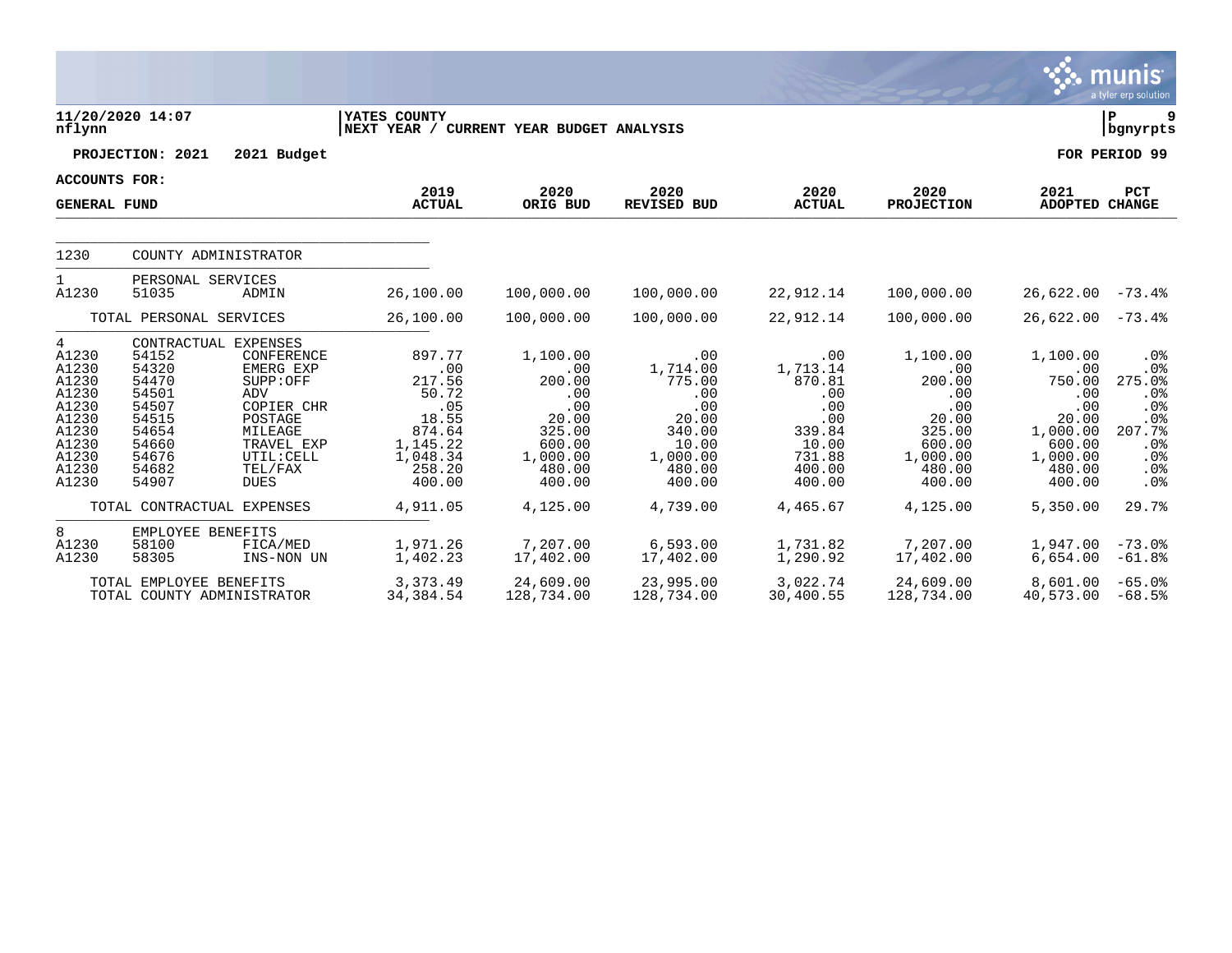|                                                                                                                    |                                                                                                                                                       |                                                                                                                                                     |                                                                                                                                    |                                                                                                                                    |                                                                                                                                        |                                                                                                                                   |                                                                                                                                    |                                                                                                                            | munis<br>a tyler erp solution                                                                               |
|--------------------------------------------------------------------------------------------------------------------|-------------------------------------------------------------------------------------------------------------------------------------------------------|-----------------------------------------------------------------------------------------------------------------------------------------------------|------------------------------------------------------------------------------------------------------------------------------------|------------------------------------------------------------------------------------------------------------------------------------|----------------------------------------------------------------------------------------------------------------------------------------|-----------------------------------------------------------------------------------------------------------------------------------|------------------------------------------------------------------------------------------------------------------------------------|----------------------------------------------------------------------------------------------------------------------------|-------------------------------------------------------------------------------------------------------------|
| nflynn                                                                                                             | 11/20/2020 14:07                                                                                                                                      |                                                                                                                                                     | YATES COUNTY<br> NEXT YEAR / CURRENT YEAR BUDGET ANALYSIS                                                                          |                                                                                                                                    |                                                                                                                                        |                                                                                                                                   |                                                                                                                                    |                                                                                                                            | ∣P<br>10<br>bgnyrpts                                                                                        |
|                                                                                                                    | PROJECTION: 2021                                                                                                                                      | 2021 Budget                                                                                                                                         |                                                                                                                                    |                                                                                                                                    |                                                                                                                                        |                                                                                                                                   |                                                                                                                                    |                                                                                                                            | FOR PERIOD 99                                                                                               |
| ACCOUNTS FOR:                                                                                                      |                                                                                                                                                       |                                                                                                                                                     |                                                                                                                                    |                                                                                                                                    |                                                                                                                                        |                                                                                                                                   |                                                                                                                                    |                                                                                                                            |                                                                                                             |
| <b>GENERAL FUND</b>                                                                                                |                                                                                                                                                       |                                                                                                                                                     | 2019<br><b>ACTUAL</b>                                                                                                              | 2020<br>ORIG BUD                                                                                                                   | 2020<br><b>REVISED BUD</b>                                                                                                             | 2020<br><b>ACTUAL</b>                                                                                                             | 2020<br><b>PROJECTION</b>                                                                                                          | 2021<br>ADOPTED CHANGE                                                                                                     | PCT                                                                                                         |
| 1325                                                                                                               | TREASURER                                                                                                                                             |                                                                                                                                                     |                                                                                                                                    |                                                                                                                                    |                                                                                                                                        |                                                                                                                                   |                                                                                                                                    |                                                                                                                            |                                                                                                             |
| $\mathbf 0$<br>A1325<br>A1325<br>A1325<br>A1325                                                                    | <b>REVENUES</b><br>41090<br>41233<br>42401<br>42412                                                                                                   | INT & PEN-<br>TREAS FEES<br>INTEREST<br>RENT-TASC                                                                                                   | $-342,951.93$<br>$-37,958.33$<br>$-94,029.12$<br>$-10,824.00$                                                                      | $-345,000.00$<br>$-34,000.00$<br>$-75,000.00$<br>$-11,041.00$                                                                      | $-345,000.00$<br>$-34,000.00$<br>$-75,000.00$<br>$-11,041.00$                                                                          | $-316,792.86$<br>$-23,018.75$<br>$-78,652.73$<br>.00                                                                              | $-345,000.00$<br>$-34,000.00$<br>$-75,000.00$<br>$-11,041.00$                                                                      | $-330,000.00$<br>$-31,000.00$<br>$-60,000.00$<br>$-11, 262.00$                                                             | $-4.3%$<br>$-8.8%$<br>$-20.0%$<br>2.0%                                                                      |
|                                                                                                                    | TOTAL REVENUES                                                                                                                                        |                                                                                                                                                     | $-485, 763.38$                                                                                                                     | $-465,041.00$                                                                                                                      | $-465,041.00$                                                                                                                          | $-418, 464.34$                                                                                                                    | $-465,041.00$                                                                                                                      | $-432, 262.00$                                                                                                             | $-7.0%$                                                                                                     |
| $\mathbf{1}$<br>A1325<br>A1325<br>A1325<br>A1325<br>A1325<br>A1325<br>A1325<br>A1325<br>A1325                      | PERSONAL SERVICES<br>51030<br>51121<br>51124<br>51150<br>51237<br>51270<br>51509<br>51651<br>51961                                                    | TREASURER<br>DEP TREAS<br>DEPUTY ADD<br>PRINC ACT<br>PR SPEC<br>SR ACT<br>COMP CSEA<br>SR ACT PT<br>35-40 HRS                                       | 76,065.00<br>48,224.00<br>6,000.00<br>.00<br>43,080.74<br>37, 343.88<br>3.00<br>15,111.00<br>153.28                                | 76,065.00<br>48,225.00<br>6,000.00<br>.00<br>44,108.00<br>38,239.00<br>.00<br>16,443.00<br>500.00                                  | 77,585.00<br>50,220.00<br>6,000.00<br>.00<br>44,108.00<br>38,239.00<br>6.00<br>16,443.00<br>494.00                                     | 67,516.73<br>43,702.75<br>5,340.95<br>29,604.00<br>38,845.03<br>33,276.63<br>5.90<br>22,119.76<br>$-0.01$                         | 76,065.00<br>48,225.00<br>6,000.00<br>.00<br>44,108.00<br>38,239.00<br>.00<br>16,443.00<br>500.00                                  | 79,137.00<br>51,225.00<br>6,000.00<br>46,834.00<br>45,822.00<br>38,861.00<br>.00<br>500.00                                 | 4.0%<br>6.2%<br>.0%<br>.0%<br>3.9%<br>1.6%<br>.0%<br>$.00 - 100.0%$<br>.0%                                  |
|                                                                                                                    | TOTAL PERSONAL SERVICES                                                                                                                               |                                                                                                                                                     | 225,980.90                                                                                                                         | 229,580.00                                                                                                                         | 233,095.00                                                                                                                             | 240, 411.74                                                                                                                       | 229,580.00                                                                                                                         | 268,379.00                                                                                                                 | 16.9%                                                                                                       |
| $4\overline{ }$<br>A1325<br>A1325<br>A1325<br>A1325<br>A1325<br>A1325<br>A1325<br>A1325<br>A1325<br>A1325<br>A1325 | CONTRACTUAL EXPENSES<br>54005<br>54011<br>54152<br>54470<br>54507<br>54515<br>54576<br>54654<br>54660<br>54682<br>54907<br>TOTAL CONTRACTUAL EXPENSES | <b>AUDIT FEES</b><br>CONSULTANT<br>CONFERENCE<br>SUPP:OFF<br>COPIER CHR<br>POSTAGE<br>COMP SFT A<br>MILEAGE<br>TRAVEL EXP<br>TEL/FAX<br><b>DUES</b> | 26,469.60<br>3,700.00<br>990.00<br>4,309.09<br>.45<br>2,761.40<br>42, 417.54<br>167.04<br>931.47<br>606.50<br>100.00<br>82, 453.09 | 27,023.00<br>11,000.00<br>485.00<br>4,750.00<br>.00<br>3,300.00<br>44,731.00<br>.00<br>1,210.00<br>1,440.00<br>100.00<br>94,039.00 | 27,023.00<br>11,000.00<br>485.00<br>4,733.50<br>21.50<br>3,257.72<br>44,758.16<br>96.37<br>1,123.75<br>1,440.00<br>100.00<br>94,039.00 | 26,734.40<br>8,500.00<br>100.00<br>1,483.82<br>44.60<br>2,299.15<br>44,758.16<br>96.37<br>4.38<br>1,200.00<br>100.00<br>85,320.88 | 27,023.00<br>11,000.00<br>485.00<br>4,750.00<br>.00<br>3,300.00<br>44,731.00<br>.00<br>1,210.00<br>1,440.00<br>100.00<br>94,039.00 | 27,292.00<br>4,300.00<br>990.00<br>5,000.00<br>.00<br>3,300.00<br>48,128.00<br>385.00<br>1,600.00<br>1,440.00<br>92,435.00 | 1.0%<br>$-60.9%$<br>104.1%<br>5.3%<br>.0%<br>.0%<br>7.6%<br>.0%<br>32.2%<br>.0%<br>$.00 - 100.0$<br>$-1.7%$ |
| 8<br>A1325<br>A1325<br>A1325                                                                                       | EMPLOYEE BENEFITS<br>58100<br>58303<br>58305                                                                                                          | FICA/MED<br>INS-CSEA<br>INS-NON UN                                                                                                                  | 16,080.14<br>23,994.00<br>17, 154.83                                                                                               | 16,851.00<br>23,994.00<br>18,620.00                                                                                                | 17,119.90<br>23,994.00<br>18,620.00                                                                                                    | 17,343.15<br>26,300.90<br>15,776.68                                                                                               | 16,851.00<br>23,994.00<br>18,620.00                                                                                                | 19,799.00<br>31,368.00<br>12,525.00                                                                                        | 17.5%<br>30.7%<br>$-32.7%$                                                                                  |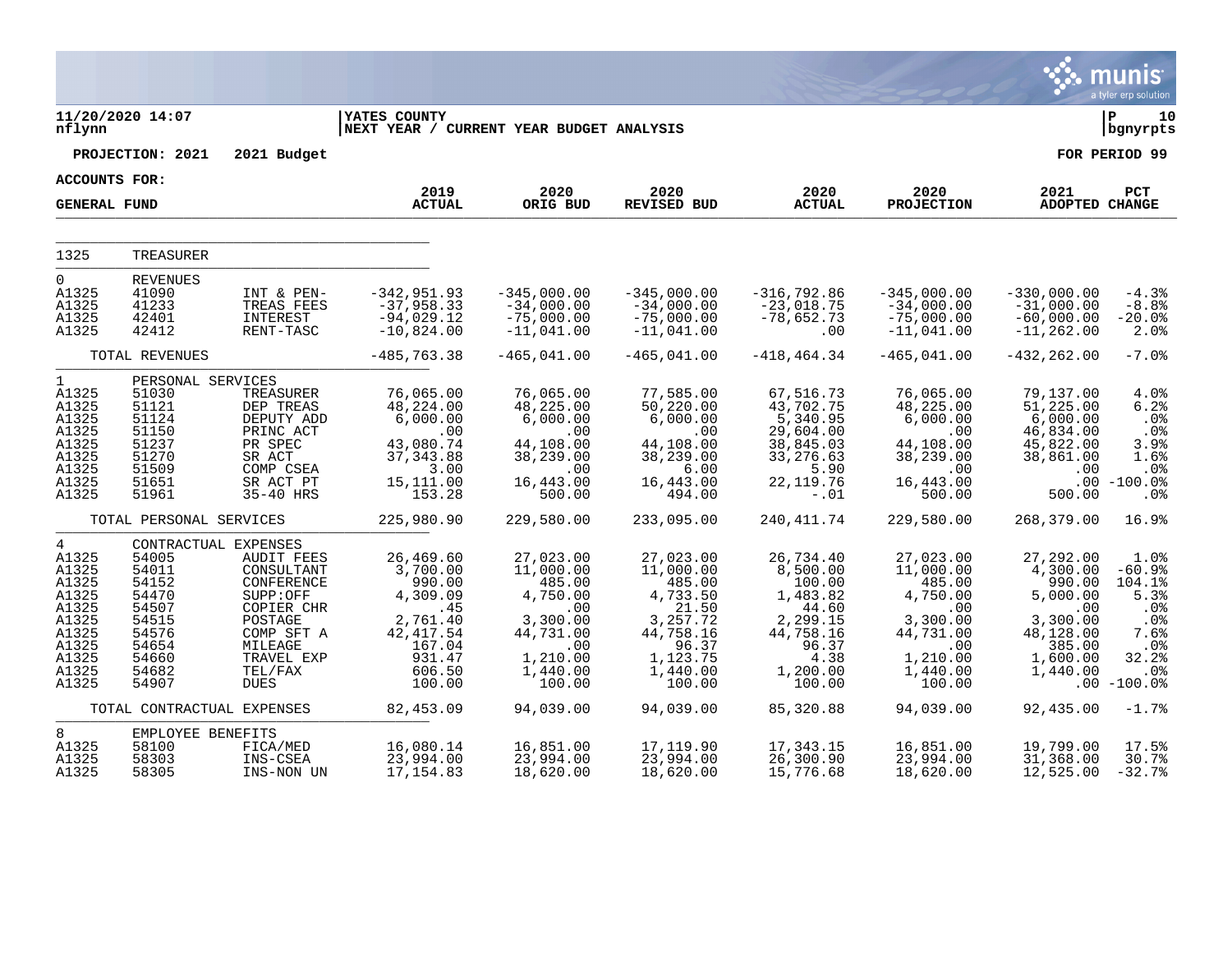|                                            |                                  |                              |                            |                           |                           |                          | $\boldsymbol{\ddot{\cdot}}$ . munis<br>a tyler erp solution |
|--------------------------------------------|----------------------------------|------------------------------|----------------------------|---------------------------|---------------------------|--------------------------|-------------------------------------------------------------|
| 11/20/2020 14:07<br>nflynn                 | YATES COUNTY<br><b>NEXT YEAR</b> | CURRENT YEAR BUDGET ANALYSIS |                            |                           |                           |                          | 11<br>P<br>bgnyrpts                                         |
| PROJECTION: 2021<br>2021 Budget            |                                  |                              |                            |                           |                           |                          | FOR PERIOD 99                                               |
| ACCOUNTS FOR:                              | 2019                             | 2020                         | 2020                       | 2020                      | 2020                      | 2021                     | <b>PCT</b>                                                  |
| <b>GENERAL FUND</b>                        | <b>ACTUAL</b>                    | ORIG BUD                     | REVISED BUD                | ACTUAL                    | <b>PROJECTION</b>         | ADOPTED CHANGE           |                                                             |
| TOTAL EMPLOYEE BENEFITS<br>TOTAL TREASURER | 57,228.97<br>$-120, 100.42$      | 59,465.00<br>$-81,957.00$    | 59,733.90<br>$-78, 173.10$ | 59,420.73<br>$-33,310.99$ | 59,465.00<br>$-81,957.00$ | 63,692.00<br>$-7,756.00$ | 7.1%<br>$-90.5%$                                            |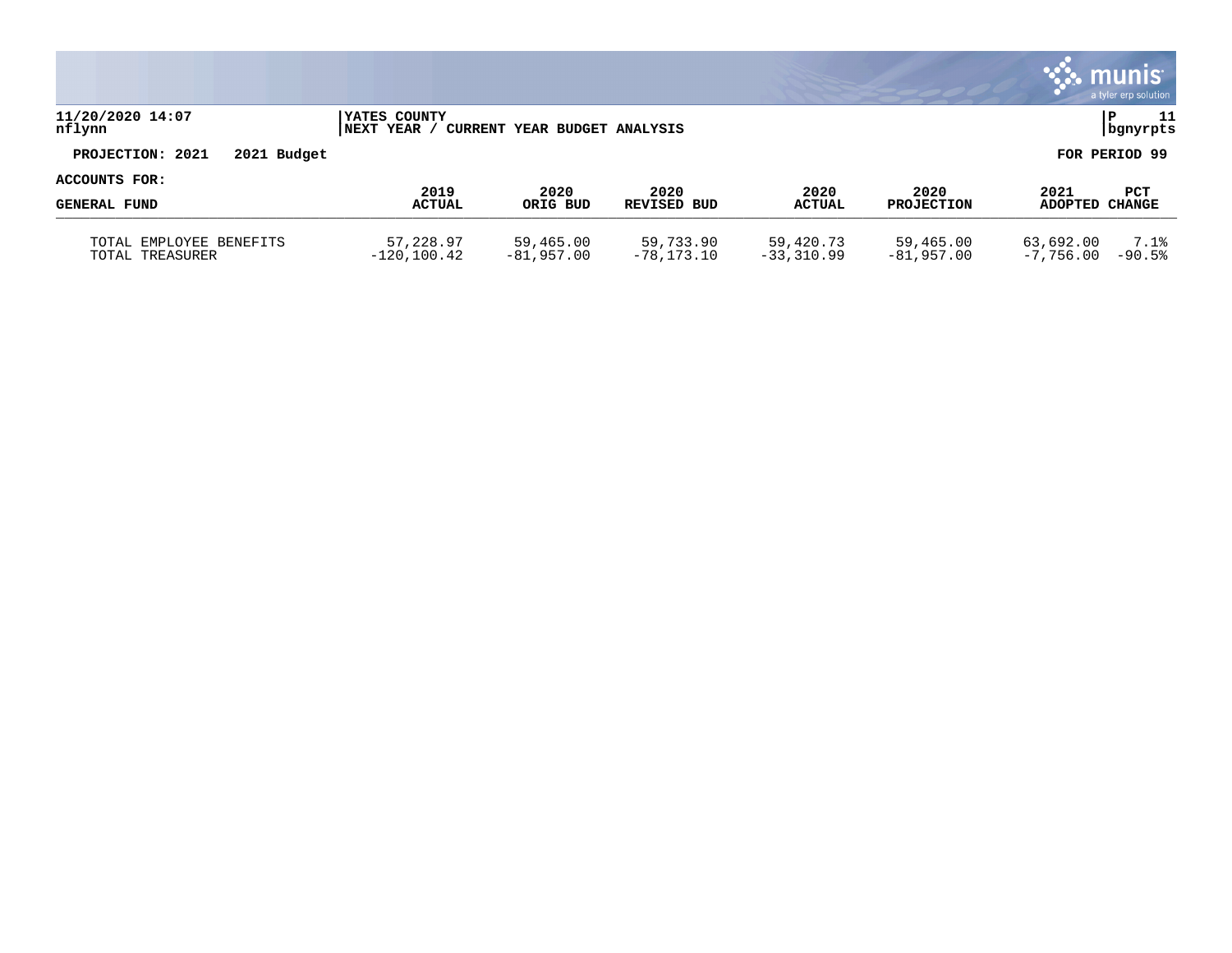|                                      |                                                 |                             |                              |                            |                       |                           |                        | <b>munis</b><br>a tyler erp solution |
|--------------------------------------|-------------------------------------------------|-----------------------------|------------------------------|----------------------------|-----------------------|---------------------------|------------------------|--------------------------------------|
| nflynn                               | 11/20/2020 14:07                                | YATES COUNTY<br>NEXT YEAR / | CURRENT YEAR BUDGET ANALYSIS |                            |                       |                           |                        | 12<br>P<br>  bgnyrpts                |
|                                      | PROJECTION: 2021<br>2021 Budget                 |                             |                              |                            |                       |                           |                        | FOR PERIOD 99                        |
| ACCOUNTS FOR:<br><b>GENERAL FUND</b> |                                                 | 2019<br><b>ACTUAL</b>       | 2020<br>ORIG BUD             | 2020<br><b>REVISED BUD</b> | 2020<br><b>ACTUAL</b> | 2020<br><b>PROJECTION</b> | 2021<br>ADOPTED CHANGE | PCT                                  |
| 1340                                 | <b>BUDGET OFFICER</b>                           |                             |                              |                            |                       |                           |                        |                                      |
| A1340                                | PERSONAL SERVICES<br>51575<br><b>BUDGET OFF</b> | 13,069.00                   | 13,069.00                    | 17,000.00                  | 14,923.55             | 13,069.00                 | 17,340.00              | 32.7%                                |
|                                      | TOTAL PERSONAL SERVICES                         | 13,069.00                   | 13,069.00                    | 17,000.00                  | 14,923.55             | 13,069.00                 | 17,340.00              | 32.7%                                |
| 8<br>A1340                           | EMPLOYEE BENEFITS<br>58100<br>FICA/MED          | 987.13                      | 1,000.00                     | 1,300.72                   | 1,128.05              | 1,000.00                  | 1,327.00               | 32.7%                                |
|                                      | TOTAL EMPLOYEE BENEFITS<br>TOTAL BUDGET OFFICER | 987.13<br>14,056.13         | 1,000.00<br>14,069.00        | 1,300.72<br>18,300.72      | 1,128.05<br>16,051.60 | 1,000.00<br>14,069.00     | 1,327.00<br>18,667.00  | 32.7%<br>32.7%                       |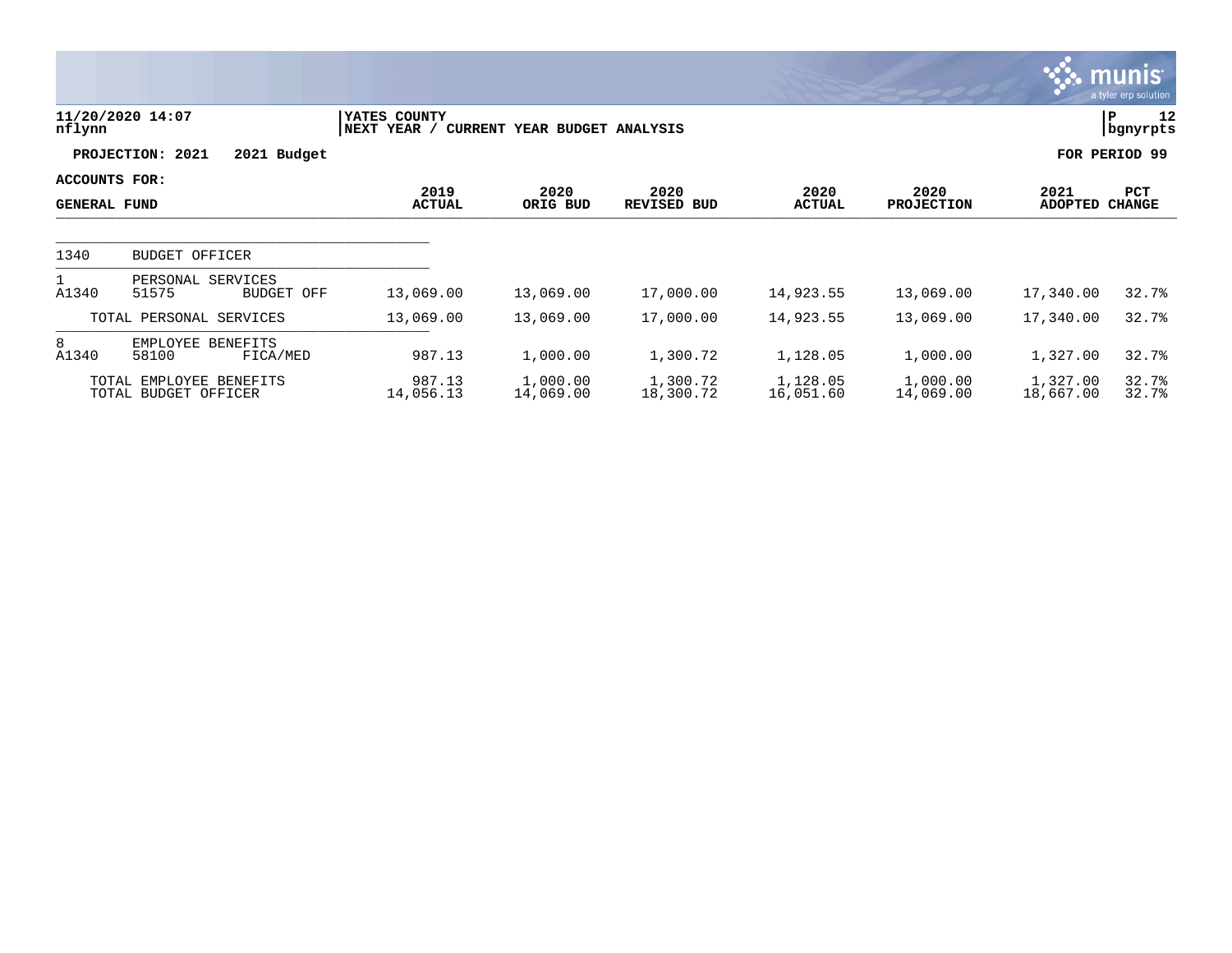|                                                                                                                                                                          |                                                                                                                                                       |                                                                                                                                                                                                                                                 |                                                                                                                                                                                   |                                                                                                                                                                                   |                                                                                                                                                                                   |                                                                                                                                                            |                                                                                                                                                                                   |                                                                                                                                                                                   | munis <sup>®</sup><br>a tyler erp solution                                                                                                           |
|--------------------------------------------------------------------------------------------------------------------------------------------------------------------------|-------------------------------------------------------------------------------------------------------------------------------------------------------|-------------------------------------------------------------------------------------------------------------------------------------------------------------------------------------------------------------------------------------------------|-----------------------------------------------------------------------------------------------------------------------------------------------------------------------------------|-----------------------------------------------------------------------------------------------------------------------------------------------------------------------------------|-----------------------------------------------------------------------------------------------------------------------------------------------------------------------------------|------------------------------------------------------------------------------------------------------------------------------------------------------------|-----------------------------------------------------------------------------------------------------------------------------------------------------------------------------------|-----------------------------------------------------------------------------------------------------------------------------------------------------------------------------------|------------------------------------------------------------------------------------------------------------------------------------------------------|
| nflynn                                                                                                                                                                   | 11/20/2020 14:07                                                                                                                                      |                                                                                                                                                                                                                                                 | <b>YATES COUNTY</b><br>NEXT YEAR / CURRENT YEAR BUDGET ANALYSIS                                                                                                                   |                                                                                                                                                                                   |                                                                                                                                                                                   |                                                                                                                                                            |                                                                                                                                                                                   |                                                                                                                                                                                   | ΙP<br>13<br>bgnyrpts                                                                                                                                 |
|                                                                                                                                                                          | PROJECTION: 2021                                                                                                                                      | 2021 Budget                                                                                                                                                                                                                                     |                                                                                                                                                                                   |                                                                                                                                                                                   |                                                                                                                                                                                   |                                                                                                                                                            |                                                                                                                                                                                   |                                                                                                                                                                                   | FOR PERIOD 99                                                                                                                                        |
| ACCOUNTS FOR:                                                                                                                                                            |                                                                                                                                                       |                                                                                                                                                                                                                                                 | 2019                                                                                                                                                                              | 2020                                                                                                                                                                              | 2020                                                                                                                                                                              | 2020                                                                                                                                                       | 2020                                                                                                                                                                              | 2021                                                                                                                                                                              | PCT                                                                                                                                                  |
| <b>GENERAL FUND</b>                                                                                                                                                      |                                                                                                                                                       |                                                                                                                                                                                                                                                 | <b>ACTUAL</b>                                                                                                                                                                     | ORIG BUD                                                                                                                                                                          | REVISED BUD                                                                                                                                                                       | <b>ACTUAL</b>                                                                                                                                              | <b>PROJECTION</b>                                                                                                                                                                 | ADOPTED CHANGE                                                                                                                                                                    |                                                                                                                                                      |
| 1355                                                                                                                                                                     | REAL PROPERTY                                                                                                                                         |                                                                                                                                                                                                                                                 |                                                                                                                                                                                   |                                                                                                                                                                                   |                                                                                                                                                                                   |                                                                                                                                                            |                                                                                                                                                                                   |                                                                                                                                                                                   |                                                                                                                                                      |
| $\mathbf 0$<br>A1355<br>A1355<br>A1355                                                                                                                                   | <b>REVENUES</b><br>41250<br>42701<br>43089                                                                                                            | RP FEES<br>PR YR RFND<br>OTHER                                                                                                                                                                                                                  | $-37,553.53$<br>$-261.16$<br>$-933.71$                                                                                                                                            | $-32,000.00$<br>.00<br>.00                                                                                                                                                        | $-32,000.00$<br>.00<br>.00                                                                                                                                                        | $-29,491.69$<br>.00<br>$-714.68$                                                                                                                           | $-32,000.00$<br>.00<br>.00                                                                                                                                                        | $-32,000.00$<br>.00<br>.00                                                                                                                                                        | . 0 %<br>.0%<br>.0%                                                                                                                                  |
|                                                                                                                                                                          | TOTAL REVENUES                                                                                                                                        |                                                                                                                                                                                                                                                 | $-38,748.40$                                                                                                                                                                      | $-32,000.00$                                                                                                                                                                      | $-32,000.00$                                                                                                                                                                      | $-30, 206.37$                                                                                                                                              | $-32,000.00$                                                                                                                                                                      | $-32,000.00$                                                                                                                                                                      | .0%                                                                                                                                                  |
| $\mathbf{1}$<br>A1355<br>A1355<br>A1355<br>A1355                                                                                                                         | PERSONAL SERVICES<br>51060<br>51271<br>51651<br>51999                                                                                                 | DIR RP<br>SR ACT<br>TECH TEMP<br>TM TECH                                                                                                                                                                                                        | 66,165.69<br>34,708.81<br>.00<br>52,946.47                                                                                                                                        | 67,500.00<br>36, 354.00<br>8,098.00<br>49,383.00                                                                                                                                  | 67,500.00<br>36, 354.00<br>8,098.00<br>49,383.00                                                                                                                                  | 58,740.51<br>31,586.77<br>4,768.21<br>46, 190.53                                                                                                           | 67,500.00<br>36, 354.00<br>8,098.00<br>49,383.00                                                                                                                                  | 68,850.00<br>37,681.00<br>50,567.00                                                                                                                                               | 2.0%<br>3.7%<br>$.00 - 100.0$<br>2.4%                                                                                                                |
|                                                                                                                                                                          | TOTAL PERSONAL SERVICES                                                                                                                               |                                                                                                                                                                                                                                                 | 153,820.97                                                                                                                                                                        | 161,335.00                                                                                                                                                                        | 161,335.00                                                                                                                                                                        | 141,286.02                                                                                                                                                 | 161,335.00                                                                                                                                                                        | 157,098.00                                                                                                                                                                        | $-2.6%$                                                                                                                                              |
| $4\overline{ }$<br>A1355<br>A1355<br>A1355<br>A1355<br>A1355<br>A1355<br>A1355<br>A1355<br>A1355<br>A1355<br>A1355<br>A1355<br>A1355<br>A1355<br>A1355<br>A1355<br>A1355 | 54152<br>54156<br>54407<br>54408<br>54426<br>54470<br>54507<br>54515<br>54516<br>54571<br>54575<br>54654<br>54660<br>54682<br>54763<br>54907<br>54916 | CONTRACTUAL EXPENSES<br>CONFERENCE<br>TRAINING<br>EQUIP AGRE<br>EO MAINT<br>MAP MAINT<br>SUPP:OFF<br>COPIER CHR<br>POSTAGE<br>PRINTING<br>COMP SOFT<br>SOFT MAINT<br>MILEAGE<br>TRAVEL EXP<br>TEL/FAX<br>PICTOMETRY<br><b>DUES</b><br>PUBLICATN | 225.00<br>2,075.00<br>998.54<br>94.50<br>750.00<br>2,447.35<br>466.35<br>73.73<br>762.79<br>7,500.00<br>500.00<br>1,231.33<br>951.44<br>716.40<br>21,750.99<br>140.00<br>1,051.00 | 225.00<br>2,525.00<br>1,000.00<br>500.00<br>750.00<br>2,700.00<br>500.00<br>100.00<br>.00<br>.00<br>8,000.00<br>1,100.00<br>1,100.00<br>1,200.00<br>19,000.00<br>315.00<br>500.00 | 225.00<br>2,525.00<br>1,000.00<br>410.00<br>840.00<br>2,700.00<br>500.00<br>100.00<br>.00<br>.00<br>8,000.00<br>1,100.00<br>1,100.00<br>1,200.00<br>19,000.00<br>315.00<br>500.00 | .00<br>.00<br>830.00<br>.00<br>840.00<br>1,742.53<br>130.65<br>60.70<br>.00<br>.00<br>250.00<br>495.83<br>3.00<br>1,000.00<br>18,807.91<br>215.00<br>39.00 | 225.00<br>2,525.00<br>1,000.00<br>500.00<br>750.00<br>2,700.00<br>500.00<br>100.00<br>.00<br>.00<br>8,000.00<br>1,100.00<br>1,100.00<br>1,200.00<br>19,000.00<br>315.00<br>500.00 | 225.00<br>2,525.00<br>1,000.00<br>400.00<br>840.00<br>2,500.00<br>500.00<br>100.00<br>.00<br>.00<br>8,000.00<br>1,100.00<br>1,100.00<br>1,200.00<br>18,808.00<br>340.00<br>650.00 | .0%<br>$.0\%$<br>.0%<br>$-20.0%$<br>12.0%<br>$-7.4%$<br>.0%<br>.0%<br>.0%<br>.0%<br>.0%<br>.0%<br>.0%<br>.0 <sub>8</sub><br>$-1.0%$<br>7.9%<br>30.0% |
|                                                                                                                                                                          | TOTAL CONTRACTUAL EXPENSES                                                                                                                            |                                                                                                                                                                                                                                                 | 41,734.42                                                                                                                                                                         | 39,515.00                                                                                                                                                                         | 39,515.00                                                                                                                                                                         | 24, 414.62                                                                                                                                                 | 39,515.00                                                                                                                                                                         | 39,288.00                                                                                                                                                                         | $-.6%$                                                                                                                                               |
| 8<br>A1355<br>A1355<br>A1355                                                                                                                                             | EMPLOYEE BENEFITS<br>58100<br>58303<br>58305                                                                                                          | FICA/MED<br>INS-CSEA<br>INS-NON UN                                                                                                                                                                                                              | 10,948.04<br>24, 441.12<br>12,159.60                                                                                                                                              | 11,224.00<br>42,423.00<br>12,160.00                                                                                                                                               | 11,224.00<br>42,423.00<br>12,160.00                                                                                                                                               | 9,802.12<br>32,054.30<br>11,146.30                                                                                                                         | 11,224.00<br>42, 423.00<br>12,160.00                                                                                                                                              | 11,051.00<br>37,584.00<br>12,525.00                                                                                                                                               | $-1.5%$<br>$-11.4%$<br>3.0%                                                                                                                          |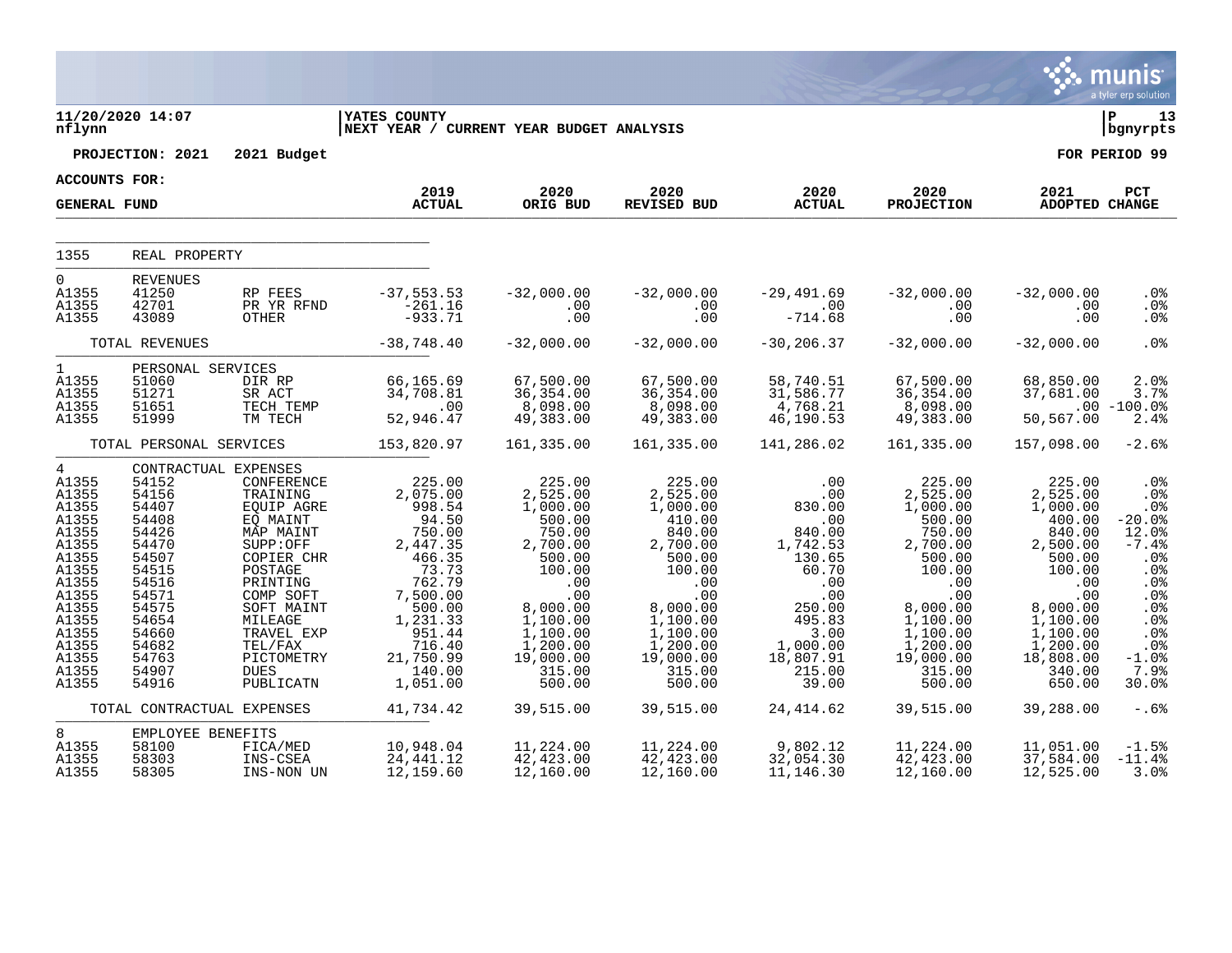|                                                |                                          |                              |                         |                         |                         |                         | $\mathbb{C}$ munist<br>a tyler erp solution |
|------------------------------------------------|------------------------------------------|------------------------------|-------------------------|-------------------------|-------------------------|-------------------------|---------------------------------------------|
| 11/20/2020 14:07<br>nflynn                     | <b>IYATES COUNTY</b><br><b>NEXT YEAR</b> | CURRENT YEAR BUDGET ANALYSIS |                         |                         |                         |                         | 14<br>l P<br>  bgnyrpts                     |
| PROJECTION: 2021<br>2021 Budget                |                                          |                              |                         |                         |                         |                         | FOR PERIOD 99                               |
| ACCOUNTS FOR:                                  | 2019                                     | 2020                         | 2020                    | 2020                    | 2020                    | 2021                    | PCT                                         |
| <b>GENERAL FUND</b>                            | <b>ACTUAL</b>                            | ORIG BUD                     | REVISED BUD             | <b>ACTUAL</b>           | <b>PROJECTION</b>       | ADOPTED CHANGE          |                                             |
| TOTAL EMPLOYEE BENEFITS<br>TOTAL REAL PROPERTY | 47,548.76<br>204, 355. 75                | 65,807.00<br>234,657.00      | 65,807.00<br>234,657.00 | 53,002.72<br>188,496.99 | 65,807.00<br>234,657.00 | 61,160.00<br>225,546.00 | $-7.1%$<br>$-3.9%$                          |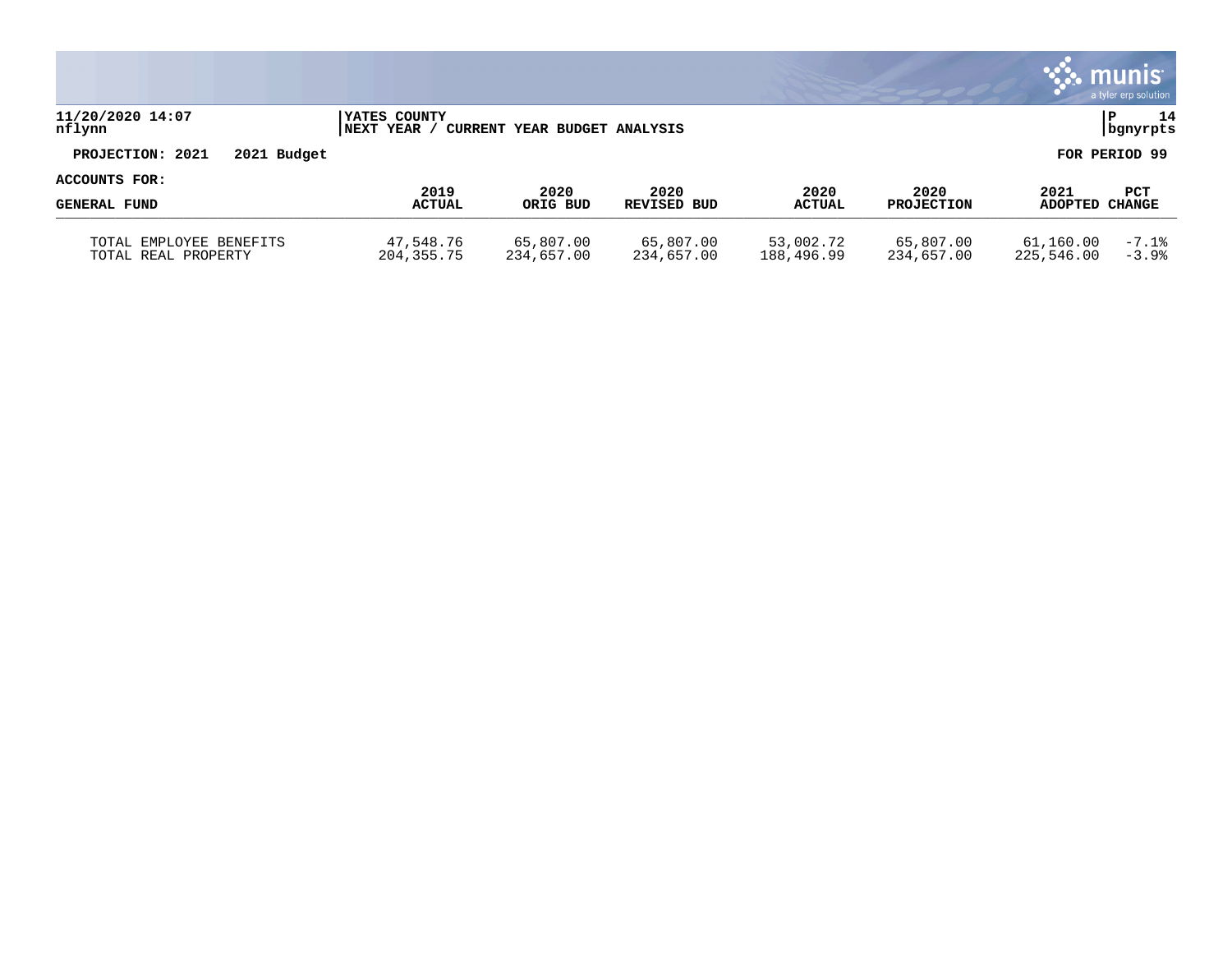|                                             |                            |                               |                             |                              |                       |                          |                           |                        | <b>munis</b><br>a tyler erp solution |
|---------------------------------------------|----------------------------|-------------------------------|-----------------------------|------------------------------|-----------------------|--------------------------|---------------------------|------------------------|--------------------------------------|
| nflynn                                      | 11/20/2020 14:07           |                               | YATES COUNTY<br>NEXT YEAR / | CURRENT YEAR BUDGET ANALYSIS |                       |                          |                           |                        | 15<br>P<br>bgnyrpts                  |
|                                             | PROJECTION: 2021           | 2021 Budget                   |                             |                              |                       |                          |                           |                        | FOR PERIOD 99                        |
| <b>ACCOUNTS FOR:</b><br><b>GENERAL FUND</b> |                            |                               | 2019<br><b>ACTUAL</b>       | 2020<br>ORIG BUD             | 2020<br>REVISED BUD   | 2020<br><b>ACTUAL</b>    | 2020<br><b>PROJECTION</b> | 2021<br><b>ADOPTED</b> | PCT<br><b>CHANGE</b>                 |
| 1362                                        |                            | TAX ADVERTISING & EXPENSE     |                             |                              |                       |                          |                           |                        |                                      |
| $\overline{0}$<br>A1362                     | REVENUES<br>41235          | TX ADV&SRC                    | $-18, 179.00$               | $-17,000.00$                 | $-17,000.00$          | $-17,247.00$             | $-17,000.00$              | $-18,000.00$           | 5.9%                                 |
|                                             | TOTAL REVENUES             |                               | $-18, 179.00$               | $-17,000.00$                 | $-17,000.00$          | $-17,247.00$             | $-17,000.00$              | $-18,000.00$           | 5.9%                                 |
| 4<br>A1362                                  | CONTRACTUAL<br>54922       | <b>EXPENSES</b><br>TX ENF EXP | 19,235.40                   | 19,200.00                    | 19,200.00             | 11,733.20                | 19,200.00                 | 19,500.00              | 1.6%                                 |
|                                             | TOTAL CONTRACTUAL EXPENSES | TOTAL TAX ADVERTISING & EXPE  | 19,235.40<br>1,056.40       | 19,200.00<br>2,200.00        | 19,200.00<br>2,200.00 | 11,733.20<br>$-5,513.80$ | 19,200.00<br>2,200.00     | 19,500.00<br>1,500.00  | 1.6%<br>$-31.8%$                     |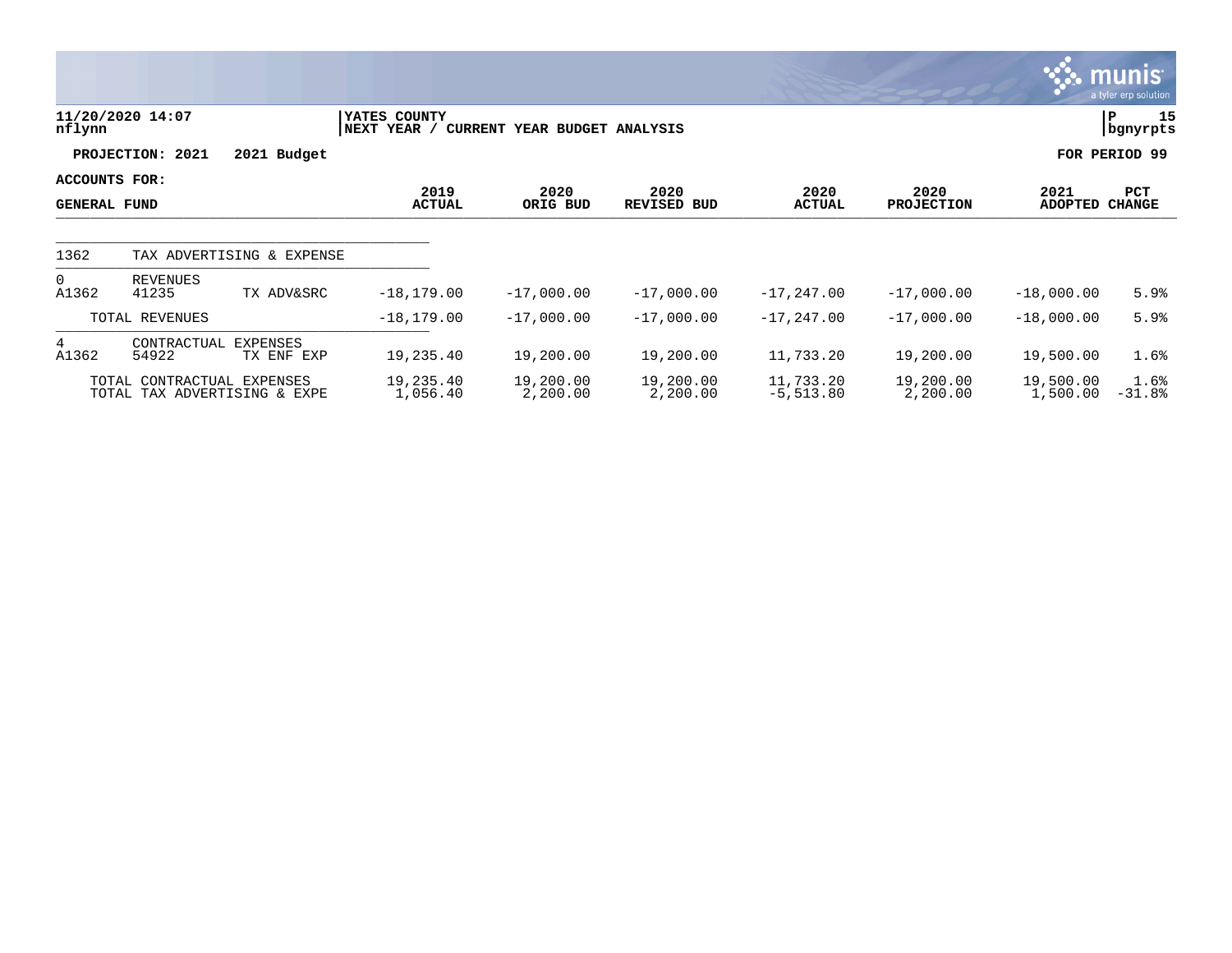|                                      |                                            |                                    |                                  |                              |                             |                                    |                                  |                                 | munis <sup>'</sup><br>a tyler erp solution |
|--------------------------------------|--------------------------------------------|------------------------------------|----------------------------------|------------------------------|-----------------------------|------------------------------------|----------------------------------|---------------------------------|--------------------------------------------|
| nflynn                               | 11/20/2020 14:07                           |                                    | YATES COUNTY<br>NEXT YEAR /      | CURRENT YEAR BUDGET ANALYSIS |                             |                                    |                                  |                                 | 16<br>P<br>bgnyrpts                        |
|                                      | PROJECTION: 2021                           | 2021 Budget                        |                                  |                              |                             |                                    |                                  |                                 | FOR PERIOD 99                              |
| ACCOUNTS FOR:<br><b>GENERAL FUND</b> |                                            |                                    | 2019<br><b>ACTUAL</b>            | 2020<br>ORIG BUD             | 2020<br><b>REVISED BUD</b>  | 2020<br><b>ACTUAL</b>              | 2020<br><b>PROJECTION</b>        | 2021<br>ADOPTED CHANGE          | PCT                                        |
| 1364                                 |                                            | TAX-ACOD PROP EXPENSES             |                                  |                              |                             |                                    |                                  |                                 |                                            |
| $\Omega$<br>A1364<br>A1364<br>A1364  | <b>REVENUES</b><br>41051<br>42401<br>42652 | SALE TAP<br>INTEREST<br>FOREST PRD | $-43,552.79$<br>$-135.16$<br>.00 | $-100,000.00$<br>.00<br>.00  | $-100,000.00$<br>.00<br>.00 | $.00 \,$<br>$-113.38$<br>$-942.26$ | $-100,000.00$<br>$.00 \,$<br>.00 | $-80,000.00$<br>$.00 \,$<br>.00 | $-20.0%$<br>.0%<br>$.0\%$                  |
|                                      | TOTAL REVENUES                             |                                    | $-43,687.95$                     | $-100,000.00$                | $-100,000.00$               | $-1,055.64$                        | $-100,000.00$                    | $-80,000.00$                    | $-20.0%$                                   |
| 4<br>A1364<br>A1364                  | CONTRACTUAL EXPENSES<br>54918<br>54936     | REF&TAP TX<br>MONITOR              | 4,127.54<br>.00                  | 4,250.00<br>20,000.00        | 4,250.00<br>20,000.00       | 4,241.38<br>.00                    | 4,250.00<br>20,000.00            | 4,470.00<br>20,000.00           | 5.2%<br>$.0\%$                             |
|                                      | TOTAL CONTRACTUAL EXPENSES                 | TOTAL TAX-ACOD PROP EXPENSES       | 4,127.54<br>$-39,560.41$         | 24,250.00<br>$-75,750.00$    | 24,250.00<br>$-75,750.00$   | 4,241.38<br>3,185.74               | 24,250.00<br>$-75,750.00$        | 24,470.00<br>$-55,530.00$       | .9%<br>$-26.7%$                            |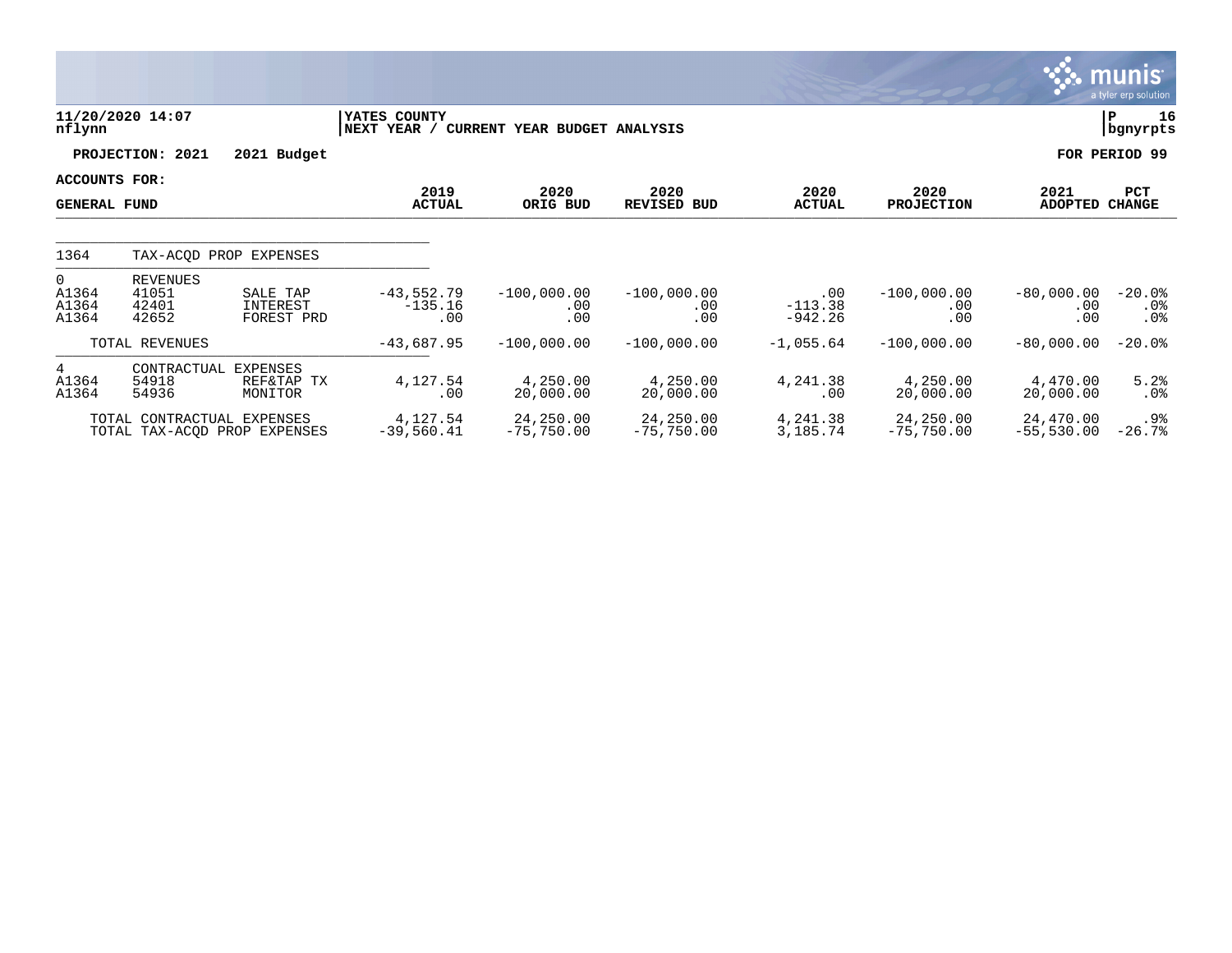|                                                                                                      |                                                                                                                         |                                                                                                                                              |                                                                                                                           |                                                                                                                           |                                                                                                                   |                                                                                                                          |                                                                                                                           |                                                                                                                           | munis<br>a tyler erp solution                                                            |
|------------------------------------------------------------------------------------------------------|-------------------------------------------------------------------------------------------------------------------------|----------------------------------------------------------------------------------------------------------------------------------------------|---------------------------------------------------------------------------------------------------------------------------|---------------------------------------------------------------------------------------------------------------------------|-------------------------------------------------------------------------------------------------------------------|--------------------------------------------------------------------------------------------------------------------------|---------------------------------------------------------------------------------------------------------------------------|---------------------------------------------------------------------------------------------------------------------------|------------------------------------------------------------------------------------------|
| nflynn                                                                                               | 11/20/2020 14:07                                                                                                        |                                                                                                                                              | <b>YATES COUNTY</b><br> NEXT YEAR / CURRENT YEAR BUDGET ANALYSIS                                                          |                                                                                                                           |                                                                                                                   |                                                                                                                          |                                                                                                                           |                                                                                                                           | 17<br>∣P<br>bgnyrpts                                                                     |
|                                                                                                      | PROJECTION: 2021                                                                                                        | 2021 Budget                                                                                                                                  |                                                                                                                           |                                                                                                                           |                                                                                                                   |                                                                                                                          |                                                                                                                           |                                                                                                                           | FOR PERIOD 99                                                                            |
| <b>ACCOUNTS FOR:</b>                                                                                 |                                                                                                                         |                                                                                                                                              |                                                                                                                           |                                                                                                                           |                                                                                                                   |                                                                                                                          |                                                                                                                           |                                                                                                                           |                                                                                          |
| <b>GENERAL FUND</b>                                                                                  |                                                                                                                         |                                                                                                                                              | 2019<br><b>ACTUAL</b>                                                                                                     | 2020<br>ORIG BUD                                                                                                          | 2020<br><b>REVISED BUD</b>                                                                                        | 2020<br><b>ACTUAL</b>                                                                                                    | 2020<br><b>PROJECTION</b>                                                                                                 | 2021<br>ADOPTED CHANGE                                                                                                    | PCT                                                                                      |
|                                                                                                      |                                                                                                                         |                                                                                                                                              |                                                                                                                           |                                                                                                                           |                                                                                                                   |                                                                                                                          |                                                                                                                           |                                                                                                                           |                                                                                          |
| 1410                                                                                                 | COUNTY CLERK                                                                                                            |                                                                                                                                              |                                                                                                                           |                                                                                                                           |                                                                                                                   |                                                                                                                          |                                                                                                                           |                                                                                                                           |                                                                                          |
| $\mathbf 0$<br>A1410<br>A1410<br>A1410<br>A1410<br>A1410                                             | <b>REVENUES</b><br>41136<br>41255<br>42410<br>42545<br>43005                                                            | AUTO TAX<br>CO CLRK FE<br>RENT-CLERK<br>PISTOL PER<br>MORTG TAX                                                                              | $-152, 599.73$<br>$-537,965.39$<br>$-3,000.00$<br>$-4,500.00$<br>$-238,090.96$                                            | $-145,000.00$<br>$-515,000.00$<br>$-3,000.00$<br>$-5,000.00$<br>$-195,000.00$                                             | $-145,000.00$<br>$-515,000.00$<br>$-3,000.00$<br>$-5,000.00$<br>$-195,000.00$                                     | $-129,658.09$<br>$-409, 363.41$<br>$-2,500.00$<br>$-3,072.00$<br>$-265,614.92$                                           | $-145,000.00$<br>$-515,000.00$<br>$-3,000.00$<br>$-5,000.00$<br>$-195,000.00$                                             | $-145,000.00$<br>$-515,000.00$<br>$-3,000.00$<br>$-4,000.00$<br>-250,000.00                                               | .0%<br>.0%<br>.0%<br>$-20.0%$<br>28.2%                                                   |
|                                                                                                      | TOTAL REVENUES                                                                                                          |                                                                                                                                              | $-936, 156.08$                                                                                                            | $-863,000.00$                                                                                                             | $-863,000.00$                                                                                                     | $-810, 208.42$                                                                                                           | $-863,000.00$                                                                                                             | $-917,000.00$                                                                                                             | 6.3%                                                                                     |
| 1<br>A1410<br>A1410<br>A1410<br>A1410<br>A1410<br>A1410<br>A1410<br>A1410<br>A1410<br>A1410          | PERSONAL SERVICES<br>51005<br>51110<br>51135<br>51235<br>51236<br>51250<br>51251<br>51508<br>51509<br>51661             | CO CLERK<br>DEP CLERK<br>MV SUPER<br>MV CASHIER<br>MV CASHIER<br>RECORD CLK<br>RECORD CLK<br>35-40 HRS<br>COMP CSEA<br>COMP NONUN            | 67,555.00<br>40,207.00<br>44,999.10<br>36, 367.81<br>36, 472.55<br>39,536.28<br>39,536.28<br>.00<br>.00<br>6.01           | 67,555.00<br>41,852.00<br>44,832.00<br>38,049.00<br>38,197.00<br>40,477.00<br>40,477.00<br>.00<br>.00<br>.00              | 69,938.00<br>43,720.00<br>47,097.12<br>38,049.00<br>38,197.00<br>40,477.00<br>40,477.00<br>.00<br>.00<br>.00      | 60,862.09<br>38,046.40<br>40,985.29<br>31,687.21<br>34,632.44<br>35, 223. 79<br>35, 223. 73<br>119.89<br>139.87<br>33.56 | 67,555.00<br>41,852.00<br>44,832.00<br>38,049.00<br>38,197.00<br>40, 477.00<br>40,477.00<br>.00<br>.00<br>.00             | 71,337.00<br>44,595.00<br>47,856.00<br>38,861.00<br>38,861.00<br>41,476.00<br>41,126.00<br>.00<br>.00<br>.00              | 5.6%<br>6.6%<br>6.7%<br>2.1%<br>1.7%<br>2.5%<br>1.6%<br>$.0\%$<br>.0 <sub>8</sub><br>.0% |
|                                                                                                      | TOTAL PERSONAL SERVICES                                                                                                 |                                                                                                                                              | 304,680.03                                                                                                                | 311,439.00                                                                                                                | 317,955.12                                                                                                        | 276,954.27                                                                                                               | 311,439.00                                                                                                                | 324,112.00                                                                                                                | 4.1%                                                                                     |
| 4<br>A1410<br>A1410<br>A1410<br>A1410<br>A1410<br>A1410<br>A1410<br>A1410<br>A1410<br>A1410<br>A1410 | CONTRACTUAL EXPENSES<br>54002<br>54470<br>54471<br>54507<br>54515<br>54516<br>54660<br>54682<br>54907<br>54916<br>54964 | ARCHIVAL<br>SUPP:OFF<br>SUPP: PHOTO<br>COPIER CHR<br>POSTAGE<br>PRINTING<br>TRAVEL EXP<br>TEL/FAX<br><b>DUES</b><br>PUBLICATN<br>LEASE: DATA | 44,910.00<br>2,931.90<br>463.78<br>1,395.45<br>2,582.44<br>517.50<br>300.00<br>1,276.70<br>225.00<br>1,808.17<br>1,248.45 | 45,540.00<br>3,300.00<br>475.00<br>1,500.00<br>2,600.00<br>600.00<br>740.00<br>2,640.00<br>225.00<br>2,100.00<br>1,350.00 | 45,540.00<br>3,300.00<br>475.00<br>1,500.00<br>4,972.45<br>.00<br>.00<br>2,640.00<br>225.00<br>2,100.00<br>317.55 | 33,340.00<br>2,661.18<br>.00<br>982.60<br>4,482.42<br>.00<br>.00<br>2,200.00<br>225.00<br>1,729.35<br>317.55             | 45,540.00<br>3,300.00<br>475.00<br>1,500.00<br>2,600.00<br>600.00<br>740.00<br>2,640.00<br>225.00<br>2,100.00<br>1,350.00 | 40,800.00<br>3,300.00<br>475.00<br>1,500.00<br>3,500.00<br>600.00<br>740.00<br>2,640.00<br>225.00<br>2,250.00<br>1,350.00 | $-10.4%$<br>.0%<br>.0%<br>$.0%$<br>34.6%<br>.0%<br>.0%<br>$.0\%$<br>.0%<br>7.1%<br>.0%   |
|                                                                                                      | TOTAL CONTRACTUAL EXPENSES                                                                                              |                                                                                                                                              | 57,659.39                                                                                                                 | 61,070.00                                                                                                                 | 61,070.00                                                                                                         | 45,938.10                                                                                                                | 61,070.00                                                                                                                 | 57,380.00                                                                                                                 | $-6.0%$                                                                                  |
| 8<br>A1410                                                                                           | EMPLOYEE BENEFITS<br>58100                                                                                              | FICA/MED                                                                                                                                     | 21,822.83                                                                                                                 | 22,890.00                                                                                                                 | 23,388.48                                                                                                         | 19,999.29                                                                                                                | 22,890.00                                                                                                                 | 23,831.00                                                                                                                 | 4.1%                                                                                     |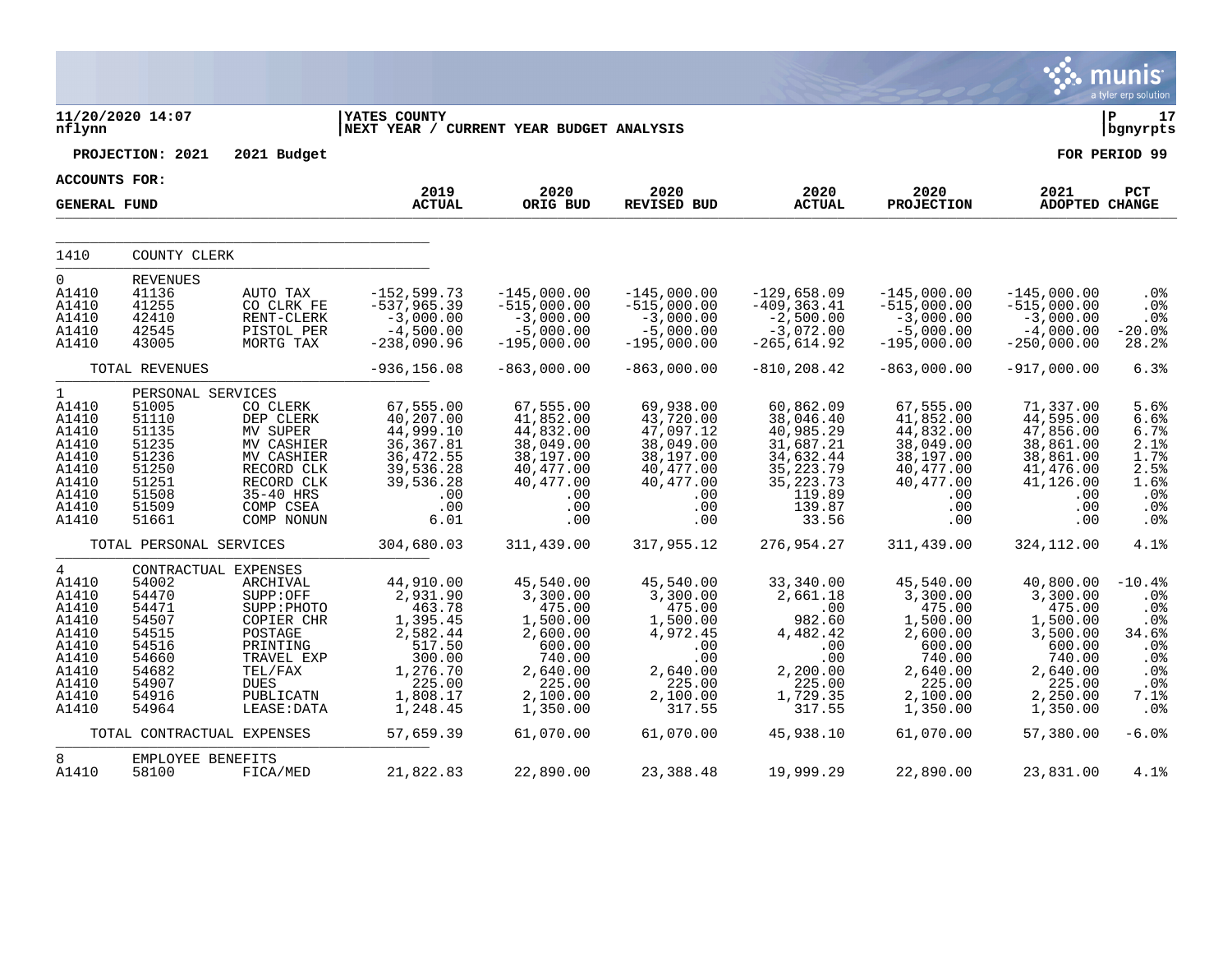

### **11/20/2020 14:07 |YATES COUNTY |P 18 nflynn |NEXT YEAR / CURRENT YEAR BUDGET ANALYSIS |bgnyrpts**

# **PROJECTION: 2021 2021 Budget FOR PERIOD 99**

| <b>GENERAL FUND</b>     |       |               | 2019<br><b>ACTUAL</b> | 2020<br>ORIG BUD | 2020<br><b>REVISED BUD</b> | 2020<br><b>ACTUAL</b> | 2020<br><b>PROJECTION</b> | 2021<br><b>ADOPTED</b> | PCT<br>CHANGE |
|-------------------------|-------|---------------|-----------------------|------------------|----------------------------|-----------------------|---------------------------|------------------------|---------------|
| A1410                   | 58303 | INS-CSEA      | 31,100.88             | 31,101.00        | 31,101.00                  | 28,509.14             | 31,101.00                 | 32,034.00              | 3.0%          |
| A1410                   | 58305 | INS-NON UN    | 25,458.96             | 25,459.00        | 25,459.00                  | 23,337.38             | 25,459.00                 | 26, 223, 00            | 3.0%          |
| TOTAL EMPLOYEE BENEFITS |       | 78,382.67     | 79,450.00             | 79,948.48        | 71,845.81                  | 79,450.00             | 82,088.00                 | 3.3%                   |               |
| TOTAL COUNTY CLERK      |       | $-495.433.99$ | $-411.041.00$         | $-404.026.40$    | -415,470.24                | $-411,041.00$         | $-453.420.00$             | 10.3%                  |               |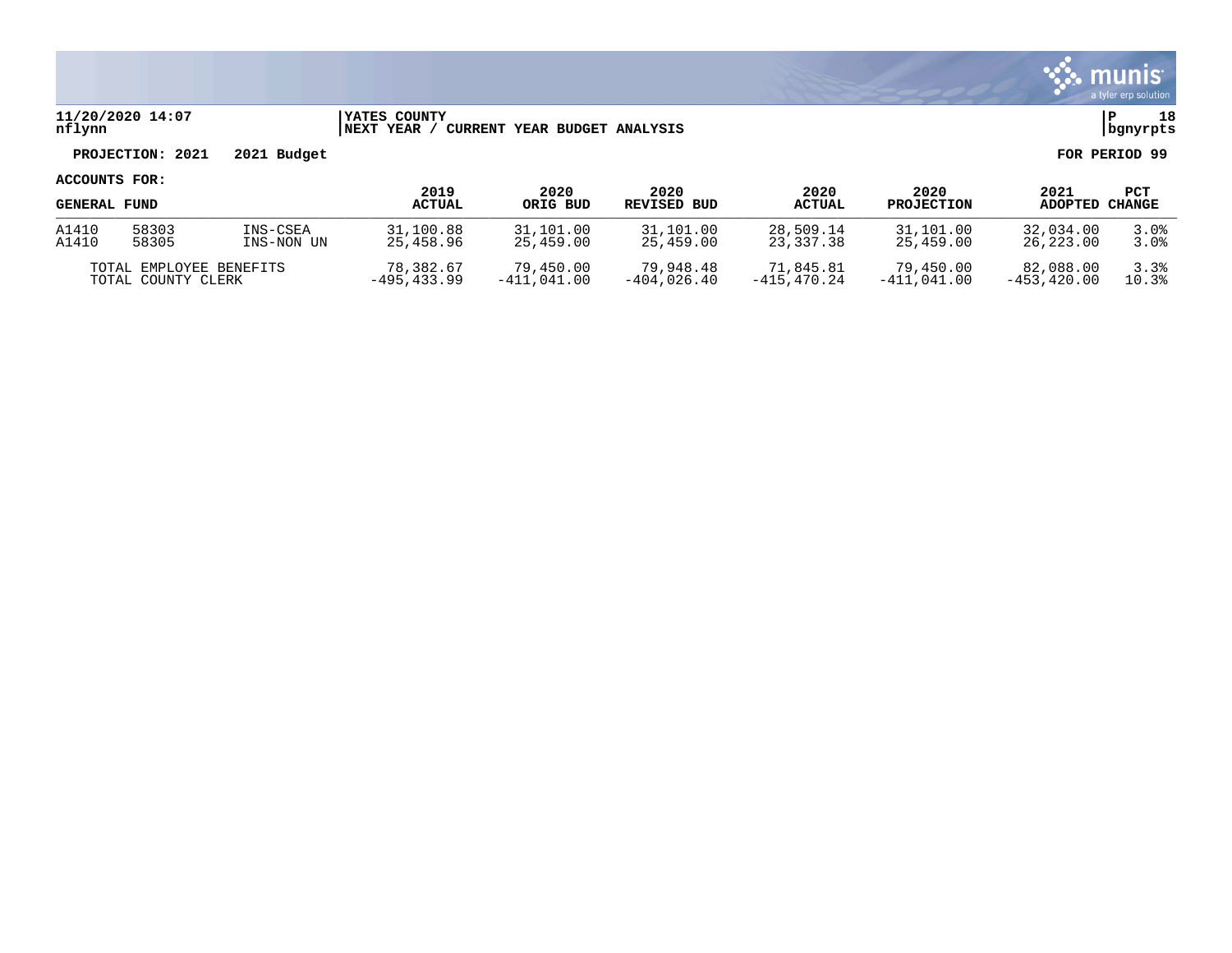|                                                                                             |                                                                                        |                                                                                                                                                              |                                                                                                |                                                                                                       |                                                                                                       |                                                                                          |                                                                                                       |                                                                                                       | munis<br>a tyler erp solution                                                            |
|---------------------------------------------------------------------------------------------|----------------------------------------------------------------------------------------|--------------------------------------------------------------------------------------------------------------------------------------------------------------|------------------------------------------------------------------------------------------------|-------------------------------------------------------------------------------------------------------|-------------------------------------------------------------------------------------------------------|------------------------------------------------------------------------------------------|-------------------------------------------------------------------------------------------------------|-------------------------------------------------------------------------------------------------------|------------------------------------------------------------------------------------------|
| nflynn                                                                                      | 11/20/2020 14:07                                                                       |                                                                                                                                                              | YATES COUNTY<br>NEXT YEAR / CURRENT YEAR BUDGET ANALYSIS                                       |                                                                                                       |                                                                                                       |                                                                                          |                                                                                                       |                                                                                                       | l P<br>19<br>  bgnyrpts                                                                  |
|                                                                                             | PROJECTION: 2021                                                                       | 2021 Budget                                                                                                                                                  |                                                                                                |                                                                                                       |                                                                                                       |                                                                                          |                                                                                                       |                                                                                                       | FOR PERIOD 99                                                                            |
| <b>ACCOUNTS FOR:</b>                                                                        |                                                                                        |                                                                                                                                                              |                                                                                                |                                                                                                       |                                                                                                       |                                                                                          |                                                                                                       |                                                                                                       |                                                                                          |
| <b>GENERAL FUND</b>                                                                         |                                                                                        |                                                                                                                                                              | 2019<br><b>ACTUAL</b>                                                                          | 2020<br>ORIG BUD                                                                                      | 2020<br><b>REVISED BUD</b>                                                                            | 2020<br><b>ACTUAL</b>                                                                    | 2020<br><b>PROJECTION</b>                                                                             | 2021<br><b>ADOPTED CHANGE</b>                                                                         | <b>PCT</b>                                                                               |
| 1420                                                                                        | COUNTY ATTORNEY                                                                        |                                                                                                                                                              |                                                                                                |                                                                                                       |                                                                                                       |                                                                                          |                                                                                                       |                                                                                                       |                                                                                          |
| $\mathbf{1}$<br>A1420<br>A1420                                                              | PERSONAL SERVICES<br>51590<br>51644                                                    | CO ATTY<br>SECR-ATTY                                                                                                                                         | 97,097.00<br>30,164.81                                                                         | 97,097.00<br>30,094.00                                                                                | 99,039.00<br>30,811.20                                                                                | 86,186.73<br>26,854.80                                                                   | 97,097.00<br>30,094.00                                                                                | 101,020.00<br>31,428.00                                                                               | 4.0%<br>4.4%                                                                             |
|                                                                                             | TOTAL PERSONAL SERVICES                                                                |                                                                                                                                                              | 127, 261.81                                                                                    | 127,191.00                                                                                            | 129,850.20                                                                                            | 113,041.53                                                                               | 127,191.00                                                                                            | 132,448.00                                                                                            | 4.1%                                                                                     |
| 4<br>A1420<br>A1420<br>A1420<br>A1420<br>A1420<br>A1420<br>A1420<br>A1420<br>A1420<br>A1420 | 54025<br>54152<br>54470<br>54512<br>54515<br>54654<br>54682<br>54755<br>54907<br>54916 | CONTRACTUAL EXPENSES<br>LEGAL ASST<br>CONFERENCE<br>SUPP:OFF<br>ON LINE DA<br>POSTAGE<br>MILEAGE<br>TEL/FAX<br><b>WITNESS FE</b><br><b>DUES</b><br>PUBLICATN | 70,529.15<br>150.00<br>504.10<br>2,160.80<br>90.00<br>.00<br>307.30<br>.00<br>254.00<br>108.11 | 45,000.00<br>200.00<br>385.00<br>3,168.00<br>100.00<br>200.00<br>960.00<br>150.00<br>300.00<br>300.00 | 45,000.00<br>200.00<br>385.00<br>3,168.00<br>100.00<br>200.00<br>960.00<br>150.00<br>300.00<br>300.00 | 57,579.40<br>.00<br>27.63<br>2,247.92<br>.00<br>.00<br>800.00<br>.00<br>254.00<br>109.20 | 45,000.00<br>200.00<br>385.00<br>3,168.00<br>100.00<br>200.00<br>960.00<br>150.00<br>300.00<br>300.00 | 45,000.00<br>200.00<br>385.00<br>2,470.00<br>100.00<br>200.00<br>960.00<br>150.00<br>300.00<br>100.00 | .0 <sub>8</sub><br>.0%<br>.0%<br>$-22.0%$<br>.0%<br>.0%<br>.0%<br>.0%<br>.0%<br>$-66.7%$ |
|                                                                                             |                                                                                        | TOTAL CONTRACTUAL EXPENSES                                                                                                                                   | 74,103.46                                                                                      | 50,763.00                                                                                             | 50,763.00                                                                                             | 61,018.15                                                                                | 50,763.00                                                                                             | 49,865.00                                                                                             | $-1.8%$                                                                                  |
| 8<br>A1420                                                                                  | EMPLOYEE BENEFITS<br>58100                                                             | FICA/MED                                                                                                                                                     | 9,763.26                                                                                       | 9,731.00                                                                                              | 9,934.43                                                                                              | 8,619.85                                                                                 | 9,731.00                                                                                              | 10,133.00                                                                                             | 4.1%                                                                                     |
|                                                                                             | TOTAL EMPLOYEE BENEFITS<br>TOTAL COUNTY ATTORNEY                                       |                                                                                                                                                              | 9,763.26<br>211, 128.53                                                                        | 9,731.00<br>187,685.00                                                                                | 9,934.43<br>190,547.63                                                                                | 8,619.85<br>182,679.53                                                                   | 9,731.00<br>187,685.00                                                                                | 10,133.00<br>192,446.00                                                                               | 4.1%<br>2.5%                                                                             |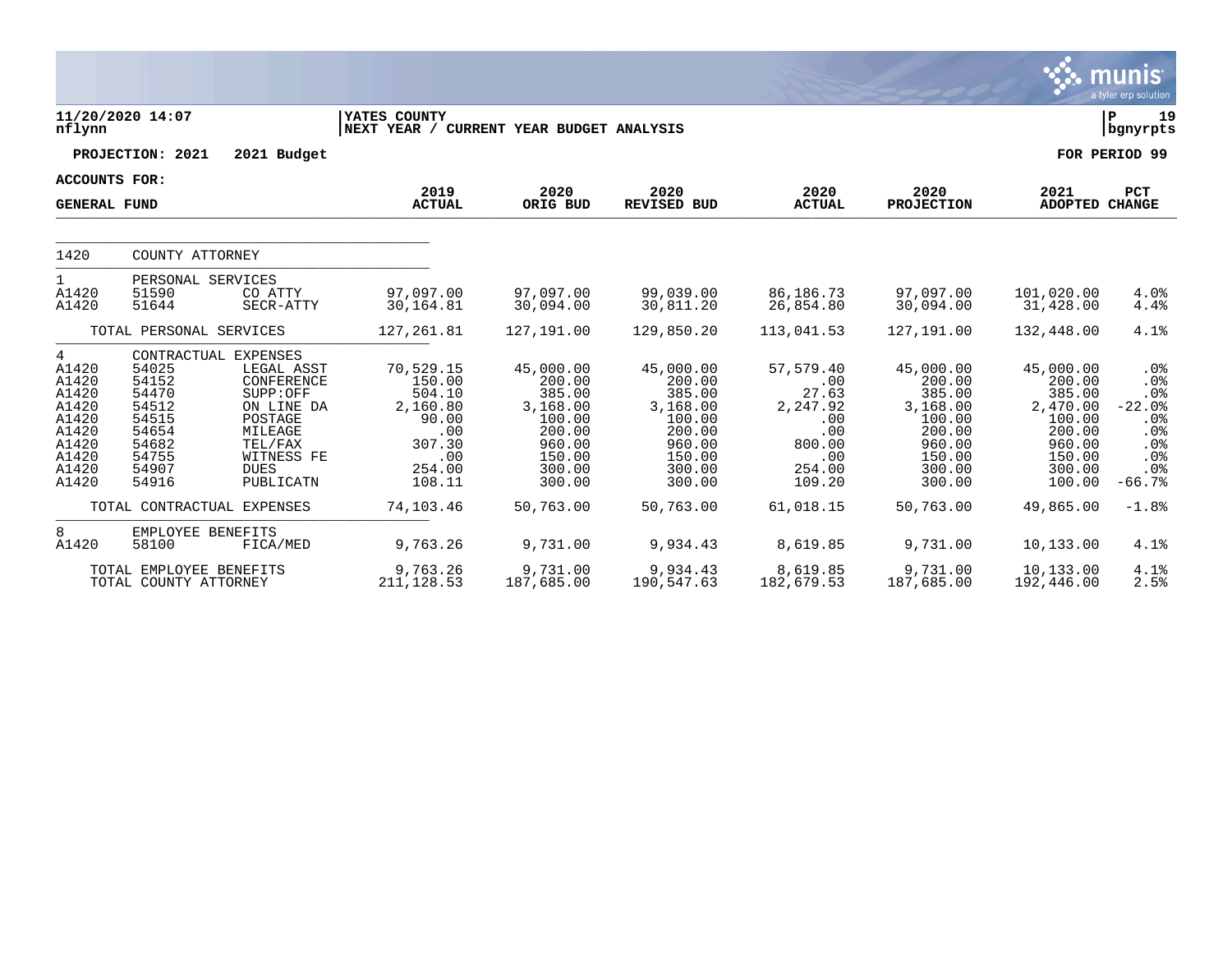|                                                                                                                                                                          |                                                                                                                                                                               |                                                                                                                                                                                                                            |                                                                                                                                                                                              |                                                                                                                                                                                                      |                                                                                                                                                                                        |                                                                                                                                                                                       |                                                                                                                                                                                                                |                                                                                                                                                                                   | munis<br>a tyler erp solution                                                                                                                             |
|--------------------------------------------------------------------------------------------------------------------------------------------------------------------------|-------------------------------------------------------------------------------------------------------------------------------------------------------------------------------|----------------------------------------------------------------------------------------------------------------------------------------------------------------------------------------------------------------------------|----------------------------------------------------------------------------------------------------------------------------------------------------------------------------------------------|------------------------------------------------------------------------------------------------------------------------------------------------------------------------------------------------------|----------------------------------------------------------------------------------------------------------------------------------------------------------------------------------------|---------------------------------------------------------------------------------------------------------------------------------------------------------------------------------------|----------------------------------------------------------------------------------------------------------------------------------------------------------------------------------------------------------------|-----------------------------------------------------------------------------------------------------------------------------------------------------------------------------------|-----------------------------------------------------------------------------------------------------------------------------------------------------------|
| nflynn                                                                                                                                                                   | 11/20/2020 14:07                                                                                                                                                              |                                                                                                                                                                                                                            | <b>YATES COUNTY</b><br>NEXT YEAR / CURRENT YEAR BUDGET ANALYSIS                                                                                                                              |                                                                                                                                                                                                      |                                                                                                                                                                                        |                                                                                                                                                                                       |                                                                                                                                                                                                                |                                                                                                                                                                                   | l P<br>20<br>  bgnyrpts                                                                                                                                   |
|                                                                                                                                                                          | PROJECTION: 2021                                                                                                                                                              | 2021 Budget                                                                                                                                                                                                                |                                                                                                                                                                                              |                                                                                                                                                                                                      |                                                                                                                                                                                        |                                                                                                                                                                                       |                                                                                                                                                                                                                |                                                                                                                                                                                   | FOR PERIOD 99                                                                                                                                             |
| ACCOUNTS FOR:                                                                                                                                                            |                                                                                                                                                                               |                                                                                                                                                                                                                            | 2019                                                                                                                                                                                         | 2020                                                                                                                                                                                                 | 2020                                                                                                                                                                                   | 2020                                                                                                                                                                                  | 2020                                                                                                                                                                                                           | 2021                                                                                                                                                                              | PCT                                                                                                                                                       |
| <b>GENERAL FUND</b>                                                                                                                                                      |                                                                                                                                                                               |                                                                                                                                                                                                                            | <b>ACTUAL</b>                                                                                                                                                                                | ORIG BUD                                                                                                                                                                                             | REVISED BUD                                                                                                                                                                            | <b>ACTUAL</b>                                                                                                                                                                         | <b>PROJECTION</b>                                                                                                                                                                                              | <b>ADOPTED CHANGE</b>                                                                                                                                                             |                                                                                                                                                           |
| 1430                                                                                                                                                                     | PERSONNEL DEPARTMENT                                                                                                                                                          |                                                                                                                                                                                                                            |                                                                                                                                                                                              |                                                                                                                                                                                                      |                                                                                                                                                                                        |                                                                                                                                                                                       |                                                                                                                                                                                                                |                                                                                                                                                                                   |                                                                                                                                                           |
| $0 \qquad \qquad$<br>A1430                                                                                                                                               | <b>REVENUES</b><br>41260                                                                                                                                                      | PERSONNEL                                                                                                                                                                                                                  | $-12,100.94$                                                                                                                                                                                 | $-8,000.00$                                                                                                                                                                                          | $-8,000.00$                                                                                                                                                                            | $-6,829.12$                                                                                                                                                                           | $-8,000.00$                                                                                                                                                                                                    | $-8,000.00$                                                                                                                                                                       | .0%                                                                                                                                                       |
|                                                                                                                                                                          | TOTAL REVENUES                                                                                                                                                                |                                                                                                                                                                                                                            | $-12,100.94$                                                                                                                                                                                 | $-8,000.00$                                                                                                                                                                                          | $-8,000.00$                                                                                                                                                                            | $-6,829.12$                                                                                                                                                                           | $-8,000.00$                                                                                                                                                                                                    | $-8,000.00$                                                                                                                                                                       | .0%                                                                                                                                                       |
| $\mathbf{1}$<br>A1430<br>A1430<br>A1430<br>A1430<br>A1430<br>A1430                                                                                                       | PERSONAL SERVICES<br>51080<br>51140<br>51505<br>51615<br>51661<br>51961                                                                                                       | PERS OFFCR<br>PERS ASSIS<br>OVERTIME<br>EXAM MNTR<br>COMP NONUN<br>35-40 HRS                                                                                                                                               | 69,656.87<br>39.351.01<br>39,351.01<br>18.84<br>776.95<br>1,680.11<br>753.84                                                                                                                 | 69,657.00<br>39,351.00<br>500<br>500.00<br>1,300.00<br>500.00                                                                                                                                        | 69,657.00<br>40,138.00<br>41.03<br>458.97<br>1,613.65<br>500.00                                                                                                                        | 60,617.69<br>26,502.80<br>41.03<br>204.85<br>1,533.65<br>202.44                                                                                                                       | 69,657.00<br>39,351.00<br>.00<br>500.00<br>1,300.00<br>500.00                                                                                                                                                  | 71,051.00<br>40,775.00<br>.00<br>500.00<br>400.00                                                                                                                                 | 2.0%<br>3.6%<br>.0%<br>$.0\%$<br>$.00 - 100.0%$<br>$-20.0$ °                                                                                              |
|                                                                                                                                                                          | TOTAL PERSONAL SERVICES                                                                                                                                                       |                                                                                                                                                                                                                            | 112, 237.62                                                                                                                                                                                  | 111,308.00                                                                                                                                                                                           | 112,408.65                                                                                                                                                                             | 89,102.46                                                                                                                                                                             | 111,308.00                                                                                                                                                                                                     | 112,726.00                                                                                                                                                                        | 1.3%                                                                                                                                                      |
| $4\overline{ }$<br>A1430<br>A1430<br>A1430<br>A1430<br>A1430<br>A1430<br>A1430<br>A1430<br>A1430<br>A1430<br>A1430<br>A1430<br>A1430<br>A1430<br>A1430<br>A1430<br>A1430 | CONTRACTUAL EXPENSES<br>54005<br>54011<br>54019<br>54034<br>54156<br>54470<br>54501<br>54507<br>54515<br>54516<br>54572<br>54575<br>54660<br>54682<br>54903<br>54907<br>54920 | <b>AUDIT FEES</b><br>CONSULTANT<br>EAP<br>PHYSICALS<br>TRAINING<br>SUPP:OFF<br>ADVERTISIN<br>COPIER CHR<br>POSTAGE<br>PRINTING<br>COMP ACCES<br>SOFT MAINT<br>TRAVEL EXP<br>TEL/FAX<br>AWARDS<br><b>DUES</b><br>STATE FEES | 4,000.00<br>52,280.91<br>3,617.60<br>6,564.11<br>3,133.25<br>955.46<br>2,607.54<br>1,389.15<br>269.41<br>411.87<br>.00<br>5,870.00<br>$519.96$<br>$416.60$<br>1,043.53<br>369.00<br>2,481.50 | $\overline{00}$<br>12,000.00<br>3,750.00<br>3,750.00<br>2,200.00<br>850.00<br>5,000.00<br>1,600.00<br>350.00<br>200.00<br>200.00<br>6,050.00<br>1,000.00<br>720.00<br>1,300.00<br>355.00<br>2,500.00 | .00<br>12,000.00<br>3,591.00<br>3,750.00<br>2,200.00<br>850.00<br>4,900.00<br>1,600.00<br>350.00<br>150.00<br>143.35<br>6,050.00<br>950.00<br>720.00<br>1,300.00<br>355.00<br>2,602.00 | $10^{-100}$<br>9,486.00<br>3,591.00<br>3,092.41<br>1,500.00<br>279.84<br>1,225.50<br>1,108.30<br>227.35<br>.00<br>.00<br>6,050.00<br>.00<br>600.00<br>$\ddotsc$<br>319.00<br>2,602.00 | .00<br>12,000.00<br>$\frac{3}{3}, \frac{750}{300}$<br>3,750.00<br>2,200.00<br>850.00<br>5,000.00<br>1,600.00<br>350.00<br>200.00<br>200.00<br>6,050.00<br>1,000.00<br>720.00<br>1,300.00<br>355.00<br>2,500.00 | .00<br>10,000.00<br>3,750.00<br>$3,750.00$<br>2,200.00<br>850.00<br>3,500.00<br>1,600.00<br>350.00<br>300.00<br>6, 230.00<br>1,000.00<br>720.00<br>1,450.00<br>355.00<br>2,500.00 | $.0\%$<br>$-16.7%$<br>$.0\%$<br>.0%<br>.0%<br>.0%<br>$-30.0%$<br>.0%<br>.0%<br>50.0%<br>$.00 - 100.0%$<br>3.0%<br>$.0\%$<br>.0%<br>11.5%<br>.0%<br>$.0\%$ |
|                                                                                                                                                                          | TOTAL CONTRACTUAL EXPENSES                                                                                                                                                    |                                                                                                                                                                                                                            | 85,929.89                                                                                                                                                                                    | 41,825.00                                                                                                                                                                                            | 41,511.35                                                                                                                                                                              | 30,081.40                                                                                                                                                                             | 41,825.00                                                                                                                                                                                                      | 38,555.00                                                                                                                                                                         | $-7.8%$                                                                                                                                                   |
| 8<br>A1430<br>A1430                                                                                                                                                      | EMPLOYEE BENEFITS<br>58100<br>58305                                                                                                                                           | FICA/MED<br>INS-NON UN                                                                                                                                                                                                     | 7,898.16<br>38, 283. 24                                                                                                                                                                      | 7,894.00<br>38,284.00                                                                                                                                                                                | 7,954.21<br>38,284.00                                                                                                                                                                  | 6,279.14<br>35,092.97                                                                                                                                                                 | 7,894.00<br>38,284.00                                                                                                                                                                                          | 7,984.00<br>39,432.00                                                                                                                                                             | 1.1%<br>3.0%                                                                                                                                              |
|                                                                                                                                                                          | TOTAL EMPLOYEE BENEFITS<br>TOTAL PERSONNEL DEPARTMENT                                                                                                                         |                                                                                                                                                                                                                            | 46,181.40<br>232, 247.97                                                                                                                                                                     | 46,178.00<br>191,311.00                                                                                                                                                                              | 46,238.21<br>192, 158. 21                                                                                                                                                              | 41,372.11<br>153,726.85                                                                                                                                                               | 46,178.00<br>191,311.00                                                                                                                                                                                        | 47,416.00<br>190,697.00                                                                                                                                                           | 2.7%<br>$-.3%$                                                                                                                                            |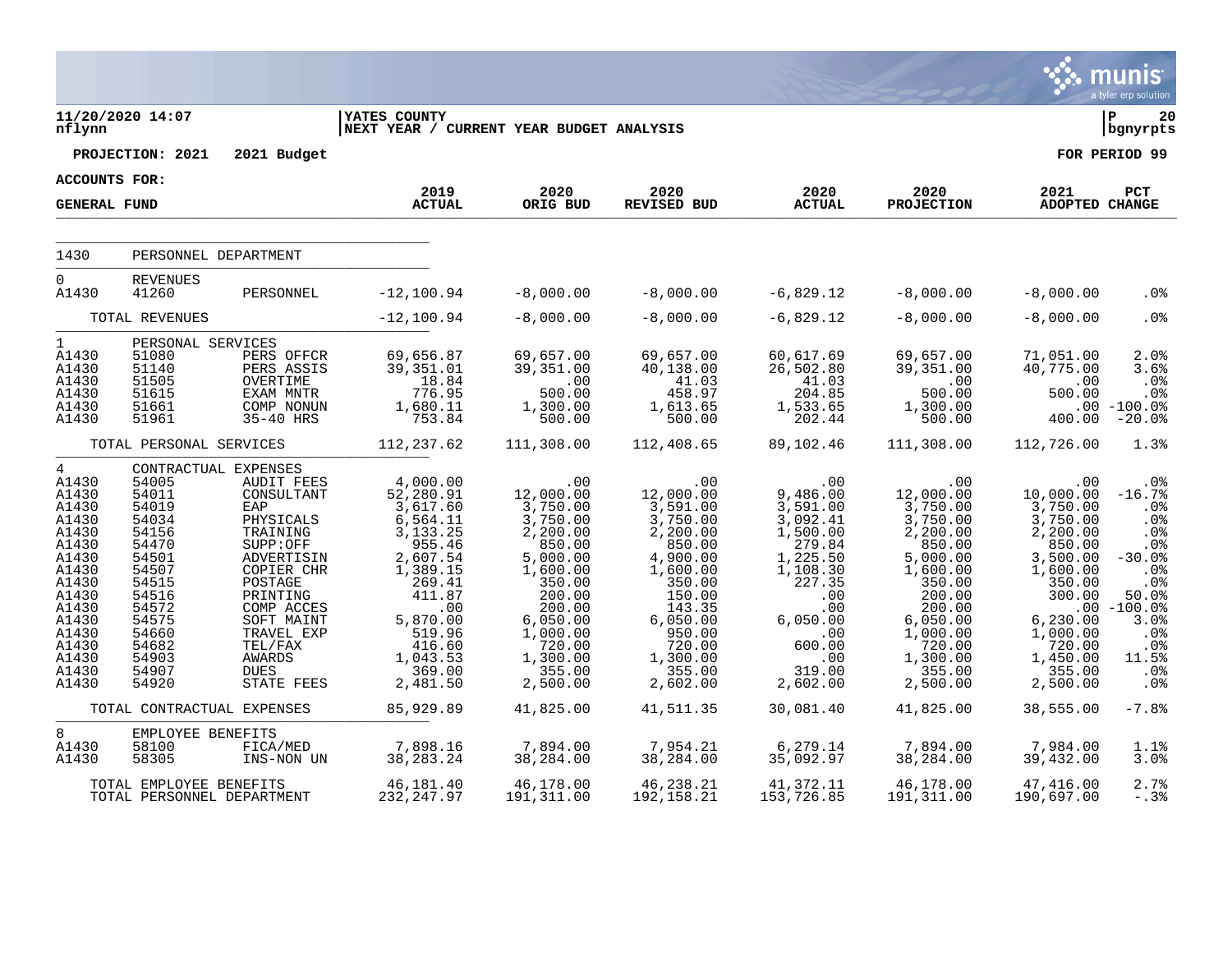|                                                                                                                                                                                  |                                                                                                                                                                                        |                                                                                                                                                                                                                                      |                                                                                                                                                                                                         |                                                                                                                                                                                                       |                                                                                                                                                                                                       |                                                                                                                                                                                               |                                                                                                                                                                                                       |                                                                                                                                                                                                        | <b>munis</b><br>a tyler erp solution                                                                                                                                                            |
|----------------------------------------------------------------------------------------------------------------------------------------------------------------------------------|----------------------------------------------------------------------------------------------------------------------------------------------------------------------------------------|--------------------------------------------------------------------------------------------------------------------------------------------------------------------------------------------------------------------------------------|---------------------------------------------------------------------------------------------------------------------------------------------------------------------------------------------------------|-------------------------------------------------------------------------------------------------------------------------------------------------------------------------------------------------------|-------------------------------------------------------------------------------------------------------------------------------------------------------------------------------------------------------|-----------------------------------------------------------------------------------------------------------------------------------------------------------------------------------------------|-------------------------------------------------------------------------------------------------------------------------------------------------------------------------------------------------------|--------------------------------------------------------------------------------------------------------------------------------------------------------------------------------------------------------|-------------------------------------------------------------------------------------------------------------------------------------------------------------------------------------------------|
| nflynn                                                                                                                                                                           | 11/20/2020 14:07                                                                                                                                                                       |                                                                                                                                                                                                                                      | <b>YATES COUNTY</b><br> NEXT YEAR / CURRENT YEAR BUDGET ANALYSIS                                                                                                                                        |                                                                                                                                                                                                       |                                                                                                                                                                                                       |                                                                                                                                                                                               |                                                                                                                                                                                                       |                                                                                                                                                                                                        | l P<br>21<br>bgnyrpts                                                                                                                                                                           |
|                                                                                                                                                                                  | PROJECTION: 2021                                                                                                                                                                       | 2021 Budget                                                                                                                                                                                                                          |                                                                                                                                                                                                         |                                                                                                                                                                                                       |                                                                                                                                                                                                       |                                                                                                                                                                                               |                                                                                                                                                                                                       |                                                                                                                                                                                                        | FOR PERIOD 99                                                                                                                                                                                   |
| ACCOUNTS FOR:                                                                                                                                                                    |                                                                                                                                                                                        |                                                                                                                                                                                                                                      |                                                                                                                                                                                                         |                                                                                                                                                                                                       |                                                                                                                                                                                                       |                                                                                                                                                                                               |                                                                                                                                                                                                       |                                                                                                                                                                                                        |                                                                                                                                                                                                 |
| <b>GENERAL FUND</b>                                                                                                                                                              |                                                                                                                                                                                        |                                                                                                                                                                                                                                      | 2019<br><b>ACTUAL</b>                                                                                                                                                                                   | 2020<br>ORIG BUD                                                                                                                                                                                      | 2020<br>REVISED BUD                                                                                                                                                                                   | 2020<br><b>ACTUAL</b>                                                                                                                                                                         | 2020<br><b>PROJECTION</b>                                                                                                                                                                             | 2021<br><b>ADOPTED CHANGE</b>                                                                                                                                                                          | PCT                                                                                                                                                                                             |
| 1450                                                                                                                                                                             | <b>ELECTIONS</b>                                                                                                                                                                       |                                                                                                                                                                                                                                      |                                                                                                                                                                                                         |                                                                                                                                                                                                       |                                                                                                                                                                                                       |                                                                                                                                                                                               |                                                                                                                                                                                                       |                                                                                                                                                                                                        |                                                                                                                                                                                                 |
|                                                                                                                                                                                  |                                                                                                                                                                                        |                                                                                                                                                                                                                                      |                                                                                                                                                                                                         |                                                                                                                                                                                                       |                                                                                                                                                                                                       |                                                                                                                                                                                               |                                                                                                                                                                                                       |                                                                                                                                                                                                        |                                                                                                                                                                                                 |
| $\mathbf 0$<br>A1450<br>A1450<br>A1450                                                                                                                                           | <b>REVENUES</b><br>41289<br>42210<br>43089                                                                                                                                             | BOE FEES<br><b>ELECTIONS</b><br>OTHER                                                                                                                                                                                                | $-3,773.65$<br>$-305, 813.14$<br>$-48, 414.22$                                                                                                                                                          | $-10,070.00$<br>$-317,913.00$<br>.00                                                                                                                                                                  | $-10,070.00$<br>$-317,913.00$<br>.00                                                                                                                                                                  | $-2,682.51$<br>$-307, 470.46$<br>$-27,009.60$                                                                                                                                                 | $-10,070.00$<br>$-317, 913.00$<br>.00                                                                                                                                                                 | $-2,808.00$<br>$-327,983.00$<br>.00                                                                                                                                                                    | $-72.1%$<br>3.2%<br>.0%                                                                                                                                                                         |
|                                                                                                                                                                                  | TOTAL REVENUES                                                                                                                                                                         |                                                                                                                                                                                                                                      | $-358,001.01$                                                                                                                                                                                           | $-327,983.00$                                                                                                                                                                                         | $-327,983.00$                                                                                                                                                                                         | $-337, 162.57$                                                                                                                                                                                | $-327,983.00$                                                                                                                                                                                         | $-330,791.00$                                                                                                                                                                                          | .9%                                                                                                                                                                                             |
| $\mathbf{1}$<br>A1450<br>A1450<br>A1450<br>A1450<br>A1450<br>A1450                                                                                                               | PERSONAL SERVICES<br>51050<br>51051<br>51595<br>51596<br>51660<br>51661                                                                                                                | COMMISS-EL<br>COMMISS-EL<br>DEP EL COM<br>ELECT WORK<br>INS BUYOUT<br>COMP NONUN                                                                                                                                                     | 47,581.85<br>45,389.32<br>52,945.41<br>71,933.73<br>2,583.84<br>.00                                                                                                                                     | 50,850.00<br>50,850.00<br>68,327.00<br>153,723.00<br>2,584.00<br>.00                                                                                                                                  | 52,900.00<br>52,900.00<br>74,661.60<br>153,514.26<br>2,584.00<br>208.74                                                                                                                               | 46,035.03<br>46,035.02<br>70,919.54<br>86,962.89<br>2,368.52<br>208.74                                                                                                                        | 50,850.00<br>50,850.00<br>68,327.00<br>153,723.00<br>2,584.00<br>.00                                                                                                                                  | 53,958.00<br>53,958.00<br>76,155.00<br>90,490.00<br>2,662.00<br>.00                                                                                                                                    | 6.1%<br>6.1%<br>11.5%<br>$-41.1%$<br>3.0%<br>.0%                                                                                                                                                |
|                                                                                                                                                                                  | TOTAL PERSONAL SERVICES                                                                                                                                                                |                                                                                                                                                                                                                                      | 220, 434.15                                                                                                                                                                                             | 326,334.00                                                                                                                                                                                            | 336,768.60                                                                                                                                                                                            | 252,529.74                                                                                                                                                                                    | 326, 334.00                                                                                                                                                                                           | 277, 223.00                                                                                                                                                                                            | $-15.0%$                                                                                                                                                                                        |
| $\overline{4}$<br>A1450<br>A1450<br>A1450<br>A1450<br>A1450<br>A1450<br>A1450<br>A1450<br>A1450<br>A1450<br>A1450<br>A1450<br>A1450<br>A1450<br>A1450<br>A1450<br>A1450<br>A1450 | CONTRACTUAL EXPENSES<br>54152<br>54156<br>54408<br>54461<br>54470<br>54481<br>54484<br>54501<br>54507<br>54515<br>54516<br>54571<br>54576<br>54653<br>54654<br>54660<br>54682<br>54907 | CONFERENCE<br>TRAINING<br>EQ MAINT<br>SUPP: ELECT<br>SUPP:OFF<br>TRNG SUPP<br>VOTE SUPP<br>ADVERTISIN<br>COPIER CHR<br>POSTAGE<br>PRINTING<br>COMP SOFT<br>COMP SFT A<br>GASOLINE<br>MILEAGE<br>TRAVEL EXP<br>TEL/FAX<br><b>DUES</b> | 120.00<br>5,074.78<br>3,880.07<br>54,924.17<br>2,408.98<br>119.91<br>972.63<br>2,434.80<br>698.17<br>3,904.17<br>2,936.64<br>12,456.00<br>27,019.00<br>166.00<br>631.04<br>2,918.63<br>615.00<br>140.00 | 200.00<br>3,000.00<br>4,684.00<br>32,924.00<br>1,200.00<br>400.00<br>1,800.00<br>2,000.00<br>750.00<br>8,500.00<br>3,500.00<br>.00<br>31,919.00<br>900.00<br>500.00<br>3,800.00<br>2,400.00<br>140.00 | 200.00<br>3,000.00<br>4,684.00<br>32,924.00<br>1,200.00<br>400.00<br>1,800.00<br>2,000.00<br>750.00<br>8,500.00<br>3,500.00<br>.00<br>31,919.00<br>900.00<br>500.00<br>3,800.00<br>2,400.00<br>140.00 | 60.00<br>.00<br>12,299.25<br>30,947.19<br>656.29<br>$\ddotsc 00$<br>1,085.43<br>353.04<br>753.10<br>14,617.98<br>.00<br>.00<br>26,169.00<br>37.40<br>505.44<br>1,488.76<br>2,000.00<br>140.00 | 200.00<br>3,000.00<br>4,684.00<br>32,924.00<br>1,200.00<br>400.00<br>1,800.00<br>2,000.00<br>750.00<br>8,500.00<br>3,500.00<br>.00<br>31,919.00<br>900.00<br>500.00<br>3,800.00<br>2,400.00<br>140.00 | 180.00<br>4,000.00<br>3,404.00<br>18,113.00<br>1,000.00<br>400.00<br>2,100.00<br>2,000.00<br>750.00<br>7,500.00<br>3,200.00<br>.00<br>26, 169.00<br>500.00<br>615.00<br>3,800.00<br>2,400.00<br>140.00 | $-10.0%$<br>33.3%<br>$-27.3%$<br>$-45.0%$<br>$-16.7%$<br>.0%<br>16.7%<br>.0%<br>.0%<br>$-11.8%$<br>$-8.6%$<br>.0%<br>$-18.0%$<br>$-44.4%$<br>23.0%<br>.0 <sub>8</sub><br>.0%<br>.0 <sub>8</sub> |
|                                                                                                                                                                                  | TOTAL CONTRACTUAL EXPENSES                                                                                                                                                             |                                                                                                                                                                                                                                      | 121, 419.99                                                                                                                                                                                             | 98,617.00                                                                                                                                                                                             | 98,617.00                                                                                                                                                                                             | 91,112.88                                                                                                                                                                                     | 98,617.00                                                                                                                                                                                             | 76,271.00                                                                                                                                                                                              | $-22.7%$                                                                                                                                                                                        |
| 8<br>A1450                                                                                                                                                                       | EMPLOYEE BENEFITS<br>58100                                                                                                                                                             | FICA/MED                                                                                                                                                                                                                             | 13,810.35                                                                                                                                                                                               | 24,881.00                                                                                                                                                                                             | 25,679.26                                                                                                                                                                                             | 15,930.49                                                                                                                                                                                     | 24,881.00                                                                                                                                                                                             | $21,208.00 -14.8$                                                                                                                                                                                      |                                                                                                                                                                                                 |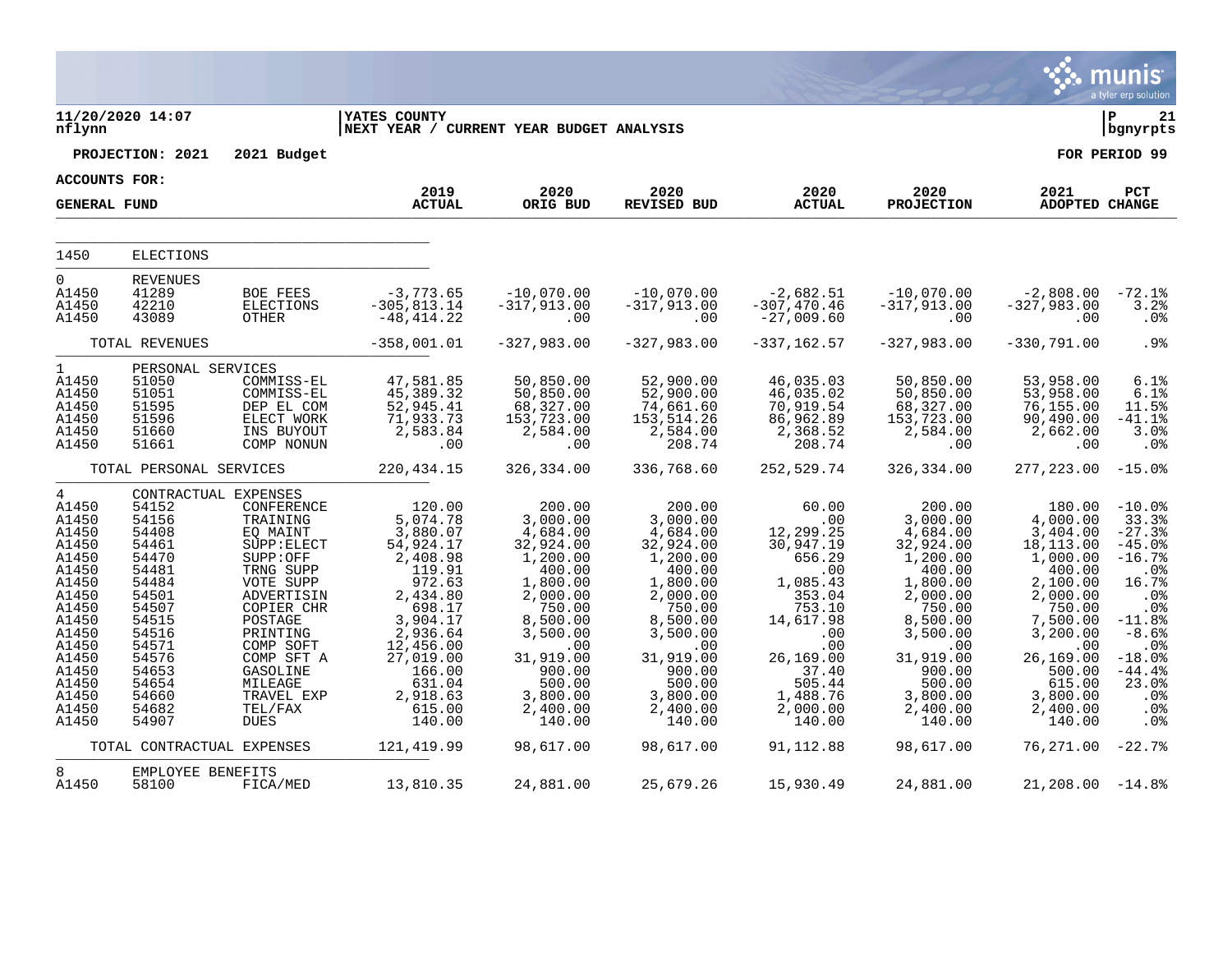

### **11/20/2020 14:07 |YATES COUNTY |P 22 nflynn |NEXT YEAR / CURRENT YEAR BUDGET ANALYSIS |bgnyrpts**

# **PROJECTION: 2021 2021 Budget FOR PERIOD 99**

| <b>GENERAL FUND</b> |                                            |            | 2019<br><b>ACTUAL</b>   | 2020<br>ORIG BUD        | 2020<br>REVISED BUD     | 2020<br><b>ACTUAL</b>  | 2020<br><b>PROJECTION</b> | 2021<br>ADOPTED CHANGE | PCT                  |
|---------------------|--------------------------------------------|------------|-------------------------|-------------------------|-------------------------|------------------------|---------------------------|------------------------|----------------------|
| A1450               | 58305                                      | INS-NON UN | 3,993.84                | 6,460.00                | 6,460.00                | .00                    | 6,460.00                  |                        | $.00 - 100.0$ %      |
|                     | TOTAL EMPLOYEE BENEFITS<br>TOTAL ELECTIONS |            | 17.804.19<br>. . 657.32 | 31,341.00<br>128,309.00 | 32,139.26<br>139,541.86 | 15,930.49<br>22,410.54 | 31,341.00<br>128,309.00   | 21,208.00<br>43,911.00 | $-32.3%$<br>$-65.8%$ |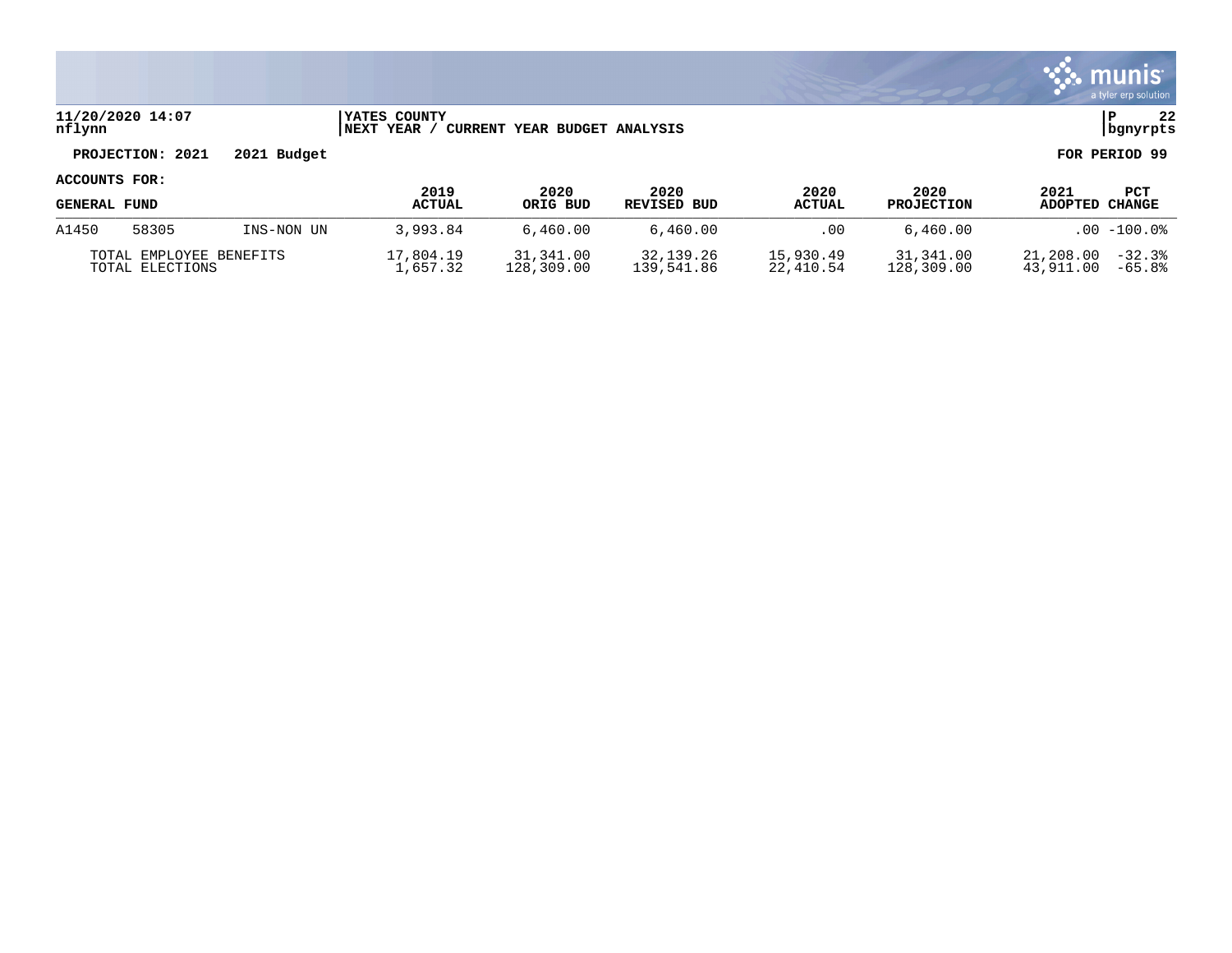|                                                                  |                                                             |                                                                                                                   |                                                                       |                                                                       |                                                                             |                                                                       |                                                                             |                                                                       | munis<br>a tyler erp solution                                  |
|------------------------------------------------------------------|-------------------------------------------------------------|-------------------------------------------------------------------------------------------------------------------|-----------------------------------------------------------------------|-----------------------------------------------------------------------|-----------------------------------------------------------------------------|-----------------------------------------------------------------------|-----------------------------------------------------------------------------|-----------------------------------------------------------------------|----------------------------------------------------------------|
| nflynn                                                           | 11/20/2020 14:07                                            |                                                                                                                   | YATES COUNTY<br>NEXT YEAR /                                           | CURRENT YEAR BUDGET ANALYSIS                                          |                                                                             |                                                                       |                                                                             |                                                                       | lР<br>23<br>  bgnyrpts                                         |
|                                                                  | PROJECTION: 2021                                            | 2021 Budget                                                                                                       |                                                                       |                                                                       |                                                                             |                                                                       |                                                                             |                                                                       | FOR PERIOD 99                                                  |
| <b>ACCOUNTS FOR:</b>                                             |                                                             |                                                                                                                   |                                                                       |                                                                       |                                                                             |                                                                       |                                                                             |                                                                       |                                                                |
| <b>GENERAL FUND</b>                                              |                                                             |                                                                                                                   | 2019<br><b>ACTUAL</b>                                                 | 2020<br>ORIG BUD                                                      | 2020<br>REVISED BUD                                                         | 2020<br><b>ACTUAL</b>                                                 | 2020<br><b>PROJECTION</b>                                                   | 2021<br>ADOPTED CHANGE                                                | <b>PCT</b>                                                     |
| 1460                                                             | RECORDS MANAGEMENT                                          |                                                                                                                   |                                                                       |                                                                       |                                                                             |                                                                       |                                                                             |                                                                       |                                                                |
| $\mathbf 0$<br>A1460                                             | <b>REVENUES</b><br>43089                                    | <b>OTHER</b>                                                                                                      | $-74, 192.00$                                                         | .00                                                                   | $-36, 915.00$                                                               | $-27,649.00$                                                          | $-36, 915.00$                                                               | .00                                                                   | .0%                                                            |
|                                                                  | TOTAL REVENUES                                              |                                                                                                                   | $-74, 192.00$                                                         | .00                                                                   | $-36, 915.00$                                                               | $-27,649.00$                                                          | $-36, 915.00$                                                               | .00                                                                   | .0%                                                            |
| $\mathbf{1}$<br>A1460<br>A1460<br>A1460                          | PERSONAL SERVICES<br>51221<br>51581<br>51641                | <b>CLERK</b><br>REC MGT OF<br>RCRDS PT                                                                            | .00<br>16,599.66<br>8,848.11                                          | .00<br>16,822.00<br>13,331.00                                         | .00<br>17,153.50<br>13,331.00                                               | 776.89<br>8,732.27<br>9,562.75                                        | .00<br>16,822.00<br>13,331.00                                               | .00<br>17,564.00<br>11,535.00                                         | .0%<br>4.4%<br>$-13.5%$                                        |
|                                                                  | TOTAL PERSONAL SERVICES                                     |                                                                                                                   | 25, 447. 77                                                           | 30,153.00                                                             | 30,484.50                                                                   | 19,071.91                                                             | 30,153.00                                                                   | 29,099.00                                                             | $-3.5%$                                                        |
| 4<br>A1460<br>A1460<br>A1460<br>A1460<br>A1460<br>A1460<br>A1460 | 54011<br>54451<br>54470<br>54571<br>54575<br>54682<br>54964 | CONTRACTUAL EXPENSES<br>CONSULTANT<br>SUPP: ARCH<br>SUPP:OFF<br>COMP SOFT<br>SOFT MAINT<br>TEL/FAX<br>LEASE: DATA | 2,495.50<br>.00<br>23.01<br>36,018.54<br>4,540.00<br>112.90<br>724.62 | 5,000.00<br>1,500.00<br>500.00<br>.00<br>8,000.00<br>720.00<br>100.00 | 5,000.00<br>1,249.09<br>500.00<br>36,915.00<br>8,250.91<br>720.00<br>100.00 | 37, 411.46<br>.00<br>.00<br>38,644.80<br>8,250.91<br>600.00<br>100.00 | 5,000.00<br>1,500.00<br>500.00<br>36,915.00<br>8,000.00<br>720.00<br>100.00 | 2,500.00<br>1,000.00<br>100.00<br>.00<br>9,000.00<br>720.00<br>100.00 | $-50.0%$<br>$-33.3%$<br>$-80.0%$<br>.0%<br>12.5%<br>.0%<br>.0% |
|                                                                  | TOTAL CONTRACTUAL EXPENSES                                  |                                                                                                                   | 43, 914.57                                                            | 15,820.00                                                             | 52,735.00                                                                   | 85,007.17                                                             | 52,735.00                                                                   | 13,420.00                                                             | $-15.2%$                                                       |
| 8<br>A1460                                                       | EMPLOYEE BENEFITS<br>58100                                  | FICA/MED                                                                                                          | 1,944.30                                                              | 2,307.00                                                              | 2,332.36                                                                    | 951.80                                                                | 2,307.00                                                                    | 2,227.00                                                              | $-3.5%$                                                        |
|                                                                  | TOTAL EMPLOYEE BENEFITS<br>TOTAL RECORDS MANAGEMENT         |                                                                                                                   | 1,944.30<br>$-2,885.36$                                               | 2,307.00<br>48,280.00                                                 | 2,332.36<br>48,636.86                                                       | 951.80<br>77,381.88                                                   | 2,307.00<br>48,280.00                                                       | 2,227.00<br>44,746.00                                                 | $-3.5%$<br>$-7.3%$                                             |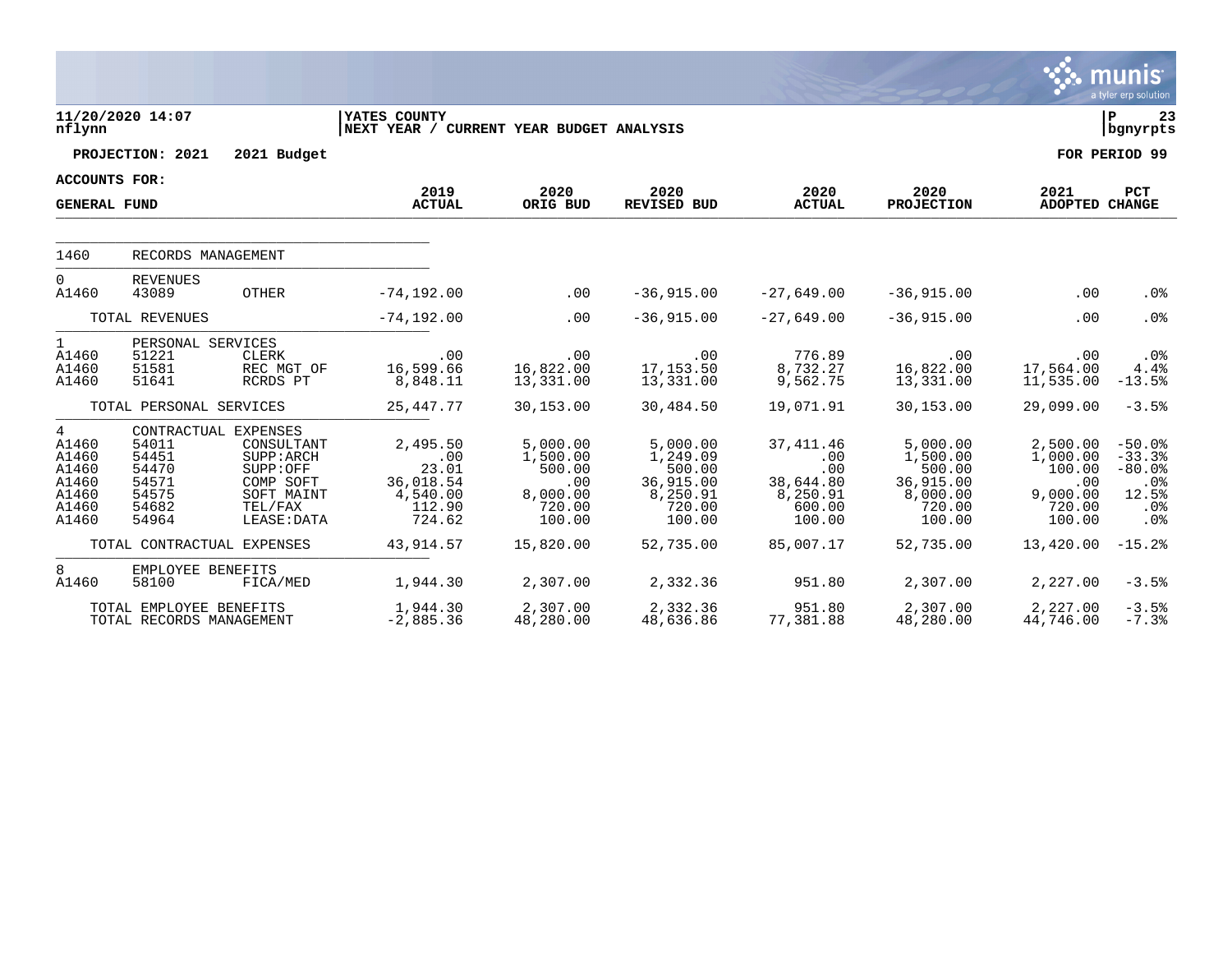|                                                                                                                                                   |                                                                                                                                                             |                                                                                                                                                                                                                                             |                                                                                                                                                                                 |                                                                                                                                                                                             |                                                                                                                                                                                             |                                                                                                                                                                                |                                                                                                                                                                                             |                                                                                                                                                                                               | <b>munis</b><br>a tyler erp solution                                                                                                                      |
|---------------------------------------------------------------------------------------------------------------------------------------------------|-------------------------------------------------------------------------------------------------------------------------------------------------------------|---------------------------------------------------------------------------------------------------------------------------------------------------------------------------------------------------------------------------------------------|---------------------------------------------------------------------------------------------------------------------------------------------------------------------------------|---------------------------------------------------------------------------------------------------------------------------------------------------------------------------------------------|---------------------------------------------------------------------------------------------------------------------------------------------------------------------------------------------|--------------------------------------------------------------------------------------------------------------------------------------------------------------------------------|---------------------------------------------------------------------------------------------------------------------------------------------------------------------------------------------|-----------------------------------------------------------------------------------------------------------------------------------------------------------------------------------------------|-----------------------------------------------------------------------------------------------------------------------------------------------------------|
| nflynn                                                                                                                                            | 11/20/2020 14:07                                                                                                                                            |                                                                                                                                                                                                                                             | YATES COUNTY<br>NEXT YEAR / CURRENT YEAR BUDGET ANALYSIS                                                                                                                        |                                                                                                                                                                                             |                                                                                                                                                                                             |                                                                                                                                                                                |                                                                                                                                                                                             |                                                                                                                                                                                               | lР<br>24<br>  bgnyrpts                                                                                                                                    |
|                                                                                                                                                   | PROJECTION: 2021                                                                                                                                            | 2021 Budget                                                                                                                                                                                                                                 |                                                                                                                                                                                 |                                                                                                                                                                                             |                                                                                                                                                                                             |                                                                                                                                                                                |                                                                                                                                                                                             |                                                                                                                                                                                               | FOR PERIOD 99                                                                                                                                             |
| <b>ACCOUNTS FOR:</b>                                                                                                                              |                                                                                                                                                             |                                                                                                                                                                                                                                             |                                                                                                                                                                                 |                                                                                                                                                                                             |                                                                                                                                                                                             |                                                                                                                                                                                |                                                                                                                                                                                             |                                                                                                                                                                                               |                                                                                                                                                           |
| <b>GENERAL FUND</b>                                                                                                                               |                                                                                                                                                             |                                                                                                                                                                                                                                             | 2019<br><b>ACTUAL</b>                                                                                                                                                           | 2020<br>ORIG BUD                                                                                                                                                                            | 2020<br>REVISED BUD                                                                                                                                                                         | 2020<br><b>ACTUAL</b>                                                                                                                                                          | 2020<br><b>PROJECTION</b>                                                                                                                                                                   | 2021<br><b>ADOPTED CHANGE</b>                                                                                                                                                                 | PCT                                                                                                                                                       |
| 1620                                                                                                                                              |                                                                                                                                                             | COUNTY OFFICE BUILDING                                                                                                                                                                                                                      |                                                                                                                                                                                 |                                                                                                                                                                                             |                                                                                                                                                                                             |                                                                                                                                                                                |                                                                                                                                                                                             |                                                                                                                                                                                               |                                                                                                                                                           |
| 0<br>A1620<br>A1620                                                                                                                               | <b>REVENUES</b><br>42416<br>42680                                                                                                                           | RENT-CTY<br>INS RECOV                                                                                                                                                                                                                       | $-4,840.00$<br>.00                                                                                                                                                              | $-4,800.00$<br>.00                                                                                                                                                                          | $-4,800.00$<br>$-24,852.46$                                                                                                                                                                 | $-4,320.00$<br>$-24,853.46$                                                                                                                                                    | $-4.800.00$<br>.00                                                                                                                                                                          | $-4,800.00$<br>.00                                                                                                                                                                            | $.0\%$<br>.0%                                                                                                                                             |
|                                                                                                                                                   | TOTAL REVENUES                                                                                                                                              |                                                                                                                                                                                                                                             | $-4,840.00$                                                                                                                                                                     | $-4,800.00$                                                                                                                                                                                 | $-29,652.46$                                                                                                                                                                                | $-29, 173.46$                                                                                                                                                                  | $-4,800.00$                                                                                                                                                                                 | $-4,800.00$                                                                                                                                                                                   | .0 <sub>8</sub>                                                                                                                                           |
| 4<br>A1620<br>A1620<br>A1620<br>A1620<br>A1620<br>A1620<br>A1620<br>A1620<br>A1620<br>A1620<br>A1620<br>A1620<br>A1620<br>A1620<br>A1620<br>A1620 | CONTRACTUAL<br>54404<br>54414<br>54417<br>54418<br>54420<br>54422<br>54423<br>54429<br>54435<br>54453<br>54464<br>54511<br>54521<br>54677<br>54678<br>54684 | EXPENSES<br><b>BLDG MAINT</b><br><b>HVAC</b><br>FIRE/SPRIN<br>ELEVATOR<br>WINDOWS<br>BLDG EO MA<br><b>B&amp;G PARTS</b><br>MAINT-SEC<br>EMERG GEN<br>SUPP: B&G<br>SUBP:JAN<br>MOTORS<br>TRASH REM<br>UTIL: ELECT<br>UTIL:GAS<br>UTIL: WAT/S | .00<br>3,871.65<br>4,003.00<br>4,875.30<br>795.00<br>2,947.65<br>989.80<br>4,672.53<br>.00<br>7,980.13<br>11,003.46<br>155.04<br>2,567.03<br>32,508.14<br>20,366.10<br>6,753.87 | 39,000.00<br>4,000.00<br>5,600.00<br>5,150.00<br>800.00<br>3,000.00<br>4,500.00<br>2,000.00<br>1,500.00<br>9,000.00<br>8,000.00<br>500.00<br>3,200.00<br>37,500.00<br>20,000.00<br>7,000.00 | 1,000.00<br>4,000.00<br>5,600.00<br>5,150.00<br>800.00<br>75,852.46<br>4,500.00<br>2,600.00<br>3,900.00<br>9,000.00<br>8,000.00<br>500.00<br>3,200.00<br>34,500.00<br>20,000.00<br>7,000.00 | .00<br>3,389.42<br>3,535.00<br>4,952.57<br>.00<br>73,718.57<br>2,427.35<br>499.90<br>3,885.47<br>6,121.49<br>4,711.59<br>.00<br>2,320.00<br>31,418.63<br>15,881.16<br>5,676.33 | 39,000.00<br>4,000.00<br>5,600.00<br>5,150.00<br>800.00<br>3,000.00<br>4,500.00<br>2,000.00<br>1,500.00<br>9,000.00<br>8,000.00<br>500.00<br>3,200.00<br>37,500.00<br>20,000.00<br>7,000.00 | 140,000.00<br>4,000.00<br>5,600.00<br>10,150.00<br>800.00<br>3,000.00<br>4,500.00<br>2,000.00<br>1,500.00<br>9,000.00<br>8,000.00<br>500.00<br>3,500.00<br>35,000.00<br>20,500.00<br>7,400.00 | 259.0%<br>.0%<br>$.0\%$<br>97.1%<br>.0 <sub>8</sub><br>.0%<br>.0%<br>$.0\%$<br>.0 <sub>8</sub><br>$.0\%$<br>.0%<br>.0%<br>9.4%<br>$-6.7%$<br>2.5%<br>5.7% |
|                                                                                                                                                   | TOTAL CONTRACTUAL EXPENSES                                                                                                                                  | TOTAL COUNTY OFFICE BUILDING                                                                                                                                                                                                                | 103,488.70<br>98,648.70                                                                                                                                                         | 150,750.00<br>145,950.00                                                                                                                                                                    | 185,602.46<br>155,950.00                                                                                                                                                                    | 158,537.48<br>129,364.02                                                                                                                                                       | 150,750.00<br>145,950.00                                                                                                                                                                    | 255,450.00<br>250,650.00                                                                                                                                                                      | 69.5%<br>71.7%                                                                                                                                            |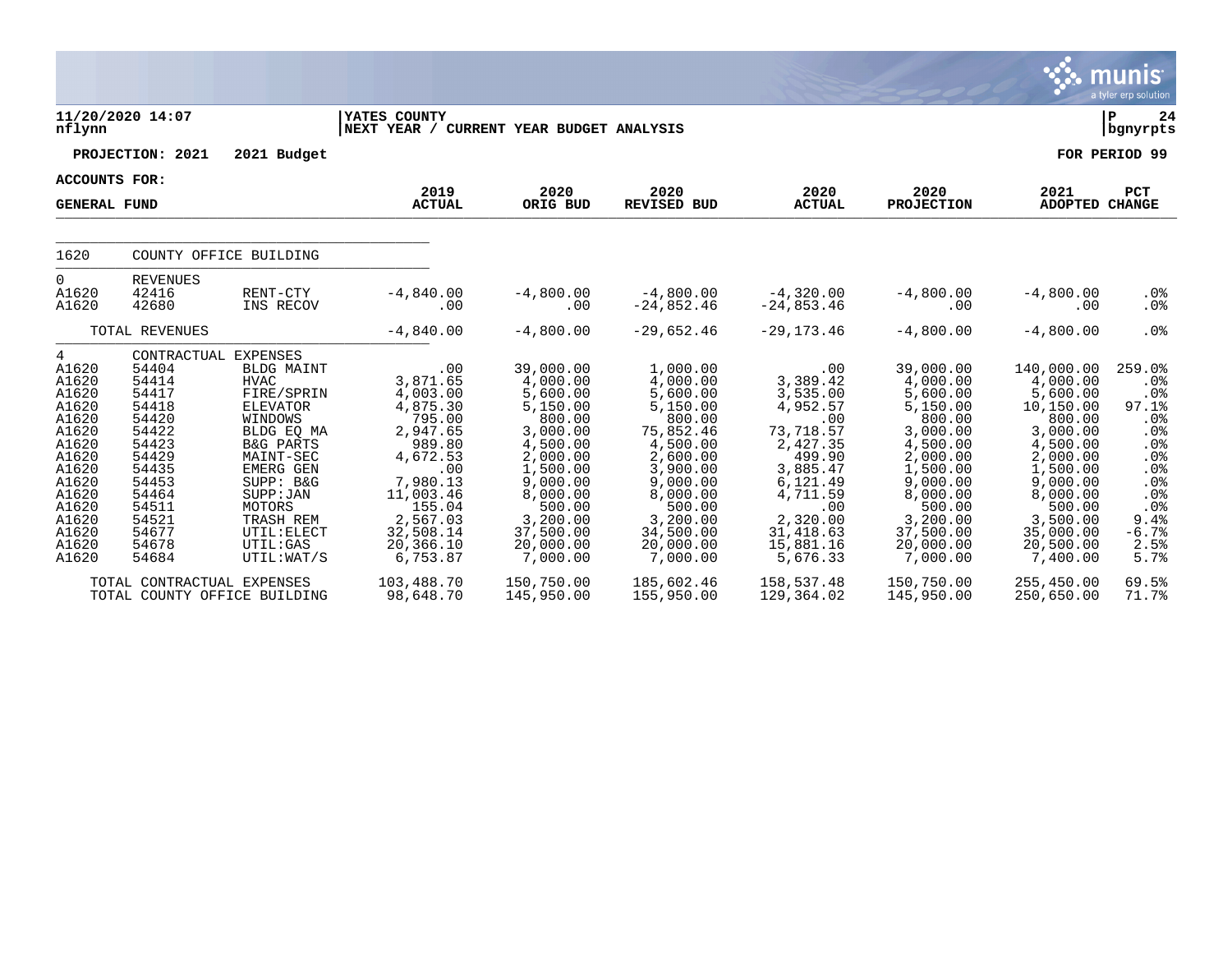|                                                                                                               |                                                                                                                         |                                                                                                                                                                                                   |                                                                                                                                             |                                                                                                                                                 |                                                                                                                                                 |                                                                                                                                          |                                                                                                                                                 | <b><i>S.S. MUNIS</i></b>                                                                                                                        | a tyler erp solution                                                                                    |
|---------------------------------------------------------------------------------------------------------------|-------------------------------------------------------------------------------------------------------------------------|---------------------------------------------------------------------------------------------------------------------------------------------------------------------------------------------------|---------------------------------------------------------------------------------------------------------------------------------------------|-------------------------------------------------------------------------------------------------------------------------------------------------|-------------------------------------------------------------------------------------------------------------------------------------------------|------------------------------------------------------------------------------------------------------------------------------------------|-------------------------------------------------------------------------------------------------------------------------------------------------|-------------------------------------------------------------------------------------------------------------------------------------------------|---------------------------------------------------------------------------------------------------------|
| nflynn                                                                                                        | 11/20/2020 14:07                                                                                                        |                                                                                                                                                                                                   | YATES COUNTY<br>NEXT YEAR /                                                                                                                 | CURRENT YEAR BUDGET ANALYSIS                                                                                                                    |                                                                                                                                                 |                                                                                                                                          |                                                                                                                                                 |                                                                                                                                                 | 25<br>ΙP<br>bgnyrpts                                                                                    |
|                                                                                                               | PROJECTION: 2021                                                                                                        | 2021 Budget                                                                                                                                                                                       |                                                                                                                                             |                                                                                                                                                 |                                                                                                                                                 |                                                                                                                                          |                                                                                                                                                 |                                                                                                                                                 | FOR PERIOD 99                                                                                           |
| <b>ACCOUNTS FOR:</b>                                                                                          |                                                                                                                         |                                                                                                                                                                                                   | 2019                                                                                                                                        | 2020                                                                                                                                            | 2020                                                                                                                                            | 2020                                                                                                                                     | 2020                                                                                                                                            | 2021                                                                                                                                            | PCT                                                                                                     |
| <b>GENERAL FUND</b>                                                                                           |                                                                                                                         |                                                                                                                                                                                                   | <b>ACTUAL</b>                                                                                                                               | ORIG BUD                                                                                                                                        | <b>REVISED BUD</b>                                                                                                                              | <b>ACTUAL</b>                                                                                                                            | <b>PROJECTION</b>                                                                                                                               | <b>ADOPTED</b>                                                                                                                                  | <b>CHANGE</b>                                                                                           |
| 1621                                                                                                          |                                                                                                                         | PUBLIC SAFETY BUILDING                                                                                                                                                                            |                                                                                                                                             |                                                                                                                                                 |                                                                                                                                                 |                                                                                                                                          |                                                                                                                                                 |                                                                                                                                                 |                                                                                                         |
| 4<br>A1621<br>A1621<br>A1621<br>A1621<br>A1621<br>A1621<br>A1621<br>A1621<br>A1621<br>A1621<br>A1621<br>A1621 | CONTRACTUAL<br>54414<br>54417<br>54422<br>54423<br>54435<br>54453<br>54464<br>54511<br>54521<br>54677<br>54678<br>54684 | <b>EXPENSES</b><br><b>HVAC</b><br>FIRE/SPRIN<br>BLDG EQ MA<br><b>B&amp;G PARTS</b><br><b>EMERG GEN</b><br>SUPP: B&G<br>SUPP: JAN<br>MOTORS<br>TRASH REM<br>UTIL: ELECT<br>UTIL:GAS<br>UTIL: WAT/S | 6,220.33<br>150.00<br>9,465.37<br>4,853.61<br>417.24<br>9,374.37<br>5,899.75<br>538.18<br>1,560.00<br>25,746.48<br>13, 211. 17<br>30,998.66 | 5,000.00<br>1,000.00<br>7,200.00<br>5,000.00<br>1,200.00<br>6,500.00<br>5,500.00<br>1,000.00<br>1,680.00<br>31,500.00<br>13,000.00<br>35,000.00 | 5,000.00<br>1,000.00<br>7,200.00<br>5,000.00<br>1,200.00<br>6,500.00<br>5,500.00<br>1,000.00<br>1,680.00<br>31,500.00<br>13,000.00<br>35,000.00 | 2,621.84<br>362.38<br>6,012.21<br>1,619.25<br>20.47<br>3,702.99<br>3,982.75<br>711.40<br>1,400.00<br>23,766.07<br>10,037.19<br>25,574.74 | 5,000.00<br>1,000.00<br>7,200.00<br>5,000.00<br>1,200.00<br>6,500.00<br>5,500.00<br>1,000.00<br>1,680.00<br>31,500.00<br>13,000.00<br>35,000.00 | 5,000.00<br>1,000.00<br>9,200.00<br>5,000.00<br>1,200.00<br>6,500.00<br>5,500.00<br>1,000.00<br>1,680.00<br>30,000.00<br>13,500.00<br>36,000.00 | $.0\%$<br>.0%<br>27.8%<br>.0%<br>$.0\%$<br>.0%<br>$.0\%$<br>$.0\%$<br>$.0\%$<br>$-4.8%$<br>3.8%<br>2.9% |
|                                                                                                               | TOTAL CONTRACTUAL EXPENSES                                                                                              | TOTAL PUBLIC SAFETY BUILDING                                                                                                                                                                      | 108,435.16<br>108,435.16                                                                                                                    | 113,580.00<br>113,580.00                                                                                                                        | 113,580.00<br>113,580.00                                                                                                                        | 79,811.29<br>79,811.29                                                                                                                   | 113,580.00<br>113,580.00                                                                                                                        | 115,580.00<br>115,580.00                                                                                                                        | 1.8%<br>1.8%                                                                                            |

 $\mathcal{L}^{\bullet}$  .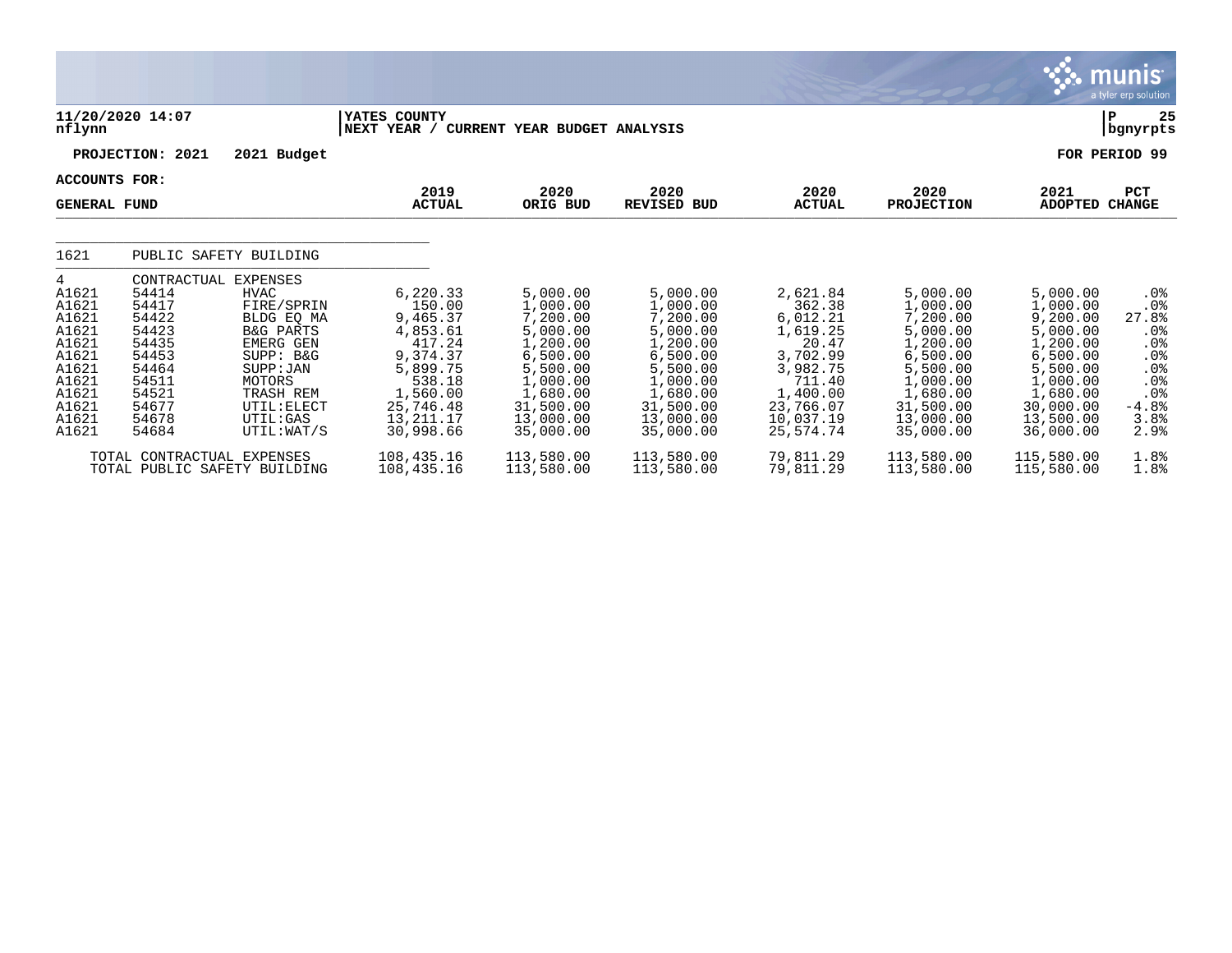|                                                                                                                                 |                                                                                                                            |                                                                                                                                                                                                            |                                                                                                                                                             |                                                                                                                                                                      |                                                                                                                                                                    |                                                                                                                                                              |                                                                                                                                                                      |                                                                                                                                                                               | munis<br>a tyler erp solution                                                                                          |
|---------------------------------------------------------------------------------------------------------------------------------|----------------------------------------------------------------------------------------------------------------------------|------------------------------------------------------------------------------------------------------------------------------------------------------------------------------------------------------------|-------------------------------------------------------------------------------------------------------------------------------------------------------------|----------------------------------------------------------------------------------------------------------------------------------------------------------------------|--------------------------------------------------------------------------------------------------------------------------------------------------------------------|--------------------------------------------------------------------------------------------------------------------------------------------------------------|----------------------------------------------------------------------------------------------------------------------------------------------------------------------|-------------------------------------------------------------------------------------------------------------------------------------------------------------------------------|------------------------------------------------------------------------------------------------------------------------|
| nflynn                                                                                                                          | 11/20/2020 14:07                                                                                                           |                                                                                                                                                                                                            | <b>YATES COUNTY</b><br>NEXT YEAR / CURRENT YEAR BUDGET ANALYSIS                                                                                             |                                                                                                                                                                      |                                                                                                                                                                    |                                                                                                                                                              |                                                                                                                                                                      |                                                                                                                                                                               | ΙP<br>26<br>  bgnyrpts                                                                                                 |
|                                                                                                                                 | PROJECTION: 2021                                                                                                           | 2021 Budget                                                                                                                                                                                                |                                                                                                                                                             |                                                                                                                                                                      |                                                                                                                                                                    |                                                                                                                                                              |                                                                                                                                                                      |                                                                                                                                                                               | FOR PERIOD 99                                                                                                          |
| <b>ACCOUNTS FOR:</b>                                                                                                            |                                                                                                                            |                                                                                                                                                                                                            | 2019                                                                                                                                                        | 2020                                                                                                                                                                 | 2020                                                                                                                                                               | 2020                                                                                                                                                         | 2020                                                                                                                                                                 | 2021                                                                                                                                                                          | PCT                                                                                                                    |
| <b>GENERAL FUND</b>                                                                                                             |                                                                                                                            |                                                                                                                                                                                                            | <b>ACTUAL</b>                                                                                                                                               | ORIG BUD                                                                                                                                                             | <b>REVISED BUD</b>                                                                                                                                                 | <b>ACTUAL</b>                                                                                                                                                | <b>PROJECTION</b>                                                                                                                                                    | ADOPTED CHANGE                                                                                                                                                                |                                                                                                                        |
| 1623                                                                                                                            | COURTHOUSE                                                                                                                 |                                                                                                                                                                                                            |                                                                                                                                                             |                                                                                                                                                                      |                                                                                                                                                                    |                                                                                                                                                              |                                                                                                                                                                      |                                                                                                                                                                               |                                                                                                                        |
| $\Omega$<br>A1623                                                                                                               | <b>REVENUES</b><br>43022                                                                                                   | CT FAC                                                                                                                                                                                                     | $-75,683.00$                                                                                                                                                | $-82,000.00$                                                                                                                                                         | $-82,000.00$                                                                                                                                                       | $-49,928.00$                                                                                                                                                 | $-82,000.00$                                                                                                                                                         | $-65,600.00 -20.0%$                                                                                                                                                           |                                                                                                                        |
|                                                                                                                                 | TOTAL REVENUES                                                                                                             |                                                                                                                                                                                                            | $-75,683.00$                                                                                                                                                | $-82,000.00$                                                                                                                                                         | $-82,000.00$                                                                                                                                                       | $-49,928.00$                                                                                                                                                 | $-82,000.00$                                                                                                                                                         | $-65,600.00$                                                                                                                                                                  | $-20.0%$                                                                                                               |
| $\mathbf{1}$<br>A1623<br>A1623                                                                                                  | PERSONAL SERVICES<br>51166<br>51510                                                                                        | CLEANER<br>CLOTHING                                                                                                                                                                                        | 31,169.95<br>.00                                                                                                                                            | 34,774.00<br>250.00                                                                                                                                                  | 34,774.00<br>250.00                                                                                                                                                | 33, 316. 32<br>.00                                                                                                                                           | 34,774.00<br>250.00                                                                                                                                                  | 40,991.00<br>250.00                                                                                                                                                           | 17.9%<br>$.0\%$                                                                                                        |
| TOTAL PERSONAL SERVICES                                                                                                         |                                                                                                                            | 31,169.95                                                                                                                                                                                                  | 35,024.00                                                                                                                                                   | 35,024.00                                                                                                                                                            | 33, 316.32                                                                                                                                                         | 35,024.00                                                                                                                                                    | 41,241.00                                                                                                                                                            | 17.8%                                                                                                                                                                         |                                                                                                                        |
| $\overline{a}$<br>A1623                                                                                                         | EQUIPMENT<br>52515                                                                                                         | SEC EQUIP                                                                                                                                                                                                  | 41,770.32                                                                                                                                                   | .00                                                                                                                                                                  | .00                                                                                                                                                                | .00                                                                                                                                                          | .00                                                                                                                                                                  | .00                                                                                                                                                                           | .0%                                                                                                                    |
|                                                                                                                                 | TOTAL EQUIPMENT                                                                                                            |                                                                                                                                                                                                            | 41,770.32                                                                                                                                                   | .00                                                                                                                                                                  | .00                                                                                                                                                                | .00                                                                                                                                                          | .00                                                                                                                                                                  | .00                                                                                                                                                                           | .0%                                                                                                                    |
| 4<br>A1623<br>A1623<br>A1623<br>A1623<br>A1623<br>A1623<br>A1623<br>A1623<br>A1623<br>A1623<br>A1623<br>A1623<br>A1623<br>A1623 | 54414<br>54417<br>54418<br>54420<br>54422<br>54423<br>54429<br>54435<br>54453<br>54464<br>54511<br>54677<br>54678<br>54684 | CONTRACTUAL EXPENSES<br>HVAC<br>FIRE/SPRIN<br><b>ELEVATOR</b><br>WINDOWS<br>BLDG EQ MA<br>B&G PARTS<br>MAINT-SEC<br>EMERG GEN<br>SUPP: B&G<br>SUPP: JAN<br>MOTORS<br>UTIL: ELECT<br>UTIL:GAS<br>UTIL:WAT/S | 3,942.70<br>3,995.00<br>5,852.70<br>1,200.00<br>2,323.57<br>984.00<br>7,549.06<br>.00<br>6, 136.11<br>6,800.00<br>.00<br>19,366.72<br>13,767.40<br>4,486.53 | 4,000.00<br>6,400.00<br>6,020.00<br>1,200.00<br>5,500.00<br>1,500.00<br>6,500.00<br>1,500.00<br>6,000.00<br>5,000.00<br>500.00<br>22,500.00<br>14,500.00<br>4,000.00 | 4,000.00<br>6,400.00<br>6,020.00<br>723.00<br>5,500.00<br>1,500.00<br>6,500.00<br>3,977.00<br>6,000.00<br>5,000.00<br>500.00<br>20,500.00<br>14,500.00<br>4,000.00 | 923.58<br>3,401.00<br>5,709.27<br>.00<br>1,805.16<br>1,005.52<br>2,220.58<br>3,976.09<br>3,182.80<br>3,320.79<br>40.00<br>18,978.43<br>10,345.53<br>3,342.46 | 4,000.00<br>6,400.00<br>6,020.00<br>1,200.00<br>5,500.00<br>1,500.00<br>6,500.00<br>1,500.00<br>6,000.00<br>5,000.00<br>500.00<br>22,500.00<br>14,500.00<br>4,000.00 | 4,000.00<br>6,400.00<br>86,020.00 1328.9%<br>1,200.00<br>5,500.00<br>2,000.00<br>5,000.00<br>1,500.00<br>6,000.00<br>5,000.00<br>500.00<br>21,000.00<br>14,500.00<br>4,000.00 | .0%<br>.0%<br>$.0\%$<br>.0%<br>33.3%<br>$-23.1%$<br>.0 <sub>8</sub><br>.0%<br>.0%<br>.0%<br>$-6.7%$<br>$.0\%$<br>. 0 % |
|                                                                                                                                 | TOTAL CONTRACTUAL EXPENSES                                                                                                 |                                                                                                                                                                                                            | 76,403.79                                                                                                                                                   | 85,120.00                                                                                                                                                            | 85,120.00                                                                                                                                                          | 58,251.21                                                                                                                                                    | 85,120.00                                                                                                                                                            | 162,620.00                                                                                                                                                                    | 91.0%                                                                                                                  |
| 8<br>A1623<br>A1623                                                                                                             | EMPLOYEE BENEFITS<br>58100<br>58303                                                                                        | FICA/MED<br>INS-CSEA                                                                                                                                                                                       | 2,182.25<br>7,758.05                                                                                                                                        | 2,527.00<br>6,731.00                                                                                                                                                 | 2,527.00<br>11,731.00                                                                                                                                              | 2,347.34<br>11,193.50                                                                                                                                        | 2,527.00<br>6,731.00                                                                                                                                                 | 2,977.00<br>13,308.00                                                                                                                                                         | 17.8%<br>97.7%                                                                                                         |
|                                                                                                                                 | TOTAL EMPLOYEE BENEFITS<br>TOTAL COURTHOUSE                                                                                |                                                                                                                                                                                                            | 9,940.30<br>83,601.36                                                                                                                                       | 9,258.00<br>47,402.00                                                                                                                                                | 14,258.00<br>52,402.00                                                                                                                                             | 13,540.84<br>55,180.37                                                                                                                                       | 9,258.00<br>47,402.00                                                                                                                                                | 16,285.00<br>154,546.00                                                                                                                                                       | 75.9%<br>226.0%                                                                                                        |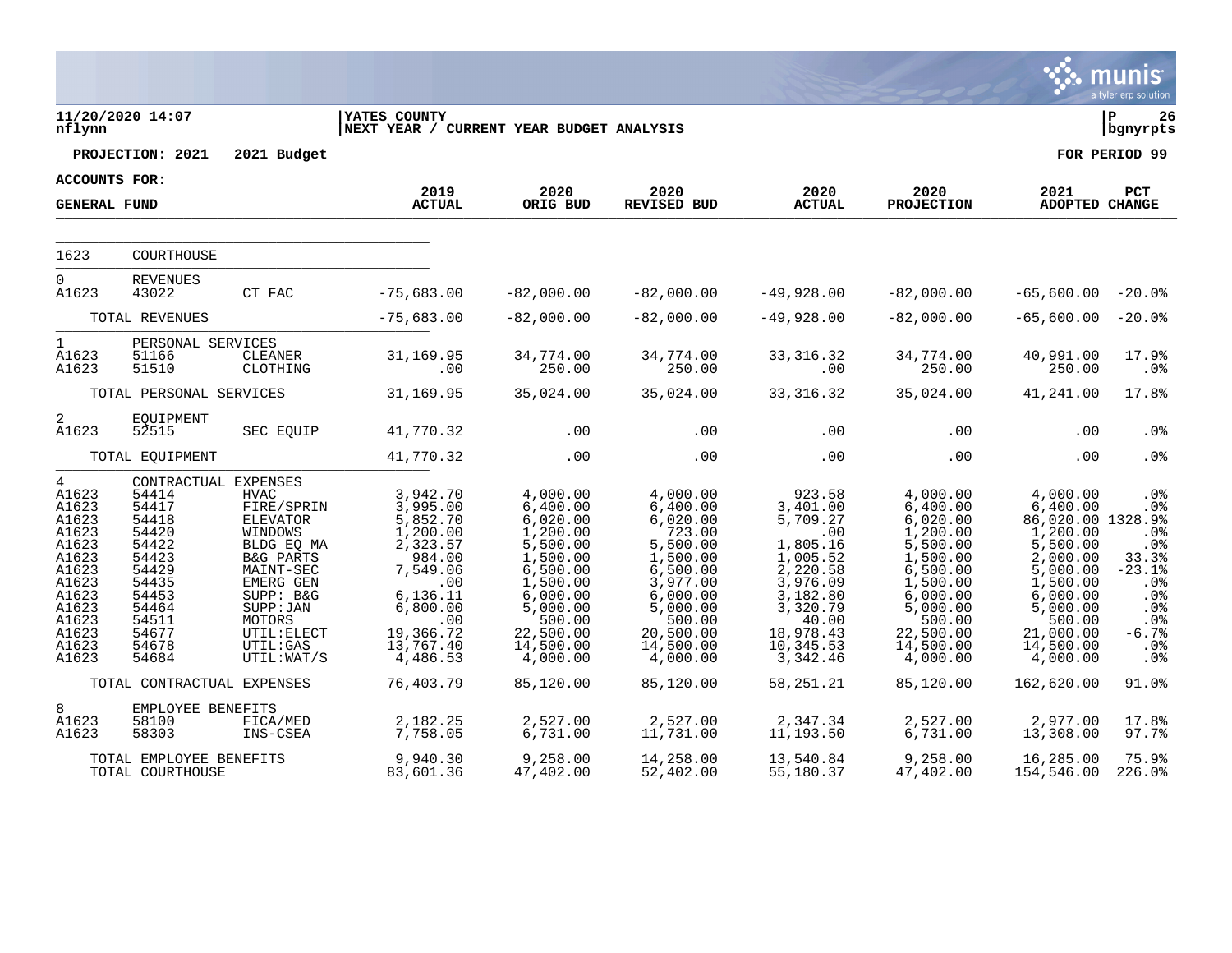|                                                                                                                                          |                                                                                                                                                          |                                                                                                                                                                                          |                                                                                                                                                                          |                                                                                                                                                                            |                                                                                                                                                                               |                                                                                                                                                                   |                                                                                                                                                                            |                                                                                                                                                                            | munis<br>a tyler erp solution                                                                                                             |
|------------------------------------------------------------------------------------------------------------------------------------------|----------------------------------------------------------------------------------------------------------------------------------------------------------|------------------------------------------------------------------------------------------------------------------------------------------------------------------------------------------|--------------------------------------------------------------------------------------------------------------------------------------------------------------------------|----------------------------------------------------------------------------------------------------------------------------------------------------------------------------|-------------------------------------------------------------------------------------------------------------------------------------------------------------------------------|-------------------------------------------------------------------------------------------------------------------------------------------------------------------|----------------------------------------------------------------------------------------------------------------------------------------------------------------------------|----------------------------------------------------------------------------------------------------------------------------------------------------------------------------|-------------------------------------------------------------------------------------------------------------------------------------------|
| nflynn                                                                                                                                   | 11/20/2020 14:07                                                                                                                                         |                                                                                                                                                                                          | YATES COUNTY<br>NEXT YEAR / CURRENT YEAR BUDGET ANALYSIS                                                                                                                 |                                                                                                                                                                            |                                                                                                                                                                               |                                                                                                                                                                   |                                                                                                                                                                            |                                                                                                                                                                            | ∣ P<br>27<br>  bgnyrpts                                                                                                                   |
|                                                                                                                                          | PROJECTION: 2021                                                                                                                                         | 2021 Budget                                                                                                                                                                              |                                                                                                                                                                          |                                                                                                                                                                            |                                                                                                                                                                               |                                                                                                                                                                   |                                                                                                                                                                            |                                                                                                                                                                            | FOR PERIOD 99                                                                                                                             |
| ACCOUNTS FOR:                                                                                                                            |                                                                                                                                                          |                                                                                                                                                                                          | 2019                                                                                                                                                                     | 2020                                                                                                                                                                       | 2020                                                                                                                                                                          | 2020                                                                                                                                                              | 2020                                                                                                                                                                       | 2021                                                                                                                                                                       | PCT                                                                                                                                       |
| <b>GENERAL FUND</b>                                                                                                                      |                                                                                                                                                          |                                                                                                                                                                                          | <b>ACTUAL</b>                                                                                                                                                            | ORIG BUD                                                                                                                                                                   | REVISED BUD                                                                                                                                                                   | <b>ACTUAL</b>                                                                                                                                                     | <b>PROJECTION</b>                                                                                                                                                          | <b>ADOPTED CHANGE</b>                                                                                                                                                      |                                                                                                                                           |
|                                                                                                                                          |                                                                                                                                                          |                                                                                                                                                                                          |                                                                                                                                                                          |                                                                                                                                                                            |                                                                                                                                                                               |                                                                                                                                                                   |                                                                                                                                                                            |                                                                                                                                                                            |                                                                                                                                           |
| 1625                                                                                                                                     | BUILDINGS & GROUNDS                                                                                                                                      |                                                                                                                                                                                          |                                                                                                                                                                          |                                                                                                                                                                            |                                                                                                                                                                               |                                                                                                                                                                   |                                                                                                                                                                            |                                                                                                                                                                            |                                                                                                                                           |
| $\Omega$<br>A1625<br>A1625<br>A1625<br>A1625                                                                                             | <b>REVENUES</b><br>42410<br>42650<br>42665<br>42771                                                                                                      | LEASE<br>SCRAP SALE<br>SALE OF EQ<br>MISC REV                                                                                                                                            | $\sim$ 00<br>$-1,049.14$<br>$\overline{00}$<br>$-14, 484.95$                                                                                                             | .00<br>$-1,000.00$<br>$-29,000.00$<br>$-1,000.00$                                                                                                                          | $-10,000.00$<br>$-1,000.00$<br>$-29,000.00$<br>$-1,000.00$                                                                                                                    | $-10,000.00$<br>$-17,191.30$<br>$-552.50$<br>$-427.36$                                                                                                            | .00<br>$-1,000.00$<br>$-29,000.00$<br>$-1,000.00$                                                                                                                          | $-10,000.00$<br>$-800.00 - 20.08$<br>$-500.00 - 50.0$                                                                                                                      | .0%<br>$.00 - 100.08$                                                                                                                     |
|                                                                                                                                          | TOTAL REVENUES                                                                                                                                           |                                                                                                                                                                                          | $-15,534.09$                                                                                                                                                             | $-31,000.00$                                                                                                                                                               | $-41,000.00$                                                                                                                                                                  | $-28, 171.16$                                                                                                                                                     | $-31,000.00$                                                                                                                                                               | $-11,300.00 - 63.5$                                                                                                                                                        |                                                                                                                                           |
| 1<br>A1625<br>A1625<br>A1625<br>A1625<br>A1625<br>A1625<br>A1625<br>A1625<br>A1625<br>A1625<br>A1625<br>A1625<br>A1625<br>A1625<br>A1625 | PERSONAL SERVICES<br>51040<br>51160<br>51161<br>51162<br>51163<br>51166<br>51170<br>51500<br>51501<br>51502<br>51504<br>51505<br>51509<br>51510<br>51520 | BLDG SUPER<br>BLDG MECH<br>BLDG MECH<br>BLDG MECH<br>BLD HELPER<br>CLEANER<br>SR CLEANER<br>CB CSEA<br>DIFF CSEA<br>HOLIDAY OT<br>ON CALL<br>OVERTIME<br>COMP CSEA<br>CLOTHING<br>INS BO | 62,297.78<br>49,233.16<br>49,227.05<br>20,310.07<br>31, 575.62<br>37, 455.20<br>39,391.36<br>140.36<br>1,195.80<br>.00<br>2,629.68<br>358.66<br>75.58<br>1,375.00<br>.00 | 66,430.00<br>50,409.00<br>50,409.00<br>47,202.00<br>36,038.00<br>39,363.00<br>40,993.00<br>300.00<br>1,280.00<br>25.00<br>3,115.00<br>1,250.00<br>10.00<br>1,500.00<br>.00 | 68,790.00<br>50,409.00<br>50,409.00<br>47,202.00<br>36,038.00<br>39,363.00<br>40,993.00<br>300.00<br>1,280.00<br>25.00<br>3,115.00<br>1,239.00<br>21.00<br>1,500.00<br>216.00 | 59,862.98<br>43,867.26<br>36,305.17<br>39,438.72<br>22,662.74<br>29,003.30<br>26,740.58<br>161.17<br>471.60<br>.00<br>2,221.49<br>75.32<br>20.43<br>.00<br>215.32 | 66,430.00<br>50,409.00<br>50,409.00<br>47,202.00<br>36,038.00<br>39,363.00<br>40,993.00<br>300.00<br>1,280.00<br>25.00<br>3,115.00<br>1,250.00<br>10.00<br>1,500.00<br>.00 | 70,166.00<br>51, 219.00<br>44, 427.00<br>47,305.00<br>35,640.00<br>35,604.00<br>41,844.00<br>300.00<br>1,280.00<br>25.00<br>3,115.00<br>900.00<br>35.00<br>1,500.00<br>.00 | 5.6%<br>1.6%<br>$-11.9%$<br>.2%<br>$-1.1%$<br>$-9.5%$<br>2.1%<br>.0%<br>.0%<br>.0%<br>.0%<br>$-28.0%$<br>250.0%<br>.0 <sub>8</sub><br>.0% |
|                                                                                                                                          |                                                                                                                                                          |                                                                                                                                                                                          | TOTAL PERSONAL SERVICES 295,265.32                                                                                                                                       | 338,324.00                                                                                                                                                                 | 340,900.00                                                                                                                                                                    | 261,046.08                                                                                                                                                        | 338,324.00                                                                                                                                                                 | 333,360.00                                                                                                                                                                 | $-1.5%$                                                                                                                                   |
| 2<br>A1625<br>A1625                                                                                                                      | EQUIPMENT<br>52314<br>52516                                                                                                                              |                                                                                                                                                                                          | TRUCK .00<br>SM EQUIP 6,139.00                                                                                                                                           | 33,000.00<br>.00                                                                                                                                                           | 33,000.00<br>.00                                                                                                                                                              | .00<br>.00                                                                                                                                                        | 33,000.00<br>.00                                                                                                                                                           | .00                                                                                                                                                                        | $.00 - 100.0$<br>.0 <sub>8</sub>                                                                                                          |
|                                                                                                                                          | TOTAL EOUIPMENT                                                                                                                                          |                                                                                                                                                                                          | 6, 139.00                                                                                                                                                                | 33,000.00                                                                                                                                                                  | 33,000.00                                                                                                                                                                     | .00                                                                                                                                                               | 33,000.00                                                                                                                                                                  |                                                                                                                                                                            | $.00 - 100.0%$                                                                                                                            |
| $4\overline{ }$<br>A1625<br>A1625<br>A1625<br>A1625<br>A1625<br>A1625                                                                    | CONTRACTUAL EXPENSES<br>54011<br>54320<br>54402<br>54407<br>54415<br>54416                                                                               | CONSULTANT<br>EMERG EXP<br><b>WTS&amp;MEAS</b><br>EQ AGREEMT<br>YARD-TREE<br>PRKNG LOT                                                                                                   | 5,375.00<br>.00<br>26,042.00<br>2,460.00<br>3,544.51<br>5,369.25                                                                                                         | 44,000.00<br>$\overline{00}$<br>27,052.00<br>4,000.00<br>7,000.00                                                                                                          | 38,000.00<br>6,074.00<br>27,940.00<br>.00<br>2,780.00<br>6,608.00                                                                                                             | $6,073.09$<br>27.020.09<br>.00<br>1,162.32<br>4,635.59                                                                                                            | 44,000.00<br>.00<br>27,052.00<br>$00.00$<br>4,000.00<br>9,232.54                                                                                                           | 24,000.00<br>$\sim$ 00<br>25,985.00<br>.00<br>4,000.00<br>7,000.00                                                                                                         | $-45.5%$<br>$.0\%$<br>$-3.9%$<br>$.0\%$<br>.0%<br>.0%                                                                                     |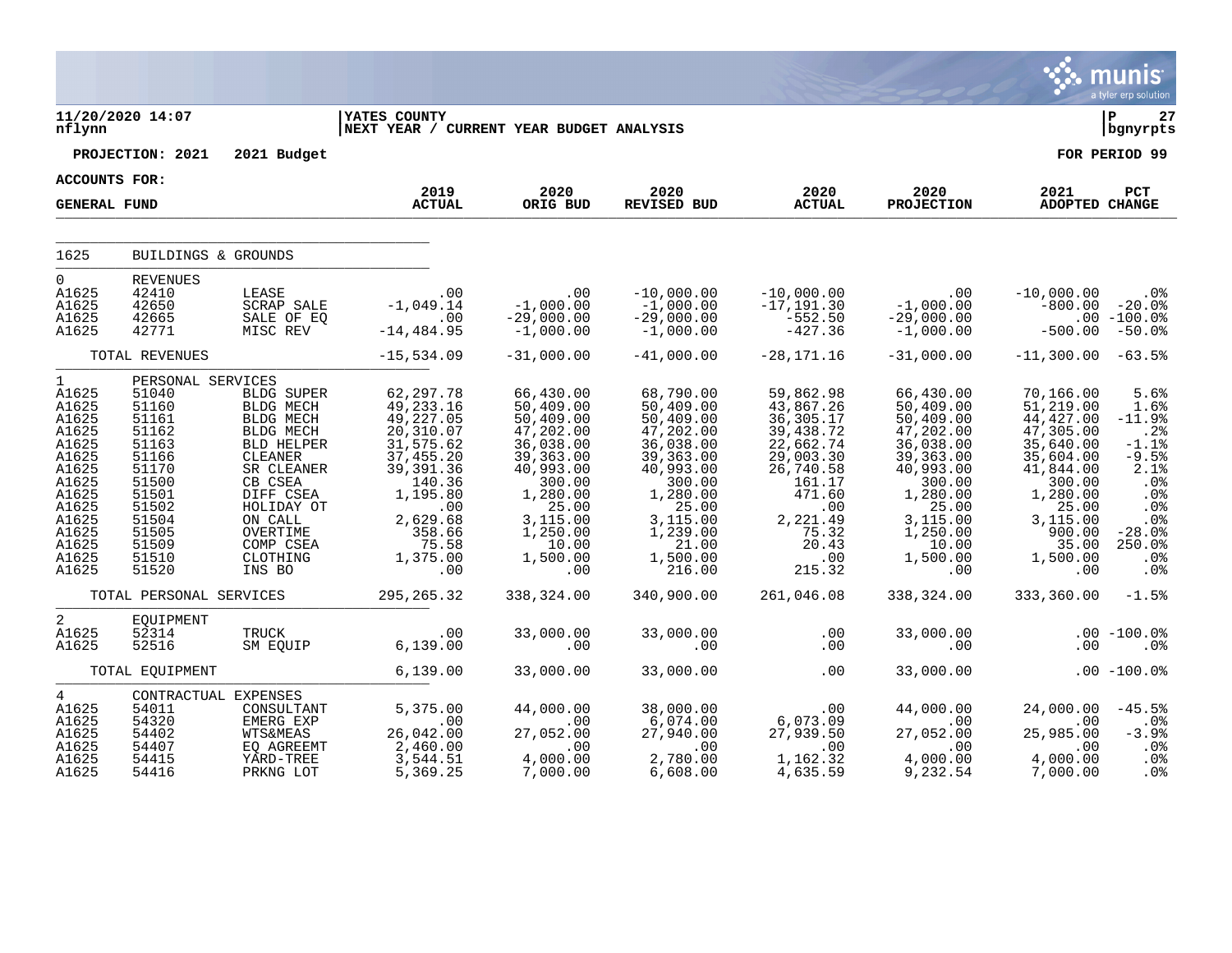

#### **11/20/2020 14:07 |YATES COUNTY |P 28 nflynn |NEXT YEAR / CURRENT YEAR BUDGET ANALYSIS |bgnyrpts**

### **PROJECTION: 2021 2021 Budget FOR PERIOD 99**

|       | <b>GENERAL FUND</b>        |             | 2019<br><b>ACTUAL</b> | 2020<br>ORIG BUD | 2020<br><b>REVISED BUD</b> | 2020<br><b>ACTUAL</b> | 2020<br><b>PROJECTION</b> | 2021<br>ADOPTED | <b>PCT</b><br>CHANGE |
|-------|----------------------------|-------------|-----------------------|------------------|----------------------------|-----------------------|---------------------------|-----------------|----------------------|
| A1625 | 54419                      | YARD EO     | 8,432.59              | 400.00           | 400.00                     | 297.43                | 400.00                    | 400.00          | .0%                  |
| A1625 | 54457                      | SUPP: COMP  | 167.81                | 50.00            | 50.00                      | .00                   | 50.00                     | 150.00          | $200.0$ <sup>8</sup> |
| A1625 | 54470                      | SUPP:OFF    | 69.64                 | 125.00           | 125.00                     | .00                   | 125.00                    | 125.00          | .0%                  |
| A1625 | 54474                      | SUPP: SAFTY | 613.15                | 500.00           | 758.00                     | 757.69                | 500.00                    | 500.00          | .0%                  |
| A1625 | 54507                      | COPIER CHR  | 55.30                 | 60.00            | 60.00                      | 41.35                 | 60.00                     | 60.00           | .0%                  |
| A1625 | 54515                      | POSTAGE     | .00                   | 3.00             | 3.00                       | .00                   | 3.00                      | 3.00            | $.0\%$               |
| A1625 | 54522                      | SHIPMENTS   | 7.35                  | 15.00            | 15.00                      | 31.00                 | 15.00                     | 15.00           | .0%                  |
| A1625 | 54571                      | COMP SOFT   | 20,392.00             | .00              | 392.00                     | 392.00                | .00                       | .00             | .0%                  |
| A1625 | 54575                      | SOFT MAINT  | 1,820.00              | .00              | .00                        | .00                   | .00                       | .00             | $.0\%$               |
| A1625 | 54616                      | HAND TOOLS  | 973.02                | 450.00           | 450.00                     | 450.00                | 450.00                    | 450.00          | $.0\%$               |
| A1625 | 54653                      | GASOLINE    | 1,030.72              | 1,200.00         | 1,200.00                   | 464.33                | 1,200.00                  | 1,200.00        | .0%                  |
| A1625 | 54661                      | VEH MAINT   | 1,922.74              | 500.00           | 500.00                     | 363.33                | 500.00                    | 500.00          | .0 <sub>8</sub>      |
| A1625 | 54676                      | UTIL: CELL  | 393.71                | 390.00           | 390.00                     | 295.70                | 390.00                    | 400.00          | 2.6%                 |
| A1625 | 54677                      | UTIL: ELECT | 10.24                 | 500.00           | 500.00                     | 142.69                | 500.00                    | 250.00          | $-50.0$ %            |
| A1625 | 54678                      | UTIL:GAS    | 1,772.31              | 2,000.00         | 2,000.00                   | 1,132.56              | 2,000.00                  | 2,000.00        | $.0\%$               |
| A1625 | 54682                      | TEL/FAX     | 257.90                | 2,880.00         | 2,880.00                   | 2,400.00              | 2,880.00                  | 2,880.00        | $.0\%$               |
| A1625 | 54684                      | UTIL: WAT/S | 327.80                | 380.00           | 380.00                     | 323.77                | 380.00                    | 350.00          | $-7.9%$              |
|       | TOTAL CONTRACTUAL EXPENSES |             | 81,037.04             | 91,505.00        | 91,505.00                  | 46,902.35             | 93,737.54                 | 70,268.00       | $-23.2%$             |
| 8     | EMPLOYEE BENEFITS          |             |                       |                  |                            |                       |                           |                 |                      |
| A1625 | 58100                      | FICA/MED    | 20,747.15             | 24,561.00        | 24,741.54                  | 19,255.34             | 24,561.00                 | 24,504.00       | $-0.2\%$             |
| A1625 | 58303                      | INS-CSEA    | 72,876.14             | 85,005.00        | 79,789.00                  | 31,045.72             | 85,005.00                 | 52,740.00       | $-38.0%$             |
| A1625 | 58305                      | INS-NON UN  | 12,919.68             | 12,920.00        | 12,920.00                  | 11,843.04             | 12,920.00                 | 13,308.00       | 3.0%                 |
|       | TOTAL EMPLOYEE BENEFITS    |             | 106,542.97            | 122,486.00       | 117,450.54                 | 62,144.10             | 122,486.00                | 90,552.00       | $-26.1%$             |
|       | TOTAL BUILDINGS & GROUNDS  |             | 473,450.24            | 554,315.00       | 541,855.54                 | 341,921.37            | 556,547.54                | 482,880.00      | $-12.9%$             |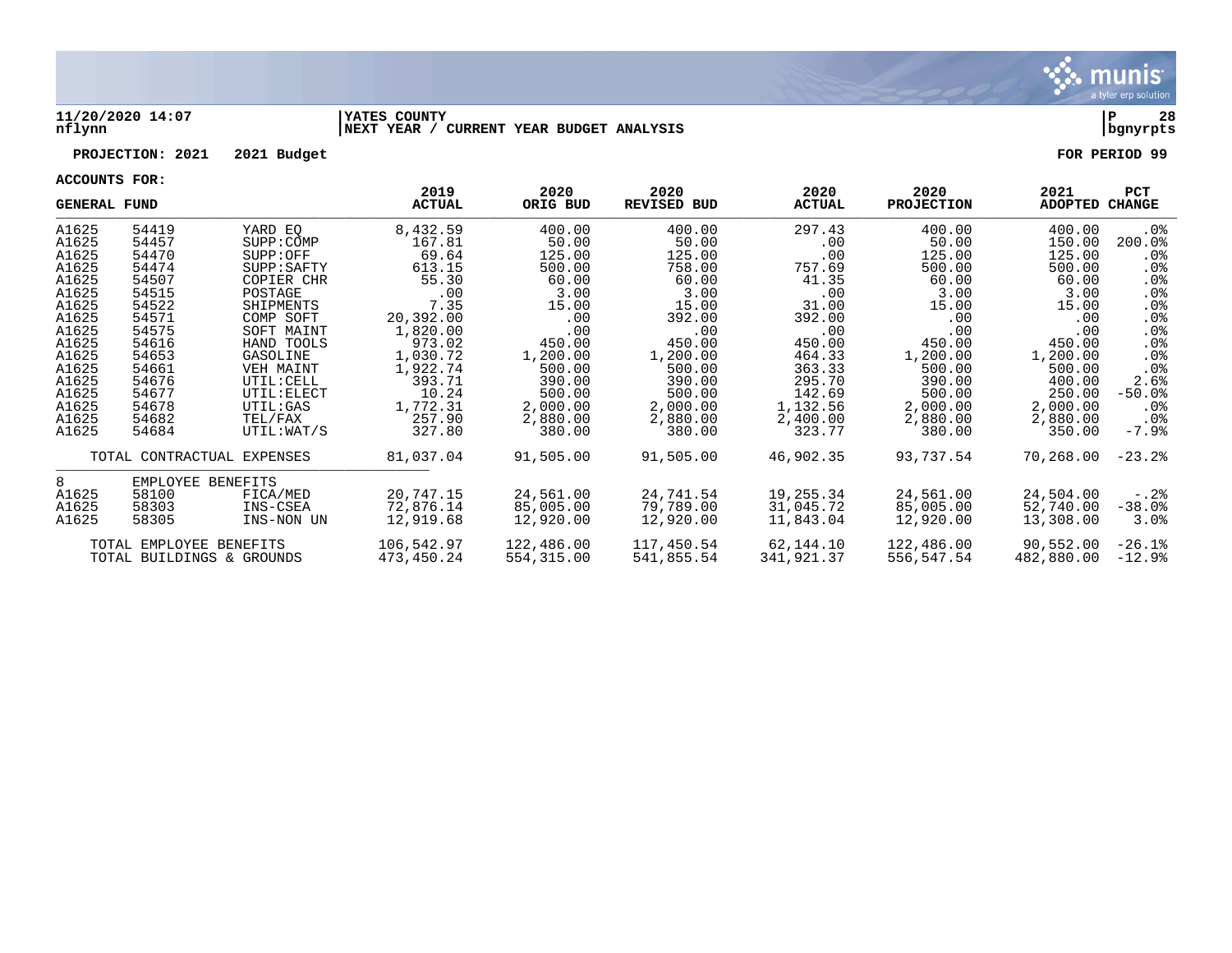|                                             |                                                          |                                                           |                                                             |                                                            |                                                             |                                                         |                                                   |                                            | munis<br>a tyler erp solution                    |
|---------------------------------------------|----------------------------------------------------------|-----------------------------------------------------------|-------------------------------------------------------------|------------------------------------------------------------|-------------------------------------------------------------|---------------------------------------------------------|---------------------------------------------------|--------------------------------------------|--------------------------------------------------|
| nflynn                                      | 11/20/2020 14:07                                         |                                                           | YATES COUNTY<br>NEXT YEAR /                                 | CURRENT YEAR BUDGET ANALYSIS                               |                                                             |                                                         |                                                   |                                            | ΙP<br>29<br>  bgnyrpts                           |
|                                             | PROJECTION: 2021                                         | 2021 Budget                                               |                                                             |                                                            |                                                             |                                                         |                                                   |                                            | FOR PERIOD 99                                    |
| <b>ACCOUNTS FOR:</b><br><b>GENERAL FUND</b> |                                                          |                                                           | 2019<br><b>ACTUAL</b>                                       | 2020<br>ORIG BUD                                           | 2020<br><b>REVISED BUD</b>                                  | 2020<br><b>ACTUAL</b>                                   | 2020<br><b>PROJECTION</b>                         | 2021<br><b>ADOPTED</b>                     | PCT<br><b>CHANGE</b>                             |
| 1640                                        | CENTRAL GARAGE                                           |                                                           |                                                             |                                                            |                                                             |                                                         |                                                   |                                            |                                                  |
| 0<br>A1640<br>A1640<br>A1640<br>A1640       | <b>REVENUES</b><br>41276<br>41277<br>41789<br>42665      | GASOLINE<br>$E-Z$ PASS<br>MILE REIMB<br><b>EOUIP SALE</b> | $-1, 175.71$<br>$-1,121.94$<br>$-48,712.46$<br>$-11,650.00$ | $-1, 200.00$<br>$-768.00$<br>$-47,525.00$<br>$-15, 200.00$ | $-1, 200, 00$<br>$-768.00$<br>$-47,525.00$<br>$-15, 200.00$ | $-222.31$<br>$-419.83$<br>$-15,470.50$<br>$-16, 100.00$ | .00<br>$-768.00$<br>$-47,525.00$<br>$-15, 200.00$ | $-768.00$<br>$-45, 360.00$<br>$-18,600.00$ | $.00 - 100.0$<br>$.0\%$<br>$-4.6%$<br>22.4%      |
|                                             | TOTAL REVENUES                                           |                                                           | $-62,660.11$                                                | $-64,693.00$                                               | $-64,693.00$                                                | $-32, 212.64$                                           | $-63, 493.00$                                     | $-64,728.00$                               | .1%                                              |
| 2<br>A1640                                  | EOUIPMENT<br>52180                                       | VEHICLE                                                   | 39,220.81                                                   | 64,600.00                                                  | 64,600.00                                                   | 64,373.70                                               | 64,600.00                                         | 42,500.00                                  | $-34.2%$                                         |
|                                             | TOTAL EOUIPMENT                                          |                                                           | 39,220.81                                                   | 64,600.00                                                  | 64,600.00                                                   | 64,373.70                                               | 64,600.00                                         | 42,500.00                                  | $-34.2%$                                         |
| 4<br>A1640<br>A1640<br>A1640<br>A1640       | CONTRACTUAL EXPENSES<br>54411<br>54653<br>54663<br>54664 | PARTS/REP<br>GASOLINE<br>USER FEE<br>$E-Z & AAA$          | 2,998.70<br>6,332.21<br>316.14<br>1,623.87                  | 1,500.00<br>8,500.00<br>320.00<br>900.00                   | 1,500.00<br>8,500.00<br>320.00<br>900.00                    | 571.97<br>2,080.76<br>77.35<br>454.41                   | 1,500.00<br>8,500.00<br>320.00<br>900.00          | 1,500.00<br>7,500.00<br>280.00<br>900.00   | . 0 %<br>$-11.8%$<br>$-12.5%$<br>.0 <sub>8</sub> |
|                                             | TOTAL CONTRACTUAL EXPENSES<br>TOTAL CENTRAL GARAGE       |                                                           | 11,270.92<br>$-12, 168.38$                                  | 11,220.00<br>11,127.00                                     | 11,220.00<br>11,127.00                                      | 3,184.49<br>35, 345.55                                  | 11,220.00<br>12,327.00                            | 10,180.00<br>$-12,048.00 -208.3$           | $-9.3%$                                          |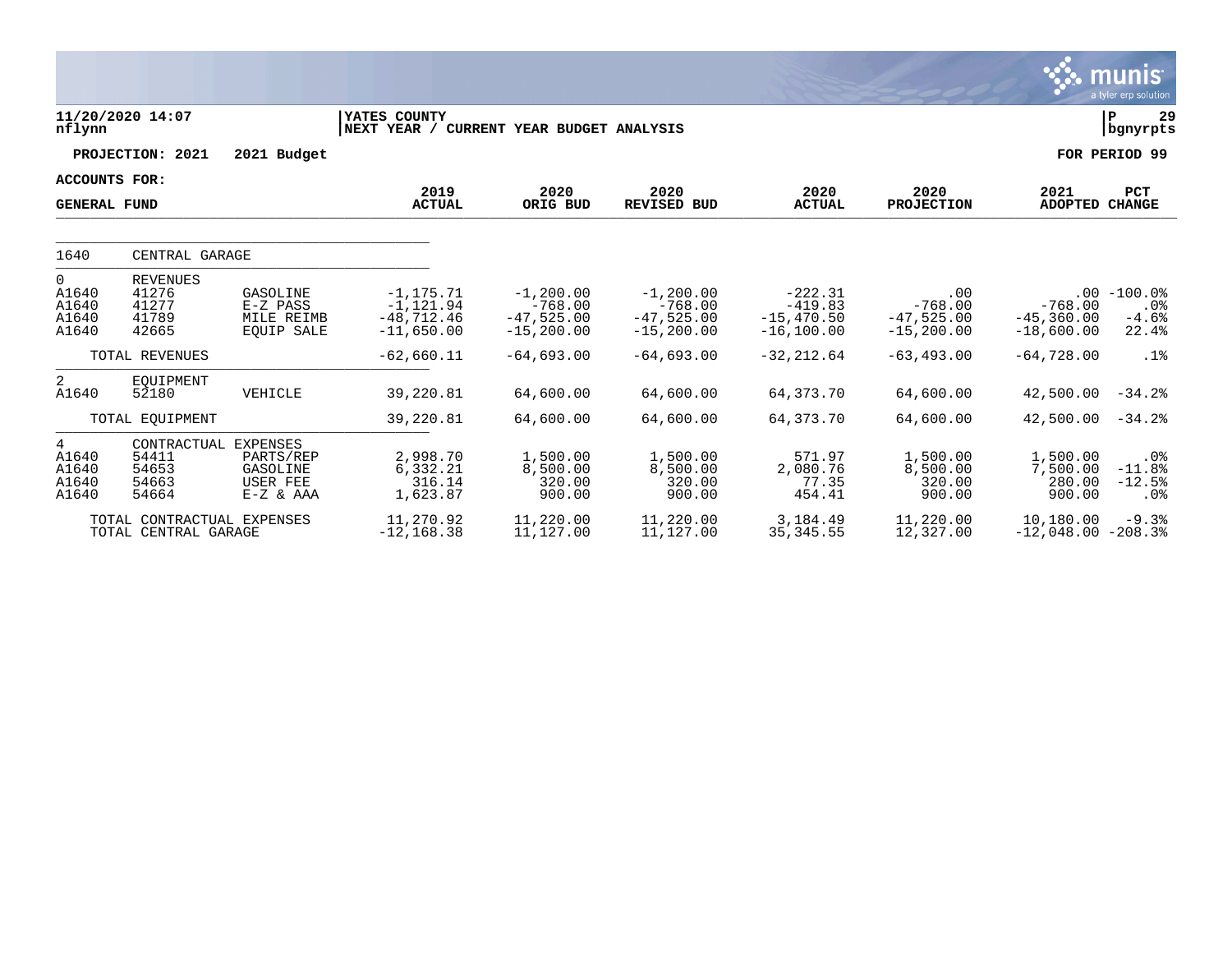|                                             |                                                   |                                         |                             |                              |                         |                           |                           |                         | munis <sup>.</sup><br>a tyler erp solution |
|---------------------------------------------|---------------------------------------------------|-----------------------------------------|-----------------------------|------------------------------|-------------------------|---------------------------|---------------------------|-------------------------|--------------------------------------------|
| nflynn                                      | 11/20/2020 14:07                                  |                                         | YATES COUNTY<br>NEXT YEAR / | CURRENT YEAR BUDGET ANALYSIS |                         |                           |                           |                         | 30<br>ΙP<br>  bgnyrpts                     |
|                                             | PROJECTION: 2021                                  | 2021 Budget                             |                             |                              |                         |                           |                           |                         | FOR PERIOD 99                              |
| <b>ACCOUNTS FOR:</b><br><b>GENERAL FUND</b> |                                                   |                                         | 2019<br><b>ACTUAL</b>       | 2020<br>ORIG BUD             | 2020<br>REVISED BUD     | 2020<br><b>ACTUAL</b>     | 2020<br><b>PROJECTION</b> | 2021<br>ADOPTED CHANGE  | <b>PCT</b>                                 |
| 1650                                        | APP-CENTRAL COMM SYSTEM                           |                                         |                             |                              |                         |                           |                           |                         |                                            |
| 0<br>A1650<br>A1650                         | <b>REVENUES</b><br>41275<br>42401                 | TEL CHRGS<br>INTEREST                   | $-49,601.80$<br>.00         | $-80,640.00$<br>$-5.00$      | $-80,640.00$<br>$-5.00$ | $-67, 360.00$<br>.00      | $-80,640.00$<br>$-5.00$   | $-80,640,00$<br>$-5.00$ | .0%<br>$.0\%$                              |
|                                             | TOTAL REVENUES                                    |                                         | $-49,601.80$                | $-80,645.00$                 | $-80,645.00$            | $-67,360.00$              | $-80,645.00$              | $-80,645.00$            | $.0\%$                                     |
| 2<br>A1650                                  | EQUIPMENT<br>52115                                | COMP HRDWR                              | 40,000.00                   | 53,640.00                    | 53,640.00               | .00                       | 53,640.00                 | 53,640.00               | $.0\%$                                     |
|                                             | TOTAL EQUIPMENT                                   |                                         | 40,000.00                   | 53,640.00                    | 53,640.00               | .00                       | 53,640.00                 | 53,640.00               | .0%                                        |
| 4<br>A1650<br>A1650                         | CONTRACTUAL<br>54577<br>54682                     | <b>EXPENSES</b><br>COMP TECH<br>TEL/FAX | 10,225.00<br>16,200.09      | 5,000.00<br>22,005.00        | 5.000.00<br>22,005.00   | 2,750.00<br>14,653.80     | 5,000.00<br>22,005.00     | 5,000.00<br>22,005.00   | $.0\%$<br>$.0\%$                           |
|                                             | TOTAL CONTRACTUAL<br>TOTAL APP-CENTRAL COMM SYSTE | EXPENSES                                | 26,425.09<br>16,823.29      | 27,005.00<br>.00             | 27,005.00<br>.00        | 17,403.80<br>$-49,956.20$ | 27,005.00<br>.00          | 27,005.00<br>.00        | $.0\%$<br>.0%                              |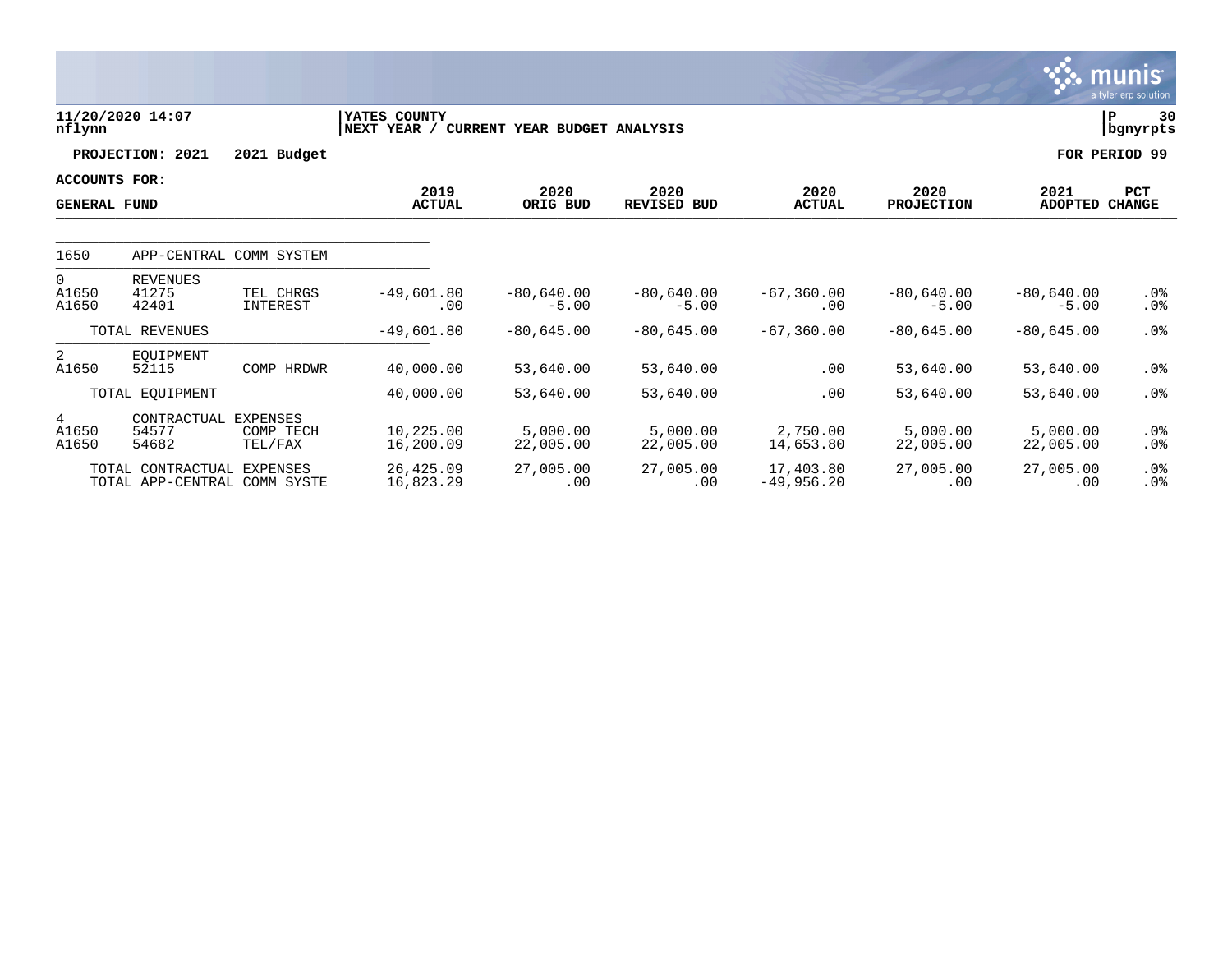|                                             |                                                     |                                                      |                              |                                 |                                 |                                 |                                 |                                   | <b>munis</b><br>a tyler erp solution |
|---------------------------------------------|-----------------------------------------------------|------------------------------------------------------|------------------------------|---------------------------------|---------------------------------|---------------------------------|---------------------------------|-----------------------------------|--------------------------------------|
| nflynn                                      | 11/20/2020 14:07                                    |                                                      | YATES COUNTY<br>NEXT YEAR /  | CURRENT YEAR BUDGET ANALYSIS    |                                 |                                 |                                 |                                   | 31<br>Р<br>  bgnyrpts                |
|                                             | 2021<br>PROJECTION:                                 | 2021 Budget                                          |                              |                                 |                                 |                                 |                                 |                                   | FOR PERIOD 99                        |
| <b>ACCOUNTS FOR:</b><br><b>GENERAL FUND</b> |                                                     |                                                      | 2019<br><b>ACTUAL</b>        | 2020<br>ORIG BUD                | 2020<br><b>REVISED BUD</b>      | 2020<br><b>ACTUAL</b>           | 2020<br><b>PROJECTION</b>       | 2021<br><b>ADOPTED</b>            | PCT<br><b>CHANGE</b>                 |
| 1670                                        | CENTRAL MAILING                                     |                                                      |                              |                                 |                                 |                                 |                                 |                                   |                                      |
| $\overline{0}$<br>A1670                     | REVENUES<br>41272                                   | CNTRL MAIL                                           | $-29, 128.99$                | $-30,000.00$                    | $-30,000.00$                    | $-31,045.83$                    | $-30,000.00$                    | $-30,000.00$                      | $.0\%$                               |
|                                             | TOTAL REVENUES                                      |                                                      | $-29, 128.99$                | $-30,000.00$                    | $-30,000.00$                    | $-31,045.83$                    | $-30,000.00$                    | $-30,000.00$                      | $.0\%$                               |
| 4<br>A1670<br>A1670<br>A1670                | CONTRACTUAL<br>54407<br>54470<br>54515              | <b>EXPENSES</b><br>EQUIP AGRE<br>SUPP:OFF<br>POSTAGE | 1,400.00<br>.00<br>29,895.00 | 1,190.00<br>600.00<br>30,000.00 | 1,190.00<br>600.00<br>30,000.00 | 1,190.00<br>446.00<br>26,071.24 | 1,190.00<br>600.00<br>30,000.00 | 1,280.00<br>1,080.00<br>30,000.00 | 7.6%<br>80.0%<br>$.0\%$              |
|                                             | TOTAL CONTRACTUAL EXPENSES<br>TOTAL CENTRAL MAILING |                                                      | 31,295.00<br>2,166.01        | 31,790.00<br>1,790.00           | 31,790.00<br>1,790.00           | 27,707.24<br>$-3,338.59$        | 31,790.00<br>1,790.00           | 32,360.00<br>2,360.00             | 1.8%<br>31.8%                        |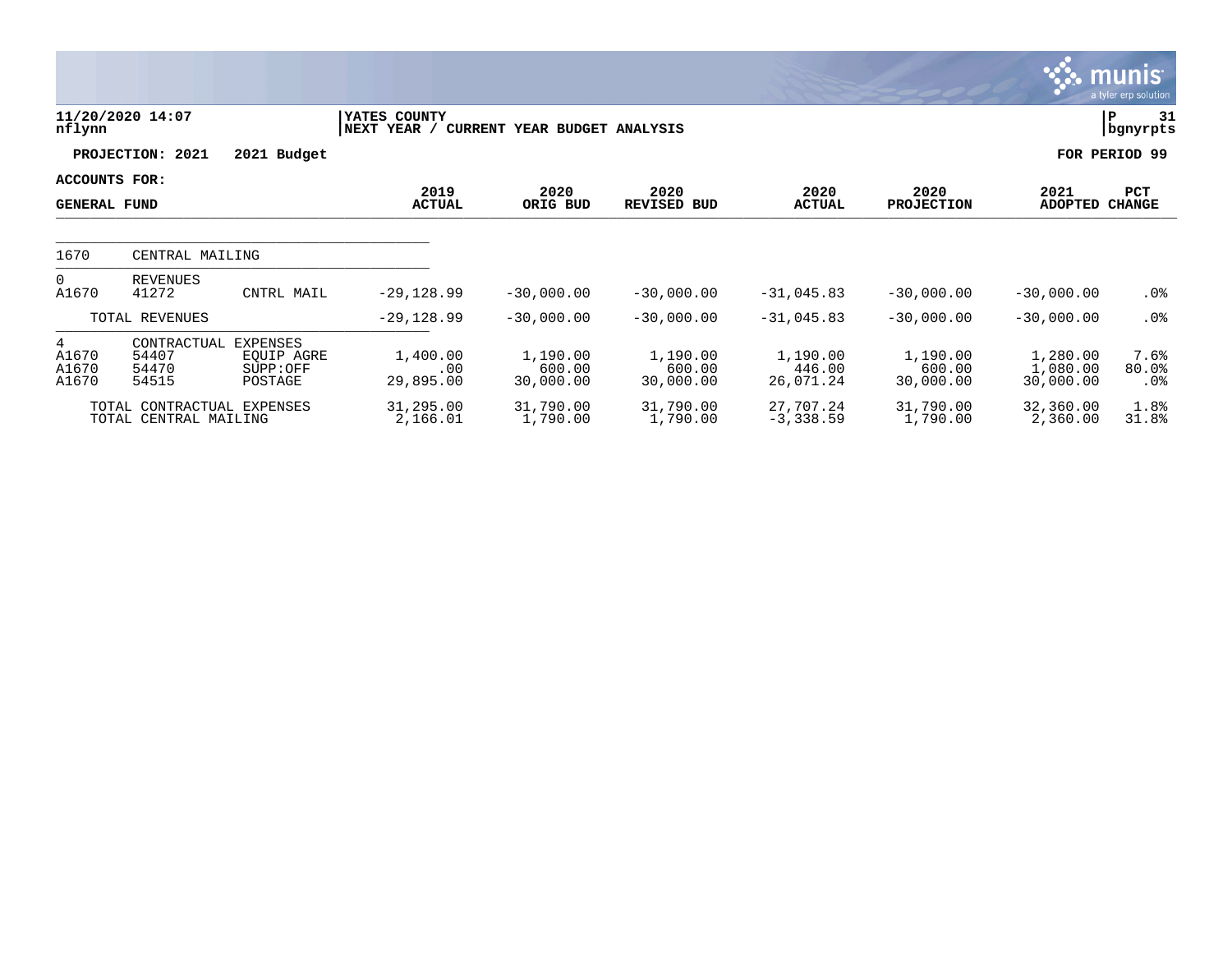|                                             |                                                    |                                                     |                             |                                 |                                 |                                |                                 |                                 | <b>munis</b><br>a tyler erp solution |
|---------------------------------------------|----------------------------------------------------|-----------------------------------------------------|-----------------------------|---------------------------------|---------------------------------|--------------------------------|---------------------------------|---------------------------------|--------------------------------------|
| nflynn                                      | 11/20/2020 14:07                                   |                                                     | YATES COUNTY<br>NEXT YEAR / | CURRENT YEAR BUDGET ANALYSIS    |                                 |                                |                                 |                                 | P<br>32<br>bgnyrpts                  |
|                                             | PROJECTION: 2021                                   | 2021 Budget                                         |                             |                                 |                                 |                                |                                 |                                 | FOR PERIOD 99                        |
| <b>ACCOUNTS FOR:</b><br><b>GENERAL FUND</b> |                                                    |                                                     | 2019<br><b>ACTUAL</b>       | 2020<br>ORIG BUD                | 2020<br><b>REVISED BUD</b>      | 2020<br><b>ACTUAL</b>          | 2020<br><b>PROJECTION</b>       | 2021<br><b>ADOPTED</b>          | <b>PCT</b><br><b>CHANGE</b>          |
| 1675                                        | CENTRAL COPIER                                     |                                                     |                             |                                 |                                 |                                |                                 |                                 |                                      |
| $\Omega$<br>A1675                           | <b>REVENUES</b><br>41271                           | COPIER                                              | $-24,786.10$                | $-22.000.00$                    | $-22.000.00$                    | $-16, 353.95$                  | $-22,000.00$                    | $-20,000.00$                    | $-9.1$ $8$                           |
|                                             | TOTAL REVENUES                                     |                                                     | $-24,786.10$                | $-22,000.00$                    | $-22,000.00$                    | $-16, 353.95$                  | $-22,000.00$                    | $-20,000.00$                    | $-9.1%$                              |
| $\overline{2}$<br>A1675                     | EOUIPMENT<br>52120                                 | COPIER                                              | 3,635.00                    | 4,000.00                        | 3,635.00                        | 3,635.00                       | 4,000.00                        | 6,700.00                        | 67.5%                                |
|                                             | TOTAL EQUIPMENT                                    |                                                     | 3,635.00                    | 4,000.00                        | 3,635.00                        | 3,635.00                       | 4,000.00                        | 6,700.00                        | 67.5%                                |
| 4<br>A1675<br>A1675<br>A1675                | CONTRACTUAL<br>54406<br>54454<br>54682             | EXPENSES<br>COPIER AGR<br>SUPP: CNTRL<br>UTIL TEL/F | 9,042.55<br>2,602.17<br>.00 | 10,390.00<br>3,000.00<br>480.00 | 10,043.42<br>3,000.00<br>480.00 | 6,290.89<br>1,951.53<br>400.00 | 10,390.00<br>3,000.00<br>480.00 | 10,390.00<br>3,000.00<br>480.00 | $.0\%$<br>$.0\%$<br>.0%              |
|                                             | TOTAL CONTRACTUAL EXPENSES<br>TOTAL CENTRAL COPIER |                                                     | 11,644.72<br>$-9,506.38$    | 13,870.00<br>$-4, 130.00$       | 13,523.42<br>$-4,841.58$        | 8,642.42<br>$-4,076.53$        | 13,870.00<br>$-4, 130.00$       | 13,870.00                       | .0%<br>$570.00 - 113.8$              |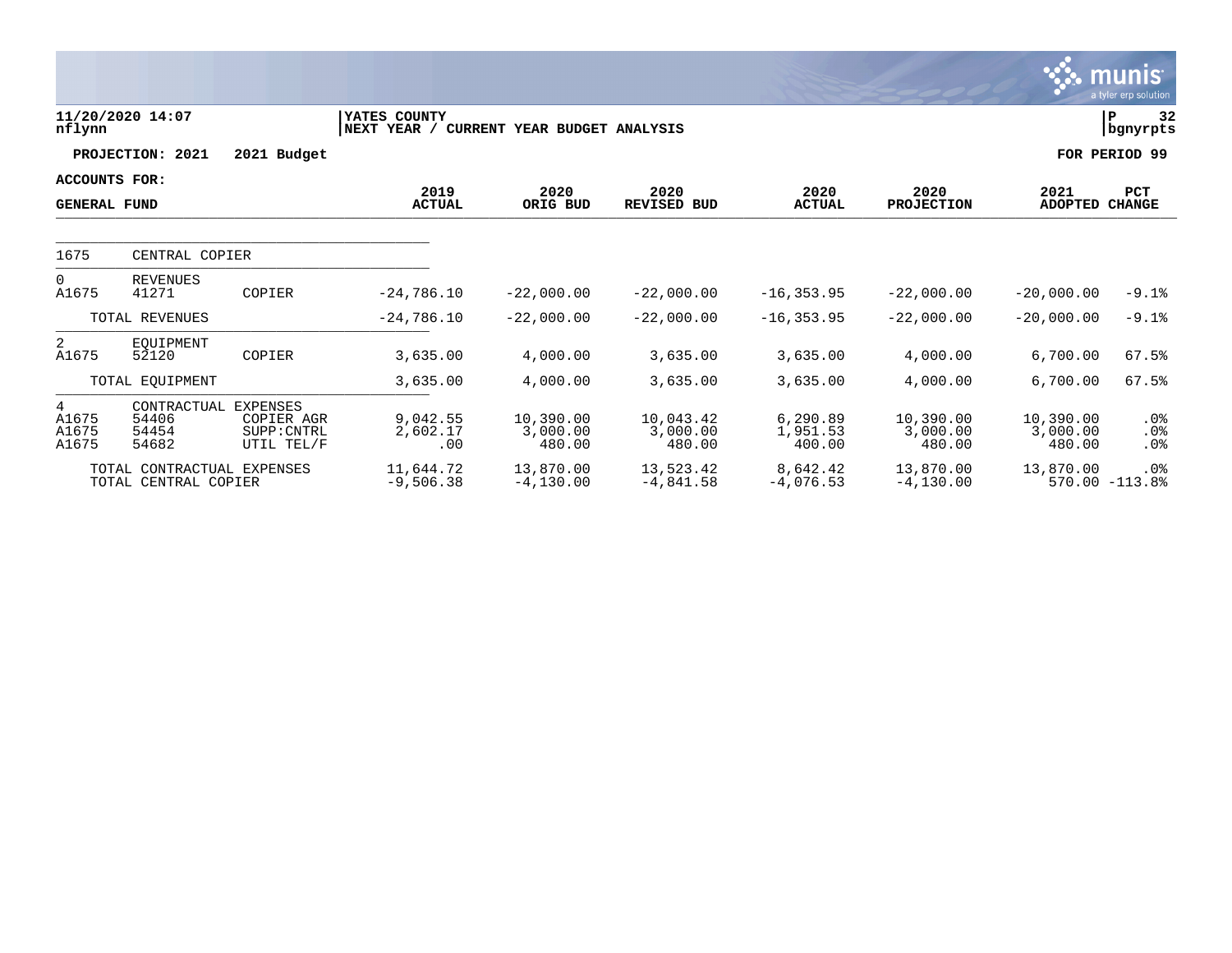|                                                                                             |                                                                                                    |                                                                                                                                                   |                                                                                                      |                                                                                                               |                                                                                                               |                                                                                             |                                                                                                               |                                                                                                     | munis<br>a tyler erp solution                                                                                             |  |
|---------------------------------------------------------------------------------------------|----------------------------------------------------------------------------------------------------|---------------------------------------------------------------------------------------------------------------------------------------------------|------------------------------------------------------------------------------------------------------|---------------------------------------------------------------------------------------------------------------|---------------------------------------------------------------------------------------------------------------|---------------------------------------------------------------------------------------------|---------------------------------------------------------------------------------------------------------------|-----------------------------------------------------------------------------------------------------|---------------------------------------------------------------------------------------------------------------------------|--|
| nflynn                                                                                      | 11/20/2020 14:07                                                                                   |                                                                                                                                                   | <b>IYATES COUNTY</b><br>NEXT YEAR / CURRENT YEAR BUDGET ANALYSIS                                     |                                                                                                               |                                                                                                               |                                                                                             |                                                                                                               |                                                                                                     | ∣ P<br>33<br>bgnyrpts                                                                                                     |  |
|                                                                                             | PROJECTION: 2021                                                                                   | 2021 Budget                                                                                                                                       |                                                                                                      |                                                                                                               |                                                                                                               |                                                                                             |                                                                                                               |                                                                                                     | FOR PERIOD 99                                                                                                             |  |
| <b>ACCOUNTS FOR:</b>                                                                        |                                                                                                    |                                                                                                                                                   | 2019                                                                                                 | 2020                                                                                                          | 2020                                                                                                          | 2020                                                                                        | 2020                                                                                                          | 2021                                                                                                | PCT                                                                                                                       |  |
| <b>GENERAL FUND</b>                                                                         |                                                                                                    |                                                                                                                                                   | <b>ACTUAL</b>                                                                                        | ORIG BUD                                                                                                      | REVISED BUD                                                                                                   | <b>ACTUAL</b>                                                                               | <b>PROJECTION</b>                                                                                             | <b>ADOPTED CHANGE</b>                                                                               |                                                                                                                           |  |
| 1680                                                                                        |                                                                                                    | INFORMATION TECHNOLOGY                                                                                                                            |                                                                                                      |                                                                                                               |                                                                                                               |                                                                                             |                                                                                                               |                                                                                                     |                                                                                                                           |  |
| $\Omega$<br>A1680<br>A1680                                                                  | <b>REVENUES</b><br>42230<br>42701                                                                  | IT SERV<br>PR YR RFND                                                                                                                             | $-34, 434.75$<br>$-1.37$                                                                             | $-36,380.00$<br>.00                                                                                           | $-36,380.00$<br>.00                                                                                           | -26,726.36<br>673.92-                                                                       | $-36,380.00$<br>.00                                                                                           | $-36,380.00$<br>.00                                                                                 | . 0 %<br>.0 <sub>8</sub>                                                                                                  |  |
|                                                                                             | TOTAL REVENUES                                                                                     |                                                                                                                                                   | $-34, 436.12$                                                                                        | $-36, 380.00$                                                                                                 | $-36,380.00$                                                                                                  | $-27,400.28$                                                                                | $-36,380.00$                                                                                                  | $-36, 380.00$                                                                                       | .0%                                                                                                                       |  |
| 1<br>A1680<br>A1680<br>A1680<br>A1680<br>A1680<br>A1680<br>A1680<br>A1680<br>A1680          | PERSONAL SERVICES<br>51076<br>51077<br>51078<br>51079<br>51500<br>51502<br>51505<br>51508<br>51509 | IT DIRECT<br>NETWORK AD<br>COMP SUPP<br>COMP TECH<br>CB CSEA<br>HOLIDAY OT<br>OVERTIME<br>35-40 HRS<br>COMP CSEA                                  | 76,909.00<br>59,580.78<br>45,551.54<br>48, 323.54<br>.00<br>.00<br>122.33<br>662.40<br>180.67        | 76,909.00<br>61,018.00<br>47,809.00<br>49,720.00<br>500.00<br>500.00<br>2,000.00<br>1,500.00<br>.00           | 78,447.00<br>61,018.00<br>47,809.00<br>49,720.00<br>500.00<br>500.00<br>2,000.00<br>1,493.35<br>6.65          | 68,266.69<br>53,098.98<br>41,508.26<br>43,267.60<br>$\sim 00$<br>.00<br>.00<br>8.32<br>6.65 | 76,909.00<br>61,018.00<br>47,809.00<br>49,720.00<br>500.00<br>500.00<br>2,000.00<br>1,500.00<br>$.00 \,$      | 80,016.00<br>62,009.00<br>49,944.00<br>50,517.00<br>500.00<br>500.00<br>2,000.00<br>1,500.00<br>.00 | 4.0%<br>1.6%<br>4.5%<br>1.6%<br>.0%<br>.0%<br>.0%<br>.0%<br>.0 <sub>8</sub>                                               |  |
|                                                                                             | TOTAL PERSONAL SERVICES                                                                            |                                                                                                                                                   | 231,330.26                                                                                           | 239,956.00                                                                                                    | 241,494.00                                                                                                    | 206,156.50                                                                                  | 239,956.00                                                                                                    | 246,986.00                                                                                          | 2.9%                                                                                                                      |  |
| 2<br>A1680<br>A1680<br>A1680<br>A1680<br>A1680<br>A1680                                     | EOUIPMENT<br>52115<br>52125<br>52126<br>52127<br>52128<br>52431                                    | COMP HRDWR<br><b>DESKTOPS</b><br>LAPTOPS<br>PRINTERS<br>COMP SUPP<br>TIME CLOCK                                                                   | 78,422.69<br>36, 130.40<br>$00$<br>2,406.16<br>6,363.70<br>.00                                       | 55,000.00<br>10,500.00<br>6, 250.00<br>8,000.00<br>4,000.00<br>3,400.00                                       | 55,000.00<br>10,500.00<br>6, 250.00<br>8,000.00<br>4,000.00<br>3,400.00                                       | 2,215.65<br>945.90<br>.00<br>1,164.27<br>3,733.54<br>.00                                    | 55,000.00<br>10,500.00<br>6, 250.00<br>8,000.00<br>4,000.00<br>3,400.00                                       | 120,000.00<br>27,300.00<br>12,500.00<br>4,000.00<br>4,000.00<br>3,400.00                            | 118.2%<br>160.0%<br>100.0%<br>$-50.0%$<br>.0%<br>.0%                                                                      |  |
|                                                                                             | TOTAL EQUIPMENT                                                                                    |                                                                                                                                                   | 123,322.95                                                                                           | 87,150.00                                                                                                     | 87,150.00                                                                                                     | 8,059.36                                                                                    | 87,150.00                                                                                                     | 171,200.00                                                                                          | 96.4%                                                                                                                     |  |
| 4<br>A1680<br>A1680<br>A1680<br>A1680<br>A1680<br>A1680<br>A1680<br>A1680<br>A1680<br>A1680 | 54011<br>54152<br>54407<br>54455<br>54470<br>54501<br>54507<br>54515<br>54571<br>54575             | CONTRACTUAL EXPENSES<br>CONSULTANT<br>CONFERENCE<br>EQUIP AGRE<br>SUPP: IT<br>SUPP:OFF<br>ADV<br>COPIER CHR<br>POSTAGE<br>COMP SOFT<br>SOFT MAINT | 1,725.00<br>902.00<br>67,185.68<br>998.55<br>112.98<br>.00<br>66.10<br>.00<br>18,304.35<br>71,439.96 | 2,000.00<br>1,000.00<br>18,600.00<br>1,000.00<br>200.00<br>30.00<br>200.00<br>100.00<br>2,500.00<br>87,481.00 | 2,000.00<br>1,000.00<br>16,755.00<br>1,000.00<br>200.00<br>30.00<br>200.00<br>100.00<br>2,500.00<br>87,481.00 | .00<br>.00<br>12,108.48<br>454.94<br>51.51<br>.00<br>33.45<br>.00<br>3,228.23<br>76,959.43  | 2,000.00<br>1,000.00<br>18,600.00<br>1,000.00<br>200.00<br>30.00<br>200.00<br>100.00<br>2,500.00<br>87,481.00 | 1,000.00<br>23,300.00<br>1,000.00<br>100.00<br>100.00<br>95,125.00                                  | $.00 - 100.0$<br>.0%<br>25.3%<br>.0%<br>$-50.0%$<br>$.00 - 100.0$<br>$-50.0\%$<br>$.00 - 100.0$<br>$.00 - 100.0%$<br>8.7% |  |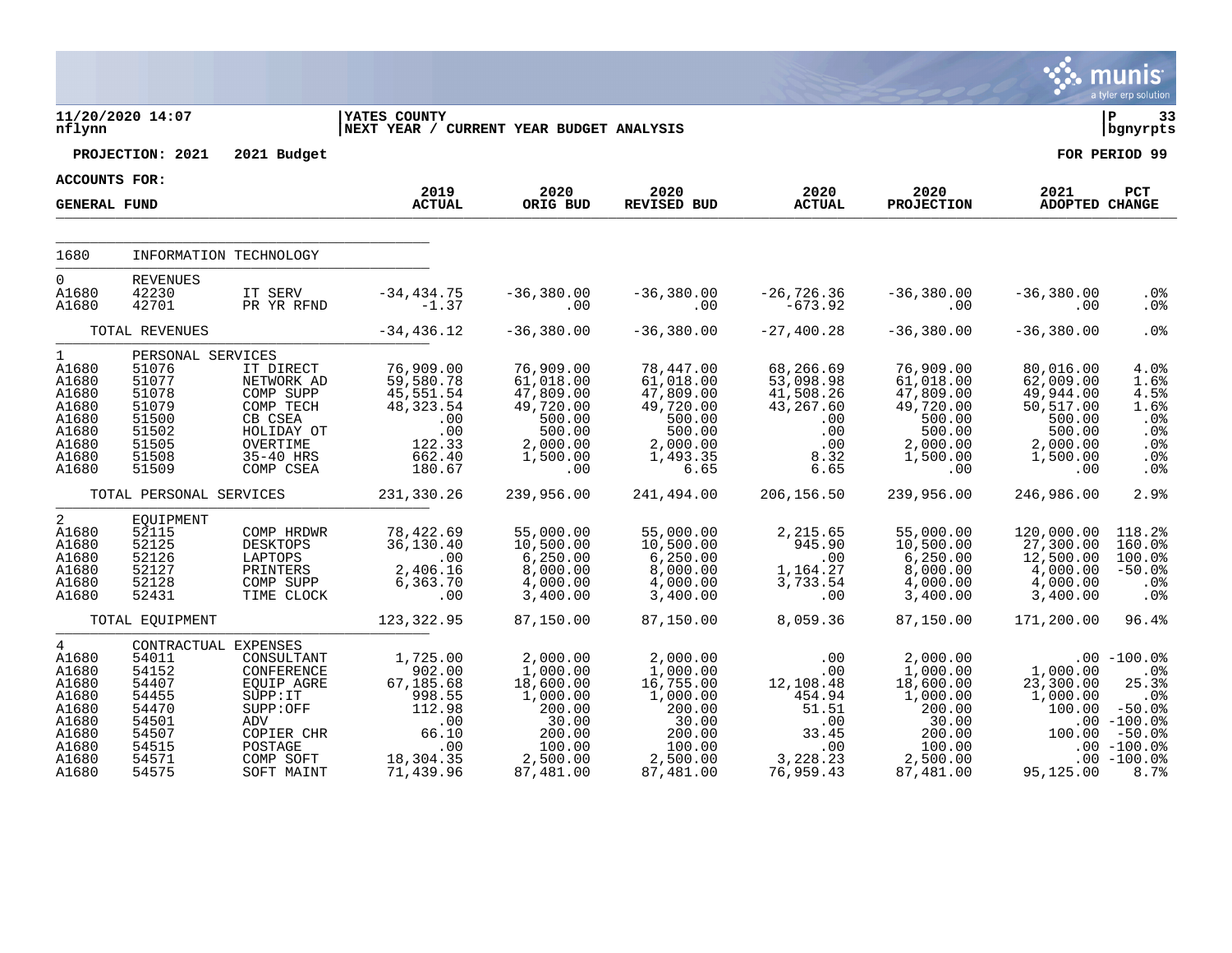

#### **11/20/2020 14:07 |YATES COUNTY |P 34 nflynn |NEXT YEAR / CURRENT YEAR BUDGET ANALYSIS |bgnyrpts**

**PROJECTION: 2021 2021 Budget FOR PERIOD 99**

| <b>GENERAL FUND</b>          |                            |             | 2019<br><b>ACTUAL</b> | 2020<br>ORIG BUD | 2020<br>REVISED BUD | 2020<br><b>ACTUAL</b> | 2020<br><b>PROJECTION</b> | 2021<br>ADOPTED | <b>PCT</b><br><b>CHANGE</b> |
|------------------------------|----------------------------|-------------|-----------------------|------------------|---------------------|-----------------------|---------------------------|-----------------|-----------------------------|
| A1680                        | 54577                      | COMP TECH   | 35,501.00             | 36,000.00        | 36,725.00           | 39,725,00             | 36,000.00                 | 40,000.00       | 11.1%                       |
| A1680                        | 54583                      | COMP SUPP   | 3,866.67              | 3,000.00         | 3,000.00            | 2,991.42              | 3,000.00                  | 3,000.00        | $.0\%$                      |
| A1680                        | 54654                      | MILEAGE     | 651.70                | 1,000.00         | 1,000.00            | .00                   | 1,000.00                  | 1,000.00        | . 0%                        |
| A1680                        | 54676                      | UTIL: CELL  | 2,235.85              | 2,600.00         | 2,600.00            | 2,032.89              | 2,600.00                  | 2,600.00        | .0 <sub>8</sub>             |
| A1680                        | 54679                      | UTIL: INTER | 19,139.06             | 26,600.00        | 27,720.00           | 24,323.92             | 26,600.00                 | 26,760.00       | .6%                         |
| A1680                        | 54682                      | TEL/FAX     | 1,102.60              | 960.00           | 960.00              | 800.00                | 960.00                    | 960.00          | . 0%                        |
| A1680                        | 54907                      | DUES        | 50.00                 | 50.00            | 50.00               | 50.00                 | 50.00                     | 50.00           | $.0\%$                      |
|                              | TOTAL CONTRACTUAL EXPENSES |             | 223, 281.50           | 183,321.00       | 183, 321, 00        | 162,759.27            | 183,321.00                | 194,995.00      | 6.4%                        |
| 8                            | EMPLOYEE                   | BENEFITS    |                       |                  |                     |                       |                           |                 |                             |
| A1680                        | 58100                      | FICA/MED    | 16,298.87             | 17,489.00        | 17,606.66           | 15,154.92             | 17,489.00                 | 17,855.00       | 2.1%                        |
| A1680                        | 58303                      | INS-CSEA    | 40,758.11             | 40,839.00        | 40,839.00           | 40,837.17             | 40,839.00                 | 49,710.00       | 21.7%                       |
| A1680                        | 58305                      | INS-NON UN  | 6.459.60              | 6,460.00         | 6,460.00            | 5,921.30              | 6,460.00                  | 6,654.00        | 3.0%                        |
| TOTAL EMPLOYEE BENEFITS      |                            | 63,516.58   | 64,788.00             | 64,905.66        | 61,913.39           | 64,788.00             | 74,219.00                 | 14.6%           |                             |
| TOTAL INFORMATION TECHNOLOGY |                            |             | 607,015.17            | 538,835.00       | 540,490.66          | 411,488.24            | 538,835.00                | 651,020.00      | 20.8%                       |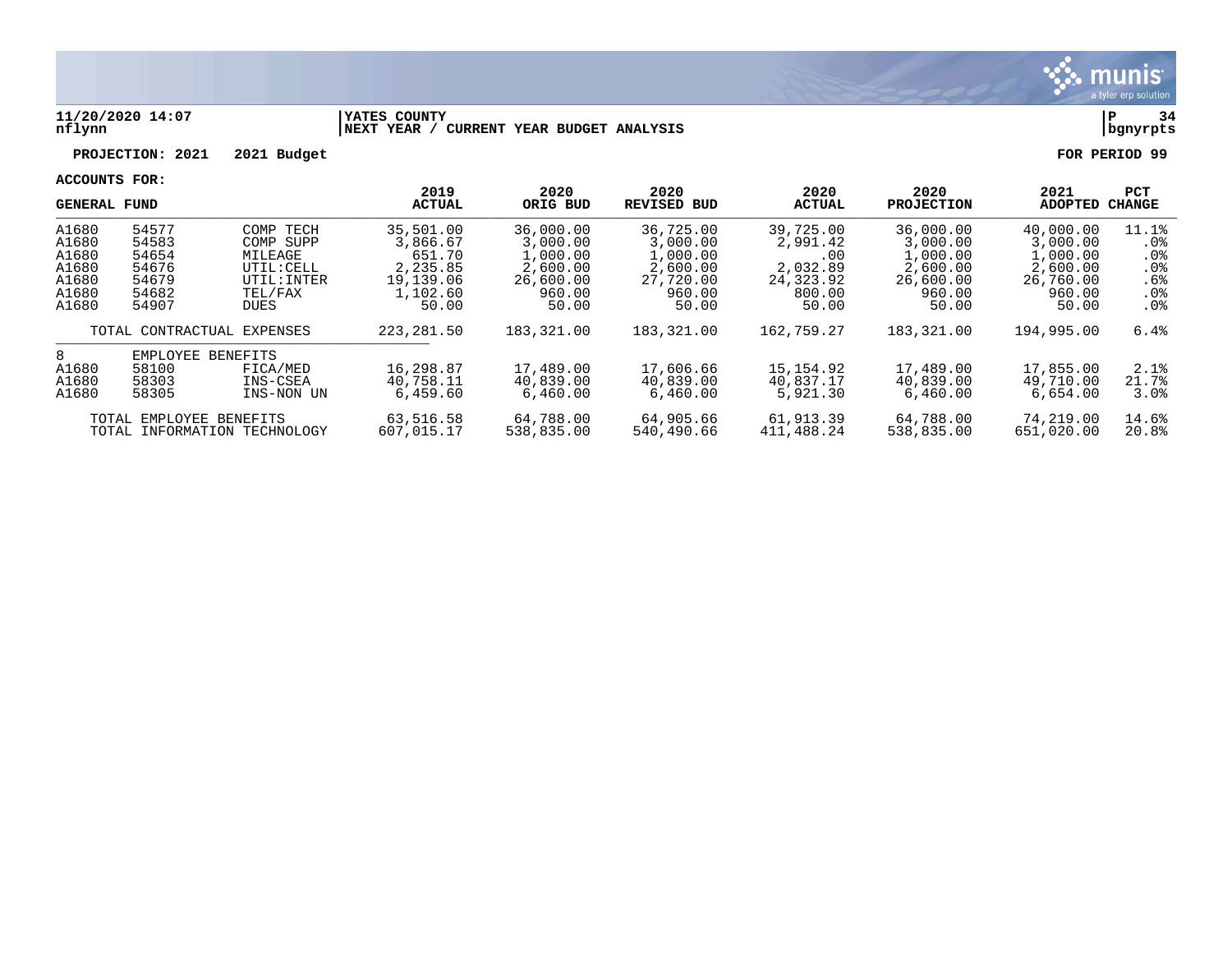|                                      |                                                 |                              |                                   |         |                        |                        |                        |                           |                        | <b>munis</b><br>a tyler erp solution |
|--------------------------------------|-------------------------------------------------|------------------------------|-----------------------------------|---------|------------------------|------------------------|------------------------|---------------------------|------------------------|--------------------------------------|
| nflynn                               | 11/20/2020 14:07                                |                              | YATES COUNTY<br><b> NEXT YEAR</b> | CURRENT | YEAR BUDGET ANALYSIS   |                        |                        |                           |                        | 35<br>P<br>  bgnyrpts                |
|                                      | PROJECTION: 2021                                | 2021 Budget                  |                                   |         |                        |                        |                        |                           |                        | FOR PERIOD 99                        |
| ACCOUNTS FOR:<br><b>GENERAL FUND</b> |                                                 |                              | 2019<br><b>ACTUAL</b>             |         | 2020<br>ORIG BUD       | 2020<br>REVISED BUD    | 2020<br>ACTUAL         | 2020<br><b>PROJECTION</b> | 2021<br>ADOPTED        | PCT<br><b>CHANGE</b>                 |
| 1910                                 | UNALLOCATED INSURANCE                           |                              |                                   |         |                        |                        |                        |                           |                        |                                      |
| 4<br>A1910                           | CONTRACTUAL<br>54923                            | <b>EXPENSES</b><br>UNALL INS | 72,627.54                         |         | 75,000.00              | 75,000.00              | 73,204.94              | 75,000.00                 | 76,000.00              | 1.3%                                 |
|                                      | TOTAL CONTRACTUAL EXPENSES<br>TOTAL UNALLOCATED | INSURANCE                    | 72,627.54<br>72,627.54            |         | 75,000.00<br>75,000.00 | 75,000.00<br>75,000.00 | 73,204.94<br>73,204.94 | 75,000.00<br>75,000.00    | 76,000.00<br>76,000.00 | 1.3%<br>1.3%                         |

 $\bullet$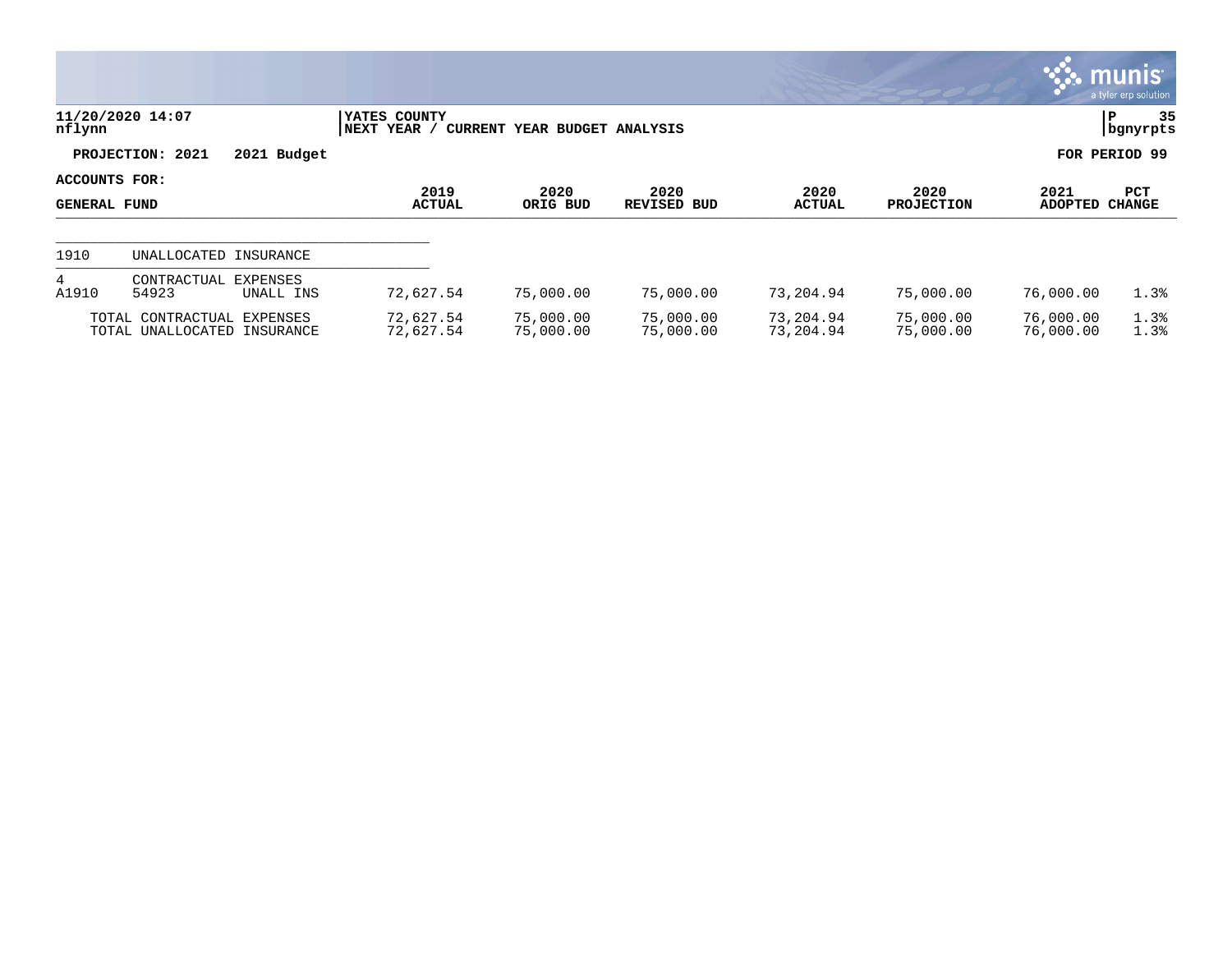|                               |                                                          |                             |                              |                            |                       |                           |                        | $\mathbb{C}$ munis $\mathbb{C}$<br>a tyler erp solution |
|-------------------------------|----------------------------------------------------------|-----------------------------|------------------------------|----------------------------|-----------------------|---------------------------|------------------------|---------------------------------------------------------|
| nflynn                        | 11/20/2020 14:07                                         | YATES COUNTY<br>NEXT YEAR / | CURRENT YEAR BUDGET ANALYSIS |                            |                       |                           |                        | 36<br>P<br>  bgnyrpts                                   |
|                               | PROJECTION: 2021<br>2021 Budget                          |                             |                              |                            |                       |                           |                        | FOR PERIOD 99                                           |
| ACCOUNTS FOR:<br>GENERAL FUND |                                                          | 2019<br><b>ACTUAL</b>       | 2020<br>ORIG BUD             | 2020<br><b>REVISED BUD</b> | 2020<br><b>ACTUAL</b> | 2020<br><b>PROJECTION</b> | 2021<br><b>ADOPTED</b> | PCT<br><b>CHANGE</b>                                    |
| 1920                          | MUNICIPAL ASSOC DUES                                     |                             |                              |                            |                       |                           |                        |                                                         |
| $4^{\circ}$<br>A1920          | CONTRACTUAL EXPENSES<br>54907<br><b>DUES</b>             | 6,032.00                    | 6,143.00                     | 6,143.00                   | 6,143.00              | 6, 143.00                 | 5,636.00               | $-8.3%$                                                 |
|                               | TOTAL CONTRACTUAL EXPENSES<br>TOTAL MUNICIPAL ASSOC DUES | 6,032.00<br>6,032.00        | 6,143.00<br>6,143.00         | 6, 143.00<br>6, 143.00     | 6,143.00<br>6,143.00  | 6, 143.00<br>6,143.00     | 5,636.00<br>5,636.00   | $-8.3%$<br>$-8.3%$                                      |

 $\bullet$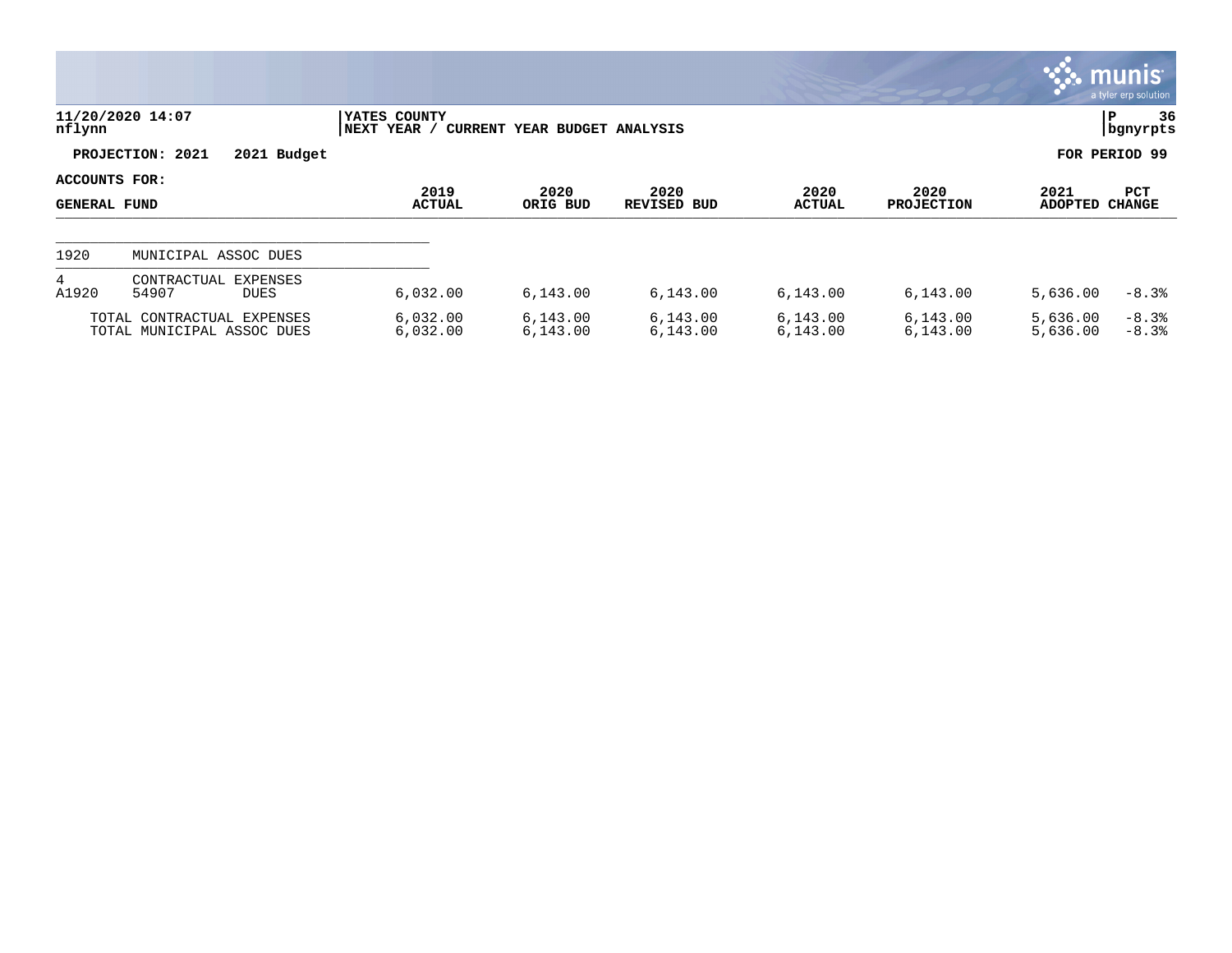|                                             |                                                         |                                          |                             |                              |                            |                        |                           |                        | <u>munis l</u><br>a tyler erp solution |
|---------------------------------------------|---------------------------------------------------------|------------------------------------------|-----------------------------|------------------------------|----------------------------|------------------------|---------------------------|------------------------|----------------------------------------|
| nflynn                                      | 11/20/2020 14:07                                        |                                          | YATES COUNTY<br>NEXT YEAR / | CURRENT YEAR BUDGET ANALYSIS |                            |                        |                           |                        | 37<br>P<br>  bgnyrpts                  |
|                                             | 2021<br>PROJECTION:                                     | 2021 Budget                              |                             |                              |                            |                        |                           |                        | FOR PERIOD 99                          |
| <b>ACCOUNTS FOR:</b><br><b>GENERAL FUND</b> |                                                         |                                          | 2019<br><b>ACTUAL</b>       | 2020<br>ORIG BUD             | 2020<br><b>REVISED BUD</b> | 2020<br><b>ACTUAL</b>  | 2020<br><b>PROJECTION</b> | 2021<br>ADOPTED CHANGE | PCT                                    |
| 1930                                        | JUDGEMENTS & CLAIMS                                     |                                          |                             |                              |                            |                        |                           |                        |                                        |
| $\mathbf{0}$<br>A1930<br>A1930              | REVENUES<br>42401<br>42402                              | INTEREST<br>INTEREST                     | $-153.66$<br>$-100.03$      | $-150.00$<br>$-100.00$       | $-150.00$<br>$-100.00$     | $-128.10$<br>$-86.49$  | $-150.00$<br>$-100.00$    | $-150.00$<br>$-100.00$ | $.0\%$<br>$.0\%$                       |
|                                             | TOTAL REVENUES                                          |                                          | $-253.69$                   | $-250.00$                    | $-250.00$                  | $-214.59$              | $-250.00$                 | $-250.00$              | $.0\%$                                 |
| 4<br>A1930<br>A1930                         | CONTRACTUAL<br>54927<br>54928                           | <b>EXPENSES</b><br>INS RES<br>UNEMPL INS | 14,736.81<br>9,978.25       | 100,000.00<br>20,000.00      | 100,000.00<br>20,000.00    | 9,175.32<br>46,516.73  | 100,000.00<br>20,000.00   | 60,000.00<br>20,000.00 | $-40.0%$<br>.0%                        |
|                                             | TOTAL CONTRACTUAL EXPENSES<br>TOTAL JUDGEMENTS & CLAIMS |                                          | 24,715.06<br>24,461.37      | 120,000.00<br>119,750.00     | 120,000.00<br>119,750.00   | 55,692.05<br>55,477.46 | 120,000.00<br>119,750.00  | 80,000.00<br>79,750.00 | $-33.3%$<br>$-33.4%$                   |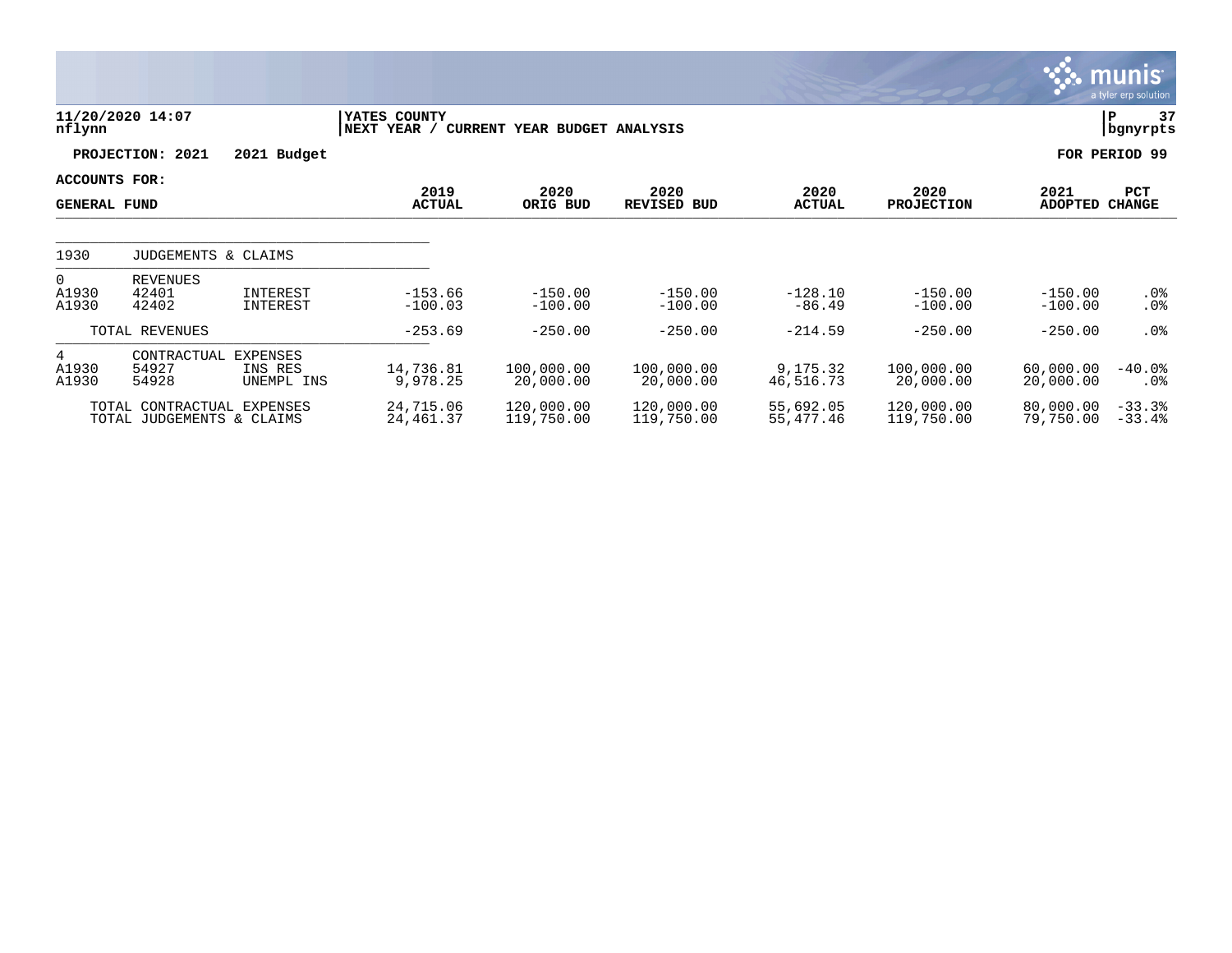|                                      |                                                        |                             |                              |                            |                       |                           |                          | $\sim$ munis i<br>a tyler erp solution |
|--------------------------------------|--------------------------------------------------------|-----------------------------|------------------------------|----------------------------|-----------------------|---------------------------|--------------------------|----------------------------------------|
| nflynn                               | 11/20/2020 14:07                                       | YATES COUNTY<br>NEXT YEAR / | CURRENT YEAR BUDGET ANALYSIS |                            |                       |                           |                          | 38<br>P<br>  bgnyrpts                  |
|                                      | PROJECTION: 2021<br>2021 Budget                        |                             |                              |                            |                       |                           |                          | FOR PERIOD 99                          |
| ACCOUNTS FOR:<br><b>GENERAL FUND</b> |                                                        | 2019<br><b>ACTUAL</b>       | 2020<br>ORIG BUD             | 2020<br><b>REVISED BUD</b> | 2020<br><b>ACTUAL</b> | 2020<br><b>PROJECTION</b> | 2021<br><b>ADOPTED</b>   | PCT<br><b>CHANGE</b>                   |
| 1990                                 | CONTINGENT ACCOUNT                                     |                             |                              |                            |                       |                           |                          |                                        |
| 4<br>A1990                           | CONTRACTUAL EXPENSES<br>54905<br>CONTINGENT            | .00                         | 885,000.00                   | 806,023.03                 | .00                   | 885,000.00                | 869,000.00               | $-1.8%$                                |
|                                      | TOTAL CONTRACTUAL EXPENSES<br>TOTAL CONTINGENT ACCOUNT | .00<br>.00                  | 885,000.00<br>885,000.00     | 806,023.03<br>806,023.03   | $.00 \,$<br>.00       | 885,000.00<br>885,000.00  | 869,000.00<br>869,000.00 | $-1.8%$<br>$-1.8%$                     |

<u>and the state of the state of the state of the state of the state of the state of the state of the state of the state of the state of the state of the state of the state of the state of the state of the state of the state</u>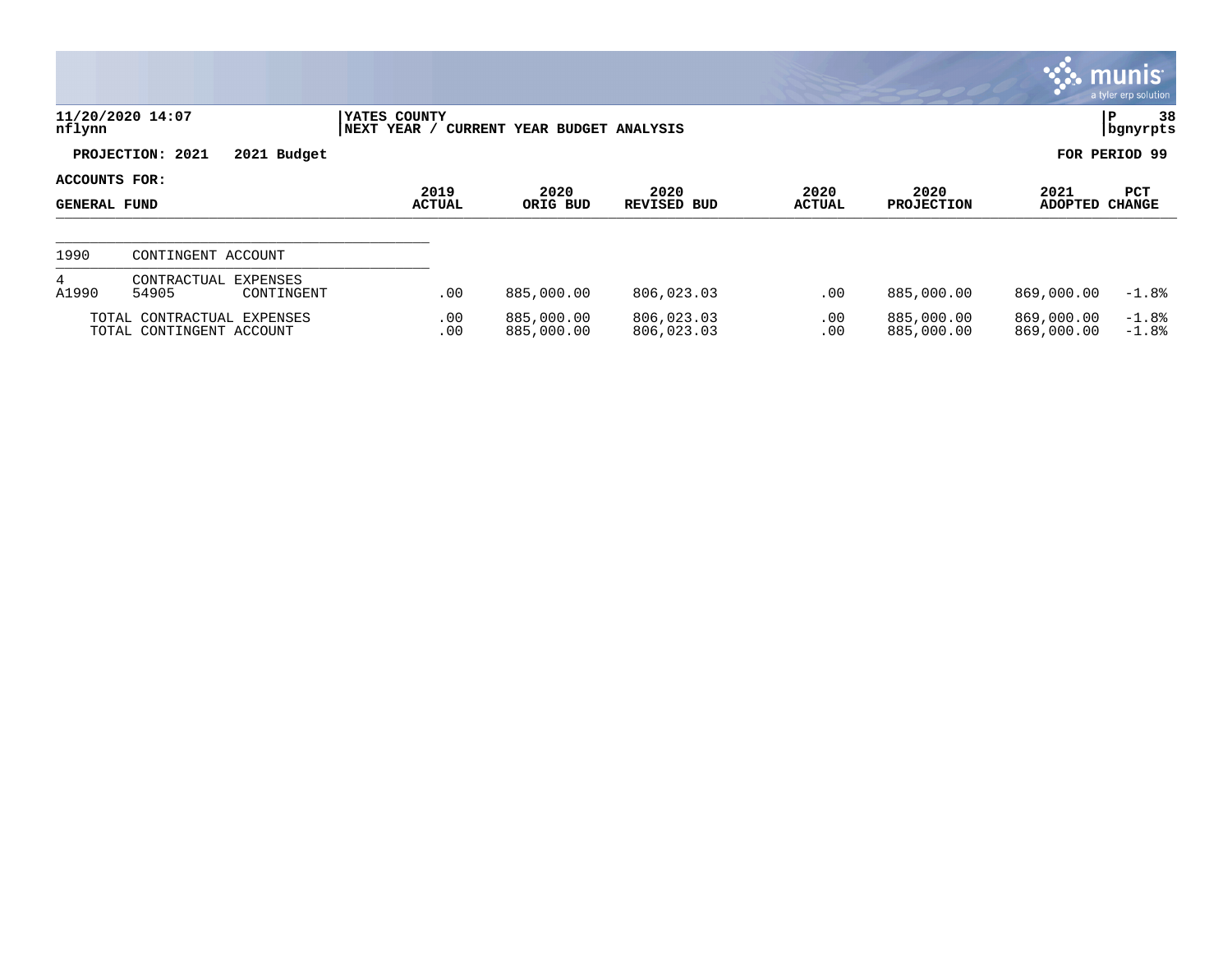|                               |                                                            |                              |                                     |                              |                          |                              |                              | $\mathbb{C}$ munis<br>a tyler erp solution |
|-------------------------------|------------------------------------------------------------|------------------------------|-------------------------------------|------------------------------|--------------------------|------------------------------|------------------------------|--------------------------------------------|
| nflynn                        | 11/20/2020 14:07                                           | YATES COUNTY<br> NEXT YEAR / | <b>CURRENT YEAR BUDGET ANALYSIS</b> |                              |                          |                              |                              | 39<br>P<br>  bgnyrpts                      |
|                               | PROJECTION: 2021<br>2021 Budget                            |                              |                                     |                              |                          |                              |                              | FOR PERIOD 99                              |
| ACCOUNTS FOR:<br>GENERAL FUND |                                                            | 2019<br><b>ACTUAL</b>        | 2020<br>ORIG BUD                    | 2020<br>REVISED BUD          | 2020<br><b>ACTUAL</b>    | 2020<br><b>PROJECTION</b>    | 2021<br>ADOPTED              | PCT<br><b>CHANGE</b>                       |
| 2490                          | COMMUNITY COLLEGE TUITION                                  |                              |                                     |                              |                          |                              |                              |                                            |
| 4<br>A2490                    | CONTRACTUAL EXPENSES<br>54151<br>COMM COLL                 | 868,590.23                   | 1,150,000.00                        | 1,150,000.00                 | 534,338.79               | 1,150,000.00                 | 1,150,000.00                 | $.0\%$                                     |
|                               | TOTAL CONTRACTUAL EXPENSES<br>TOTAL COMMUNITY COLLEGE TUIT | 868,590.23<br>868,590.23     | 1,150,000.00<br>1,150,000.00        | 1,150,000.00<br>1,150,000.00 | 534,338.79<br>534,338.79 | 1,150,000.00<br>1,150,000.00 | 1,150,000.00<br>1,150,000.00 | $.0\%$<br>.0%                              |

**CO**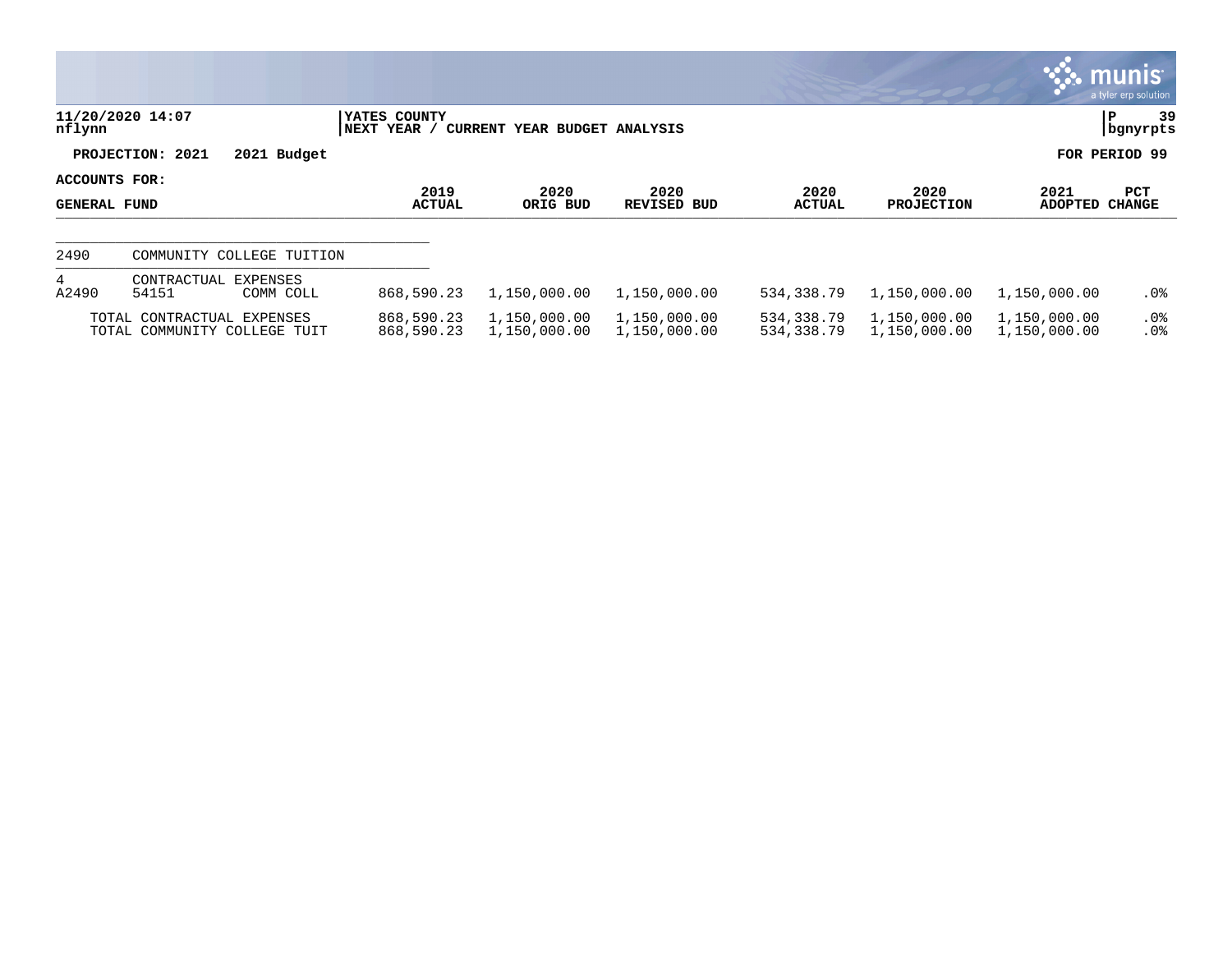|                                      |                                                            |                             |                              |                            |                          |                            |                            | <u>munis l</u><br>a tyler erp solution |
|--------------------------------------|------------------------------------------------------------|-----------------------------|------------------------------|----------------------------|--------------------------|----------------------------|----------------------------|----------------------------------------|
| nflynn                               | 11/20/2020 14:07                                           | YATES COUNTY<br>NEXT YEAR / | CURRENT YEAR BUDGET ANALYSIS |                            |                          |                            |                            | 40<br>ΙP<br>bgnyrpts                   |
|                                      | PROJECTION: 2021<br>2021 Budget                            |                             |                              |                            |                          |                            |                            | FOR PERIOD 99                          |
| ACCOUNTS FOR:<br><b>GENERAL FUND</b> |                                                            | 2019<br><b>ACTUAL</b>       | 2020<br>ORIG BUD             | 2020<br>REVISED BUD        | 2020<br><b>ACTUAL</b>    | 2020<br><b>PROJECTION</b>  | 2021<br>ADOPTED            | PCT<br><b>CHANGE</b>                   |
| 2960                                 | EDUCATION HANDCPD CHILDRN                                  |                             |                              |                            |                          |                            |                            |                                        |
| $\Omega$<br>A2960                    | <b>REVENUES</b><br>PHC ED<br>43277                         | $-185,712.20$               | $-600,000.00$                | $-600.000.00$              | $-201,727.06$            | $-600,000.00$              | $-480,000.00$              | $-20.0%$                               |
|                                      | TOTAL REVENUES                                             | $-185,712.20$               | $-600,000.00$                | $-600,000.00$              | $-201,727.06$            | $-600,000.00$              | $-480,000.00$              | $-20.0$ °                              |
| 4<br>A2960                           | CONTRACTUAL<br>EXPENSES<br>54154<br>ED HNDCP               | 940,798.94                  | 1,200,000.00                 | 1,200,000.00               | 679,136.10               | 1,200,000.00               | 1,200,000.00               | $.0\%$                                 |
|                                      | TOTAL CONTRACTUAL EXPENSES<br>TOTAL EDUCATION HANDCPD CHIL | 940,798.94<br>755,086.74    | 1,200,000.00<br>600,000.00   | 1,200,000.00<br>600,000.00 | 679,136.10<br>477,409.04 | 1,200,000.00<br>600,000.00 | 1,200,000.00<br>720,000.00 | $.0\%$<br>20.0%                        |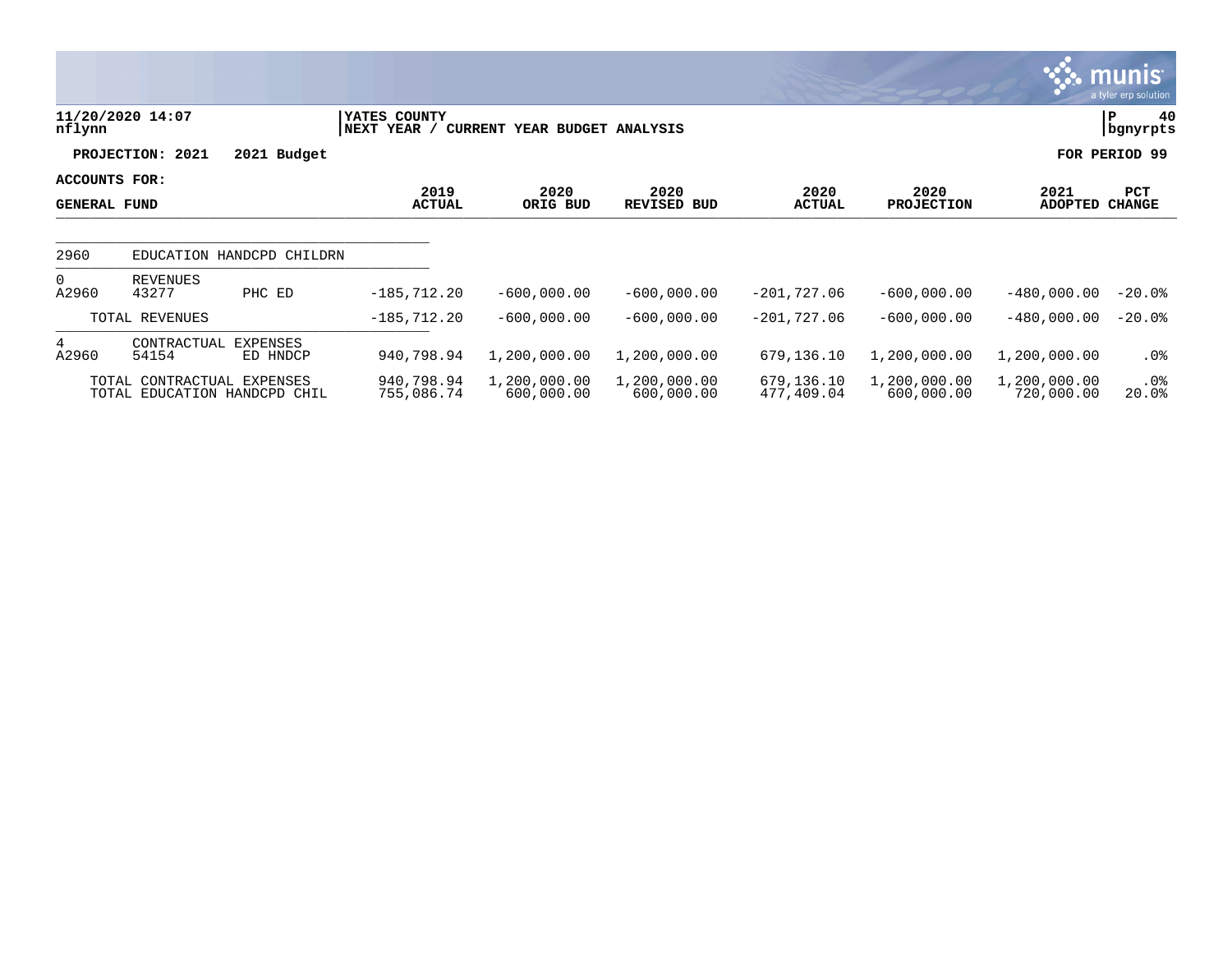|                                                                                                                            |                                                                                                                                  |                                                                                                                                                                |                                                                                                                                      |                                                                                                                                      |                                                                                                                                      |                                                                                                                                   |                                                                                                                                      |                                                                                                                                      | munis <sup>®</sup><br>a tyler erp solution                                                                                        |
|----------------------------------------------------------------------------------------------------------------------------|----------------------------------------------------------------------------------------------------------------------------------|----------------------------------------------------------------------------------------------------------------------------------------------------------------|--------------------------------------------------------------------------------------------------------------------------------------|--------------------------------------------------------------------------------------------------------------------------------------|--------------------------------------------------------------------------------------------------------------------------------------|-----------------------------------------------------------------------------------------------------------------------------------|--------------------------------------------------------------------------------------------------------------------------------------|--------------------------------------------------------------------------------------------------------------------------------------|-----------------------------------------------------------------------------------------------------------------------------------|
| nflynn                                                                                                                     | 11/20/2020 14:07                                                                                                                 |                                                                                                                                                                | <b>IYATES COUNTY</b><br>NEXT YEAR / CURRENT YEAR BUDGET ANALYSIS                                                                     |                                                                                                                                      |                                                                                                                                      |                                                                                                                                   |                                                                                                                                      |                                                                                                                                      | ∣ P<br>41<br>  bgnyrpts                                                                                                           |
|                                                                                                                            | PROJECTION: 2021                                                                                                                 | 2021 Budget                                                                                                                                                    |                                                                                                                                      |                                                                                                                                      |                                                                                                                                      |                                                                                                                                   |                                                                                                                                      |                                                                                                                                      | FOR PERIOD 99                                                                                                                     |
| <b>ACCOUNTS FOR:</b>                                                                                                       |                                                                                                                                  |                                                                                                                                                                | 2019                                                                                                                                 | 2020                                                                                                                                 | 2020                                                                                                                                 | 2020                                                                                                                              | 2020                                                                                                                                 | 2021                                                                                                                                 |                                                                                                                                   |
| <b>GENERAL FUND</b>                                                                                                        |                                                                                                                                  |                                                                                                                                                                | <b>ACTUAL</b>                                                                                                                        | ORIG BUD                                                                                                                             | REVISED BUD                                                                                                                          | <b>ACTUAL</b>                                                                                                                     | <b>PROJECTION</b>                                                                                                                    | ADOPTED CHANGE                                                                                                                       | PCT                                                                                                                               |
| 3020                                                                                                                       |                                                                                                                                  | PUBLIC SAFETY COMM SYSTMS                                                                                                                                      |                                                                                                                                      |                                                                                                                                      |                                                                                                                                      |                                                                                                                                   |                                                                                                                                      |                                                                                                                                      |                                                                                                                                   |
| $\Omega$<br>A3020<br>A3020<br>A3020<br>A3020                                                                               | REVENUES<br>43322<br>43323<br>43327<br>43328                                                                                     | SICG FY16<br>SICG FY19<br>SICG FY17<br>SICG FY18                                                                                                               | 59,110.56<br>.00<br>$-170,605.04$<br>.00                                                                                             | .00<br>.00<br>.00<br>.00                                                                                                             | -34,283.14<br>$-328, 425.00$<br>$-180, 349.02$<br>$-351,776.00$                                                                      | -34,283.14<br>$\overline{0}$ .<br>$-63,082.07$<br>$-166, 511.17$                                                                  | $-34, 283.14$<br>$\sim$ 00.<br>$-180, 349.02$<br>$-351,776.00$                                                                       | .00<br>.00<br>.00<br>.00                                                                                                             | . 0 %<br>.0 <sub>8</sub><br>.0%<br>.0 <sub>8</sub>                                                                                |
|                                                                                                                            | TOTAL REVENUES                                                                                                                   |                                                                                                                                                                | $-111, 494.48$                                                                                                                       | .00                                                                                                                                  | $-894, 833.16$                                                                                                                       | $-263,876.38$                                                                                                                     | $-566, 408.16$                                                                                                                       | .00                                                                                                                                  | .0 <sub>8</sub>                                                                                                                   |
| $\mathbf{1}$<br>A3020<br>A3020<br>A3020<br>A3020<br>A3020<br>A3020                                                         | PERSONAL SERVICES<br>51780<br>51949<br>51952<br>51953<br>51961<br>51962                                                          | SR CO MECH<br>COMP BO 82<br>OT CO82<br>CB CO82<br>35-40 HRS<br>SICG 17 OT                                                                                      | 43,190.29<br>11.59<br>$-1,388.75$<br>$744.37$<br>389<br>389.91<br>1,388.75                                                           | 44,212.00<br>100.00<br>.00<br>250.00<br>300.00<br>.00                                                                                | 44,212.00<br>100.00<br>.00<br>250.00<br>300.00<br>.00                                                                                | 38,437.28<br>183.13<br>117.49<br>429.57<br>504.22<br>.00                                                                          | 44,212.00<br>100.00<br>.00<br>250.00<br>300.00<br>.00                                                                                | 45,911.00<br>100.00<br>.00<br>300.00<br>300.00<br>.00                                                                                | 3.8%<br>.0%<br>$.0\%$<br>20.0%<br>.0 <sub>8</sub><br>.0%                                                                          |
|                                                                                                                            | TOTAL PERSONAL SERVICES                                                                                                          |                                                                                                                                                                | 44,336.16                                                                                                                            | 44,862.00                                                                                                                            | 44,862.00                                                                                                                            | 39,671.69                                                                                                                         | 44,862.00                                                                                                                            | 46,611.00                                                                                                                            | 3.9%                                                                                                                              |
| $\overline{a}$<br>A3020<br>A3020<br>A3020<br>A3020<br>A3020                                                                | EQUIPMENT<br>52216<br>52948<br>52949<br>52951<br>52954                                                                           | VEH-UNMARK<br>FY17 SICG<br>SICG FY16<br>SICG FY18<br>SICG FY19                                                                                                 | .00<br>169, 216. 23<br>$-68,857.95$<br>.00<br>.00                                                                                    | 30,000.00<br>$\ldots$ 00<br>.00<br>.00<br>.00                                                                                        | 30,000.00<br>142,349.02<br>$-69,391.71$<br>351,776.00<br>328, 425.00                                                                 | .00<br>120,195.86<br>34,283.14<br>166,537.69<br>.00                                                                               | 30,000.00<br>142,349.02<br>137,957.99<br>351,776.00<br>$.00 \,$                                                                      | .00<br>.00<br>.00<br>.00                                                                                                             | $.00 - 100.0$<br>.0 <sub>8</sub><br>.0%<br>.0%<br>.0 <sub>8</sub>                                                                 |
|                                                                                                                            | TOTAL EQUIPMENT                                                                                                                  |                                                                                                                                                                | 100,358.28                                                                                                                           | 30,000.00                                                                                                                            | 783,158.31                                                                                                                           | 321,016.69                                                                                                                        | 662,083.01                                                                                                                           |                                                                                                                                      | $.00 - 100.0$                                                                                                                     |
| $\overline{4}$<br>A3020<br>A3020<br>A3020<br>A3020<br>A3020<br>A3020<br>A3020<br>A3020<br>A3020<br>A3020<br>A3020<br>A3020 | CONTRACTUAL EXPENSES<br>54011<br>54066<br>54230<br>54231<br>54463<br>54470<br>54522<br>54653<br>54661<br>54676<br>54680<br>54681 | CONSULTANT<br>PEST CNTRL<br>MICROWAVE<br>RADIO MAIN<br>SUPP: INSTA<br>SUPP:OFF<br>SHIPMENTS<br>GASOLINE<br>VEH MAINT<br>UTIL: CELL<br>UTIL:RS-EL<br>UTIL:RS-PR | 2,432.65<br>1,905.50<br>41,953.00<br>37,548.00<br>.00<br>505.69<br>70.40<br>1,650.29<br>1,579.35<br>209.98<br>9, 413. 14<br>2,169.26 | 7,000.00<br>1,950.00<br>50,600.00<br>37,550.00<br>600.00<br>200.00<br>150.00<br>1,600.00<br>1,150.00<br>.00<br>10,500.00<br>2,000.00 | 4,378.69<br>1,950.00<br>53,189.00<br>38,521.89<br>632.31<br>200.00<br>150.00<br>1,600.00<br>1,449.70<br>.00<br>10,127.75<br>2,000.00 | 3,674.35<br>1,905.50<br>53,189.00<br>38,521.89<br>632.31<br>39.86<br>92.00<br>1,045.58<br>1,072.25<br>.00<br>7,151.02<br>1,041.28 | 7,000.00<br>1,950.00<br>50,600.00<br>37,550.00<br>600.00<br>200.00<br>150.00<br>1,600.00<br>1,222.55<br>.00<br>10,500.00<br>2,000.00 | 6,000.00<br>1,950.00<br>50,600.00<br>37,550.00<br>800.00<br>200.00<br>150.00<br>1,600.00<br>1,150.00<br>.00<br>10,500.00<br>2,000.00 | $-14.3%$<br>.0 <sup>8</sup><br>.0 <sub>8</sub><br>.0%<br>33.3%<br>.0%<br>$.0\%$<br>.0%<br>$.0\%$<br>.0%<br>.0%<br>.0 <sub>8</sub> |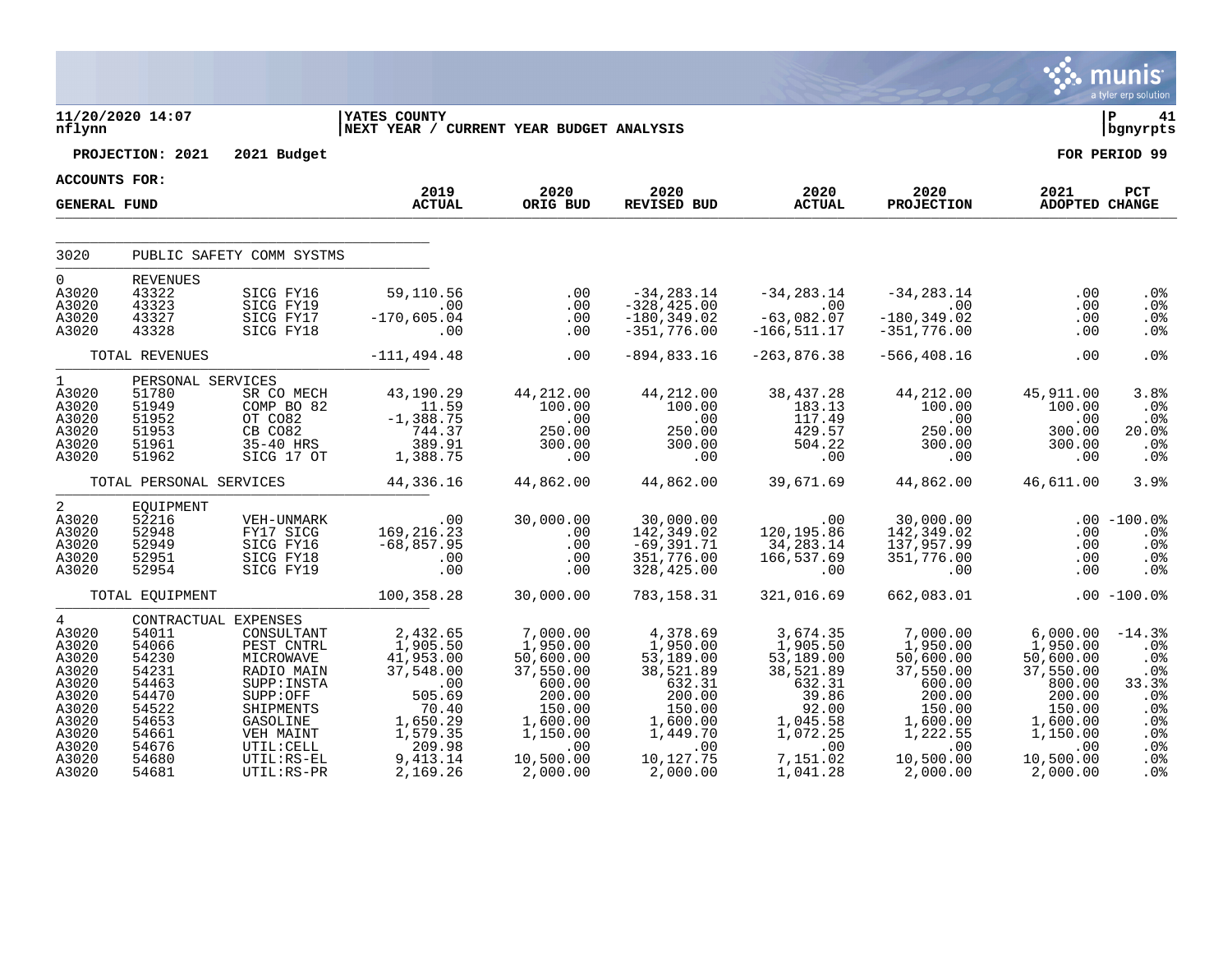

### **11/20/2020 14:07 |YATES COUNTY |P 42 nflynn |NEXT YEAR / CURRENT YEAR BUDGET ANALYSIS |bgnyrpts**

# **PROJECTION: 2021 2021 Budget FOR PERIOD 99**

| GENERAL FUND |                            | 2019<br><b>ACTUAL</b>        | 2020<br>ORIG BUD | 2020<br><b>REVISED BUD</b> | 2020<br><b>ACTUAL</b> | 2020<br><b>PROJECTION</b> | 2021<br><b>ADOPTED</b> | <b>PCT</b><br><b>CHANGE</b> |                 |
|--------------|----------------------------|------------------------------|------------------|----------------------------|-----------------------|---------------------------|------------------------|-----------------------------|-----------------|
| A3020        | 54682                      | TEL/FAX                      | 144.00           | 480.00                     | 480.00                | 400.00                    | 480.00                 | 480.00                      | . 0%            |
| A3020        | 54734                      | RADIO PART                   | 5,285.14         | 6,000.00                   | 2,023.61              | .00                       | 9,004.50               | 6,000.00                    | .0 <sub>8</sub> |
| A3020        | 54735                      | TOWER SITE                   | 5,271.67         | 6,500.00                   | 6,500.00              | 5,887.40                  | 6.500.00               | 6,500.00                    | .0 <sub>8</sub> |
| A3020        | 54749                      | <b>UNIFORMS</b>              | 265.94           | 350.00                     | 350.00                | 125.90                    | 350.00                 | 350.00                      | .0 <sub>8</sub> |
| A3020        | 54952                      | SICG 17 CO                   | .00              | .00.                       | 38,000.00             | 37,500.00                 | 38,000.00              | .00                         | .0 <sub>8</sub> |
| A3020        | 54965                      | LEASE: ANGU                  | 300.00           | 300.00                     | 300.00                | 300.00                    | 300.00                 | 300.00                      | .0 <sub>8</sub> |
| A3020        | 54967                      | LEASE: DUND                  | 19,104.17        | 19,435.00                  | 19,435.00             | 19,677.31                 | 19,435.00              | 20,268.00                   | 4.3%            |
| A3020        | 54968                      | LEASE: ITAL                  | 57,912.96        | 57,300.00                  | 57,300.00             | 55,047.13                 | 57,300.00              | 62,211.00                   | 8.6%            |
| A3020        | 54971                      | LEASE: STH                   | 2,164.71         | 2,400.00                   | 2,400.00              | 2,167.29                  | 2,400.00               | 2,400.00                    | .0%             |
|              | TOTAL CONTRACTUAL EXPENSES |                              | 189,885.85       | 206,065.00                 | 240,987.95            | 229,470.07                | 247,142.05             | 211,009.00                  | 2.4%            |
| 8            | EMPLOYEE                   | BENEFITS                     |                  |                            |                       |                           |                        |                             |                 |
| A3020        | 58100                      | FICA/MED                     | 3,324.89         | 3,345.00                   | 3,345.00              | 2,958.57                  | 3,345.00               | 3,476.00                    | 3.9%            |
| A3020        | 58304                      | INS CO82                     | 6,459.60         | 6,460.00                   | 6,460.00              | 5,921.30                  | 6.460.00               | 6,654.00                    | 3.0%            |
|              | TOTAL EMPLOYEE BENEFITS    |                              | 9,784.49         | 9,805.00                   | 9,805.00              | 8,879.87                  | 9,805.00               | 10,130.00                   | 3.3%            |
|              |                            | TOTAL PUBLIC SAFETY COMM SYS | 232,870.30       | 290,732.00                 | 183,980.10            | 335, 161.94               | 397,483.90             | 267,750.00                  | $-7.9%$         |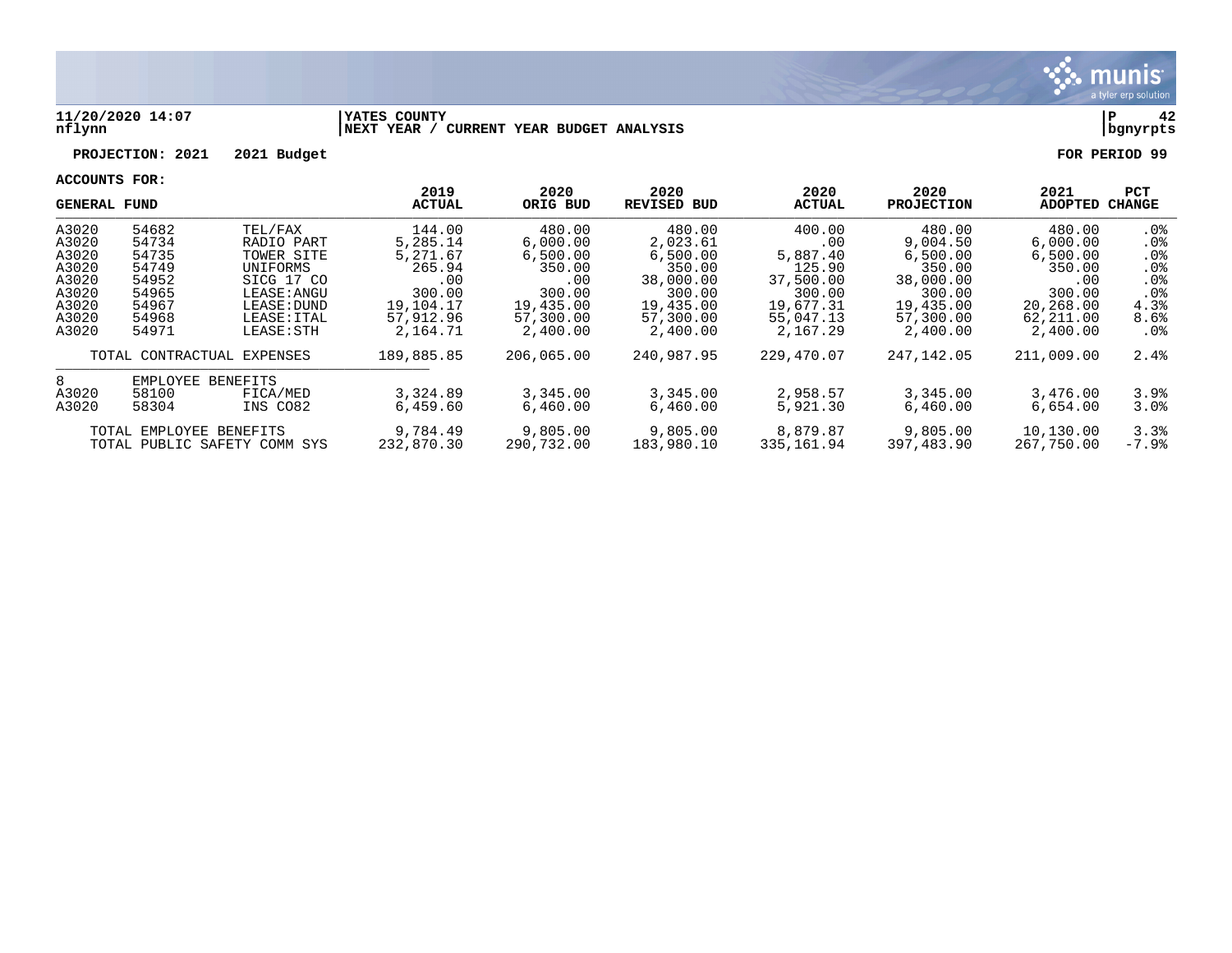|                                                                                                                                                                                                                                               |                                                                                                                                                                                                                                                    |                                                                                                                                                                                                                                                                                                                                                                         |                                                                                                                                                                                                                                                                                                                   |                                                                                                                                                                                                                                                                                                       |                                                                                                                                                                                                                                                                                                                   |                                                                                                                                                                                                                                                                                                                |                                                                                                                                                                                                                                                                                                              |                                                                                                                                                                                                                                                                                            | munis<br>a tyler erp solution                                                                                                                                                                                                                                    |
|-----------------------------------------------------------------------------------------------------------------------------------------------------------------------------------------------------------------------------------------------|----------------------------------------------------------------------------------------------------------------------------------------------------------------------------------------------------------------------------------------------------|-------------------------------------------------------------------------------------------------------------------------------------------------------------------------------------------------------------------------------------------------------------------------------------------------------------------------------------------------------------------------|-------------------------------------------------------------------------------------------------------------------------------------------------------------------------------------------------------------------------------------------------------------------------------------------------------------------|-------------------------------------------------------------------------------------------------------------------------------------------------------------------------------------------------------------------------------------------------------------------------------------------------------|-------------------------------------------------------------------------------------------------------------------------------------------------------------------------------------------------------------------------------------------------------------------------------------------------------------------|----------------------------------------------------------------------------------------------------------------------------------------------------------------------------------------------------------------------------------------------------------------------------------------------------------------|--------------------------------------------------------------------------------------------------------------------------------------------------------------------------------------------------------------------------------------------------------------------------------------------------------------|--------------------------------------------------------------------------------------------------------------------------------------------------------------------------------------------------------------------------------------------------------------------------------------------|------------------------------------------------------------------------------------------------------------------------------------------------------------------------------------------------------------------------------------------------------------------|
| nflynn                                                                                                                                                                                                                                        | 11/20/2020 14:07                                                                                                                                                                                                                                   |                                                                                                                                                                                                                                                                                                                                                                         | <b>IYATES COUNTY</b><br>NEXT YEAR / CURRENT YEAR BUDGET ANALYSIS                                                                                                                                                                                                                                                  |                                                                                                                                                                                                                                                                                                       |                                                                                                                                                                                                                                                                                                                   |                                                                                                                                                                                                                                                                                                                |                                                                                                                                                                                                                                                                                                              |                                                                                                                                                                                                                                                                                            | ΙP<br>43<br>  bgnyrpts                                                                                                                                                                                                                                           |
|                                                                                                                                                                                                                                               | PROJECTION: 2021                                                                                                                                                                                                                                   | 2021 Budget                                                                                                                                                                                                                                                                                                                                                             |                                                                                                                                                                                                                                                                                                                   |                                                                                                                                                                                                                                                                                                       |                                                                                                                                                                                                                                                                                                                   |                                                                                                                                                                                                                                                                                                                |                                                                                                                                                                                                                                                                                                              |                                                                                                                                                                                                                                                                                            | FOR PERIOD 99                                                                                                                                                                                                                                                    |
| ACCOUNTS FOR:                                                                                                                                                                                                                                 |                                                                                                                                                                                                                                                    |                                                                                                                                                                                                                                                                                                                                                                         |                                                                                                                                                                                                                                                                                                                   |                                                                                                                                                                                                                                                                                                       |                                                                                                                                                                                                                                                                                                                   |                                                                                                                                                                                                                                                                                                                |                                                                                                                                                                                                                                                                                                              |                                                                                                                                                                                                                                                                                            |                                                                                                                                                                                                                                                                  |
| <b>GENERAL FUND</b>                                                                                                                                                                                                                           |                                                                                                                                                                                                                                                    |                                                                                                                                                                                                                                                                                                                                                                         | 2019<br><b>ACTUAL</b>                                                                                                                                                                                                                                                                                             | 2020<br>ORIG BUD                                                                                                                                                                                                                                                                                      | 2020<br><b>REVISED BUD</b>                                                                                                                                                                                                                                                                                        | 2020<br><b>ACTUAL</b>                                                                                                                                                                                                                                                                                          | 2020<br><b>PROJECTION</b>                                                                                                                                                                                                                                                                                    | 2021<br>ADOPTED CHANGE                                                                                                                                                                                                                                                                     | PCT                                                                                                                                                                                                                                                              |
| 3021                                                                                                                                                                                                                                          | E911 DISPATCH CENTER                                                                                                                                                                                                                               |                                                                                                                                                                                                                                                                                                                                                                         |                                                                                                                                                                                                                                                                                                                   |                                                                                                                                                                                                                                                                                                       |                                                                                                                                                                                                                                                                                                                   |                                                                                                                                                                                                                                                                                                                |                                                                                                                                                                                                                                                                                                              |                                                                                                                                                                                                                                                                                            |                                                                                                                                                                                                                                                                  |
| $\overline{0}$<br>A3021<br>A3021<br>A3021<br>A3021<br>A3021<br>A3021<br>A3021                                                                                                                                                                 | <b>REVENUES</b><br>41140<br>41141<br>42612<br>42701<br>43324<br>43329<br>43331                                                                                                                                                                     | E911<br><b>W911</b><br>FALSE ALRM<br>PR YR RFND<br>PSAP FY17<br>PSAP FY19<br>PSAP FY18                                                                                                                                                                                                                                                                                  | $-30, 513.26$<br>$-250, 818.52$<br>$\sim 00$<br>$-37,940.40$<br>$-155,018.09$<br>.00<br>$-167, 513.00$                                                                                                                                                                                                            | $-39,000.00$<br>$-59,500.00$<br>$-200.00$<br>.00<br>$-196,598.00$<br>.00<br>.00                                                                                                                                                                                                                       | $-39,000.00$<br>$-59,500.00$<br>$-200.00$<br>.00<br>$-196,598.00$<br>$-196, 598.00$<br>.00                                                                                                                                                                                                                        | $-19,611.23$<br>$-63, 196.25$<br>.00<br>.00<br>.00<br>$-157, 320.24$<br>.00                                                                                                                                                                                                                                    | $-39,000.00$<br>$-59,500.00$<br>$-200.00$<br>.00<br>$-196,598.00$<br>$-196, 598.00$<br>.00                                                                                                                                                                                                                   | $-33,000.00$<br>$-65,500.00$<br>$-200.00$<br>.00<br>$.00 \,$<br>.00<br>.00                                                                                                                                                                                                                 | $-15.4%$<br>10.1%<br>.0%<br>.0%<br>$-100.0%$<br>.0 <sub>8</sub><br>.0%                                                                                                                                                                                           |
|                                                                                                                                                                                                                                               | TOTAL REVENUES                                                                                                                                                                                                                                     |                                                                                                                                                                                                                                                                                                                                                                         | $-641,803.27$                                                                                                                                                                                                                                                                                                     | $-295, 298.00$                                                                                                                                                                                                                                                                                        | $-491,896.00$                                                                                                                                                                                                                                                                                                     | $-240, 127.72$                                                                                                                                                                                                                                                                                                 | $-491,896.00$                                                                                                                                                                                                                                                                                                | $-98,700.00$                                                                                                                                                                                                                                                                               | $-66.6%$                                                                                                                                                                                                                                                         |
| $\mathbf{1}$<br>A3021<br>A3021<br>A3021<br>A3021<br>A3021<br>A3021<br>A3021<br>A3021<br>A3021<br>A3021<br>A3021<br>A3021<br>A3021<br>A3021<br>A3021<br>A3021<br>A3021<br>A3021<br>A3021<br>A3021<br>A3021<br>A3021<br>A3021<br>A3021<br>A3021 | PERSONAL SERVICES<br>51700<br>51701<br>51702<br>51703<br>51704<br>51706<br>51707<br>51710<br>51712<br>51713<br>51714<br>51715<br>51716<br>51717<br>51718<br>51949<br>51950<br>51951<br>51952<br>51953<br>51955<br>51956<br>51958<br>51963<br>51986 | CHIEF DISP<br>SR DISP<br>SR DISP<br>SR DISP<br>SR DISP<br><b>DISPATCHER</b><br><b>DISPATCHER</b><br><b>DISPATCHER</b><br><b>DISPATCHER</b><br><b>DISPATCHER</b><br>DISPATCHER<br>DISPATCHER<br>DISPATCHER<br><b>DISPATCHER</b><br>PSAP FY18<br>COMP BO 82<br>DIFF CO82<br>HOL OT 82<br>OT CO82<br>CB CO82<br>OIC CO82<br>ED BON 82<br>INS BO 82<br>PSAP FY18<br>DISP PT | $-14,031.74$<br>54,894.00<br>47,438.09<br>50,089.74<br>53,657.14<br>12,561.10<br>46,820.76<br>51,568.50<br>46,756.12<br>50,900.56<br>25,826.07<br>51, 573.36<br>38,621.22<br>50,487.10<br>78,730.00<br>2,753.71<br>8,704.03<br>41,428.10<br>60,932.68<br>10,488.77<br>508.25<br>236.15<br>11,601.12<br>.00<br>.00 | 58,821.00<br>56,160.00<br>56,160.00<br>52,663.00<br>55,561.00<br>.00<br>48,622.00<br>52,746.00<br>49,304.00<br>52,746.00<br>52,357.00<br>52,746.00<br>45,762.00<br>52,535.00<br>.00<br>2,200.00<br>5,700.00<br>30,000.00<br>55,000.00<br>6,000.00<br>325.00<br>300.00<br>11,601.00<br>.00<br>1,000.00 | 58,821.00<br>56,160.00<br>16,043.60<br>52,663.00<br>55,561.00<br>40,116.40<br>48,622.00<br>52,746.00<br>49,304.00<br>52,746.00<br>52,357.00<br>52,746.00<br>45,762.00<br>52,535.00<br>.00<br>2,200.00<br>5,700.00<br>30,000.00<br>55,000.00<br>6,000.00<br>325.00<br>300.00<br>11,601.00<br>66,567.01<br>1,000.00 | $-2, 229.69$<br>48,499.61<br>28,912.40<br>45,971.91<br>47,902.80<br>31,239.01<br>41,899.30<br>46,292.00<br>42,556.71<br>46, 292.00<br>30,245.76<br>45,803.10<br>40,301.50<br>33,253.40<br>.00<br>3,383.01<br>8,320.57<br>31,642.33<br>33,998.40<br>10,123.44<br>965.38<br>.00<br>10,364.56<br>53,147.85<br>.00 | 58,821.00<br>56,160.00<br>56,160.00<br>52,663.00<br>55,561.00<br>.00<br>48,622.00<br>52,746.00<br>49,304.00<br>52,746.00<br>52,357.00<br>52,746.00<br>45,762.00<br>52,535.00<br>.00<br>2,200.00<br>5,700.00<br>30,000.00<br>55,000.00<br>6,000.00<br>325.00<br>300.00<br>11,601.00<br>101,000.00<br>1,000.00 | 59,774.00<br>57,081.00<br>57,081.00<br>53, 513.00<br>57,081.00<br>46, 229.00<br>50,173.00<br>53,596.00<br>50,173.00<br>53,596.00<br>46,229.00<br>53,596.00<br>47,456.00<br>.00<br>.00<br>2,200.00<br>5,700.00<br>30,000.00<br>55,000.00<br>6,000.00<br>325.00<br>300.00<br>9,139.00<br>.00 | 1.6%<br>1.6%<br>1.6%<br>1.6%<br>2.7%<br>.0%<br>3.2%<br>1.6%<br>1.8%<br>1.6%<br>$-11.7%$<br>1.6%<br>3.7%<br>$-100.0$ <sup>8</sup><br>.0 <sub>8</sub><br>.0%<br>.0%<br>.0%<br>.0 <sub>8</sub><br>.0%<br>.0%<br>.0%<br>$-21.2%$<br>.0 <sub>8</sub><br>$.00 - 100.0$ |
|                                                                                                                                                                                                                                               | TOTAL PERSONAL SERVICES                                                                                                                                                                                                                            |                                                                                                                                                                                                                                                                                                                                                                         | 782,544.83                                                                                                                                                                                                                                                                                                        | 798,309.00                                                                                                                                                                                                                                                                                            | 864,876.01                                                                                                                                                                                                                                                                                                        | 678,885.35                                                                                                                                                                                                                                                                                                     | 899,309.00                                                                                                                                                                                                                                                                                                   | 794,242.00                                                                                                                                                                                                                                                                                 | $-.5%$                                                                                                                                                                                                                                                           |
| $\overline{a}$<br>A3021                                                                                                                                                                                                                       | EQUIPMENT<br>52504                                                                                                                                                                                                                                 | <b>W911</b>                                                                                                                                                                                                                                                                                                                                                             | 11,000.00                                                                                                                                                                                                                                                                                                         | 11,000.00                                                                                                                                                                                                                                                                                             | 11,000.00                                                                                                                                                                                                                                                                                                         | 10,520.00                                                                                                                                                                                                                                                                                                      | 11,000.00                                                                                                                                                                                                                                                                                                    | 11,000.00                                                                                                                                                                                                                                                                                  | .0 <sub>8</sub>                                                                                                                                                                                                                                                  |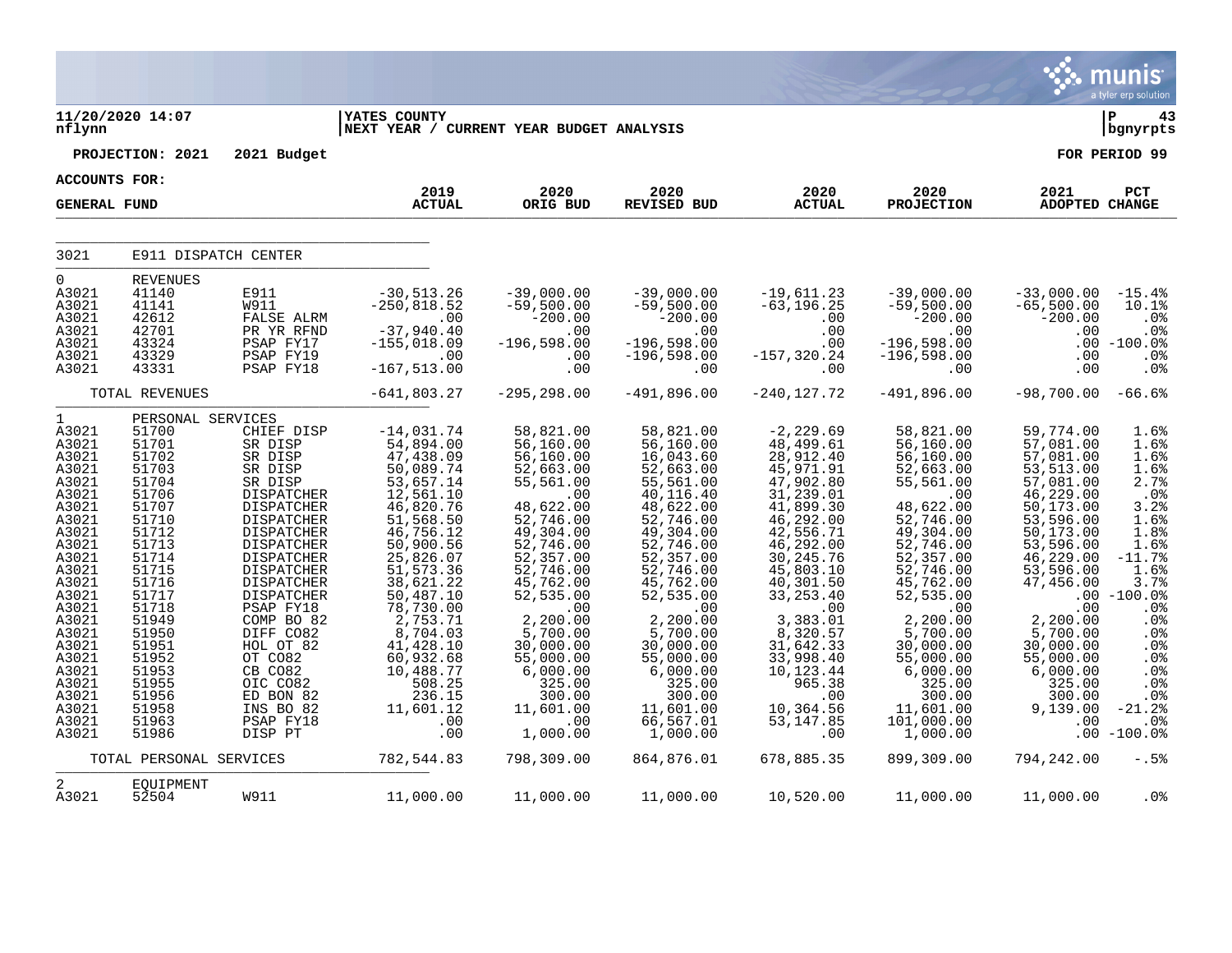

### **11/20/2020 14:07 |YATES COUNTY |P 44 nflynn |NEXT YEAR / CURRENT YEAR BUDGET ANALYSIS |bgnyrpts**

**PROJECTION: 2021 2021 Budget FOR PERIOD 99**

| <b>GENERAL FUND</b> |                         |                            | 2019<br><b>ACTUAL</b> | 2020<br>ORIG BUD | 2020<br><b>REVISED BUD</b> | 2020<br><b>ACTUAL</b> | 2020<br><b>PROJECTION</b> | 2021<br>ADOPTED CHANGE | <b>PCT</b>       |
|---------------------|-------------------------|----------------------------|-----------------------|------------------|----------------------------|-----------------------|---------------------------|------------------------|------------------|
| A3021<br>A3021      | 52952<br>52959          | PSAP FY18<br>PSAP FY19     | 19,107.91<br>.00      | .00<br>.00       | .00<br>67,531.16           | .00<br>43,116.00      | $.00 \,$<br>15,019.00     | .00<br>.00             | $.0\%$<br>$.0\%$ |
|                     | TOTAL EOUIPMENT         |                            | 30,107.91             | 11,000.00        | 78,531.16                  | 53,636.00             | 26,019.00                 | 11,000.00              | .0 <sub>8</sub>  |
| $4\degree$          | CONTRACTUAL             | EXPENSES                   |                       |                  |                            |                       |                           |                        |                  |
| A3021               | 54156                   | TRAINING                   | 3,097.93              | 2,000.00         | 1,980.00                   | 1,159.97              | 2,020.00                  | 2,000.00               | $.0\%$           |
| A3021               | 54470                   | SUPP:OFF                   | 3,392.36              | 3,000.00         | 3,000.00                   | 875.13                | 3,000.00                  | 3,000.00               | $.0\%$           |
| A3021               | 54505                   | DRY CLEANG                 | 638.00                | 600.00           | 600.00                     | 34.00                 | 600.00                    | 600.00                 | $.0\%$           |
| A3021               | 54507                   | COPIER CHR                 | .00                   | .00              | .00                        | .00                   | .00                       | 600.00                 | $.0\%$           |
| A3021               | 54516                   | PRINTING                   | 313.00                | 400.00           | 400.00                     | 240.00                | 400.00                    | 400.00                 | $.0\%$           |
| A3021               | 54575                   | SOFT MAINT                 | 1,695.00              | 1,695.00         | 1,695.00                   | 1,695.00              | 1,695.00                  | 1,695.00               | $.0\%$           |
| A3021               | 54660                   | TRAVEL EXP                 | 1,051.31              | 400.00           | 400.00                     | 81.94                 | 400.00                    | 400.00                 | .0 <sub>8</sub>  |
| A3021               | 54676                   | UTIL: CELL                 | 1,022.88              | 300.00           | 958.00                     | 938.25                | 300.00                    | 1,200.00               | 300.0%           |
| A3021               | 54682                   | TEL/FAX                    | 12,612.45             | 14,100.00        | 13,442.00                  | 12,381.94             | 14,100.00                 | 14,100.00              | .0%              |
| A3021               | 54701                   | ACCESS 911                 | 12,137.70             | 13,000.00        | 13,000.00                  | 3,658.73              | 13,000.00                 | 10,000.00              | $-23.1%$         |
| A3021               | 54734                   | RADIO PART                 | 500.00                | 500.00           | 500.00                     | 285.00                | 500.00                    | 500.00                 | $.0\%$           |
| A3021               | 54749                   | UNIFORMS                   | 1,699.44              | 800.00           | 800.00                     | 248.10                | 800.00                    | 800.00                 | .0%              |
| A3021               | 54763                   | PICTOMETRY                 | .00                   | 19,000.00        | 19,000.00                  | .00                   | 19,000.00                 | 18,808.00              | $-1.0$ $8$       |
| A3021               | 54770                   | E911 EXP                   | 18,731.68             | 26,000.00        | 26,000.00                  | 19,498.29             | 26,000.00                 | 23,000.00              | $-11.5%$         |
| A3021               | 54771                   | <b>W911</b>                | 43,988.75             | 48,500.00        | 48,500.00                  | 44,294.84             | 48,500.00                 | 54,500.00              | 12.4%            |
| A3021               | 54907                   | DUES                       | 25.00                 | 300.00           | 300.00                     | 284.00                | 300.00                    | 300.00                 | $.0\%$           |
| A3021               | 54951                   | PSAP CONSO                 | 30,954.92             | 71,750.00        | 71,750.00                  | .00                   | 71,750.00                 |                        | $.00 - 100.0$    |
| A3021               | 54955                   | PSAP FY19                  | .00                   | .00              | 32,499.83                  | 32,499.83             | 32,157.00                 | .00                    | $.0\%$           |
|                     |                         | TOTAL CONTRACTUAL EXPENSES | 131,860.42            | 202,345.00       | 234,824.83                 | 118,175.02            | 234,522.00                | 131,903.00             | $-34.8\%$        |
| 8                   | EMPLOYEE BENEFITS       |                            |                       |                  |                            |                       |                           |                        |                  |
| A3021               | 58100                   | FICA/MED                   | 19,293.20             | 59,618.00        | 59,618.00                  | 21,086.62             | 59,618.00                 | 58,549.00              | $-1.8%$          |
| A3021               | 58101                   | PSAP FY18                  | 38,715.18             | .00              | .00                        | .00                   | .00                       | .00                    | .0%              |
| A3021               | 58102                   | PSAP FY19                  | .00                   | .00              | 30,000.00                  | 28,556.56             | 48,422.00                 | .00                    | $.0\%$           |
| A3021               | 58304                   | INS CO82                   | 102,294.47            | 102,538.00       | 102,538.00                 | 84,358.97             | 102,538.00                | 126,684.00             | 23.5%            |
|                     | TOTAL EMPLOYEE BENEFITS |                            | 160,302.85            | 162,156.00       | 192,156.00                 | 134,002.15            | 210,578.00                | 185,233.00             | 14.2%            |
|                     |                         | TOTAL E911 DISPATCH CENTER | 463,012.74            | 878,512.00       | 878,492.00                 | 744,570.80            | 878,532.00                | 1,023,678.00           | 16.5%            |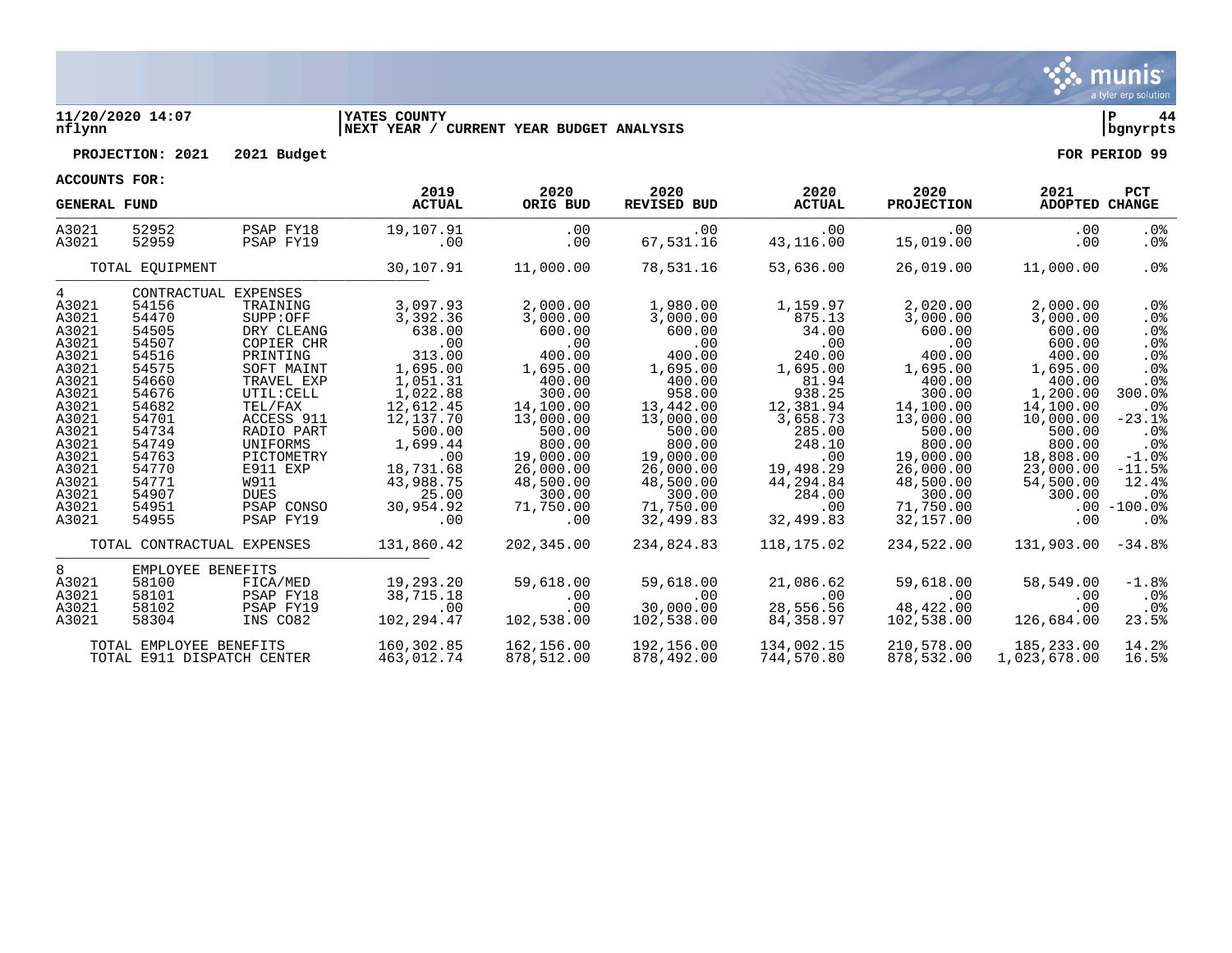|                                                                                                                                                                              |                                                                                                                                                                                              |                                                                                                                                                                                                                                                        |                                                                                                                                                                                                                                                |                                                                                                                                                                                                                                                    |                                                                                                                                                                                                                                                      |                                                                                                                                                                                                                                                     |                                                                                                                                                                                                                                                    |                                                                                                                                                                                                                                        | munis<br>a tyler erp solution                                                                                                                                           |
|------------------------------------------------------------------------------------------------------------------------------------------------------------------------------|----------------------------------------------------------------------------------------------------------------------------------------------------------------------------------------------|--------------------------------------------------------------------------------------------------------------------------------------------------------------------------------------------------------------------------------------------------------|------------------------------------------------------------------------------------------------------------------------------------------------------------------------------------------------------------------------------------------------|----------------------------------------------------------------------------------------------------------------------------------------------------------------------------------------------------------------------------------------------------|------------------------------------------------------------------------------------------------------------------------------------------------------------------------------------------------------------------------------------------------------|-----------------------------------------------------------------------------------------------------------------------------------------------------------------------------------------------------------------------------------------------------|----------------------------------------------------------------------------------------------------------------------------------------------------------------------------------------------------------------------------------------------------|----------------------------------------------------------------------------------------------------------------------------------------------------------------------------------------------------------------------------------------|-------------------------------------------------------------------------------------------------------------------------------------------------------------------------|
| nflynn                                                                                                                                                                       | 11/20/2020 14:07                                                                                                                                                                             |                                                                                                                                                                                                                                                        | <b>IYATES COUNTY</b><br>NEXT YEAR / CURRENT YEAR BUDGET ANALYSIS                                                                                                                                                                               |                                                                                                                                                                                                                                                    |                                                                                                                                                                                                                                                      |                                                                                                                                                                                                                                                     |                                                                                                                                                                                                                                                    |                                                                                                                                                                                                                                        | ∣P<br>45<br>  bgnyrpts                                                                                                                                                  |
|                                                                                                                                                                              | PROJECTION: 2021                                                                                                                                                                             | 2021 Budget                                                                                                                                                                                                                                            |                                                                                                                                                                                                                                                |                                                                                                                                                                                                                                                    |                                                                                                                                                                                                                                                      |                                                                                                                                                                                                                                                     |                                                                                                                                                                                                                                                    |                                                                                                                                                                                                                                        | FOR PERIOD 99                                                                                                                                                           |
| ACCOUNTS FOR:                                                                                                                                                                |                                                                                                                                                                                              |                                                                                                                                                                                                                                                        |                                                                                                                                                                                                                                                |                                                                                                                                                                                                                                                    |                                                                                                                                                                                                                                                      |                                                                                                                                                                                                                                                     |                                                                                                                                                                                                                                                    |                                                                                                                                                                                                                                        |                                                                                                                                                                         |
| <b>GENERAL FUND</b>                                                                                                                                                          |                                                                                                                                                                                              |                                                                                                                                                                                                                                                        | 2019<br><b>ACTUAL</b>                                                                                                                                                                                                                          | 2020<br>ORIG BUD                                                                                                                                                                                                                                   | 2020<br><b>REVISED BUD</b>                                                                                                                                                                                                                           | 2020<br><b>ACTUAL</b>                                                                                                                                                                                                                               | 2020<br><b>PROJECTION</b>                                                                                                                                                                                                                          | 2021<br>ADOPTED CHANGE                                                                                                                                                                                                                 | PCT                                                                                                                                                                     |
| 3110                                                                                                                                                                         | <b>SHERIFF</b>                                                                                                                                                                               |                                                                                                                                                                                                                                                        |                                                                                                                                                                                                                                                |                                                                                                                                                                                                                                                    |                                                                                                                                                                                                                                                      |                                                                                                                                                                                                                                                     |                                                                                                                                                                                                                                                    |                                                                                                                                                                                                                                        |                                                                                                                                                                         |
| $\mathbf 0$<br>A3110<br>A3110<br>A3110<br>A3110<br>A3110<br>A3110<br>A3110<br>A3110<br>A3110<br>A3110<br>A3110<br>A3110<br>A3110<br>A3110<br>A3110<br>A3110                  | <b>REVENUES</b><br>41510<br>41528<br>42260<br>42616<br>42655<br>42665<br>42770<br>43315<br>43319<br>43321<br>43325<br>43326<br>44304<br>44306<br>44307<br>44388                              | SHER FEES<br>FRAUD INVE<br>PUB SAFE<br>HNDCP PKNG<br>FUEL SALES<br><b>EQUIP SALE</b><br>FINES ART<br>NAVIGATION<br>PTS 2021<br>SLETPP REV<br>LEGIS INIT<br><b>DCJS</b><br>SLETPP 19<br>BP VESTS<br>SLETPP '17<br><b>GTSC</b>                           | $-86, 879.52$<br>$-55,407.00$<br>$-25,083.90$<br>$-12.50$<br>$-3,950.27$<br>$-5,347.76$<br>$-200.00$<br>$-32,792.00$<br>.00<br>$-2,022.84$<br>$-724.63$<br>$-8, 165.00$<br>.00<br>$-10,731.49$<br>$-8,676.88$<br>$-1,897.70$                   | $-65,000.00$<br>$-56,627.00$<br>$-17,500.00$<br>.00<br>$-3,500.00$<br>$-10,000.00$<br>$-300.00$<br>$-47,000.00$<br>.00<br>.00<br>.00<br>.00<br>.00<br>$-1, 175.00$<br>.00<br>$-1,350.00$                                                           | $-65,000.00$<br>$-56,627.00$<br>$-17,500.00$<br>.00<br>$-3,500.00$<br>$-10,000.00$<br>$-300.00$<br>$-47,000.00$<br>$-4,600.00$<br>.00<br>.00<br>.00<br>$-9,997.00$<br>$-1, 175.00$<br>.00<br>$-2,500.00$                                             | $-40, 426.28$<br>$-46, 219.32$<br>.00<br>.00<br>$-2,382.72$<br>$-2, 260.00$<br>$-100.00$<br>.00<br>.00<br>.00<br>.00<br>.00<br>.00<br>$-1, 175.00$<br>.00<br>$-1,033.92$                                                                            | $-65,000.00$<br>$-56,627.00$<br>$-17,500.00$<br>.00<br>$-3,500.00$<br>$-10,000.00$<br>$-300.00$<br>$-47,000.00$<br>.00<br>.00<br>$.00 \,$<br>$.00 \,$<br>$-9,997.00$<br>$-1, 175.00$<br>.00<br>$-1, 350.00$                                        | $-65,000.00$<br>$-56,627.00$<br>$-17,500.00$<br>.00<br>$-3,500.00$<br>$-10,000.00$<br>$-300.00$<br>$-50,000.00$<br>$-4,600.00$<br>.00<br>.00<br>.00<br>.00<br>2,900.00 -346.8%<br>.00<br>1,150.00 -185.2%                              | $.0\%$<br>$.0\%$<br>.0%<br>.0%<br>.0%<br>.0%<br>.0%<br>6.4%<br>.0%<br>.0%<br>.0%<br>.0%<br>.0%<br>.0%                                                                   |
|                                                                                                                                                                              | TOTAL REVENUES                                                                                                                                                                               |                                                                                                                                                                                                                                                        | $-241,891.49$                                                                                                                                                                                                                                  | $-202, 452.00$                                                                                                                                                                                                                                     | $-218, 199.00$                                                                                                                                                                                                                                       | $-93,597.24$                                                                                                                                                                                                                                        | $-212, 449.00$                                                                                                                                                                                                                                     | $-203, 477.00$                                                                                                                                                                                                                         | .5%                                                                                                                                                                     |
| 1<br>A3110<br>A3110<br>A3110<br>A3110<br>A3110<br>A3110<br>A3110<br>A3110<br>A3110<br>A3110<br>A3110<br>A3110<br>A3110<br>A3110<br>A3110<br>A3110<br>A3110<br>A3110<br>A3110 | PERSONAL SERVICES<br>51025<br>51105<br>51155<br>51661<br>51730<br>51731<br>51734<br>51735<br>51736<br>51737<br>51739<br>51740<br>51742<br>51743<br>51750<br>51751<br>51752<br>51753<br>51754 | SHERIFF<br>ASST SHER<br>UNDERSHER<br>COMP NONUN<br>DEP SH LT<br>DEP SH LT<br>DEP SH INV<br>DEP SH F/S<br>DEP SH INV<br>DEP SH INV<br>DEP SH SGT<br>DEP SH SGT<br>DEP SH SGT<br>DEP SH SGT<br>DEP SHER<br>DEP SHER<br>DEP SHER<br>DEP YOUTH<br>DEP SHER | 99,288.06<br>40,026.66<br>77,942.96<br>181.62<br>73,596.06<br>73,551.28<br>68,233.88<br>.00<br>65, 423.40<br>67,064.57<br>64,713.99<br>65,693.06<br>67,935.61<br>69,371.57<br>66,757.60<br>58, 445.45<br>58,911.78<br>61, 314.07<br>30, 357.57 | 99,288.00<br>44,907.00<br>77,943.00<br>1,000.00<br>75,813.00<br>75,792.00<br>70,447.00<br>54,548.00<br>67,911.00<br>69,127.00<br>67,240.00<br>68,839.00<br>70,447.00<br>71,788.00<br>65,500.00<br>62,332.00<br>62,493.00<br>47,119.00<br>47,119.00 | 101,275.00<br>44,962.00<br>80, 533.00<br>1,000.00<br>75,813.00<br>75,792.00<br>70,447.00<br>54,548.00<br>67,911.00<br>69,127.00<br>67,240.00<br>68,839.00<br>70,447.00<br>71,788.00<br>10,608.00<br>62,332.00<br>62,493.00<br>36,928.29<br>47,119.00 | 88,132.49<br>39, 127.31<br>70,082.28<br>898.64<br>65,829.43<br>66,191.14<br>61,170.27<br>57,540.01<br>59,616.00<br>60, 353.40<br>59,027.20<br>59,409.60<br>61,842.42<br>57,932.10<br>10,608.00<br>54, 372.02<br>35,995.90<br>48,881.06<br>42,996.38 | 99,288.00<br>44,907.00<br>77,943.00<br>1,000.00<br>75,813.00<br>75,792.00<br>70,447.00<br>54,548.00<br>67,911.00<br>69,127.00<br>67,240.00<br>68,839.00<br>70,447.00<br>71,788.00<br>65,500.00<br>62,332.00<br>62,493.00<br>47,119.00<br>47,119.00 | 103,301.00<br>45,862.00<br>82,144.00<br>1,000.00<br>77,027.00<br>77,027.00<br>71,577.00<br>72,955.00<br>69,009.00<br>70,241.00<br>68,320.00<br>70,241.00<br>71,577.00<br>68,320.00<br>63,601.00<br>50,810.00<br>66,935.00<br>52,132.00 | 4.0%<br>2.1%<br>5.4%<br>.0%<br>1.6%<br>1.6%<br>1.6%<br>33.7%<br>1.6%<br>1.6%<br>1.6%<br>2.0%<br>1.6%<br>$-4.8%$<br>$.00 - 100.0%$<br>2.0%<br>$-18.7%$<br>42.1%<br>10.6% |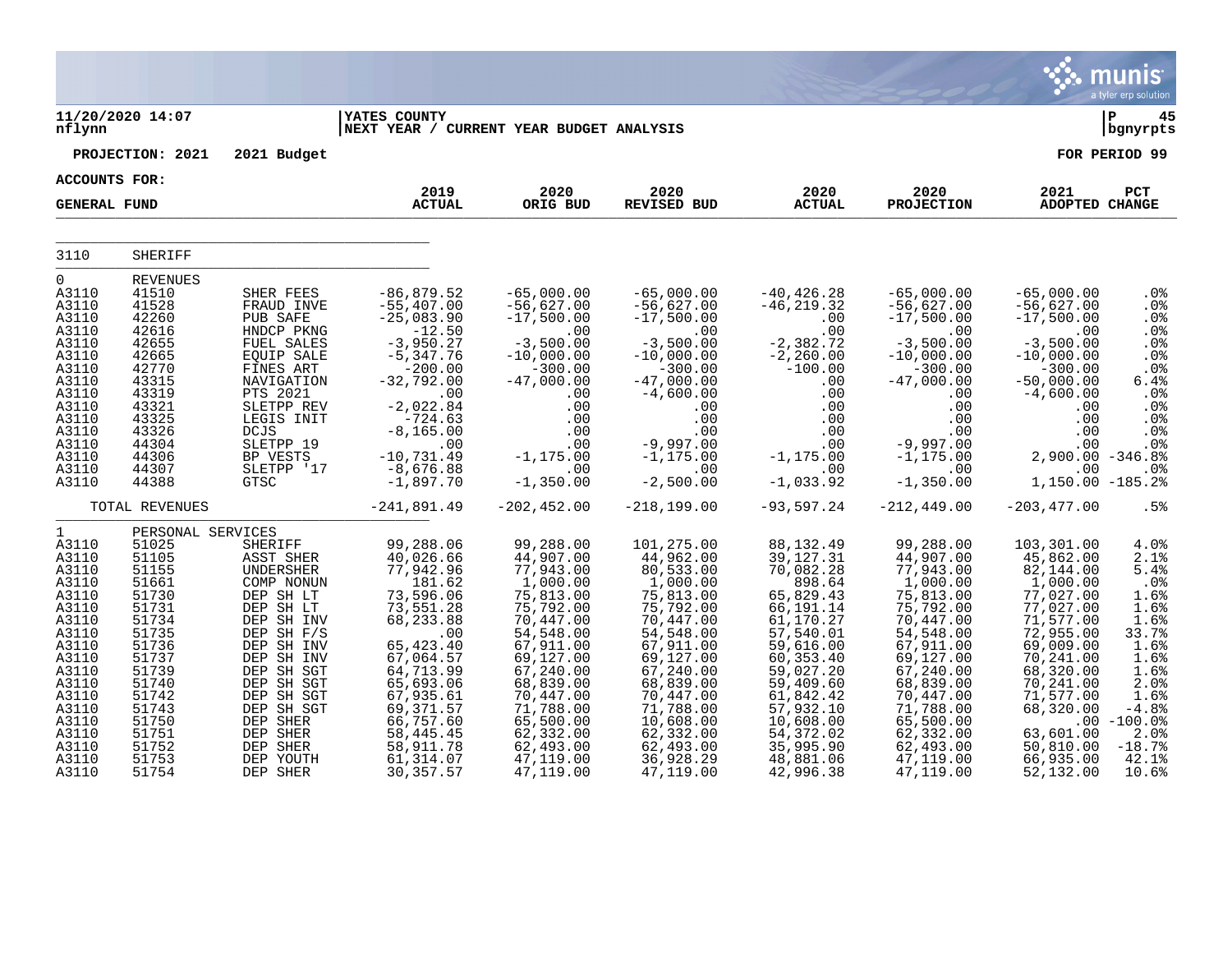

### **11/20/2020 14:07 |YATES COUNTY |P 46 nflynn |NEXT YEAR / CURRENT YEAR BUDGET ANALYSIS |bgnyrpts**

**PROJECTION: 2021 2021 Budget FOR PERIOD 99**

| <b>GENERAL FUND</b> |                         |                       | 2019<br><b>ACTUAL</b> | 2020<br>ORIG BUD | 2020<br><b>REVISED BUD</b> | 2020<br><b>ACTUAL</b> | 2020<br><b>PROJECTION</b> | 2021<br>ADOPTED CHANGE | <b>PCT</b>    |
|---------------------|-------------------------|-----------------------|-----------------------|------------------|----------------------------|-----------------------|---------------------------|------------------------|---------------|
| A3110               | 51755                   | DEP SHER              | 51,941.23             | 55,776.00        | 55,776.00                  | 48,212.67             | 55,776.00                 | 63,094.00              | 13.1%         |
| A3110               | 51756                   | DEP SHER              | 34,022.94             | 2,500.00         | 57,392.00                  | 30,033.60             | 2,500.00                  | 52,310.00 1992.4%      |               |
| A3110               | 51757                   | DEP SHER              | 52,711.80             | 60,234.00        | 60,234.00                  | 51,782.70             | 60,234.00                 | 63,463.00              | 5.4%          |
| A3110               | 51758                   | DEP SHER              | 60,141.23             | 62,587.00        | 62,587.00                  | 54,942.40             | 62,587.00                 | 63,601.00              | 1.6%          |
| A3110               | 51759                   | DEP SHER              | 34,486.73             | 51,451.00        | 51,451.00                  | 44,572.80             | 51,451.00                 | 53,528.00              | 4.0%          |
| A3110               | 51761                   | DEP SHER              | 50,646.83             | 52,789.00        | 52,789.00                  | 46,321.62             | 52,789.00                 | 54,575.00              | 3.4%          |
| A3110               | 51762                   | DEP SHER              | 50,307.18             | 52,677.00        | 52,677.00                  | 47, 417.20            | 52,677.00                 | 54,446.00              | 3.4%          |
| A3110               | 51763                   | DEP SHER              | 63,740.44             | 65,836.00        | 65,836.00                  | 56,985.60             | 65,836.00                 | 66,900.00              | 1.6%          |
| A3110               | 51764                   | DEP SHER              | 63,365.61             | 65,836.00        | 65,836.00                  | 57,794.54             | 65,836.00                 | 66,900.00              | 1.6%          |
| A3110               | 51765                   | DEP SHER              | 62,044.18             | 64,369.00        | 64,369.00                  | 56,506.50             | 64,369.00                 | 65,397.00              | 1.6%          |
| A3110               | 51770                   | SECR SHER             | 37,788.86             | 37,790.00        | 38,546.00                  | 33,543.75             | 37,790.00                 | 39,153.00              | 3.6%          |
| A3110               | 51771                   | ACT                   | 35,809.20             | 37,592.00        | 37,592.00                  | 32,679.67             | 37,592.00                 | 38,660.00              | 2.8%          |
| A3110               | 51773                   | TYPIST                | 32,922.54             | 33,874.00        | 33,874.00                  | 29,478.16             | 33,874.00                 | 35,573.00              | 5.0%          |
| A3110               | 51939                   | COMP BO 82            | 2,152.75              | 1,000.00         | 1,000.00                   | 4,573.76              | 1,000.00                  | 1,000.00               | .0%           |
| A3110               | 51940                   | DIFF CO82             | 8,696.40              | 8,000.00         | 8,000.00                   | 7,010.55              | 8,000.00                  | 8,000.00               | $.0\%$        |
| A3110               | 51941                   | HOL OT82              | 86,525.08             | 70,000.00        | 70,000.00                  | 72,917.66             | 70,000.00                 | 70,000.00              | .0%           |
| A3110               | 51942                   | OT CO82               | 193,966.84            | 150,000.00       | 150,000.00                 | 108,917.86            | 150,000.00                | 150,000.00             | .0%           |
| A3110               | 51943                   | CB CO82               | 20,050.00             | 14,000.00        | 14,000.00                  | 12,861.98             | 14,000.00                 | 14,000.00              | .0%           |
| A3110               | 51944                   | FIT OT 82             | 622.01                | 800.00           | 800.00                     | 1,491.97              | 800.00                    | 800.00                 | .0%           |
| A3110               | 51945                   | OIC CO82              | 663.50                | 500.00           | 500.00                     | 389.01                | 500.00                    | 500.00                 | .0%           |
| A3110               | 51946                   | ED BON 82             | 1,725.65              | 3,300.00         | 3,300.00                   | .00                   | 3,300.00                  | 3,300.00               | .0%           |
| A3110               | 51947                   | CANINE 82             | 14,031.90             | 12,000.00        | 12,000.00                  | 12,858.84             | 12,000.00                 | 12,000.00              | $.0\%$        |
| A3110               | 51948                   | INS BO 82             | 19,000.00             | 19,000.00        | 19,000.00                  | 18,461.52             | 19,000.00                 | 21,348.00              | 12.4%         |
| A3110               | 51949<br>51952          | COMP BO 82<br>OT CO82 | .00                   | 50.00<br>100.00  | 50.00                      | 11.75<br>79.95        | 50.00                     | 50.00<br>100.00        | $.0\%$        |
| A3110               | 51960                   | OT PT                 | 1,108.98              | 100.00           | 100.00<br>100.00           |                       | 100.00<br>100.00          | 100.00                 | .0%           |
| A3110<br>A3110      | 51961                   | 35-40 HRS             | 289.32<br>406.83      | 700.00           | 700.00                     | .00<br>371.15         | 700.00                    | 700.00                 | .0%<br>.0%    |
| A3110               | 51964                   | PTSOT 2021            | .00                   | .00              | 4,600.00                   | .00                   | .00                       | 4,600.00               | $.0\%$        |
| A3110               | 51985                   | DEP SH PT             | 13,302.74             | 20,000.00        | 20,000.00                  | 13, 417.95            | 20,000.00                 | 20,000.00              | .0%           |
| A3110               | 51995                   | MAR OFF PT            | 41,390.66             | 49,000.00        | 50,350.26                  | 50,947.38             | 49,000.00                 | 52,000.00              | 6.1%          |
| A3110               | 51997                   | CLERK PT              | 19,501.03             | 15,083.00        | 13,732.74                  | 7,488.69              | 15,083.00                 | 16,705.00              | 10.8%         |
|                     |                         |                       |                       |                  |                            |                       |                           |                        |               |
|                     | TOTAL PERSONAL SERVICES |                       | 2,162,171.65          | 2,206,597.00     | 2,206,394.29               | 1,902,076.88          | 2,206,597.00              | 2,274,882.00           | 3.1%          |
| 2                   | EOUIPMENT               |                       |                       |                  |                            |                       |                           |                        |               |
| A3110               | 52110                   | FURNITURE             | 535.98                | 750.00           | 750.00                     | 545.00                | 750.00                    | 750.00                 | . 0 %         |
| A3110               | 52111                   | <b>DESK</b>           | 376.60                | 500.00           | 500.00                     | .00                   | 500.00                    |                        | $.00 - 100.0$ |
| A3110               | 52213                   | VEH-MARKED            | 161,708.22            | 134,000.00       | 146,252.59                 | 46,110.00             | 134,000.00                | 134,000.00             | .0%           |
| A3110               | 52214                   | PUSH BUMP             | .00                   | 1,000.00         | .00                        | .00                   | 1,000.00                  | 1,000.00               | .0%           |
| A3110               | 52215                   | VEH SCREEN            | .00                   | 1,500.00         | .00                        | .00                   | 1,500.00                  | 1,500.00               | $.0\%$        |
| A3110               | 52216                   | VEH-UNMARK            | 33,698.37             | 32,000.00        | 30,339.68                  | 15,550.03             | 32,000.00                 | 32,000.00              | .0%           |
| A3110               | 52410                   | RADAR                 | .00                   | 2,600.00         | 5,025.00                   | 2,600.00              | 2,600.00                  | 4,200.00               | 61.5%         |
| A3110               | 52413                   | SIREN                 | .00                   | 3,000.00         | .00                        | .00                   | 3,000.00                  | 3,000.00               | $.0\%$        |
| A3110               | 52415                   | WEAPONS               | 22,095.00             | 21,094.00        | 21,094.00                  | 16,537.75             | 21,094.00                 | 42,100.00              | 99.6%         |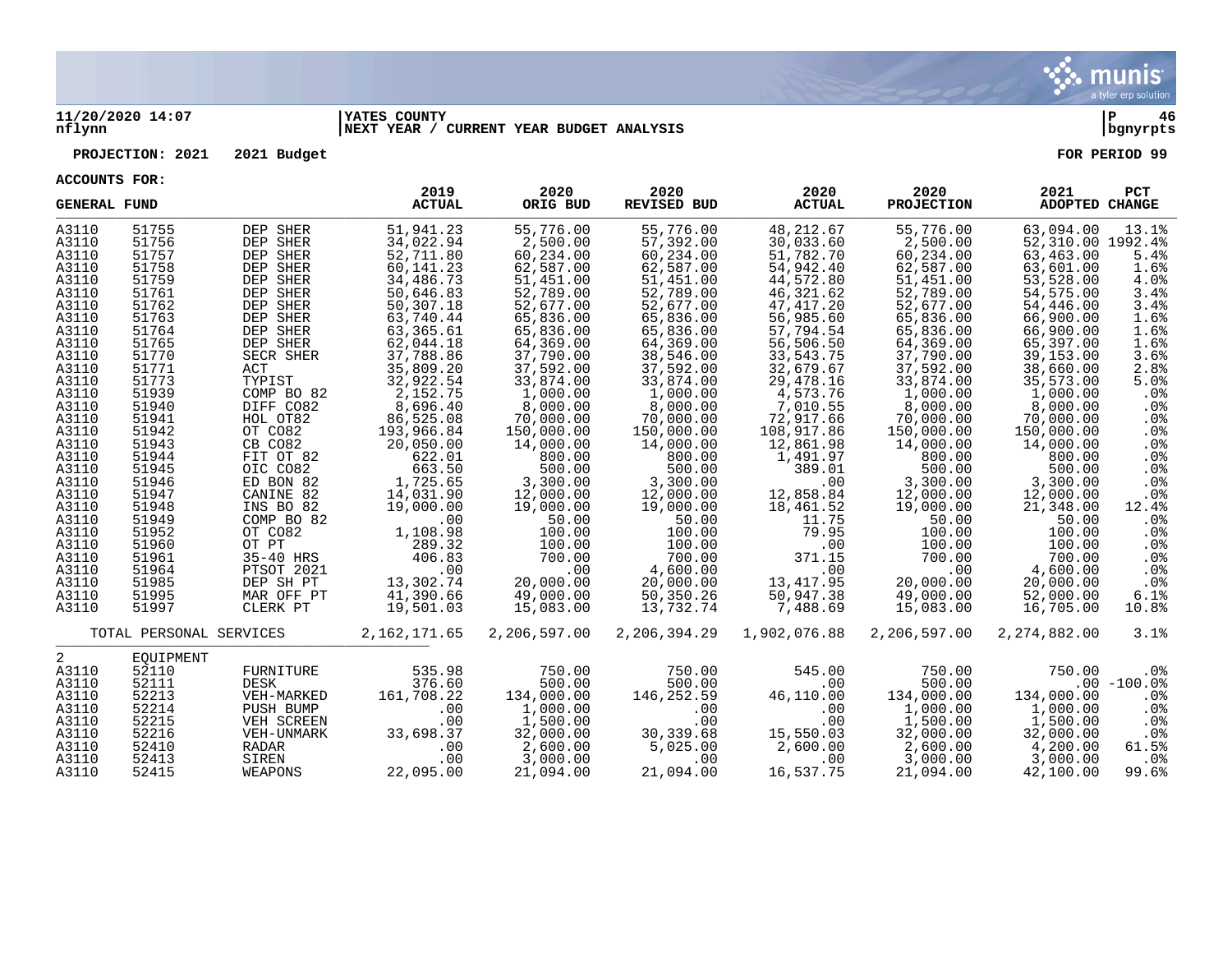

### **11/20/2020 14:07 |YATES COUNTY |P 47 nflynn |NEXT YEAR / CURRENT YEAR BUDGET ANALYSIS |bgnyrpts**

**PROJECTION: 2021 2021 Budget FOR PERIOD 99**

| <b>GENERAL FUND</b>     |                         |                                 | 2019<br><b>ACTUAL</b>     | 2020<br>ORIG BUD          | 2020<br><b>REVISED BUD</b> | 2020<br><b>ACTUAL</b> | 2020<br><b>PROJECTION</b> | 2021<br>ADOPTED CHANGE          | <b>PCT</b>                    |
|-------------------------|-------------------------|---------------------------------|---------------------------|---------------------------|----------------------------|-----------------------|---------------------------|---------------------------------|-------------------------------|
| A3110<br>A3110<br>A3110 | 52422<br>52424<br>52435 | CAMERA<br>LIGHT BAR<br>YCFIT EQ | .00<br>5,750.00<br>251.75 | .00<br>5,750.00<br>500.00 | .00<br>.00<br>500.00       | .00<br>.00<br>500.00  | .00<br>5,750.00<br>500.00 | 41,589.00<br>5,750.00<br>500.00 | .0%<br>.0 <sub>8</sub><br>.0% |
| A3110<br>A3110          | 52514<br>52949          | EO-TRNG RM<br>SLETPP            | .00<br>2,022.84           | 500.00<br>.00             | 500.00<br>.00              | 500.00<br>.00         | 500.00<br>.00             | 500.00<br>.00                   | .0 <sub>8</sub><br>$.0\%$     |
| A3110                   | 52953                   | SLETPP '17                      | 5,076.88                  | .00                       | .00                        | .00                   | .00                       | .00                             | $.0\%$                        |
| A3110<br>A3110          | 52962<br>52965          | SLETPP 19<br>INITIATIVE         | .00<br>8,889.63           | .00<br>.00                | 9,997.00<br>.00            | .00<br>.00            | 9,997.00<br>.00           | $.00 \,$<br>.00                 | . 0 %<br>.0%                  |
|                         | TOTAL EQUIPMENT         |                                 | 240,405.27                | 203,194.00                | 214,958.27                 | 82,342.78             | 213,191.00                | 266,889.00                      | 31.3%                         |
| $4\degree$              | CONTRACTUAL EXPENSES    |                                 |                           |                           |                            |                       |                           |                                 |                               |
| A3110<br>A3110          | 54004<br>54011          | ATTY FEES<br>CONSULTANT         | .00<br>.00                | 700.00<br>1,000.00        | 700.00<br>1,000.00         | .00<br>1,000.00       | 700.00<br>1,000.00        | 700.00<br>1,000.00              | .0 <sub>8</sub><br>.0%        |
| A3110                   | 54019                   | EAP                             | 3,654.90                  | 3,850.00                  | 3,654.90                   | 3,654.90              | 3,850.00                  | 3,850.00                        | .0 <sub>8</sub>               |
| A3110                   | 54056                   | POLY CONST                      | 1,650.00                  | 2,000.00                  | 2,000.00                   | 1,375.00              | 2,000.00                  | 2,000.00                        | .0 <sub>8</sub>               |
| A3110                   | 54152                   | CONFERENCE                      | 275.00                    | 500.00                    | 500.00                     | 235.00                | 500.00                    | 500.00                          | .0 <sub>8</sub>               |
| A3110<br>A3110          | 54155<br>54156          | PUB INFO<br>TRAINING            | .00<br>15,667.13          | .00<br>14,000.00          | 469.33<br>9,423.39         | 469.33<br>6,615.14    | .00<br>14,000.00          | .00<br>14,000.00                | .0%<br>.0%                    |
| A3110                   | 54306                   | BP VESTS                        | 13,169.80                 | 2,350.00                  | 2,350.00                   | 1,881.40              | 2,350.00                  | 2,900.00                        | 23.4%                         |
| A3110                   | 54401                   | BOAT MAINT                      | 5,967.47                  | 8,000.00                  | 7,990.51                   | 5,348.13              | 8,009.49                  | 8,000.00                        | .0%                           |
| A3110                   | 54407                   | EQUIP AGRE                      | .00                       | 1,000.00                  | 1,000.00                   | 1,000.00              | 1,000.00                  | 1,000.00                        | $.0\%$                        |
| A3110                   | 54408                   | EO MAINT                        | 50.00                     | 100.00                    | 100.00                     | .00                   | 100.00                    | 100.00                          | .0%                           |
| A3110                   | 54424                   | SNOWMOB                         | 198.82                    | 200.00                    | 200.00                     | 108.79                | 200.00                    | 200.00                          | .0%                           |
| A3110                   | 54457                   | SUPP: COMP                      | 21.38<br>11,242.11        | 250.00                    | 805.38                     | 611.50<br>5,899.13    | 250.00<br>8,700.00        | 900.00<br>8,700.00              | 260.0%                        |
| A3110<br>A3110          | 54470<br>54474          | SUPP:OFF<br>SUPP: SAFTY         | 429.60                    | 8,700.00<br>1,000.00      | 8,160.59<br>968.25         | 1,065.03              | 1,000.00                  | 1,000.00                        | .0 <sub>8</sub><br>.0%        |
| A3110                   | 54483                   | YCFIT SUPP                      | .00                       | 200.00                    | .00                        | .00                   | 200.00                    | 200.00                          | .0%                           |
| A3110                   | 54485                   | AED                             | 1,185.00                  | 600.00                    | 600.00                     | 176.67                | 600.00                    | 27,000.00 4400.0%               |                               |
| A3110                   | 54505                   | DRY CLEANG                      | 1,665.95                  | 1,000.00                  | 1,031.75                   | 1,031.75              | 1,000.00                  | 1,500.00                        | 50.0%                         |
| A3110                   | 54507                   | COPIER CHR                      | 3,086.75                  | 3,600.00                  | 3,600.00                   | 2,401.55              | 3,600.00                  | 3,600.00                        | .0%                           |
| A3110                   | 54515                   | POSTAGE                         | 3,865.39                  | 3,000.00                  | 3,000.00                   | 1,867.78              | 3,000.00                  | 3,000.00                        | $.0\%$                        |
| A3110<br>A3110          | 54516<br>54522          | PRINTING<br>SHIPMENTS           | 1,570.01<br>185.80        | 1,500.00<br>200.00        | 1,500.00<br>89.00          | 1,393.79<br>16.50     | 1,500.00<br>200.00        | 1,750.00<br>200.00              | 16.7%<br>.0%                  |
| A3110                   | 54571                   | COMP SOFT                       | 2,100.00                  | 2,100.00                  | 2,030.00                   | 2,030.00              | 2,100.00                  | 2,100.00                        | .0%                           |
| A3110                   | 54576                   | COMP SFT A                      | 23,983.64                 | 23,800.00                 | 23,779.10                  | 23,083.49             | 23,820.90                 | 23,850.00                       | .2%                           |
| A3110                   | 54653                   | GASOLINE                        | 94,333.61                 | 75,000.00                 | 75,000.00                  | 60,213.80             | 75,000.00                 | 75,000.00                       | .0%                           |
| A3110                   | 54658                   | TOWING VEH                      | .00                       | 1,000.00                  | 1,000.00                   | 800.00                | 1,000.00                  | 1,000.00                        | .0%                           |
| A3110                   | 54660                   | TRAVEL EXP                      | 6,829.83                  | 5,000.00                  | 3,291.26                   | 2,624.78              | 5,000.00                  | 5,000.00                        | $.0\%$                        |
| A3110                   | 54661                   | VEH MAINT                       | 54,689.33                 | 50,000.00                 | 45,114.07                  | 32,696.21             | 54,499.03                 | 45,000.00                       | $-10.0%$                      |
| A3110                   | 54676                   | UTIL: CELL                      | 11,470.79                 | 7,000.00                  | 8,033.30                   | 8,508.81              | 7,000.00                  | 7,000.00                        | .0%                           |
| A3110<br>A3110          | 54682<br>54707          | TEL/FAX<br>CRIME SCEN           | 12,100.29<br>731.91       | 15,190.00<br>800.00       | 14,722.44<br>641.75        | 13,246.71<br>266.08   | 15,190.00<br>800.00       | 15,190.00<br>800.00             | .0%<br>$.0\%$                 |
| A3110                   | 54708                   | CRITICAL I                      | 2,200.00                  | 2,200.00                  | 2,200.00                   | .00                   | 2,200.00                  | 2,200.00                        | $.0\%$                        |

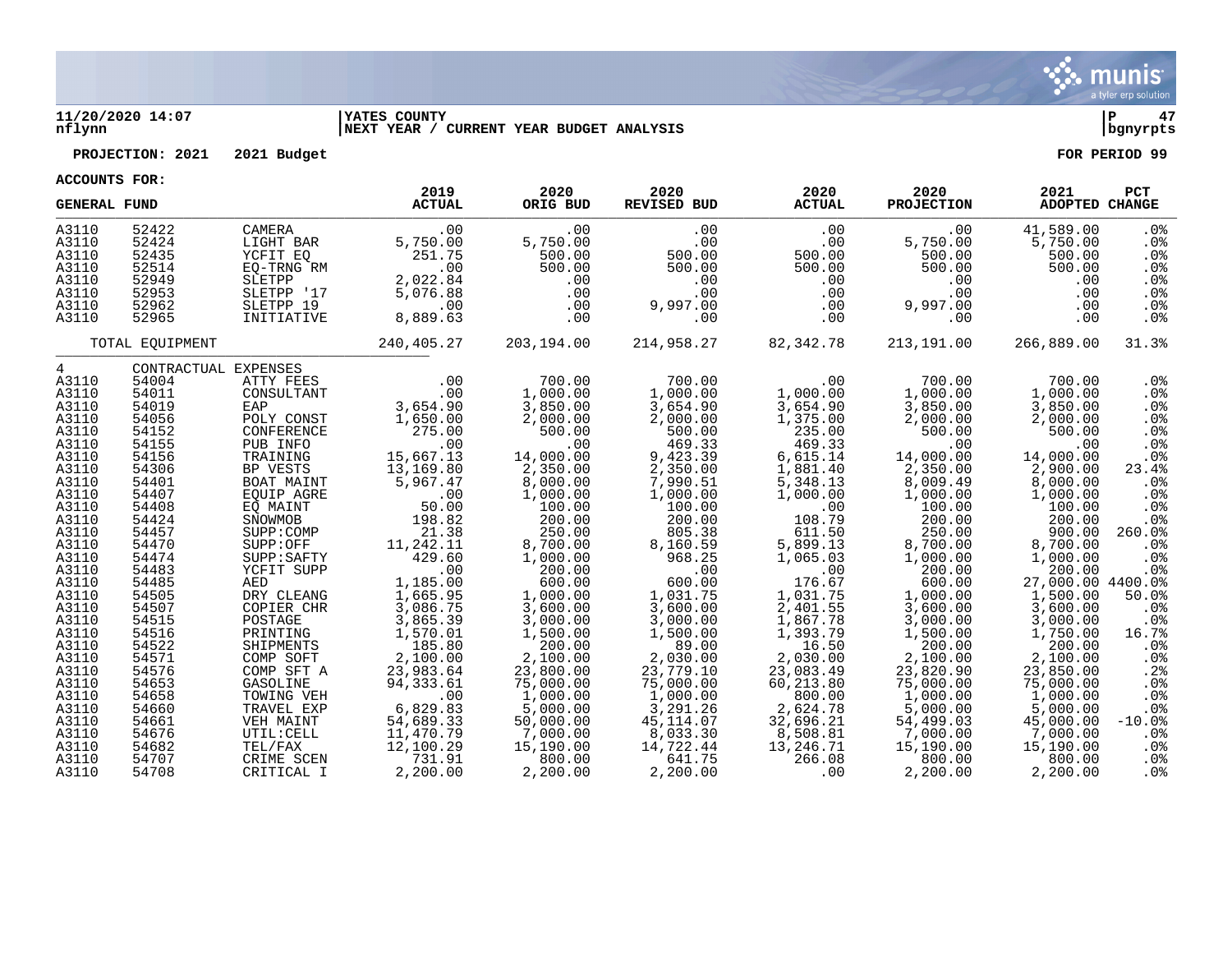

### **11/20/2020 14:07 |YATES COUNTY |P 48 nflynn |NEXT YEAR / CURRENT YEAR BUDGET ANALYSIS |bgnyrpts**

# **PROJECTION: 2021 2021 Budget FOR PERIOD 99**

|       | <b>GENERAL FUND</b>                      |             | 2019<br><b>ACTUAL</b> | 2020<br>ORIG BUD | 2020<br><b>REVISED BUD</b> | 2020<br><b>ACTUAL</b> | 2020<br><b>PROJECTION</b> | 2021<br><b>ADOPTED</b> | <b>PCT</b><br><b>CHANGE</b> |
|-------|------------------------------------------|-------------|-----------------------|------------------|----------------------------|-----------------------|---------------------------|------------------------|-----------------------------|
| A3110 | 54727                                    | LAB         | 34,034.14             | 20,000.00        | 25,899.00                  | 25,899.00             | 20,000.00                 | 40,000.00              | $100.0$ %                   |
| A3110 | 54730                                    | PROTECT CL  | .00                   | .00              | $-1,003.00$                | .00                   | 1,003.00                  | .00                    | .0%                         |
| A3110 | 54731                                    | PROTECT EQ  | 1,433.76              | 2,500.00         | 2,500.00                   | 2,500.00              | 2,500.00                  | 2,500.00               | $.0\%$                      |
| A3110 | 54734                                    | RADIO PART  | 1,500.00              | 1,500.00         | 1,886.90                   | 1,886.90              | 1,500.00                  | 1,500.00               | $.0\%$                      |
| A3110 | 54744                                    | STAR UNIT   | 990.00                | 2,000.00         | 2,000.00                   | 139.45                | 2,000.00                  | 2,000.00               | $.0\%$                      |
| A3110 | 54749                                    | UNIFORMS    | 13,340.00             | 11,000.00        | 11,000.00                  | 8,247.91              | 11,000.00                 | 11,000.00              | $.0\%$                      |
| A3110 | 54752                                    | AMMO        | 3,841.03              | 4,950.00         | 4,899.03                   | 3,903.49              | 4,950.00                  | 4,950.00               | $.0\%$                      |
| A3110 | 54753                                    | WEAP MAIN   | 405.92                | 400.00           | 50.97                      | 50.97                 | 400.00                    | 400.00                 | $.0\%$                      |
| A3110 | 54754                                    | TARGETS     | 25.26                 | 500.00           | 30.39                      | 30.39                 | 500.00                    | 500.00                 | .0%                         |
| A3110 | 54757                                    | BOAT EQ     | 801.48                | 900.00           | 900.00                     | .00                   | 900.00                    | 900.00                 | $.0\%$                      |
| A3110 | 54761                                    | DARE EXP    | 700.00                | 700.00           | 700.00                     | .00                   | 700.00                    | 700.00                 | $.0\%$                      |
| A3110 | 54765                                    | HNDCPPD ED  | $.00 \,$              | 100.00           | 100.00                     | .00                   | 100.00                    | 100.00                 | . 0%                        |
| A3110 | 54850                                    | DOG EXP     | 486.25                | 3,000.00         | 3,196.72                   | 3,196.72              | 3,000.00                  | 3,000.00               | $.0\%$                      |
| A3110 | 54899                                    | ADM HEAR    | .00                   | 500.00           | 471.28                     | .00                   | 500.00                    | 500.00                 | $.0\%$                      |
| A3110 | 54903                                    | AWARDS      | 409.30                | 500.00           | 500.00                     | 497.75                | 500.00                    | 500.00                 | $.0\%$                      |
| A3110 | 54907                                    | <b>DUES</b> | 871.31                | 450.00           | 614.00                     | 614.00                | 450.00                    | 650.00                 | 44.4%                       |
| A3110 | 54911                                    | INS         | 112,105.83            | 115,469.00       | 113,959.00                 | 112,621.32            | 115,469.00                | 116,000.00             | .5%                         |
| A3110 | 54916                                    | PUBLICATN   | 514.15                | 900.00           | 900.00                     | 26.95                 | 900.00                    | 600.00                 | $-33.3%$                    |
| A3110 | 54954                                    | GTSC-SUPP   | 1,897.70              | 1,000.00         | 2,500.00                   | 2,138.10              | 1,000.00                  | 1,150.00               | 15.0%                       |
| A3110 | 54963                                    | LEASE: ID   | 408.00                | 408.00           | 408.00                     | 408.00                | 408.00                    | 408.00                 | $.0\%$                      |
|       | TOTAL CONTRACTUAL EXPENSES               |             | 446,088.64            | 402,617.00       | 396,467.31                 | 341,782.22            | 408,149.42                | 446,598.00             | 10.9%                       |
| 8     | EMPLOYEE BENEFITS                        |             |                       |                  |                            |                       |                           |                        |                             |
| A3110 | 58100                                    | FICA/MED    | 160,286.07            | 163,821.00       | 163,497.87                 | 141,779.39            | 163,821.00                | 170,012.00             | 3.8%                        |
| A3110 | 58302                                    | INS CO82    | 219,819.99            | 248,901.00       | 248,901.00                 | 175,722.22            | 248,901.00                | 212,226.00             | $-14.7%$                    |
| A3110 | 58304                                    | INS CO82    | 25,086.73             | 18,295.00        | 18,295.00                  | 16,865.85             | 18,295.00                 | 18,843.00              | 3.0%                        |
| A3110 | 58305                                    | INS-NON UN  | 29,800.46             | 32,642.00        | 32,642.00                  | 29,921.21             | 32,642.00                 | 33,621.00              | 3.0%                        |
|       |                                          |             | 434,993.25            | 463,659.00       | 463,335.87                 | 364,288.67            | 463,659.00                | 434,702.00             | $-6.2%$                     |
|       | TOTAL EMPLOYEE BENEFITS<br>TOTAL SHERIFF |             | 3,041,767.32          | 3,073,615.00     | 3,062,956.74               | 2,596,893.31          | 3,079,147.42              | 3,219,594.00           | 4.7%                        |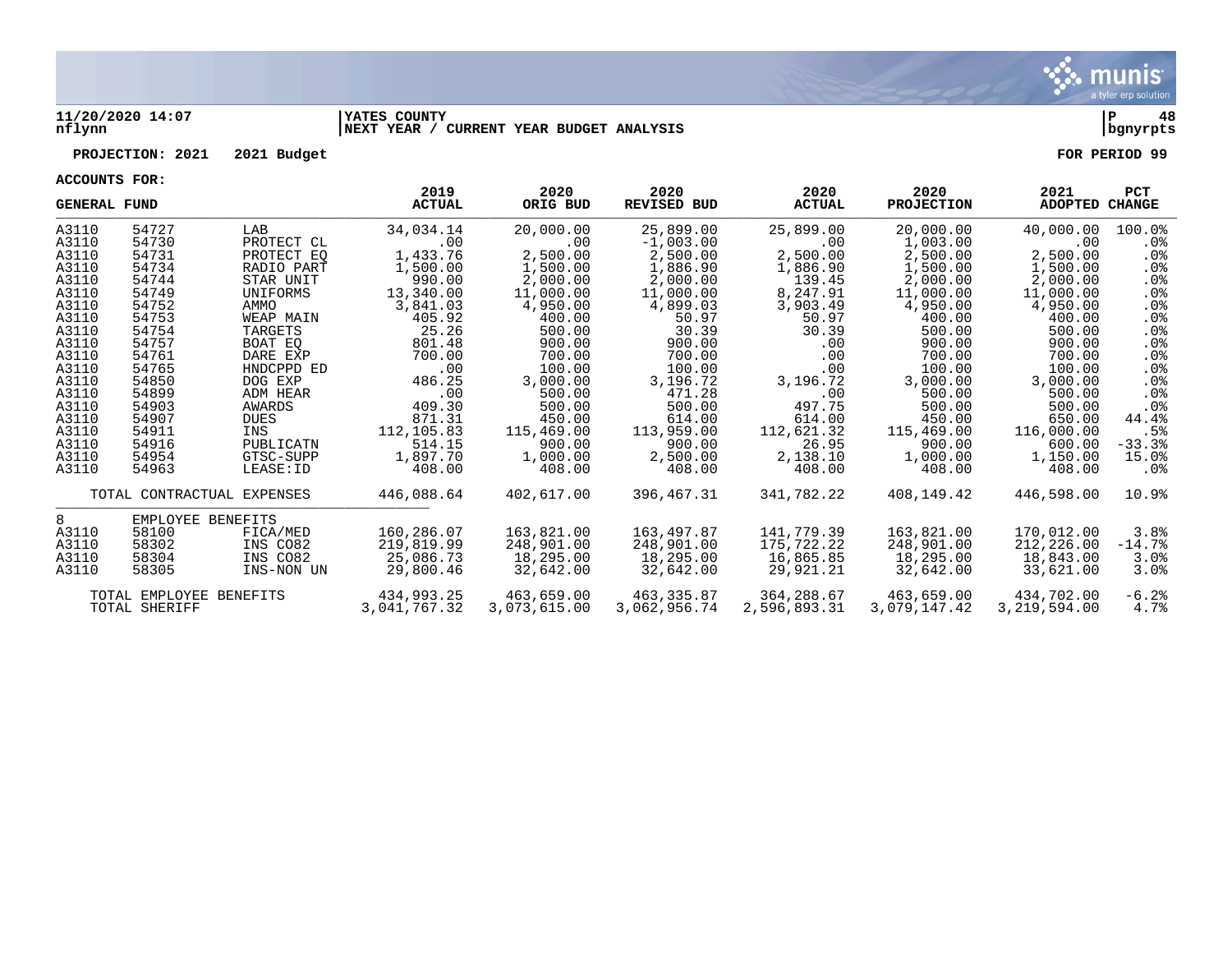|                                                                                                                                                     |                                                                                                                                                          |                                                                                                                                                                                        |                                                                                                                                                                                     |                                                                                                                                                                                              |                                                                                                                                                                                     |                                                                                                                                                                             |                                                                                                                                                                                             |                                                                                                                                                                      | <b>munis</b><br>a tyler erp solution                                                                                         |
|-----------------------------------------------------------------------------------------------------------------------------------------------------|----------------------------------------------------------------------------------------------------------------------------------------------------------|----------------------------------------------------------------------------------------------------------------------------------------------------------------------------------------|-------------------------------------------------------------------------------------------------------------------------------------------------------------------------------------|----------------------------------------------------------------------------------------------------------------------------------------------------------------------------------------------|-------------------------------------------------------------------------------------------------------------------------------------------------------------------------------------|-----------------------------------------------------------------------------------------------------------------------------------------------------------------------------|---------------------------------------------------------------------------------------------------------------------------------------------------------------------------------------------|----------------------------------------------------------------------------------------------------------------------------------------------------------------------|------------------------------------------------------------------------------------------------------------------------------|
| nflynn                                                                                                                                              | 11/20/2020 14:07                                                                                                                                         |                                                                                                                                                                                        | <b>YATES COUNTY</b><br> NEXT YEAR / CURRENT YEAR BUDGET ANALYSIS                                                                                                                    |                                                                                                                                                                                              |                                                                                                                                                                                     |                                                                                                                                                                             |                                                                                                                                                                                             |                                                                                                                                                                      | l P<br>49<br>bgnyrpts                                                                                                        |
|                                                                                                                                                     | PROJECTION: 2021                                                                                                                                         | 2021 Budget                                                                                                                                                                            |                                                                                                                                                                                     |                                                                                                                                                                                              |                                                                                                                                                                                     |                                                                                                                                                                             |                                                                                                                                                                                             |                                                                                                                                                                      | FOR PERIOD 99                                                                                                                |
| <b>ACCOUNTS FOR:</b>                                                                                                                                |                                                                                                                                                          |                                                                                                                                                                                        |                                                                                                                                                                                     |                                                                                                                                                                                              |                                                                                                                                                                                     |                                                                                                                                                                             |                                                                                                                                                                                             |                                                                                                                                                                      |                                                                                                                              |
| <b>GENERAL FUND</b>                                                                                                                                 |                                                                                                                                                          |                                                                                                                                                                                        | 2019<br><b>ACTUAL</b>                                                                                                                                                               | 2020<br>ORIG BUD                                                                                                                                                                             | 2020<br>REVISED BUD                                                                                                                                                                 | 2020<br><b>ACTUAL</b>                                                                                                                                                       | 2020<br><b>PROJECTION</b>                                                                                                                                                                   | 2021<br>ADOPTED CHANGE                                                                                                                                               | PCT                                                                                                                          |
| 3140                                                                                                                                                | PROBATION                                                                                                                                                |                                                                                                                                                                                        |                                                                                                                                                                                     |                                                                                                                                                                                              |                                                                                                                                                                                     |                                                                                                                                                                             |                                                                                                                                                                                             |                                                                                                                                                                      |                                                                                                                              |
| $\Omega$<br>A3140<br>A3140<br>A3140<br>A3140<br>A3140<br>A3140                                                                                      | <b>REVENUES</b><br>41515<br>41527<br>41580<br>43031<br>43310<br>43389                                                                                    | ATI FEES<br>PROB FEES<br>CT SURCH<br>RAISE AGE<br>PROBATION<br>ATI                                                                                                                     | $-2,063.65$<br>$-18,945.00$<br>$-4,004.16$<br>$-24,728.22$<br>$-57,136.78$<br>$-4,516.36$                                                                                           | $-800.00$<br>$-20,825.00$<br>$-3,000.00$<br>$-9,250.00$<br>$-53,000.00$<br>$-4,000.00$                                                                                                       | $-800.00$<br>$-20,825.00$<br>$-3,000.00$<br>$-9,250.00$<br>$-53,000.00$<br>$-4,000.00$                                                                                              | $-759.50$<br>-15,925.00<br>$-2,200.64$<br>$-9,310.00$<br>$-16,278.51$<br>$-785.44$                                                                                          | $-800.00$<br>$-20,825.00$<br>$-3,000.00$<br>$-9,250.00$<br>$-53,000.00$<br>$-4,000.00$                                                                                                      | $-800.00$<br>$-20,825.00$<br>$-3,000.00$<br>$-42, 400.00$                                                                                                            | $.0\%$<br>.0%<br>.0%<br>$.00 - 100.0$ %<br>$-20.0$ °<br>$.00 - 100.0$                                                        |
|                                                                                                                                                     | TOTAL REVENUES                                                                                                                                           |                                                                                                                                                                                        | $-111, 394.17$                                                                                                                                                                      | $-90,875.00$                                                                                                                                                                                 | $-90,875.00$                                                                                                                                                                        | $-45, 259.09$                                                                                                                                                               | $-90,875.00$                                                                                                                                                                                | $-67,025.00$                                                                                                                                                         | $-26.2%$                                                                                                                     |
| $\mathbf{1}$<br>A3140<br>A3140<br>A3140<br>A3140<br>A3140<br>A3140<br>A3140<br>A3140<br>A3140<br>A3140<br>A3140<br>A3140<br>A3140<br>A3140<br>A3140 | PERSONAL SERVICES<br>51090<br>51175<br>51176<br>51177<br>51178<br>51179<br>51180<br>51190<br>51270<br>51500<br>51505<br>51506<br>51508<br>51509<br>51661 | PROB DIR<br>PROB OFF<br>PROB OFF<br>PROB OFF<br>PROB OFF<br>PROB OFF<br>PROB SUPER<br>PROB ASST<br>SR ACT<br>CB CSEA<br>OVERTIME<br>PHONE WORK<br>35-40 HRS<br>COMP CSEA<br>COMP NONUN | 65,869.97<br>55,760.04<br>55,050.53<br>50,882.58<br>52,935.16<br>$47,672.11$<br>61,478.66<br>24,872.96<br>41,052.73<br>10.00<br>$1,837.92$<br>$11.00$<br>$1,729.58$<br>83.48<br>.00 | 65,870.00<br>57,093.00<br>57,093.00<br>53,192.00<br>54,214.00<br>49,985.00<br>62,943.00<br>34,418.00<br>42,036.00<br>500.00<br>1,500.00<br>200.00<br>1,800.00<br>$\overline{00}$<br>2,525.00 | 68,220.00<br>57,093.00<br>57,093.00<br>53,192.00<br>54, 214.00<br>49,985.00<br>62,943.00<br>34,400.59<br>42,036.00<br>500.00<br>1,500.00<br>200.00<br>1,800.00<br>17.41<br>2,525.00 | 59,367.07<br>49,683.53<br>49,683.50<br>35, 118.74<br>35, 797. 16<br>43, 375.66<br>54, 774.72<br>29, 382. 38<br>36, 580. 32<br>.00<br>.00<br>.00<br>.00<br>17.41<br>2,523.75 | 65,870.00<br>57,093.00<br>57,093.00<br>$\frac{53}{192.00}$<br>54, 214.00<br>49,985.00<br>62,943.00<br>34,418.00<br>42,036.00<br>500.00<br>1,500.00<br>200.00<br>1,800.00<br>.00<br>2,525.00 | 69,585.00<br>58,008.00<br>58,008.00<br>54,061.00<br>55,085.00<br>51,995.00<br>63,945.00<br>34,902.00<br>42,716.00<br>500.00<br>1,500.00<br>200.00<br>1,800.00<br>.00 | 5.6%<br>1.6%<br>1.6%<br>1.6%<br>1.6%<br>4.0%<br>1.6%<br>1.4%<br>1.6%<br>$.0\%$<br>.0%<br>.0%<br>.0%<br>.0%<br>$.00 - 100.0%$ |
|                                                                                                                                                     | TOTAL PERSONAL SERVICES                                                                                                                                  |                                                                                                                                                                                        | 459, 246.72                                                                                                                                                                         | 483,369.00                                                                                                                                                                                   | 485,719.00                                                                                                                                                                          | 396,304.24                                                                                                                                                                  | 483,369.00                                                                                                                                                                                  | 492,305.00                                                                                                                                                           | 1.8%                                                                                                                         |
| 4<br>A3140<br>A3140<br>A3140<br>A3140<br>A3140<br>A3140<br>A3140<br>A3140<br>A3140<br>A3140                                                         | CONTRACTUAL EXPENSES<br>54024<br>54056<br>54152<br>54156<br>54195<br>54507<br>54515<br>54516<br>54576<br>54654                                           | INTERPRETR<br>POLY CONST<br>CONFERENCE<br>TRAINING<br>SUPPLIES<br>COPIER CHR<br>POSTAGE<br>PRINTING<br>COMP SFT A<br>MILEAGE                                                           | 140.00<br>825.00<br>300.00<br>2,298.25<br>1,793.38<br>2,928.35<br>879.89<br>56.00<br>6,370.02<br>5,081.38                                                                           | 420.00<br>1,375.00<br>350.00<br>2,300.00<br>2,565.00<br>3,000.00<br>1,600.00<br>400.00<br>6,500.00<br>7,100.00                                                                               | 420.00<br>1,375.00<br>350.00<br>2,300.00<br>2,565.00<br>3,000.00<br>1,600.00<br>400.00<br>6,500.00<br>7,100.00                                                                      | .00<br>1,375.00<br>75.00<br>.00<br>1,431.44<br>1,545.85<br>716.60<br>.00<br>6,370.02<br>762.48                                                                              | 420.00<br>1,375.00<br>350.00<br>2,300.00<br>2,565.00<br>3,000.00<br>1,600.00<br>400.00<br>6,500.00<br>7,100.00                                                                              | 420.00<br>1,375.00<br>350.00<br>2,300.00<br>2,565.00<br>3,000.00<br>1,600.00<br>400.00<br>6,800.00<br>5,000.00                                                       | .0%<br>.0%<br>.0%<br>.0%<br>.0%<br>.0%<br>.0%<br>.0%<br>4.6%<br>$-29.6%$                                                     |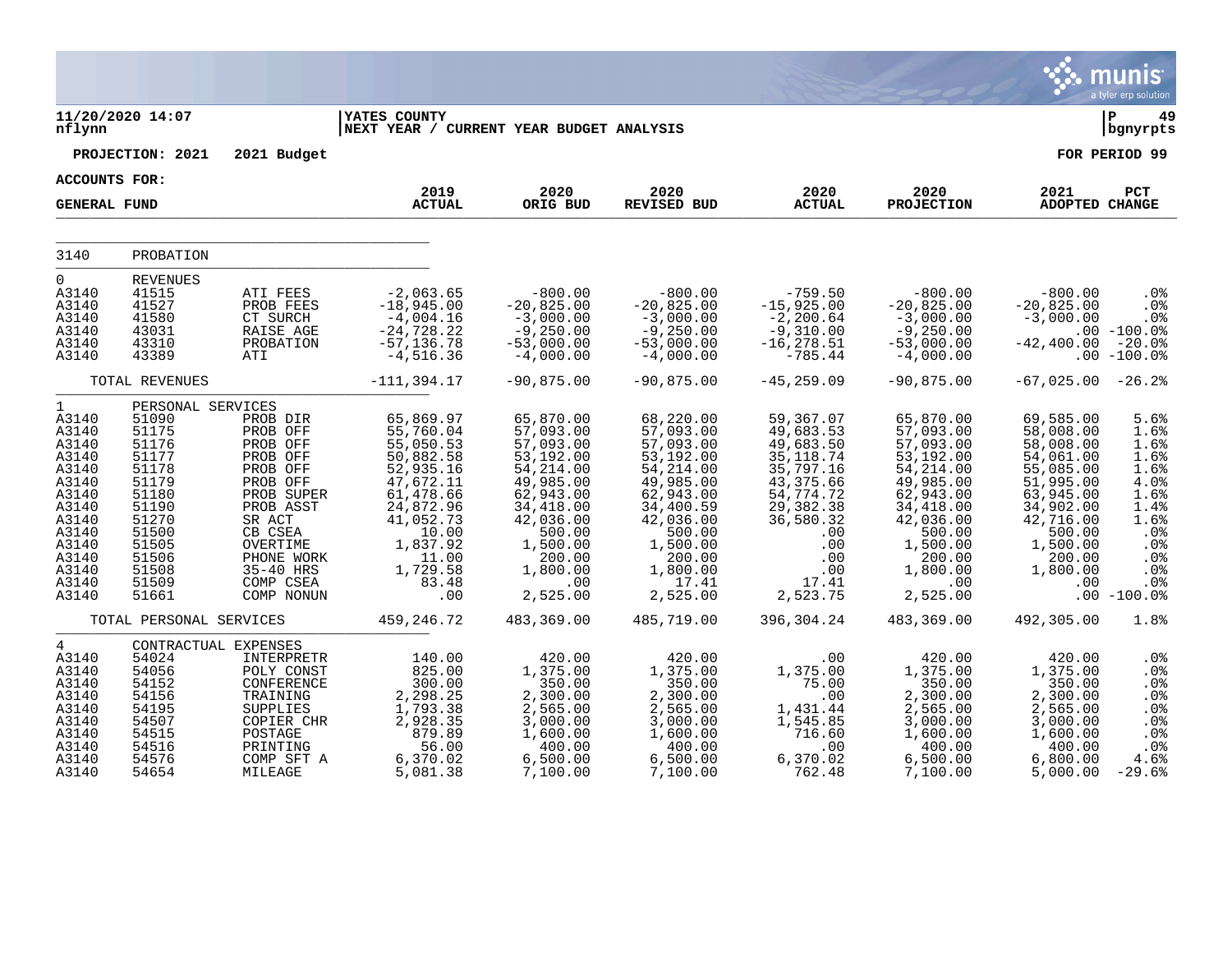

### **11/20/2020 14:07 |YATES COUNTY |P 50 nflynn |NEXT YEAR / CURRENT YEAR BUDGET ANALYSIS |bgnyrpts**

**PROJECTION: 2021 2021 Budget FOR PERIOD 99**

|                                            | <b>GENERAL FUND</b>                       |                                                                  | 2019<br><b>ACTUAL</b>                            | 2020<br>ORIG BUD                                   | 2020<br><b>REVISED BUD</b>                         | 2020<br><b>ACTUAL</b>                       | 2020<br><b>PROJECTION</b>                          | 2021<br>ADOPTED                                    | <b>PCT</b><br><b>CHANGE</b>                                            |
|--------------------------------------------|-------------------------------------------|------------------------------------------------------------------|--------------------------------------------------|----------------------------------------------------|----------------------------------------------------|---------------------------------------------|----------------------------------------------------|----------------------------------------------------|------------------------------------------------------------------------|
| A3140<br>A3140<br>A3140<br>A3140<br>A3140  | 54660<br>54676<br>54682<br>54803<br>54907 | TRAVEL EXP<br>UTIL: CELL<br>TEL/FAX<br>EL MONITOR<br><b>DUES</b> | 997.13<br>435.99<br>1,621.20<br>482.00<br>600.00 | 850.00<br>450.00<br>2,640.00<br>2,600.00<br>700.00 | 850.00<br>450.00<br>2,640.00<br>2,600.00<br>700.00 | 3.71<br>326.45<br>2,200.00<br>.00<br>700.00 | 850.00<br>450.00<br>2,640.00<br>2,600.00<br>700.00 | 850.00<br>450.00<br>2,640.00<br>2,600.00<br>760.00 | . 0 %<br>.0 <sub>8</sub><br>.0 <sub>8</sub><br>.0 <sub>8</sub><br>8.6% |
| TOTAL CONTRACTUAL EXPENSES                 |                                           | 24,808.59                                                        | 32,850.00                                        | 32,850.00                                          | 15,506.55                                          | 32,850.00                                   | 31,110.00                                          | $-5.3%$                                            |                                                                        |
| 8<br>A3140<br>A3140<br>A3140               | EMPLOYEE<br>58100<br>58303<br>58305       | BENEFITS<br>FICA/MED<br>INS-CSEA<br>INS-NON UN                   | 33,727.03<br>60,308.08<br>6,459.60               | 36,000.00<br>63,475.00<br>6,460.00                 | 36,179.78<br>63,475.00<br>6,460.00                 | 29,167.58<br>61,224.89<br>5,921.30          | 36,000.00<br>63,475.00<br>6,460.00                 | 36,535.00<br>71,641.00<br>6,654.00                 | 1.5%<br>12.9%<br>3.0%                                                  |
| TOTAL EMPLOYEE BENEFITS<br>TOTAL PROBATION |                                           |                                                                  | 100,494.71<br>473, 155.85                        | 105,935.00<br>531,279.00                           | 106, 114, 78<br>533,808.78                         | 96, 313. 77<br>462,865.47                   | 105,935.00<br>531,279.00                           | 114,830.00<br>571,220.00                           | 8.4%<br>7.5%                                                           |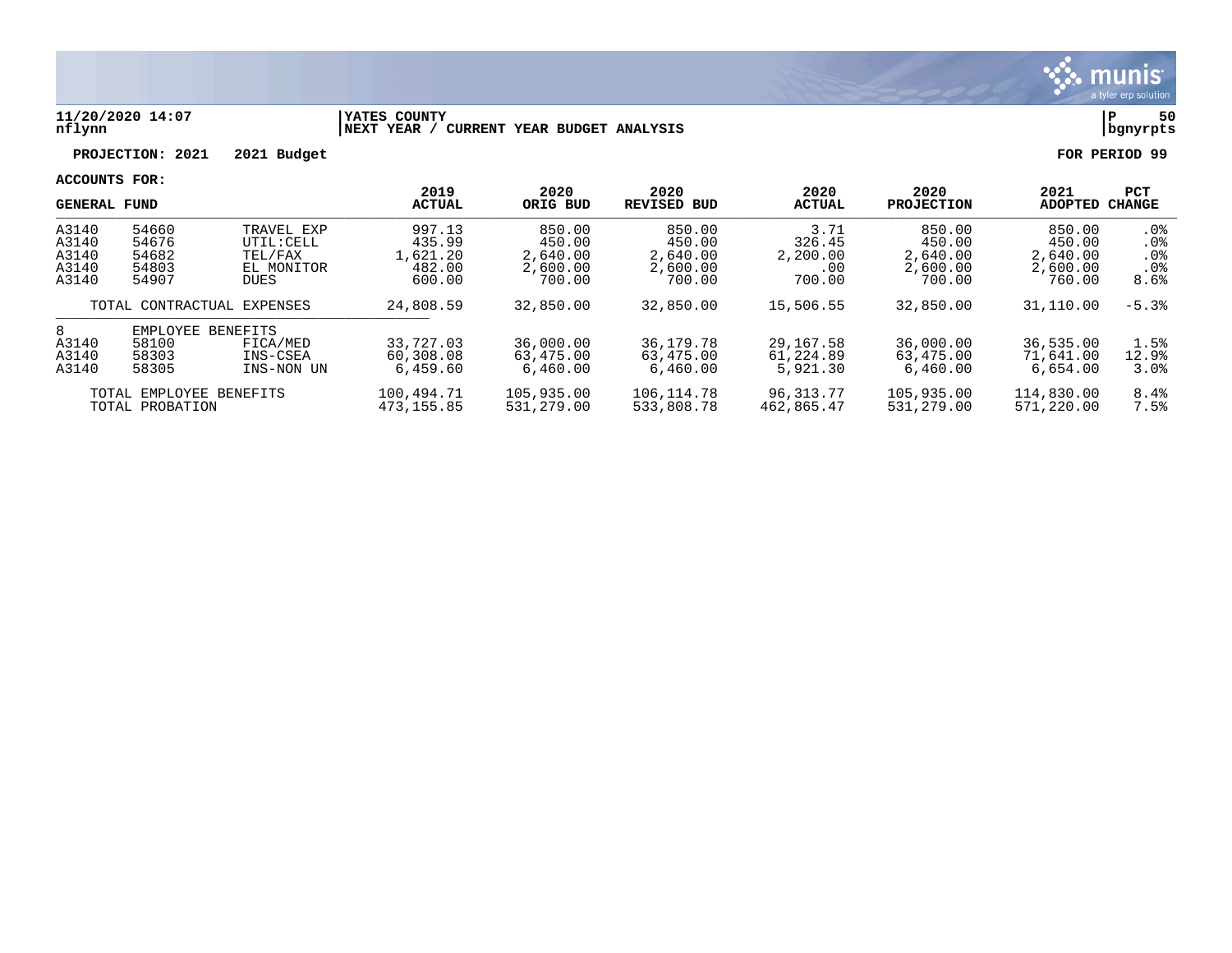|                                                                                                                                                                                                                                                        |                                                                                                                                                                                                                                                             |                                                                                                                                                                                                                                                                                                                       |                                                                                                                                                                                                                                                                                                                                                      |                                                                                                                                                                                                                                                                                                                                                |                                                                                                                                                                                                                                                                                                                                                |                                                                                                                                                                                                                                                                                                                                           |                                                                                                                                                                                                                                                                                                                                                  |                                                                                                                                                                                                                                                                                                                                                 | <b>munis</b><br>a tyler erp solution                                                                                                                                                                                                                                   |
|--------------------------------------------------------------------------------------------------------------------------------------------------------------------------------------------------------------------------------------------------------|-------------------------------------------------------------------------------------------------------------------------------------------------------------------------------------------------------------------------------------------------------------|-----------------------------------------------------------------------------------------------------------------------------------------------------------------------------------------------------------------------------------------------------------------------------------------------------------------------|------------------------------------------------------------------------------------------------------------------------------------------------------------------------------------------------------------------------------------------------------------------------------------------------------------------------------------------------------|------------------------------------------------------------------------------------------------------------------------------------------------------------------------------------------------------------------------------------------------------------------------------------------------------------------------------------------------|------------------------------------------------------------------------------------------------------------------------------------------------------------------------------------------------------------------------------------------------------------------------------------------------------------------------------------------------|-------------------------------------------------------------------------------------------------------------------------------------------------------------------------------------------------------------------------------------------------------------------------------------------------------------------------------------------|--------------------------------------------------------------------------------------------------------------------------------------------------------------------------------------------------------------------------------------------------------------------------------------------------------------------------------------------------|-------------------------------------------------------------------------------------------------------------------------------------------------------------------------------------------------------------------------------------------------------------------------------------------------------------------------------------------------|------------------------------------------------------------------------------------------------------------------------------------------------------------------------------------------------------------------------------------------------------------------------|
| nflynn                                                                                                                                                                                                                                                 | 11/20/2020 14:07                                                                                                                                                                                                                                            |                                                                                                                                                                                                                                                                                                                       | <b>YATES COUNTY</b><br>NEXT YEAR / CURRENT YEAR BUDGET ANALYSIS                                                                                                                                                                                                                                                                                      |                                                                                                                                                                                                                                                                                                                                                |                                                                                                                                                                                                                                                                                                                                                |                                                                                                                                                                                                                                                                                                                                           |                                                                                                                                                                                                                                                                                                                                                  |                                                                                                                                                                                                                                                                                                                                                 | l P<br>51<br>  bgnyrpts                                                                                                                                                                                                                                                |
|                                                                                                                                                                                                                                                        | PROJECTION: 2021                                                                                                                                                                                                                                            | 2021 Budget                                                                                                                                                                                                                                                                                                           |                                                                                                                                                                                                                                                                                                                                                      |                                                                                                                                                                                                                                                                                                                                                |                                                                                                                                                                                                                                                                                                                                                |                                                                                                                                                                                                                                                                                                                                           |                                                                                                                                                                                                                                                                                                                                                  |                                                                                                                                                                                                                                                                                                                                                 | FOR PERIOD 99                                                                                                                                                                                                                                                          |
| ACCOUNTS FOR:                                                                                                                                                                                                                                          |                                                                                                                                                                                                                                                             |                                                                                                                                                                                                                                                                                                                       |                                                                                                                                                                                                                                                                                                                                                      |                                                                                                                                                                                                                                                                                                                                                |                                                                                                                                                                                                                                                                                                                                                |                                                                                                                                                                                                                                                                                                                                           |                                                                                                                                                                                                                                                                                                                                                  |                                                                                                                                                                                                                                                                                                                                                 |                                                                                                                                                                                                                                                                        |
| <b>GENERAL FUND</b>                                                                                                                                                                                                                                    |                                                                                                                                                                                                                                                             |                                                                                                                                                                                                                                                                                                                       | 2019<br><b>ACTUAL</b>                                                                                                                                                                                                                                                                                                                                | 2020<br>ORIG BUD                                                                                                                                                                                                                                                                                                                               | 2020<br><b>REVISED BUD</b>                                                                                                                                                                                                                                                                                                                     | 2020<br><b>ACTUAL</b>                                                                                                                                                                                                                                                                                                                     | 2020<br><b>PROJECTION</b>                                                                                                                                                                                                                                                                                                                        | 2021<br>ADOPTED CHANGE                                                                                                                                                                                                                                                                                                                          | PCT                                                                                                                                                                                                                                                                    |
| 3150                                                                                                                                                                                                                                                   | JAIL                                                                                                                                                                                                                                                        |                                                                                                                                                                                                                                                                                                                       |                                                                                                                                                                                                                                                                                                                                                      |                                                                                                                                                                                                                                                                                                                                                |                                                                                                                                                                                                                                                                                                                                                |                                                                                                                                                                                                                                                                                                                                           |                                                                                                                                                                                                                                                                                                                                                  |                                                                                                                                                                                                                                                                                                                                                 |                                                                                                                                                                                                                                                                        |
| $\mathbf 0$<br>A3150<br>A3150<br>A3150<br>A3150<br>A3150<br>A3150<br>A3150<br>A3150                                                                                                                                                                    | <b>REVENUES</b><br>41513<br>42260<br>42450<br>42701<br>43325<br>43389<br>44306<br>44389                                                                                                                                                                     | <b>JAIL FEES</b><br>PUB SAFETY<br>VEND/TEL<br>PR YR RFND<br>INITIATIVE<br>PUB SAFETY<br>BP VESTS<br>PUB SAFETY                                                                                                                                                                                                        | .00<br>$-47, 491.00$<br>$-31,643.83$<br>.00<br>.00<br>$-802.91$<br>$-1, 125.00$<br>$-309, 512.08$                                                                                                                                                                                                                                                    | $-400.00$<br>$-20,000.00$<br>$-34,000.00$<br>.00<br>.00<br>$-2,000.00$<br>$-1, 125.00$<br>$-325,000.00$                                                                                                                                                                                                                                        | $-400.00$<br>$-20,000.00$<br>$-34,000.00$<br>.00<br>$-7,050.00$<br>$-2,000.00$<br>$-1, 125.00$<br>$-325,000.00$                                                                                                                                                                                                                                | $-3,227.78$<br>$-4,190.00$<br>$-34,756.98$<br>$-244.40$<br>$-7,050.00$<br>$-4,854.86$<br>$-1,586.95$<br>$-318, 215.30$                                                                                                                                                                                                                    | $-400.00$<br>$-20,000.00$<br>$-34,000.00$<br>.00<br>.00<br>$-2,000.00$<br>$-1, 125.00$<br>$-325,000.00$                                                                                                                                                                                                                                          | $-400.00$<br>$-20,000.00$<br>$-34,000.00$<br>.00<br>.00<br>$-2,000.00$<br>$-2,192.00$<br>$-325,000.00$                                                                                                                                                                                                                                          | .0%<br>.0%<br>.0%<br>.0%<br>.0%<br>.0%<br>94.8%<br>.0%                                                                                                                                                                                                                 |
|                                                                                                                                                                                                                                                        | TOTAL REVENUES                                                                                                                                                                                                                                              |                                                                                                                                                                                                                                                                                                                       | $-390,574.82$                                                                                                                                                                                                                                                                                                                                        | $-382,525.00$                                                                                                                                                                                                                                                                                                                                  | $-389,575.00$                                                                                                                                                                                                                                                                                                                                  | $-374, 126.27$                                                                                                                                                                                                                                                                                                                            | $-382,525.00$                                                                                                                                                                                                                                                                                                                                    | $-383,592.00$                                                                                                                                                                                                                                                                                                                                   | .3%                                                                                                                                                                                                                                                                    |
| $\mathbf{1}$<br>A3150<br>A3150<br>A3150<br>A3150<br>A3150<br>A3150<br>A3150<br>A3150<br>A3150<br>A3150<br>A3150<br>A3150<br>A3150<br>A3150<br>A3150<br>A3150<br>A3150<br>A3150<br>A3150<br>A3150<br>A3150<br>A3150<br>A3150<br>A3150<br>A3150<br>A3150 | PERSONAL SERVICES<br>51790<br>51791<br>51795<br>51796<br>51797<br>51799<br>51800<br>51801<br>51802<br>51803<br>51804<br>51805<br>51806<br>51807<br>51808<br>51809<br>51810<br>51811<br>51812<br>51813<br>51814<br>51815<br>51816<br>51817<br>51818<br>51819 | CORR LT<br>CHIEF CORR<br>CORR SGT<br>CORR SGT<br>CORR SGT<br>CORR SGT<br>CORR OFF<br>CORR OFF<br>CORR OFF<br>CORR OFF<br>CORR OFF<br>CORR OFF<br>CORR OFF<br>CORR OFF<br>CORR OFF<br>CORR OFF<br>CORR OFF<br>CORR OFF<br>CORR OFF<br>CORR OFF<br>CORR OFF<br>CORR OFF<br>CORR OFF<br>CORR OFF<br>CORR OFF<br>CORR OFF | 58, 513.76<br>65,867.00<br>55, 591.78<br>55,694.52<br>54,813.79<br>53,745.12<br>49, 418.08<br>47,203.92<br>53,733.39<br>38,808.02<br>53,933.04<br>49, 316.80<br>20,732.32<br>48,164.64<br>49,879.44<br>43,617.20<br>51,678.00<br>52,624.01<br>50, 571.36<br>49,506.49<br>53,618.28<br>53,594.96<br>52,826.40<br>54,067.61<br>45, 156.16<br>51,876.00 | 61,141.00<br>65,867.00<br>57,640.00<br>57,640.00<br>57,640.00<br>56,402.00<br>50,933.00<br>49,511.00<br>55,503.00<br>53,176.00<br>55,503.00<br>50,933.00<br>46,259.00<br>50,490.00<br>50,933.00<br>54,350.00<br>54,000.00<br>54,350.00<br>52,044.00<br>50,933.00<br>55,503.00<br>55,503.00<br>54,350.00<br>55,503.00<br>48,497.00<br>53,418.00 | 61,141.00<br>68,216.00<br>57,640.00<br>57,640.00<br>57,640.00<br>56,402.00<br>50,933.00<br>49,511.00<br>55,503.00<br>53,176.00<br>55,503.00<br>50,933.00<br>46,259.00<br>50,490.00<br>50,933.00<br>54,350.00<br>54,000.00<br>54,350.00<br>52,044.00<br>50,933.00<br>55,503.00<br>55,503.00<br>54,350.00<br>55,503.00<br>48,497.00<br>53,418.00 | 52, 447.74<br>59, 363.54<br>50, 160.00<br>50,160.00<br>48,950.05<br>48,854.81<br>44,697.84<br>43,020.16<br>46,551.84<br>.00<br>6,424.16<br>44,517.60<br>7,062.40<br>43,686.00<br>44,128.80<br>43,977.30<br>46,748.40<br>47,088.88<br>45,289.92<br>44,128.80<br>39,533.04<br>12,074.88<br>47,296.32<br>47,875.84<br>42,313.04<br>46,364.48 | 61,141.00<br>65,867.00<br>57,640.00<br>57,640.00<br>57,640.00<br>56,402.00<br>50,933.00<br>49,511.00<br>55,503.00<br>53,176.00<br>55,503.00<br>50,933.00<br>46, 259.00<br>50,490.00<br>50,933.00<br>54,350.00<br>54,000.00<br>54,350.00<br>52,044.00<br>50, 933.00<br>55,503.00<br>55,503.00<br>54,350.00<br>55,503.00<br>48,497.00<br>53,418.00 | 62,432.00<br>69,581.00<br>59,554.00<br>58,861.00<br>60,038.00<br>57,713.00<br>52,013.00<br>51,516.00<br>56,669.00<br>47,231.00<br>47,231.00<br>52,967.00<br>47,231.00<br>52,013.00<br>52,013.00<br>55,500.00<br>55,500.00<br>56,158.00<br>53, 140.00<br>52,319.00<br>48,563.00<br>47,231.00<br>55,500.00<br>56,669.00<br>50,498.00<br>55,500.00 | 2.1%<br>5.6%<br>3.3%<br>$2.1%$<br>$4.2%$<br>$2.3%$<br>2.1%<br>4.0%<br>2.1%<br>$-11.2%$<br>$-14.9%$<br>4.0%<br>2.1%<br>$3.0%$<br>$2.1%$<br>2.1%<br>2.8%<br>3.3%<br>2.1%<br>$\overline{2.7}$ $\overline{8}$<br>$-12.5%$<br>$-14.9%$<br>2.1%<br>$\frac{2.1}{4.1}$<br>3.9% |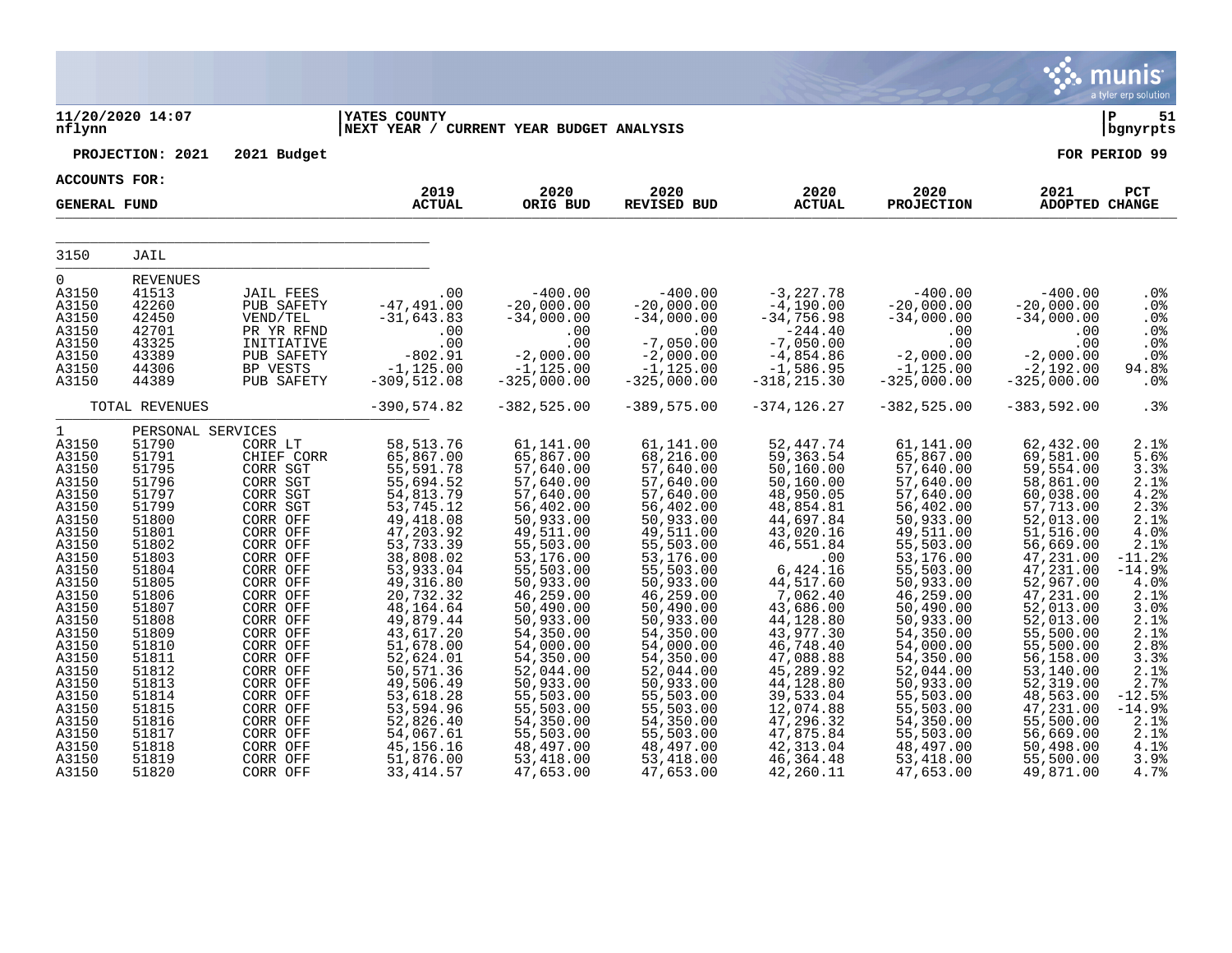

### **11/20/2020 14:07 |YATES COUNTY |P 52 nflynn |NEXT YEAR / CURRENT YEAR BUDGET ANALYSIS |bgnyrpts**

**PROJECTION: 2021 2021 Budget FOR PERIOD 99**

| <b>GENERAL FUND</b>                                                                                                                                                                                                           |                                                                                                                                                                                                                               |                                                                                                                                                                                                                                                                                                              | 2019<br><b>ACTUAL</b>                                                                                                                                                                                                                                                                                                      | 2020<br>ORIG BUD                                                                                                                                                                                                                                                                                                           | 2020<br><b>REVISED BUD</b>                                                                                                                                                                                                                                                                                                 | 2020<br><b>ACTUAL</b>                                                                                                                                                                                                                                                                                                     | 2020<br><b>PROJECTION</b>                                                                                                                                                                                                                                                                                                  | 2021<br><b>ADOPTED CHANGE</b>                                                                                                                                                                                                                                                                                                | PCT                                                                                                                                                                                                            |
|-------------------------------------------------------------------------------------------------------------------------------------------------------------------------------------------------------------------------------|-------------------------------------------------------------------------------------------------------------------------------------------------------------------------------------------------------------------------------|--------------------------------------------------------------------------------------------------------------------------------------------------------------------------------------------------------------------------------------------------------------------------------------------------------------|----------------------------------------------------------------------------------------------------------------------------------------------------------------------------------------------------------------------------------------------------------------------------------------------------------------------------|----------------------------------------------------------------------------------------------------------------------------------------------------------------------------------------------------------------------------------------------------------------------------------------------------------------------------|----------------------------------------------------------------------------------------------------------------------------------------------------------------------------------------------------------------------------------------------------------------------------------------------------------------------------|---------------------------------------------------------------------------------------------------------------------------------------------------------------------------------------------------------------------------------------------------------------------------------------------------------------------------|----------------------------------------------------------------------------------------------------------------------------------------------------------------------------------------------------------------------------------------------------------------------------------------------------------------------------|------------------------------------------------------------------------------------------------------------------------------------------------------------------------------------------------------------------------------------------------------------------------------------------------------------------------------|----------------------------------------------------------------------------------------------------------------------------------------------------------------------------------------------------------------|
| A3150<br>A3150<br>A3150<br>A3150<br>A3150<br>A3150<br>A3150<br>A3150<br>A3150<br>A3150<br>A3150<br>A3150<br>A3150<br>A3150<br>A3150<br>A3150<br>A3150<br>A3150<br>A3150<br>A3150<br>A3150<br>A3150<br>A3150<br>A3150<br>A3150 | 51821<br>51822<br>51823<br>51824<br>51825<br>51826<br>51827<br>51828<br>51829<br>51830<br>51831<br>51832<br>51833<br>51843<br>51844<br>51846<br>51847<br>51949<br>51950<br>51951<br>51952<br>51953<br>51955<br>51956<br>51958 | CORR OFF<br>CORR OFF<br>CORR OFF<br>CORR OFF<br>CORR OFF<br>CORR OFF<br>CORR OFF<br>CORR OFF<br>CORR OFF<br>CORR OFF<br>CORR OFF<br>CORR OFF<br>CORR OFF<br><b>RN</b><br>COOK MGR<br><b>COOK</b><br>COOK<br>COMP BO 82<br>DIFF CO82<br>HOL OT 82<br>OT CO82<br>CB CO82<br>OIC CO82<br>ED BON 82<br>INS BO 82 | 11,306.95<br>9,989.92<br>49,408.80<br>52,624.01<br>49,602.56<br>50,571.36<br>46,898.80<br>48,661.89<br>50,265.48<br>51,480.00<br>50,571.36<br>49, 316.80<br>46,450.00<br>55,961.05<br>35,466.45<br>22,542.80<br>19,838.48<br>1,681.95<br>33, 361.45<br>99,517.46<br>387, 225.58<br>805.97<br>213.50<br>932.38<br>24,006.03 | 46,259.00<br>46,259.00<br>52,044.00<br>54,649.00<br>52,044.00<br>52,044.00<br>49,388.00<br>50,933.00<br>52,044.00<br>53,176.00<br>52,044.00<br>50,933.00<br>48,899.00<br>57,588.00<br>36,846.00<br>31,215.00<br>26,990.00<br>1,500.00<br>30,000.00<br>95,000.00<br>225,000.00<br>1,750.00<br>200.00<br>500.00<br>22,306.00 | 46,259.00<br>46,259.00<br>52,044.00<br>54,649.00<br>52,044.00<br>52,044.00<br>49,388.00<br>50,933.00<br>52,044.00<br>53,176.00<br>52,044.00<br>50,933.00<br>48,899.00<br>57,588.00<br>36,846.00<br>31,215.00<br>26,990.00<br>1,500.00<br>30,000.00<br>95,000.00<br>225,000.00<br>1,750.00<br>200.00<br>500.00<br>22,306.00 | 33,546.41<br>40,234.01<br>44,296.75<br>18,539.95<br>44,296.73<br>45,091.31<br>42,713.20<br>43,934.40<br>45,764.88<br>46, 477.85<br>45,294.80<br>44,517.60<br>42,717.84<br>50, 114.40<br>32,063.67<br>19,966.94<br>23,550.17<br>3,362.22<br>29,960.56<br>68,486.76<br>192,419.68<br>1,354.83<br>155.25<br>.00<br>31,033.04 | 46,259.00<br>46,259.00<br>52,044.00<br>54,649.00<br>52,044.00<br>52,044.00<br>49,388.00<br>50,933.00<br>52,044.00<br>53,176.00<br>52,044.00<br>50,933.00<br>48,899.00<br>57,588.00<br>36,846.00<br>31,215.00<br>26,990.00<br>1,500.00<br>30,000.00<br>95,000.00<br>225,000.00<br>1,750.00<br>200.00<br>500.00<br>22,306.00 | 48,844.00<br>49,325.00<br>53,140.00<br>46,083.00<br>53,914.00<br>53,140.00<br>51,387.00<br>52,013.00<br>47,231.00<br>54,288.00<br>53,140.00<br>52, 315.00<br>50,890.00<br>58,812.00<br>37,618.00<br>27,719.00<br>28, 232.00<br>3,000.00<br>35,000.00<br>95,000.00<br>225,000.00<br>1,750.00<br>200.00<br>500.00<br>34,936.00 | 5.6%<br>6.6%<br>2.1%<br>$-15.7%$<br>3.6%<br>2.1%<br>4.0%<br>2.1%<br>$-9.2%$<br>2.1%<br>2.1%<br>2.7%<br>4.1%<br>2.1%<br>2.1%<br>$-11.2%$<br>4.6%<br>100.0%<br>16.7%<br>.0%<br>.0%<br>.0%<br>.0%<br>.0%<br>56.6% |
| A3150<br>A3150<br>A3150<br>A3150<br>A3150<br>A3150                                                                                                                                                                            | 51960<br>51961<br>51975<br>51979<br>51980<br>51990                                                                                                                                                                            | OT PT<br>35-40 HRS<br>COOK PT<br>NURSE TEMP<br>CO TEMP<br>CO PT                                                                                                                                                                                                                                              | 32, 279.99<br>780.32<br>5,604.23<br>.00<br>.00<br>124,018.50                                                                                                                                                                                                                                                               | 10,500.00<br>400.00<br>5,000.00<br>3,000.00<br>1,000.00<br>60,000.00                                                                                                                                                                                                                                                       | 10,500.00<br>400.00<br>5,000.00<br>3,000.00<br>1,000.00<br>60,000.00                                                                                                                                                                                                                                                       | 9,317.93<br>373.29<br>2,409.40<br>.00<br>.00<br>83,864.89                                                                                                                                                                                                                                                                 | 10,500.00<br>400.00<br>5,000.00<br>3,000.00<br>1,000.00<br>60,000.00                                                                                                                                                                                                                                                       | 10,500.00<br>400.00<br>5,000.00<br>3,000.00<br>60,000.00                                                                                                                                                                                                                                                                     | $.0\%$<br>.0%<br>.0%<br>.0%<br>$.00 - 100.0%$<br>.0 <sub>8</sub>                                                                                                                                               |
|                                                                                                                                                                                                                               | TOTAL PERSONAL SERVICES                                                                                                                                                                                                       |                                                                                                                                                                                                                                                                                                              | 2,759,350.73                                                                                                                                                                                                                                                                                                               | 2,725,186.00                                                                                                                                                                                                                                                                                                               | 2,727,535.00                                                                                                                                                                                                                                                                                                               | 2,180,834.71                                                                                                                                                                                                                                                                                                              | 2,725,186.00                                                                                                                                                                                                                                                                                                               | 2,755,889.00                                                                                                                                                                                                                                                                                                                 | 1.1%                                                                                                                                                                                                           |
| 2<br>A3150<br>A3150<br>A3150<br>A3150<br>A3150<br>A3150<br>A3150                                                                                                                                                              | EOUIPMENT<br>52110<br>52415<br>52420<br>52421<br>52506<br>52515<br>52965                                                                                                                                                      | FURNITURE<br>WEAPONS<br>CAMERA-IN<br>CAMERA-OUT<br>CORR EQ<br>SEC EQUIP<br>INITIATIVE                                                                                                                                                                                                                        | 1,418.29<br>3,139.90<br>3,000.00<br>4,000.00<br>4,508.74<br>7,500.00<br>.00                                                                                                                                                                                                                                                | 650.00<br>5,000.00<br>3,000.00<br>4,000.00<br>3,000.00<br>7,500.00<br>.00                                                                                                                                                                                                                                                  | 650.00<br>5,000.00<br>3,000.00<br>4,000.00<br>3,000.00<br>7,500.00<br>7,050.00                                                                                                                                                                                                                                             | .00<br>2,197.69<br>3,000.00<br>3,640.00<br>3,000.00<br>6,765.00<br>7,050.00                                                                                                                                                                                                                                               | 650.00<br>5,000.00<br>3,000.00<br>4,000.00<br>3,000.00<br>7,500.00<br>.00                                                                                                                                                                                                                                                  | 650.00<br>4,000.00<br>3,000.00<br>4,000.00<br>3,000.00<br>6,500.00<br>.00                                                                                                                                                                                                                                                    | $.0\%$<br>$-20.0%$<br>.0%<br>.0%<br>$.0\%$<br>$-13.3%$<br>.0%                                                                                                                                                  |
|                                                                                                                                                                                                                               | TOTAL EOUIPMENT                                                                                                                                                                                                               |                                                                                                                                                                                                                                                                                                              | 23,566.93                                                                                                                                                                                                                                                                                                                  | 23,150.00                                                                                                                                                                                                                                                                                                                  | 30,200.00                                                                                                                                                                                                                                                                                                                  | 25,652.69                                                                                                                                                                                                                                                                                                                 | 23,150.00                                                                                                                                                                                                                                                                                                                  | 21,150.00                                                                                                                                                                                                                                                                                                                    | $-8.6%$                                                                                                                                                                                                        |
| $4\overline{ }$<br>A3150                                                                                                                                                                                                      | 54011                                                                                                                                                                                                                         | CONTRACTUAL EXPENSES<br>CONSULTANT                                                                                                                                                                                                                                                                           | 275.00                                                                                                                                                                                                                                                                                                                     | .00                                                                                                                                                                                                                                                                                                                        | 75.00                                                                                                                                                                                                                                                                                                                      | 75.00                                                                                                                                                                                                                                                                                                                     | .00                                                                                                                                                                                                                                                                                                                        | $.00 \,$                                                                                                                                                                                                                                                                                                                     | .0%                                                                                                                                                                                                            |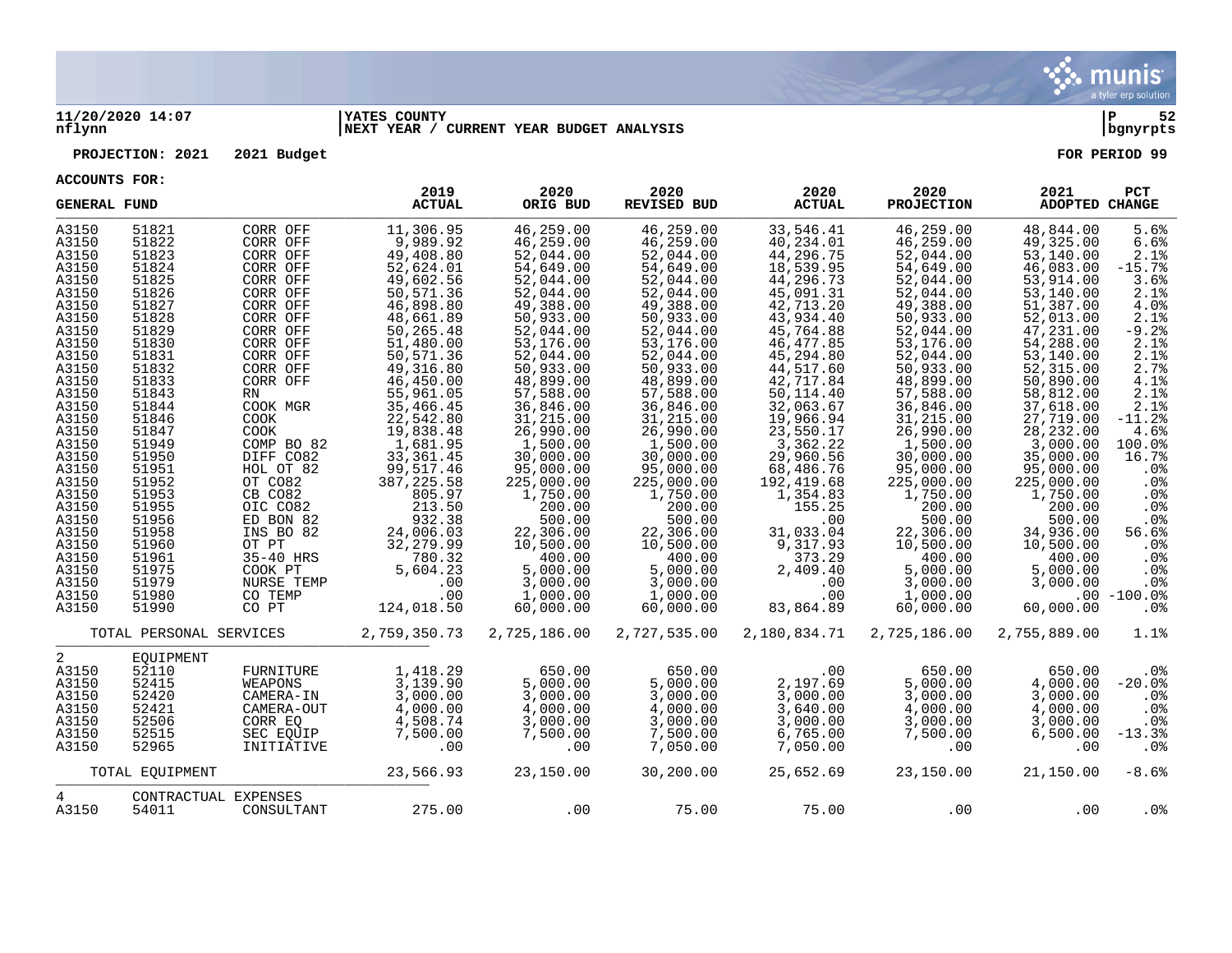

### **11/20/2020 14:07 |YATES COUNTY |P 53 nflynn |NEXT YEAR / CURRENT YEAR BUDGET ANALYSIS |bgnyrpts**

### **PROJECTION: 2021 2021 Budget FOR PERIOD 99**

| <b>GENERAL FUND</b> |                |                          | 2019<br><b>ACTUAL</b> | 2020<br>ORIG BUD   | 2020<br><b>REVISED BUD</b> | 2020<br><b>ACTUAL</b> | 2020<br><b>PROJECTION</b> | 2021<br><b>ADOPTED CHANGE</b> | PCT                    |
|---------------------|----------------|--------------------------|-----------------------|--------------------|----------------------------|-----------------------|---------------------------|-------------------------------|------------------------|
| A3150               | 54016          | DENTAL                   | 6,306.56              | 8,000.00           | 7,925.00                   | 2,034.20              | 8,000.00                  | 6,000.00                      | $-25.0%$               |
| A3150               | 54021          | SUBSTANCE                | 3,352.00              | 3,500.00           | 986.00                     | 2,514.00              | 6,014.00                  | 3,500.00                      | .0%                    |
| A3150               | 54023          | HOSP CHRGS               | 31,888.50             | 40,000.00          | 39,955.14                  | 9,963.66              | 40,044.86                 | 38,000.00                     | $-5.0%$                |
| A3150               | 54030          | OPTOMETRST               | 1,469.48              | 2,000.00           | 2,000.00                   | 472.09                | 2,000.00                  | 1,500.00                      | $-25.0%$               |
| A3150               | 54034          | PHYSICALS                | 7,524.00              | 4,000.00           | 3,582.00                   | 3,762.00              | 4,418.00                  | 4,000.00                      | .0%                    |
| A3150               | 54035          | PHYSICIAN                | 34,503.82             | 34,560.00          | 34,503.82                  | 28,800.00             | 34,616.18                 | 34,560.00                     | .0%                    |
| A3150               | 54156          | TRAINING                 | 2,635.59              | 2,500.00           | 1,645.30                   | 887.96                | 2,500.00                  | 2,500.00                      | .0 <sup>8</sup>        |
| A3150               | 54196          | PUB GOODS                | 4,001.00              | 5,000.00           | 5,000.00                   | .00                   | 5,000.00                  |                               | $.00 - 100.0$          |
| A3150               | 54306          | BP VESTS                 | 3,234.00              | 2,250.00           | 3,104.70                   | 2,622.46              | 2,250.00                  | 2,192.00                      | $-2.6%$                |
| A3150               | 54320          | EMERG EXP                | .00                   | .00                | .00                        | 211.30                | .00                       | .00                           | .0%                    |
| A3150               | 54407          | EQUIP AGRE               | 4,500.00              | 5,273.00           | 5,219.44                   | 1,000.00              | 5,273.00                  | 5,273.00                      | .0%                    |
| A3150               | 54409          | JAIL MAINT               | 12,000.00             | 6,000.00           | $-17,515.00$               | 1,425.50              | 29,515.00                 | 5,000.00                      | $-16.7%$               |
| A3150               | 54462          | SUPP: GARAG              | 705.01                | 500.00             | 383.19                     | 54.15                 | 500.00                    | 500.00                        | .0%                    |
| A3150               | 54465          | SUPP: KITCH              | 261.88                | 350.00             | 566.37                     | 566.37                | 350.00                    | 350.00                        | .0 <sup>8</sup>        |
| A3150               | 54470          | SUPP:OFF                 | 3,245.00              | 3,500.00           | 2,500.00                   | 1,311.26              | 3,500.00                  | 3,500.00                      | .0%                    |
| A3150               | 54472          | SUPP: PRIS               | 1,429.70              | 4,500.00           | 5,040.52                   | 4,770.26              | 4,500.00                  | 4,500.00                      | .0%                    |
| A3150               | 54482          | CLN & LAUN               | 2,996.00              | 3,500.00           | 1,953.40                   | 1,070.28              | 3,500.00                  | 3,500.00                      | .0%                    |
| A3150               | 54505          | DRY CLEANG               | 1,930.25              | 3,000.00           | 2,553.50                   | 979.50                | 3,446.50                  | 2,000.00                      | $-33.3%$               |
| A3150               | 54507          | COPIER CHR               | 4,884.70              | 4,000.00           | 4,000.00                   | 3,507.00              | 4,000.00                  | 4,000.00                      | .0 <sub>8</sub>        |
| A3150               | 54515          | POSTAGE                  | 8.30                  | 500.00             | 500.00                     | 300.00                | 500.00                    | 500.00                        | $.0\%$                 |
| A3150               | 54516          | PRINTING                 | 95.00                 | 400.00             | 400.00                     | .00                   | 400.00                    | 400.00                        | .0%                    |
| A3150               | 54522          | SHIPMENTS                | .00                   | 50.00              | 50.00                      | .00                   | 50.00                     | 50.00                         | .0%                    |
| A3150               | 54571          | COMP SOFT                | 5,399.89              | 7,195.00           | 7,195.00                   | 2,090.00              | 7,195.00                  | 7,195.00                      | .0%                    |
| A3150               | 54653          | GASOLINE                 | 5,151.08              | 4,000.00           | 2,852.03                   | 1,657.48              | 4,000.00                  | 4,000.00                      | .0%                    |
| A3150               | 54660          | TRAVEL EXP               | 2,705.40              | 2,000.00           | 1,252.20                   | 261.13                | 2,000.00                  | 2,000.00                      | .0%                    |
| A3150<br>A3150      | 54661<br>54676 | VEH MAINT<br>UTIL: CELL  | 5,110.18<br>1,177.54  | 4,000.00<br>900.00 | 6,817.35<br>2,631.71       | 6,907.25<br>2,849.84  | 4,089.90<br>900.00        | 4,000.00<br>2,500.00          | .0%<br>177.8%          |
|                     |                |                          |                       |                    |                            |                       |                           |                               |                        |
| A3150               | 54682          | TEL/FAX                  | 3,102.20              | 4,080.00           | 4,080.00<br>100.00         | 3,400.00              | 4,080.00                  | 4,080.00                      | .0%                    |
| A3150<br>A3150      | 54711<br>54720 | EVACUATION<br>FORENSIC U | .00<br>106,266.87     | 100.00<br>.00      | .00                        | .00<br>.00            | 100.00                    | 100.00<br>.00                 | .0 <sub>8</sub>        |
| A3150               | 54722          | HANDCUFFS                | .00                   | 100.00             | 100.00                     | .00                   | .00<br>100.00             | 100.00                        | .0%<br>.0 <sub>8</sub> |
| A3150               | 54725          | MAG LIGHTS               | .00                   | 100.00             | 100.00                     | .00                   | 100.00                    | 100.00                        | .0%                    |
| A3150               | 54734          | RADIO PART               | .00                   | 100.00             | 411.20                     | 411.20                | 100.00                    | 100.00                        | .0%                    |
| A3150               | 54749          | UNIFORMS                 | 10,890.73             | 10,000.00          | 8,144.02                   | 9,493.73              | 11,855.98                 | 10,000.00                     | .0%                    |
| A3150               | 54752          | AMMO                     | 3,000.00              | 3,000.00           | 3,000.00                   | 3,000.00              | 3,000.00                  | 3,000.00                      | $.0\%$                 |
| A3150               | 54753          | WEAP MAIN                | 152.13                | 200.00             | 200.00                     | .00                   | 200.00                    | 200.00                        | .0%                    |
| A3150               | 54754          | TARGETS                  | 200.00                | 200.00             | 200.00                     | .00                   | 200.00                    | 200.00                        | .0%                    |
| A3150               | 54809          | CLOTHING                 | 2,181.69              | 2,000.00           | 2,000.00                   | 1,518.48              | 2,000.00                  | 2,000.00                      | .0%                    |
| A3150               | 54810          | <b>DRUGS</b>             | 53,978.50             | 40,000.00          | 40,000.00                  | 25,950.15             | 40,000.00                 | 37,000.00                     | $-7.5%$                |
| A3150               | 54811          | FOOD                     | 94,266.32             | 75,000.00          | 74,741.41                  | 62,135.38             | 75,258.59                 | 75,000.00                     | .0%                    |
| A3150               | 54812          | JAIL MINIS               | 1,500.00              | 1,500.00           | 1,500.00                   | 1,500.00              | 1,500.00                  | 1,500.00                      | .0%                    |
| A3150               | 54813          | LINENS/MAT               | 1,868.97              | 1,000.00           | 1,000.00                   | .00                   | 1,000.00                  | 1,000.00                      | $.0\%$                 |
| A3150               | 54815          | CORR EXP                 | 21, 244.49            | 31,000.00          | 29,905.69                  | 10,489.54             | 31,000.00                 | 31,000.00                     | .0%                    |
| A3150               | 54916          | PUBLICATN                | 4,565.18              | 4,500.00           | 4,500.00                   | 2,913.86              | 4,500.00                  | 3,500.00                      | $-22.2$                |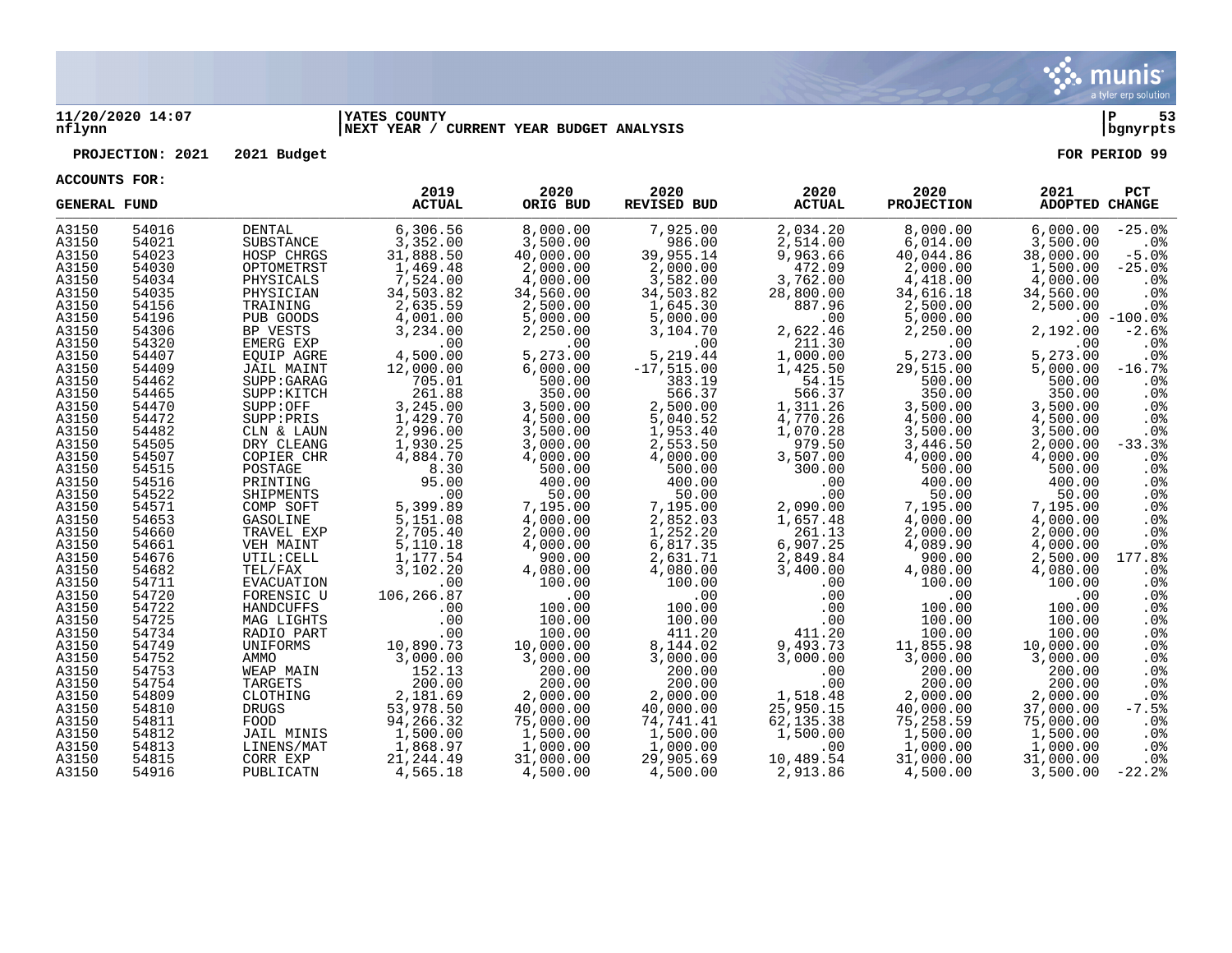

### **11/20/2020 14:07 |YATES COUNTY |P 54 nflynn |NEXT YEAR / CURRENT YEAR BUDGET ANALYSIS |bgnyrpts**

**PROJECTION: 2021 2021 Budget FOR PERIOD 99**

| <b>GENERAL FUND</b>                   |                                                                                                                            |                              | 2019<br><b>ACTUAL</b>      | 2020<br>ORIG BUD                     | 2020<br>REVISED BUD                  | 2020<br>ACTUAL                       | 2020<br><b>PROJECTION</b>            | 2021<br><b>ADOPTED</b>               | <b>PCT</b><br>CHANGE   |
|---------------------------------------|----------------------------------------------------------------------------------------------------------------------------|------------------------------|----------------------------|--------------------------------------|--------------------------------------|--------------------------------------|--------------------------------------|--------------------------------------|------------------------|
|                                       |                                                                                                                            | TOTAL CONTRACTUAL EXPENSES   | 450,006.96                 | 324,358.00                           | 295,158.99                           | 200,905.03                           | 353,557.01                           | 310,400.00                           | $-4.3%$                |
| 8<br>A3150<br>A3150<br>A3150          | EMPLOYEE BENEFITS<br>196,978.64<br>58100<br>FICA/MED<br>58304<br>321,361.63<br>INS CO82<br>58305<br>6,459.60<br>INS-NON UN |                              |                            | 202,142.00<br>387,351,00<br>6,460.00 | 202,321.70<br>387,351,00<br>6,460.00 | 155,264.76<br>231,926.77<br>5,921.30 | 202,142.00<br>387,351.00<br>6,460.00 | 203,810.00<br>377,772.00<br>6.654.00 | .8%<br>$-2.5%$<br>3.0% |
| TOTAL EMPLOYEE BENEFITS<br>TOTAL JAIL |                                                                                                                            | 524,799.87<br>3, 367, 149.67 | 595,953,00<br>3,286,122.00 | 596,132.70<br>3, 259, 451.69         | 393,112.83<br>2,426,378.99           | 595,953.00<br>3,315,321.01           | 588,236.00<br>3,292,083.00           | $-1.3%$<br>.2%                       |                        |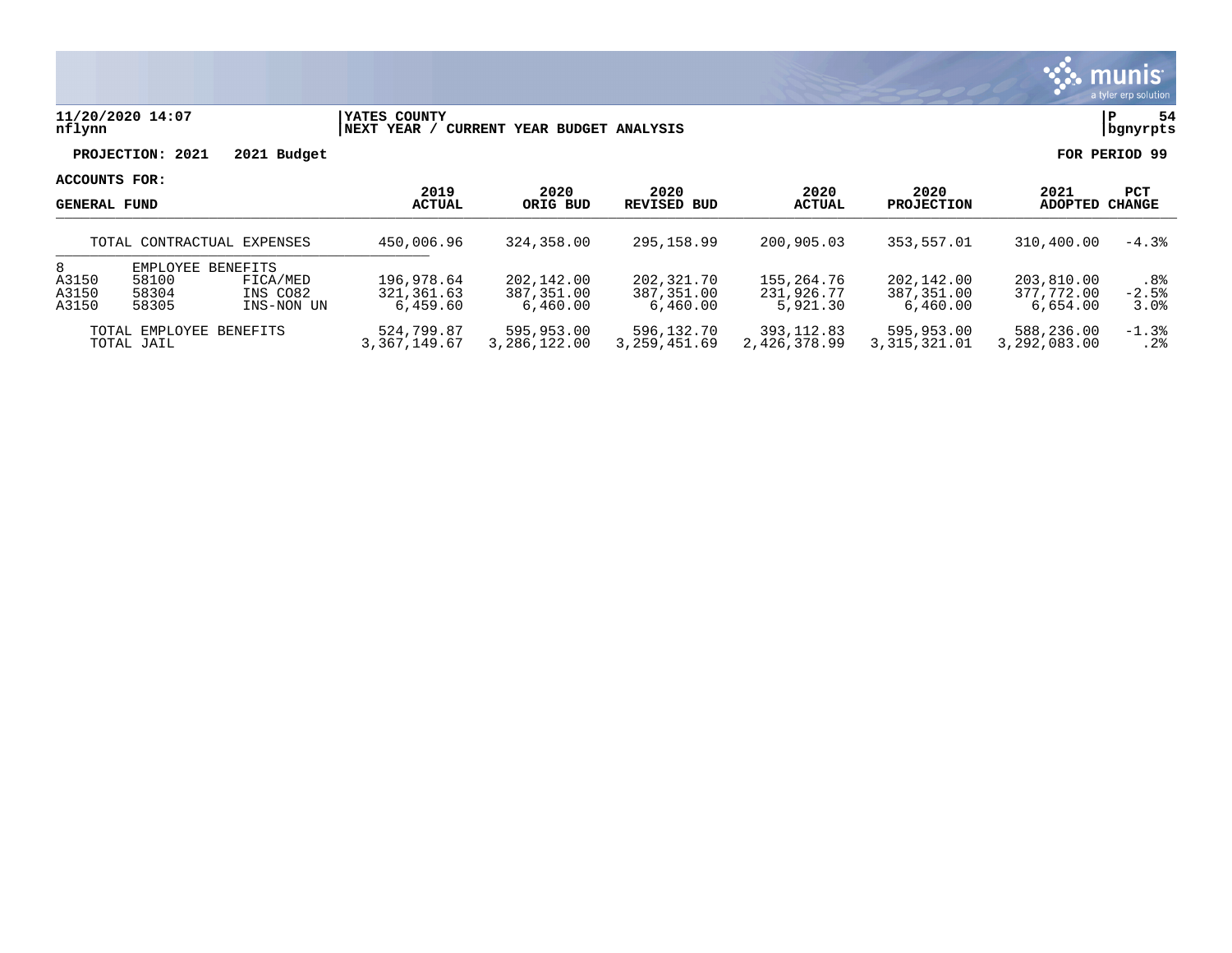|                                                                                                                                                                       |                                                                                                                                                                            |                                                                                                                                                                                                                        |                                                                                                                                                                                                       |                                                                                                                                                                                                     |                                                                                                                                                                                                       |                                                                                                                                                                                   |                                                                                                                                                                                                        |                                                                                                                                                                                                     | munis<br>a tyler erp solution                                                                                                                                       |
|-----------------------------------------------------------------------------------------------------------------------------------------------------------------------|----------------------------------------------------------------------------------------------------------------------------------------------------------------------------|------------------------------------------------------------------------------------------------------------------------------------------------------------------------------------------------------------------------|-------------------------------------------------------------------------------------------------------------------------------------------------------------------------------------------------------|-----------------------------------------------------------------------------------------------------------------------------------------------------------------------------------------------------|-------------------------------------------------------------------------------------------------------------------------------------------------------------------------------------------------------|-----------------------------------------------------------------------------------------------------------------------------------------------------------------------------------|--------------------------------------------------------------------------------------------------------------------------------------------------------------------------------------------------------|-----------------------------------------------------------------------------------------------------------------------------------------------------------------------------------------------------|---------------------------------------------------------------------------------------------------------------------------------------------------------------------|
| nflynn                                                                                                                                                                | 11/20/2020 14:07                                                                                                                                                           |                                                                                                                                                                                                                        | <b>IYATES COUNTY</b><br>NEXT YEAR / CURRENT YEAR BUDGET ANALYSIS                                                                                                                                      |                                                                                                                                                                                                     |                                                                                                                                                                                                       |                                                                                                                                                                                   |                                                                                                                                                                                                        |                                                                                                                                                                                                     | l P<br>55<br>  bgnyrpts                                                                                                                                             |
|                                                                                                                                                                       | PROJECTION: 2021                                                                                                                                                           | 2021 Budget                                                                                                                                                                                                            |                                                                                                                                                                                                       |                                                                                                                                                                                                     |                                                                                                                                                                                                       |                                                                                                                                                                                   |                                                                                                                                                                                                        |                                                                                                                                                                                                     | FOR PERIOD 99                                                                                                                                                       |
| ACCOUNTS FOR:                                                                                                                                                         |                                                                                                                                                                            |                                                                                                                                                                                                                        |                                                                                                                                                                                                       |                                                                                                                                                                                                     |                                                                                                                                                                                                       |                                                                                                                                                                                   |                                                                                                                                                                                                        |                                                                                                                                                                                                     |                                                                                                                                                                     |
| <b>GENERAL FUND</b>                                                                                                                                                   |                                                                                                                                                                            |                                                                                                                                                                                                                        | 2019<br><b>ACTUAL</b>                                                                                                                                                                                 | 2020<br>ORIG BUD                                                                                                                                                                                    | 2020<br><b>REVISED BUD</b>                                                                                                                                                                            | 2020<br><b>ACTUAL</b>                                                                                                                                                             | 2020<br><b>PROJECTION</b>                                                                                                                                                                              | 2021<br>ADOPTED CHANGE                                                                                                                                                                              | PCT                                                                                                                                                                 |
| 3190                                                                                                                                                                  | COURT SECURITY                                                                                                                                                             |                                                                                                                                                                                                                        |                                                                                                                                                                                                       |                                                                                                                                                                                                     |                                                                                                                                                                                                       |                                                                                                                                                                                   |                                                                                                                                                                                                        |                                                                                                                                                                                                     |                                                                                                                                                                     |
| $\mathbf 0$<br>A3190                                                                                                                                                  | <b>REVENUES</b><br>43330                                                                                                                                                   | CT SEC                                                                                                                                                                                                                 | $-457, 329.35$                                                                                                                                                                                        | $-491,778.00$                                                                                                                                                                                       | $-491,778.00$                                                                                                                                                                                         | -380,521.91                                                                                                                                                                       | -491,778.00                                                                                                                                                                                            | $-455,746.00$                                                                                                                                                                                       | $-7.3%$                                                                                                                                                             |
|                                                                                                                                                                       | TOTAL REVENUES                                                                                                                                                             |                                                                                                                                                                                                                        | $-457, 329.35$                                                                                                                                                                                        | $-491,778.00$                                                                                                                                                                                       | $-491,778.00$                                                                                                                                                                                         | $-380, 521.91$                                                                                                                                                                    | $-491,778.00$                                                                                                                                                                                          | $-455,746.00$                                                                                                                                                                                       | $-7.3%$                                                                                                                                                             |
| $\mathbf{1}$<br>A3190<br>A3190<br>A3190<br>A3190<br>A3190<br>A3190<br>A3190<br>A3190<br>A3190<br>A3190<br>A3190<br>A3190<br>A3190<br>A3190<br>A3190<br>A3190<br>A3190 | PERSONAL SERVICES<br>51859<br>51860<br>51861<br>51862<br>51863<br>51864<br>51944<br>51949<br>51950<br>51951<br>51952<br>51953<br>51955<br>51956<br>51958<br>51960<br>51981 | SERGEANT<br>CO CRT SEC<br>CO CRT SEC<br>CO CRT SEC<br>CO CRT SEC<br>CO CRT SEC<br>FIT OT 82<br>COMP BO 82<br>DIFF CO82<br>HOL OT 82<br>OT CO82<br>CB CO82<br>OIC CO82<br>ED BON 82<br>INS BO 82<br>OT PT<br>CORR/CT PT | 57,570.67<br>52, 325.28<br>52, 179.37<br>51,861.70<br>54, 530.22<br>31,141.76<br>1,346.12<br>1,056.48<br>0.21.90<br>921.60<br>2,508.08<br>.00<br>170.13<br>814.07<br>10,944.79<br>294.61<br>30,815.62 | 60,093.00<br>53,847.00<br>52,642.00<br>54,971.00<br>56,131.00<br>53,474.00<br>1,000.00<br>800.00<br>50.00<br>300.00<br>4,500.00<br>150.00<br>500.00<br>1,000.00<br>12,753.00<br>500.00<br>40,000.00 | 60,093.00<br>53,847.00<br>52,642.00<br>54, 971.00<br>56, 131.00<br>53,474.00<br>1,000.00<br>800.00<br>50.00<br>300.00<br>4,500.00<br>150.00<br>500.00<br>1,000.00<br>12,753.00<br>500.00<br>40,000.00 | 52,294.11<br>46,653.04<br>46,858.56<br>47,830.81<br>48,846.72<br>47,880.02<br>600.51<br>310.29<br>20.65<br>.00<br>971.25<br>.00<br>111.75<br>.00<br>12,863.62<br>.00<br>12,673.38 | 60,093.00<br>53,847.00<br>52,642.00<br>54, 971.00<br>56, 131.00<br>53, 474.00<br>1,000.00<br>800.00<br>50.00<br>300.00<br>4,500.00<br>150.00<br>500.00<br>1,000.00<br>12,753.00<br>500.00<br>40,000.00 | 61,367.00<br>54,978.00<br>54,978.00<br>56,189.00<br>57,316.00<br>57,316.00<br>1,000.00<br>800.00<br>50.00<br>300.00<br>2,500.00<br>150.00<br>500.00<br>1,000.00<br>14,454.00<br>500.00<br>6, 157.00 | 2.1%<br>2.1%<br>4.4%<br>2.2%<br>$\overline{2.1}$ $\overline{8}$<br>7.2%<br>.0%<br>.0%<br>.0%<br>.0%<br>$-44.4%$<br>.0%<br>$.0\%$<br>.0%<br>13.3%<br>.0%<br>$-84.6%$ |
|                                                                                                                                                                       | TOTAL PERSONAL SERVICES                                                                                                                                                    |                                                                                                                                                                                                                        | 348,480.50                                                                                                                                                                                            | 392,711.00                                                                                                                                                                                          | 392,711.00                                                                                                                                                                                            | 317,914.71                                                                                                                                                                        | 392,711.00                                                                                                                                                                                             | 369,555.00                                                                                                                                                                                          | $-5.9%$                                                                                                                                                             |
| 2<br>A3190<br>A3190<br>A3190                                                                                                                                          | EQUIPMENT<br>52415<br>52514<br>52515                                                                                                                                       | WEAPONS<br>EQ-TRNG RM<br>SEC EOUIP                                                                                                                                                                                     | .00<br>.00<br>2,335.17                                                                                                                                                                                | 1,500.00<br>400.00<br>1,500.00                                                                                                                                                                      | 1,500.00<br>400.00<br>1,500.00                                                                                                                                                                        | 1,500.00<br>.00<br>.00                                                                                                                                                            | 1,500.00<br>400.00<br>1,500.00                                                                                                                                                                         | 1,500.00<br>400.00<br>1,500.00                                                                                                                                                                      | .0%<br>.0%<br>$.0\%$                                                                                                                                                |
|                                                                                                                                                                       | TOTAL EQUIPMENT                                                                                                                                                            |                                                                                                                                                                                                                        | 2,335.17                                                                                                                                                                                              | 3,400.00                                                                                                                                                                                            | 3,400.00                                                                                                                                                                                              | 1,500.00                                                                                                                                                                          | 3,400.00                                                                                                                                                                                               | 3,400.00                                                                                                                                                                                            | .0%                                                                                                                                                                 |
| 4<br>A3190<br>A3190<br>A3190<br>A3190<br>A3190<br>A3190                                                                                                               | CONTRACTUAL EXPENSES<br>54156<br>54306<br>54470<br>54505<br>54575<br>54682                                                                                                 | TRAINING<br>BP VESTS<br>SUPP:OFF<br>DRY CLEANG<br>SOFT MAINT<br>TEL/FAX                                                                                                                                                | .00<br>775.00<br>818.49<br>582.95<br>1,695.00<br>384.30                                                                                                                                               | 500.00<br>.00<br>1,554.00<br>450.00<br>1,695.00<br>1,920.00                                                                                                                                         | 199.50<br>2,419.20<br>1,538.25<br>750.50<br>1,695.00<br>1,920.00                                                                                                                                      | $123.75$<br>2,419.20<br>185.25<br>750.50<br>1,695.00<br>1,600.00                                                                                                                  | 500.00<br>2,419.20<br>1,538.25<br>450.00<br>1,695.00<br>1,920.00                                                                                                                                       | 500.00<br>.00<br>1,554.00<br>800.00<br>1,695.00<br>1,920.00                                                                                                                                         | .0%<br>$.0\%$<br>$.0\%$<br>77.8%<br>.0%<br>.0 <sub>8</sub>                                                                                                          |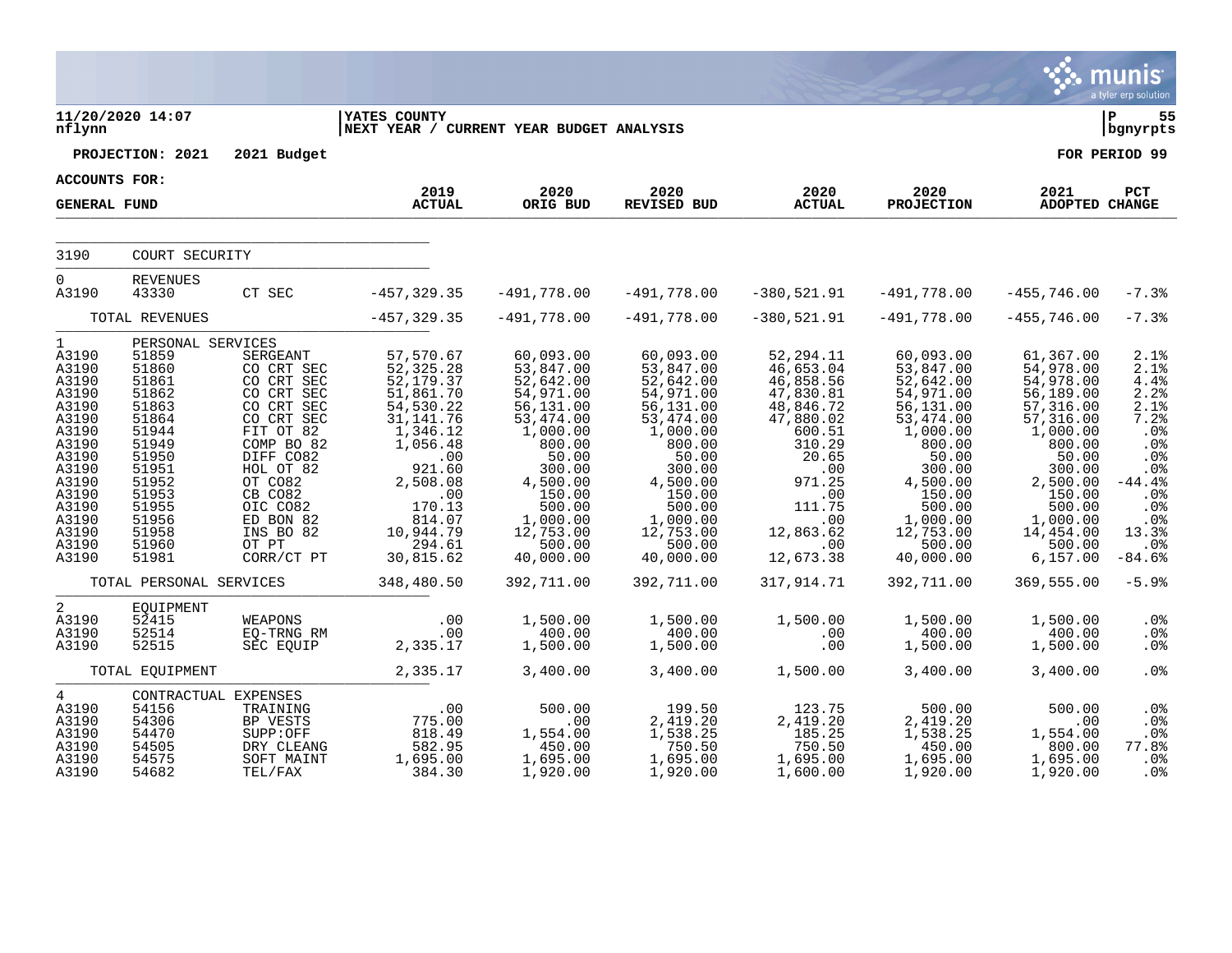

### **11/20/2020 14:07 |YATES COUNTY |P 56 nflynn |NEXT YEAR / CURRENT YEAR BUDGET ANALYSIS |bgnyrpts**

# **PROJECTION: 2021 2021 Budget FOR PERIOD 99**

|                                                                                       | <b>GENERAL FUND</b>                                |                                                                         | 2019<br><b>ACTUAL</b>                                  | 2020<br>ORIG BUD                                         | 2020<br><b>REVISED BUD</b>                            | 2020<br><b>ACTUAL</b>                              | 2020<br><b>PROJECTION</b>                             | 2021<br>ADOPTED                                               | <b>PCT</b><br><b>CHANGE</b>                                                               |
|---------------------------------------------------------------------------------------|----------------------------------------------------|-------------------------------------------------------------------------|--------------------------------------------------------|----------------------------------------------------------|-------------------------------------------------------|----------------------------------------------------|-------------------------------------------------------|---------------------------------------------------------------|-------------------------------------------------------------------------------------------|
| A3190<br>A3190<br>A3190<br>A3190<br>A3190<br>A3190                                    | 54730<br>54731<br>54734<br>54749<br>54752<br>54916 | PROTECT CL<br>PROTECT EO<br>RADIO PART<br>UNIFORMS<br>AMMO<br>PUBLICATN | 1,084.00<br>260.00<br>.00<br>1,199.10<br>700.00<br>.00 | .00<br>600.00<br>200.00<br>4,000.00<br>2,000.00<br>50.00 | .00<br>.00<br>200.00<br>2,180.80<br>2,000.00<br>65.75 | .00<br>.00<br>.00<br>1,733.72<br>2,000.00<br>65.75 | .00<br>.00<br>200.00<br>2,180.80<br>2,000.00<br>65.75 | 1,121.00<br>600.00<br>200.00<br>4,000.00<br>2,000.00<br>50.00 | $.0\%$<br>.0 <sub>8</sub><br>.0 <sub>8</sub><br>.0 <sub>8</sub><br>.0 <sub>8</sub><br>.0% |
|                                                                                       | TOTAL CONTRACTUAL EXPENSES                         |                                                                         | 7,498.84                                               | 12,969.00                                                | 12,969.00                                             | 10,573.17                                          | 12,969.00                                             | 14,440.00                                                     | 11.3%                                                                                     |
| 8<br>EMPLOYEE<br>BENEFITS<br>A3190<br>58100<br>FICA/MED<br>A3190<br>58304<br>INS CO82 |                                                    | 25,686.82<br>38,549.42                                                  | 29,510.00<br>39,444.00                                 | 29,510.00<br>39,444.00                                   | 23,409.85<br>36,051.93                                | 29,510.00<br>39,444.00                             | 27,724.00<br>40,627.00                                | $-6.1%$<br>3.0%                                               |                                                                                           |
| TOTAL EMPLOYEE BENEFITS<br>TOTAL COURT SECURITY                                       |                                                    |                                                                         | 64,236.24<br>$-34,778.60$                              | 68,954.00<br>$-13,744.00$                                | 68,954.00<br>$-13,744.00$                             | 59,461.78<br>8,927.75                              | 68,954.00<br>$-13,744.00$                             | 68,351.00<br>$.00 \,$                                         | -.9%<br>$-100.0\%$                                                                        |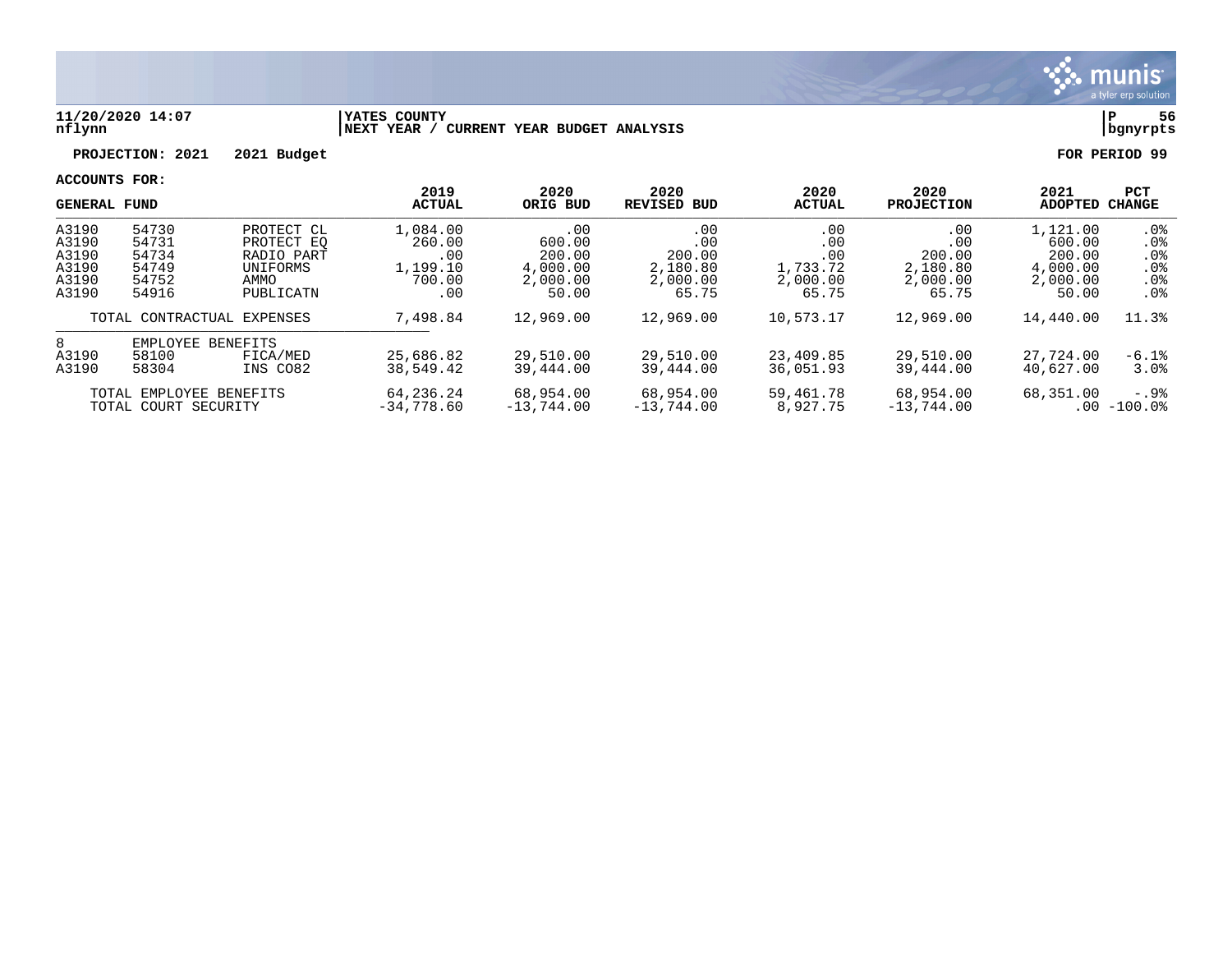|                                                                                                                                               |                                                                                                                                                    |                                                                                                                                                                                  |                                                                                                                            |                                                                                                                                                     |                                                                                                                                                     |                                                                                                                                                  |                                                                                                                                                      |                                                                                                                                                     | munis <sup>®</sup><br>a tyler erp solution                                                                                                   |
|-----------------------------------------------------------------------------------------------------------------------------------------------|----------------------------------------------------------------------------------------------------------------------------------------------------|----------------------------------------------------------------------------------------------------------------------------------------------------------------------------------|----------------------------------------------------------------------------------------------------------------------------|-----------------------------------------------------------------------------------------------------------------------------------------------------|-----------------------------------------------------------------------------------------------------------------------------------------------------|--------------------------------------------------------------------------------------------------------------------------------------------------|------------------------------------------------------------------------------------------------------------------------------------------------------|-----------------------------------------------------------------------------------------------------------------------------------------------------|----------------------------------------------------------------------------------------------------------------------------------------------|
| nflynn                                                                                                                                        | 11/20/2020 14:07                                                                                                                                   |                                                                                                                                                                                  | <b>IYATES COUNTY</b><br>NEXT YEAR / CURRENT YEAR BUDGET ANALYSIS                                                           |                                                                                                                                                     |                                                                                                                                                     |                                                                                                                                                  |                                                                                                                                                      |                                                                                                                                                     | ∣ P<br>57<br>bgnyrpts                                                                                                                        |
|                                                                                                                                               | PROJECTION: 2021                                                                                                                                   | 2021 Budget                                                                                                                                                                      |                                                                                                                            |                                                                                                                                                     |                                                                                                                                                     |                                                                                                                                                  |                                                                                                                                                      |                                                                                                                                                     | FOR PERIOD 99                                                                                                                                |
| <b>ACCOUNTS FOR:</b>                                                                                                                          |                                                                                                                                                    |                                                                                                                                                                                  | 2019                                                                                                                       | 2020                                                                                                                                                | 2020                                                                                                                                                | 2020                                                                                                                                             | 2020                                                                                                                                                 | 2021                                                                                                                                                | PCT                                                                                                                                          |
| <b>GENERAL FUND</b>                                                                                                                           |                                                                                                                                                    |                                                                                                                                                                                  | <b>ACTUAL</b>                                                                                                              | ORIG BUD                                                                                                                                            | REVISED BUD                                                                                                                                         | <b>ACTUAL</b>                                                                                                                                    | <b>PROJECTION</b>                                                                                                                                    | ADOPTED CHANGE                                                                                                                                      |                                                                                                                                              |
| 3350                                                                                                                                          | STOP DWI                                                                                                                                           |                                                                                                                                                                                  |                                                                                                                            |                                                                                                                                                     |                                                                                                                                                     |                                                                                                                                                  |                                                                                                                                                      |                                                                                                                                                     |                                                                                                                                              |
| $\Omega$<br>A3350<br>A3350<br>A3350                                                                                                           | <b>REVENUES</b><br>42615<br>43389<br>43615                                                                                                         | DWI FINES<br>PUB SAFETY<br>STOP DWI                                                                                                                                              | $-67,608.78$<br>$-500.00$<br>$-8, 175.28$                                                                                  | $-81,950.00$<br>.00<br>.00                                                                                                                          | $-81,950.00$<br>.00<br>.00                                                                                                                          | $-40,606.16$<br>.00<br>.00                                                                                                                       | $-81,950.00$<br>.00<br>.00                                                                                                                           | $-79,000.00$<br>.00<br>.00                                                                                                                          | $-3.6%$<br>$.0\%$<br>.0%                                                                                                                     |
|                                                                                                                                               | TOTAL REVENUES                                                                                                                                     |                                                                                                                                                                                  | $-76, 284.06$                                                                                                              | $-81,950.00$                                                                                                                                        | $-81,950.00$                                                                                                                                        | $-40,606.16$                                                                                                                                     | $-81,950.00$                                                                                                                                         | $-79,000.00$                                                                                                                                        | $-3.6%$                                                                                                                                      |
| $1 \quad \blacksquare$<br>A3350<br>A3350<br>A3350<br>A3350<br>A3350<br>A3350                                                                  | PERSONAL SERVICES<br>51942<br>51950<br>51987<br>51989<br>51994<br>51998                                                                            | OT CO82<br>DIFF CO82<br>DWI COOR<br>DWI FISCAL<br>MEO PT<br>PANEL COOR                                                                                                           | 7,205.81<br>41.18<br>$4,600.00$<br>2,225.19<br>$00 \\ 1,100.00$                                                            | 5,500.00<br>200.00<br>4,600.00<br>$2,700.00$<br>1,100.00<br>1,100.00                                                                                | 5,500.00<br>200.00<br>4,600.00<br>2,700.00<br>1,100.00<br>1,100.00                                                                                  | 5, 216. 44<br>35. 36<br>4, 038. 11<br>2, 370. 15<br>25.17<br>965.54                                                                              | 5,500.00<br>200.00<br>4,600.00<br>2,700.00<br>1,100.00<br>1,100.00                                                                                   | 5,000.00<br>100.00<br>4,600.00<br>2,900.00<br>400.00<br>1,100.00                                                                                    | $-9.1%$<br>$-50.0%$<br>.0%<br>7.4%<br>$-63.6%$<br>.0%                                                                                        |
|                                                                                                                                               | TOTAL PERSONAL SERVICES                                                                                                                            |                                                                                                                                                                                  | 15,172.18                                                                                                                  | 15,200.00                                                                                                                                           | 15,200.00                                                                                                                                           | 12,650.77                                                                                                                                        | 15,200.00                                                                                                                                            | 14,100.00                                                                                                                                           | $-7.2%$                                                                                                                                      |
| $\overline{a}$<br>A3350<br>A3350<br>A3350<br>A3350                                                                                            | EQUIPMENT<br>52410<br>52419<br>52422<br>52426                                                                                                      | RADAR<br>BREATH TST<br>CAMERA<br>PYPD                                                                                                                                            | .00<br>640.00<br>.00<br>750.00                                                                                             | 2,600.00<br>1,600.00<br>400.00<br>2,000.00                                                                                                          | 2,600.00<br>1,600.00<br>400.00<br>2,000.00                                                                                                          | 2,600.00<br>$1,600.00$<br>400.00<br>1,621.35                                                                                                     | 2,600.00<br>1,600.00<br>400.00<br>2,000.00                                                                                                           | 4,200.00<br>1,400.00<br>721.00<br>1,800.00                                                                                                          | 61.5%<br>$-12.5%$<br>80.3%<br>$-10.0%$                                                                                                       |
|                                                                                                                                               | TOTAL EQUIPMENT                                                                                                                                    |                                                                                                                                                                                  | 1,390.00                                                                                                                   | 6,600.00                                                                                                                                            | 6,600.00                                                                                                                                            | 6,221.35                                                                                                                                         | 6,600.00                                                                                                                                             | 8,121.00                                                                                                                                            | 23.0%                                                                                                                                        |
| $4\overline{ }$<br>A3350<br>A3350<br>A3350<br>A3350<br>A3350<br>A3350<br>A3350<br>A3350<br>A3350<br>A3350<br>A3350<br>A3350<br>A3350<br>A3350 | CONTRACTUAL EXPENSES<br>54004<br>54021<br>54040<br>54152<br>54155<br>54156<br>54408<br>54460<br>54470<br>54474<br>54501<br>54507<br>54515<br>54658 | ATTY FEES<br>SUBSTANCE<br>SEC DA<br>CONFERENCE<br>PUB INFO<br>TRAINING<br>EQ MAINT<br>SUPP: DRUG<br>SUPP:OFF<br>SUPP: SAFTY<br>ADVERTISIN<br>COPIER CHR<br>POSTAGE<br>TOWING VEH | .00<br>7,800.00<br>.00<br>516.00<br>$-100.00$<br>109.99<br>.00<br>674.00<br>207.40<br>.00<br>3,016.98<br>.00<br>.00<br>.00 | 9,000.00<br>7,800.00<br>3,500.00<br>300.00<br>2,000.00<br>500.00<br>250.00<br>1,450.00<br>350.00<br>250.00<br>3,000.00<br>50.00<br>150.00<br>400.00 | 9,000.00<br>1,950.00<br>3,500.00<br>300.00<br>1,955.00<br>380.00<br>250.00<br>1,450.00<br>330.00<br>250.00<br>2,869.10<br>50.00<br>150.00<br>400.00 | .00<br>5,850.00<br>.00<br>265.00<br>1,398.67<br>$-9.99$<br>.00<br>302.42<br>$\ldots$ <sup>00</sup><br>250.00<br>2,980.49<br>.00<br>.00<br>200.00 | 9,000.00<br>13,650.00<br>3,500.00<br>300.00<br>2,045.00<br>500.00<br>250.00<br>1,450.00<br>350.00<br>250.00<br>3,130.90<br>50.00<br>150.00<br>400.00 | 9,000.00<br>7,800.00<br>3,500.00<br>250.00<br>1,600.00<br>350.00<br>200.00<br>1,200.00<br>300.00<br>200.00<br>2,500.00<br>50.00<br>150.00<br>350.00 | .0%<br>.0%<br>.0%<br>$-16.7%$<br>$-20.0%$<br>$-30.0%$<br>$-20.0%$<br>$-17.2$ %<br>$-14.3%$<br>$-20.0%$<br>$-16.7%$<br>.0%<br>.0%<br>$-12.5%$ |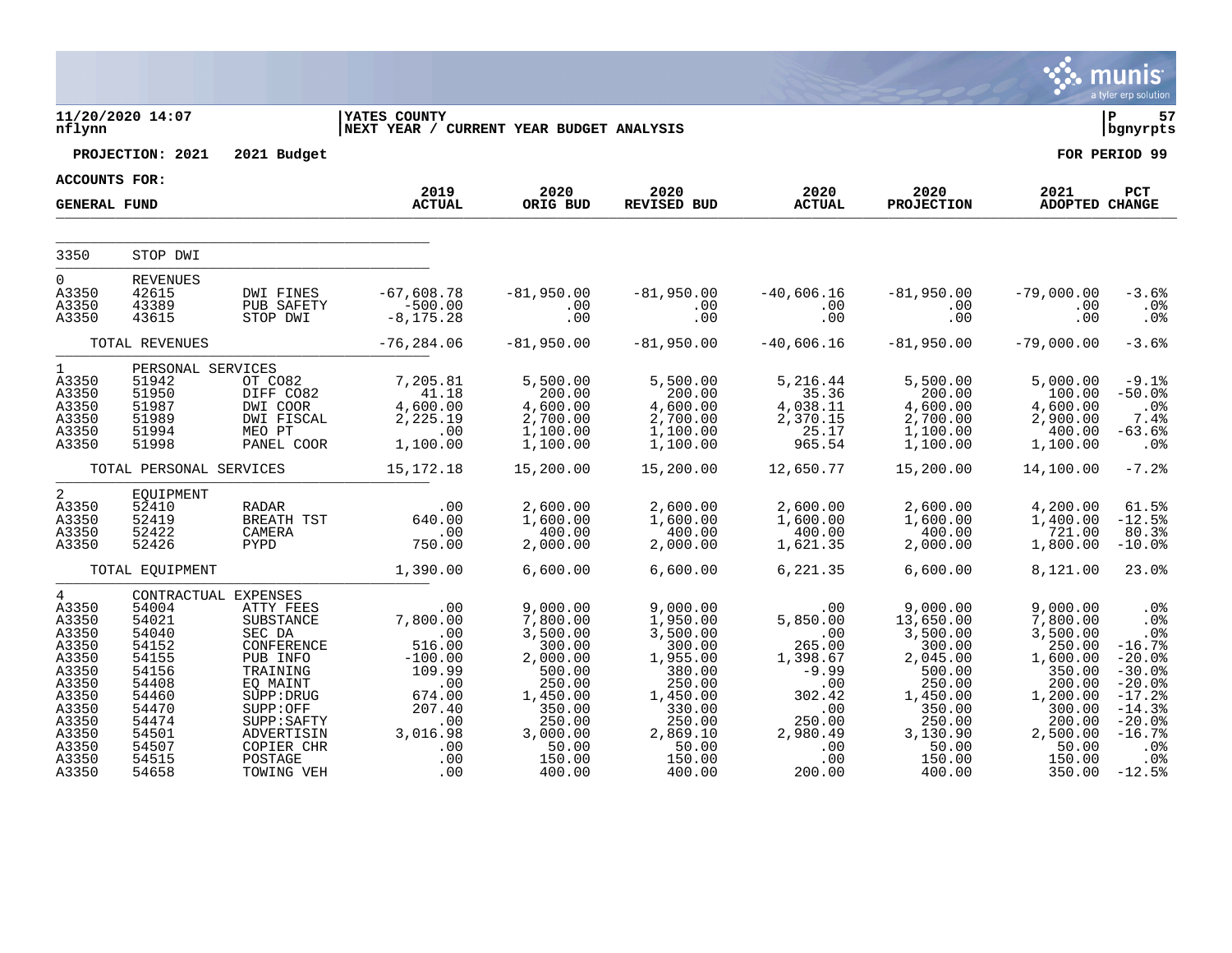

### **11/20/2020 14:07 |YATES COUNTY |P 58 nflynn |NEXT YEAR / CURRENT YEAR BUDGET ANALYSIS |bgnyrpts**

# **PROJECTION: 2021 2021 Budget FOR PERIOD 99**

| <b>GENERAL FUND</b> |                            |            | 2019<br><b>ACTUAL</b> | 2020<br>ORIG BUD | 2020<br>REVISED BUD | 2020<br><b>ACTUAL</b> | 2020<br><b>PROJECTION</b> | 2021<br><b>ADOPTED</b> | <b>PCT</b><br>CHANGE |
|---------------------|----------------------------|------------|-----------------------|------------------|---------------------|-----------------------|---------------------------|------------------------|----------------------|
| A3350               | 54660                      | TRAVEL EXP | 934.72                | 300.00           | 300.00              | 112.28                | 300.00                    | 250.00                 | $-16.7%$             |
| A3350               | 54661                      | VEH MAINT  | .00                   | 400.00           | 400.00              | .00                   | 400.00                    | 350.00                 | $-12.5%$             |
| A3350               | 54676                      | UTIL: CELL | 821.18                | 700.00           | 700.00              | 526.08                | 700.00                    | 700.00                 | $.0\%$               |
| A3350               | 54682                      | TEL/FAX    | 48.00                 | 100.00           | 240.00              | 200.00                | 100.00                    | 100.00                 | .0%                  |
| A3350               | 54703                      | BREATH ACC | 96.00                 | 1,300.00         | 1,300.00            | 228.00                | 1,300.00                  | 1,100.00               | $-15.4%$             |
| A3350               | 54705                      | COUN ALC   | 10,000.00             | 10,000.00        | 10,000.00           | 10,000.00             | 10,000.00                 | 10,000.00              | $.0\%$               |
| A3350               | 54743                      | SMART OPER | .00                   | 200.00           | 200.00              | .00                   | 200.00                    | 200.00                 | $.0\%$               |
| A3350               | 54751                      | VILL PY    | 4,715.17              | 3,500.00         | 3,500.00            | 2,333.80              | 3,500.00                  | 3,200.00               | $-8.6%$              |
| A3350               | 54761                      | DARE EXP   | 313.88                | 350.00           | 350.00              | .00                   | 350.00                    | 350.00                 | $.0\%$               |
| A3350               | 54764                      | IMPACT PAN | 171.10                | 250.00           | 250.00              | 200.00                | 250.00                    | 250.00                 | .0%                  |
| A3350               | 54814                      | PROBATION  | 11,000.00             | 11,000.00        | 11,000.00           | 11,000.00             | 11,000.00                 | 11,000.00              | .0%                  |
| A3350               | 54903                      | AWARDS     | 1,706.00              | 300.00           | 300.00              | 199.50                | 300.00                    | 250.00                 | $-16.7%$             |
| A3350               | 54907                      | DUES       | 306.71                | 350.00           | 350.00              | 161.62                | 350.00                    | 300.00                 | $-14.3%$             |
| A3350               | 54916                      | PUBLICATN  | 28.99                 | 250.00           | 250.00              | .00                   | 250.00                    | 200.00                 | $-20.0$ °            |
|                     | TOTAL CONTRACTUAL EXPENSES |            | 42,366.12             | 58,000.00        | 51,974.10           | 36,197.87             | 64,025.90                 | 55,700.00              | $-4.0\%$             |
| 8                   | EMPLOYEE BENEFITS          |            |                       |                  |                     |                       |                           |                        |                      |
| A3350               | 58100                      | FICA/MED   | 1,095.74              | 2,150.00         | 2,150.00            | 934.05                | 2,150.00                  | 1,079.00               | $-49.8%$             |
|                     | TOTAL EMPLOYEE BENEFITS    |            | 1,095.74              | 2,150.00         | 2,150.00            | 934.05                | 2,150.00                  | 1,079.00               | $-49.8%$             |
|                     | TOTAL STOP DWI             |            | $-16,260.02$          | .00              | $-6,025.90$         | 15,397.88             | 6,025.90                  | .00                    | $.0\%$               |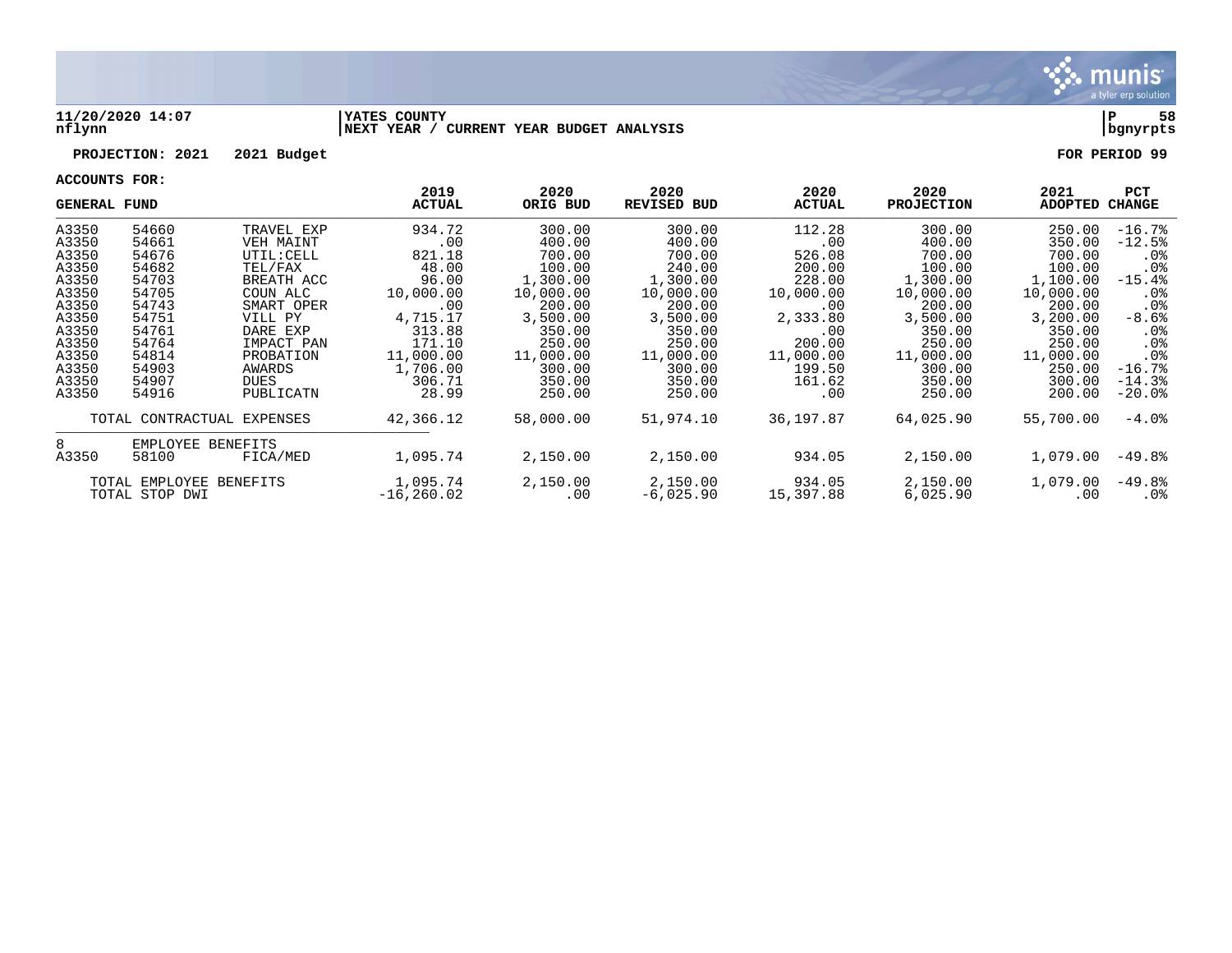|                                                                                                                                     |                                                                                                                                                                         |                                                                                                                                                                     |                                                                                                                                                              |                                                                                                                                                          |                                                                                                                                                       |                                                                                                                                                 |                                                                                                                                                          |                                                                                                                                                          | <b>munis</b><br>a tyler erp solution                                                                       |
|-------------------------------------------------------------------------------------------------------------------------------------|-------------------------------------------------------------------------------------------------------------------------------------------------------------------------|---------------------------------------------------------------------------------------------------------------------------------------------------------------------|--------------------------------------------------------------------------------------------------------------------------------------------------------------|----------------------------------------------------------------------------------------------------------------------------------------------------------|-------------------------------------------------------------------------------------------------------------------------------------------------------|-------------------------------------------------------------------------------------------------------------------------------------------------|----------------------------------------------------------------------------------------------------------------------------------------------------------|----------------------------------------------------------------------------------------------------------------------------------------------------------|------------------------------------------------------------------------------------------------------------|
| nflynn                                                                                                                              | 11/20/2020 14:07                                                                                                                                                        |                                                                                                                                                                     | <b>YATES COUNTY</b><br>NEXT YEAR / CURRENT YEAR BUDGET ANALYSIS                                                                                              |                                                                                                                                                          |                                                                                                                                                       |                                                                                                                                                 |                                                                                                                                                          |                                                                                                                                                          | ΙP<br>59<br>  bgnyrpts                                                                                     |
|                                                                                                                                     | PROJECTION: 2021                                                                                                                                                        | 2021 Budget                                                                                                                                                         |                                                                                                                                                              |                                                                                                                                                          |                                                                                                                                                       |                                                                                                                                                 |                                                                                                                                                          |                                                                                                                                                          | FOR PERIOD 99                                                                                              |
| <b>ACCOUNTS FOR:</b>                                                                                                                |                                                                                                                                                                         |                                                                                                                                                                     | 2019                                                                                                                                                         | 2020                                                                                                                                                     | 2020                                                                                                                                                  | 2020                                                                                                                                            | 2020                                                                                                                                                     | 2021                                                                                                                                                     | PCT                                                                                                        |
| <b>GENERAL FUND</b>                                                                                                                 |                                                                                                                                                                         |                                                                                                                                                                     | <b>ACTUAL</b>                                                                                                                                                | ORIG BUD                                                                                                                                                 | <b>REVISED BUD</b>                                                                                                                                    | <b>ACTUAL</b>                                                                                                                                   | <b>PROJECTION</b>                                                                                                                                        | ADOPTED CHANGE                                                                                                                                           |                                                                                                            |
| 3510                                                                                                                                | CONTROL OF ANIMALS                                                                                                                                                      |                                                                                                                                                                     |                                                                                                                                                              |                                                                                                                                                          |                                                                                                                                                       |                                                                                                                                                 |                                                                                                                                                          |                                                                                                                                                          |                                                                                                            |
| $\Omega$<br>A3510<br>A3510                                                                                                          | <b>REVENUES</b><br>41550<br>42268                                                                                                                                       | DOG FEES<br>ANIMAL LIC                                                                                                                                              | $-2,277.00$<br>$-11,522.00$                                                                                                                                  | $-3,000.00$<br>$-12,000.00$                                                                                                                              | $-3,000.00$<br>$-12,000.00$                                                                                                                           | $-819.00$<br>$-9, 135.00$                                                                                                                       | $-3,000.00$<br>$-12,000.00$                                                                                                                              | $-3,000.00$<br>$-12,000.00$                                                                                                                              | $.0\%$<br>.0%                                                                                              |
|                                                                                                                                     | TOTAL REVENUES                                                                                                                                                          |                                                                                                                                                                     | $-13,799.00$                                                                                                                                                 | $-15,000.00$                                                                                                                                             | $-15,000.00$                                                                                                                                          | $-9,954.00$                                                                                                                                     | $-15,000.00$                                                                                                                                             | $-15,000.00$                                                                                                                                             | .0%                                                                                                        |
| $\mathbf{1}$<br>A3510<br>A3510<br>A3510<br>A3510<br>A3510<br>A3510                                                                  | PERSONAL SERVICES<br>51036<br>51551<br>51951<br>51952<br>51953<br>51961                                                                                                 | ANIMAL CNT<br>ANIMAL PT<br>HOL OT 82<br>OT CO82<br>CB CO82<br>35-40 HRS                                                                                             | 39,627.63<br>11,971.45<br>1,992.78<br>211.48<br>1,073.69<br>1,816.56                                                                                         | 40,770.00<br>7,175.00<br>1,000.00<br>300.00<br>1,300.00<br>3,000.00                                                                                      | 40,770.00<br>7,175.00<br>1,000.00<br>300.00<br>1,300.00<br>3,000.00                                                                                   | 35,634.69<br>7,921.56<br>1,478.31<br>.00<br>1,075.42<br>561.33                                                                                  | 40,770.00<br>7,175.00<br>1,000.00<br>300.00<br>1,300.00<br>3,000.00                                                                                      | 41,638.00<br>7,319.00<br>1,500.00<br>300.00<br>1,300.00<br>3,000.00                                                                                      | 2.1%<br>2.0%<br>50.0%<br>.0%<br>.0%<br>.0 <sub>8</sub>                                                     |
|                                                                                                                                     | TOTAL PERSONAL SERVICES                                                                                                                                                 |                                                                                                                                                                     | 56,693.59                                                                                                                                                    | 53,545.00                                                                                                                                                | 53,545.00                                                                                                                                             | 46,671.31                                                                                                                                       | 53,545.00                                                                                                                                                | 55,057.00                                                                                                                                                | 2.8%                                                                                                       |
| $\overline{a}$<br>A3510                                                                                                             | EQUIPMENT<br>52213                                                                                                                                                      | VEH-MARKED                                                                                                                                                          | .00                                                                                                                                                          | 30,000.00                                                                                                                                                | 29,391.74                                                                                                                                             | 29,263.00                                                                                                                                       | 30,000.00                                                                                                                                                |                                                                                                                                                          | $.00 - 100.08$                                                                                             |
|                                                                                                                                     | TOTAL EQUIPMENT                                                                                                                                                         |                                                                                                                                                                     | .00                                                                                                                                                          | 30,000.00                                                                                                                                                | 29,391.74                                                                                                                                             | 29,263.00                                                                                                                                       | 30,000.00                                                                                                                                                |                                                                                                                                                          | $.00 - 100.0$                                                                                              |
| $\overline{4}$<br>A3510<br>A3510<br>A3510<br>A3510<br>A3510<br>A3510<br>A3510<br>A3510<br>A3510<br>A3510<br>A3510<br>A3510<br>A3510 | CONTRACTUAL EXPENSES<br>54156<br>54470<br>54474<br>54653<br>54661<br>54676<br>54682<br>54685<br>54749<br>54852<br>54858<br>54859<br>54966<br>TOTAL CONTRACTUAL EXPENSES | TRAINING<br>SUPP:OFF<br>SUPP: SAFTY<br>GASOLINE<br>VEH MAINT<br>UTIL: CELL<br>TEL/FAX<br>UTILITIES<br>UNIFORMS<br>DOG FOOD<br>POUND SERV<br>VET SERV<br>LEASE: BLDG | .00<br>105.79<br>200.00<br>8,502.06<br>3,835.96<br>1,114.33<br>597.81<br>2,400.00<br>492.88<br>$\cdot$ 00<br>12,420.00<br>1,668.79<br>3,900.00<br>35, 237.62 | 200.00<br>100.00<br>200.00<br>8,000.00<br>2,000.00<br>800.00<br>600.00<br>2,400.00<br>250.00<br>100.00<br>12,420.00<br>4,000.00<br>3,900.00<br>34,970.00 | .00<br>100.00<br>200.00<br>5,563.95<br>4,503.18<br>979.93<br>600.00<br>2,400.00<br>250.00<br>100.00<br>12,420.00<br>3,631.50<br>3,900.00<br>34,648.56 | .00<br>27.63<br>132.52<br>4,503.77<br>5,064.38<br>925.71<br>549.51<br>2,200.00<br>144.16<br>.00<br>11,385.00<br>917.75<br>3,575.00<br>29,425.43 | 200.00<br>100.00<br>200.00<br>8,000.00<br>2,561.20<br>800.00<br>600.00<br>2,400.00<br>250.00<br>100.00<br>12,420.00<br>4,368.50<br>3,900.00<br>35,899.70 | 200.00<br>100.00<br>200.00<br>8,000.00<br>2,000.00<br>800.00<br>600.00<br>2,400.00<br>250.00<br>100.00<br>12,420.00<br>4,000.00<br>3,900.00<br>34,970.00 | .0%<br>.0%<br>.0%<br>.0%<br>.0%<br>.0%<br>.0%<br>.0%<br>.0%<br>.0%<br>.0%<br>.0%<br>.0%<br>.0 <sub>8</sub> |
|                                                                                                                                     |                                                                                                                                                                         |                                                                                                                                                                     |                                                                                                                                                              |                                                                                                                                                          |                                                                                                                                                       |                                                                                                                                                 |                                                                                                                                                          |                                                                                                                                                          |                                                                                                            |
| 8<br>A3510                                                                                                                          | EMPLOYEE BENEFITS<br>58100                                                                                                                                              | FICA/MED                                                                                                                                                            | 4,259.59                                                                                                                                                     | 4,009.00                                                                                                                                                 | 4,009.00                                                                                                                                              | 3,493.99                                                                                                                                        | 4,009.00                                                                                                                                                 | 4,123.00                                                                                                                                                 | 2.8%                                                                                                       |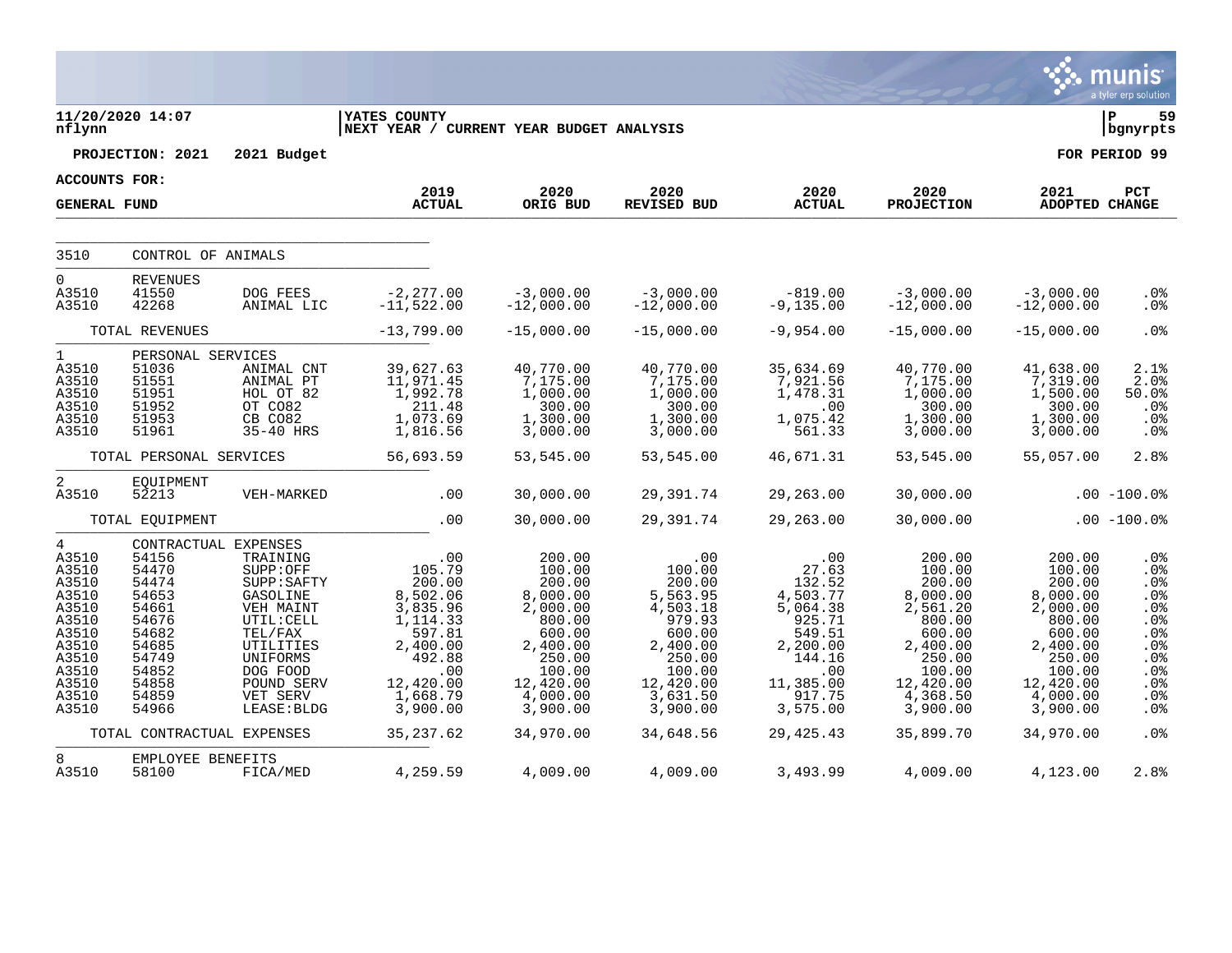

### **11/20/2020 14:07 |YATES COUNTY |P 60 nflynn |NEXT YEAR / CURRENT YEAR BUDGET ANALYSIS |bgnyrpts**

# **PROJECTION: 2021 2021 Budget FOR PERIOD 99**

| <b>GENERAL FUND</b>      |       |          | 2019          | 2020       | 2020        | 2020          | 2020              | 2021      | PCT      |
|--------------------------|-------|----------|---------------|------------|-------------|---------------|-------------------|-----------|----------|
|                          |       |          | <b>ACTUAL</b> | ORIG BUD   | REVISED BUD | <b>ACTUAL</b> | <b>PROJECTION</b> | ADOPTED   | CHANGE   |
| A3510                    | 58304 | INS CO82 | 6.459.60      | 6,460.00   | 6.460.00    | 5,921.30      | 6,460.00          | 6,654.00  | 3.0%     |
| TOTAL EMPLOYEE BENEFITS  |       |          | 10,719.19     | 10,469.00  | 10,469.00   | 9,415.29      | 10,469.00         | 10,777.00 | 2.9%     |
| TOTAL CONTROL OF ANIMALS |       |          | 88,851.40     | 113,984.00 | 113,054.30  | 104,821.03    | 114,913.70        | 85,804.00 | $-24.7%$ |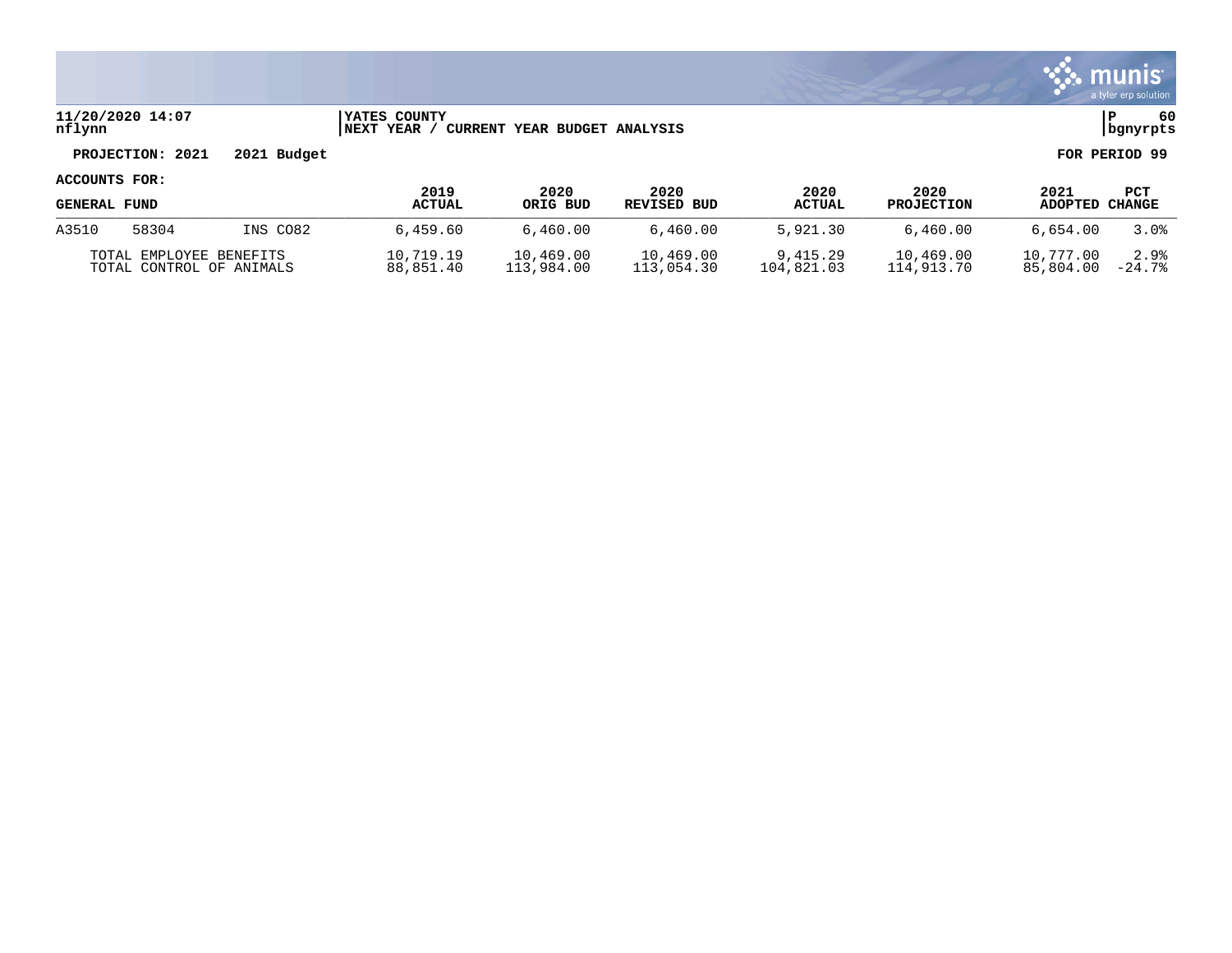|                                                                                            |                                                                                                    |                                                                                                |                                                                                                                 |                                                            |                                                                                                                                          |                                                                                                          |                                                                                                                                       |                                                                                          | <b>munis</b><br>a tyler erp solution                                               |
|--------------------------------------------------------------------------------------------|----------------------------------------------------------------------------------------------------|------------------------------------------------------------------------------------------------|-----------------------------------------------------------------------------------------------------------------|------------------------------------------------------------|------------------------------------------------------------------------------------------------------------------------------------------|----------------------------------------------------------------------------------------------------------|---------------------------------------------------------------------------------------------------------------------------------------|------------------------------------------------------------------------------------------|------------------------------------------------------------------------------------|
| nflynn                                                                                     | 11/20/2020 14:07                                                                                   |                                                                                                | <b>IYATES COUNTY</b><br>NEXT YEAR / CURRENT YEAR BUDGET ANALYSIS                                                |                                                            |                                                                                                                                          |                                                                                                          |                                                                                                                                       |                                                                                          | l P<br>61<br>bgnyrpts                                                              |
|                                                                                            |                                                                                                    | PROJECTION: 2021 2021 Budget                                                                   |                                                                                                                 |                                                            |                                                                                                                                          |                                                                                                          |                                                                                                                                       |                                                                                          | FOR PERIOD 99                                                                      |
| ACCOUNTS FOR:                                                                              |                                                                                                    |                                                                                                |                                                                                                                 |                                                            |                                                                                                                                          |                                                                                                          |                                                                                                                                       |                                                                                          |                                                                                    |
| <b>GENERAL FUND</b>                                                                        |                                                                                                    |                                                                                                | 2019<br><b>ACTUAL</b>                                                                                           | 2020<br>ORIG BUD                                           | 2020<br>REVISED BUD                                                                                                                      | 2020<br><b>ACTUAL</b>                                                                                    | 2020<br><b>PROJECTION</b>                                                                                                             | 2021<br>ADOPTED CHANGE                                                                   | PCT                                                                                |
| 3645                                                                                       |                                                                                                    | OFFICE OF EMERGENCY MNGMT                                                                      |                                                                                                                 |                                                            |                                                                                                                                          |                                                                                                          |                                                                                                                                       |                                                                                          |                                                                                    |
| $\Omega$<br>A3645<br>A3645<br>A3645<br>A3645<br>A3645<br>A3645<br>A3645<br>A3645           | <b>REVENUES</b><br>43407<br>44301<br>44302<br>44304<br>44305<br>44307<br>44309<br>44311            | EMS<br>REC & RET<br>SHSP '18<br>SHSP '15<br>EMPG OEM<br>SHSP '17<br>LEPC-HMEP<br>PRE-DISACT    | $-5,575.00$<br>$-871.23$ $-14,256.00$<br>$\begin{array}{c} . & 0 & 0 \\ . & 0 & 0 \end{array}$<br>$-20, 278.46$ |                                                            | $-13,000.00$<br>$-13,894.77$<br>$-29,991.00$<br>$-29,991.00$<br>$-689.03$<br>$-7,055.17$<br>$-2,039.37$                                  | $-6,572.00$<br>$-3,825.00$<br>$-23,967.18$<br>$-00$<br>$-670.50$<br>$-703.67$                            | $.00\,$<br>.00<br>.00<br>$00.00$<br>$00.00$<br>.00<br>$.00 \,$                                                                        | .00<br>.00<br>.00<br>.00<br>.00<br>.00<br>.00<br>.00                                     | .0 <sub>8</sub><br>.0 <sub>8</sub><br>.0%<br>.0%<br>.0%<br>$.0\%$<br>$.0\%$<br>.0% |
|                                                                                            | TOTAL REVENUES                                                                                     |                                                                                                | $-40,980.69$                                                                                                    | .00                                                        | $-66,669.34$                                                                                                                             | $-35,738.35$                                                                                             | .00                                                                                                                                   | .00                                                                                      | .0 <sup>8</sup>                                                                    |
| $1 \quad$<br>A3645<br>A3645<br>A3645<br>A3645<br>A3645<br>A3645<br>A3645<br>A3645<br>A3645 | PERSONAL SERVICES<br>51070<br>51071<br>51195<br>51300<br>51505<br>51508<br>51509<br>51660<br>51661 | EMS COORD<br>OVERTIME<br>35-40 HRS<br>COMP CSEA<br>INS BUYOUT<br>COMP NONUN                    | EMER DIR<br>EMPG FY19 14,256.00<br>DEP EMERG 47,264.57<br>PER COOPD 47,264.50<br>.00                            | 68,441.00<br>48,400.00<br>48,400.00<br>$\sim$ 00           | $70, 840.00$<br>$0.00$<br>$48, 400.00$<br>$22, 000.00$<br>$200.00$<br>500.00<br>500.00<br>3,945.00<br>$\sim$ 00                          | 61,647.12<br>$42,118.48$<br>00.<br>00.<br>00.<br>263.91<br>$19.40$<br>3,615.70<br>32.78                  | 68,441.00<br>$\sim$ 00<br>$\begin{array}{r} 48,400.00\ 22,000.00\ 200.00\ 500.00\ 5,945.00\ 3,945.00\ \end{array}$<br>3,945.00<br>.00 | 72,257.00<br>00.<br>49,183.00<br>22,000.00<br>200.00<br>500.00<br>.00<br>4,063.00<br>.00 | 5.6%<br>.0%<br>1.6%<br>.0%<br>.0%<br>.0%<br>.0%<br>3.0%<br>.0%                     |
|                                                                                            |                                                                                                    |                                                                                                | TOTAL PERSONAL SERVICES 119,648.91                                                                              | 143,486.00                                                 | 145,885.00                                                                                                                               | 107,697.39                                                                                               | 143,486.00                                                                                                                            | 148,203.00                                                                               | 3.3%                                                                               |
| $\overline{2}$<br>A3645<br>A3645<br>A3645<br>A3645                                         | EQUIPMENT<br>52180<br>52953<br>52955<br>52962                                                      |                                                                                                | VEHICLE .00<br>SHSP '17 .00<br>SHSP '18 .00<br>SHSP FY19 .00<br>.00                                             | .00<br>.00<br>.00<br>.00                                   | $00$<br>689.03<br>13.894                                                                                                                 | $\begin{array}{cc} .00 & .00 \\ 689.03 & 670.50 \\ 13,894.77 & 10,755.60 \\ 29,991.00 & .00 \end{array}$ | .00<br>.00<br>.00<br>.00                                                                                                              | 53,000.00<br>.00<br>.00<br>.00                                                           | .0%<br>.0%<br>$.0\%$<br>.0%                                                        |
|                                                                                            | TOTAL EQUIPMENT                                                                                    |                                                                                                | 13, 211.58                                                                                                      | .00                                                        | 44,574.80                                                                                                                                | 11,426.10                                                                                                | .00                                                                                                                                   | 53,000.00                                                                                | .0%                                                                                |
| $4\degree$<br>A3645<br>A3645<br>A3645<br>A3645<br>A3645<br>A3645                           | 54103<br>54152<br>54156<br>54457<br>54459<br>54470                                                 | CONTRACTUAL EXPENSES<br>EMS EQ<br>CONFERENCE<br>TRAINING<br>SUPP:COMP<br>SUPP: DEP<br>SUPP:OFF | $\begin{array}{r} 190.80\ 300.00\ 7,280.08\ 0.00\ 931.00\ \end{array}$<br>1,261.78                              | $20,700.00$<br>200.00<br>200.00<br>1<br>1,300.00<br>800.00 | $\begin{array}{cc} 800.00 & 0.00 \ 400.00 & 400.00 \ 700.00 & 19,949.37 \ 200.00 & 200.00 \end{array}$<br>$200.00$<br>1,300.00<br>800.00 | 466.00<br>300.00<br>10,370.90<br>200.00<br>897.12<br>452.17                                              | 800.00<br>400.00<br>20,700.00<br>200.00<br>1,300.00<br>800.00                                                                         | 800.00<br>400.00<br>20,700.00<br>200.00<br>1,300.00<br>800.00                            | .0%<br>.0%<br>.0%<br>.0%<br>.0%<br>.0 <sub>8</sub>                                 |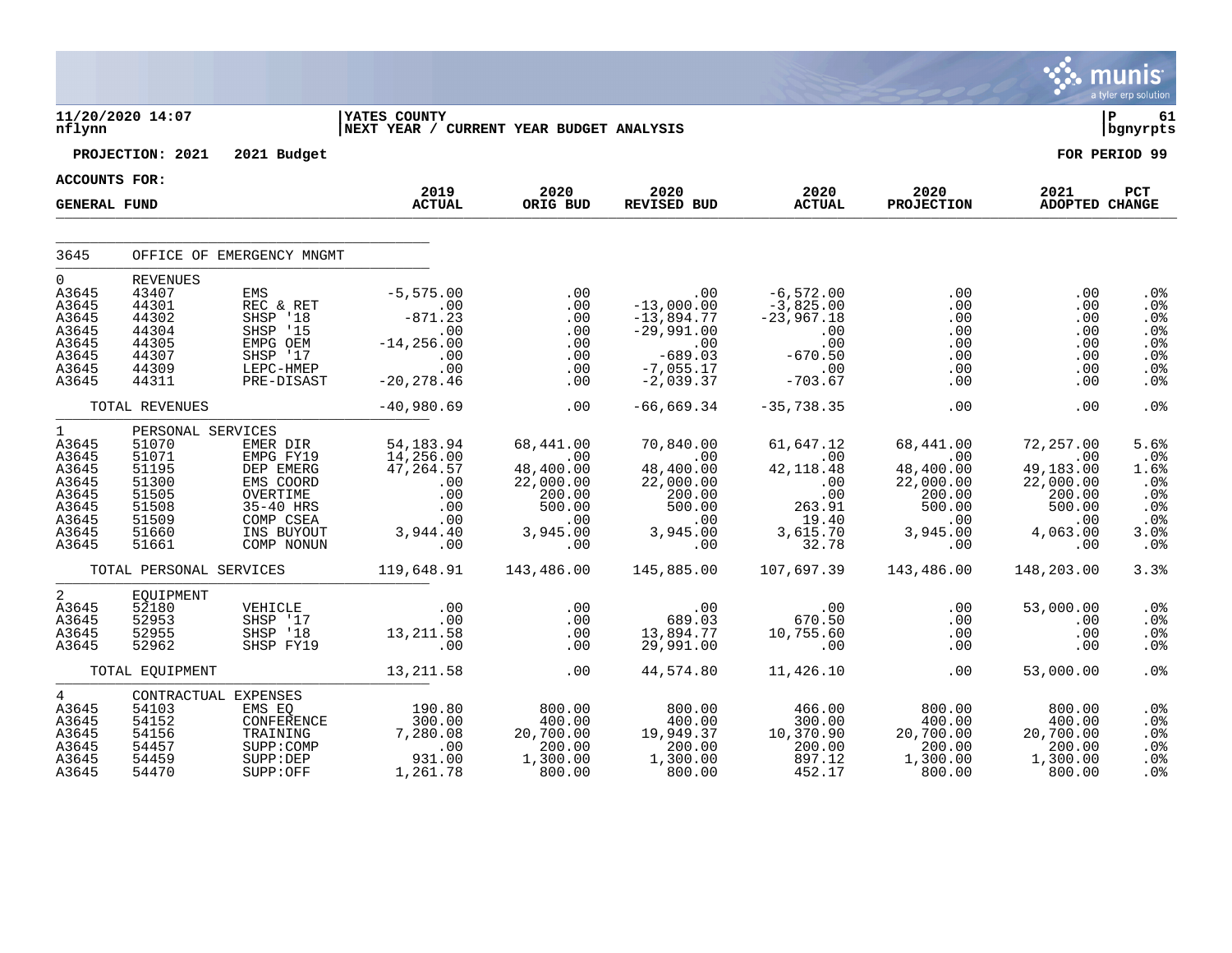

### **11/20/2020 14:07 |YATES COUNTY |P 62 nflynn |NEXT YEAR / CURRENT YEAR BUDGET ANALYSIS |bgnyrpts**

### **PROJECTION: 2021 2021 Budget FOR PERIOD 99**

| <b>GENERAL FUND</b> |                         |                              | 2019<br><b>ACTUAL</b> | 2020<br>ORIG BUD | 2020<br><b>REVISED BUD</b> | 2020<br><b>ACTUAL</b> | 2020<br><b>PROJECTION</b> | 2021<br><b>ADOPTED CHANGE</b> | <b>PCT</b>      |
|---------------------|-------------------------|------------------------------|-----------------------|------------------|----------------------------|-----------------------|---------------------------|-------------------------------|-----------------|
| A3645               | 54507                   | COPIER CHR                   | 8.10                  | 100.00           | 100.00                     | .00                   | 100.00                    | 100.00                        | $.0\%$          |
| A3645               | 54515                   | POSTAGE                      | 303.50                | 400.00           | 400.00                     | 7.60                  | 400.00                    | 400.00                        | $.0\%$          |
| A3645               | 54653                   | GASOLINE                     | 1,518.05              | 2,000.00         | 2,000.00                   | 1,087.61              | 2,000.00                  | 2,000.00                      | $.0\%$          |
| A3645               | 54654                   | MILEAGE                      | .00                   | 100.00           | 100.00                     | .00                   | 100.00                    |                               | $.00 - 100.0$   |
| A3645               | 54660                   | TRAVEL EXP                   | 30.18                 | 150.00           | 150.00                     | 29.16                 | 150.00                    | 150.00                        | . 0%            |
| A3645               | 54661                   | VEH MAINT                    | 1,767.31              | 1,400.00         | 1,400.00                   | 1,207.06              | 1,400.00                  | 1,400.00                      | .0%             |
| A3645               | 54676                   | UTIL: CELL                   | 641.19                | 725.00           | 725.00                     | 573.16                | 725.00                    | 725.00                        | $.0\%$          |
| A3645               | 54682                   | TEL/FAX                      | 739.60                | 1,200.00         | 1,200.00                   | 1,000.00              | 1,200.00                  | 1,200.00                      | .0 <sub>8</sub> |
| A3645               | 54704                   | BREATH SYS                   | 3,507.59              | 3,500.00         | 3,500.00                   | 2,900.00              | 3,500.00                  | 3,500.00                      | .0%             |
| A3645               | 54714                   | FIRE INV                     | .00                   | 1,800.00         | 1,800.00                   | 1,310.12              | 1,800.00                  | 1,800.00                      | .0%             |
| A3645               | 54715                   | FIRE PREV                    | 796.99                | 1,200.00         | 1,200.00                   | 400.00                | 1,200.00                  | 1,200.00                      | .0%             |
| A3645               | 54716                   | FIRE SAFET                   | 1,978.67              | 2,500.00         | 2,500.00                   | 951.08                | 2,500.00                  | 2,500.00                      | .0%             |
| A3645               | 54717                   | CODE ENF.                    | 3,000.00              | 3,000.00         | 3,000.00                   | 3,000.00              | 3,000.00                  | 3,000.00                      | .0%             |
| A3645               | 54734                   | RADIO PART                   | 2,298.74              | 2,100.00         | 2,100.00                   | 649.20                | 2,100.00                  | 2,100.00                      | .0%             |
| A3645               | 54774                   | PUMP TEST                    | 2,490.00              | 2,600.00         | 3,305.00                   | 3,305.00              | 2,600.00                  | 2,600.00                      | .0%             |
| A3645               | 54907                   | <b>DUES</b>                  | 150.00                | 175.00           | 175.00                     | 150.00                | 175.00                    | 175.00                        | .0%             |
| A3645               | 54908                   | REC & RET                    | .00                   | .00              | 13,000.00                  | 3,825.00              | .00                       | .00                           | .0%             |
| A3645               | 54916                   | PUBLICATN                    | 108.90                | 150.00           | 150.00                     | 109.90                | 150.00                    | 150.00                        | .0%             |
| A3645               | 54957                   | HMLND 06                     | 11,766.88             | .00              | 2,085.00                   | 2,085.00              | .00                       | .00                           | .0%             |
| A3645               | 54959                   | <b>EMERG PLNG</b>            | 69.69                 | .00              | 7,055.17                   | .00                   | .00.                      | .00                           | $.0\%$          |
|                     |                         | TOTAL CONTRACTUAL EXPENSES   | 41,139.05             | 47,300.00        | 69,394.54                  | 35,276.08             | 47,300.00                 | 47,200.00                     | $-0.2\%$        |
| 8                   | EMPLOYEE BENEFITS       |                              |                       |                  |                            |                       |                           |                               |                 |
| A3645               | 58100                   | FICA/MED                     | 8,958.49              | 10,890.00        | 11,073.52                  | 8,090.13              | 10,890.00                 | 11,249.00                     | 3.3%            |
| A3645               | 58303                   | INS-CSEA                     | 6,459.60              | 6,460.00         | 6,460.00                   | 5,921.30              | 6,460.00                  | 6,654.00                      | 3.0%            |
|                     | TOTAL EMPLOYEE BENEFITS |                              | 15,418.09             | 17,350.00        | 17,533.52                  | 14,011.43             | 17,350.00                 | 17,903.00                     | 3.2%            |
|                     |                         | TOTAL OFFICE OF EMERGENCY MN | 148,436.94            | 208,136.00       | 210,718.52                 | 132,672.65            | 208,136.00                | 266,306.00                    | 27.9%           |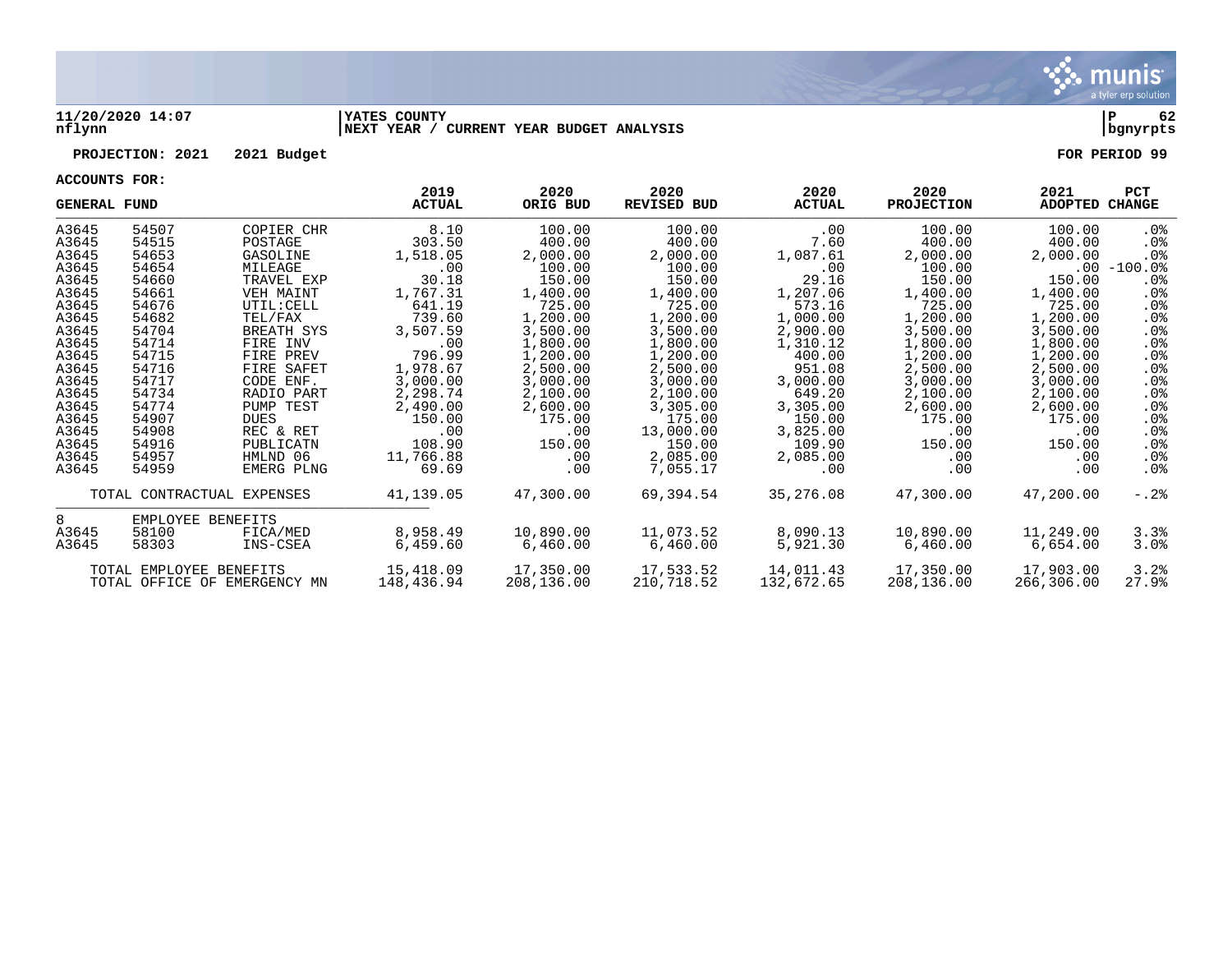|                                                                                                                                                                                                                             |                                                                                                                                                                                                                                  |                                                                                                                                                                                                                                                                |                                                                                                                                                                                                                                                                                   |                                                                                                                                                                                                                                                                                        |                                                                                                                                                                                                                                                                                            |                                                                                                                                                                                                                                                                                             |                                                                                                                                                                                                                                                                                 |                                                                                                                                                                                                                                                                                      | munis <sup>®</sup><br>a tyler erp solution                                                                                                                                                          |
|-----------------------------------------------------------------------------------------------------------------------------------------------------------------------------------------------------------------------------|----------------------------------------------------------------------------------------------------------------------------------------------------------------------------------------------------------------------------------|----------------------------------------------------------------------------------------------------------------------------------------------------------------------------------------------------------------------------------------------------------------|-----------------------------------------------------------------------------------------------------------------------------------------------------------------------------------------------------------------------------------------------------------------------------------|----------------------------------------------------------------------------------------------------------------------------------------------------------------------------------------------------------------------------------------------------------------------------------------|--------------------------------------------------------------------------------------------------------------------------------------------------------------------------------------------------------------------------------------------------------------------------------------------|---------------------------------------------------------------------------------------------------------------------------------------------------------------------------------------------------------------------------------------------------------------------------------------------|---------------------------------------------------------------------------------------------------------------------------------------------------------------------------------------------------------------------------------------------------------------------------------|--------------------------------------------------------------------------------------------------------------------------------------------------------------------------------------------------------------------------------------------------------------------------------------|-----------------------------------------------------------------------------------------------------------------------------------------------------------------------------------------------------|
| nflynn                                                                                                                                                                                                                      | 11/20/2020 14:07                                                                                                                                                                                                                 |                                                                                                                                                                                                                                                                | <b>IYATES COUNTY</b><br>NEXT YEAR / CURRENT YEAR BUDGET ANALYSIS                                                                                                                                                                                                                  |                                                                                                                                                                                                                                                                                        |                                                                                                                                                                                                                                                                                            |                                                                                                                                                                                                                                                                                             |                                                                                                                                                                                                                                                                                 |                                                                                                                                                                                                                                                                                      | ∣ P<br>63<br>bgnyrpts                                                                                                                                                                               |
|                                                                                                                                                                                                                             | PROJECTION: 2021                                                                                                                                                                                                                 | 2021 Budget                                                                                                                                                                                                                                                    |                                                                                                                                                                                                                                                                                   |                                                                                                                                                                                                                                                                                        |                                                                                                                                                                                                                                                                                            |                                                                                                                                                                                                                                                                                             |                                                                                                                                                                                                                                                                                 |                                                                                                                                                                                                                                                                                      | FOR PERIOD 99                                                                                                                                                                                       |
| <b>ACCOUNTS FOR:</b>                                                                                                                                                                                                        |                                                                                                                                                                                                                                  |                                                                                                                                                                                                                                                                |                                                                                                                                                                                                                                                                                   |                                                                                                                                                                                                                                                                                        |                                                                                                                                                                                                                                                                                            |                                                                                                                                                                                                                                                                                             |                                                                                                                                                                                                                                                                                 |                                                                                                                                                                                                                                                                                      |                                                                                                                                                                                                     |
| <b>GENERAL FUND</b>                                                                                                                                                                                                         |                                                                                                                                                                                                                                  |                                                                                                                                                                                                                                                                | 2019<br><b>ACTUAL</b>                                                                                                                                                                                                                                                             | 2020<br>ORIG BUD                                                                                                                                                                                                                                                                       | 2020<br><b>REVISED BUD</b>                                                                                                                                                                                                                                                                 | 2020<br><b>ACTUAL</b>                                                                                                                                                                                                                                                                       | 2020<br><b>PROJECTION</b>                                                                                                                                                                                                                                                       | 2021<br>ADOPTED CHANGE                                                                                                                                                                                                                                                               | PCT                                                                                                                                                                                                 |
| 4010                                                                                                                                                                                                                        | PUBLIC HEALTH                                                                                                                                                                                                                    |                                                                                                                                                                                                                                                                |                                                                                                                                                                                                                                                                                   |                                                                                                                                                                                                                                                                                        |                                                                                                                                                                                                                                                                                            |                                                                                                                                                                                                                                                                                             |                                                                                                                                                                                                                                                                                 |                                                                                                                                                                                                                                                                                      |                                                                                                                                                                                                     |
| $\mathbf 0$<br>A4010<br>A4010<br>A4010<br>A4010<br>A4010<br>A4010<br>A4010<br>A4010                                                                                                                                         | <b>REVENUES</b><br>41610<br>41615<br>41689<br>42411<br>42701<br>43401<br>43402<br>43403                                                                                                                                          | PH FEES<br>COMP REIMB<br><b>DONATIONS</b><br>RENT-PH<br>PR YR RFND<br>РH<br>NYS COVID<br>SAY                                                                                                                                                                   | $-45,925.97$<br>$-88,058.69$<br>$-629.34$<br>$-915.97$<br>$-620.56$<br>$-551, 131.20$<br>.00<br>.02                                                                                                                                                                               | $-28,988.00$<br>$-114, 406.00$<br>.00<br>.00<br>.00<br>$-484, 795.00$<br>.00<br>.00                                                                                                                                                                                                    | $-28,988.00$<br>$-114, 406.00$<br>.00<br>.00<br>.00<br>$-498, 361.00$<br>-6,785.00<br>.00                                                                                                                                                                                                  | $-30,229.97$<br>$-59,401.52$<br>$-550.25$<br>$-916.63$<br>.00<br>$-412, 288.67$<br>-6,785.00<br>.00                                                                                                                                                                                         | $.00 \,$<br>$-114, 406.00$<br>.00<br>.00<br>$.00 \,$<br>$-484, 795.00$<br>.00<br>.00                                                                                                                                                                                            | $-35,400.00$<br>$-105, 464.00$<br>.00<br>.00<br>.00<br>$-409, 487.00$<br>.00<br>.00                                                                                                                                                                                                  | 22.1%<br>$-7.8%$<br>.0%<br>.0%<br>.0%<br>$-15.5%$<br>.0%<br>.0 <sub>8</sub>                                                                                                                         |
| A4010<br>A4010<br>A4010                                                                                                                                                                                                     | 44401<br>44457<br>44489                                                                                                                                                                                                          | PUB HLTH<br>LEAD<br>DIS PLNG                                                                                                                                                                                                                                   | $-21,563.96$<br>$-24,510.32$<br>$-37,680.69$                                                                                                                                                                                                                                      | $-27,956.00$<br>$-23,552.00$<br>$-49,625.00$                                                                                                                                                                                                                                           | $-27,956.00$<br>$-39,057.38$<br>$-57, 325.00$                                                                                                                                                                                                                                              | $-12, 717.85$<br>$-16, 536.90$<br>$-43,909.31$                                                                                                                                                                                                                                              | $-27,956.00$<br>$-23,552.00$<br>$-49,625.00$                                                                                                                                                                                                                                    | $-20,000.00$<br>$-23,552.00$<br>$-49,625.00$                                                                                                                                                                                                                                         | $-28.5%$<br>.0%<br>.0%                                                                                                                                                                              |
|                                                                                                                                                                                                                             | TOTAL REVENUES                                                                                                                                                                                                                   |                                                                                                                                                                                                                                                                | $-771,036.68$                                                                                                                                                                                                                                                                     | $-729, 322.00$                                                                                                                                                                                                                                                                         | $-772,878.38$                                                                                                                                                                                                                                                                              | $-583, 336.10$                                                                                                                                                                                                                                                                              | $-700, 334.00$                                                                                                                                                                                                                                                                  | $-643,528.00$                                                                                                                                                                                                                                                                        | $-11.8%$                                                                                                                                                                                            |
| $\mathbf{1}$<br>A4010<br>A4010<br>A4010<br>A4010<br>A4010<br>A4010<br>A4010<br>A4010<br>A4010<br>A4010<br>A4010<br>A4010<br>A4010<br>A4010<br>A4010<br>A4010<br>A4010<br>A4010<br>A4010<br>A4010<br>A4010<br>A4010<br>A4010 | PERSONAL SERVICES<br>51065<br>51066<br>51150<br>51152<br>51153<br>51200<br>51271<br>51320<br>51329<br>51332<br>51333<br>51334<br>51341<br>51349<br>51502<br>51504<br>51505<br>51506<br>51508<br>51509<br>51520<br>51530<br>51660 | DIR PH<br>DIR ADD-ON<br>PRINC ACT<br>DEPUTY ADD<br>DEP DIR PH<br>ACCT CL TY<br>SR ACT<br>PH EDUC<br>PHN<br>PHN PT<br>PHN<br>PHN<br>RN<br>LPN<br>HOLIDAY OT<br>ON CALL<br>OVERTIME<br>PHONE WORK<br>35-40 HRS<br>COMP CSEA<br>INS BO<br>PRG COORD<br>INS BUYOUT | 74,134.92<br>20,000.00<br>26, 428.62<br>2,500.00<br>66,928.88<br>17,057.69<br>29,085.29<br>58, 153.45<br>50,556.32<br>20,044.92<br>59,249.66<br>42,903.40<br>50,392.69<br>44,049.02<br>.00<br>6,415.56<br>117.84<br>1,179.00<br>1,400.17<br>17.26<br>.00<br>23,811.72<br>3,944.40 | 74,136.00<br>20,000.00<br>36,766.00<br>2,500.00<br>67,616.00<br>33,012.00<br>38,239.00<br>59,550.00<br>52,925.00<br>5,032.00<br>60,669.00<br>53,916.00<br>52,742.00<br>45,099.00<br>.00<br>6,490.00<br>750.00<br>1,500.00<br>1,500.00<br>100.00<br>.00<br>53,431.00<br>3,945.00<br>.00 | 76,650.00<br>20,000.00<br>36,766.00<br>2,500.00<br>68,967.00<br>20,577.00<br>38,239.00<br>59,550.00<br>52,925.00<br>13,632.37<br>60,669.00<br>53,916.00<br>52,742.00<br>45,099.00<br>300.00<br>6,990.00<br>1,250.00<br>4,000.00<br>5,636.27<br>100.00<br>2,635.00<br>53,431.00<br>3,945.00 | 66,703.08<br>17,557.28<br>31,955.94<br>2,194.66<br>60,017.07<br>8,641.57<br>24,798.05<br>43,867.00<br>39, 141. 75<br>15,007.54<br>52,795.68<br>46,872.88<br>45,846.44<br>39,245.68<br>1,056.54<br>5,536.23<br>1,175.87<br>3,958.00<br>4,267.86<br>9.16<br>1,722.61<br>46,387.76<br>3,615.70 | 74,136.00<br>20,000.00<br>36,766.00<br>2,500.00<br>67,616.00<br>33,012.00<br>38,239.00<br>59,550.00<br>52,925.00<br>5,032.00<br>60,669.00<br>53,916.00<br>52,742.00<br>45,099.00<br>.00<br>6,490.00<br>750.00<br>1,500.00<br>1,500.00<br>100.00<br>.00<br>53,431.00<br>3,945.00 | 78,183.00<br>20,000.00<br>38,158.00<br>2,500.00<br>70,347.00<br>13,865.00<br>35,664.00<br>53,970.00<br>54,986.00<br>13,050.00<br>62,483.00<br>55,980.00<br>54,797.00<br>45,822.00<br>.00<br>6,490.00<br>750.00<br>1,500.00<br>1,500.00<br>50.00<br>2,505.00<br>55,472.00<br>4,063.00 | 5.5%<br>.0%<br>3.8%<br>.0%<br>4.0%<br>$-58.0%$<br>$-6.7%$<br>$-9.4%$<br>3.9%<br>159.3%<br>3.0%<br>3.8%<br>3.9%<br>1.6%<br>.0%<br>.0%<br>.0%<br>.0%<br>.0%<br>$-50.0%$<br>.0%<br>3.8%<br>3.0%<br>.0% |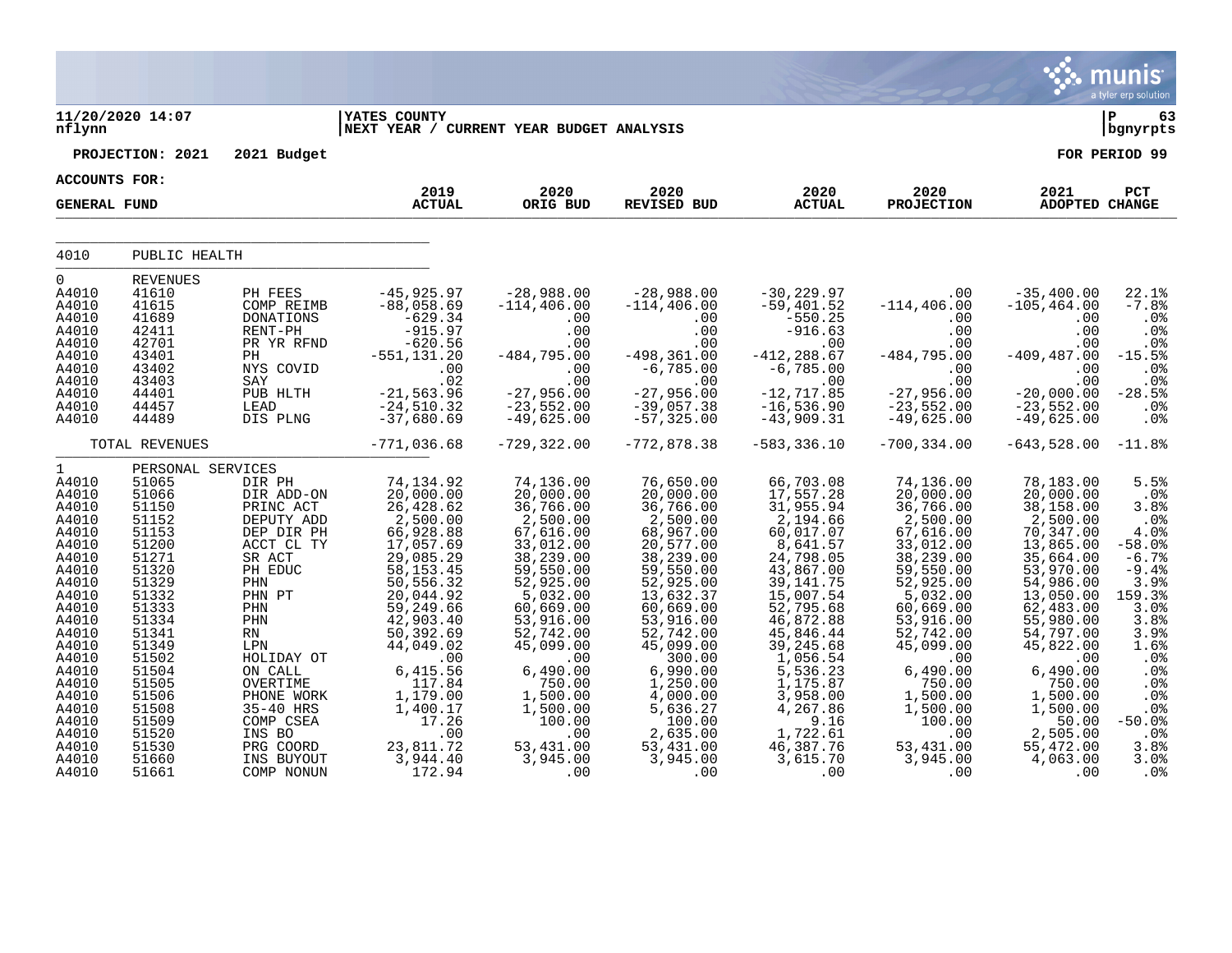

### **11/20/2020 14:07 |YATES COUNTY |P 64 nflynn |NEXT YEAR / CURRENT YEAR BUDGET ANALYSIS |bgnyrpts**

**PROJECTION: 2021 2021 Budget FOR PERIOD 99**

| ACCOUNTS FOR: |  |
|---------------|--|
|               |  |

| <b>GENERAL FUND</b> |                            | 2019<br><b>ACTUAL</b> | 2020<br>ORIG BUD | 2020<br>REVISED BUD | 2020<br><b>ACTUAL</b> | 2020<br><b>PROJECTION</b> | 2021<br><b>ADOPTED CHANGE</b> | <b>PCT</b>      |                 |
|---------------------|----------------------------|-----------------------|------------------|---------------------|-----------------------|---------------------------|-------------------------------|-----------------|-----------------|
|                     | TOTAL PERSONAL SERVICES    |                       | 598,543.75       | 669,918.00          | 680,519.64            | 562,374.35                | 669,918.00                    | 672,135.00      | .3%             |
| 2<br>A4010          | EOUIPMENT<br>52516         | SMALL EQUI            | .00              | .00                 | 5,500.00              | .00                       | .00                           | .00             | .0 <sub>8</sub> |
|                     | TOTAL EQUIPMENT            |                       | .00              | .00                 | 5,500.00              | .00                       | .00                           | .00             | .0%             |
| $4\overline{ }$     | CONTRACTUAL EXPENSES       |                       |                  |                     |                       |                           |                               |                 |                 |
| A4010               | 54011                      | CONSULTANT            | .00              | 2,500.00            | 2,500.00              | .00                       | 2,500.00                      | 2,500.00        | .0 <sub>8</sub> |
| A4010               | 54035                      | PHYSICIAN             | 2,740.00         | 2,640.00            | 2,640.00              | 2,200.00                  | 2,640.00                      | 2,640.00        | .0 <sub>8</sub> |
| A4010               | 54106                      | VACCINE               | 333.35           | 1,000.00            | 1,000.00              | 333.23                    | 1,000.00                      | 500.00          | $-50.0%$        |
| A4010               | 54107                      | IMMUN PROG            | 15,639.52        | 15,000.00           | 15,898.68             | 10,925.61                 | .00                           | 15,500.00       | 3.3%            |
| A4010               | 54109                      | LEAD PROG             | 2,697.66         | 5,000.00            | 20,505.38             | 1,848.79                  | 5,000.00                      | 4,000.00        | $-20.0%$        |
| A4010               | 54113                      | STD TX                | 1,676.53         | 3,000.00            | 3,000.00              | 1,008.69                  | 3,000.00                      | 3,000.00        | .0%             |
| A4010               | 54115                      | NYS COVID             | .00<br>2,465.42  | .00<br>2,000.00     | 6,785.00              | .00<br>2,316.65           | .00<br>2,000.00               | .00<br>2,000.00 | .0%             |
| A4010<br>A4010      | 54116<br>54120             | TB CARE<br>CORP COMP  | 18,500.00        |                     | 3,000.00<br>18,500.00 | 18,500.00                 | 18,500.00                     | 18,500.00       | $.0\%$<br>.0%   |
| A4010               | 54152                      | CONFERENCE            | 105.00           | 18,500.00<br>500.00 | 500.00                |                           | 500.00                        | 500.00          | .0%             |
| A4010               | 54153                      | EDUCATION             | 7,033.34         | 13,000.00           | 10,000.00             | .00<br>1,424.51           | 13,000.00                     | 7,000.00        | $-46.2%$        |
| A4010               | 54156                      | TRAINING              | 3,955.30         | .00                 | .00                   | .00                       | .00                           | .00             | .0 <sub>8</sub> |
| A4010               | 54320                      | EMERG EXP             | .00              | .00                 | 2,000.00              | 2,515.34                  | .00                           | .00             | .0%             |
| A4010               | 54469                      | SUPP: NURSG           | 2,756.14         | 2,400.00            | 3,100.00              | 526.63                    | 2,400.00                      | 2,000.00        | $-16.7%$        |
| A4010               | 54470                      | SUPP:OFF              | 1,200.55         | 1,500.00            | 1,700.00              | 954.41                    | 1,500.00                      | 1,500.00        | .0%             |
| A4010               | 54515                      | POSTAGE               | 773.98           | 1,000.00            | 1,200.00              | 949.65                    | 1,000.00                      | 1,000.00        | $.0\%$          |
| A4010               | 54516                      | PRINTING              | 999.07           | 750.00              | 1,050.00              | 932.41                    | 750.00                        | 1,000.00        | 33.3%           |
| A4010               | 54574                      | COMP MAINT            | 7,219.60         | 7,000.00            | 7,000.00              | 4,472.02                  | 7,000.00                      | 7,000.00        | $.0\%$          |
| A4010               | 54653                      | GASOLINE              | 132.09           | .00                 | .00                   | .00                       | $.00 \ \rm$                   | .00             | .0%             |
| A4010               | 54654                      | MILEAGE               | 6,984.94         | 5,500.00            | 6, 200.00             | 3,629.27                  | 5,500.00                      | 5,500.00        | .0%             |
| A4010               | 54660                      | TRAVEL EXP            | 289.03           | 500.00              | 500.00                | 20.63                     | 500.00                        |                 | $.00 - 100.0$   |
| A4010               | 54661                      | VEH MAINT             | 1,149.68         | .00                 | .00                   | .00                       | .00                           | .00             | .0%             |
| A4010               | 54682                      | TEL/FAX               | 6,960.11         | 8,300.00            | 8,400.00              | 6,777.72                  | 8,300.00                      | 8,300.00        | .0%             |
| A4010               | 54688                      | G ROCH HEA            | 395.27           | .00                 | .00                   | .00                       | .00                           | .00             | .0%             |
| A4010               | 54904                      | BID NOTICE            | .00              | .00                 | .00                   | .00                       | .00                           | 150.00          | .0%             |
| A4010               | 54907                      | <b>DUES</b>           | 1,587.02         | 1,967.00            | 1,967.00              | 1,966.98                  | 1,967.00                      | 1,742.00        | $-11.4%$        |
| A4010               | 54911                      | INS                   | 5,628.03         | 5,797.00            | 5,797.00              | 5,793.19                  | 5,797.00                      | 5,971.00        | 3.0%            |
| A4010               | 54938                      | DISASTER P            | 7,061.80         | 10,000.00           | 10,000.00             | 3,499.39                  | 10,000.00                     | 12,000.00       | 20.0%           |
|                     | TOTAL CONTRACTUAL EXPENSES |                       | 98, 283. 43      | 107,854.00          | 133,243.06            | 70,595.12                 | 92,854.00                     | 102,303.00      | $-5.1%$         |
| 8                   | EMPLOYEE BENEFITS          |                       |                  |                     |                       |                           |                               |                 |                 |
| A4010               | 58100                      | FICA/MED              | 43,659.66        | 49,244.00           | 50,578.40             | 41,221.78                 | 49,244.00                     | 49,458.00       | $.4\%$          |
| A4010               | 58303                      | INS-CSEA              | 79,087.65        | 101,082.00          | 101,082.00            | 71,546.69                 | 101,082.00                    | 96,834.00       | $-4.2%$         |
| A4010               | 58305                      | INS-NON UN            | 13,295.34        | 12,920.00           | 12,920.00             | 11,843.04                 | 12,920.00                     | 13,308.00       | 3.0%            |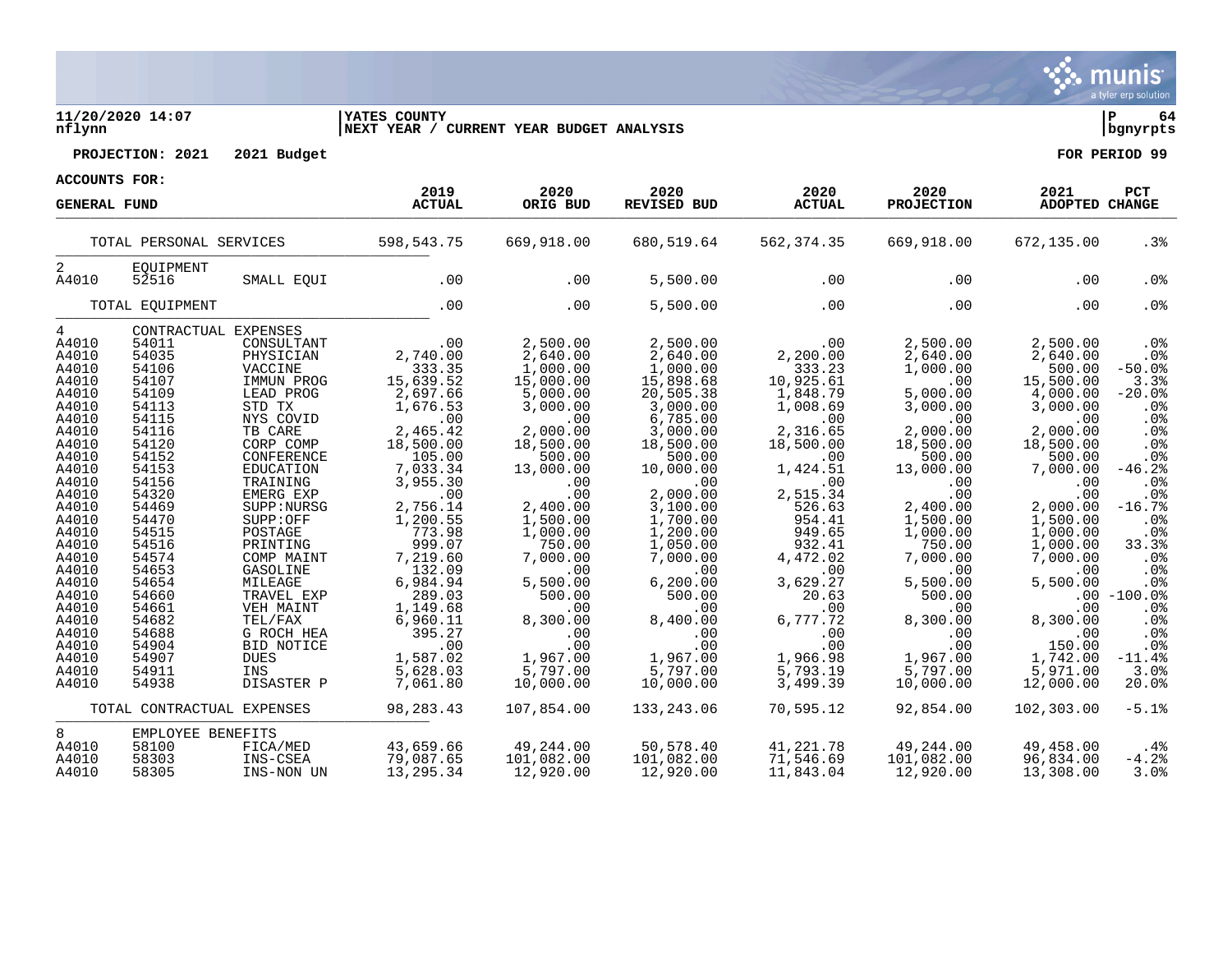|                                                                                         |                         |                          |                          |                          |                          |                          | <b>W. munis</b><br>a tyler erp solution |  |
|-----------------------------------------------------------------------------------------|-------------------------|--------------------------|--------------------------|--------------------------|--------------------------|--------------------------|-----------------------------------------|--|
| 11/20/2020 14:07<br>YATES COUNTY<br>nflynn<br>NEXT YEAR<br>CURRENT YEAR BUDGET ANALYSIS |                         |                          |                          |                          |                          |                          |                                         |  |
| PROJECTION: 2021<br>2021 Budget                                                         |                         |                          |                          |                          |                          |                          | FOR PERIOD 99                           |  |
| ACCOUNTS FOR:                                                                           | 2019                    | 2020                     | 2020                     | 2020                     | 2020                     | 2021                     | PCT                                     |  |
| <b>GENERAL FUND</b>                                                                     | <b>ACTUAL</b>           | ORIG BUD                 | REVISED BUD              | ACTUAL                   | <b>PROJECTION</b>        | ADOPTED CHANGE           |                                         |  |
| TOTAL EMPLOYEE BENEFITS<br>TOTAL PUBLIC HEALTH                                          | 136,042.65<br>61,833.15 | 163,246.00<br>211,696.00 | 164,580.40<br>210,964.72 | 124,611.51<br>174,244.88 | 163,246.00<br>225,684.00 | 159,600.00<br>290,510.00 | $-2.2%$<br>37.2%                        |  |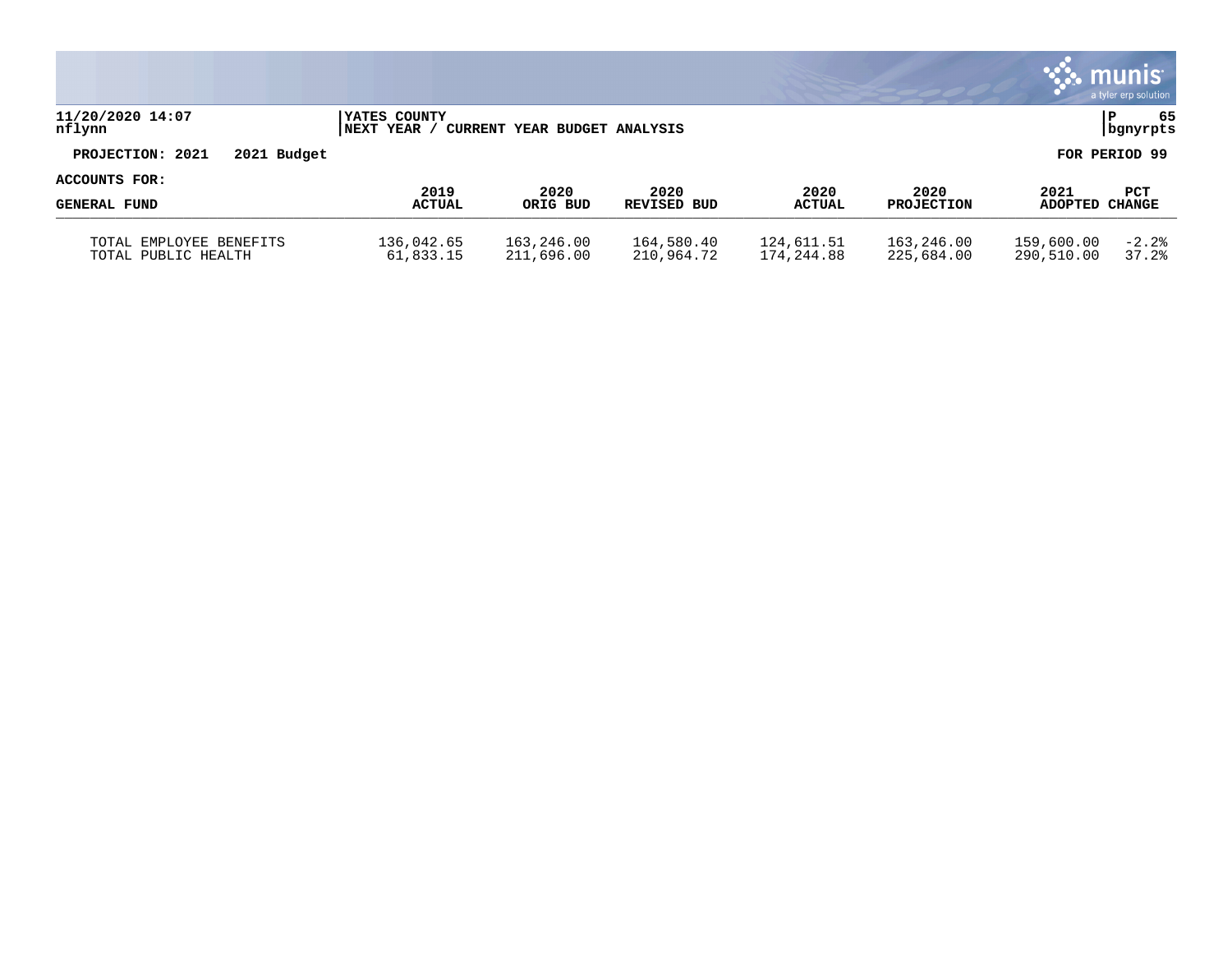|                                             |                                                                             |                               |                             |                              |                       |                       |                           |                        | <b>munis</b><br>a tyler erp solution |
|---------------------------------------------|-----------------------------------------------------------------------------|-------------------------------|-----------------------------|------------------------------|-----------------------|-----------------------|---------------------------|------------------------|--------------------------------------|
| nflynn                                      | 11/20/2020 14:07                                                            |                               | YATES COUNTY<br>NEXT YEAR / | CURRENT YEAR BUDGET ANALYSIS |                       |                       |                           |                        | 66<br>P<br>bgnyrpts                  |
|                                             | PROJECTION: 2021                                                            | 2021 Budget                   |                             |                              |                       |                       |                           |                        | FOR PERIOD 99                        |
| <b>ACCOUNTS FOR:</b><br><b>GENERAL FUND</b> |                                                                             |                               | 2019<br><b>ACTUAL</b>       | 2020<br>ORIG BUD             | 2020<br>REVISED BUD   | 2020<br><b>ACTUAL</b> | 2020<br><b>PROJECTION</b> | 2021<br><b>ADOPTED</b> | PCT<br><b>CHANGE</b>                 |
| 4042                                        | RABIES CONTROL                                                              |                               |                             |                              |                       |                       |                           |                        |                                      |
| $\overline{0}$<br>A4042                     | REVENUES<br>43401                                                           | RABIES/PH                     | $-11, 233.36$               | $-10, 234.00$                | $-10, 234.00$         | $-10, 234.00$         | $-10, 234.00$             | $-8,187.00$            | $-20.0%$                             |
|                                             | TOTAL REVENUES                                                              |                               | $-11, 233.36$               | $-10, 234.00$                | $-10, 234.00$         | $-10, 234.00$         | $-10, 234.00$             | $-8,187.00$            | $-20.0%$                             |
| 4<br>A4042                                  | CONTRACTUAL<br>54855                                                        | <b>EXPENSES</b><br>RABIES CNT | 13,927.26                   | 10,234.00                    | 15,234.00             | 14,424.56             | 10,234.00                 | 10,234.00              | $.0\%$                               |
|                                             | TOTAL CONTRACTUAL EXPENSES<br>13,927.26<br>2,693.90<br>TOTAL RABIES CONTROL |                               |                             | 10,234.00<br>.00             | 15,234.00<br>5,000.00 | 14,424.56<br>4,190.56 | 10,234.00<br>.00          | 10,234.00<br>2,047.00  | $.0\%$<br>$.0\%$                     |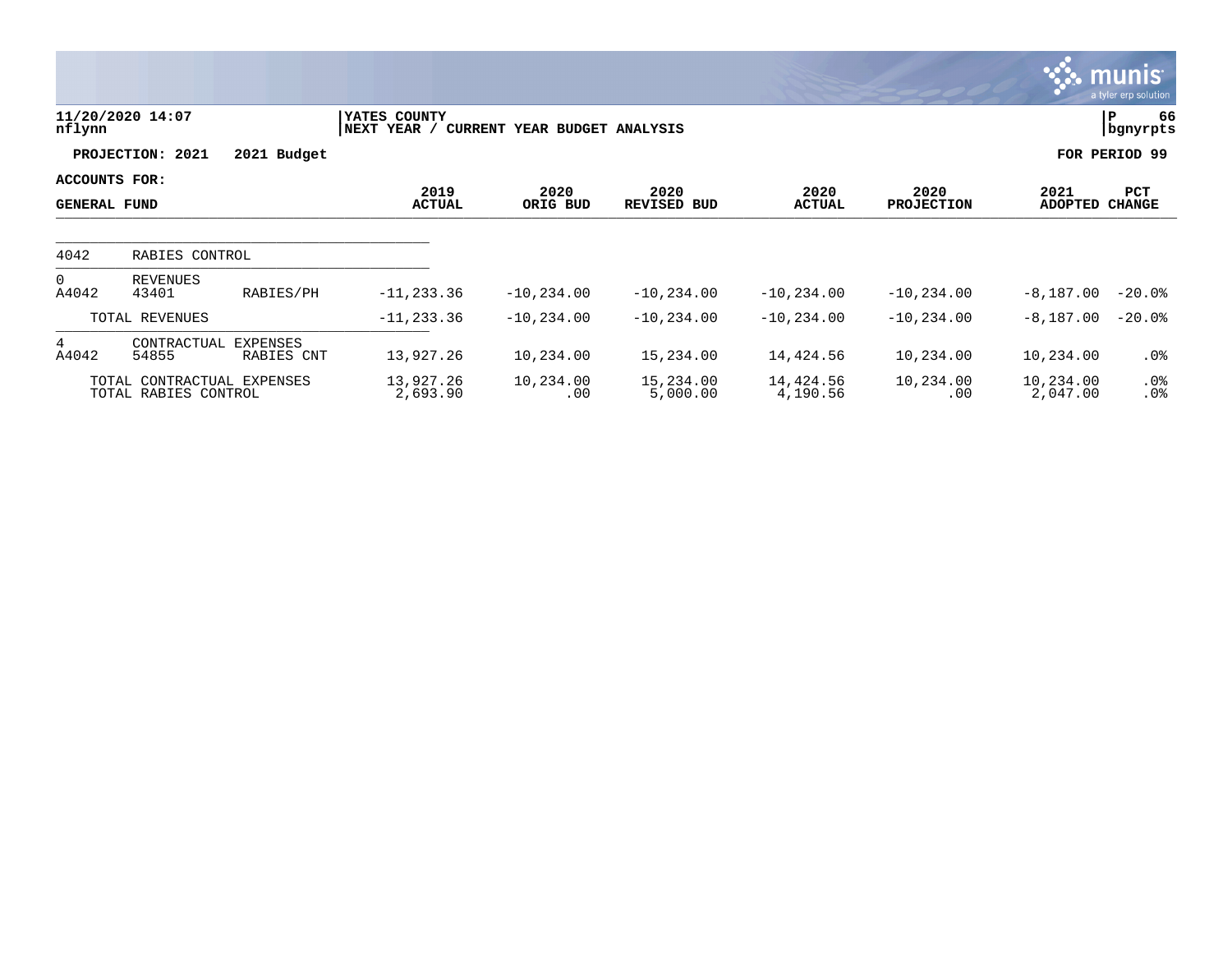|                                      |                                                            |                     |                             |                              |                            |                        |                           |                        | <b>munis</b><br>a tyler erp solution |
|--------------------------------------|------------------------------------------------------------|---------------------|-----------------------------|------------------------------|----------------------------|------------------------|---------------------------|------------------------|--------------------------------------|
| nflynn                               | 11/20/2020 14:07                                           |                     | YATES COUNTY<br>NEXT YEAR / | CURRENT YEAR BUDGET ANALYSIS |                            |                        |                           |                        | 67<br>P<br>  bgnyrpts                |
|                                      | PROJECTION: 2021                                           | 2021 Budget         |                             |                              |                            |                        |                           |                        | FOR PERIOD 99                        |
| ACCOUNTS FOR:<br><b>GENERAL FUND</b> |                                                            |                     | 2019<br><b>ACTUAL</b>       | 2020<br>ORIG BUD             | 2020<br><b>REVISED BUD</b> | 2020<br><b>ACTUAL</b>  | 2020<br><b>PROJECTION</b> | 2021<br><b>ADOPTED</b> | PCT<br><b>CHANGE</b>                 |
| 4054                                 | EARLY INTERVENTION SERV                                    |                     |                             |                              |                            |                        |                           |                        |                                      |
| $\Omega$<br>A4054                    | <b>REVENUES</b><br>43449                                   | PHC-EI              | $-49,651.14$                | $-41,650.00$                 | $-41,650.00$               | $-33, 248.64$          | $-41,650.00$              | $-33,320.00$           | $-20.0%$                             |
|                                      | TOTAL REVENUES                                             |                     | $-49,651.14$                | $-41,650.00$                 | $-41,650.00$               | $-33, 248.64$          | $-41,650.00$              | $-33,320.00$           | $-20.0%$                             |
| $4^{\circ}$<br>A4054                 | CONTRACTUAL<br>54102                                       | EXPENSES<br>EI SERV | 65,194.42                   | 85,000.00                    | 85,000.00                  | 51,142.89              | 85,000.00                 | 85,000.00              | . 0 %                                |
|                                      | TOTAL CONTRACTUAL EXPENSES<br>TOTAL EARLY INTERVENTION SER |                     | 65,194.42<br>15,543.28      | 85,000.00<br>43,350.00       | 85,000.00<br>43,350.00     | 51,142.89<br>17,894.25 | 85,000.00<br>43,350.00    | 85,000.00<br>51,680.00 | .0%<br>19.2%                         |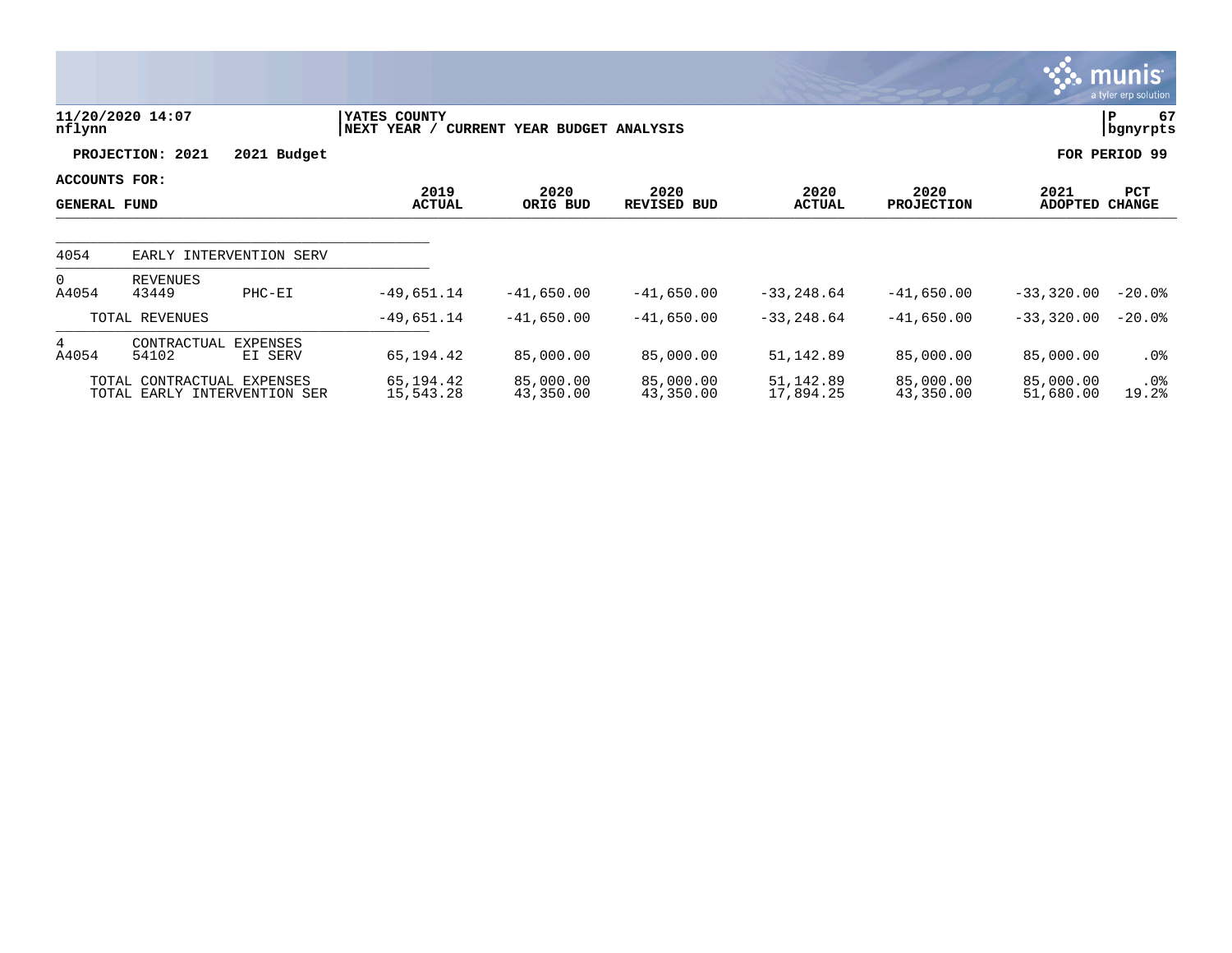|                                                                                                                                                                                     |                                                                                                                                                                                            |                                                                                                                                                                                                                                             |                                                                                                                                                                                                                                                                                                       |                                                                                                                                                                                                                                                                                                  |                                                                                                                                                                                                                                                                                                                  |                                                                                                                                                                                                                                                                                                                |                                                                                                                                                                                                                                                                                                                          |                                                                                                                                                                                                                                                                                               | ः munis<br>a tyler erp solution                                                                                                                                                                                               |
|-------------------------------------------------------------------------------------------------------------------------------------------------------------------------------------|--------------------------------------------------------------------------------------------------------------------------------------------------------------------------------------------|---------------------------------------------------------------------------------------------------------------------------------------------------------------------------------------------------------------------------------------------|-------------------------------------------------------------------------------------------------------------------------------------------------------------------------------------------------------------------------------------------------------------------------------------------------------|--------------------------------------------------------------------------------------------------------------------------------------------------------------------------------------------------------------------------------------------------------------------------------------------------|------------------------------------------------------------------------------------------------------------------------------------------------------------------------------------------------------------------------------------------------------------------------------------------------------------------|----------------------------------------------------------------------------------------------------------------------------------------------------------------------------------------------------------------------------------------------------------------------------------------------------------------|--------------------------------------------------------------------------------------------------------------------------------------------------------------------------------------------------------------------------------------------------------------------------------------------------------------------------|-----------------------------------------------------------------------------------------------------------------------------------------------------------------------------------------------------------------------------------------------------------------------------------------------|-------------------------------------------------------------------------------------------------------------------------------------------------------------------------------------------------------------------------------|
| nflynn                                                                                                                                                                              | 11/20/2020 14:07                                                                                                                                                                           |                                                                                                                                                                                                                                             | YATES COUNTY<br>NEXT YEAR / CURRENT YEAR BUDGET ANALYSIS                                                                                                                                                                                                                                              |                                                                                                                                                                                                                                                                                                  |                                                                                                                                                                                                                                                                                                                  |                                                                                                                                                                                                                                                                                                                |                                                                                                                                                                                                                                                                                                                          |                                                                                                                                                                                                                                                                                               | Þ<br>68<br>  bgnyrpts                                                                                                                                                                                                         |
|                                                                                                                                                                                     | PROJECTION: 2021                                                                                                                                                                           | 2021 Budget                                                                                                                                                                                                                                 |                                                                                                                                                                                                                                                                                                       |                                                                                                                                                                                                                                                                                                  |                                                                                                                                                                                                                                                                                                                  |                                                                                                                                                                                                                                                                                                                |                                                                                                                                                                                                                                                                                                                          |                                                                                                                                                                                                                                                                                               | FOR PERIOD 99                                                                                                                                                                                                                 |
| <b>ACCOUNTS FOR:</b>                                                                                                                                                                |                                                                                                                                                                                            |                                                                                                                                                                                                                                             |                                                                                                                                                                                                                                                                                                       |                                                                                                                                                                                                                                                                                                  |                                                                                                                                                                                                                                                                                                                  |                                                                                                                                                                                                                                                                                                                |                                                                                                                                                                                                                                                                                                                          |                                                                                                                                                                                                                                                                                               |                                                                                                                                                                                                                               |
| <b>GENERAL FUND</b>                                                                                                                                                                 |                                                                                                                                                                                            |                                                                                                                                                                                                                                             | 2019<br><b>ACTUAL</b>                                                                                                                                                                                                                                                                                 | 2020<br>ORIG BUD                                                                                                                                                                                                                                                                                 | 2020<br><b>REVISED BUD</b>                                                                                                                                                                                                                                                                                       | 2020<br><b>ACTUAL</b>                                                                                                                                                                                                                                                                                          | 2020<br><b>PROJECTION</b>                                                                                                                                                                                                                                                                                                | 2021<br><b>ADOPTED CHANGE</b>                                                                                                                                                                                                                                                                 | PCT                                                                                                                                                                                                                           |
| 4320                                                                                                                                                                                | COMMUNITY SERVICES                                                                                                                                                                         |                                                                                                                                                                                                                                             |                                                                                                                                                                                                                                                                                                       |                                                                                                                                                                                                                                                                                                  |                                                                                                                                                                                                                                                                                                                  |                                                                                                                                                                                                                                                                                                                |                                                                                                                                                                                                                                                                                                                          |                                                                                                                                                                                                                                                                                               |                                                                                                                                                                                                                               |
| $\Omega$<br>A4320<br>A4320<br>A4320<br>A4320<br>A4320<br>A4320<br>A4320<br>A4320<br>A4320<br>A4320<br>A4320<br>A4320<br>A4320<br>A4320<br>A4320<br>A4320<br>A4320<br>A4320<br>A4320 | <b>REVENUES</b><br>41688<br>43490<br>43492<br>43493<br>43494<br>43495<br>43496<br>43497<br>43498<br>43500<br>43503<br>43504<br>43507<br>43508<br>43509<br>43511<br>43512<br>44490<br>44491 | COLUMBIA U<br>LGU<br>COMM SUPP<br>PSYCH REHA<br>C&F<br>REINVEST<br>MR LGU<br>KIDS HOME<br>INTEGRATED<br>KENDRAS LW<br>SUPP HSNG<br>SUBS ABUSE<br>CLINICAL I<br>EMERG C&F<br>CLINIC ADU<br>HLTH HOME<br>OMH COLA<br>MH FED SAL<br>SU PREV CO | .00<br>$-48,755.00$<br>$-206, 179.00$<br>$-94, 497.00$<br>$-111, 321.00$<br>$-228, 201.00$<br>$-11, 278.00$<br>$-7,863.00$<br>$-55, 578.00$<br>$-13, 269.00$<br>$-40,080.00$<br>$-394, 188.00$<br>$-61, 332.00$<br>$-167,751.00$<br>$-5,958.00$<br>$-22,776.00$<br>$-8,571.00$<br>$-42,933.00$<br>.00 | .00<br>$-43, 364.00$<br>$-223,884.00$<br>$-125,996.00$<br>$-148, 428.00$<br>$-304, 267.00$<br>$-16, 232.00$<br>$-10, 484.00$<br>$-74, 104.00$<br>$-17,692.00$<br>$-104, 460.00$<br>$-394, 188.00$<br>$-81,776.00$<br>$-223,668.00$<br>$-7,944.00$<br>$-30, 368.00$<br>$-11,428.00$<br>.00<br>.00 | $-39,407.80$<br>$-43, 364.00$<br>$-223,884.00$<br>$-125,996.00$<br>$-148, 428.00$<br>$-304, 267.00$<br>$-16, 232.00$<br>$-10, 484.00$<br>$-74, 104.00$<br>$-17,692.00$<br>$-104.460.00$<br>$-394,188.00$<br>$-81,776.00$<br>$-223,668.00$<br>$-7,944.00$<br>$-30, 368.00$<br>$-18,482.00$<br>.00<br>$-10,957.56$ | $-48,972.80$<br>$-47, 477.00$<br>$-253,082.75$<br>$-125,996.00$<br>$-138,578.50$<br>$-231,992.00$<br>$-11, 278.00$<br>$-10,026.75$<br>$-70, 181.25$<br>$-17,692.00$<br>$-51,031.00$<br>$-327, 150.00$<br>$-74,930.50$<br>$-211, 258.25$<br>$-7,944.00$<br>$-28,876.00$<br>$-39,907.00$<br>$-44, 425.00$<br>.00 | $.00 \ \rm$<br>$-43, 364.00$<br>$-223,884.00$<br>$-125,996.00$<br>$-148, 428.00$<br>$-304, 267.00$<br>$-16, 232.00$<br>$-10, 484.00$<br>$-74, 104.00$<br>$-17,692.00$<br>$-104, 460.00$<br>$-394, 188.00$<br>$-81,776.00$<br>$-223,668.00$<br>$-7,944.00$<br>$-30, 368.00$<br>$-11,428.00$<br>$.00 \ \rm$<br>$.00 \ \rm$ | .00<br>$-34,691.00$<br>$-179, 107.00$<br>$-100,797.00$<br>$-118,742.00$<br>$-243, 414.00$<br>$-17,481.00$<br>$-8,387.00$<br>$-59, 283.00$<br>$-14, 154.00$<br>$-83,773.00$<br>$-328, 471.00$<br>$-65, 421.00$<br>$-178,934.00$<br>$-6, 355.00$<br>$-24, 294.00$<br>$-10,998.00$<br>.00<br>.00 | $.0\%$<br>$-20.0%$<br>$-20.0%$<br>$-20.0%$<br>$-20.0%$<br>$-20.0%$<br>7.7%<br>$-20.0%$<br>$-20.0%$<br>$-20.0%$<br>$-19.8%$<br>$-16.7%$<br>$-20.0%$<br>$-20.0%$<br>$-20.0%$<br>$-20.0%$<br>$-3.8%$<br>.0 <sub>8</sub><br>. 0 % |
|                                                                                                                                                                                     | TOTAL REVENUES                                                                                                                                                                             |                                                                                                                                                                                                                                             | $-1,520,530.00$                                                                                                                                                                                                                                                                                       |                                                                                                                                                                                                                                                                                                  | $-1,818,283.00$ $-1,875,702.36$ $-1,740,798.80$                                                                                                                                                                                                                                                                  |                                                                                                                                                                                                                                                                                                                |                                                                                                                                                                                                                                                                                                                          | $-1,818,283.00 -1,474,302.00$                                                                                                                                                                                                                                                                 | $-18.9%$                                                                                                                                                                                                                      |
| $\mathbf{1}$<br>A4320<br>A4320                                                                                                                                                      | PERSONAL SERVICES<br>51302<br>51605                                                                                                                                                        | SGL PT ACC<br>DIR COMM S                                                                                                                                                                                                                    | 49,146.46<br>76, 515.00                                                                                                                                                                                                                                                                               | 50,854.00<br>76,515.00                                                                                                                                                                                                                                                                           | 50,854.00<br>78,045.00                                                                                                                                                                                                                                                                                           | 44,830.50<br>67,917.09                                                                                                                                                                                                                                                                                         | 50,854.00<br>76,515.00                                                                                                                                                                                                                                                                                                   | 52,909.00<br>79,606.00                                                                                                                                                                                                                                                                        | 4.0%<br>4.0%                                                                                                                                                                                                                  |
|                                                                                                                                                                                     | TOTAL PERSONAL SERVICES                                                                                                                                                                    |                                                                                                                                                                                                                                             | 125,661.46                                                                                                                                                                                                                                                                                            | 127,369.00                                                                                                                                                                                                                                                                                       | 128,899.00                                                                                                                                                                                                                                                                                                       | 112,747.59                                                                                                                                                                                                                                                                                                     | 127,369.00                                                                                                                                                                                                                                                                                                               | 132,515.00                                                                                                                                                                                                                                                                                    | 4.0%                                                                                                                                                                                                                          |
| $\overline{4}$<br>A4320<br>A4320<br>A4320<br>A4320<br>A4320<br>A4320<br>A4320<br>A4320<br>A4320<br>A4320                                                                            | CONTRACTUAL EXPENSES<br>54010<br>54011<br>54015<br>54054<br>54252<br>54257<br>54258<br>54260<br>54261<br>54262                                                                             | CLER HELP<br>CONSULTANT<br>COST ALLOC<br>SP ENTRY<br>CCSI<br>DROP IN<br>FAM SUPP<br>HOME INTER<br>ICM-ADULT<br>KENDRAS LA                                                                                                                   | 4,036.12<br>21,725.00<br>505.70<br>8,574.00<br>11, 412.05<br>25,092.00<br>48,869.00<br>247,110.00<br>6,008.80<br>5,094.02                                                                                                                                                                             | 7,500.00<br>29,510.00<br>506.00<br>8,574.00<br>10,558.00<br>25,092.00<br>48,869.00<br>247,112.00<br>6,736.00<br>17,692.00                                                                                                                                                                        | 7,500.00<br>29,510.00<br>506.00<br>8,610.00<br>90,013.00<br>25,342.00<br>49,887.00<br>218,209.00<br>6,736.00<br>17,692.00                                                                                                                                                                                        | 2,300.57<br>10,316.00<br>505.70<br>7,731.00<br>29,906.04<br>22,682.00<br>34, 411.50<br>180,943.00<br>.00<br>.00                                                                                                                                                                                                | 7,500.00<br>29,510.00<br>506.00<br>8,574.00<br>10,558.00<br>25,092.00<br>48,869.00<br>247,112.00<br>6,736.00<br>17,692.00                                                                                                                                                                                                | 6,000.00<br>20,000.00<br>506.00<br>6,888.00<br>56,304.00<br>20, 274.00<br>39,910.00<br>198,568.00<br>4,194.00<br>12,500.00                                                                                                                                                                    | $-20.0%$<br>$-32.2$<br>.0%<br>$-19.7%$<br>433.3%<br>$-19.2%$<br>$-18.3%$<br>$-19.6%$<br>$-37.7%$<br>$-29.3%$                                                                                                                  |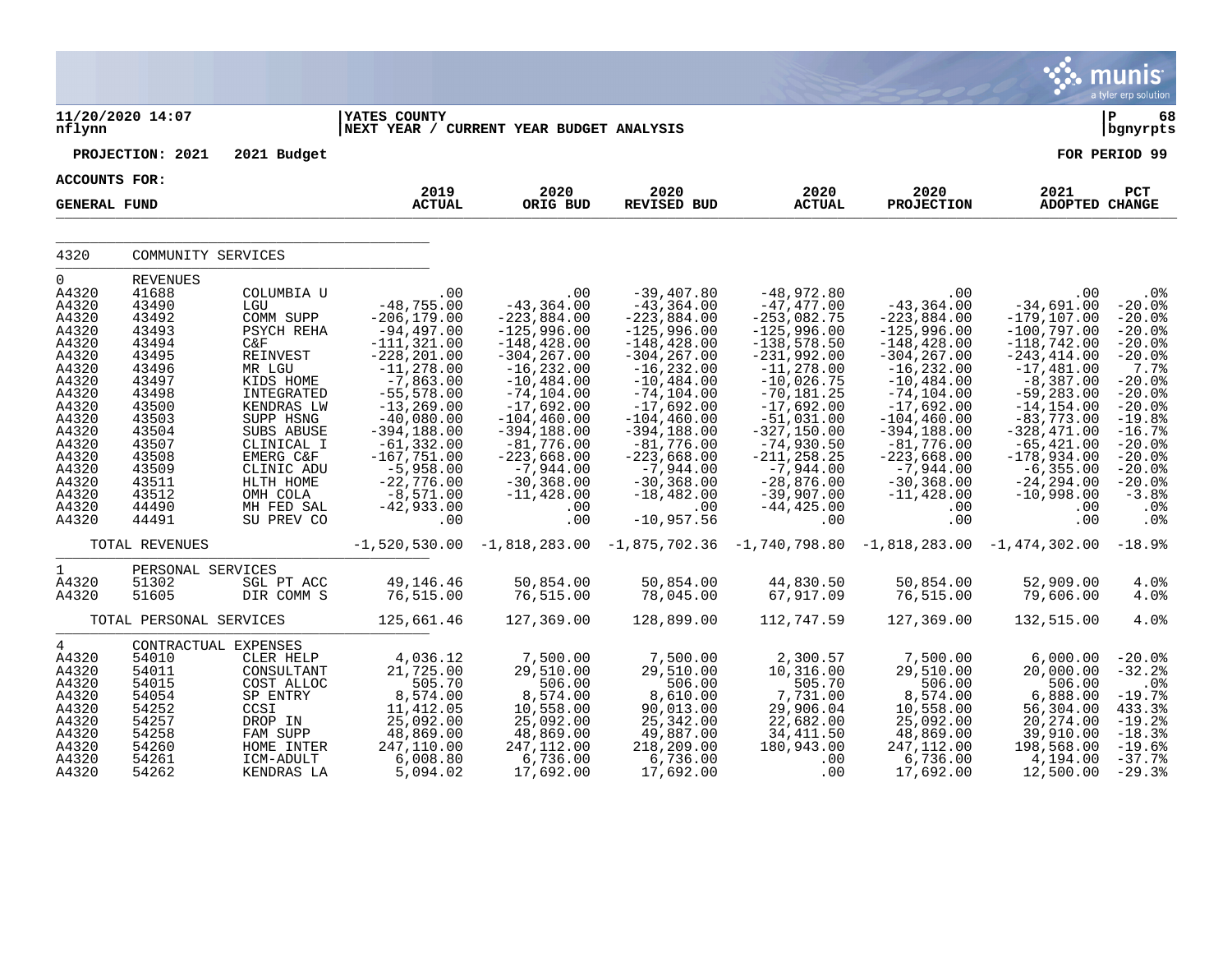

### **11/20/2020 14:07 |YATES COUNTY |P 69 nflynn |NEXT YEAR / CURRENT YEAR BUDGET ANALYSIS |bgnyrpts**

### **PROJECTION: 2021 2021 Budget FOR PERIOD 99**

| <b>GENERAL FUND</b>      |                         |                            | 2019<br><b>ACTUAL</b> | 2020<br>ORIG BUD | 2020<br><b>REVISED BUD</b> | 2020<br><b>ACTUAL</b> | 2020<br><b>PROJECTION</b> | 2021<br>ADOPTED CHANGE | <b>PCT</b>      |
|--------------------------|-------------------------|----------------------------|-----------------------|------------------|----------------------------|-----------------------|---------------------------|------------------------|-----------------|
| A4320                    | 54263                   | COLUMBIA U                 | .00                   | .00              | 39,407.80                  | 28,782.58             | .00                       | .00                    | .0%             |
| A4320                    | 54264                   | LOC-YTH                    | 29,529.00             | 29,529.00        | 16,757.00                  | 15,080.50             | 29,529.00                 | 13,405.00              | $-54.6%$        |
| A4320                    | 54265                   | EMPL-ADULT                 | 2,021.80              | 3,014.00         | 3,014.00                   | 2,607.84              | 3,014.00                  | 2,411.00               | $-20.0%$        |
| A4320                    | 54266                   | EMP-YTH                    | 7,693.94              | 7,218.00         | 7,218.00                   | 5,521.85              | 7,218.00                  | 5,775.00               | $-20.0%$        |
| A4320                    | 54267                   | MICA                       | 5,866.00              | 3,352.00         | 3,352.00                   | 2,514.00              | 3,352.00                  | 2,682.00               | $-20.0%$        |
| A4320                    | 54268                   | OUTREACH                   | 112,028.00            | 129,569.00       | 99,987.00                  | 87,249.00             | 129,569.00                | 79,857.00              | $-38.4%$        |
| A4320                    | 54270                   | RECREATN                   | 38,414.00             | 38,366.00        | 38,678.00                  | .00                   | 38,366.00                 | 30,980.00              | $-19.3%$        |
| A4320                    | 54272                   | RESPITE                    | 31,732.94             | 30,240.00        | 30,240.00                  | .00                   | 30,240.00                 |                        | $.00 - 100.0$   |
| A4320                    | 54274                   | SOCIAL                     | 61,048.00             | 61,048.00        | 61,048.00                  | 55,700.00             | 61,048.00                 | 50,351.00              | $-17.5%$        |
| A4320                    | 54276                   | SUPP HSG                   | 104,460.00            | 104,460.00       | 104,460.00                 | 61,487.00             | 104,460.00                | 85,629.00              | $-18.0%$        |
| A4320                    | 54277                   | VOCATION                   | 386,693.50            | 259,150.00       | 262,382.00                 | .00                   | 259,150.00                | 209,906.00             | $-19.0$ %       |
| A4320                    | 54279                   | ICM-YTH                    | 10,481.57             | 10,484.00        | 10,484.00                  | 38, 225. 44           | 10,484.00                 | 8,388.00               | $-20.0%$        |
| A4320                    | 54280                   | <b>DRUGS</b>               | 1,000.00              | 1,352.00         | 1,352.00                   | .00                   | 1,352.00                  | 1,352.00               | $.0\%$          |
| A4320                    | 54282                   | SUIC PREV                  | 2,372.85              | .00              | 10,957.56                  | 172.82                | $.00 \,$                  | .00                    | $.0\%$          |
| A4320                    | 54283                   | PREV SUBS                  | 244,643.25            | 244,644.00       | 244,644.00                 | 223,604.60            | 244,644.00                | 186,052.00             | $-23.9%$        |
| A4320                    | 54284                   | SCHL PROG                  | 51,480.00             | 51,480.00        | 45,100.00                  | 42,845.00             | 51,480.00                 | 41,184.00              | $-20.0$ .       |
| A4320                    | 54288                   | SUBS ABUSE                 | 149,544.00            | 149,544.00       | 149,544.00                 | 74,772.00             | 149,544.00                | 142,419.00             | $-4.8%$         |
| A4320                    | 54289                   | MH CLIN TX                 | 161,832.16            | 164,233.00       | 164, 233.00                | .00                   | 164,233.00                | 131,387.00             | $-20.0%$        |
| A4320                    | 54293                   | CRISIS OUT                 | 26, 418.84            | 23,899.00        | 24,287.00                  | .00                   | 23,899.00                 | 19,525.00              | $-18.3%$        |
| A4320                    | 54294                   | HLTH HOME                  | 23,633.00             | 23,770.00        | 23,770.00                  | .00                   | 23,770.00                 | 20,101.00              | $-15.4%$        |
| A4320                    | 54470                   | SUPP:OFF                   | 71.33                 | 350.00           | 350.00                     | 207.14                | 350.00                    | 350.00                 | .0%             |
| A4320                    | 54507                   | COPIER CHR                 | 398.15                | 350.00           | 350.00                     | 90.65                 | 350.00                    | 350.00                 | .0 <sub>8</sub> |
| A4320                    | 54515                   | POSTAGE                    | 76.51                 | 100.00           | 100.00                     | 27.80                 | 100.00                    | 100.00                 | .0%             |
| A4320                    | 54654                   | MILEAGE                    | 1,883.26              | 2,200.00         | 2,200.00                   | .00                   | 2,200.00                  | 1,100.00               | $-50.0%$        |
| A4320                    | 54660                   | TRAVEL EXP                 | 81.32                 | 300.00           | 300.00                     | .00                   | 300.00                    | 300.00                 | .0 <sub>8</sub> |
| A4320                    | 54682                   | TEL/FAX                    | 111.30                | 720.00           | 720.00                     | 600.00                | 720.00                    | 720.00                 | $.0\%$          |
| A4320                    | 54907                   | <b>DUES</b>                | 1,600.00              | 1,648.00         | 1,648.00                   | 1,648.00              | 1,648.00                  | 1,648.00               | $.0\%$          |
|                          |                         | TOTAL CONTRACTUAL EXPENSES | 1,833,541.41          | 1,743,169.00     | 1,800,588.36               | 929,932.03            | 1,743,169.00              | 1,401,116.00           | $-19.6%$        |
| 8                        | EMPLOYEE BENEFITS       |                            |                       |                  |                            |                       |                           |                        |                 |
| A4320                    | 58100                   | FICA/MED                   | 9,613.18              | 9,744.00         | 9,861.05                   | 8,625.24              | 9,744.00                  | 10,138.00              | 4.0%            |
|                          | TOTAL EMPLOYEE BENEFITS |                            | 9,613.18              | 9,744.00         | 9,861.05                   | 8,625.24              | 9,744.00                  | 10,138.00              | 4.0%            |
| TOTAL COMMUNITY SERVICES |                         | 448,286.05                 | 61,999.00             | 63,646.05        | $-689, 493.94$             | 61,999.00             | 69,467.00                 | 12.0%                  |                 |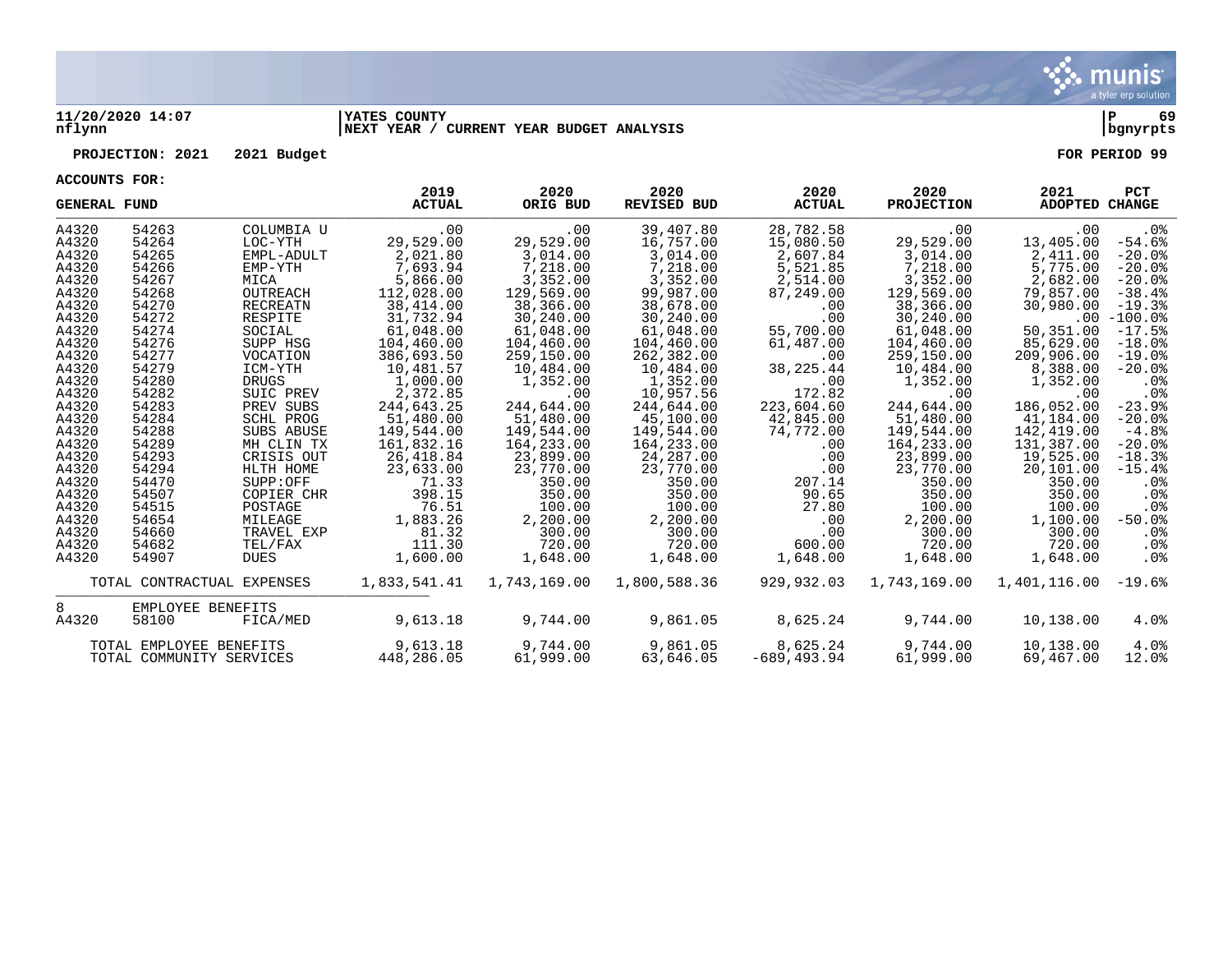|                                                                                           |                                                |                       |                      |                      |                |                           |                                         | $\mathbb{C}$ munis<br>a tyler erp solution |  |
|-------------------------------------------------------------------------------------------|------------------------------------------------|-----------------------|----------------------|----------------------|----------------|---------------------------|-----------------------------------------|--------------------------------------------|--|
| 11/20/2020 14:07<br>YATES COUNTY<br>nflynn<br>CURRENT YEAR BUDGET ANALYSIS<br>NEXT YEAR / |                                                |                       |                      |                      |                |                           |                                         | 70<br>l P<br>  bgnyrpts                    |  |
|                                                                                           | PROJECTION: 2021<br>2021 Budget                |                       |                      |                      |                |                           | FOR PERIOD 99                           |                                            |  |
| ACCOUNTS FOR:<br>GENERAL FUND                                                             |                                                | 2019<br><b>ACTUAL</b> | 2020<br>ORIG BUD     | 2020<br>REVISED BUD  | 2020<br>ACTUAL | 2020<br><b>PROJECTION</b> | 2021<br>PCT<br><b>ADOPTED</b><br>CHANGE |                                            |  |
| 4330                                                                                      | CS SCHOOL BASED COUNSELOR                      |                       |                      |                      |                |                           |                                         |                                            |  |
| 4<br>A4330                                                                                | <b>EXPENSES</b><br>CONTRACTUAL<br>54251<br>ARC | 5,000.00              | 5,000.00             | 5,000.00             | .00            | 5,000.00                  | 5,000.00                                | .0%                                        |  |
| TOTAL CONTRACTUAL EXPENSES<br>TOTAL CS SCHOOL BASED COUNSE                                |                                                | 5,000.00<br>5,000.00  | 5,000.00<br>5,000.00 | 5,000.00<br>5,000.00 | .00<br>.00     | 5,000.00<br>5,000.00      | 5,000.00<br>5,000.00                    | $.0\%$<br>.0%                              |  |

**SOF**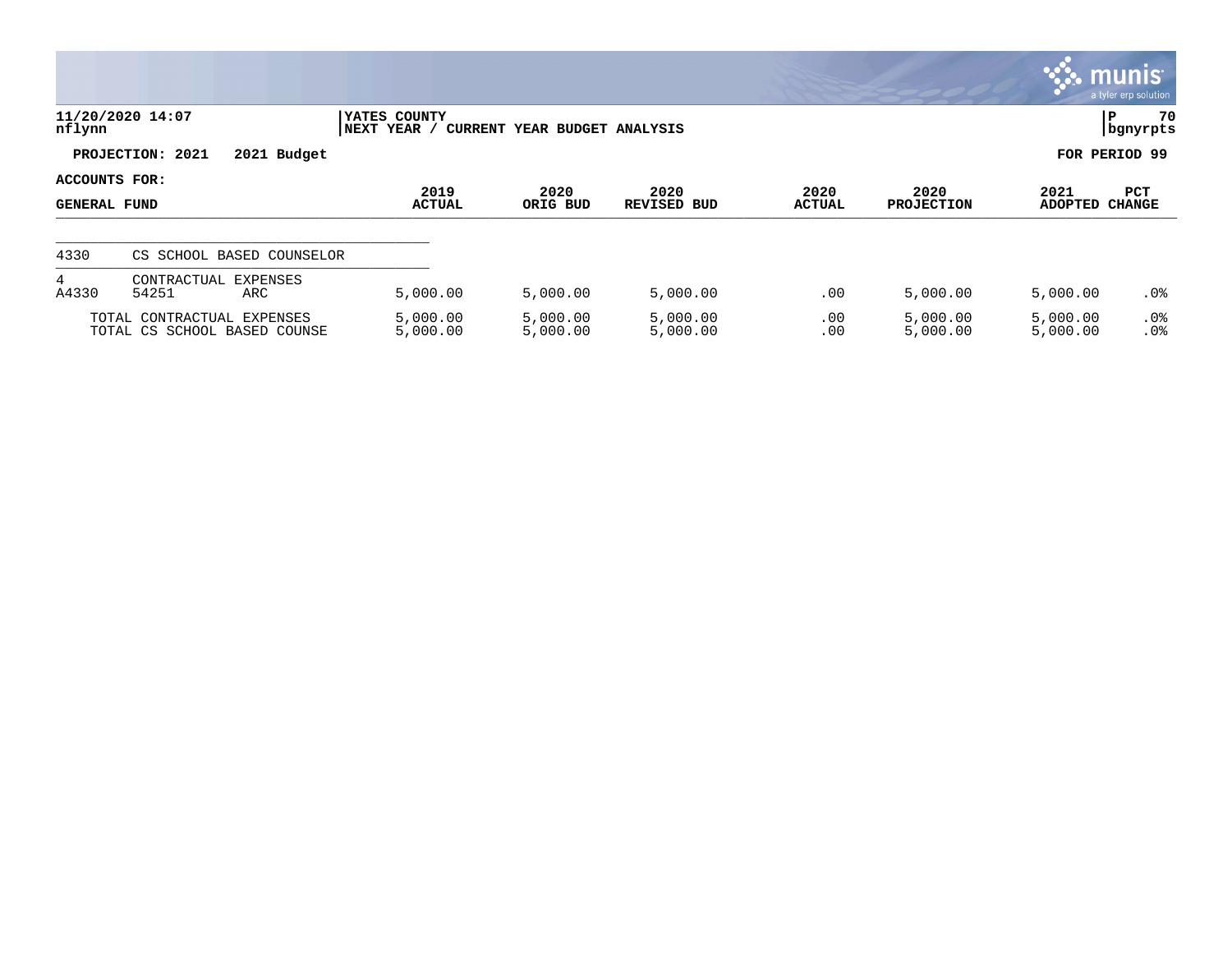|            |                                               |                        |                             |                              |                            |                       |                           |                        | munis '<br>a tyler erp solution |
|------------|-----------------------------------------------|------------------------|-----------------------------|------------------------------|----------------------------|-----------------------|---------------------------|------------------------|---------------------------------|
| nflynn     | 11/20/2020 14:07                              |                        | YATES COUNTY<br>NEXT YEAR / | CURRENT YEAR BUDGET ANALYSIS |                            |                       |                           |                        | 71<br>l P<br>  bgnyrpts         |
|            | PROJECTION: 2021                              | 2021 Budget            |                             |                              |                            |                       |                           |                        | FOR PERIOD 99                   |
|            | ACCOUNTS FOR:<br><b>GENERAL FUND</b>          |                        | 2019<br><b>ACTUAL</b>       | 2020<br>ORIG BUD             | 2020<br><b>REVISED BUD</b> | 2020<br><b>ACTUAL</b> | 2020<br><b>PROJECTION</b> | 2021<br><b>ADOPTED</b> | PCT<br><b>CHANGE</b>            |
| 4540       | AMBULANCE                                     |                        |                             |                              |                            |                       |                           |                        |                                 |
| 4<br>A4540 | CONTRACTUAL<br>54219                          | EXPENSES<br>MERCY FLGT | .00                         | .00                          | .00                        | .00                   | .00                       | 5,000.00               | .0%                             |
|            | TOTAL CONTRACTUAL EXPENSES<br>TOTAL AMBULANCE |                        | .00<br>.00                  | .00<br>.00                   | .00<br>.00                 | .00<br>.00            | .00<br>.00                | 5,000.00<br>5,000.00   | $.0\%$<br>.0 <sup>°</sup>       |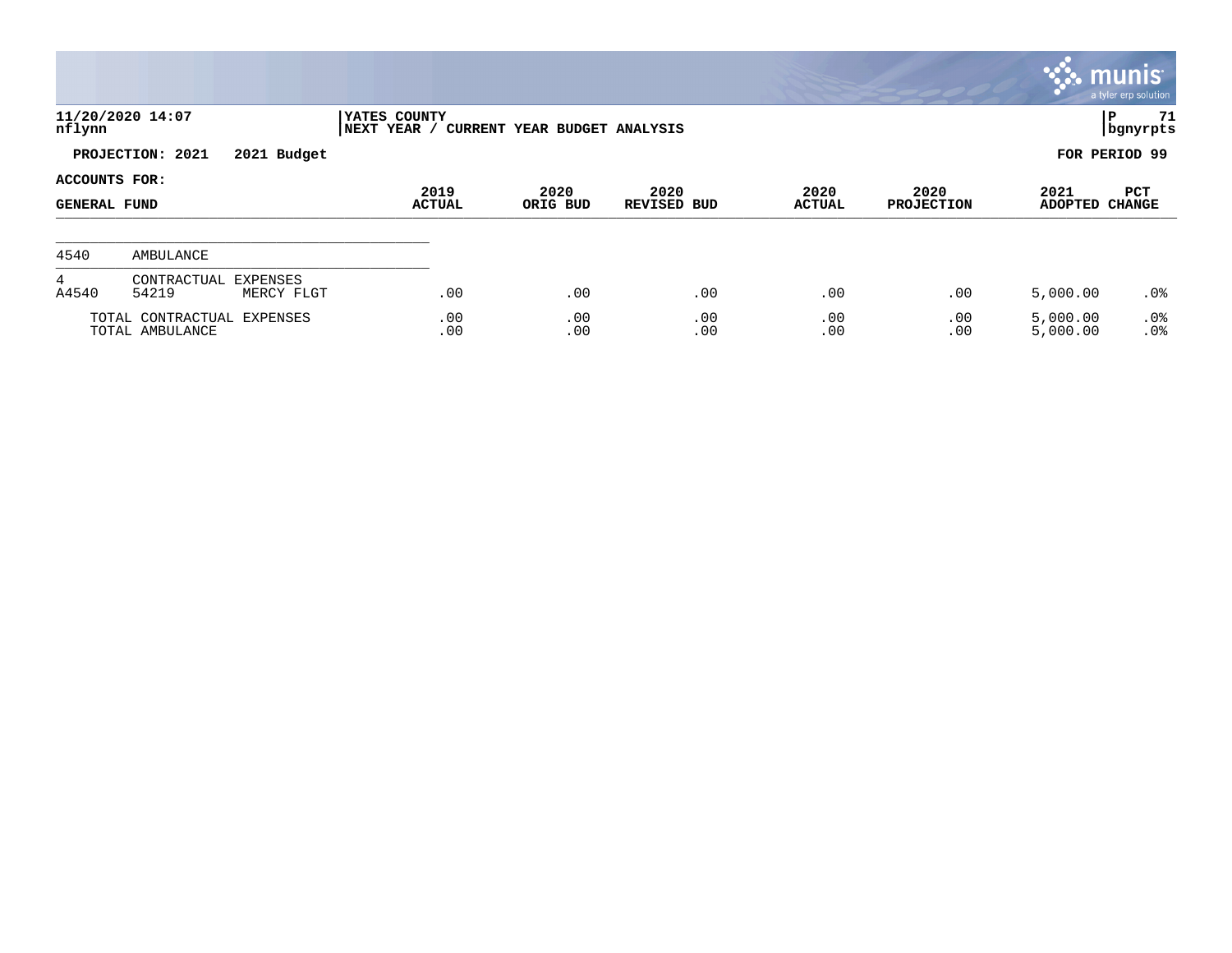|                                                                                                                                                                                                                   |                                                                                                                                                                                                                         |                                                                                                                                                                                                                                                                      |                                                                                                                                                                                                                                                                                                 |                                                                                                                                                                                                                                                                                      |                                                                                                                                                                                                                                                                                               |                                                                                                                                                                                                                                                                                                |                                                                                                                                                                                                                                                                                         |                                                                                                                                                                                                                                                                                      | munis<br>a tyler erp solution                                                                                                                                                                |
|-------------------------------------------------------------------------------------------------------------------------------------------------------------------------------------------------------------------|-------------------------------------------------------------------------------------------------------------------------------------------------------------------------------------------------------------------------|----------------------------------------------------------------------------------------------------------------------------------------------------------------------------------------------------------------------------------------------------------------------|-------------------------------------------------------------------------------------------------------------------------------------------------------------------------------------------------------------------------------------------------------------------------------------------------|--------------------------------------------------------------------------------------------------------------------------------------------------------------------------------------------------------------------------------------------------------------------------------------|-----------------------------------------------------------------------------------------------------------------------------------------------------------------------------------------------------------------------------------------------------------------------------------------------|------------------------------------------------------------------------------------------------------------------------------------------------------------------------------------------------------------------------------------------------------------------------------------------------|-----------------------------------------------------------------------------------------------------------------------------------------------------------------------------------------------------------------------------------------------------------------------------------------|--------------------------------------------------------------------------------------------------------------------------------------------------------------------------------------------------------------------------------------------------------------------------------------|----------------------------------------------------------------------------------------------------------------------------------------------------------------------------------------------|
| nflynn                                                                                                                                                                                                            | 11/20/2020 14:07                                                                                                                                                                                                        |                                                                                                                                                                                                                                                                      | <b>IYATES COUNTY</b><br>NEXT YEAR / CURRENT YEAR BUDGET ANALYSIS                                                                                                                                                                                                                                |                                                                                                                                                                                                                                                                                      |                                                                                                                                                                                                                                                                                               |                                                                                                                                                                                                                                                                                                |                                                                                                                                                                                                                                                                                         |                                                                                                                                                                                                                                                                                      | l P<br>72<br>  bgnyrpts                                                                                                                                                                      |
|                                                                                                                                                                                                                   | PROJECTION: 2021                                                                                                                                                                                                        | 2021 Budget                                                                                                                                                                                                                                                          |                                                                                                                                                                                                                                                                                                 |                                                                                                                                                                                                                                                                                      |                                                                                                                                                                                                                                                                                               |                                                                                                                                                                                                                                                                                                |                                                                                                                                                                                                                                                                                         |                                                                                                                                                                                                                                                                                      | FOR PERIOD 99                                                                                                                                                                                |
| <b>ACCOUNTS FOR:</b>                                                                                                                                                                                              |                                                                                                                                                                                                                         |                                                                                                                                                                                                                                                                      |                                                                                                                                                                                                                                                                                                 |                                                                                                                                                                                                                                                                                      |                                                                                                                                                                                                                                                                                               |                                                                                                                                                                                                                                                                                                |                                                                                                                                                                                                                                                                                         |                                                                                                                                                                                                                                                                                      |                                                                                                                                                                                              |
| <b>GENERAL FUND</b>                                                                                                                                                                                               |                                                                                                                                                                                                                         |                                                                                                                                                                                                                                                                      | 2019<br><b>ACTUAL</b>                                                                                                                                                                                                                                                                           | 2020<br>ORIG BUD                                                                                                                                                                                                                                                                     | 2020<br><b>REVISED BUD</b>                                                                                                                                                                                                                                                                    | 2020<br><b>ACTUAL</b>                                                                                                                                                                                                                                                                          | 2020<br><b>PROJECTION</b>                                                                                                                                                                                                                                                               | 2021<br><b>ADOPTED CHANGE</b>                                                                                                                                                                                                                                                        | PCT                                                                                                                                                                                          |
| 6010                                                                                                                                                                                                              |                                                                                                                                                                                                                         | SOC SERVCS ADMINISTRATION                                                                                                                                                                                                                                            |                                                                                                                                                                                                                                                                                                 |                                                                                                                                                                                                                                                                                      |                                                                                                                                                                                                                                                                                               |                                                                                                                                                                                                                                                                                                |                                                                                                                                                                                                                                                                                         |                                                                                                                                                                                                                                                                                      |                                                                                                                                                                                              |
| $\Omega$<br>A6010<br>A6010<br>A6010<br>A6010<br>A6010<br>A6010<br>A6010<br>A6010<br>A6010                                                                                                                         | REVENUES<br>41810<br>41811<br>42701<br>42770<br>43610<br>43654<br>43655<br>44610<br>44615                                                                                                                               | REPAY ADM<br>INCENTIVES<br>PR YR RFND<br>ADMIN FEES<br>SS ADM<br>CH CARE RE<br>DAY CARE<br>SS ADM<br>FFFS                                                                                                                                                            | $-14, 475.59$<br>$-5, 545.06$<br>$-100$<br>$-189.02$<br>$-1, 241, 502.00$<br>$-30,000.00$<br>$-98,328.00$<br>$-1,444,973.70$<br>$-516, 117.77$                                                                                                                                                  | $-5,500.00$<br>$-12,000.00$<br>.00<br>.00<br>$-900,000.00$<br>$-30,000.00$<br>$-72,000.00$<br>$-1, 136, 663.00$<br>$-400,780.00$                                                                                                                                                     | $-5,500.00$<br>$-12,000.00$<br>.00<br>.00<br>$-989,078.00$<br>$-30,000.00$<br>$-72,000.00$<br>$-1, 196, 503.00$<br>$-400,780.00$                                                                                                                                                              | -8,928.87<br>$-23, 362.63$<br>$-320.63$<br>.00<br>$-344, 265.00$<br>.00<br>$-38,471.00$<br>$-867, 915.00$<br>$-383,746.00$                                                                                                                                                                     | -5,500.00<br>12,000.00<br>.00<br>.00<br>$-900,000.00$<br>$-30,000.00$<br>$-72,000.00$<br>$-1,136,663.00$<br>$-400,780.00$                                                                                                                                                               | $-9,100.00$<br>$-10, 400.00$<br>.00<br>.00<br>$-720,000.00$<br>$-24,000.00$<br>$-47, 200.00$<br>$-1, 200, 000.00$<br>$-375,000.00$                                                                                                                                                   | 65.5%<br>$-13.3%$<br>.0%<br>.0%<br>$-20.0%$<br>$-20.0%$<br>$-34.4%$<br>5.6%<br>$-6.4%$                                                                                                       |
|                                                                                                                                                                                                                   | TOTAL REVENUES                                                                                                                                                                                                          |                                                                                                                                                                                                                                                                      |                                                                                                                                                                                                                                                                                                 |                                                                                                                                                                                                                                                                                      | $-3,351,131.14$ $-2,556,943.00$ $-2,705,861.00$ $-1,667,009.13$ $-2,556,943.00$ $-2,385,700.00$                                                                                                                                                                                               |                                                                                                                                                                                                                                                                                                |                                                                                                                                                                                                                                                                                         |                                                                                                                                                                                                                                                                                      | $-6.7%$                                                                                                                                                                                      |
| $\mathbf 1$<br>A6010<br>A6010<br>A6010<br>A6010<br>A6010<br>A6010<br>A6010<br>A6010<br>A6010<br>A6010<br>A6010<br>A6010<br>A6010<br>A6010<br>A6010<br>A6010<br>A6010<br>A6010<br>A6010<br>A6010<br>A6010<br>A6010 | PERSONAL SERVICES<br>51052<br>51102<br>51125<br>51200<br>51201<br>51202<br>51203<br>51212<br>51213<br>51247<br>51270<br>51271<br>51301<br>51351<br>51352<br>51353<br>51354<br>51355<br>51356<br>51357<br>51359<br>51360 | COMMISS-DS<br>DIR SERV<br>DIR INC MA<br>ACCT CL TY<br>ACT<br>ACT<br>ACT<br>FISC ADM<br>FISC ADM<br>REC/TYPIST<br>SR ACT<br>SR ACT<br>E&T SUPERV<br>SENIOR CW<br>CASE WORK<br>CASE WORK<br>CASE WORK<br>CASE WORK<br>CASE WORK<br>CASE WORK<br>CASE WORK<br>CASE WORK | 69,600.00<br>61,481.00<br>61,481.00<br>32, 383.13<br>35,425.64<br>32,949.57<br>33, 295.65<br>48,269.40<br>$\sim 00$<br>34, 164.93<br>33,468.97<br>36,236.91<br>54,460.42<br>55, 236.14<br>51,959.88<br>46,720.05<br>42,425.65<br>45, 343.62<br>49,524.34<br>51,959.88<br>51,959.88<br>48,598.20 | 69,600.00<br>61,481.00<br>61,481.00<br>33,759.00<br>36,277.00<br>35,125.00<br>34,664.00<br>49,427.00<br>.00<br>35,793.00<br>35,103.00<br>37,868.00<br>56,883.00<br>56,506.00<br>53,932.00<br>49,739.00<br>50,581.00<br>49,761.00<br>51,886.00<br>53,205.00<br>53,205.00<br>49,896.00 | 72,024.00<br>62,710.00<br>62,710.00<br>33,759.00<br>36, 277.00<br>29,625.00<br>34,664.00<br>36,409.48<br>36, 317.52<br>35,793.00<br>35,103.00<br>33,968.00<br>56,883.00<br>56, 506.00<br>53,932.00<br>49,739.00<br>50,581.00<br>48,623.97<br>51,886.00<br>53,205.00<br>53,205.00<br>49,896.00 | 62,677.48<br>54, 572.04<br>54, 572.03<br>29, 334.33<br>31,568.88<br>21,816.50<br>30,148.49<br>36,409.48<br>30,853.76<br>30, 435.80<br>30,599.80<br>24,926.94<br>49,397.12<br>49,172.79<br>46,896.72<br>43,281.59<br>42,358.73<br>33,562.84<br>45,121.76<br>46,299.99<br>46,299.98<br>43,299.54 | 69,600.00<br>61,481.00<br>61,481.00<br>33,759.00<br>36, 277.00<br>35,125.00<br>34,664.00<br>49,427.00<br>.00<br>35,793.00<br>35,103.00<br>37,868.00<br>56,883.00<br>56,506.00<br>53,932.00<br>49,739.00<br>50, 581.00<br>49,761.00<br>51,886.00<br>53, 205.00<br>53,205.00<br>49,896.00 | 73,465.00<br>63,965.00<br>63,965.00<br>34,810.00<br>37,217.00<br>34,389.00<br>35,798.00<br>43,220.00<br>.00<br>36,595.00<br>36,665.00<br>38,861.00<br>58,611.00<br>57,423.00<br>55,085.00<br>51,741.00<br>50,808.00<br>50,359.00<br>53,847.00<br>54,061.00<br>54,061.00<br>51,903.00 | 5.6%<br>4.0%<br>4.0%<br>3.1%<br>2.6%<br>$-2.1%$<br>3.3%<br>$-12.6%$<br>.0%<br>2.2%<br>$\frac{4.48}{2.68}$<br>3.0%<br>1.6%<br>2.1%<br>4.0%<br>.4%<br>$1.2%$<br>$3.8%$<br>1.6%<br>1.6%<br>4.0% |
| A6010<br>A6010<br>A6010<br>A6010                                                                                                                                                                                  | 51361<br>51362<br>51365<br>51370                                                                                                                                                                                        | CASE WORK<br>CASE WORK<br>CW ASST<br>PR SW EXAM                                                                                                                                                                                                                      | 48,929.00<br>47,451.64<br>44,999.15<br>43,994.17                                                                                                                                                                                                                                                | 51,272.00<br>49,761.00<br>46,183.00<br>45,044.00                                                                                                                                                                                                                                     | 40,372.00<br>49,761.00<br>46,183.00<br>45,044.00                                                                                                                                                                                                                                              | 27, 374.93<br>43,299.54<br>40,091.52<br>39,197.76                                                                                                                                                                                                                                              | 51, 272.00<br>49, 761.00<br>46,183.00<br>45,044.00                                                                                                                                                                                                                                      | 49,366.00<br>51,764.00<br>47,777.00<br>45,767.00                                                                                                                                                                                                                                     | $-3.7%$<br>4.0%<br>3.5%<br>1.6%                                                                                                                                                              |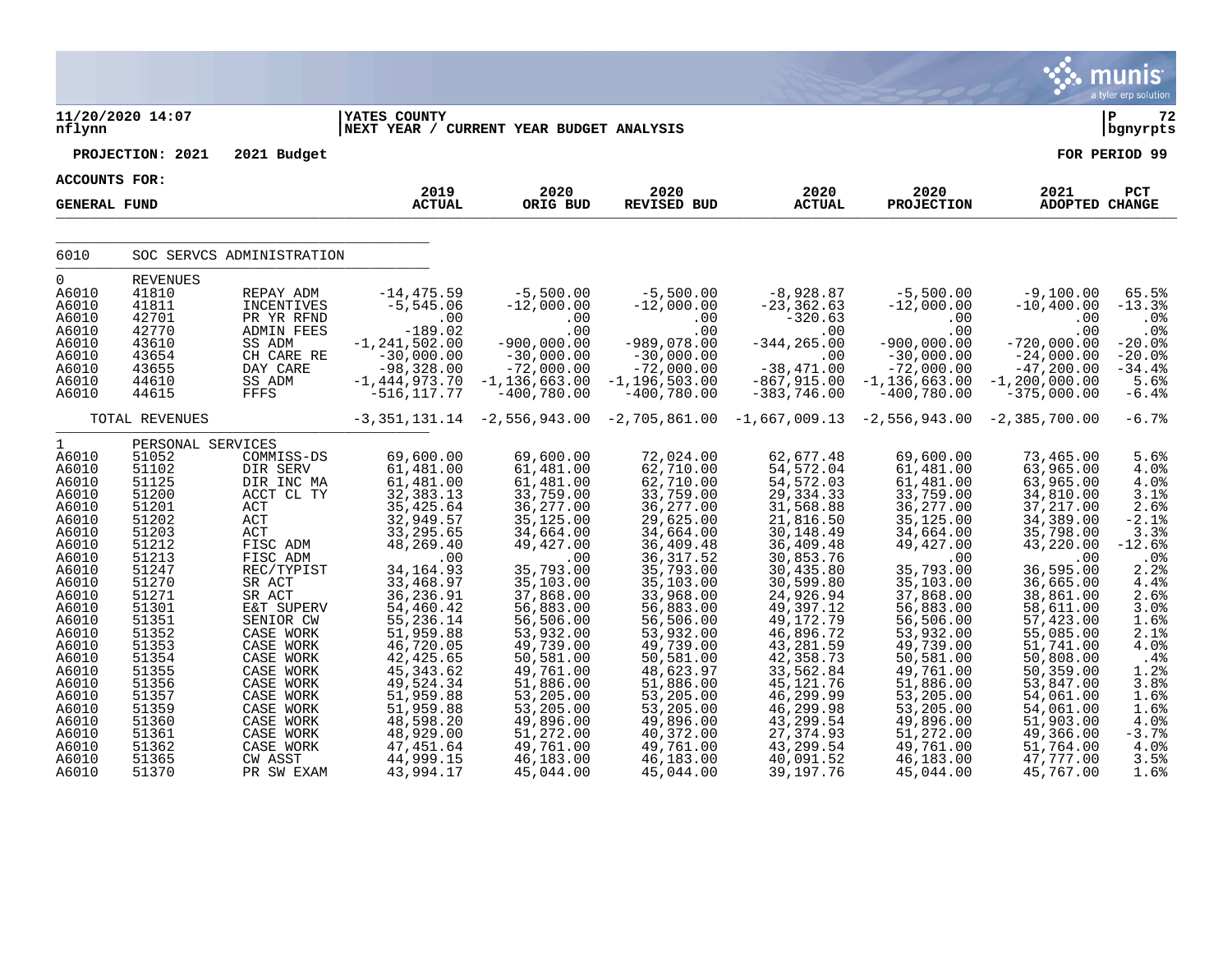

## **11/20/2020 14:07 |YATES COUNTY |P 73 nflynn |NEXT YEAR / CURRENT YEAR BUDGET ANALYSIS |bgnyrpts**

## **PROJECTION: 2021 2021 Budget FOR PERIOD 99**

**ACCOUNTS FOR:**

| <b>GENERAL FUND</b>                                                                                                                                                                                         |                                                                                                                                                                                                             |                                                                                                                                                                                                                                                                                 | 2019<br><b>ACTUAL</b>                                                                                                                                                                                                                                                                                   | 2020<br>ORIG BUD                                                                                                                                                                                                                                                                                 | 2020<br><b>REVISED BUD</b>                                                                                                                                                                                                                                                                       | 2020<br><b>ACTUAL</b>                                                                                                                                                                                                                                                                             | 2020<br><b>PROJECTION</b>                                                                                                                                                                                                                                                                        | 2021<br><b>ADOPTED CHANGE</b>                                                                                                                                                                                                                                                                   | PCT                                                                                                                                                                                                          |
|-------------------------------------------------------------------------------------------------------------------------------------------------------------------------------------------------------------|-------------------------------------------------------------------------------------------------------------------------------------------------------------------------------------------------------------|---------------------------------------------------------------------------------------------------------------------------------------------------------------------------------------------------------------------------------------------------------------------------------|---------------------------------------------------------------------------------------------------------------------------------------------------------------------------------------------------------------------------------------------------------------------------------------------------------|--------------------------------------------------------------------------------------------------------------------------------------------------------------------------------------------------------------------------------------------------------------------------------------------------|--------------------------------------------------------------------------------------------------------------------------------------------------------------------------------------------------------------------------------------------------------------------------------------------------|---------------------------------------------------------------------------------------------------------------------------------------------------------------------------------------------------------------------------------------------------------------------------------------------------|--------------------------------------------------------------------------------------------------------------------------------------------------------------------------------------------------------------------------------------------------------------------------------------------------|-------------------------------------------------------------------------------------------------------------------------------------------------------------------------------------------------------------------------------------------------------------------------------------------------|--------------------------------------------------------------------------------------------------------------------------------------------------------------------------------------------------------------|
| A6010<br>A6010<br>A6010<br>A6010<br>A6010<br>A6010<br>A6010<br>A6010<br>A6010<br>A6010<br>A6010<br>A6010<br>A6010<br>A6010<br>A6010<br>A6010<br>A6010<br>A6010<br>A6010<br>A6010<br>A6010<br>A6010<br>A6010 | 51371<br>51372<br>51375<br>51376<br>51381<br>51385<br>51390<br>51391<br>51392<br>51393<br>51394<br>51395<br>51396<br>51397<br>51398<br>51399<br>51405<br>51410<br>51411<br>51500<br>51502<br>51504<br>51505 | PR SW EXAM<br>SW EXAM<br>CASE SUPRV<br>CASE SUPRV<br><b>PSW EXAMIN</b><br>SR SUPP IN<br>SW EXAM<br>SW EXAM<br>SW EXAM<br>SW EXAM<br>SW EXAM<br>SW EXAM<br>SW EXAM<br>SWE<br>SWE<br>SW EXAM<br>STAFF DEV<br>SUPP INV<br>SUPP INV<br>CB CSEA<br>HOLIDAY OT<br>ON CALL<br>OVERTIME | 46,826.17<br>31,245.06<br>57, 276.51<br>57,276.48<br>45,631.69<br>44, 144. 36<br>32,985.78<br>30,436.36<br>41,052.76<br>37, 343.88<br>34,816.61<br>39,563.90<br>34,912.09<br>30,799.98<br>38, 332.90<br>34,929.10<br>57,276.56<br>35, 143. 71<br>37,776.24<br>146.98<br>651.26<br>6,083.87<br>14,966.78 | 47,941.00<br>38,239.00<br>58,652.00<br>58,652.00<br>44,365.00<br>46,071.00<br>42,036.00<br>35,648.00<br>42,036.00<br>38,519.00<br>36,465.00<br>35,571.00<br>36,569.00<br>35,103.00<br>39,830.00<br>36,575.00<br>58,652.00<br>40,330.00<br>40,330.00<br>300.00<br>300.00<br>6,000.00<br>15,000.00 | 47,941.00<br>38,239.00<br>58,652.00<br>58,652.00<br>44,365.00<br>46,071.00<br>42,036.00<br>35,648.00<br>39,036.00<br>38,519.00<br>36,465.00<br>35,571.00<br>36,569.00<br>35,103.00<br>39,830.00<br>36,575.00<br>58,652.00<br>40,330.00<br>40,330.00<br>300.00<br>775.00<br>6,000.00<br>14,525.00 | 41,719.44<br>30,547.44<br>51,040.11<br>51,040.09<br>39,197.76<br>40,091.52<br>30,556.68<br>30,987.89<br>32,040.12<br>33,427.88<br>31,696.99<br>30,910.88<br>31,802.29<br>30,707.61<br>34,622.08<br>31,807.27<br>51,040.09<br>35,096.06<br>34, 234. 22<br>115.63<br>413.19<br>5,303.20<br>1,680.39 | 47,941.00<br>38,239.00<br>58,652.00<br>58,652.00<br>44,365.00<br>46,071.00<br>42,036.00<br>35,648.00<br>42,036.00<br>38,519.00<br>36,465.00<br>35,571.00<br>36,569.00<br>35,103.00<br>39,830.00<br>36,575.00<br>58,652.00<br>40,330.00<br>40,330.00<br>300.00<br>300.00<br>6,000.00<br>15,000.00 | 48,708.00<br>36,535.00<br>59,597.00<br>59,597.00<br>46,589.00<br>46,808.00<br>36,621.00<br>37,062.00<br>35,664.00<br>39,866.00<br>37,770.00<br>36,983.00<br>37,853.00<br>36,775.00<br>40,779.00<br>37,858.00<br>59,597.00<br>40,980.00<br>39,975.00<br>200.00<br>400.00<br>6,500.00<br>7,500.00 | 1.6%<br>$-4.5%$<br>1.6%<br>1.6%<br>5.0%<br>1.6%<br>$-12.9%$<br>4.0%<br>$-15.2%$<br>3.5%<br>3.6%<br>4.0%<br>3.5%<br>4.8%<br>2.4%<br>3.5%<br>1.6%<br>1.6%<br>$-.9$ $%$<br>$-33.3$<br>33.3%<br>8.3%<br>$-50.0%$ |
| A6010<br>A6010<br>A6010<br>A6010<br>A6010<br>A6010                                                                                                                                                          | 51506<br>51508<br>51509<br>51520<br>51645<br>51661                                                                                                                                                          | PHONE WORK<br>35-40 HRS<br>COMP CSEA<br>INS BO<br>DSS ATTY<br>COMP NONUN                                                                                                                                                                                                        | 12,518.00<br>52,673.39<br>630.56<br>17,581.81<br>71,137.23<br>436.92                                                                                                                                                                                                                                    | 12,000.00<br>40,000.00<br>.00<br>12,753.00<br>69,722.00<br>.00                                                                                                                                                                                                                                   | 12,000.00<br>40,000.00<br>1,108.41<br>12,753.00<br>71,116.00<br>28.62                                                                                                                                                                                                                            | 10,144.00<br>12,519.92<br>1,108.41<br>13,045.14<br>60,151.86<br>28.62                                                                                                                                                                                                                             | 12,000.00<br>40,000.00<br>.00<br>12,753.00<br>69,722.00<br>.00                                                                                                                                                                                                                                   | 12,000.00<br>35,000.00<br>.00<br>10,787.00<br>72,539.00<br>.00                                                                                                                                                                                                                                  | .0%<br>$-12.5%$<br>.0%<br>$-15.4%$<br>4.0%<br>.0%                                                                                                                                                            |
|                                                                                                                                                                                                             | TOTAL PERSONAL SERVICES                                                                                                                                                                                     |                                                                                                                                                                                                                                                                                 | 2,106,915.16                                                                                                                                                                                                                                                                                            | 2,176,091.00                                                                                                                                                                                                                                                                                     | 2,182,367.00                                                                                                                                                                                                                                                                                     | 1,830,647.12                                                                                                                                                                                                                                                                                      | 2,176,091.00                                                                                                                                                                                                                                                                                     | 2,192,066.00                                                                                                                                                                                                                                                                                    | .7%                                                                                                                                                                                                          |
| 2<br>A6010<br>A6010                                                                                                                                                                                         | EOUIPMENT<br>52115<br>52180                                                                                                                                                                                 | COMP HRDWR<br>VEHICLE                                                                                                                                                                                                                                                           | 10,577.93<br>.00                                                                                                                                                                                                                                                                                        | 5,000.00<br>.00                                                                                                                                                                                                                                                                                  | 5,000.00<br>15,170.00                                                                                                                                                                                                                                                                            | 3,328.38<br>15,169.84                                                                                                                                                                                                                                                                             | 5,000.00<br>.00                                                                                                                                                                                                                                                                                  | 5,000.00<br>.00                                                                                                                                                                                                                                                                                 | .0%<br>.0%                                                                                                                                                                                                   |
|                                                                                                                                                                                                             | TOTAL EOUIPMENT                                                                                                                                                                                             |                                                                                                                                                                                                                                                                                 | 10,577.93                                                                                                                                                                                                                                                                                               | 5,000.00                                                                                                                                                                                                                                                                                         | 20,170.00                                                                                                                                                                                                                                                                                        | 18,498.22                                                                                                                                                                                                                                                                                         | 5,000.00                                                                                                                                                                                                                                                                                         | 5,000.00                                                                                                                                                                                                                                                                                        | .0%                                                                                                                                                                                                          |
| $4\overline{ }$<br>A6010<br>A6010<br>A6010<br>A6010<br>A6010                                                                                                                                                | CONTRACTUAL EXPENSES<br>54004<br>54005<br>54011<br>54015<br>54021                                                                                                                                           | ATTY FEES<br><b>AUDIT FEES</b><br>CONSULTANT<br>COST ALLOC<br>SUBSTANCE                                                                                                                                                                                                         | 2,335.89<br>6,617.40<br>6,054.42<br>5,994.30<br>290.00                                                                                                                                                                                                                                                  | 3,500.00<br>6,756.00<br>4,000.00<br>5,995.00<br>400.00                                                                                                                                                                                                                                           | 15,800.00<br>6,756.00<br>4,000.00<br>5,995.00<br>600.00                                                                                                                                                                                                                                          | 15,635.48<br>6,683.60<br>.00<br>5,994.30<br>430.00                                                                                                                                                                                                                                                | 3,500.00<br>6,756.00<br>4,000.00<br>5,995.00<br>400.00                                                                                                                                                                                                                                           | 3,500.00<br>6,823.00<br>5,995.00<br>400.00                                                                                                                                                                                                                                                      | .0%<br>1.0%<br>$.00 - 100.0$<br>.0%<br>.0%                                                                                                                                                                   |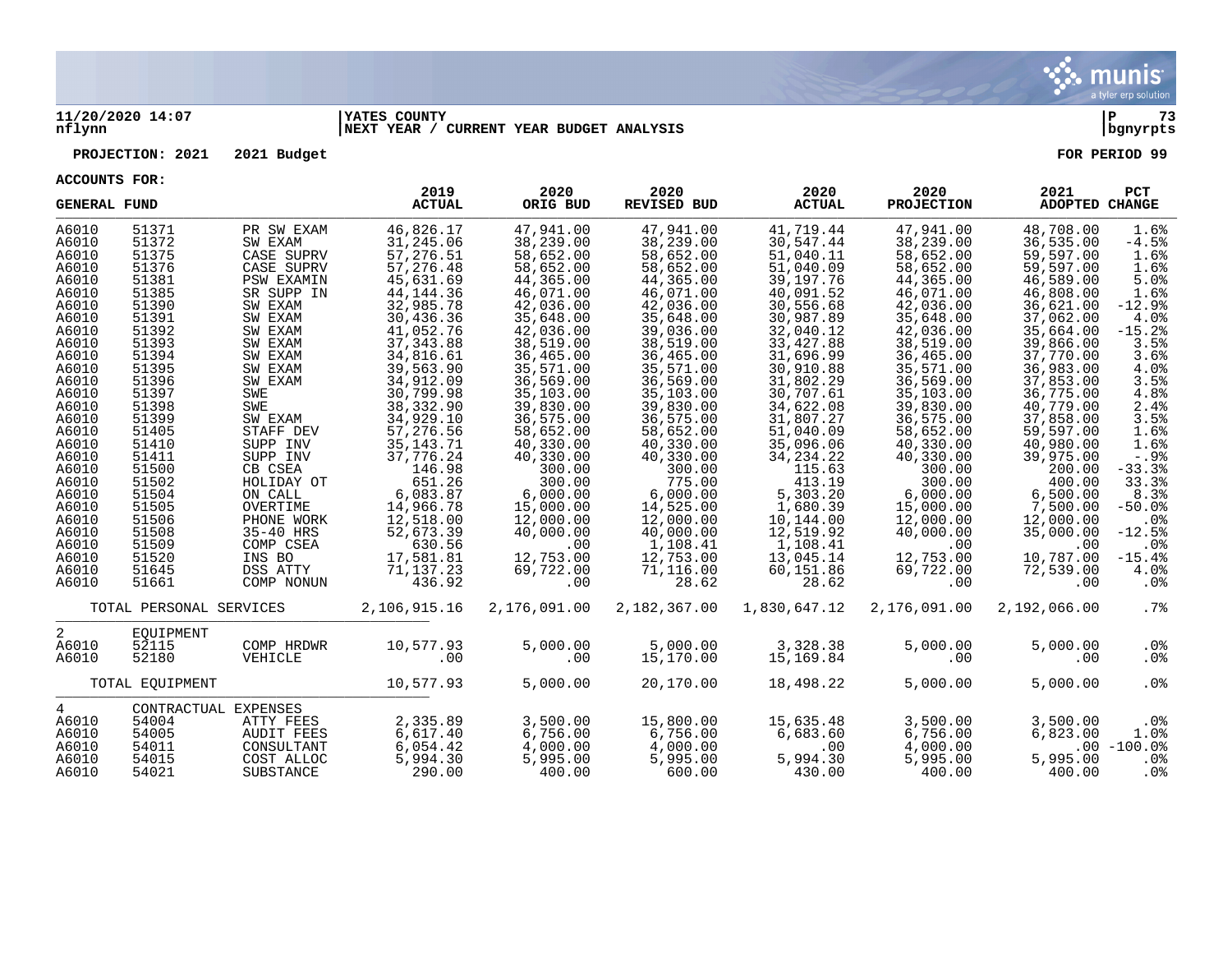

## **11/20/2020 14:07 |YATES COUNTY |P 74 nflynn |NEXT YEAR / CURRENT YEAR BUDGET ANALYSIS |bgnyrpts**

**PROJECTION: 2021 2021 Budget FOR PERIOD 99**

**ACCOUNTS FOR:**

| <b>GENERAL FUND</b> |                         |                              | 2019<br><b>ACTUAL</b> | 2020<br>ORIG BUD | 2020<br><b>REVISED BUD</b> | 2020<br><b>ACTUAL</b> | 2020<br><b>PROJECTION</b> | 2021<br>ADOPTED CHANGE | <b>PCT</b>      |
|---------------------|-------------------------|------------------------------|-----------------------|------------------|----------------------------|-----------------------|---------------------------|------------------------|-----------------|
| A6010               | 54027                   | MISC CONTR                   | 61,485.77             | 40,000.00        | 85,728.00                  | 112,456.20            | 40,000.00                 | 40,000.00              | $.0\%$          |
| A6010               | 54048                   | WD CONTR                     | 12,104.45             | 13,200.00        | 13,200.00                  | 8,983.80              | 13,200.00                 | 13,600.00              | 3.0%            |
| A6010               | 54052                   | BLOOD TEST                   | 2,475.00              | 1,800.00         | 1,800.00                   | 605.00                | 1,800.00                  | 1,800.00               | .0%             |
| A6010               | 54065                   | FAM COUNCL                   | 55,671.00             | .00              | 50,000.00                  | 41,670.00             | .00                       | $.00 \ \,$             | $.0\%$          |
| A6010               | 54079                   | COMP TECH                    | 34, 434. 75           | 36,380.00        | 36,380.00                  | 26,726.36             | 36,380.00                 | 36,165.00              | $-.6%$          |
| A6010               | 54135                   | N CUST EMP                   | 1,980.00              | .00              | 3,200.00                   | 2,120.00              | .00                       | .00                    | .0%             |
| A6010               | 54152                   | CONFERENCE                   | 2,475.00              | 3,000.00         | 2,800.00                   | 567.00                | 3,000.00                  | 4,000.00               | 33.3%           |
| A6010               | 54156                   | TRAINING                     | 95.00                 | 250.00           | 750.00                     | 700.00                | 250.00                    | 250.00                 | $.0\%$          |
| A6010               | 54299                   | EMPL PROJ                    | 102,658.27            | 115,687.00       | 115,687.00                 | 80,745.88             | 115,687.00                | 121,118.00             | 4.7%            |
| A6010               | 54301                   | LOC CHRGBK                   | 27,699.00             | 22,000.00        | 22,000.00                  | 12,222.00             | 22,000.00                 | 22,000.00              | $.0\%$          |
| A6010               | 54309                   | HEAP ADM                     | 26,389.16             | 52,832.00        | 52,832.00                  | 33,989.19             | 52,832.00                 | 53,950.00              | 2.1%            |
| A6010               | 54313                   | DOM VIOL                     | 5,765.08              | 4,750.00         | 4,750.00                   | .00                   | 4,750.00                  | 4,750.00               | .0%             |
| A6010               | 54321                   | SAFE HARBR                   | 29,618.11             | 25,000.00        | 25,000.00                  | 14,513.88             | 25,000.00                 | 25,000.00              | . 0 %           |
| A6010               | 54322                   | CLIENT EXP                   | 3,654.18              | 2,500.00         | 2,500.00                   | 1,026.85              | 2,500.00                  | 2,500.00               | .0%             |
| A6010               | 54329                   | PUB HLTH                     | 30,475.24             | 25,000.00        | 25,000.00                  | 23,401.74             | 25,000.00                 | 25,000.00              | .0 <sub>8</sub> |
| A6010               | 54337                   | LIFE SKILL                   | 35, 145.00            | 33,878.00        | 33,878.00                  | 10,122.11             | 33,878.00                 | 33,878.00              | .0%             |
| A6010               | 54381                   | SUMM YTH E                   | 66,623.98             | 62,000.00        | 70,040.00                  | 50,309.20             | 62,000.00                 | 62,000.00              | $.0\%$          |
| A6010               | 54384                   | CHLD REGIS                   | 37,026.80             | 28,502.00        | 28,502.00                  | 18,557.59             | 28,502.00                 | 28,502.00              | $.0\%$          |
| A6010               | 54387                   | EXPL YOUTH                   | .00                   | .00              | 43,350.00                  | 14,239.81             | .00                       | .00                    | .0%             |
| A6010               | 54457                   | SUPP:COMP                    | 377.89                | 500.00           | 500.00                     | .00                   | 500.00                    | 500.00                 | $.0\%$          |
| A6010               | 54470                   | SUPP:OFF                     | 10,794.23             | 15,000.00        | 14,654.74                  | 8,293.69              | 15,000.00                 | 15,000.00              | .0%             |
| A6010               | 54507                   | COPIER CHR                   | 4,398.15              | 5,200.00         | 5,200.00                   | 2,695.10              | 5,200.00                  | 5,200.00               | .0%             |
| A6010               | 54515                   | POSTAGE                      | 9,215.94              | 9,500.00         | 11,650.00                  | 9,946.70              | 9,500.00                  | 9,500.00               | .0%             |
| A6010               | 54516                   | PRINTING                     | 1,959.06              | 2,000.00         | 2,000.00                   | 1,531.61              | 2,000.00                  | 2,000.00               | .0 <sub>8</sub> |
| A6010               | 54653                   | GASOLINE                     | 42.34                 | .00              | .00                        | .00                   | .00                       | .00                    | $.0\%$          |
| A6010               | 54654                   | MILEAGE                      | 27,557.27             | 30,000.00        | 12,850.00                  | 5,633.90              | 30,000.00                 | 30,000.00              | .0%             |
| A6010               | 54660                   | TRAVEL EXP                   | 13,416.71             | 8,000.00         | 5,850.00                   | 2,461.17              | 8,000.00                  | 8,000.00               | .0 <sub>8</sub> |
| A6010               | 54661                   | VEH MAINT                    | 25.90                 | .00              | .00                        | .00                   | .00                       | .00                    | $.0\%$          |
| A6010               | 54676                   | UTIL: CELL                   | 2,519.23              | 2,200.00         | 5,450.00                   | 4,928.31              | 2,200.00                  | 8,000.00               | 263.6%          |
| A6010               | 54682                   | TEL/FAX                      | 12,469.30             | 13,680.00        | 13,680.00                  | 11,580.00             | 13,680.00                 | 13,920.00              | 1.8%            |
| A6010               | 54721                   | FRAUD ACT                    | 64, 383. 45           | 56,627.00        | 56,627.00                  | 46,219.32             | 56,627.00                 | 57,305.00              | 1.2%            |
| A6010               | 54907                   | DUES                         | 1,669.00              | 1,700.00         | 1,703.00                   | 1,703.00              | 1,700.00                  | 1,775.00               | 4.4%            |
| A6010               | 54916                   | PUBLICATN                    | 31.29                 | 250.00           | 292.26                     | 292.12                | 250.00                    | 250.00                 | $.0\%$          |
|                     |                         |                              |                       |                  |                            |                       |                           |                        |                 |
|                     |                         | TOTAL CONTRACTUAL EXPENSES   | 705,927.56            | 632,087.00       | 781,005.00                 | 576,984.91            | 632,087.00                | 642,681.00             | 1.7%            |
| 8                   | EMPLOYEE BENEFITS       |                              |                       |                  |                            |                       |                           |                        |                 |
| A6010               | 58100                   | FICA/MED                     | 153,470.44            | 159,777.00       | 160,257.12                 | 133,199.36            | 159,777.00                | 161,002.00             | .8%             |
| A6010               | 58303                   | INS-CSEA                     | 286,430.71            | 320,364.00       | 320,364.00                 | 250,376.97            | 320,364.00                | 313,160.00             | $-2.2$          |
| A6010               | 58305                   | INS-NON UN                   | 64,254.00             | 72,216.00        | 72,216.00                  | 63,660.77             | 72,216.00                 | 71,858.00              | $-.5%$          |
|                     | TOTAL EMPLOYEE BENEFITS |                              | 504, 155. 15          | 552,357.00       | 552,837.12                 | 447,237.10            | 552,357.00                | 546,020.00             | $-1.1$ %        |
|                     |                         | TOTAL SOC SERVCS ADMINISTRAT | $-23, 555.34$         | 808,592.00       | 830,518.12                 | 1,206,358.22          | 808,592.00                | 1,000,067.00           | 23.7%           |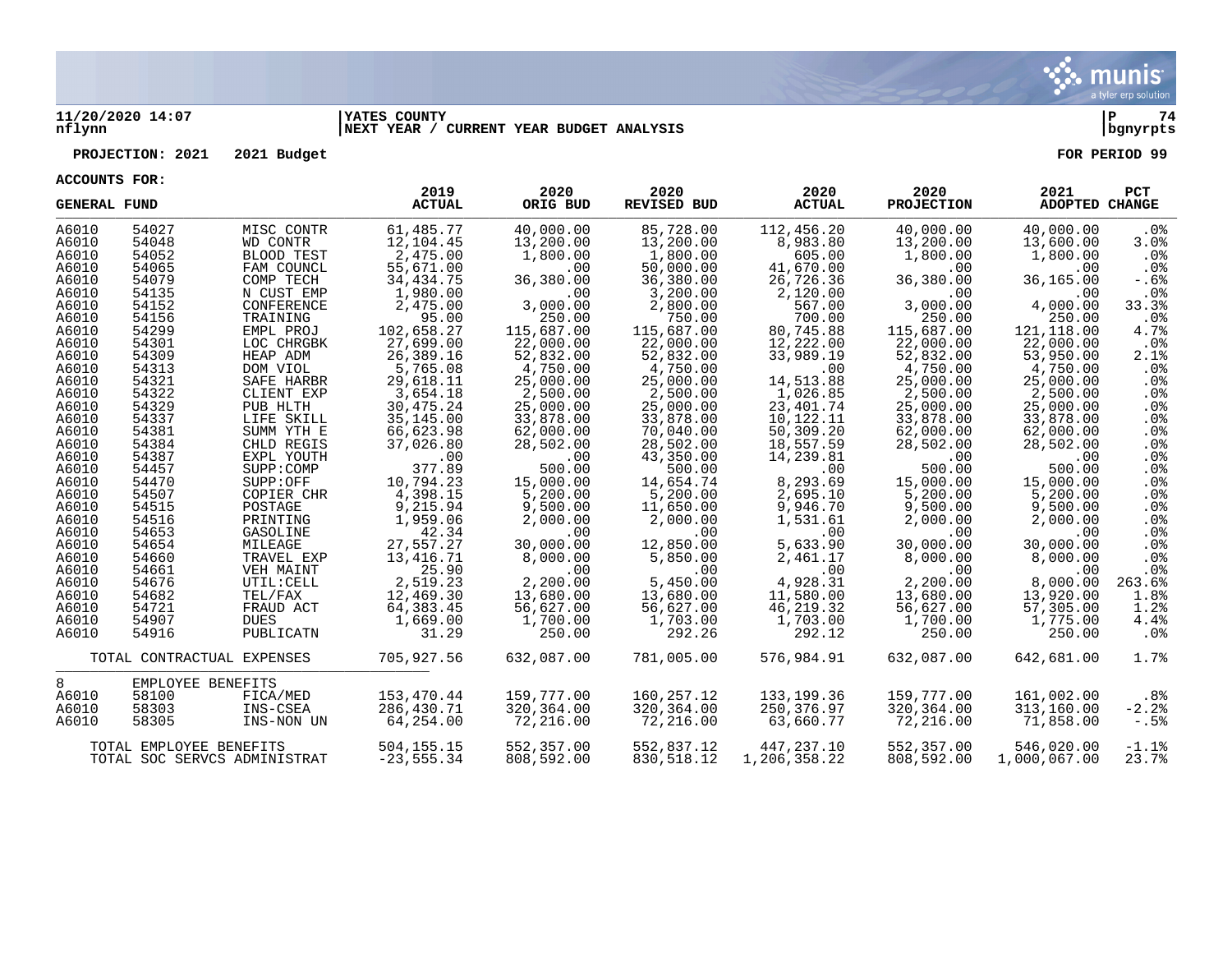|                                             |                                            |                                    |                                      |                              |                             |                                  |                             |                             | <b>munis</b><br>a tyler erp solution |
|---------------------------------------------|--------------------------------------------|------------------------------------|--------------------------------------|------------------------------|-----------------------------|----------------------------------|-----------------------------|-----------------------------|--------------------------------------|
| nflynn                                      | 11/20/2020 14:07                           |                                    | <b>IYATES COUNTY</b><br>NEXT YEAR /  | CURRENT YEAR BUDGET ANALYSIS |                             |                                  |                             |                             | 75<br> P<br>  bgnyrpts               |
|                                             | 2021<br>PROJECTION:                        | 2021 Budget                        |                                      |                              |                             |                                  |                             | FOR                         | PERIOD 99                            |
| <b>ACCOUNTS FOR:</b><br><b>GENERAL FUND</b> |                                            |                                    | 2019<br><b>ACTUAL</b>                | 2020<br>ORIG BUD             | 2020<br>REVISED BUD         | 2020<br><b>ACTUAL</b>            | 2020<br><b>PROJECTION</b>   | 2021<br><b>ADOPTED</b>      | PCT<br><b>CHANGE</b>                 |
| 6055                                        | DAY CARE                                   |                                    |                                      |                              |                             |                                  |                             |                             |                                      |
| $\Omega$<br>A6055<br>A6055<br>A6055         | <b>REVENUES</b><br>41855<br>42701<br>43655 | REPAY-DC<br>PR YR RFND<br>DAY CARE | .00<br>$-7, 284.87$<br>$-202,594.00$ | .00<br>.00<br>$-200,000.00$  | .00<br>.00<br>$-200,000.00$ | $-95.45$<br>.00<br>$-92, 129.00$ | .00<br>.00<br>$-200,000.00$ | .00<br>.00<br>$-160,000.00$ | .0%<br>.0%<br>$-20.0%$               |
|                                             | TOTAL REVENUES                             |                                    | $-209,878.87$                        | $-200,000.00$                | $-200,000.00$               | $-92, 224.45$                    | $-200,000.00$               | $-160,000.00$               | $-20.0%$                             |
| 4<br>A6055                                  | CONTRACTUAL<br>54303                       | <b>EXPENSES</b><br>DAY CARE        | 210,393.22                           | 200,000.00                   | 200,000.00                  | 112,250.83                       | 200,000.00                  | 200,000.00                  | $.0\%$                               |
|                                             | TOTAL CONTRACTUAL<br>TOTAL DAY CARE        | EXPENSES                           | 210,393.22<br>514.35                 | 200,000.00<br>.00            | 200,000.00<br>.00           | 112,250.83<br>20,026.38          | 200,000.00<br>.00           | 200,000.00<br>40,000.00     | .0%<br>.0 <sub>8</sub>               |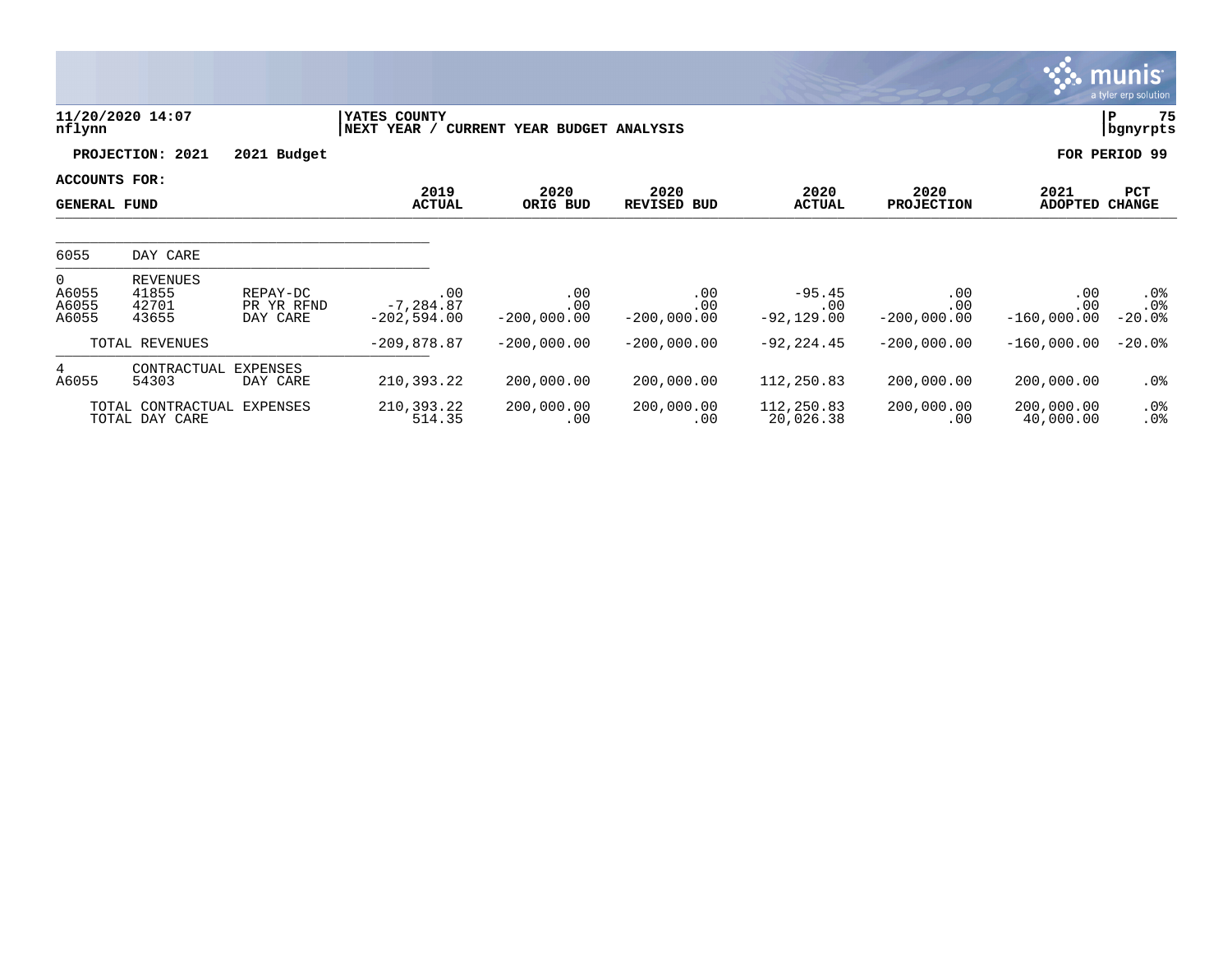|                                       |                                                 |                                                          |                                            |                                              |                                              |                                      |                                              |                                         | <b>munis</b><br>a tyler erp solution   |
|---------------------------------------|-------------------------------------------------|----------------------------------------------------------|--------------------------------------------|----------------------------------------------|----------------------------------------------|--------------------------------------|----------------------------------------------|-----------------------------------------|----------------------------------------|
| nflynn                                | 11/20/2020 14:07                                |                                                          | YATES COUNTY<br>NEXT YEAR /                | CURRENT YEAR BUDGET ANALYSIS                 |                                              |                                      |                                              |                                         | 76<br>P<br>bgnyrpts                    |
|                                       | PROJECTION: 2021                                | 2021 Budget                                              |                                            |                                              |                                              |                                      |                                              |                                         | FOR PERIOD 99                          |
| ACCOUNTS FOR:<br><b>GENERAL FUND</b>  |                                                 |                                                          | 2019<br><b>ACTUAL</b>                      | 2020<br>ORIG BUD                             | 2020<br>REVISED BUD                          | 2020<br><b>ACTUAL</b>                | 2020<br><b>PROJECTION</b>                    | 2021<br><b>ADOPTED</b>                  | <b>PCT</b><br><b>CHANGE</b>            |
| 6070                                  |                                                 | SERVICES FOR RECIPIENTS                                  |                                            |                                              |                                              |                                      |                                              |                                         |                                        |
| $\overline{0}$<br>A6070<br>A6070      | <b>REVENUES</b><br>41870<br>44670               | REPAY RECI<br>RECIPIENT                                  | $-1, 260.00$<br>$-91,689.00$               | .00<br>$-70,000.00$                          | $.00 \,$<br>$-70,000.00$                     | $-1,466.75$<br>$-78,863,00$          | .00<br>$-70,000.00$                          | .00<br>$-85,000.00$                     | $.0\%$<br>21.4%                        |
|                                       | TOTAL REVENUES                                  |                                                          | $-92,949.00$                               | $-70,000.00$                                 | $-70,000.00$                                 | $-80, 329.75$                        | $-70,000.00$                                 | $-85,000.00$                            | 21.4%                                  |
| 4<br>A6070<br>A6070<br>A6070<br>A6070 | CONTRACTUAL<br>54302<br>54303<br>54304<br>54318 | EXPENSES<br>COUNSEL<br>DAY CARE<br>FAM AID<br>VALIDATION | 38,623.66<br>134.91<br>92,967.50<br>930.00 | 55,000.00<br>500.00<br>80,000.00<br>1,500.00 | 55,000.00<br>500.00<br>80,000.00<br>1,500.00 | 30,408.43<br>.00<br>64,764.74<br>.00 | 55,000.00<br>500.00<br>80,000.00<br>1,500.00 | 55,000.00<br>200.00<br>80,000.00<br>.00 | .0%<br>$-60.0%$<br>$.0\%$<br>$-100.0%$ |
|                                       | TOTAL CONTRACTUAL EXPENSES                      | TOTAL SERVICES FOR RECIPIENT                             | 132,656.07<br>39,707.07                    | 137,000.00<br>67,000.00                      | 137,000.00<br>67,000.00                      | 95,173.17<br>14,843.42               | 137,000.00<br>67,000.00                      | 135,200.00<br>50,200.00                 | $-1.3%$<br>$-25.1%$                    |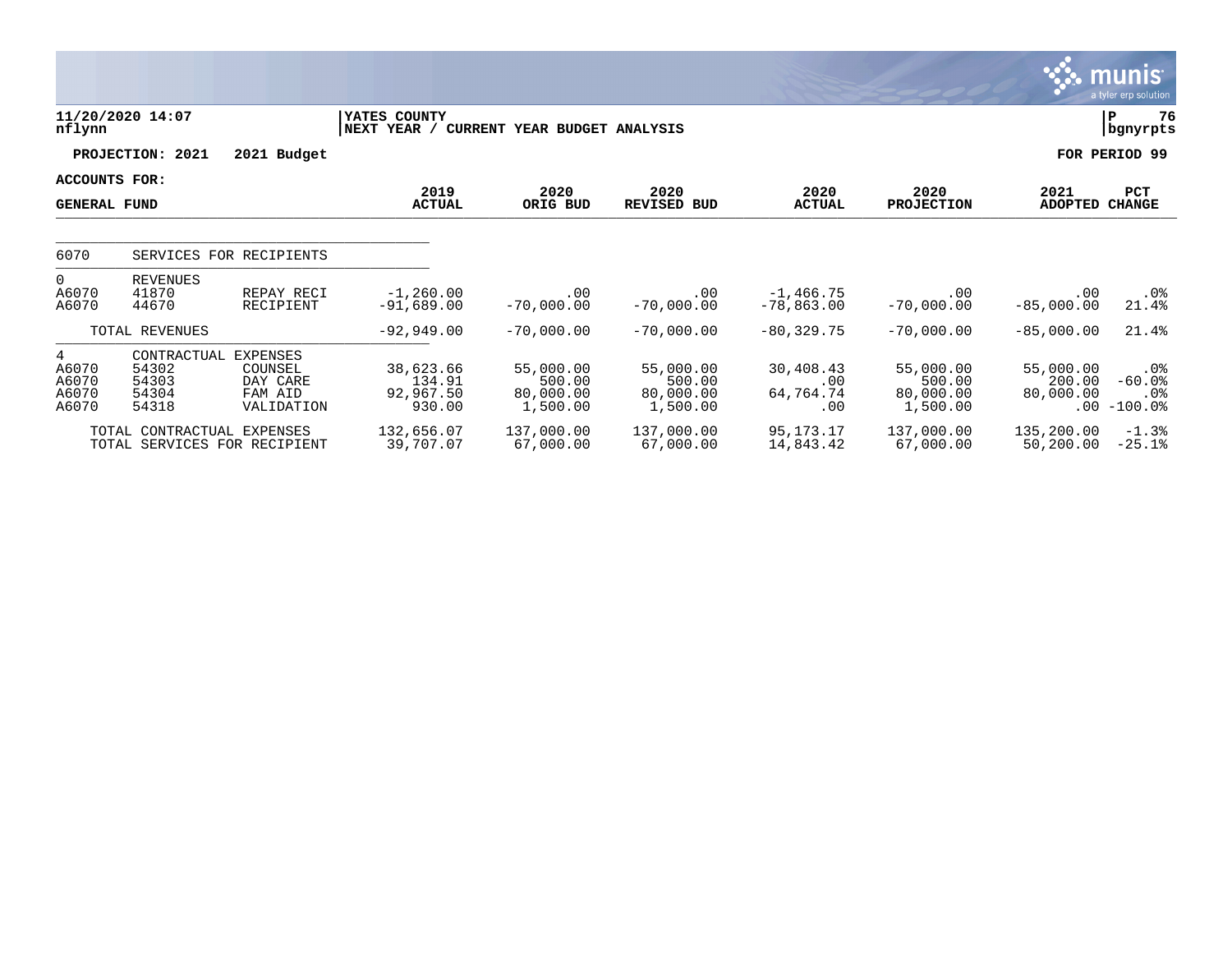|                                           |                                                        |                                       |                                        |                              |                                 |                                   |                            |                                 | munis<br>a tyler erp solution      |
|-------------------------------------------|--------------------------------------------------------|---------------------------------------|----------------------------------------|------------------------------|---------------------------------|-----------------------------------|----------------------------|---------------------------------|------------------------------------|
| nflynn                                    | 11/20/2020 14:07                                       |                                       | YATES COUNTY<br>NEXT YEAR /            | CURRENT YEAR BUDGET ANALYSIS |                                 |                                   |                            |                                 | 77<br>l P<br>  bgnyrpts            |
|                                           | PROJECTION: 2021                                       | 2021 Budget                           |                                        |                              |                                 |                                   |                            |                                 | FOR PERIOD 99                      |
| ACCOUNTS FOR:<br><b>GENERAL FUND</b>      |                                                        |                                       | 2019<br><b>ACTUAL</b>                  | 2020<br>ORIG BUD             | 2020<br><b>REVISED BUD</b>      | 2020<br><b>ACTUAL</b>             | 2020<br><b>PROJECTION</b>  | 2021<br><b>ADOPTED</b>          | PCT<br><b>CHANGE</b>               |
| 6101                                      | MEDICAL ASSISTANCE                                     |                                       |                                        |                              |                                 |                                   |                            |                                 |                                    |
| $\overline{0}$<br>A6101<br>A6101<br>A6101 | <b>REVENUES</b><br>41801<br>43601<br>44601             | REPAY MED<br>MED ASSIST<br>MED ASSIST | $-44,990.41$<br>19,919.00<br>18,854.00 | $-25,000.00$<br>.00<br>.00   | $-25,000.00$<br>$.00 \,$<br>.00 | $-4,660.98$<br>1,903.00<br>871.00 | $-25,000.00$<br>.00<br>.00 | $-28,964.00$<br>$.00 \,$<br>.00 | 15.9%<br>$.0\%$<br>.0 <sub>8</sub> |
|                                           | TOTAL REVENUES                                         |                                       | $-6, 217.41$                           | $-25,000.00$                 | $-25,000.00$                    | $-1,886.98$                       | $-25,000.00$               | $-28,964.00$                    | 15.9%                              |
| $4\overline{ }$<br>A6101                  | CONTRACTUAL<br>54311                                   | EXPENSES<br>MED ASSIST                | 6, 220.00                              | 12,000.00                    | 12,000.00                       | .00                               | 12,000.00                  | $.00\,$                         | $-100.0$ %                         |
|                                           | TOTAL CONTRACTUAL EXPENSES<br>TOTAL MEDICAL ASSISTANCE |                                       | 6, 220.00<br>2.59                      | 12,000.00<br>$-13,000.00$    | 12,000.00<br>$-13,000.00$       | .00<br>$-1,886.98$                | 12,000.00<br>$-13,000.00$  | $-28,964.00$ 122.8%             | $.00 - 100.0$                      |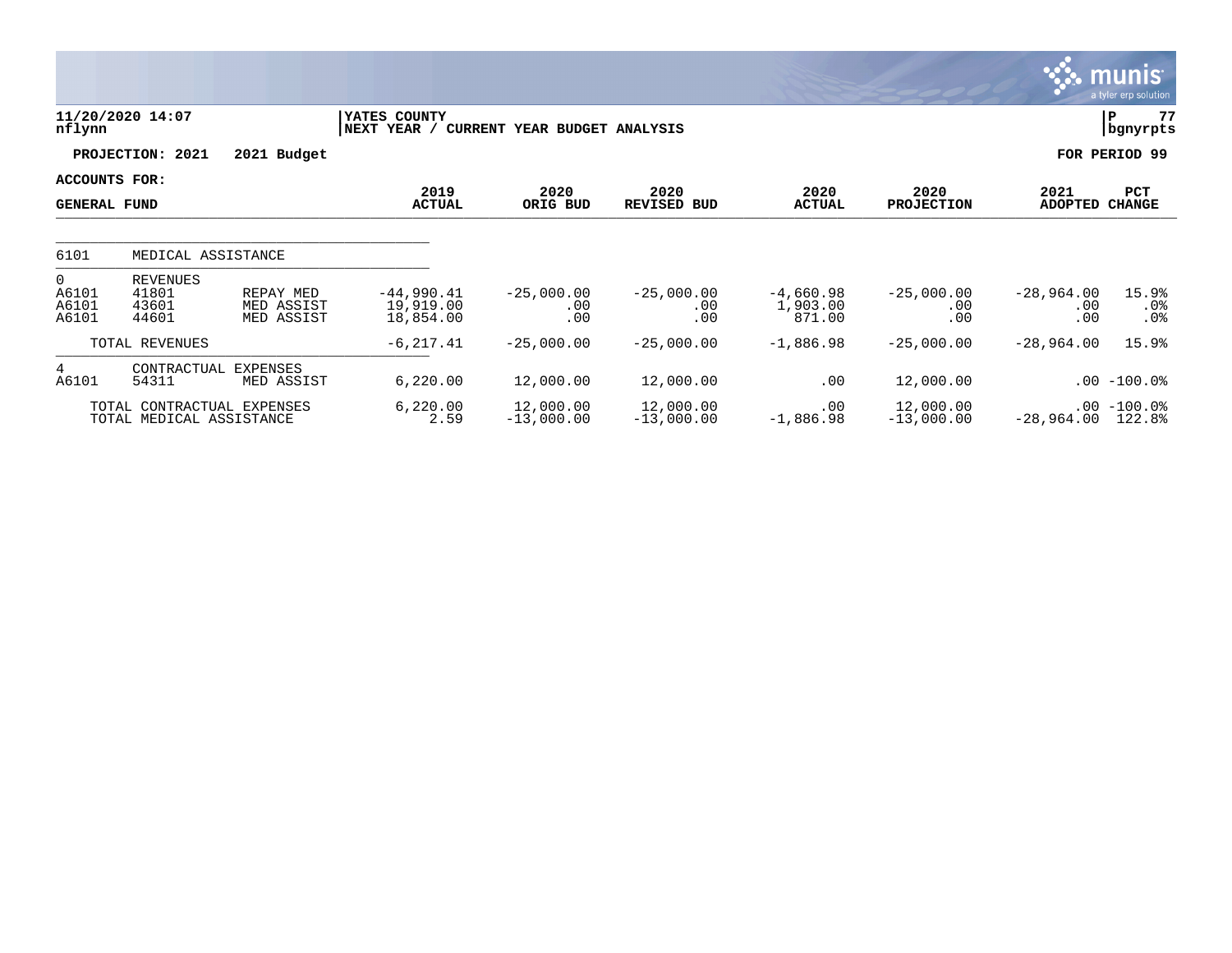|                                      |                                                            |             |                              |                              |                              |                              |                              |                              | $\mathbb{S}$ . Munis i<br>a tyler erp solution |
|--------------------------------------|------------------------------------------------------------|-------------|------------------------------|------------------------------|------------------------------|------------------------------|------------------------------|------------------------------|------------------------------------------------|
| nflynn                               | 11/20/2020 14:07                                           |             | YATES COUNTY<br>NEXT YEAR /  | CURRENT YEAR BUDGET ANALYSIS |                              |                              |                              |                              | 78<br>P<br>  bgnyrpts                          |
|                                      | PROJECTION: 2021                                           | 2021 Budget |                              |                              |                              |                              |                              |                              | FOR PERIOD 99                                  |
| ACCOUNTS FOR:<br><b>GENERAL FUND</b> |                                                            |             | 2019<br><b>ACTUAL</b>        | 2020<br>ORIG BUD             | 2020<br>REVISED BUD          | 2020<br>ACTUAL               | 2020<br><b>PROJECTION</b>    | 2021<br>ADOPTED              | PCT<br><b>CHANGE</b>                           |
| 6102                                 | MEDICAID MGMT                                              | INFO SYSTEM |                              |                              |                              |                              |                              |                              |                                                |
| 4<br>A6102                           | CONTRACTUAL EXPENSES<br>54312                              | MMIS        | 4,069,364.00                 | 4,147,621.00                 | 4,147,621.00                 | 3,510,615.00                 | 4,147,621.00                 | 3,970,400.00                 | $-4.3%$                                        |
|                                      | TOTAL CONTRACTUAL EXPENSES<br>TOTAL MEDICAID MGMT INFO SYS |             | 4,069,364.00<br>4,069,364.00 | 4,147,621.00<br>4,147,621.00 | 4,147,621.00<br>4,147,621.00 | 3,510,615.00<br>3,510,615.00 | 4,147,621.00<br>4,147,621.00 | 3,970,400.00<br>3,970,400.00 | $-4.3%$<br>$-4.3%$                             |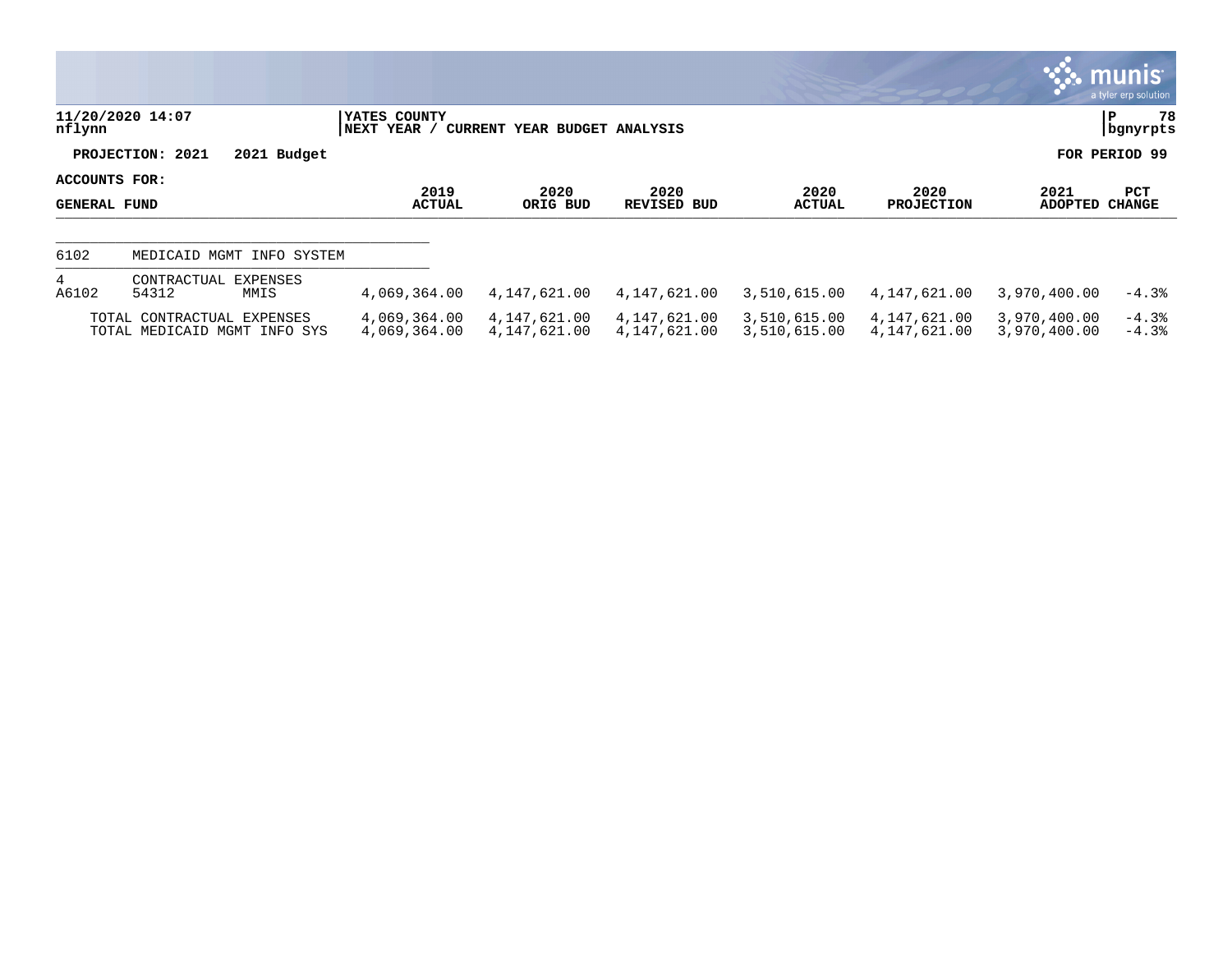|                                                           |                                                              |                                                                    |                                                                     |                                                               |                                                               |                                                                         |                                                              |                                                                   | munis'<br>a tyler erp solution                         |
|-----------------------------------------------------------|--------------------------------------------------------------|--------------------------------------------------------------------|---------------------------------------------------------------------|---------------------------------------------------------------|---------------------------------------------------------------|-------------------------------------------------------------------------|--------------------------------------------------------------|-------------------------------------------------------------------|--------------------------------------------------------|
| nflynn                                                    | 11/20/2020 14:07                                             |                                                                    | YATES COUNTY<br>NEXT YEAR / CURRENT YEAR BUDGET ANALYSIS            |                                                               |                                                               |                                                                         |                                                              |                                                                   | 79<br>P<br>bgnyrpts                                    |
|                                                           | PROJECTION: 2021                                             | 2021 Budget                                                        |                                                                     |                                                               |                                                               |                                                                         |                                                              |                                                                   | FOR PERIOD 99                                          |
| <b>ACCOUNTS FOR:</b><br><b>GENERAL FUND</b>               |                                                              |                                                                    | 2019<br><b>ACTUAL</b>                                               | 2020<br>ORIG BUD                                              | 2020<br>REVISED BUD                                           | 2020<br><b>ACTUAL</b>                                                   | 2020<br><b>PROJECTION</b>                                    | 2021<br><b>ADOPTED</b>                                            | <b>PCT</b><br><b>CHANGE</b>                            |
| 6109                                                      | FAMILY ASSISTANCE                                            |                                                                    |                                                                     |                                                               |                                                               |                                                                         |                                                              |                                                                   |                                                        |
| $\mathbf{0}$<br>A6109<br>A6109<br>A6109<br>A6109<br>A6109 | <b>REVENUES</b><br>41809<br>42701<br>43609<br>44609<br>44615 | REPAY-FAM<br>PR YR RFND<br>FAM ASSIST<br>FAM ASSIST<br><b>FFFS</b> | $-55, 232.22$<br>$-267.30$<br>.00<br>$-452,730.00$<br>$-96, 408.00$ | $-60,000.00$<br>.00<br>.00<br>$-441, 297.00$<br>$-201,843.00$ | $-60,000.00$<br>.00<br>.00<br>$-441, 297.00$<br>$-201,843.00$ | $-80, 209.99$<br>.00<br>$-27,895.00$<br>$-395,781.00$<br>$-244, 358.00$ | $-60,000.00$<br>.00<br>.00<br>$-441,297.00$<br>$-201,843.00$ | $-52,900.00$<br>$.00 \,$<br>.00<br>$-480,000.00$<br>$-350,000.00$ | $-11.8%$<br>$.0\%$<br>.0 <sub>8</sub><br>8.8%<br>73.4% |
|                                                           | TOTAL REVENUES                                               |                                                                    | $-604, 637.52$                                                      | $-703, 140.00$                                                | $-703, 140.00$                                                | $-748, 243.99$                                                          | $-703,140.00$                                                | $-882,900.00$                                                     | 25.6%                                                  |
| 4<br>A6109                                                | CONTRACTUAL<br>54305                                         | EXPENSES<br>FAM ASSIST                                             | 548,308.68                                                          | 650,000.00                                                    | 950,000.00                                                    | 837,180.43                                                              | 650,000.00                                                   | 994,500.00                                                        | 53.0%                                                  |
|                                                           | TOTAL CONTRACTUAL EXPENSES<br>TOTAL FAMILY ASSISTANCE        |                                                                    | 548,308.68<br>$-56,328.84$                                          | 650,000.00<br>$-53, 140, 00$                                  | 950,000.00<br>246,860.00                                      | 837,180.43<br>88,936.44                                                 | 650,000.00<br>$-53,140.00$                                   | 994,500.00<br>$111,600.00 -310.0$                                 | 53.0%                                                  |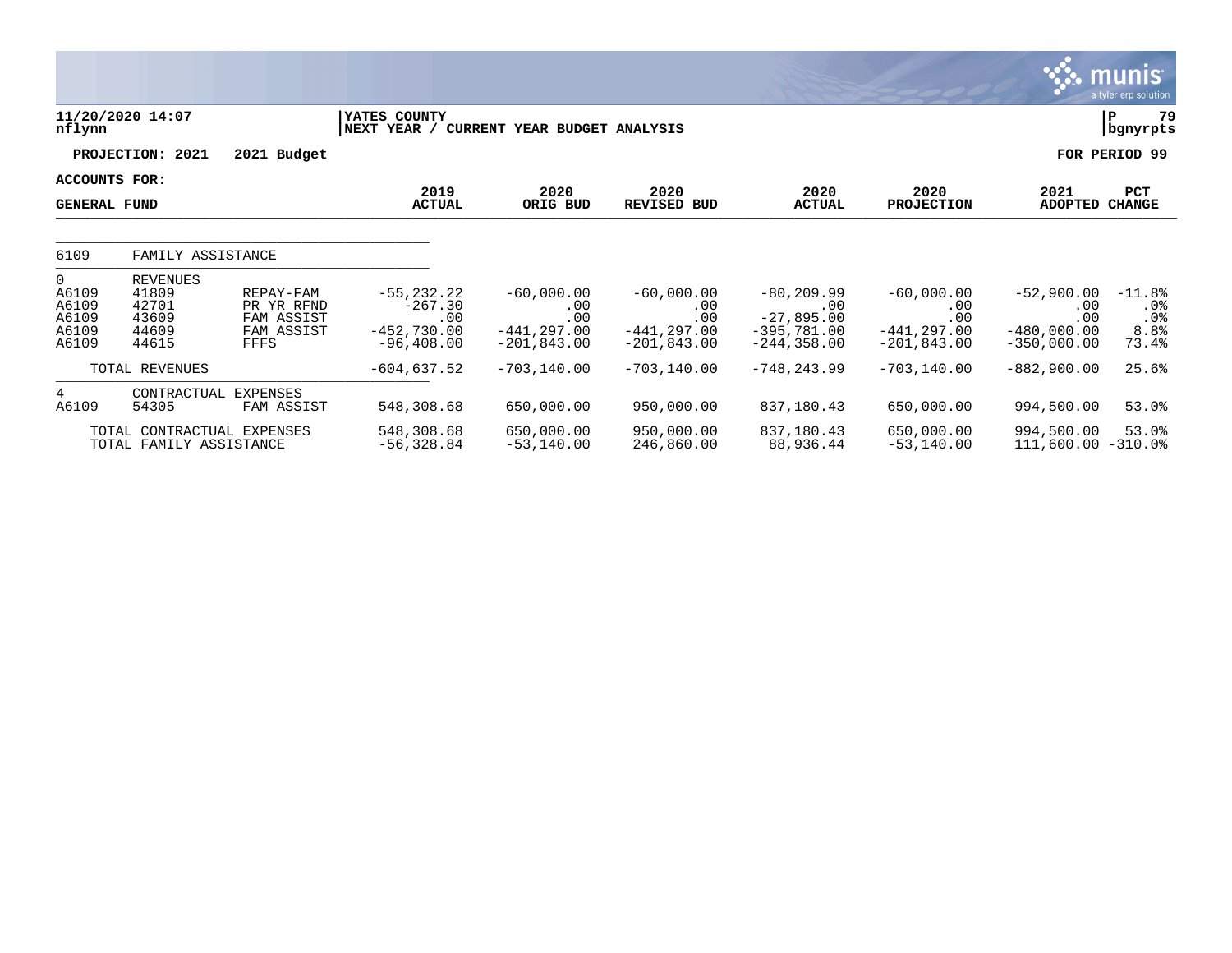|                                                                      |                                                                       |                                                                            |                                                                                     |                                                                               |                                                                               |                                                                              |                                                                               |                                                                        | <b>munis</b><br>a tyler erp solution                             |
|----------------------------------------------------------------------|-----------------------------------------------------------------------|----------------------------------------------------------------------------|-------------------------------------------------------------------------------------|-------------------------------------------------------------------------------|-------------------------------------------------------------------------------|------------------------------------------------------------------------------|-------------------------------------------------------------------------------|------------------------------------------------------------------------|------------------------------------------------------------------|
| nflynn                                                               | 11/20/2020 14:07                                                      |                                                                            | YATES COUNTY<br>NEXT YEAR /                                                         | CURRENT YEAR BUDGET ANALYSIS                                                  |                                                                               |                                                                              |                                                                               |                                                                        | 80<br>ΙP<br>bgnyrpts                                             |
|                                                                      | PROJECTION: 2021                                                      | 2021 Budget                                                                |                                                                                     |                                                                               |                                                                               |                                                                              |                                                                               |                                                                        | FOR PERIOD 99                                                    |
| <b>ACCOUNTS FOR:</b><br><b>GENERAL FUND</b>                          |                                                                       |                                                                            | 2019<br><b>ACTUAL</b>                                                               | 2020<br>ORIG BUD                                                              | 2020<br><b>REVISED BUD</b>                                                    | 2020<br><b>ACTUAL</b>                                                        | 2020<br><b>PROJECTION</b>                                                     | 2021<br><b>ADOPTED</b>                                                 | PCT<br><b>CHANGE</b>                                             |
| 6119                                                                 | CHILD CARE                                                            |                                                                            |                                                                                     |                                                                               |                                                                               |                                                                              |                                                                               |                                                                        |                                                                  |
| $\overline{0}$<br>A6119<br>A6119<br>A6119<br>A6119<br>A6119<br>A6119 | <b>REVENUES</b><br>41819<br>42701<br>43619<br>43661<br>44619<br>44661 | REPAY CC<br>PR YR RFND<br>CHILD CARE<br>FAM & CHIL<br>CHILD CARE<br>F&C BG | $-56, 216.01$<br>$-30.00$<br>$-153, 246.00$<br>.00<br>$-56,038.00$<br>$-17, 104.00$ | $-60,000.00$<br>.00<br>$-155, 196.00$<br>$-16,000.00$<br>$-46, 119.00$<br>.00 | $-60,000.00$<br>.00<br>$-155, 196.00$<br>.00<br>$-46, 119.00$<br>$-16,000.00$ | $-44, 323.34$<br>.00<br>$-84, 492.00$<br>.00<br>$-75,853.00$<br>$-15,785.00$ | $-60,000.00$<br>.00<br>$-155, 196.00$<br>$-16,000.00$<br>$-46, 119.00$<br>.00 | $-242,729.00$<br>.00<br>$-150,800.00$<br>$-120,000.00$<br>$-16,000.00$ | 304.5%<br>$.0\%$<br>$-2.8%$<br>$.00 - 100.0$<br>160.2%<br>$.0\%$ |
|                                                                      | TOTAL REVENUES                                                        |                                                                            | $-282,634.01$                                                                       | $-277, 315.00$                                                                | $-277, 315.00$                                                                | $-220, 453.34$                                                               | $-277, 315.00$                                                                | $-529, 529.00$                                                         | 90.9%                                                            |
| 4<br>A6119                                                           | CONTRACTUAL<br>54307<br>TOTAL CONTRACTUAL EXPENSES                    | EXPENSES<br>FOSTER                                                         | 323, 413.85<br>323, 413.85<br>40,779.84                                             | 400,000.00<br>400,000.00<br>122,685.00                                        | 400,000.00<br>400,000.00                                                      | 382,807.36<br>382,807.36<br>162,354.02                                       | 400,000.00<br>400,000.00                                                      | 917,405.00<br>917,405.00                                               | 129.4%<br>129.4%<br>216.2%                                       |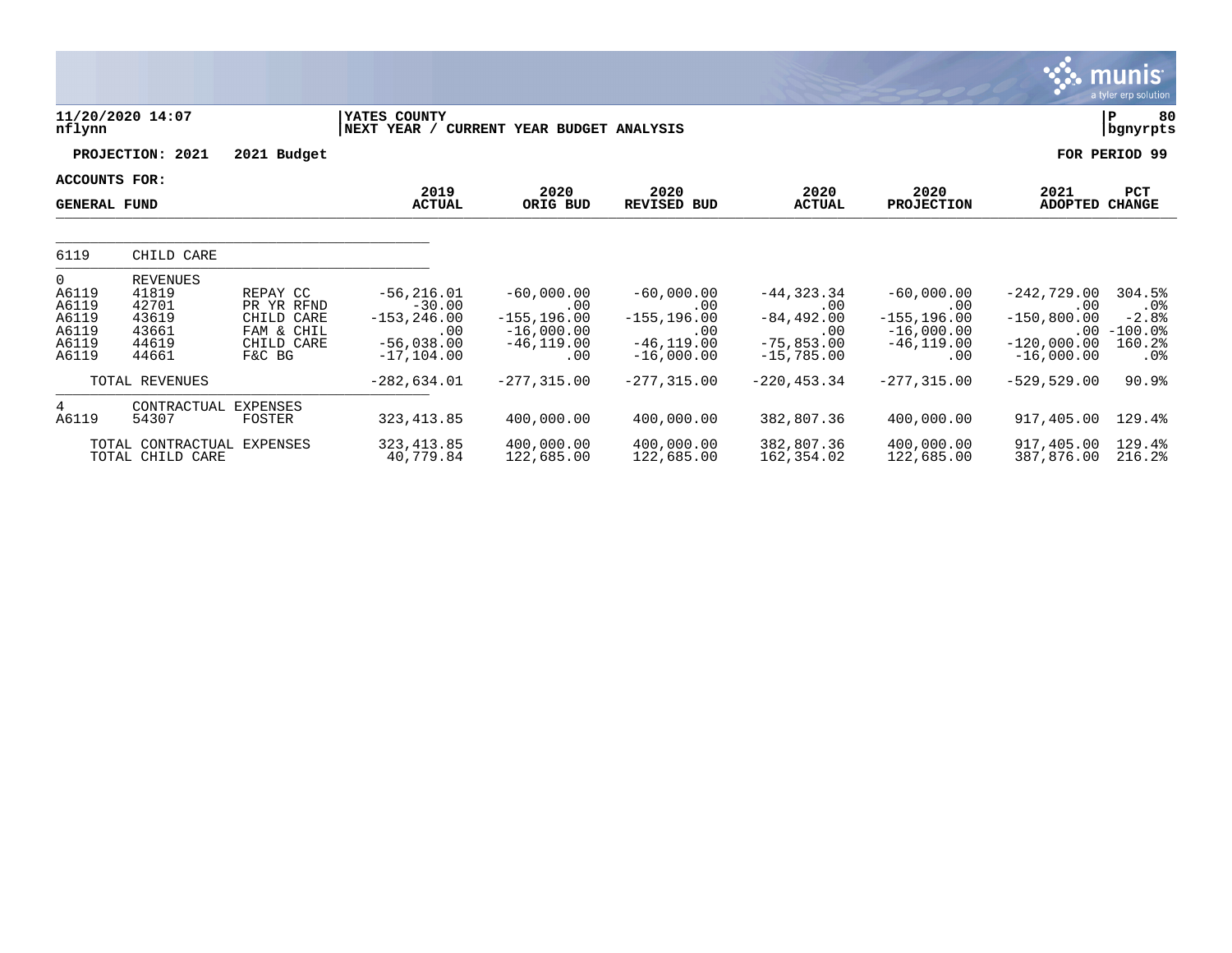|                                           |                                            |                                |                                              |                                     |                                          |                                              |                                     |                                          | munis <sup>®</sup><br>a tyler erp solution |
|-------------------------------------------|--------------------------------------------|--------------------------------|----------------------------------------------|-------------------------------------|------------------------------------------|----------------------------------------------|-------------------------------------|------------------------------------------|--------------------------------------------|
| nflynn                                    | 11/20/2020 14:07                           |                                | YATES COUNTY<br>NEXT YEAR /                  | CURRENT YEAR BUDGET ANALYSIS        |                                          |                                              |                                     |                                          | 81<br>  P<br>  bgnyrpts                    |
|                                           | PROJECTION: 2021                           | 2021 Budget                    |                                              |                                     |                                          |                                              |                                     |                                          | FOR PERIOD 99                              |
| ACCOUNTS FOR:<br><b>GENERAL FUND</b>      |                                            |                                | 2019<br><b>ACTUAL</b>                        | 2020<br>ORIG BUD                    | 2020<br><b>REVISED BUD</b>               | 2020<br><b>ACTUAL</b>                        | 2020<br><b>PROJECTION</b>           | 2021<br>ADOPTED                          | PCT<br><b>CHANGE</b>                       |
| 6123                                      |                                            | JUVENILE DELINQUENT CARE       |                                              |                                     |                                          |                                              |                                     |                                          |                                            |
| $\overline{0}$<br>A6123<br>A6123<br>A6123 | <b>REVENUES</b><br>41823<br>43623<br>44623 | REPAY JD<br>JD CARE<br>JD CARE | $-2,125.00$<br>$-102, 122.00$<br>$-1,737.00$ | $-1,000.00$<br>$-144,000.00$<br>.00 | $-1,000.00$<br>$-144,000.00$<br>$.00 \,$ | $-2,825.00$<br>$-102, 155.53$<br>$-5,565.00$ | $-1,000.00$<br>$-144,000.00$<br>.00 | $-3,200.00$<br>$-208,000.00$<br>$.00 \,$ | 220.0%<br>44.4%<br>$.0\%$                  |
|                                           | TOTAL REVENUES                             |                                | $-105,984.00$                                | $-145,000.00$                       | $-145.000.00$                            | $-110, 545.53$                               | $-145,000.00$                       | $-211, 200.00$                           | 45.7%                                      |
| $4\overline{ }$<br>A6123                  | CONTRACTUAL<br>54310                       | EXPENSES<br>JUV DELINQ         | 202, 240.46                                  | 700,000.00                          | 384,830.00                               | 14,424.57                                    | 700,000.00                          | 109,900.00                               | $-84.3%$                                   |
|                                           | TOTAL CONTRACTUAL EXPENSES                 | TOTAL JUVENILE DELINQUENT CA   | 202, 240.46<br>96,256.46                     | 700,000.00<br>555,000.00            | 384,830.00<br>239,830.00                 | 14,424.57<br>$-96,120.96$                    | 700,000.00<br>555,000.00            | 109,900.00<br>$-101, 300.00 - 118.3$     | $-84.3%$                                   |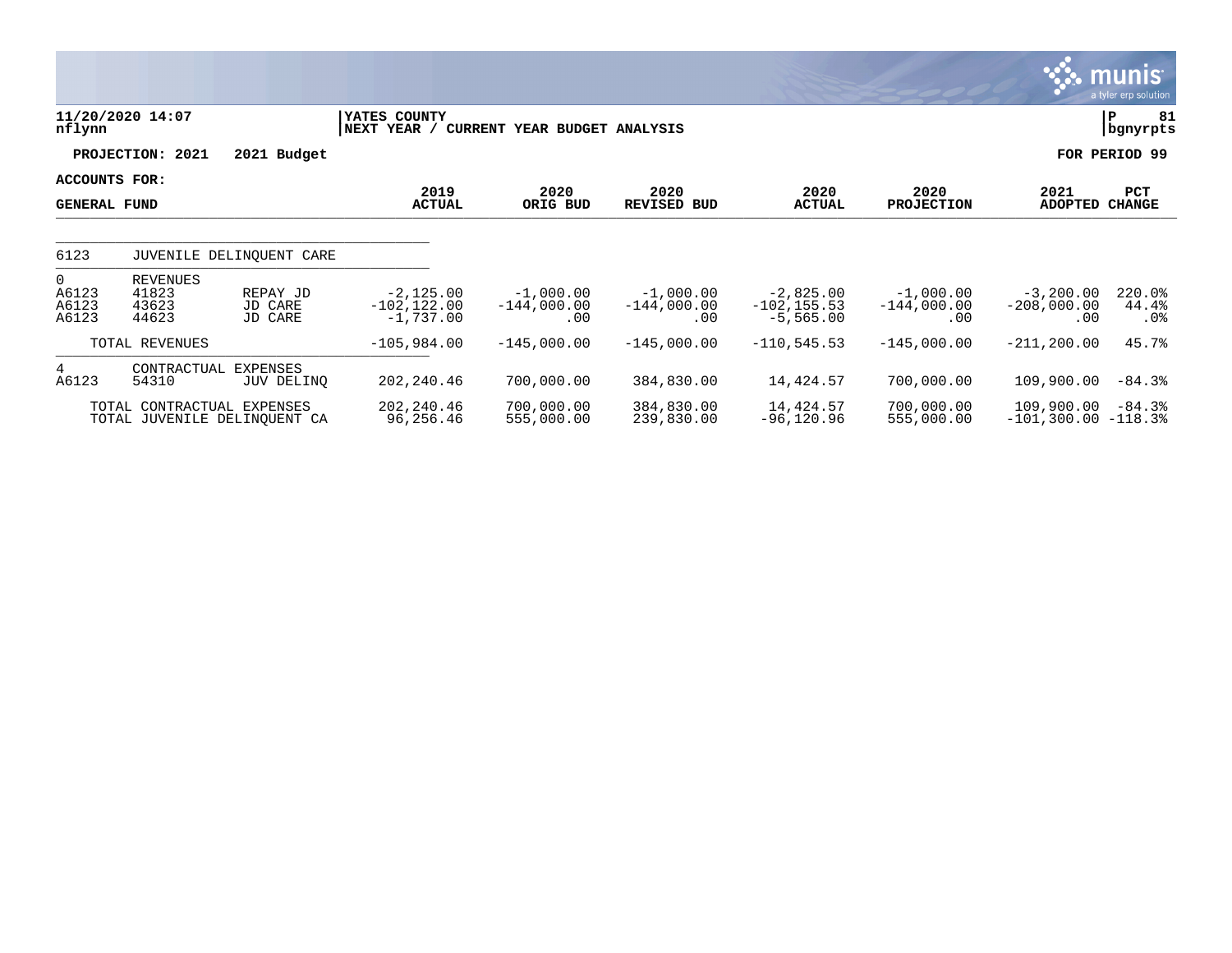|                                      |                            |                             |                             |     |                              |                            |                         |                           |                          | <b>munis</b><br>a tyler erp solution |
|--------------------------------------|----------------------------|-----------------------------|-----------------------------|-----|------------------------------|----------------------------|-------------------------|---------------------------|--------------------------|--------------------------------------|
| nflynn                               | 11/20/2020 14:07           |                             | YATES COUNTY<br>NEXT YEAR / |     | CURRENT YEAR BUDGET ANALYSIS |                            |                         |                           |                          | 82<br>P<br>  bgnyrpts                |
|                                      | PROJECTION: 2021           | 2021 Budget                 |                             |     |                              |                            |                         |                           |                          | FOR PERIOD 99                        |
| ACCOUNTS FOR:<br><b>GENERAL FUND</b> |                            |                             | 2019<br><b>ACTUAL</b>       |     | 2020<br>ORIG BUD             | 2020<br><b>REVISED BUD</b> | 2020<br><b>ACTUAL</b>   | 2020<br><b>PROJECTION</b> | 2021<br><b>ADOPTED</b>   | PCT<br><b>CHANGE</b>                 |
| 6129                                 |                            | STATE TRAINING SCHOOL       |                             |     |                              |                            |                         |                           |                          |                                      |
| $\Omega$<br>A6129                    | <b>REVENUES</b><br>41829   | ST TRNG                     |                             | .00 | .00                          | .00                        | $-1,063.00$             | .00                       | .00                      | $.0\%$                               |
|                                      | TOTAL REVENUES             |                             |                             | .00 | .00                          | .00                        | $-1,063.00$             | .00                       | .00                      | $.0\%$                               |
| 4<br>A6129                           | CONTRACTUAL<br>54316       | <b>EXPENSES</b><br>ST TRNG  | 388, 181.94                 |     | 406,000.00                   | 406,000.00                 | 56,381.32               | 406,000.00                | 254,510.00               | $-37.3%$                             |
|                                      | TOTAL CONTRACTUAL EXPENSES | TOTAL STATE TRAINING SCHOOL | 388,181.94<br>388,181.94    |     | 406,000.00<br>406,000.00     | 406,000.00<br>406,000.00   | 56,381.32<br>55, 318.32 | 406,000.00<br>406,000.00  | 254,510.00<br>254,510.00 | $-37.3%$<br>$-37.3%$                 |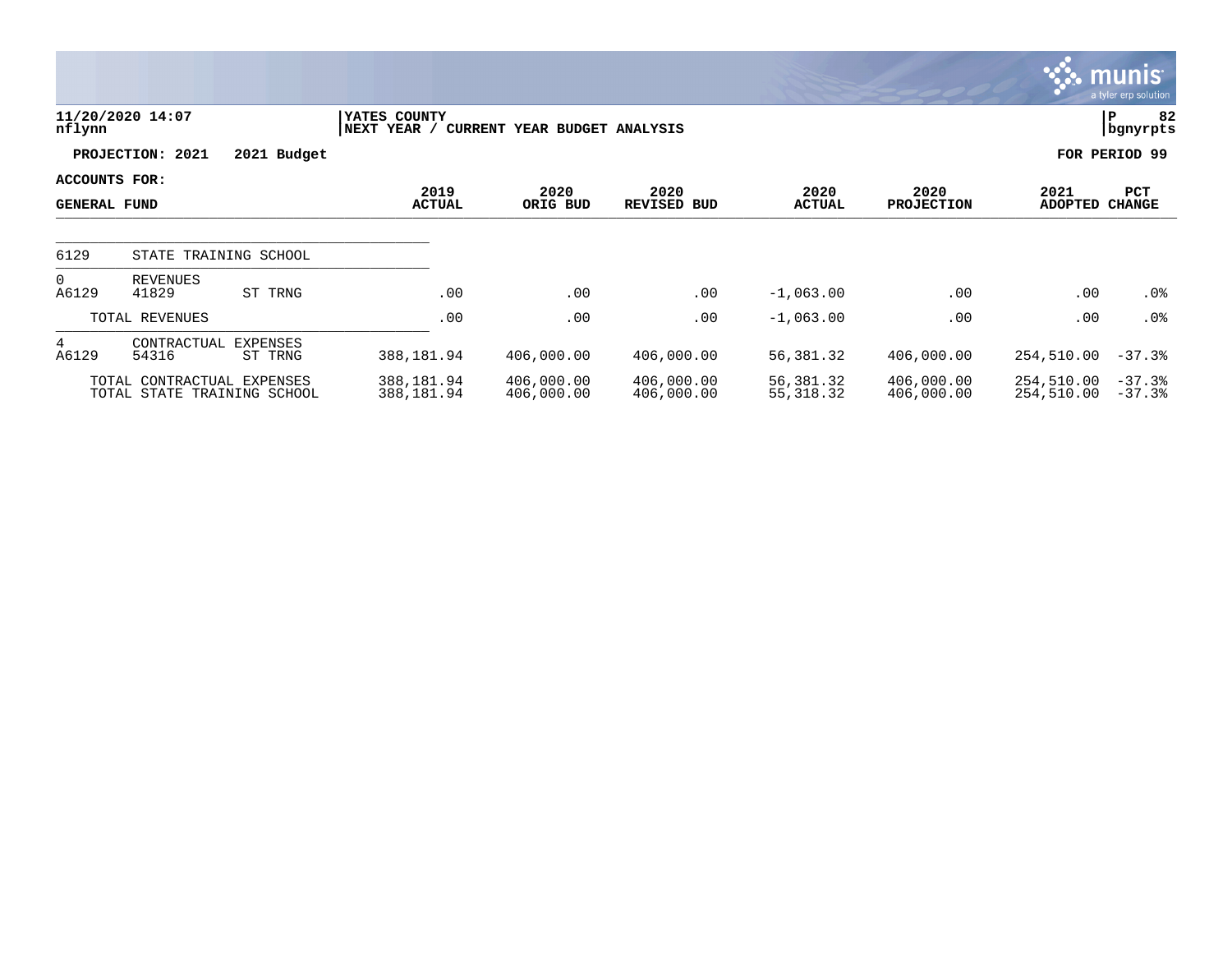|                                              |                                                |                                                    |                                                     |                                              |                                              |                                                          |                                              |                                             | <u>munis l</u><br>a tyler erp solution |
|----------------------------------------------|------------------------------------------------|----------------------------------------------------|-----------------------------------------------------|----------------------------------------------|----------------------------------------------|----------------------------------------------------------|----------------------------------------------|---------------------------------------------|----------------------------------------|
| nflynn                                       | 11/20/2020 14:07                               |                                                    | YATES COUNTY<br>NEXT YEAR /                         | CURRENT YEAR BUDGET ANALYSIS                 |                                              |                                                          |                                              |                                             | 83<br>ΙP<br>  bgnyrpts                 |
|                                              | PROJECTION: 2021                               | 2021 Budget                                        |                                                     |                                              |                                              |                                                          |                                              |                                             | FOR PERIOD 99                          |
| ACCOUNTS FOR:<br><b>GENERAL FUND</b>         |                                                |                                                    | 2019<br><b>ACTUAL</b>                               | 2020<br>ORIG BUD                             | 2020<br><b>REVISED BUD</b>                   | 2020<br><b>ACTUAL</b>                                    | 2020<br><b>PROJECTION</b>                    | 2021<br><b>ADOPTED</b>                      | PCT<br><b>CHANGE</b>                   |
| 6140                                         | SAFETY NET                                     |                                                    |                                                     |                                              |                                              |                                                          |                                              |                                             |                                        |
| $\Omega$<br>A6140<br>A6140<br>A6140<br>A6140 | REVENUES<br>41840<br>42701<br>43640<br>44640   | REPAY-SN<br>PR YR RFND<br>SAFETY NET<br>SAFETY NET | $-90, 298.11$<br>.00<br>$-99,747.00$<br>$-4,158.00$ | $-75,000.00$<br>.00<br>$-112, 230.00$<br>.00 | $-75,000.00$<br>.00<br>$-112, 230.00$<br>.00 | $-48,476.82$<br>$-85.50$<br>$-102,614.00$<br>$-2,314.00$ | $-75,000.00$<br>.00<br>$-112, 230.00$<br>.00 | $-75,000.00$<br>.00<br>$-97, 200.00$<br>.00 | .0%<br>.0%<br>$-13.4%$<br>$.0\%$       |
|                                              | TOTAL REVENUES                                 |                                                    | $-194, 203.11$                                      | $-187, 230.00$                               | $-187, 230.00$                               | $-153, 490.32$                                           | $-187,230.00$                                | $-172, 200.00$                              | $-8.0%$                                |
| 4<br>A6140                                   | CONTRACTUAL<br>54314                           | EXPENSES<br>SAFETY NET                             | 484,966.64                                          | 525,000.00                                   | 525,000.00                                   | 543,507.14                                               | 525,000.00                                   | 525,000.00                                  | $.0\%$                                 |
|                                              | TOTAL CONTRACTUAL EXPENSES<br>TOTAL SAFETY NET |                                                    | 484,966.64<br>290,763.53                            | 525,000.00<br>337,770.00                     | 525,000.00<br>337,770.00                     | 543,507.14<br>390,016.82                                 | 525,000.00<br>337,770.00                     | 525,000.00<br>352,800.00                    | $.0\%$<br>4.4%                         |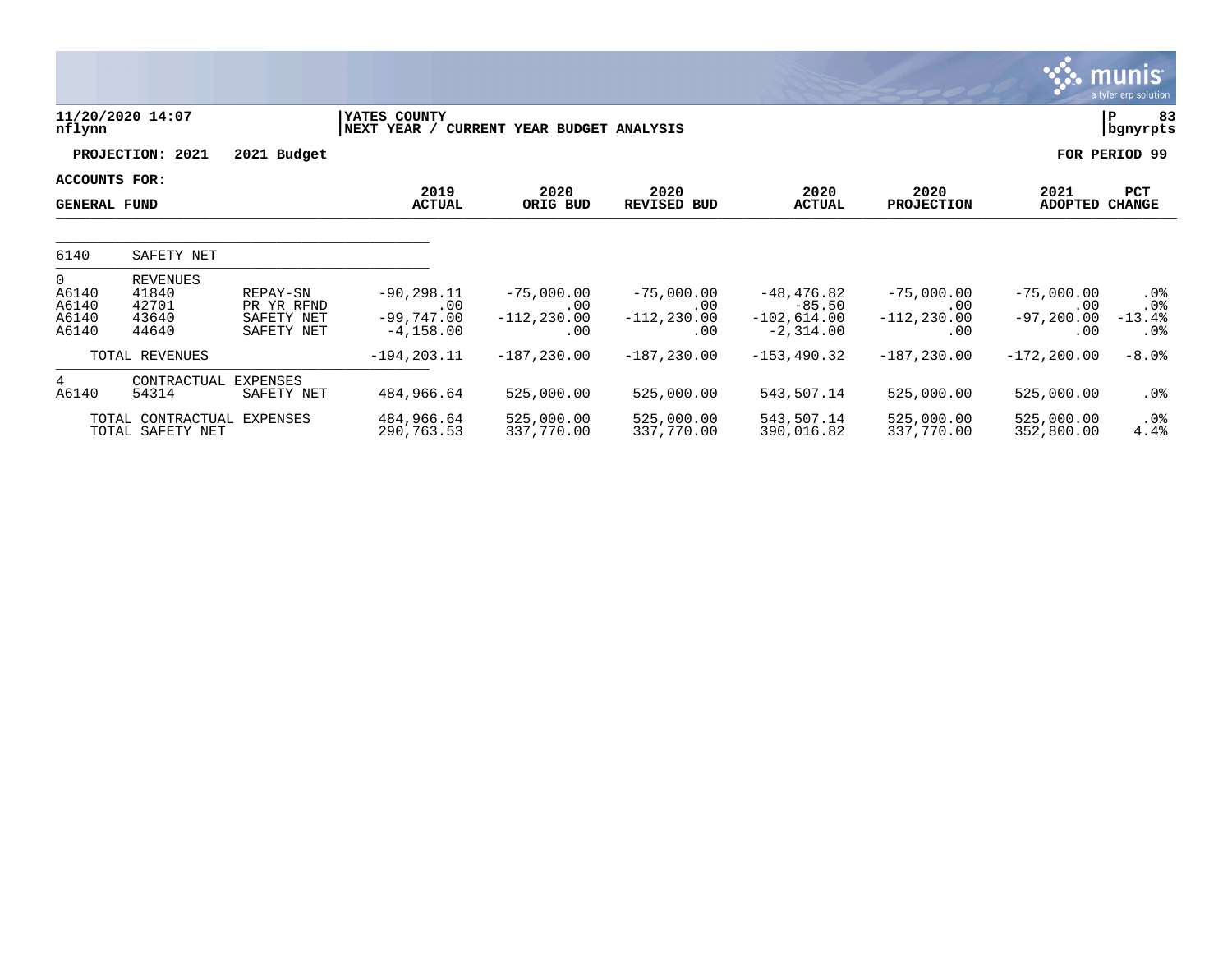|                                      |                                    |                         |                             |                              |                           |                            |                           |                           | <b>munis</b><br>a tyler erp solution |
|--------------------------------------|------------------------------------|-------------------------|-----------------------------|------------------------------|---------------------------|----------------------------|---------------------------|---------------------------|--------------------------------------|
| nflynn                               | 11/20/2020 14:07                   |                         | YATES COUNTY<br>NEXT YEAR / | CURRENT YEAR BUDGET ANALYSIS |                           |                            |                           |                           | 84<br> P<br>  bgnyrpts               |
|                                      | PROJECTION: 2021                   | 2021 Budget             |                             |                              |                           |                            |                           |                           | FOR PERIOD 99                        |
| ACCOUNTS FOR:<br><b>GENERAL FUND</b> |                                    | 2019<br><b>ACTUAL</b>   | 2020<br>ORIG BUD            | 2020<br><b>REVISED BUD</b>   | 2020<br><b>ACTUAL</b>     | 2020<br><b>PROJECTION</b>  | 2021<br><b>ADOPTED</b>    | PCT<br><b>CHANGE</b>      |                                      |
| 6141                                 | H E A P                            |                         |                             |                              |                           |                            |                           |                           |                                      |
| $\overline{0}$<br>A6141<br>A6141     | <b>REVENUES</b><br>41841<br>44641  | REPAY HEAP<br>HEAP      | $-63,644.43$<br>58,683.00   | $-30,000.00$<br>.00          | $-30,000.00$<br>.00       | $-35, 474.54$<br>28,083.00 | $-30,000.00$<br>.00       | $-30,000.00$<br>.00       | .0%<br>$.0\%$                        |
|                                      | TOTAL REVENUES                     |                         | $-4,961.43$                 | $-30,000.00$                 | $-30,000.00$              | $-7,391.54$                | $-30,000.00$              | $-30,000.00$              | $.0\%$                               |
| $4\overline{ }$<br>A6141             | CONTRACTUAL<br>54308               | <b>EXPENSES</b><br>HEAP | 5,041.32                    | 10,000.00                    | 10,000.00                 | 5,229.95                   | 10,000.00                 | 10,000.00                 | .0%                                  |
|                                      | TOTAL CONTRACTUAL<br>TOTAL H E A P | EXPENSES                | 5,041.32<br>79.89           | 10,000.00<br>$-20,000.00$    | 10,000.00<br>$-20,000.00$ | 5,229.95<br>$-2,161.59$    | 10,000.00<br>$-20,000.00$ | 10,000.00<br>$-20,000.00$ | $.0\%$<br>$.0\%$                     |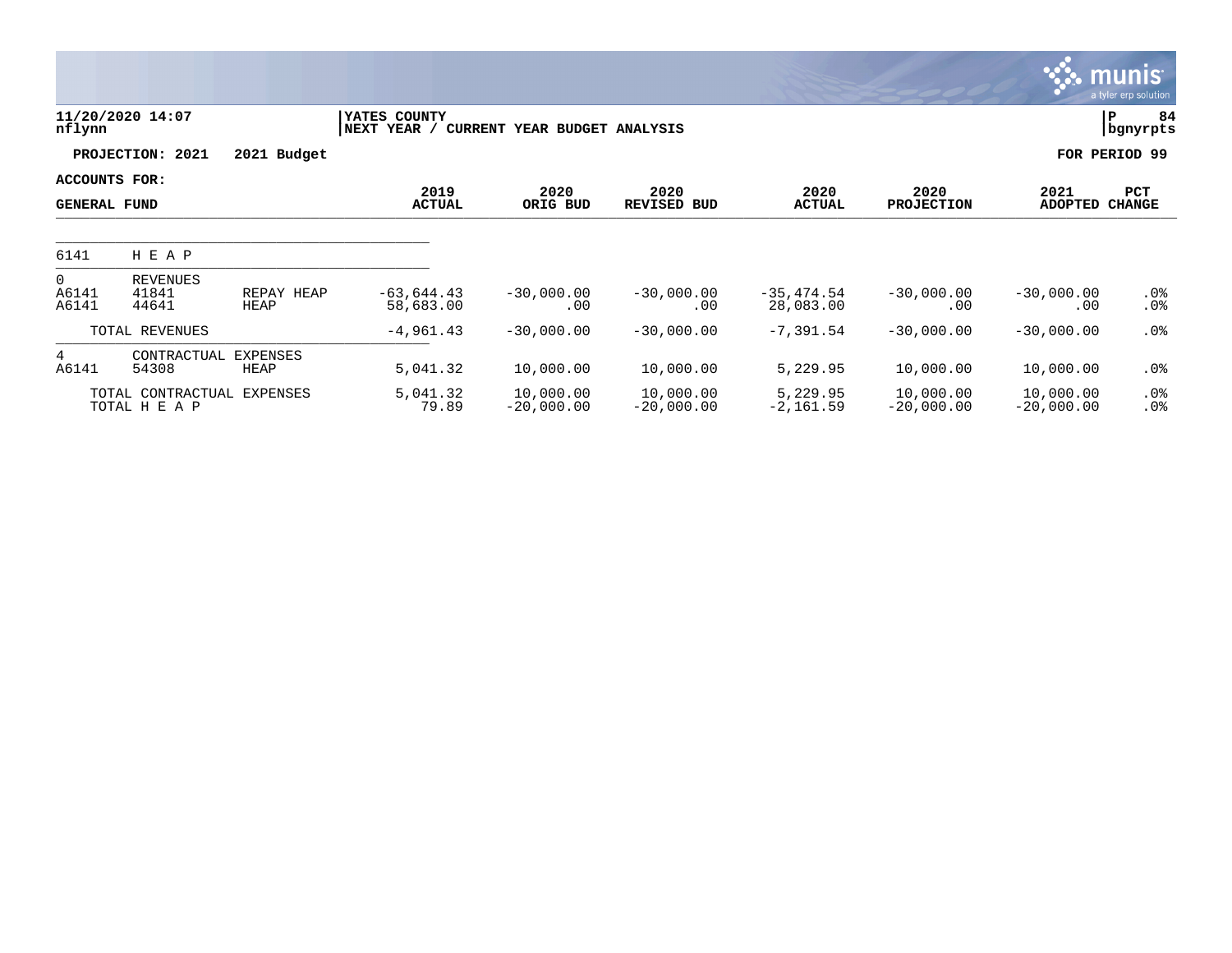|                                             |                                   |                              |                             |                              |                            |                            |                           |                       | <b>munis</b><br>a tyler erp solution |
|---------------------------------------------|-----------------------------------|------------------------------|-----------------------------|------------------------------|----------------------------|----------------------------|---------------------------|-----------------------|--------------------------------------|
| nflynn                                      | 11/20/2020 14:07                  |                              | YATES COUNTY<br>NEXT YEAR / | CURRENT YEAR BUDGET ANALYSIS |                            |                            |                           |                       | 85<br>P<br>  bgnyrpts                |
|                                             | PROJECTION: 2021                  | 2021 Budget                  |                             |                              |                            |                            |                           |                       | FOR PERIOD 99                        |
| <b>ACCOUNTS FOR:</b><br><b>GENERAL FUND</b> |                                   |                              | 2019<br><b>ACTUAL</b>       | 2020<br>ORIG BUD             | 2020<br><b>REVISED BUD</b> | 2020<br><b>ACTUAL</b>      | 2020<br><b>PROJECTION</b> | 2021<br>ADOPTED       | PCT<br><b>CHANGE</b>                 |
| 6142                                        |                                   | EMERGENCY AID FOR ADULTS     |                             |                              |                            |                            |                           |                       |                                      |
| $\overline{0}$<br>A6142<br>A6142            | <b>REVENUES</b><br>41842<br>43642 | REPAY EAA<br>EAA             | $-609.00$<br>$-4,084.00$    | .00<br>$-7,500.00$           | .00<br>$-7,500.00$         | $-1,580.00$<br>$-5,607.00$ | .00<br>$-7,500.00$        | .00<br>$-6,000.00$    | $.0\%$<br>$-20.0%$                   |
|                                             | TOTAL REVENUES                    |                              | $-4,693.00$                 | $-7,500.00$                  | $-7,500.00$                | $-7,187.00$                | $-7,500.00$               | $-6,000.00$           | $-20.0%$                             |
| $4\overline{ }$<br>A6142                    | CONTRACTUAL<br>54319              | <b>EXPENSES</b><br>EAA       | 8,774.50                    | 15,000.00                    | 15,000.00                  | 14,797.58                  | 15,000.00                 | 15,000.00             | .0 <sub>8</sub>                      |
|                                             | TOTAL CONTRACTUAL EXPENSES        | TOTAL EMERGENCY AID FOR ADUL | 8,774.50<br>4,081.50        | 15,000.00<br>7,500.00        | 15,000.00<br>7,500.00      | 14,797.58<br>7,610.58      | 15,000.00<br>7,500.00     | 15,000.00<br>9,000.00 | .0%<br>20.0%                         |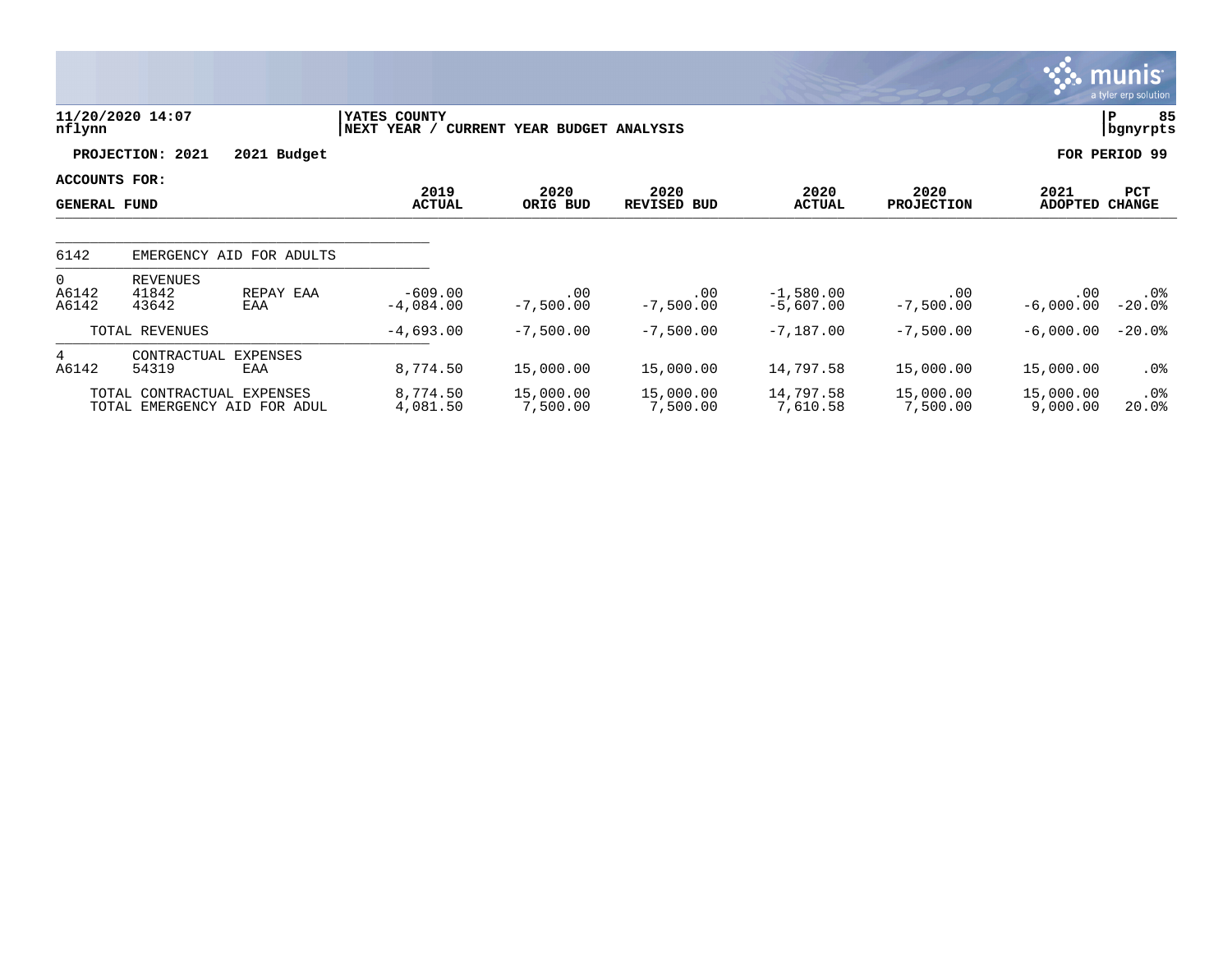|                                      |                               |                                              |                              |                              |                              |                         |                             |                             | <b>munis</b><br>a tyler erp solution |
|--------------------------------------|-------------------------------|----------------------------------------------|------------------------------|------------------------------|------------------------------|-------------------------|-----------------------------|-----------------------------|--------------------------------------|
| nflynn                               | 11/20/2020 14:07              |                                              | YATES COUNTY<br>NEXT YEAR /  | CURRENT YEAR BUDGET ANALYSIS |                              |                         |                             |                             | 86<br>P<br>bgnyrpts                  |
|                                      | PROJECTION: 2021              | 2021 Budget                                  |                              |                              |                              |                         |                             |                             | FOR PERIOD 99                        |
| ACCOUNTS FOR:<br><b>GENERAL FUND</b> |                               |                                              | 2019<br><b>ACTUAL</b>        | 2020<br>ORIG BUD             | 2020<br><b>REVISED BUD</b>   | 2020<br><b>ACTUAL</b>   | 2020<br><b>PROJECTION</b>   | 2021<br><b>ADOPTED</b>      | PCT<br><b>CHANGE</b>                 |
| 6410                                 | ECON DEVELPMT                 | PUBLICITY<br>$\hspace{0.1mm}-\hspace{0.1mm}$ |                              |                              |                              |                         |                             |                             |                                      |
| $\Omega$<br>A6410                    | REVENUES<br>41113             | OCC TAX                                      | $-635,975.90$                | $-600,000.00$                | $-600,000.00$                | $-437,090.38$           | $-600,000.00$               | $-600,000.00$               | $.0\%$                               |
|                                      | TOTAL REVENUES                |                                              | $-635,975.90$                | $-600,000.00$                | $-600,000.00$                | $-437,090.38$           | $-600,000.00$               | $-600,000.00$               | $.0\%$                               |
| 4<br>A6410<br>A6410                  | CONTRACTUAL<br>54203<br>54205 | <b>EXPENSES</b><br>OCC TX TAC<br>PY HOTEL    | 325,000.00<br>50,796.89      | 342,443.00<br>55,000.00      | 412,443.00<br>57,205.14      | 412,443.00<br>57,205.14 | 342,443.00<br>55,000.00     | 305,000.00<br>57,000.00     | $-10.9%$<br>3.6%                     |
|                                      | TOTAL CONTRACTUAL EXPENSES    | TOTAL ECON DEVELPMT - PUBLIC                 | 375,796.89<br>$-260, 179.01$ | 397,443.00<br>$-202,557.00$  | 469,648.14<br>$-130, 351.86$ | 469,648.14<br>32,557.76 | 397,443.00<br>$-202,557.00$ | 362,000.00<br>$-238,000.00$ | $-8.9%$<br>17.5%                     |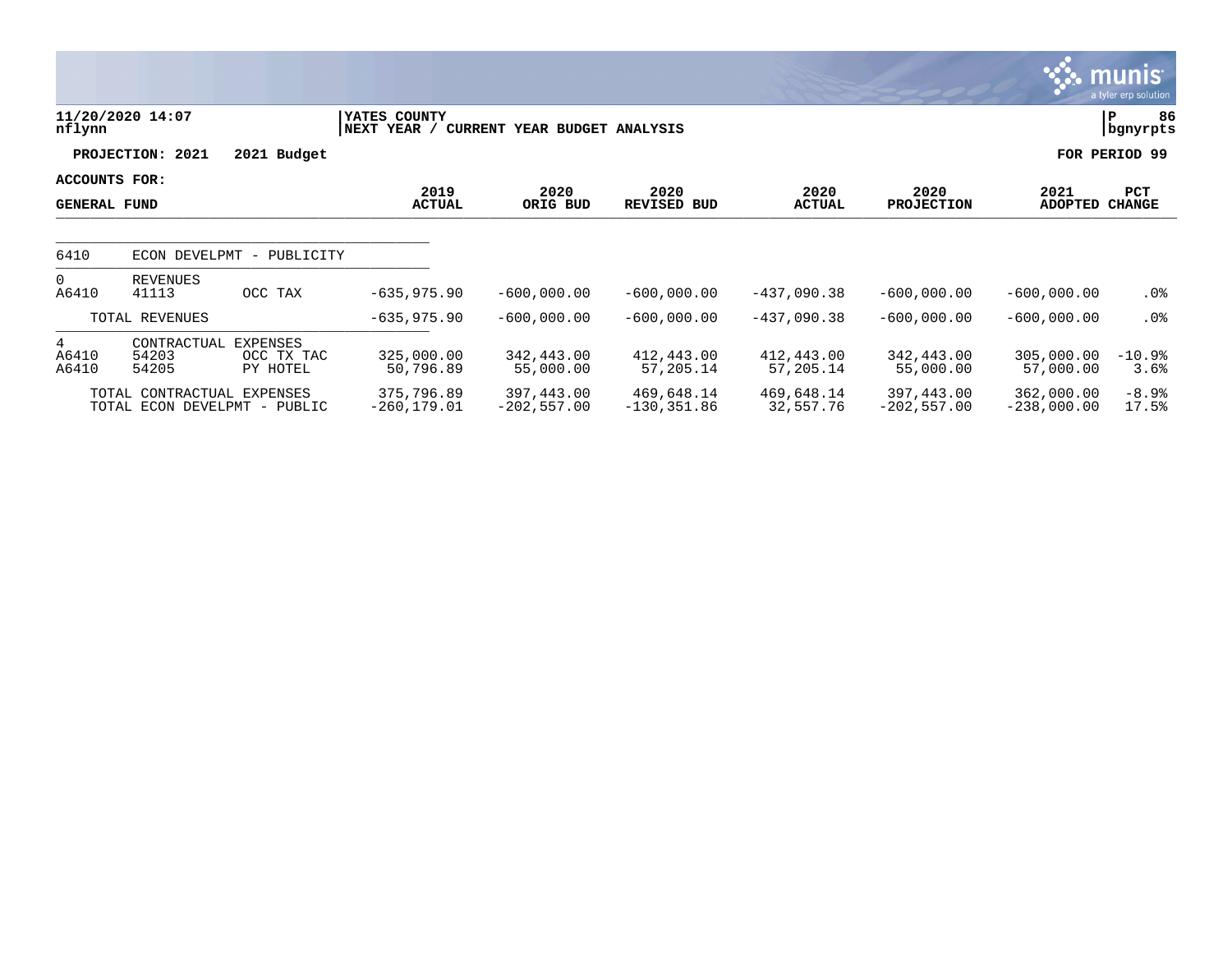|                                      |                                                           |                                                   |                                      |                                     |                                     |                                     |                                     |                        | <b>munis</b><br>a tyler erp solution    |
|--------------------------------------|-----------------------------------------------------------|---------------------------------------------------|--------------------------------------|-------------------------------------|-------------------------------------|-------------------------------------|-------------------------------------|------------------------|-----------------------------------------|
| nflynn                               | 11/20/2020 14:07                                          |                                                   | YATES COUNTY<br>NEXT YEAR /          | CURRENT YEAR BUDGET ANALYSIS        |                                     |                                     |                                     |                        | 87<br>ΙP<br>bgnyrpts                    |
|                                      | PROJECTION: 2021                                          | 2021 Budget                                       |                                      |                                     |                                     |                                     |                                     |                        | FOR PERIOD 99                           |
| ACCOUNTS FOR:<br><b>GENERAL FUND</b> |                                                           |                                                   | 2019<br><b>ACTUAL</b>                | 2020<br>ORIG BUD                    | 2020<br><b>REVISED BUD</b>          | 2020<br><b>ACTUAL</b>               | 2020<br><b>PROJECTION</b>           | 2021<br><b>ADOPTED</b> | PCT<br><b>CHANGE</b>                    |
| 6420                                 | PROMOTION OF INDUSTRY                                     |                                                   |                                      |                                     |                                     |                                     |                                     |                        |                                         |
| 4<br>A6420<br>A6420<br>A6420         | CONTRACTUAL<br>54216<br>54220<br>54222                    | EXPENSES<br>YC-HORIZON<br>PY-HOTELS<br>LAKE ST PL | 28,388.61<br>106,798.84<br>36,129.20 | 27,956.00<br>98,000.00<br>38,000.00 | 27,956.00<br>98,000.00<br>38,000.00 | 27,955.28<br>81,962.89<br>35,570.68 | 27,956.00<br>98,000.00<br>38,000.00 | 27,422.00<br>58,700.00 | $-1.9%$<br>$-40.1$ %<br>$.00 - 100.0$ % |
|                                      | TOTAL CONTRACTUAL EXPENSES<br>TOTAL PROMOTION OF INDUSTRY |                                                   | 171,316.65<br>171,316.65             | 163,956.00<br>163,956.00            | 163,956.00<br>163,956.00            | 145,488.85<br>145,488.85            | 163,956.00<br>163,956.00            | 86,122.00<br>86,122.00 | $-47.5%$<br>$-47.5%$                    |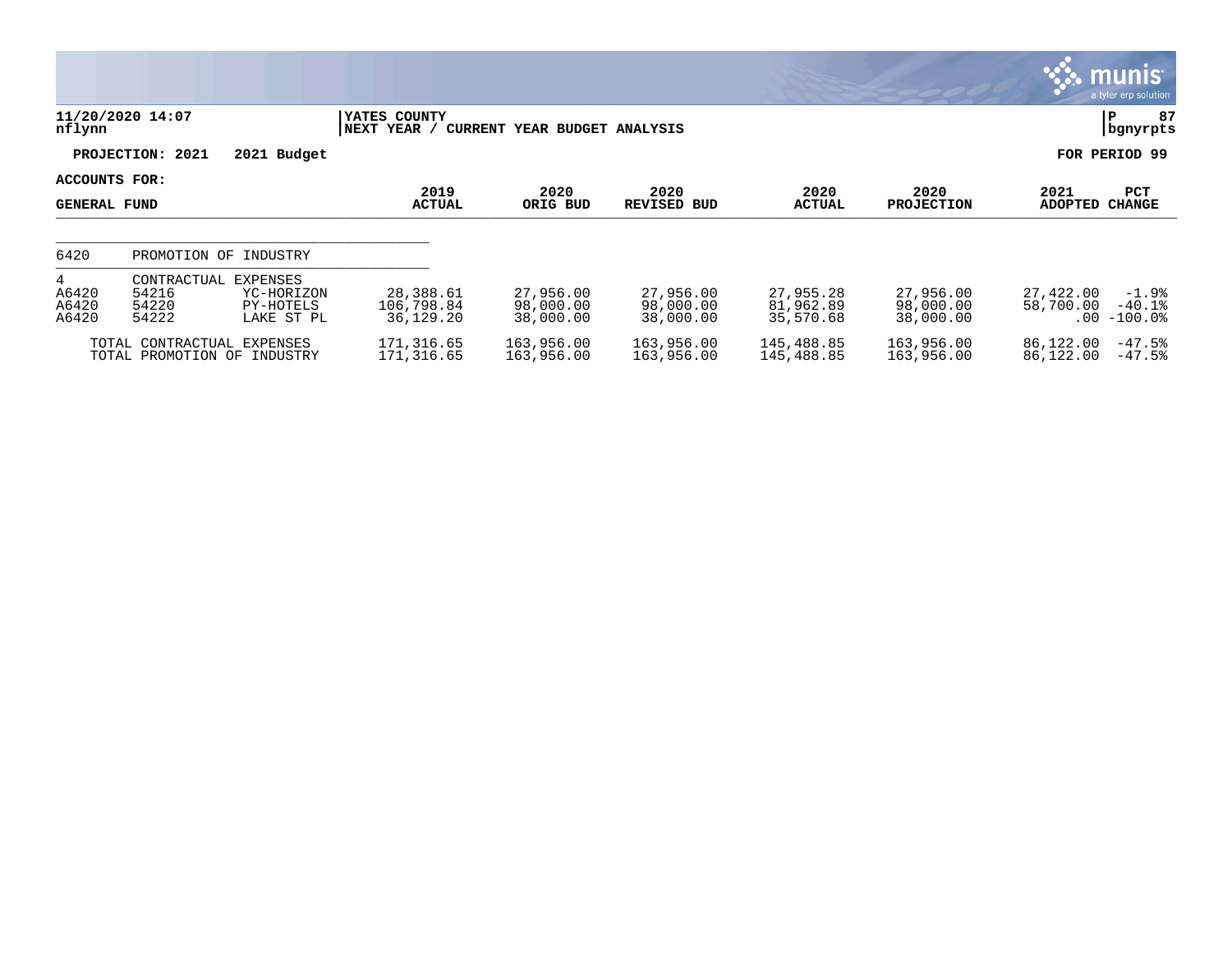|                                                                                                          |                                                                                        |                                                                                                                                                   |                                                                                                       |                                                                                                     |                                                                                                     |                                                                                                     |                                                                                                     |                                                                                                     | nis<br>a tyler erp solution                                                                               |
|----------------------------------------------------------------------------------------------------------|----------------------------------------------------------------------------------------|---------------------------------------------------------------------------------------------------------------------------------------------------|-------------------------------------------------------------------------------------------------------|-----------------------------------------------------------------------------------------------------|-----------------------------------------------------------------------------------------------------|-----------------------------------------------------------------------------------------------------|-----------------------------------------------------------------------------------------------------|-----------------------------------------------------------------------------------------------------|-----------------------------------------------------------------------------------------------------------|
| nflynn                                                                                                   | 11/20/2020 14:07                                                                       |                                                                                                                                                   | <b> YATES COUNTY</b><br> NEXT YEAR / CURRENT YEAR BUDGET ANALYSIS                                     |                                                                                                     |                                                                                                     |                                                                                                     |                                                                                                     |                                                                                                     | l P<br>88<br>  bgnyrpts                                                                                   |
|                                                                                                          | PROJECTION: 2021                                                                       | 2021 Budget                                                                                                                                       |                                                                                                       |                                                                                                     |                                                                                                     |                                                                                                     |                                                                                                     |                                                                                                     | FOR PERIOD 99                                                                                             |
| ACCOUNTS FOR:                                                                                            |                                                                                        |                                                                                                                                                   |                                                                                                       |                                                                                                     |                                                                                                     |                                                                                                     |                                                                                                     |                                                                                                     |                                                                                                           |
| <b>GENERAL FUND</b>                                                                                      |                                                                                        |                                                                                                                                                   | 2019<br><b>ACTUAL</b>                                                                                 | 2020<br>ORIG BUD                                                                                    | 2020<br><b>REVISED BUD</b>                                                                          | 2020<br><b>ACTUAL</b>                                                                               | 2020<br><b>PROJECTION</b>                                                                           | 2021<br><b>ADOPTED CHANGE</b>                                                                       | PCT                                                                                                       |
| 6510                                                                                                     | VETERANS SERVICES                                                                      |                                                                                                                                                   |                                                                                                       |                                                                                                     |                                                                                                     |                                                                                                     |                                                                                                     |                                                                                                     |                                                                                                           |
| $\Omega$<br>A6510<br>A6510                                                                               | <b>REVENUES</b><br>42705<br>43710                                                      | GIFTS AND<br><b>VET</b>                                                                                                                           | .00<br>$-11,851.00$                                                                                   | .00<br>$-10,000.00$                                                                                 | .00<br>$-10,000.00$                                                                                 | $-10, 400.00$<br>$-10,000.00$                                                                       | .00<br>$-10,000.00$                                                                                 | .00<br>$-8,000.00$                                                                                  | . 0 %<br>$-20.0%$                                                                                         |
|                                                                                                          | TOTAL REVENUES                                                                         |                                                                                                                                                   | $-11,851.00$                                                                                          | $-10,000.00$                                                                                        | $-10,000.00$                                                                                        | $-20, 400.00$                                                                                       | $-10,000.00$                                                                                        | $-8,000.00$                                                                                         | $-20.0%$                                                                                                  |
| $\mathbf{1}$<br>A6510<br>A6510<br>A6510                                                                  | PERSONAL SERVICES<br>51061<br>51214<br>51509                                           | DIR VET<br>VET SVC OF<br>COMP CSEA                                                                                                                | 49,995.56<br>40,144.69<br>10.82                                                                       | 50,850.00<br>42,178.00<br>.00                                                                       | 52,900.00<br>42,178.00<br>.00                                                                       | 46,035.03<br>36,676.09<br>.00                                                                       | 50,850.00<br>42,178.00<br>$.00 \ \rm$                                                               | 53,958.00<br>43,810.00<br>.00                                                                       | 6.1%<br>3.9%<br>$.0\%$                                                                                    |
|                                                                                                          | TOTAL PERSONAL SERVICES                                                                |                                                                                                                                                   | 90,151.07                                                                                             | 93,028.00                                                                                           | 95,078.00                                                                                           | 82,711.12                                                                                           | 93,028.00                                                                                           | 97,768.00                                                                                           | 5.1%                                                                                                      |
| $\overline{a}$<br>A6510                                                                                  | EQUIPMENT<br>52111                                                                     | <b>DESK</b>                                                                                                                                       | .00                                                                                                   | 300.00                                                                                              | 300.00                                                                                              | .00                                                                                                 | 300.00                                                                                              |                                                                                                     | $.00 - 100.08$                                                                                            |
|                                                                                                          | TOTAL EQUIPMENT                                                                        |                                                                                                                                                   | .00                                                                                                   | 300.00                                                                                              | 300.00                                                                                              | .00                                                                                                 | 300.00                                                                                              |                                                                                                     | $.00 - 100.0%$                                                                                            |
| $\overline{4}$<br>A6510<br>A6510<br>A6510<br>A6510<br>A6510<br>A6510<br>A6510<br>A6510<br>A6510<br>A6510 | 54156<br>54470<br>54507<br>54515<br>54576<br>54654<br>54660<br>54682<br>54907<br>54924 | CONTRACTUAL EXPENSES<br>TRAINING<br>SUPP:OFF<br>COPIER CHR<br>POSTAGE<br>COMP SFT A<br>MILEAGE<br>TRAVEL EXP<br>TEL/FAX<br><b>DUES</b><br>VET BUR | .00<br>890.41<br>228.80<br>189.34<br>1,347.00<br>12,795.73<br>1,802.27<br>792.30<br>60.00<br>1,490.00 | 350.00<br>500.00<br>300.00<br>200.00<br>1,347.00<br>12,600.00<br>2,100.00<br>720.00<br>60.00<br>.00 | 350.00<br>500.00<br>300.00<br>200.00<br>1,347.00<br>12,600.00<br>2,100.00<br>720.00<br>60.00<br>.00 | .00<br>209.37<br>114.85<br>57.55<br>1,347.00<br>7,429.02<br>1,462.42<br>600.00<br>60.00<br>2,000.00 | 350.00<br>500.00<br>300.00<br>200.00<br>1,347.00<br>12,600.00<br>2,100.00<br>720.00<br>60.00<br>.00 | 350.00<br>500.00<br>300.00<br>200.00<br>1,347.00<br>12,600.00<br>2,100.00<br>720.00<br>60.00<br>.00 | $.0\%$<br>.0%<br>.0%<br>.0%<br>.0%<br>.0 <sub>8</sub><br>.0 <sub>8</sub><br>.0%<br>.0%<br>.0 <sub>8</sub> |
|                                                                                                          | TOTAL CONTRACTUAL EXPENSES                                                             |                                                                                                                                                   | 19,595.85                                                                                             | 18,177.00                                                                                           | 18,177.00                                                                                           | 13,280.21                                                                                           | 18,177.00                                                                                           | 18,177.00                                                                                           | .0%                                                                                                       |
| 8<br>A6510<br>A6510                                                                                      | EMPLOYEE BENEFITS<br>58100<br>58303                                                    | FICA/MED<br>INS-CSEA                                                                                                                              | 6,630.67<br>12,159.60                                                                                 | 6,885.00<br>12,160.00                                                                               | 7,041.83<br>12,160.00                                                                               | 6,090.14<br>11,146.30                                                                               | 6,885.00<br>12,160.00                                                                               | 7,240.00<br>12,525.00                                                                               | 5.2%<br>3.0%                                                                                              |
|                                                                                                          | TOTAL EMPLOYEE BENEFITS<br>TOTAL VETERANS SERVICES                                     |                                                                                                                                                   | 18,790.27<br>116,686.19                                                                               | 19,045.00<br>120,550.00                                                                             | 19,201.83<br>122,756.83                                                                             | 17,236.44<br>92,827.77                                                                              | 19,045.00<br>120,550.00                                                                             | 19,765.00<br>127,710.00                                                                             | 3.8%<br>5.9%                                                                                              |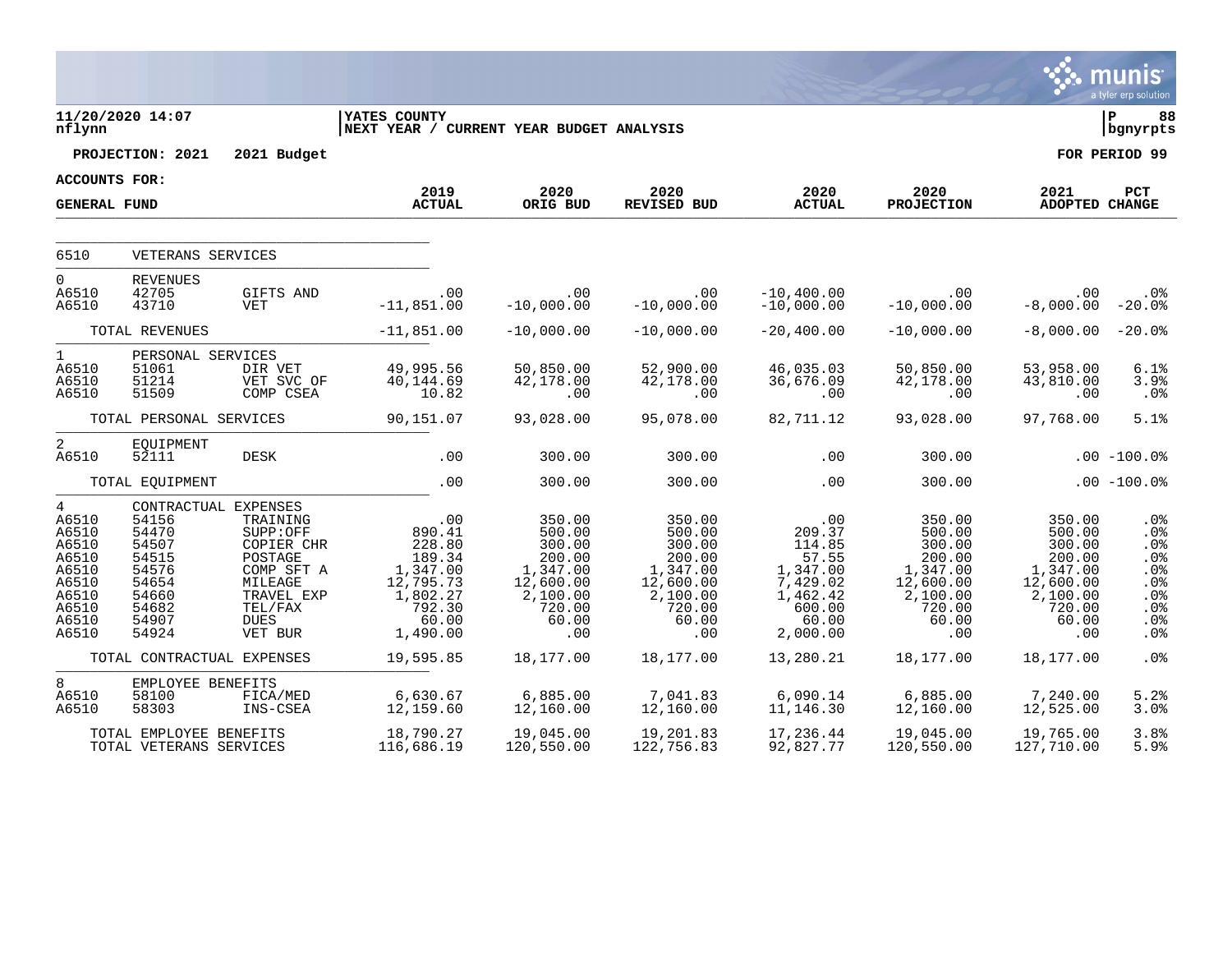|                                      |                                                        |                             |                              |                        |                        |                           |                        | <u>ርጉ munis l</u><br>a tyler erp solution |  |
|--------------------------------------|--------------------------------------------------------|-----------------------------|------------------------------|------------------------|------------------------|---------------------------|------------------------|-------------------------------------------|--|
| nflynn                               | 11/20/2020 14:07                                       | YATES COUNTY<br>NEXT YEAR / | CURRENT YEAR BUDGET ANALYSIS |                        |                        |                           |                        | 89<br>P<br>  bgnyrpts                     |  |
|                                      | PROJECTION: 2021<br>2021 Budget                        |                             |                              |                        |                        |                           |                        | FOR PERIOD 99                             |  |
| ACCOUNTS FOR:<br><b>GENERAL FUND</b> |                                                        | 2019<br><b>ACTUAL</b>       | 2020<br>ORIG BUD             | 2020<br>REVISED BUD    | 2020<br><b>ACTUAL</b>  | 2020<br><b>PROJECTION</b> | 2021<br><b>ADOPTED</b> | PCT<br><b>CHANGE</b>                      |  |
| 6772                                 | PROGRAMS FOR AGING                                     |                             |                              |                        |                        |                           |                        |                                           |  |
| 4<br>A6772                           | CONTRACTUAL EXPENSES<br>54208<br>YC PROACTN            | 93,661.00                   | 93,661.00                    | 93,661.00              | 93,661.00              | 93,661.00                 | 93,661.00              | $.0\%$                                    |  |
|                                      | TOTAL CONTRACTUAL EXPENSES<br>TOTAL PROGRAMS FOR AGING | 93,661.00<br>93,661.00      | 93,661.00<br>93,661.00       | 93,661.00<br>93,661.00 | 93,661.00<br>93,661.00 | 93,661.00<br>93,661.00    | 93,661.00<br>93,661.00 | $.0\%$<br>.0%                             |  |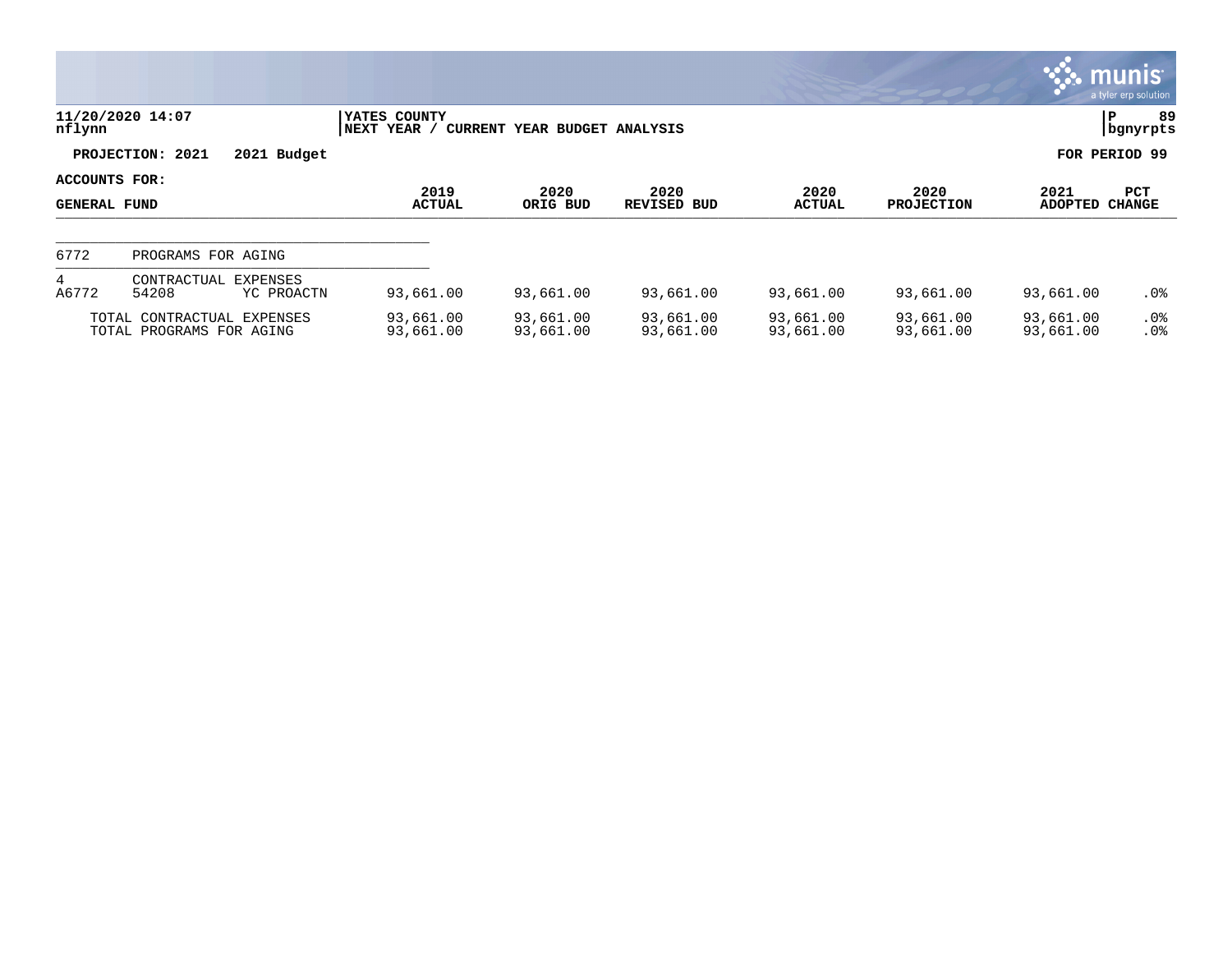|                                                                                                                                                                                                |                                                                                                                                                                                                          |                                                                                                                                                                                                                                                                       |                                                                                                                                                                                                                                                            |                                                                                                                                                                                                                      |                                                                                                                                                                                                                      |                                                                                                                                                                         |                                                                                                                                                                                                                      |                                                                                                                                                                                                                      | munis<br>a tyler erp solution                                                                                                                                       |
|------------------------------------------------------------------------------------------------------------------------------------------------------------------------------------------------|----------------------------------------------------------------------------------------------------------------------------------------------------------------------------------------------------------|-----------------------------------------------------------------------------------------------------------------------------------------------------------------------------------------------------------------------------------------------------------------------|------------------------------------------------------------------------------------------------------------------------------------------------------------------------------------------------------------------------------------------------------------|----------------------------------------------------------------------------------------------------------------------------------------------------------------------------------------------------------------------|----------------------------------------------------------------------------------------------------------------------------------------------------------------------------------------------------------------------|-------------------------------------------------------------------------------------------------------------------------------------------------------------------------|----------------------------------------------------------------------------------------------------------------------------------------------------------------------------------------------------------------------|----------------------------------------------------------------------------------------------------------------------------------------------------------------------------------------------------------------------|---------------------------------------------------------------------------------------------------------------------------------------------------------------------|
| nflynn                                                                                                                                                                                         | 11/20/2020 14:07                                                                                                                                                                                         |                                                                                                                                                                                                                                                                       | <b>YATES COUNTY</b><br>NEXT YEAR / CURRENT YEAR BUDGET ANALYSIS                                                                                                                                                                                            |                                                                                                                                                                                                                      |                                                                                                                                                                                                                      |                                                                                                                                                                         |                                                                                                                                                                                                                      |                                                                                                                                                                                                                      | l P<br>90<br>  bgnyrpts                                                                                                                                             |
|                                                                                                                                                                                                | PROJECTION: 2021                                                                                                                                                                                         | 2021 Budget                                                                                                                                                                                                                                                           |                                                                                                                                                                                                                                                            |                                                                                                                                                                                                                      |                                                                                                                                                                                                                      |                                                                                                                                                                         |                                                                                                                                                                                                                      |                                                                                                                                                                                                                      | FOR PERIOD 99                                                                                                                                                       |
| ACCOUNTS FOR:                                                                                                                                                                                  |                                                                                                                                                                                                          |                                                                                                                                                                                                                                                                       | 2019                                                                                                                                                                                                                                                       | 2020                                                                                                                                                                                                                 | 2020                                                                                                                                                                                                                 | 2020                                                                                                                                                                    | 2020                                                                                                                                                                                                                 | 2021                                                                                                                                                                                                                 | PCT                                                                                                                                                                 |
| <b>GENERAL FUND</b>                                                                                                                                                                            |                                                                                                                                                                                                          |                                                                                                                                                                                                                                                                       | <b>ACTUAL</b>                                                                                                                                                                                                                                              | ORIG BUD                                                                                                                                                                                                             | <b>REVISED BUD</b>                                                                                                                                                                                                   | <b>ACTUAL</b>                                                                                                                                                           | <b>PROJECTION</b>                                                                                                                                                                                                    | <b>ADOPTED CHANGE</b>                                                                                                                                                                                                |                                                                                                                                                                     |
| 7310                                                                                                                                                                                           | YOUTH PROGRAM                                                                                                                                                                                            |                                                                                                                                                                                                                                                                       |                                                                                                                                                                                                                                                            |                                                                                                                                                                                                                      |                                                                                                                                                                                                                      |                                                                                                                                                                         |                                                                                                                                                                                                                      |                                                                                                                                                                                                                      |                                                                                                                                                                     |
| $\overline{0}$<br>A7310<br>A7310                                                                                                                                                               | <b>REVENUES</b><br>42701<br>43820                                                                                                                                                                        | PR YR RFND<br>YOUTH                                                                                                                                                                                                                                                   | .00<br>$-58,450.00$                                                                                                                                                                                                                                        | .00<br>$-71,800.00$                                                                                                                                                                                                  | $\overline{0}$ .<br>$-78,300.00$                                                                                                                                                                                     |                                                                                                                                                                         | $-70.00$ .00<br>-14,239.81 -71,800.00                                                                                                                                                                                | .00<br>$-57,440.00$                                                                                                                                                                                                  | .0%<br>$-20.0%$                                                                                                                                                     |
|                                                                                                                                                                                                | TOTAL REVENUES                                                                                                                                                                                           |                                                                                                                                                                                                                                                                       | $-58,450.00$                                                                                                                                                                                                                                               | $-71,800.00$                                                                                                                                                                                                         | $-78,300.00$                                                                                                                                                                                                         | $-14, 309.81$                                                                                                                                                           | $-71,800.00$                                                                                                                                                                                                         | $-57,440.00$                                                                                                                                                                                                         | $-20.0%$                                                                                                                                                            |
| $\mathbf{1}$<br>A7310                                                                                                                                                                          | PERSONAL SERVICES<br>51657                                                                                                                                                                               | YB DIR                                                                                                                                                                                                                                                                | 25,070.52                                                                                                                                                                                                                                                  | 25,620.00                                                                                                                                                                                                            | 26, 315.28                                                                                                                                                                                                           | 23,101.20                                                                                                                                                               | 25,620.00                                                                                                                                                                                                            | 23,397.00                                                                                                                                                                                                            | $-8.7%$                                                                                                                                                             |
|                                                                                                                                                                                                | TOTAL PERSONAL SERVICES                                                                                                                                                                                  |                                                                                                                                                                                                                                                                       | 25,070.52                                                                                                                                                                                                                                                  | 25,620.00                                                                                                                                                                                                            | 26, 315.28                                                                                                                                                                                                           | 23,101.20                                                                                                                                                               | 25,620.00                                                                                                                                                                                                            | 23,397.00                                                                                                                                                                                                            | $-8.7%$                                                                                                                                                             |
| $4\degree$<br>A7310<br>A7310<br>A7310<br>A7310<br>A7310<br>A7310<br>A7310<br>A7310<br>A7310<br>A7310<br>A7310<br>A7310<br>A7310<br>A7310<br>A7310<br>A7310<br>A7310<br>A7310<br>A7310<br>A7310 | CONTRACTUAL EXPENSES<br>54152<br>54352<br>54355<br>54356<br>54365<br>54368<br>54371<br>54372<br>54373<br>54457<br>54470<br>54480<br>54515<br>54579<br>54653<br>54654<br>54660<br>54682<br>54907<br>54916 | CONFERENCE<br>CFRC/FLS<br>LIFEGUARD<br>RUSH READ<br>SAFE HARB<br>SUMMER REC<br>BIG BR&SIS<br>KINSP SDPP<br>DUND LIBR<br>SUPP:COMP<br>$\texttt{SUPP:OFF}$<br>SUPP: PROG<br>POSTAGE<br>YCRR<br>GASOLINE<br>MILEAGE<br>TRAVEL EXP<br>TEL/FAX<br><b>DUES</b><br>PUBLICATN | 437.37<br>1,300.00<br>10, 260.00<br>800.00<br>27,500.00<br>10,600.00<br>1,000.00<br>1,700.00<br>1,400.00<br>$\begin{array}{c} .00 \\ .00 \\ 12.99 \\ 579.67 \end{array}$<br>.00<br>3,850.00<br>$\overline{00}$<br>655.98<br>17.58<br>91.90<br>50.00<br>.00 | 1,700.00<br>1,500.00<br>12,312.00<br>800.00<br>31,500.00<br>29,800.00<br>1,000.00<br>1,700.00<br>1,400.00<br>100.00<br>50.00<br>444.00<br>140.00<br>3,850.00<br>42.00<br>833.00<br>.00<br>240.00<br>165.00<br>100.00 | 1,700.00<br>1,500.00<br>12,312.00<br>800.00<br>38,000.00<br>29,800.00<br>1,000.00<br>1,700.00<br>1,400.00<br>100.00<br>50.00<br>444.00<br>140.00<br>3,850.00<br>42.00<br>833.00<br>.00<br>240.00<br>165.00<br>100.00 | .00<br>.00<br>1,026.00<br>.00<br>19,856.96<br>$\frac{1}{200}$<br>.00<br>.00<br>.00<br>.00<br>.00<br>189.40<br>.00<br>.00<br>.00<br>.00<br>.00<br>200.00<br>50.00<br>.00 | 1,700.00<br>1,500.00<br>12,312.00<br>800.00<br>31,500.00<br>29,800.00<br>1,000.00<br>1,700.00<br>1,400.00<br>100.00<br>50.00<br>444.00<br>140.00<br>3,850.00<br>42.00<br>833.00<br>.00<br>240.00<br>165.00<br>100.00 | 1,700.00<br>1,500.00<br>12,312.00<br>800.00<br>31,500.00<br>29,800.00<br>1,000.00<br>1,700.00<br>1,400.00<br>100.00<br>50.00<br>444.00<br>140.00<br>3,850.00<br>42.00<br>833.00<br>.00<br>240.00<br>165.00<br>100.00 | .0 <sub>8</sub><br>.0%<br>.0%<br>.0%<br>.0%<br>.0%<br>.0%<br>.0%<br>.0%<br>.0%<br>.0%<br>.0 <sub>8</sub><br>.0%<br>.0%<br>.0%<br>.0%<br>.0%<br>.0%<br>$.0\%$<br>.0% |
|                                                                                                                                                                                                | TOTAL CONTRACTUAL EXPENSES                                                                                                                                                                               |                                                                                                                                                                                                                                                                       | 60,255.49                                                                                                                                                                                                                                                  | 87,676.00                                                                                                                                                                                                            | 94,176.00                                                                                                                                                                                                            | 21,322.36                                                                                                                                                               | 87,676.00                                                                                                                                                                                                            | 87,676.00                                                                                                                                                                                                            | .0%                                                                                                                                                                 |
| 8<br>A7310                                                                                                                                                                                     | EMPLOYEE BENEFITS<br>58100                                                                                                                                                                               | FICA/MED                                                                                                                                                                                                                                                              | 1,917.81                                                                                                                                                                                                                                                   | 1,682.00                                                                                                                                                                                                             | 1,735.19                                                                                                                                                                                                             | 1,767.09                                                                                                                                                                | 1,682.00                                                                                                                                                                                                             | 1,790.00                                                                                                                                                                                                             | 6.4%                                                                                                                                                                |
|                                                                                                                                                                                                | TOTAL EMPLOYEE BENEFITS<br>TOTAL YOUTH PROGRAM                                                                                                                                                           |                                                                                                                                                                                                                                                                       | 1,917.81<br>28,793.82                                                                                                                                                                                                                                      | 1,682.00<br>43,178.00                                                                                                                                                                                                | 1,735.19<br>43,926.47                                                                                                                                                                                                | 1,767.09<br>31,880.84                                                                                                                                                   | 1,682.00<br>43,178.00                                                                                                                                                                                                | 1,790.00<br>55,423.00                                                                                                                                                                                                | 6.4%<br>28.4%                                                                                                                                                       |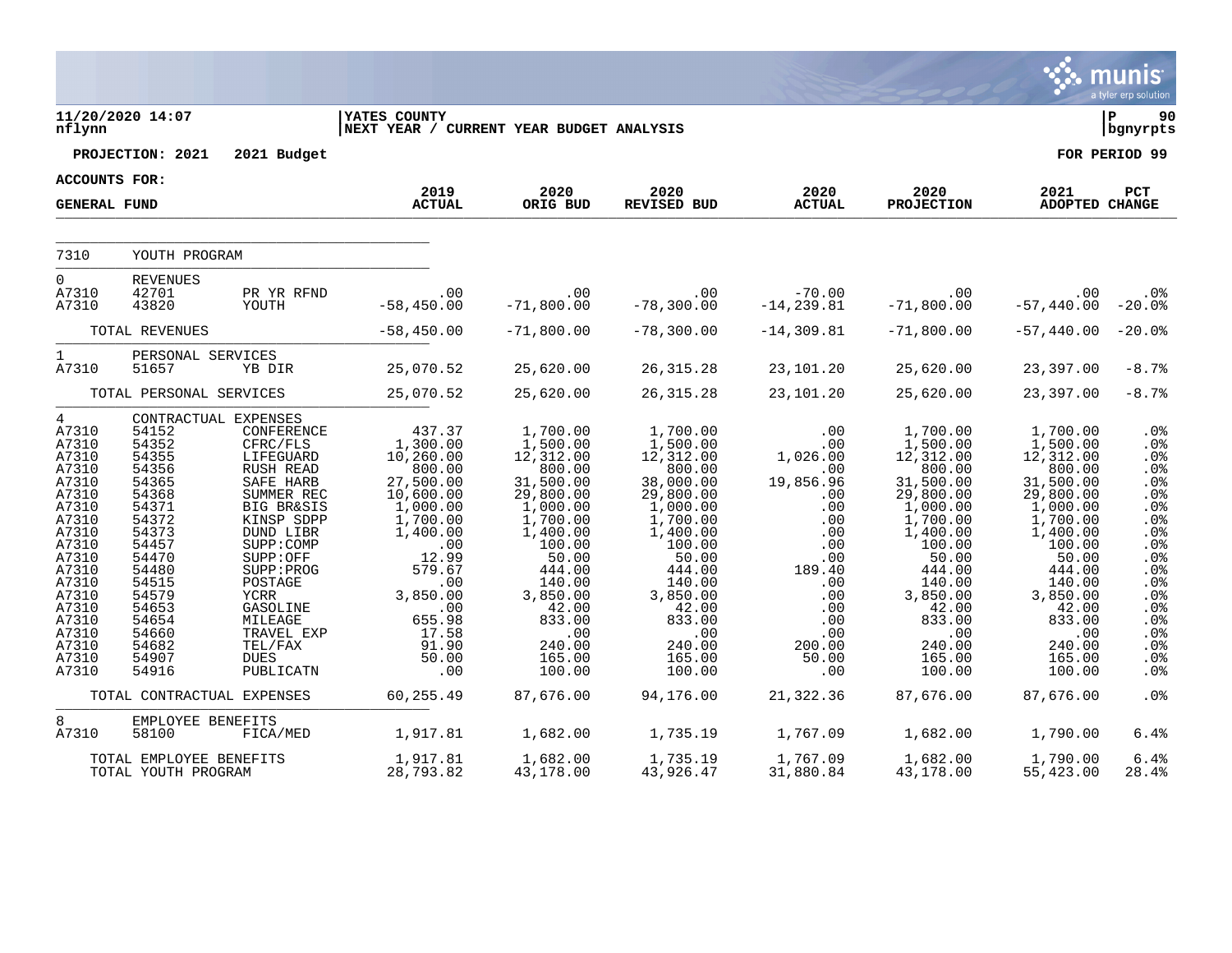|                                      |                                                       |                             |                              |                      |                       |                           |                        | <b>WE MUNIS</b><br>a tyler erp solution |
|--------------------------------------|-------------------------------------------------------|-----------------------------|------------------------------|----------------------|-----------------------|---------------------------|------------------------|-----------------------------------------|
| nflynn                               | 11/20/2020 14:07                                      | YATES COUNTY<br>NEXT YEAR / | CURRENT YEAR BUDGET ANALYSIS |                      |                       |                           |                        | 91<br>∣P<br>  bgnyrpts                  |
|                                      | PROJECTION: 2021<br>2021 Budget                       |                             |                              |                      |                       |                           |                        | FOR PERIOD 99                           |
| ACCOUNTS FOR:<br><b>GENERAL FUND</b> |                                                       | 2019<br><b>ACTUAL</b>       | 2020<br>ORIG BUD             | 2020<br>REVISED BUD  | 2020<br><b>ACTUAL</b> | 2020<br><b>PROJECTION</b> | 2021<br><b>ADOPTED</b> | PCT<br><b>CHANGE</b>                    |
| 7450                                 | YC HISTORY CENTER                                     |                             |                              |                      |                       |                           |                        |                                         |
| 4<br>A7450                           | CONTRACTUAL<br><b>EXPENSES</b><br>54206<br>YC HISTORY | 3,583.80                    | 4,000.00                     | 4,000.00             | 4,000.00              | 4,000.00                  | 3,000.00               | $-25.0%$                                |
|                                      | TOTAL CONTRACTUAL EXPENSES<br>TOTAL YC HISTORY CENTER | 3,583.80<br>3,583.80        | 4,000.00<br>4,000.00         | 4,000.00<br>4,000.00 | 4,000.00<br>4,000.00  | 4,000.00<br>4,000.00      | 3,000.00<br>3,000.00   | $-25.0%$<br>$-25.0%$                    |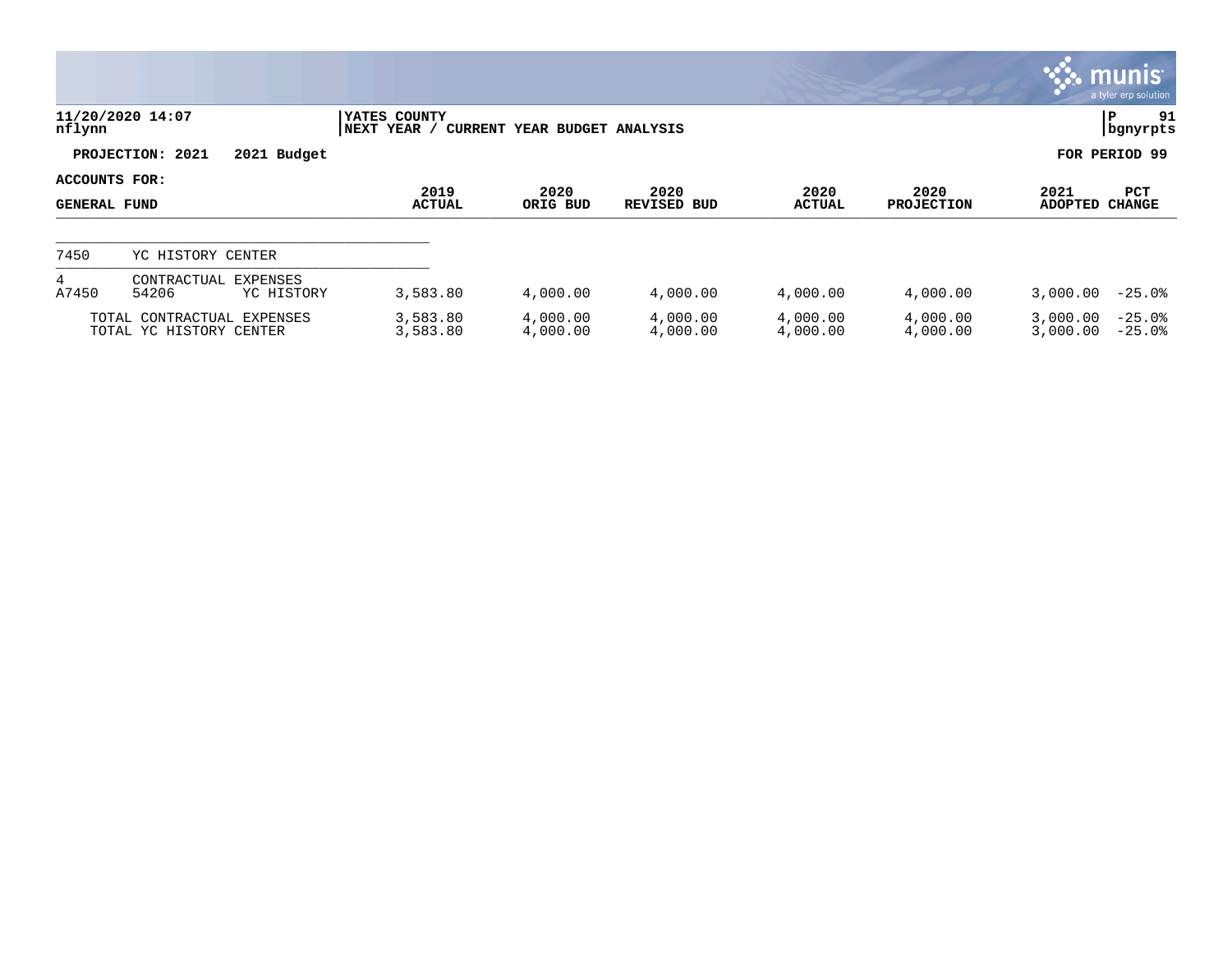|                                                |                                            |                                                                                  |                                                          |                                                |                                                |                                         |                                                |                                      | munis<br>a tyler erp solution                                    |
|------------------------------------------------|--------------------------------------------|----------------------------------------------------------------------------------|----------------------------------------------------------|------------------------------------------------|------------------------------------------------|-----------------------------------------|------------------------------------------------|--------------------------------------|------------------------------------------------------------------|
| nflynn                                         | 11/20/2020 14:07                           |                                                                                  | YATES COUNTY<br>NEXT YEAR / CURRENT YEAR BUDGET ANALYSIS |                                                |                                                |                                         |                                                |                                      | lР<br>92<br>  bgnyrpts                                           |
|                                                | PROJECTION: 2021                           | 2021 Budget                                                                      |                                                          |                                                |                                                |                                         |                                                |                                      | FOR PERIOD 99                                                    |
| <b>ACCOUNTS FOR:</b>                           |                                            |                                                                                  |                                                          |                                                |                                                |                                         |                                                |                                      |                                                                  |
| <b>GENERAL FUND</b>                            |                                            |                                                                                  | 2019<br><b>ACTUAL</b>                                    | 2020<br>ORIG BUD                               | 2020<br><b>REVISED BUD</b>                     | 2020<br><b>ACTUAL</b>                   | 2020<br><b>PROJECTION</b>                      | 2021<br>ADOPTED CHANGE               | <b>PCT</b>                                                       |
| 7510                                           | HISTORIAN                                  |                                                                                  |                                                          |                                                |                                                |                                         |                                                |                                      |                                                                  |
| $\mathbf 0$<br>A7510                           | <b>REVENUES</b><br>42091                   | HISTORIAN                                                                        | $-590.68$                                                | $-800.00$                                      | $-800.00$                                      | $-109.60$                               | $-800.00$                                      | $-400.00 - 50.08$                    |                                                                  |
|                                                | TOTAL REVENUES                             |                                                                                  | $-590.68$                                                | $-800.00$                                      | $-800.00$                                      | $-109.60$                               | $-800.00$                                      |                                      | $-400.00 - 50.0$                                                 |
| $\mathbf{1}$<br>A7510<br>A7510                 | PERSONAL SERVICES<br>51075<br>51641        | HISTORIAN<br>RCRDS PT                                                            | 14,289.00<br>13,200.19                                   | 22,902.00<br>.00                               | 26,686.40<br>.00                               | 15,107.34<br>.00                        | 22,902.00<br>.00                               | 16,395.00<br>.00                     | $-28.4%$<br>.0 <sub>8</sub>                                      |
|                                                | TOTAL PERSONAL SERVICES                    |                                                                                  | 27,489.19                                                | 22,902.00                                      | 26,686.40                                      | 15,107.34                               | 22,902.00                                      | 16,395.00                            | $-28.4%$                                                         |
| 4<br>A7510<br>A7510<br>A7510<br>A7510<br>A7510 | 54408<br>54470<br>54507<br>54515<br>54682  | CONTRACTUAL EXPENSES<br>EQ MAINT<br>SUPP:OFF<br>COPIER CHR<br>POSTAGE<br>TEL/FAX | .00<br>104.09<br>211.40<br>30.77<br>100.90               | 150.00<br>200.00<br>250.00<br>100.00<br>480.00 | 150.00<br>200.00<br>250.00<br>100.00<br>480.00 | .00<br>.00<br>138.95<br>17.30<br>400.00 | 150.00<br>200.00<br>250.00<br>100.00<br>480.00 | 100.00<br>200.00<br>100.00<br>480.00 | $.00 - 100.0%$<br>$-50.0%$<br>$-20.0%$<br>.0 <sub>8</sub><br>.0% |
|                                                | TOTAL CONTRACTUAL EXPENSES                 |                                                                                  | 447.16                                                   | 1,180.00                                       | 1,180.00                                       | 556.25                                  | 1,180.00                                       | 880.00                               | $-25.4%$                                                         |
| 8<br>A7510                                     | EMPLOYEE BENEFITS<br>58100                 | FICA/MED                                                                         | 2,102.93                                                 | 1,752.00                                       | 2,041.51                                       | 1,662.85                                | 1,752.00                                       | 1,255.00                             | $-28.4%$                                                         |
|                                                | TOTAL EMPLOYEE BENEFITS<br>TOTAL HISTORIAN |                                                                                  | 2,102.93<br>29,448.60                                    | 1,752.00<br>25,034.00                          | 2,041.51<br>29,107.91                          | 1,662.85<br>17,216.84                   | 1,752.00<br>25,034.00                          | 1,255.00<br>18,130.00                | $-28.4%$<br>$-27.6%$                                             |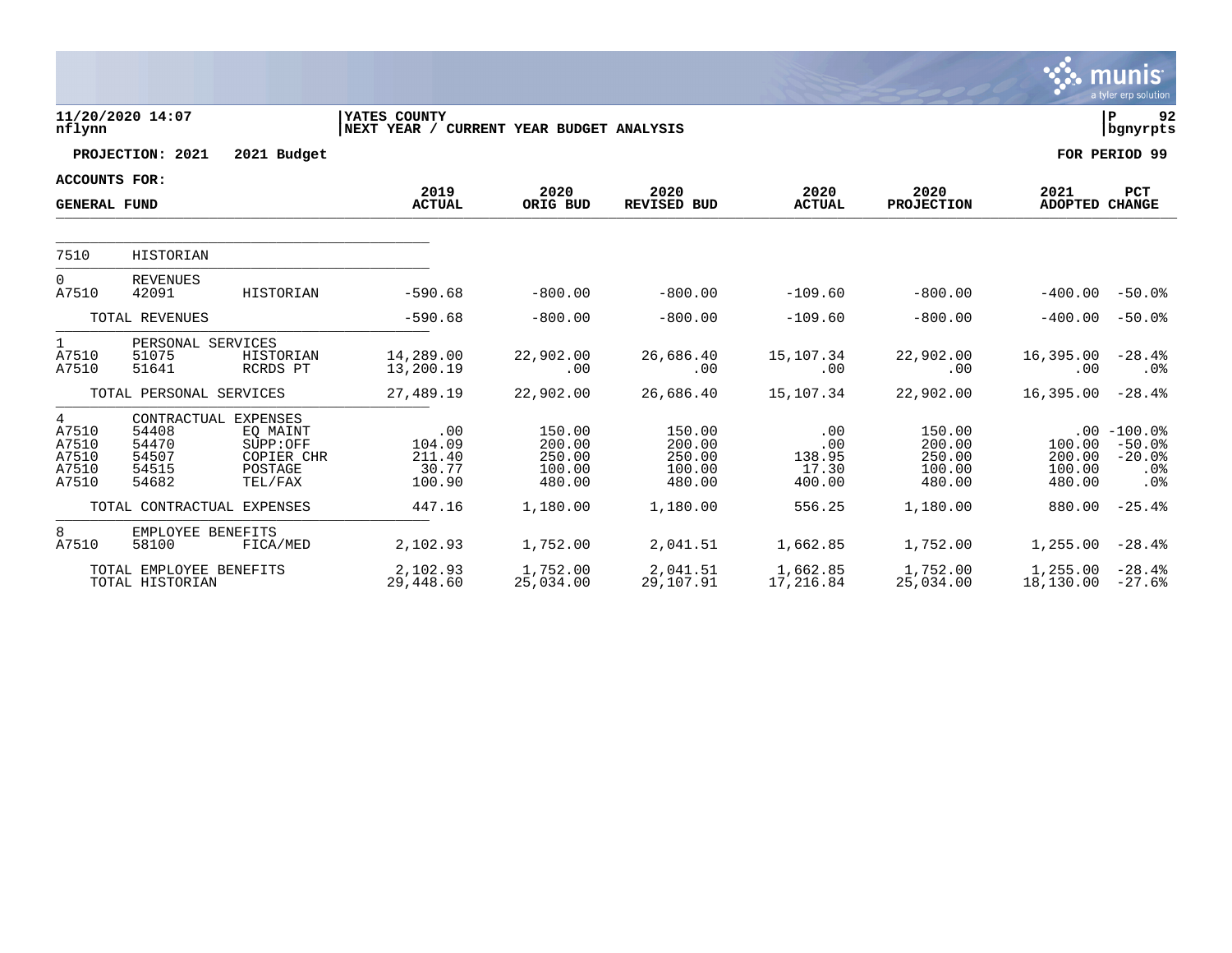|                                      |                                                           |                              |                                         |                      |                      |                           | <b>munis</b><br>a tyler erp solution |                             |
|--------------------------------------|-----------------------------------------------------------|------------------------------|-----------------------------------------|----------------------|----------------------|---------------------------|--------------------------------------|-----------------------------|
| nflynn                               | 11/20/2020 14:07                                          | YATES COUNTY<br> NEXT YEAR / | CURRENT YEAR BUDGET ANALYSIS            |                      |                      |                           | P                                    | 93<br>  bgnyrpts            |
|                                      | PROJECTION: 2021<br>2021 Budget                           |                              |                                         |                      |                      |                           | FOR PERIOD 99                        |                             |
| ACCOUNTS FOR:<br><b>GENERAL FUND</b> |                                                           | 2019<br><b>ACTUAL</b>        | 2020<br>2020<br>ORIG BUD<br>REVISED BUD |                      | 2020<br>ACTUAL       | 2020<br><b>PROJECTION</b> | 2021<br><b>ADOPTED</b>               | <b>PCT</b><br><b>CHANGE</b> |
| 7560                                 | OTHER PERFORMING ARTS                                     |                              |                                         |                      |                      |                           |                                      |                             |
| 4<br>A7560                           | CONTRACTUAL EXPENSES<br>54202<br>YC ARTS                  | .00                          | 4,000.00                                | 4,000.00             | 4,000.00             | 4,000.00                  | $.00 - 100.0$                        |                             |
|                                      | TOTAL CONTRACTUAL EXPENSES<br>TOTAL OTHER PERFORMING ARTS | .00<br>.00                   | 4,000.00<br>4,000.00                    | 4,000.00<br>4,000.00 | 4,000.00<br>4,000.00 | 4,000.00<br>4,000.00      | $.00 - 100.0%$<br>$.00 - 100.0$      |                             |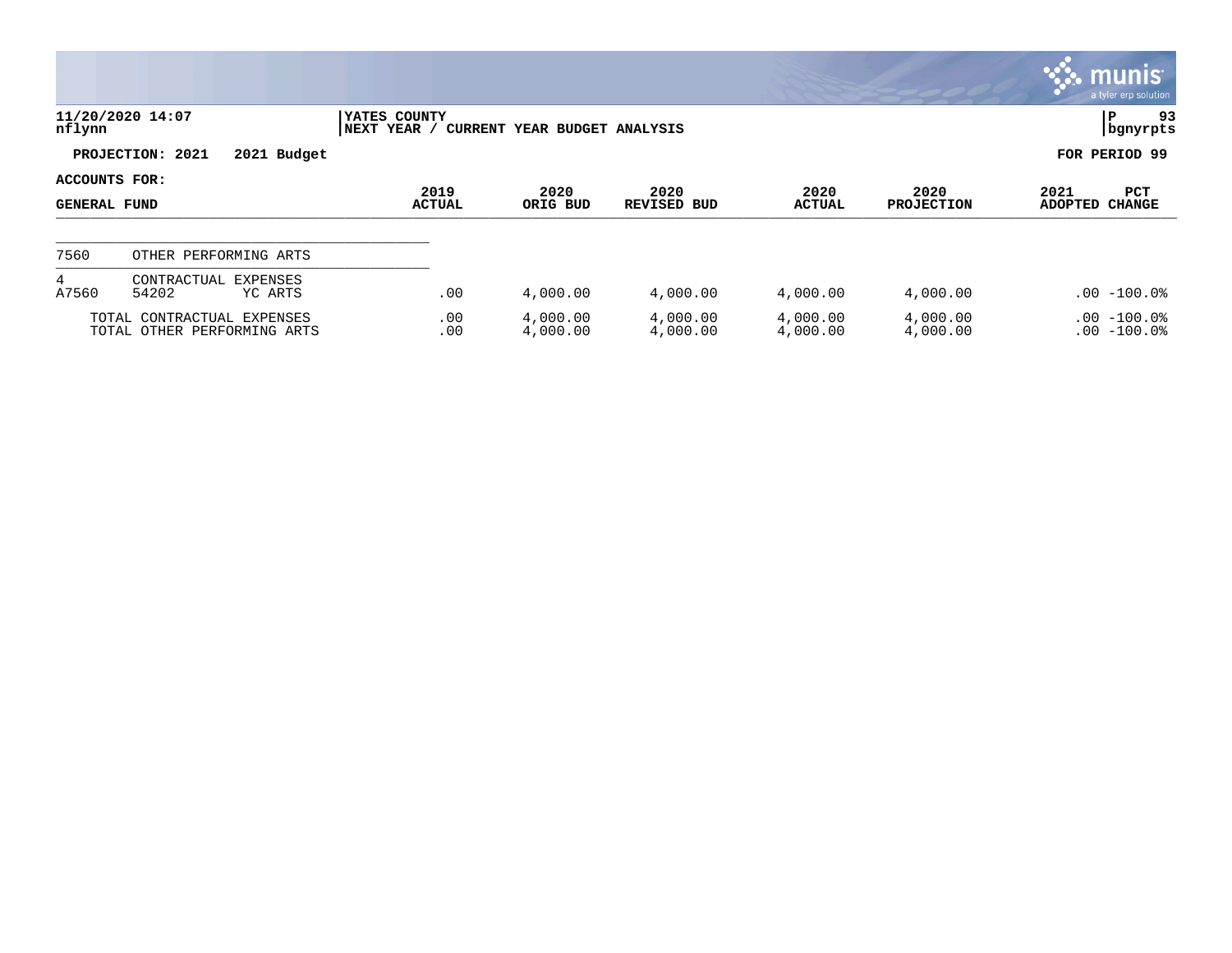|                                                                                                                                              |                                                                                                                                                    |                                                                                                                                                                                            |                                                                                                                                                               |                                                                                                                                                               |                                                                                                                                                                      |                                                                                                                                                            |                                                                                                                                                                    |                                                                                                                             | a tyler erp solution                                                                                                                                         |
|----------------------------------------------------------------------------------------------------------------------------------------------|----------------------------------------------------------------------------------------------------------------------------------------------------|--------------------------------------------------------------------------------------------------------------------------------------------------------------------------------------------|---------------------------------------------------------------------------------------------------------------------------------------------------------------|---------------------------------------------------------------------------------------------------------------------------------------------------------------|----------------------------------------------------------------------------------------------------------------------------------------------------------------------|------------------------------------------------------------------------------------------------------------------------------------------------------------|--------------------------------------------------------------------------------------------------------------------------------------------------------------------|-----------------------------------------------------------------------------------------------------------------------------|--------------------------------------------------------------------------------------------------------------------------------------------------------------|
| nflynn                                                                                                                                       | 11/20/2020 14:07                                                                                                                                   |                                                                                                                                                                                            | YATES COUNTY<br>NEXT YEAR / CURRENT YEAR BUDGET ANALYSIS                                                                                                      |                                                                                                                                                               |                                                                                                                                                                      |                                                                                                                                                            |                                                                                                                                                                    |                                                                                                                             | lР<br>94<br>  bgnyrpts                                                                                                                                       |
|                                                                                                                                              | PROJECTION: 2021                                                                                                                                   | 2021 Budget                                                                                                                                                                                |                                                                                                                                                               |                                                                                                                                                               |                                                                                                                                                                      |                                                                                                                                                            |                                                                                                                                                                    |                                                                                                                             | FOR PERIOD 99                                                                                                                                                |
| <b>ACCOUNTS FOR:</b>                                                                                                                         |                                                                                                                                                    |                                                                                                                                                                                            |                                                                                                                                                               |                                                                                                                                                               |                                                                                                                                                                      |                                                                                                                                                            |                                                                                                                                                                    |                                                                                                                             |                                                                                                                                                              |
| <b>GENERAL FUND</b>                                                                                                                          |                                                                                                                                                    |                                                                                                                                                                                            | 2019<br><b>ACTUAL</b>                                                                                                                                         | 2020<br>ORIG BUD                                                                                                                                              | 2020<br>REVISED BUD                                                                                                                                                  | 2020<br><b>ACTUAL</b>                                                                                                                                      | 2020<br><b>PROJECTION</b>                                                                                                                                          | 2021<br>ADOPTED CHANGE                                                                                                      | PCT                                                                                                                                                          |
| 8020                                                                                                                                         | PLANNING                                                                                                                                           |                                                                                                                                                                                            |                                                                                                                                                               |                                                                                                                                                               |                                                                                                                                                                      |                                                                                                                                                            |                                                                                                                                                                    |                                                                                                                             |                                                                                                                                                              |
| $\mathbf 0$<br>A8020<br>A8020                                                                                                                | <b>REVENUES</b><br>42770<br>43089                                                                                                                  | WATER REIM<br>OTHER                                                                                                                                                                        | .00<br>.00                                                                                                                                                    | $-11, 250.00$<br>$-22,500.00$                                                                                                                                 | $-11,250.00$<br>$-44, 451.00$                                                                                                                                        | $-10,227.30$<br>$-63,548.00$                                                                                                                               | 11,250.00<br>$-22,500.00$                                                                                                                                          |                                                                                                                             | $.00 - 100.0$<br>$.00 - 100.0$                                                                                                                               |
|                                                                                                                                              | TOTAL REVENUES                                                                                                                                     |                                                                                                                                                                                            | .00                                                                                                                                                           | $-33,750.00$                                                                                                                                                  | $-55,701.00$                                                                                                                                                         | $-73, 775.30$                                                                                                                                              | $-11,250.00$                                                                                                                                                       |                                                                                                                             | $.00 - 100.0$                                                                                                                                                |
| $\mathbf{1}$<br>A8020<br>A8020<br>A8020                                                                                                      | PERSONAL SERVICES<br>51085<br>51651<br>51661                                                                                                       | PLANNER<br>SR ACT PT<br>COMP NONUN                                                                                                                                                         | 59,572.82<br>.00<br>71.72                                                                                                                                     | 59,690.00<br>.00<br>.00                                                                                                                                       | 61,915.00<br>.00<br>.00                                                                                                                                              | 53,880.33<br>.00<br>.00                                                                                                                                    | 59,690.00<br>.00<br>.00                                                                                                                                            | 63,154.00<br>26,520.00<br>.00                                                                                               | 5.8%<br>$.0\%$<br>.0 <sub>8</sub>                                                                                                                            |
|                                                                                                                                              | TOTAL PERSONAL SERVICES                                                                                                                            |                                                                                                                                                                                            | 59,644.54                                                                                                                                                     | 59,690.00                                                                                                                                                     | 61,915.00                                                                                                                                                            | 53,880.33                                                                                                                                                  | 59,690.00                                                                                                                                                          | 89,674.00                                                                                                                   | 50.2%                                                                                                                                                        |
| $\overline{4}$<br>A8020<br>A8020<br>A8020<br>A8020<br>A8020<br>A8020<br>A8020<br>A8020<br>A8020<br>A8020<br>A8020<br>A8020<br>A8020<br>A8020 | CONTRACTUAL EXPENSES<br>54011<br>54067<br>54068<br>54207<br>54210<br>54470<br>54501<br>54507<br>54515<br>54571<br>54580<br>54682<br>54898<br>54907 | CONSULTANT<br>NAT RESOUR<br>FIBER SUST<br>YC PLNG BD<br>YC GFL PLG<br>SUPP:OFF<br>ADVERTISNG<br>COPIER CHR<br>POSTAGE<br>COMP SOFT<br>GIS MAINT<br>TEL/FAX<br><b>CENSUS</b><br><b>DUES</b> | 57, 352.40<br>45,369.38<br>99,800.00<br>75.00<br>6,647.00<br>45.23<br>27.25<br>680.15<br>342.79<br>.00<br>23,400.00<br>224.20<br>.00<br>320.00<br>234, 283.40 | 98,500.00<br>49,922.00<br>112,000.00<br>500.00<br>6,647.00<br>50.00<br>250.00<br>1,000.00<br>600.00<br>.00<br>50,000.00<br>240.00<br>.00<br>.00<br>319,709.00 | 61,000.00<br>49,922.00<br>112,000.00<br>500.00<br>6,647.00<br>50.00<br>250.00<br>886.80<br>600.00<br>113.20<br>50,000.00<br>240.00<br>21,951.00<br>.00<br>304,160.00 | 26,035.17<br>63,525.18<br>78,420.97<br>.00<br>6,647.00<br>.00<br>.00<br>430.90<br>270.80<br>113.20<br>8,426.71<br>200.00<br>10,212.30<br>.00<br>194,282.23 | 141,000.00<br>94,736.62<br>90,000.00<br>500.00<br>6,647.00<br>50.00<br>250.00<br>1,000.00<br>600.00<br>$.00 \,$<br>50,000.00<br>240.00<br>.00<br>.00<br>385,023.62 | 72,000.00<br>85,240.00<br>6,647.00<br>250.00<br>1,000.00<br>500.00<br>.00<br>8,100.00<br>480.00<br>.00<br>.00<br>174,217.00 | $.00 - 100.0$<br>44.2%<br>$-23.9%$<br>$.00 - 100.0$<br>.0%<br>$.00 - 100.0$<br>.0%<br>.0%<br>$-16.7%$<br>.0%<br>$-83.8%$<br>100.0%<br>.0%<br>.0%<br>$-45.5%$ |
| 8<br>A8020                                                                                                                                   |                                                                                                                                                    | FICA/MED                                                                                                                                                                                   | 4,562.73                                                                                                                                                      | 4,567.00                                                                                                                                                      | 4,737.21                                                                                                                                                             | 4,122.01                                                                                                                                                   | 4,567.00                                                                                                                                                           | 6,860.00                                                                                                                    | 50.2%                                                                                                                                                        |
|                                                                                                                                              | TOTAL CONTRACTUAL EXPENSES<br>EMPLOYEE BENEFITS<br>58100<br>TOTAL EMPLOYEE BENEFITS<br>TOTAL PLANNING                                              |                                                                                                                                                                                            | 4,562.73<br>298,490.67                                                                                                                                        | 4,567.00<br>350,216.00                                                                                                                                        | 4,737.21<br>315, 111. 21                                                                                                                                             | 4,122.01<br>178,509.27                                                                                                                                     | 4,567.00<br>438,030.62                                                                                                                                             | 6,860.00<br>270,751.00                                                                                                      | 50.2%<br>$-22.7%$                                                                                                                                            |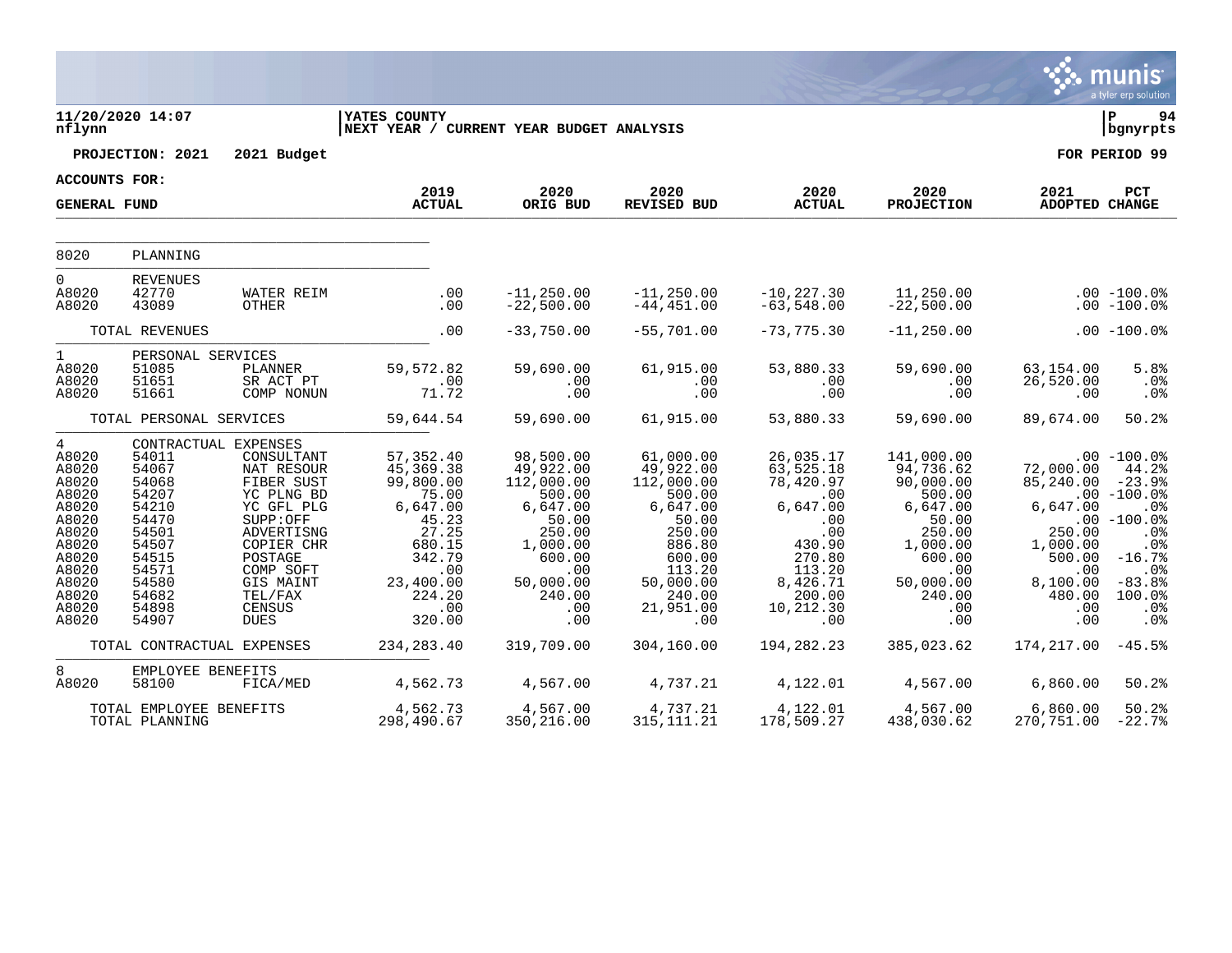|                                                                       |                                                                            |                                                                             |                                                                  |                                                                      |                                                                      |                                                            |                                                                      |                                                                       | munis <sup>.</sup><br>a tyler erp solution        |
|-----------------------------------------------------------------------|----------------------------------------------------------------------------|-----------------------------------------------------------------------------|------------------------------------------------------------------|----------------------------------------------------------------------|----------------------------------------------------------------------|------------------------------------------------------------|----------------------------------------------------------------------|-----------------------------------------------------------------------|---------------------------------------------------|
| nflynn                                                                | 11/20/2020 14:07                                                           |                                                                             | YATES COUNTY<br>NEXT YEAR /                                      | CURRENT YEAR BUDGET ANALYSIS                                         |                                                                      |                                                            |                                                                      |                                                                       | 95<br>P<br>  bgnyrpts                             |
|                                                                       | PROJECTION: 2021                                                           | 2021 Budget                                                                 |                                                                  |                                                                      |                                                                      |                                                            |                                                                      |                                                                       | FOR PERIOD 99                                     |
| ACCOUNTS FOR:<br><b>GENERAL FUND</b>                                  |                                                                            |                                                                             | 2019<br><b>ACTUAL</b>                                            | 2020<br>ORIG BUD                                                     | 2020<br><b>REVISED BUD</b>                                           | 2020<br><b>ACTUAL</b>                                      | 2020<br><b>PROJECTION</b>                                            | 2021<br><b>ADOPTED</b>                                                | <b>PCT</b><br><b>CHANGE</b>                       |
| 8160                                                                  | REFUSE AND GARBAGE                                                         |                                                                             |                                                                  |                                                                      |                                                                      |                                                            |                                                                      |                                                                       |                                                   |
| 0<br>A8160                                                            | <b>REVENUES</b><br>43089                                                   | OTHER                                                                       | .00                                                              | $-14,629.00$                                                         | $-14,629.00$                                                         | .00                                                        | $-14,629.00$                                                         |                                                                       | $.00 - 100.0%$                                    |
|                                                                       | TOTAL REVENUES                                                             |                                                                             | .00                                                              | $-14,629.00$                                                         | $-14,629.00$                                                         | .00                                                        | $-14,629.00$                                                         |                                                                       | $.00 - 100.0%$                                    |
| $4\overline{ }$<br>A8160<br>A8160<br>A8160<br>A8160<br>A8160<br>A8160 | CONTRACTUAL EXPENSES<br>54411<br>54412<br>54413<br>54501<br>54521<br>54677 | PARTS/REP<br>ENGINEER<br>LEACHATE<br>ADVERTISIN<br>TRASH REM<br>UTIL: ELECT | 2,403.40<br>53,235.00<br>16,701.47<br>.00<br>34,757.75<br>907.60 | 1,000.00<br>48,200.00<br>16,000.00<br>175.00<br>5,000.00<br>1,200.00 | 1,000.00<br>47,896.68<br>16,303.32<br>175.00<br>5,711.58<br>1,200.00 | .00<br>26,565.00<br>16,303.32<br>.00<br>5,711.58<br>845.41 | 1,000.00<br>49,565.00<br>16,000.00<br>175.00<br>5,000.00<br>1,200.00 | 1,000.00<br>49,600.00<br>17,200.00<br>175.00<br>35,000.00<br>1,200.00 | $.0\%$<br>2.9%<br>7.5%<br>.0%<br>600.0%<br>$.0\%$ |
|                                                                       | TOTAL CONTRACTUAL EXPENSES<br>TOTAL REFUSE AND GARBAGE                     |                                                                             | 108,005.22<br>108,005.22                                         | 71,575.00<br>56,946.00                                               | 72,286.58<br>57,657.58                                               | 49,425.31<br>49,425.31                                     | 72,940.00<br>58,311.00                                               | 104,175.00<br>104,175.00                                              | 45.5%<br>82.9%                                    |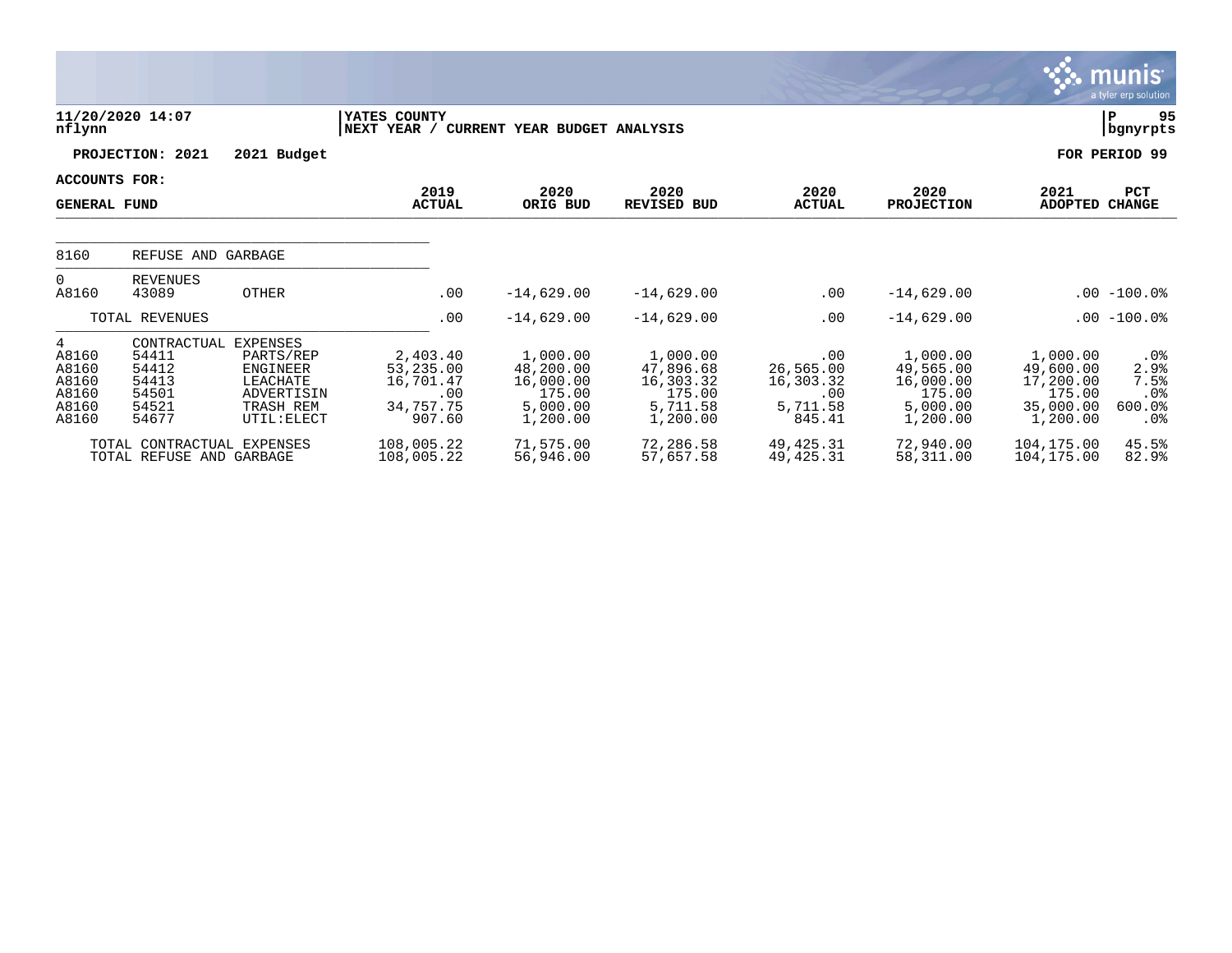|                                      |                                                           |                                  |                             |                              |                          |                           |                           |                          | <b>munis</b><br>a tyler erp solution |
|--------------------------------------|-----------------------------------------------------------|----------------------------------|-----------------------------|------------------------------|--------------------------|---------------------------|---------------------------|--------------------------|--------------------------------------|
| nflynn                               | 11/20/2020 14:07                                          |                                  | YATES COUNTY<br>NEXT YEAR / | CURRENT YEAR BUDGET ANALYSIS |                          |                           |                           |                          | 96<br>P<br>bgnyrpts                  |
|                                      | PROJECTION: 2021                                          | 2021 Budget                      |                             |                              |                          |                           |                           |                          | FOR PERIOD 99                        |
| ACCOUNTS FOR:<br><b>GENERAL FUND</b> |                                                           |                                  | 2019<br><b>ACTUAL</b>       | 2020<br>ORIG BUD             | 2020<br>REVISED BUD      | 2020<br><b>ACTUAL</b>     | 2020<br><b>PROJECTION</b> | 2021<br><b>ADOPTED</b>   | <b>PCT</b><br><b>CHANGE</b>          |
| 8710                                 |                                                           | CONSERVATION PROGRAMS            |                             |                              |                          |                           |                           |                          |                                      |
| 4<br>A8710<br>A8710                  | CONTRACTUAL<br>54204<br>54212                             | EXPENSES<br>YC COOP EX<br>YC S&W | 255, 153.00<br>92,600.00    | 255,153.00<br>92,600.00      | 255,153.00<br>92,600.00  | 212,627.50<br>92,600.00   | 255,153.00<br>92,600.00   | 229,638.00<br>92,600.00  | $-10.0%$<br>$.0\%$                   |
|                                      | TOTAL CONTRACTUAL EXPENSES<br>TOTAL CONSERVATION PROGRAMS |                                  | 347,753.00<br>347,753.00    | 347,753.00<br>347,753.00     | 347,753.00<br>347,753.00 | 305,227.50<br>305, 227.50 | 347,753.00<br>347,753.00  | 322,238.00<br>322,238.00 | $-7.3%$<br>$-7.3%$                   |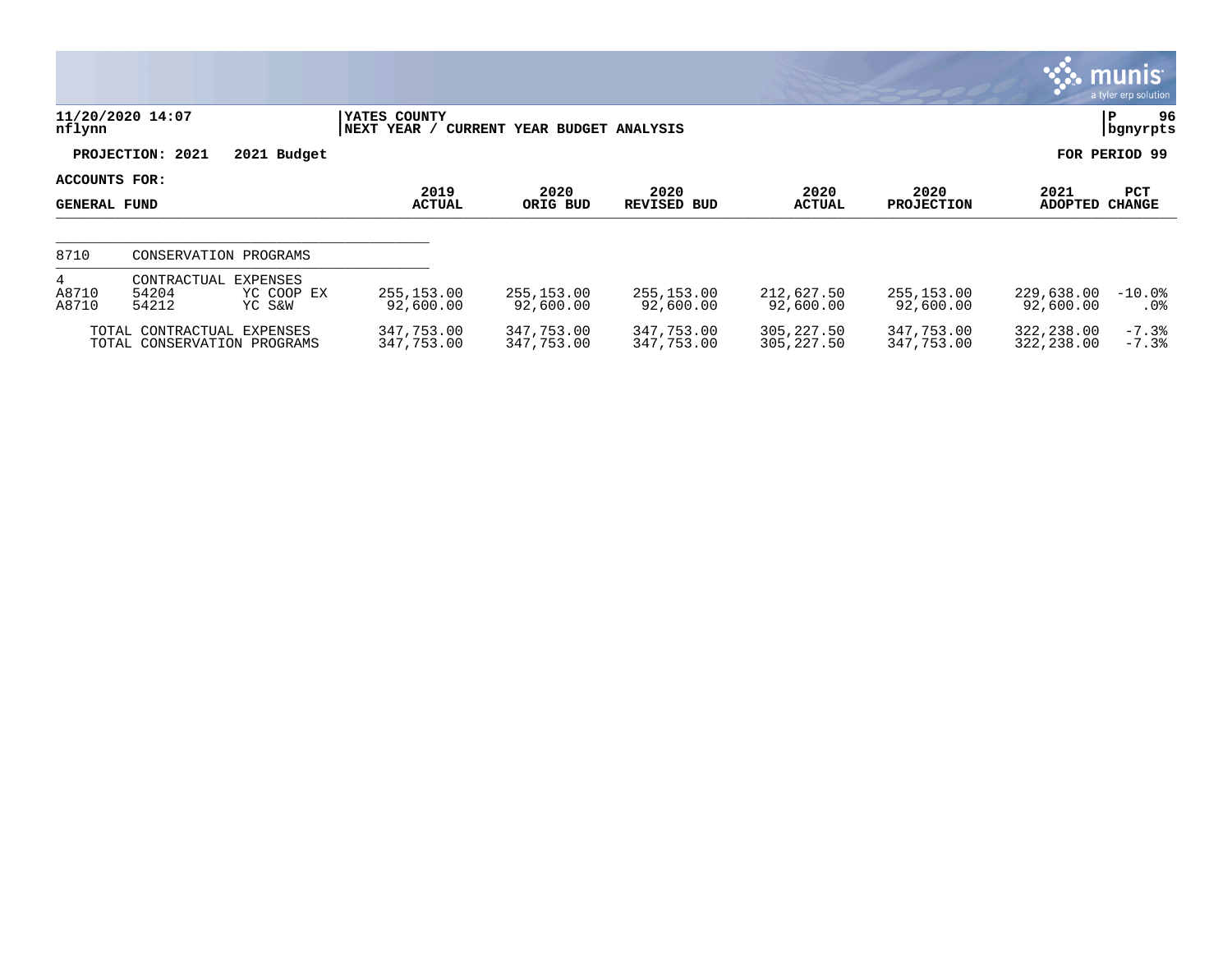|                                      |                                                        |                              |                              |                              |                          |                              |                              | $\mathbb{C}$ . munis $\mathbb{C}$<br>a tyler erp solution |
|--------------------------------------|--------------------------------------------------------|------------------------------|------------------------------|------------------------------|--------------------------|------------------------------|------------------------------|-----------------------------------------------------------|
| nflynn                               | 11/20/2020 14:07                                       | YATES COUNTY<br> NEXT YEAR / | CURRENT YEAR BUDGET ANALYSIS |                              |                          |                              |                              | 97<br>ΙP<br>  bgnyrpts                                    |
|                                      | PROJECTION: 2021<br>2021 Budget                        |                              |                              |                              |                          |                              |                              | FOR PERIOD 99                                             |
| ACCOUNTS FOR:<br><b>GENERAL FUND</b> |                                                        | 2019<br><b>ACTUAL</b>        | 2020<br>ORIG BUD             | 2020<br>REVISED BUD          | 2020<br><b>ACTUAL</b>    | 2020<br><b>PROJECTION</b>    | 2021<br>ADOPTED              | PCT<br><b>CHANGE</b>                                      |
| 9010                                 | NYS RETIREMENT SYSTEM                                  |                              |                              |                              |                          |                              |                              |                                                           |
| 8<br>A9010                           | EMPLOYEE BENEFITS<br>58400<br>ST RETIRE                | 1,792,113.17                 | 1,892,000.00                 | 1,892,000.00                 | 447,785.09               | 1,892,000.00                 | 2,095,077.00                 | 10.7%                                                     |
|                                      | TOTAL EMPLOYEE BENEFITS<br>TOTAL NYS RETIREMENT SYSTEM | 1,792,113.17<br>1,792,113.17 | 1,892,000.00<br>1,892,000.00 | 1,892,000.00<br>1,892,000.00 | 447,785.09<br>447,785.09 | 1,892,000.00<br>1,892,000.00 | 2,095,077.00<br>2,095,077.00 | 10.7%<br>10.7%                                            |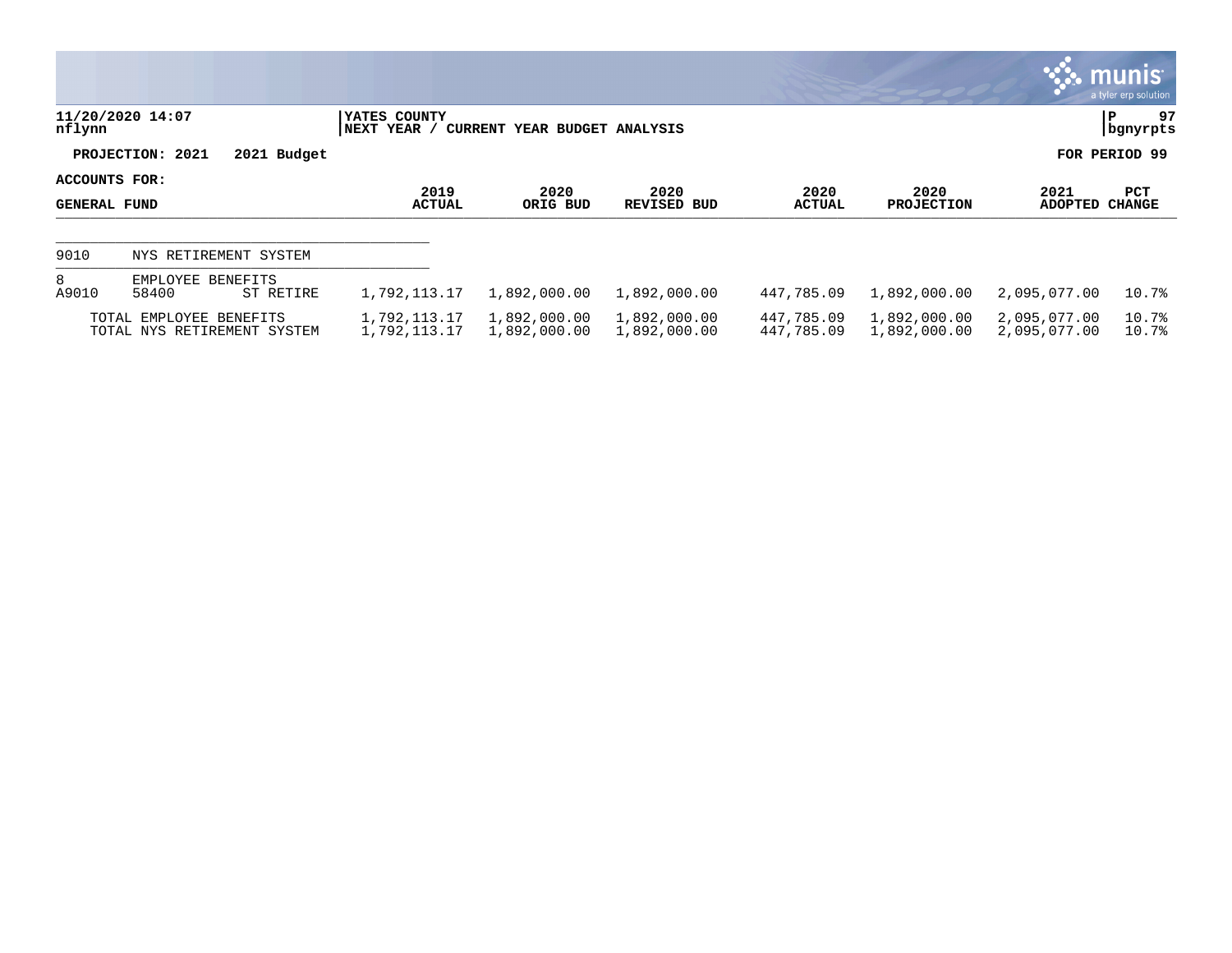|                               |                                                         |                             |                              |                            |                        |                           |                          | <b>munis</b><br>a tyler erp solution |
|-------------------------------|---------------------------------------------------------|-----------------------------|------------------------------|----------------------------|------------------------|---------------------------|--------------------------|--------------------------------------|
| nflynn                        | 11/20/2020 14:07                                        | YATES COUNTY<br>NEXT YEAR / | CURRENT YEAR BUDGET ANALYSIS |                            |                        |                           |                          | 98<br>ΙP<br>  bgnyrpts               |
|                               | PROJECTION: 2021<br>2021 Budget                         |                             |                              |                            |                        |                           |                          | FOR PERIOD 99                        |
| ACCOUNTS FOR:<br>GENERAL FUND |                                                         | 2019<br><b>ACTUAL</b>       | 2020<br>ORIG BUD             | 2020<br><b>REVISED BUD</b> | 2020<br><b>ACTUAL</b>  | 2020<br><b>PROJECTION</b> | 2021<br><b>ADOPTED</b>   | <b>PCT</b><br>CHANGE                 |
| 9060                          | HOSPITAL & MEDICAL INS                                  |                             |                              |                            |                        |                           |                          |                                      |
| 8<br>A9060                    | EMPLOYEE BENEFITS<br>58306<br>INS-RETIRE                | 122,997.27                  | 104,000.00                   | 104,000.00                 | 55,337.21              | 104,000.00                | 150,000.00               | 44.2%                                |
|                               | TOTAL EMPLOYEE BENEFITS<br>TOTAL HOSPITAL & MEDICAL INS | 122,997.27<br>122,997.27    | 104,000.00<br>104,000.00     | 104,000.00<br>104,000.00   | 55,337.21<br>55,337.21 | 104,000.00<br>104,000.00  | 150,000.00<br>150,000.00 | 44.2%<br>44.2%                       |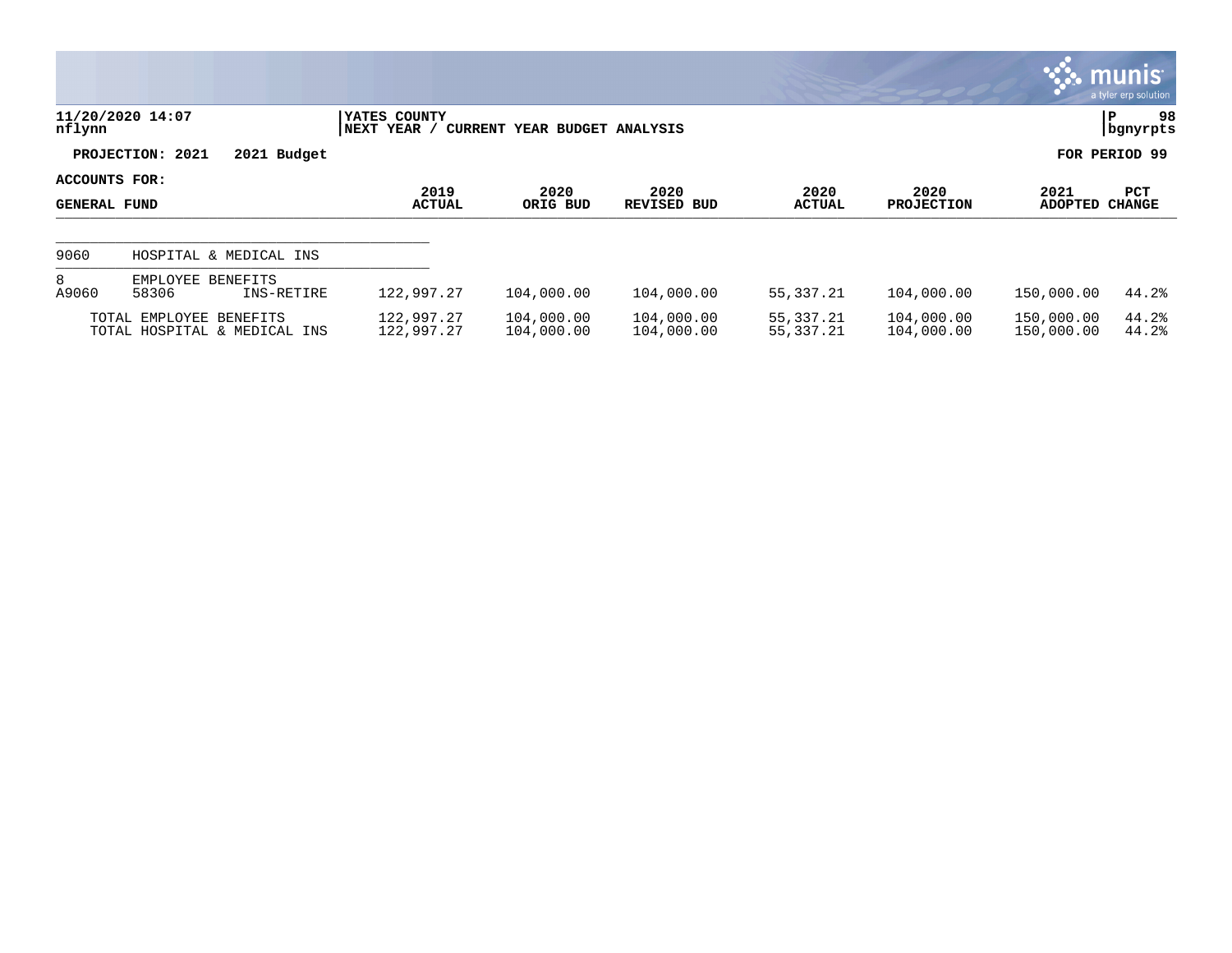|                                      |                                            |                         |                             |                              |                     |                       |                           |                        | <b>munis</b><br>a tyler erp solution |
|--------------------------------------|--------------------------------------------|-------------------------|-----------------------------|------------------------------|---------------------|-----------------------|---------------------------|------------------------|--------------------------------------|
| nflynn                               | 11/20/2020 14:07                           |                         | YATES COUNTY<br>NEXT YEAR / | CURRENT YEAR BUDGET ANALYSIS |                     |                       |                           |                        | 99<br> P<br>  bgnyrpts               |
|                                      | PROJECTION: 2021                           | 2021 Budget             |                             |                              |                     |                       |                           |                        | FOR PERIOD 99                        |
| ACCOUNTS FOR:<br><b>GENERAL FUND</b> |                                            |                         | 2019<br><b>ACTUAL</b>       | 2020<br>ORIG BUD             | 2020<br>REVISED BUD | 2020<br><b>ACTUAL</b> | 2020<br><b>PROJECTION</b> | 2021<br>ADOPTED CHANGE | PCT                                  |
| 9080                                 | SICK BANK                                  |                         |                             |                              |                     |                       |                           |                        |                                      |
| A9080<br>A9080                       | PERSONAL SERVICES<br>51507<br>51673        | SICK BANK<br>SCK BNK LE | 708.79<br>.00               | .00<br>.00                   | .00<br>10,190.71    | .00<br>8,004.83       | .00<br>.00                | .00<br>.00             | $.0\%$<br>.0%                        |
|                                      | TOTAL PERSONAL SERVICES                    |                         | 708.79                      | .00                          | 10,190.71           | 8,004.83              | .00                       | .00                    | .0%                                  |
| 8<br>A9080                           | EMPLOYEE BENEFITS<br>58100                 | FICA/MED                | 48.89                       | .00                          | 735.32              | 578.47                | .00                       | .00                    | .0%                                  |
|                                      | TOTAL EMPLOYEE BENEFITS<br>TOTAL SICK BANK |                         | 48.89<br>757.68             | .00<br>.00                   | 735.32<br>10,926.03 | 578.47<br>8,583.30    | .00<br>.00                | .00<br>.00             | $.0\%$<br>.0%                        |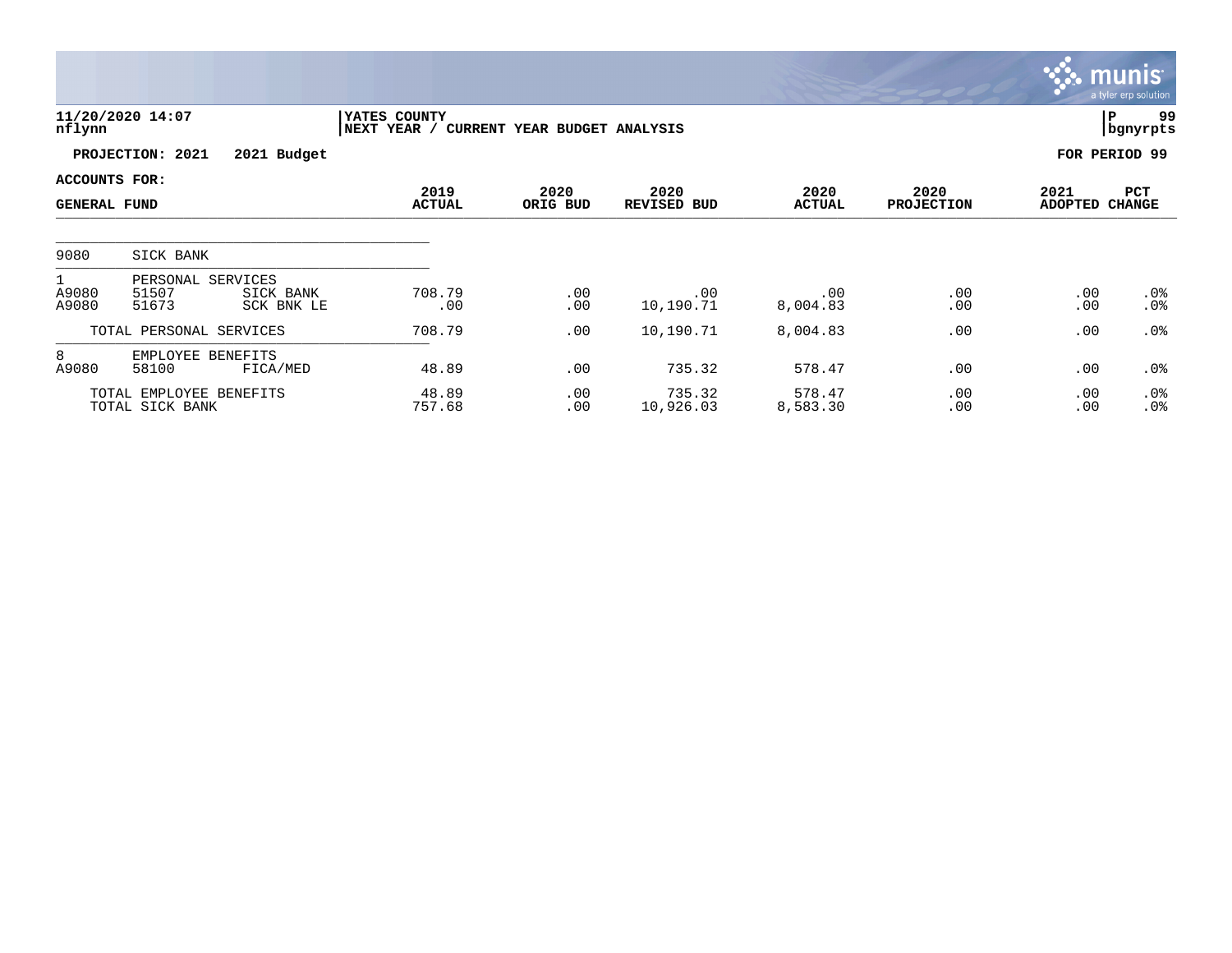|                                      |                                                         |                              |                              |                          |                          |                             |                          | $\sim$ munis $\sim$<br>a tyler erp solution |
|--------------------------------------|---------------------------------------------------------|------------------------------|------------------------------|--------------------------|--------------------------|-----------------------------|--------------------------|---------------------------------------------|
| nflynn                               | 11/20/2020 14:07                                        | YATES COUNTY<br> NEXT YEAR / | CURRENT YEAR BUDGET ANALYSIS |                          |                          |                             |                          | 100<br>P<br>  bgnyrpts                      |
|                                      | PROJECTION: 2021<br>2021 Budget                         |                              |                              |                          |                          |                             |                          | FOR PERIOD 99                               |
| ACCOUNTS FOR:<br><b>GENERAL FUND</b> |                                                         | 2019<br><b>ACTUAL</b>        | 2020<br>ORIG BUD             | 2020<br>REVISED BUD      | 2020<br>ACTUAL           | 2020<br><b>PROJECTION</b>   | 2021<br><b>ADOPTED</b>   | PCT<br><b>CHANGE</b>                        |
| 9089                                 | OTHER EMPLOYEE BENEFITS                                 |                              |                              |                          |                          |                             |                          |                                             |
| 8<br>A9089                           | EMPLOYEE BENEFITS<br>58600<br><b>HRA</b>                | 241,560.22                   | 323,554.00                   | 323,554.00               | 451,249.21               | 522, 284. 27                | 306,800.00               | $-5.2%$                                     |
|                                      | TOTAL EMPLOYEE BENEFITS<br>TOTAL OTHER EMPLOYEE BENEFIT | 241,560.22<br>241,560.22     | 323,554.00<br>323,554.00     | 323,554.00<br>323,554.00 | 451,249.21<br>451,249.21 | 522, 284. 27<br>522, 284.27 | 306,800.00<br>306,800.00 | $-5.2%$<br>$-5.2%$                          |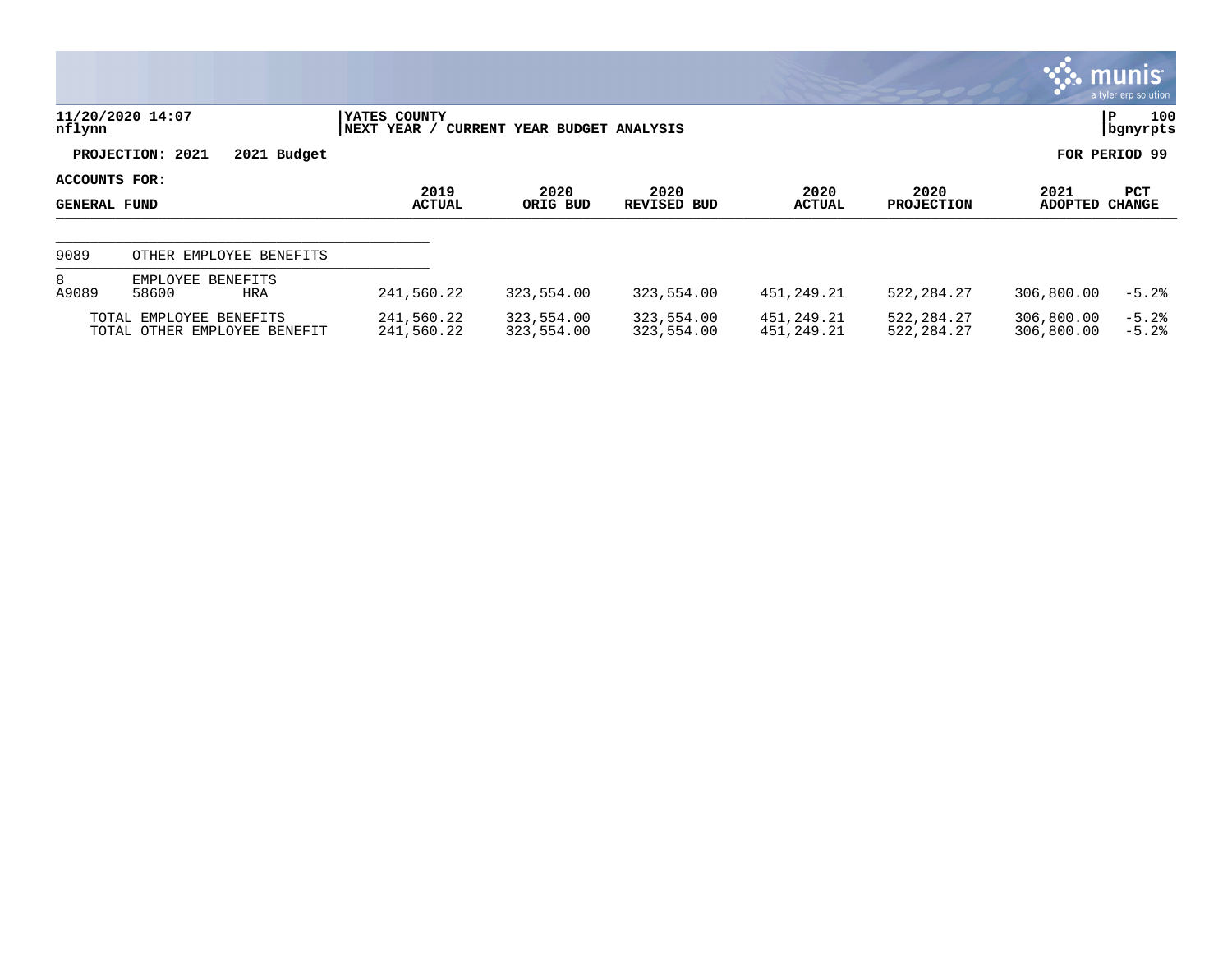|                               |                                                         |                             |                              |                        |                       |                           |                        | $\mathbb{C}$ munis $\mathbb{C}$<br>a tyler erp solution |
|-------------------------------|---------------------------------------------------------|-----------------------------|------------------------------|------------------------|-----------------------|---------------------------|------------------------|---------------------------------------------------------|
| nflynn                        | 11/20/2020 14:07                                        | YATES COUNTY<br>NEXT YEAR / | CURRENT YEAR BUDGET ANALYSIS |                        |                       |                           |                        | 101<br>P<br>  bgnyrpts                                  |
|                               | PROJECTION: 2021<br>2021 Budget                         |                             |                              |                        |                       |                           |                        | FOR PERIOD 99                                           |
| ACCOUNTS FOR:<br>GENERAL FUND |                                                         | 2019<br><b>ACTUAL</b>       | 2020<br>ORIG BUD             | 2020<br>REVISED BUD    | 2020<br><b>ACTUAL</b> | 2020<br><b>PROJECTION</b> | 2021<br><b>ADOPTED</b> | PCT<br><b>CHANGE</b>                                    |
| 9090                          | ADJUST DUE TO EMPLS VAC                                 |                             |                              |                        |                       |                           |                        |                                                         |
| 8<br>A9090                    | EMPLOYEE BENEFITS<br>58000<br>D/T VC/CMP                | 189,633.74                  | 15,000.00                    | 15,000.00              | .00                   | 15,000.00                 | 15,000.00              | $.0\%$                                                  |
|                               | TOTAL EMPLOYEE BENEFITS<br>TOTAL ADJUST DUE TO EMPLS VA | 189,633.74<br>189,633.74    | 15,000.00<br>15,000.00       | 15,000.00<br>15,000.00 | .00<br>.00            | 15,000.00<br>15,000.00    | 15,000.00<br>15,000.00 | $.0\%$<br>.0%                                           |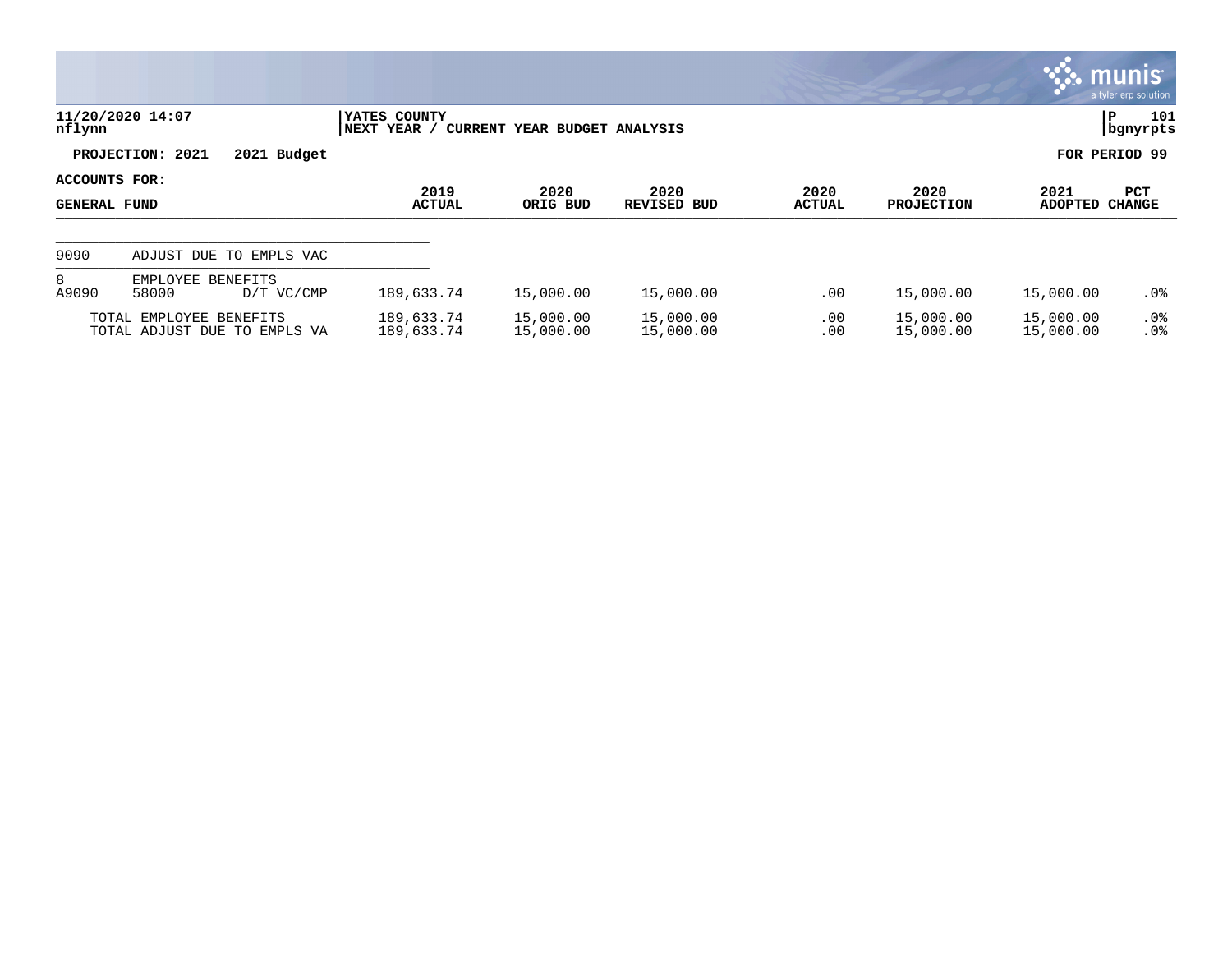|                                      |                                      |             |                             |                              |                            |                        |                           | <b>munis</b><br>a tyler erp solution |
|--------------------------------------|--------------------------------------|-------------|-----------------------------|------------------------------|----------------------------|------------------------|---------------------------|--------------------------------------|
| nflynn                               | 11/20/2020 14:07                     |             | YATES COUNTY<br>NEXT YEAR / | CURRENT YEAR BUDGET ANALYSIS |                            |                        |                           | 102<br>P<br>  bgnyrpts               |
|                                      | PROJECTION: 2021                     | 2021 Budget |                             |                              |                            |                        |                           | FOR PERIOD 99                        |
| ACCOUNTS FOR:<br><b>GENERAL FUND</b> |                                      |             | 2019<br><b>ACTUAL</b>       | 2020<br>ORIG BUD             | 2020<br><b>REVISED BUD</b> | 2020<br><b>ACTUAL</b>  | 2020<br><b>PROJECTION</b> | 2021<br><b>PCT</b><br>ADOPTED CHANGE |
| 9710                                 | DEBT SERVICE                         |             |                             |                              |                            |                        |                           |                                      |
| $\Omega$<br>A9710                    | <b>REVENUES</b><br>43089             | OTHER       | $-17,764.00$                | $-11, 123.00$                | $-11, 123.00$              | $-11, 125.00$          | $-11, 123.00$             | $.00 - 100.0$                        |
|                                      | TOTAL REVENUES                       |             | $-17,764.00$                | $-11, 123.00$                | $-11, 123.00$              | $-11, 125.00$          | $-11, 123.00$             | $.00 - 100.0$                        |
| 6<br>A9710                           | PRINCIPAL<br>56101                   | PRINC-BLDG  | 1,295,000.00                | 1,285,000.00                 | 1,285,000.00               | .00                    | 1,285,000.00              | $.00 - 100.0$                        |
|                                      | TOTAL PRINCIPAL                      |             | 1,295,000.00                | 1,285,000.00                 | 1,285,000.00               | .00                    | 1,285,000.00              | $.00 - 100.0$                        |
| $7\overline{ }$<br>A9710             | INTEREST<br>57101                    | INT-BLDG    | 113,200.00                  | 61,400.00                    | 61,400.00                  | 30,700.00              | 61,400.00                 | $.00 - 100.0$                        |
|                                      | TOTAL INTEREST<br>TOTAL DEBT SERVICE |             | 113,200.00<br>1,390,436.00  | 61,400.00<br>1,335,277.00    | 61,400.00<br>1,335,277.00  | 30,700.00<br>19,575.00 | 61,400.00<br>1,335,277.00 | $.00 - 100.0$<br>$.00 - 100.0$       |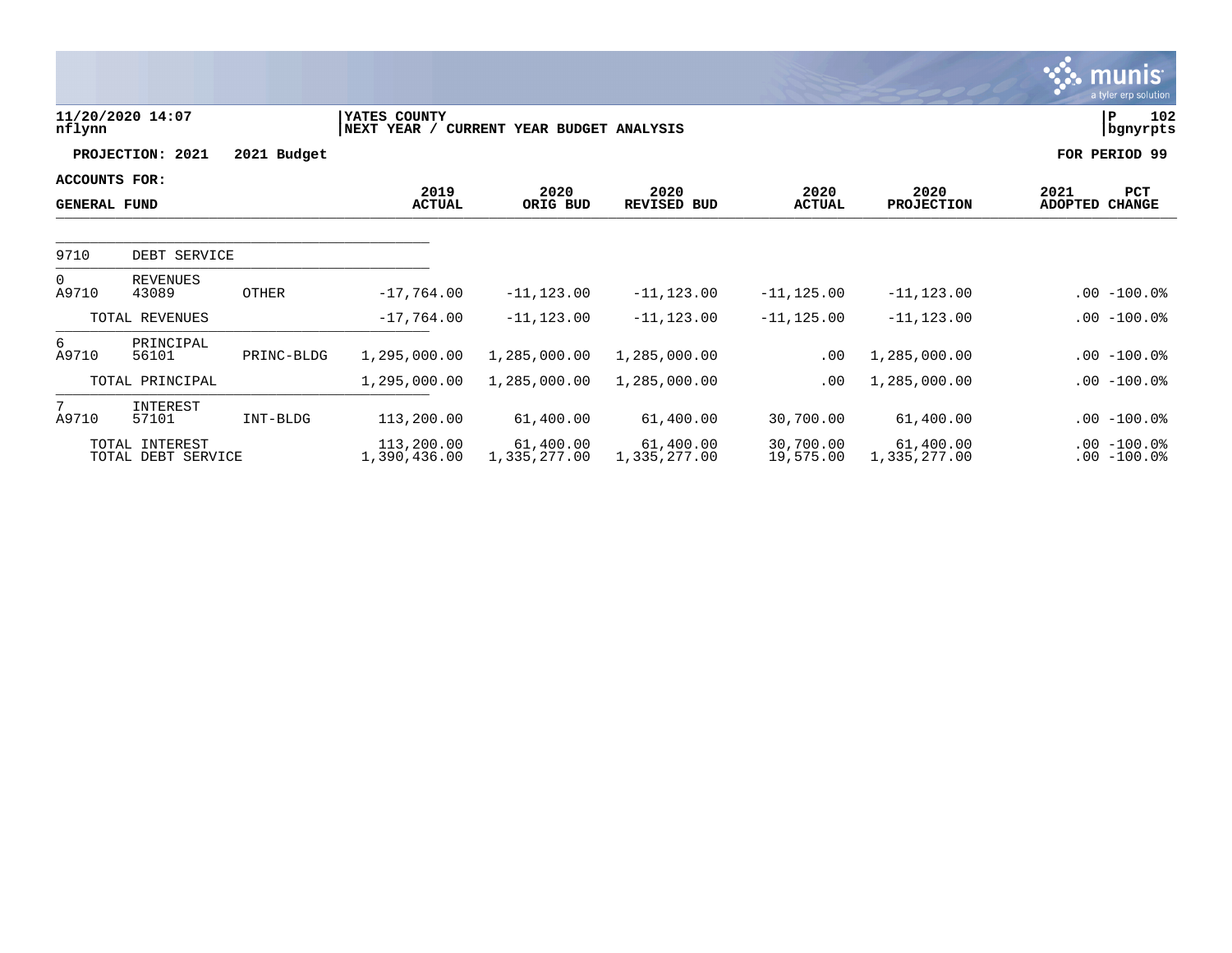|                                             |                                      |                                     |                                      |                                |                                |                                |                                |                                | a tyler erp solution   |
|---------------------------------------------|--------------------------------------|-------------------------------------|--------------------------------------|--------------------------------|--------------------------------|--------------------------------|--------------------------------|--------------------------------|------------------------|
| nflynn                                      | 11/20/2020 14:07                     |                                     | YATES COUNTY<br> NEXT YEAR /         | CURRENT YEAR BUDGET ANALYSIS   |                                |                                |                                |                                | 103<br>P<br>  bgnyrpts |
|                                             | PROJECTION: 2021                     | 2021 Budget                         |                                      |                                |                                |                                |                                |                                | FOR PERIOD 99          |
| <b>ACCOUNTS FOR:</b><br><b>GENERAL FUND</b> |                                      |                                     | 2019<br><b>ACTUAL</b>                | 2020<br>ORIG BUD               | 2020<br><b>REVISED BUD</b>     | 2020<br><b>ACTUAL</b>          | 2020<br><b>PROJECTION</b>      | 2021<br><b>ADOPTED</b>         | PCT<br><b>CHANGE</b>   |
| 9902                                        |                                      | TRANSFER TO OTHER FUNDS             |                                      |                                |                                |                                |                                |                                |                        |
| $\overline{0}$<br>A9902<br>A9902            | <b>REVENUES</b><br>42801<br>45031    | INTERFUND<br>UNEMPL INS             | $-3,703,70$<br>$-20,000.00$          | $-4,000.00$<br>$-20,000.00$    | $-4,000.00$<br>$-20,000.00$    | $-3,150.94$<br>$-20,000.00$    | $-4,000.00$<br>$-20,000.00$    | $-4,000.00$<br>$-20,000.00$    | .0%<br>$.0\%$          |
|                                             | TOTAL REVENUES                       |                                     | $-23,703.70$                         | $-24,000.00$                   | $-24,000.00$                   | $-23,150.94$                   | $-24,000.00$                   | $-24,000.00$                   | $.0\%$                 |
| 9<br>A9902<br>A9902<br>A9902                | TRANSFERS<br>59130<br>59140<br>59150 | UNEMPL INS<br>WORK COMP<br>TRANSFER | 18,000.00<br>307,261.00<br>15,033.00 | 18,000.00<br>311,008.00<br>.00 | 18,000.00<br>311,008.00<br>.00 | 18,000.00<br>311,008.00<br>.00 | 18,000.00<br>311,008.00<br>.00 | 18,000.00<br>310,973.00<br>.00 | .0%<br>.0%<br>$.0\%$   |
|                                             | TOTAL TRANSFERS                      | TOTAL TRANSFER TO OTHER FUND        | 340,294.00<br>316,590.30             | 329,008.00<br>305,008.00       | 329,008.00<br>305,008.00       | 329,008.00<br>305,857.06       | 329,008.00<br>305,008.00       | 328,973.00<br>304,973.00       | . 0%<br>. 0%           |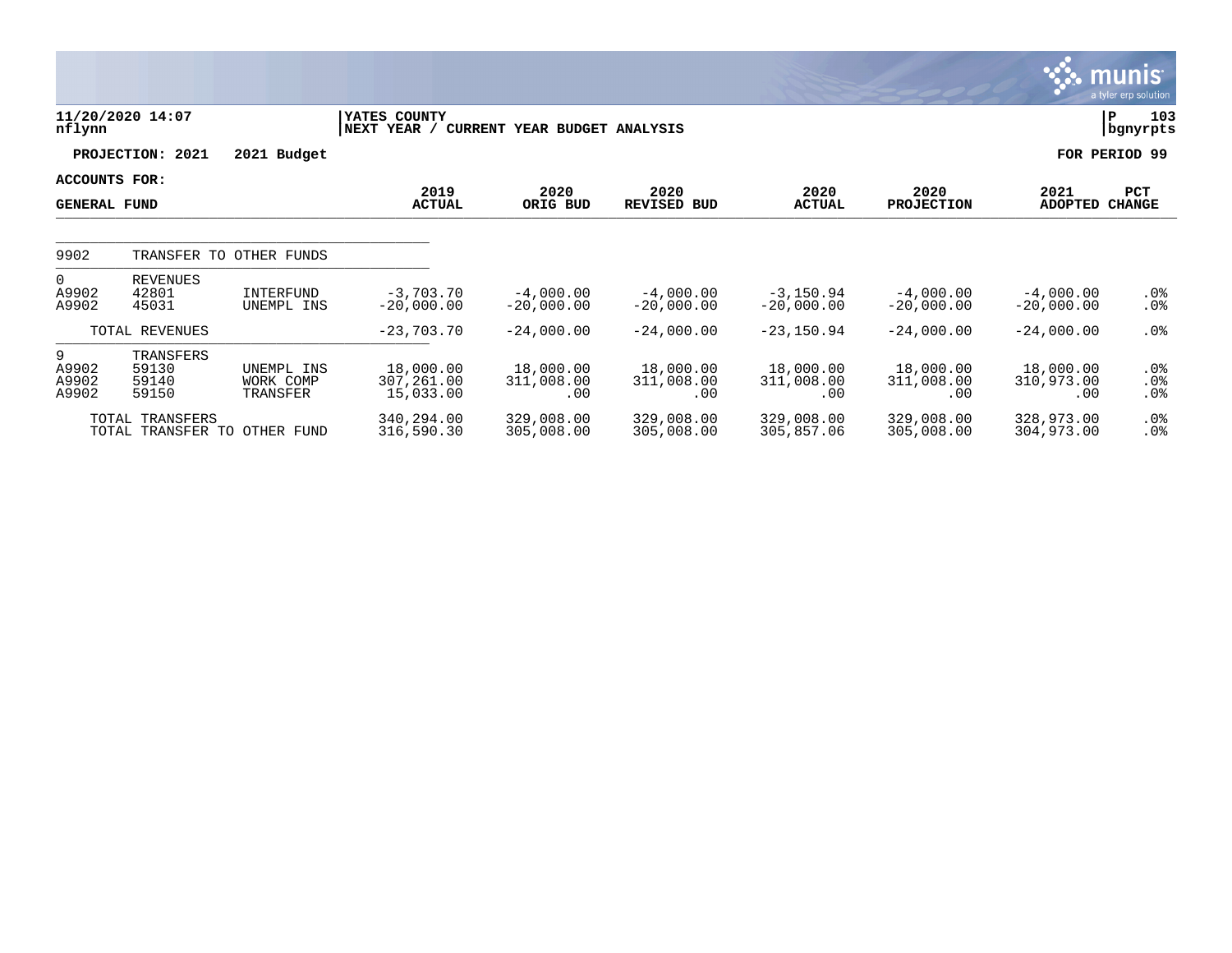|                                                             |                                                       |                                                      |                                                  |                                                                                                                                                                                                                                                                                                                                     |                     |                                                                                                                                        |                           |                                         | <b>munis</b><br>a tyler erp solution        |
|-------------------------------------------------------------|-------------------------------------------------------|------------------------------------------------------|--------------------------------------------------|-------------------------------------------------------------------------------------------------------------------------------------------------------------------------------------------------------------------------------------------------------------------------------------------------------------------------------------|---------------------|----------------------------------------------------------------------------------------------------------------------------------------|---------------------------|-----------------------------------------|---------------------------------------------|
| nflynn                                                      | 11/20/2020 14:07                                      |                                                      | YATES COUNTY                                     | NEXT YEAR / CURRENT YEAR BUDGET ANALYSIS                                                                                                                                                                                                                                                                                            |                     |                                                                                                                                        |                           |                                         | 104<br>l P<br>bgnyrpts                      |
|                                                             | PROJECTION: 2021                                      | 2021 Budget                                          |                                                  |                                                                                                                                                                                                                                                                                                                                     |                     |                                                                                                                                        |                           |                                         | FOR PERIOD 99                               |
| ACCOUNTS FOR:<br>GENERAL FUND                               |                                                       |                                                      | 2019<br><b>ACTUAL</b>                            | 2020<br>ORIG BUD                                                                                                                                                                                                                                                                                                                    | 2020<br>REVISED BUD | 2020<br><b>ACTUAL</b>                                                                                                                  | 2020<br><b>PROJECTION</b> | 2021<br>ADOPTED                         | PCT<br>CHANGE                               |
| 9999                                                        | OTHER                                                 |                                                      |                                                  |                                                                                                                                                                                                                                                                                                                                     |                     |                                                                                                                                        |                           |                                         |                                             |
| $\overline{0}$<br>A9999<br>A9999<br>A9999<br>A9999<br>A9999 | REVENUES<br>41001<br>41081<br>41110<br>42401<br>42402 | RP TAX<br>PILOT<br>SALES TAX<br>INTEREST<br>INTEREST | -11,283,649.21<br>-274,810.09<br>.00<br>$-20.47$ | $-13,627,253.47$ $-12,700,000.00$ $-12,700,000.00$ $-11,588,478.66$ $-12,700,000.00$ $-12,700,000.00$<br>$.00 \,$<br>.00                                                                                                                                                                                                            | .00<br>.00          | $.00 - 11,706,420.00 - 11,706,420.00 - 11,706,420.00$<br>$-426,037.00$ $-426,037.00$ $-398,588.51$ $-426,037.00$<br>$-.19$<br>$-43.07$ | $.00 \ \rm$<br>.00        | $.00 \,$<br>$-409,861.00$<br>.00<br>.00 | $.0\%$<br>$-3.8%$<br>.0%<br>$.0\%$<br>.0%   |
|                                                             | TOTAL REVENUES<br>TOTAL OTHER<br>TOTAL GENERAL FUND   |                                                      |                                                  | $-25, 185, 733.24$ $-13, 126, 037.00$ $-24, 832, 457.00$ $-23, 693, 530.43$ $-24, 832, 457.00$ $-13, 109, 861.00$<br>$-25, 185, 733, 24$ $-13, 126, 037, 00$ $-24, 832, 457, 00$ $-23, 693, 530, 43$ $-24, 832, 457, 00$ $-13, 109, 861, 00$<br>$-2,925,798.08$ 12,676,752.00 854,058.90 $-6,270,894.01$ 1,279,874.53 11,739,039.00 |                     |                                                                                                                                        |                           |                                         | $-1$ $\frac{1}{6}$<br>$-.1$ $%$<br>$-7.4\%$ |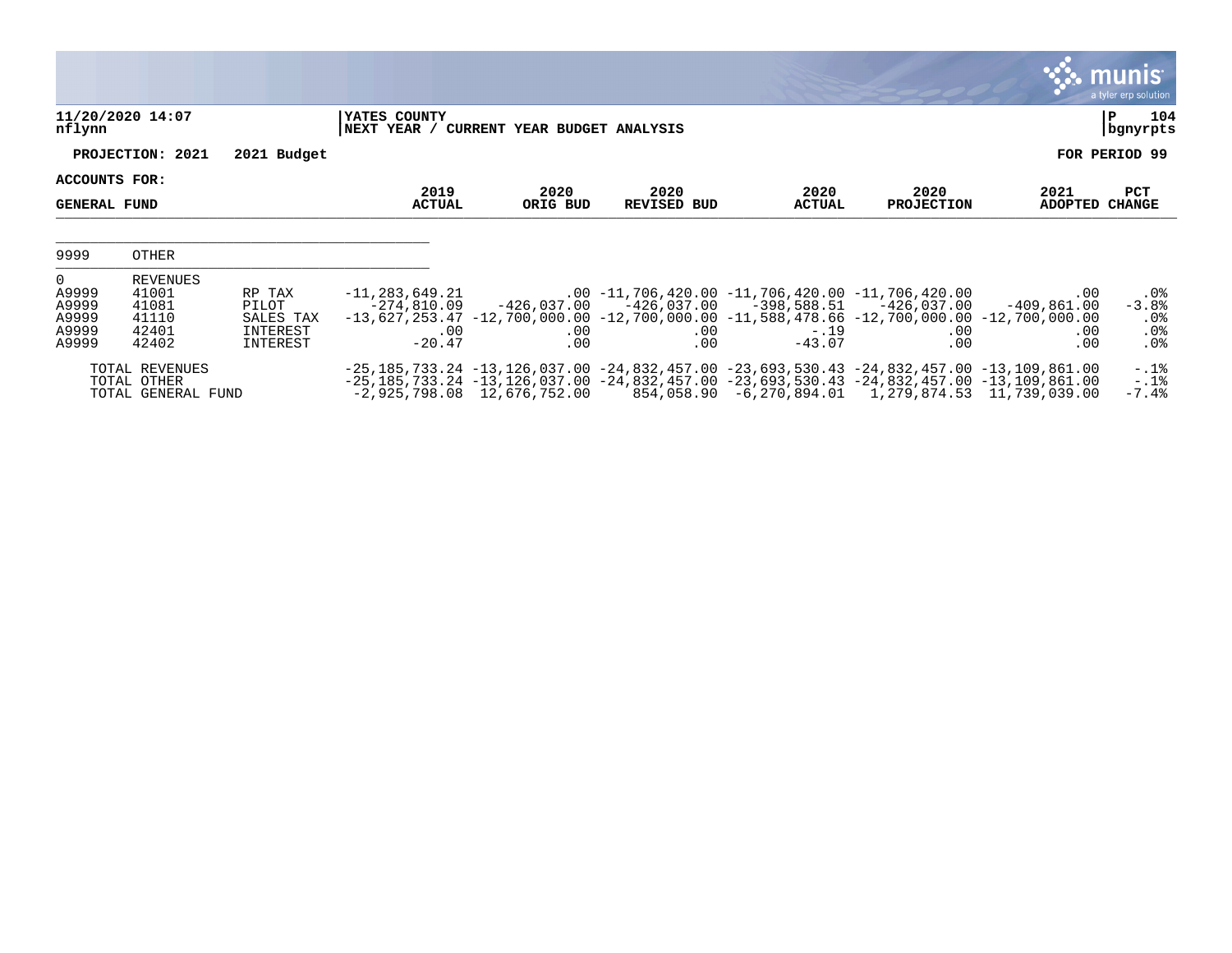|                                                                         |                                                                                |                                                                                                |                                                                                                |                                                                                            |                                                                                            |                                                                                          |                                                                                            |                                                                                            | munis<br>a tyler erp solution                   |
|-------------------------------------------------------------------------|--------------------------------------------------------------------------------|------------------------------------------------------------------------------------------------|------------------------------------------------------------------------------------------------|--------------------------------------------------------------------------------------------|--------------------------------------------------------------------------------------------|------------------------------------------------------------------------------------------|--------------------------------------------------------------------------------------------|--------------------------------------------------------------------------------------------|-------------------------------------------------|
| nflynn                                                                  | 11/20/2020 14:07                                                               |                                                                                                | YATES COUNTY<br>NEXT YEAR / CURRENT YEAR BUDGET ANALYSIS                                       |                                                                                            |                                                                                            |                                                                                          |                                                                                            |                                                                                            | ΙP<br>105<br>bgnyrpts                           |
|                                                                         | PROJECTION: 2021                                                               | 2021 Budget                                                                                    |                                                                                                |                                                                                            |                                                                                            |                                                                                          |                                                                                            |                                                                                            | FOR PERIOD 99                                   |
| <b>ACCOUNTS FOR:</b><br><b>AIRPORT FUND</b>                             |                                                                                |                                                                                                | 2019<br><b>ACTUAL</b>                                                                          | 2020<br>ORIG BUD                                                                           | 2020<br><b>REVISED BUD</b>                                                                 | 2020<br><b>ACTUAL</b>                                                                    | 2020<br>PROJECTION                                                                         | 2021<br>ADOPTED CHANGE                                                                     | PCT                                             |
| 5610                                                                    | AIRPORT                                                                        |                                                                                                |                                                                                                |                                                                                            |                                                                                            |                                                                                          |                                                                                            |                                                                                            |                                                 |
| 0<br>CT5610<br>CT5610<br>CT5610<br>CT5610<br>CT5610<br>CT5610<br>CT5610 | <b>REVENUES</b><br>41771<br>41772<br>41773<br>42401<br>42402<br>42414<br>42417 | <b>REV-INFRAS</b><br>OTHER REV<br>FUEL FLOWG<br>INTEREST<br>INTEREST<br>RENT-HANGR<br>T HANGAR | $-5,350.00$<br>$-645.13$<br>$-9,550.78$<br>$-102.94$<br>$-7.27$<br>$-4,426.80$<br>$-24,591.82$ | $-5,350.00$<br>$-645.00$<br>$-7,500.00$<br>$-100.00$<br>.00<br>$-4,400.00$<br>$-21,000.00$ | $-5,350.00$<br>$-645.00$<br>$-7,500.00$<br>$-100.00$<br>.00<br>$-4,400.00$<br>$-21,000.00$ | $-5,350.00$<br>.00<br>$-7, 409.75$<br>$-96.58$<br>$-6.66$<br>$-3,320.10$<br>$-23,600.25$ | $-5,350.00$<br>$-645.00$<br>$-7,500.00$<br>$-100.00$<br>.00<br>$-4,400.00$<br>$-21,000.00$ | $-5,350.00$<br>$-645.00$<br>$-7,500.00$<br>$-100.00$<br>.00<br>$-4,400.00$<br>$-25,000.00$ | .0%<br>.0%<br>.0%<br>.0%<br>.0%<br>.0%<br>19.0% |
|                                                                         | TOTAL REVENUES                                                                 |                                                                                                | $-44,674.74$                                                                                   | $-38,995.00$                                                                               | $-38,995.00$                                                                               | $-39,783.34$                                                                             | $-38,995.00$                                                                               | $-42,995.00$                                                                               | 10.3%                                           |
| 4<br>CT5610<br>CT5610<br>CT5610<br>CT5610<br>CT5610                     | CONTRACTUAL EXPENSES<br>54100<br>54661<br>54684<br>54686<br>54911              | CONTR EXP<br>VEH MAINT<br>UTIL: WAT/S<br>UTIL: HNGAR<br><b>INS</b>                             | 12,008.01<br>954.08<br>2,201.43<br>1,681.35<br>4,541.38                                        | 10,500.00<br>2,000.00<br>2,300.00<br>2,000.00<br>4,677.00                                  | 10,500.00<br>2,000.00<br>2,300.00<br>2,000.00<br>4,677.00                                  | 11,652.33<br>478.75<br>1,660.18<br>1,267.54<br>4,354.04                                  | 10,500.00<br>2,000.00<br>2,300.00<br>2,000.00<br>4,677.00                                  | 10,500.00<br>1,500.00<br>2,400.00<br>2,000.00<br>4,770.00                                  | .0%<br>$-25.0%$<br>4.3%<br>.0%<br>2.0%          |
|                                                                         | TOTAL CONTRACTUAL<br>TOTAL AIRPORT                                             | EXPENSES                                                                                       | 21,386.25<br>$-23, 288, 49$                                                                    | 21,477.00<br>$-17,518.00$                                                                  | 21,477.00<br>$-17,518.00$                                                                  | 19,412.84<br>$-20, 370, 50$                                                              | 21,477.00<br>$-17,518.00$                                                                  | 21,170.00<br>$-21,825.00$                                                                  | $-1.4%$<br>24.6%                                |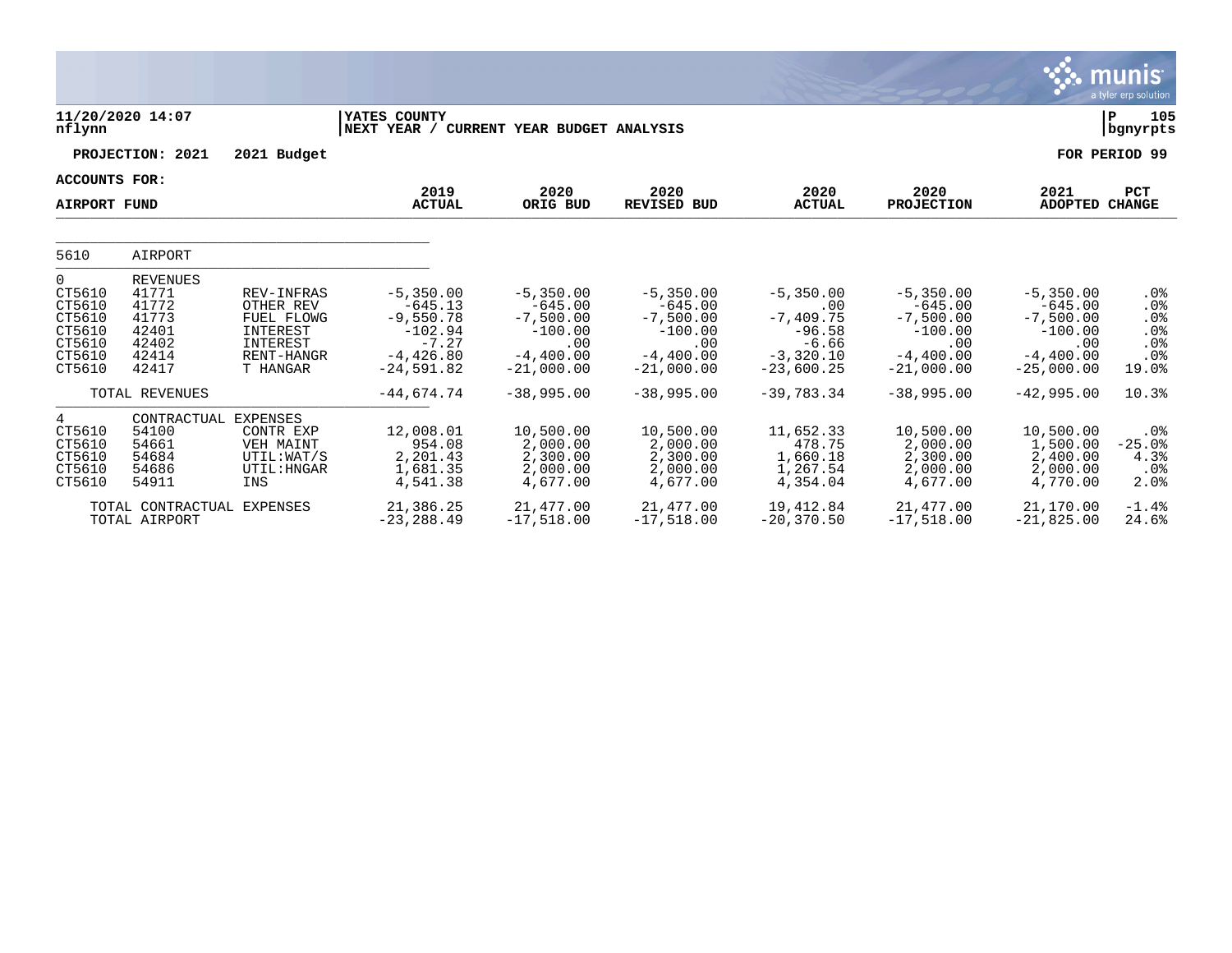|               |                                                                       |                          |                                       |                                       |                                       |                            |                                       | <b>munis</b><br>a tyler erp solution                            |
|---------------|-----------------------------------------------------------------------|--------------------------|---------------------------------------|---------------------------------------|---------------------------------------|----------------------------|---------------------------------------|-----------------------------------------------------------------|
| nflynn        | 11/20/2020 14:07                                                      |                          | YATES COUNTY<br>NEXT YEAR /           | CURRENT YEAR BUDGET ANALYSIS          |                                       |                            |                                       | 106<br>IΡ<br>  bgnyrpts                                         |
|               | PROJECTION: 2021                                                      | 2021 Budget              |                                       |                                       |                                       |                            |                                       | FOR PERIOD 99                                                   |
| ACCOUNTS FOR: |                                                                       |                          | 2019                                  | 2020                                  | 2020                                  | 2020                       | 2020                                  | 2021<br><b>PCT</b>                                              |
| AIRPORT FUND  |                                                                       |                          | <b>ACTUAL</b>                         | ORIG BUD                              | <b>REVISED BUD</b>                    | <b>ACTUAL</b>              | <b>PROJECTION</b>                     | <b>ADOPTED</b><br><b>CHANGE</b>                                 |
| 9951          |                                                                       | TRANSFER TO CAPITAL FUND |                                       |                                       |                                       |                            |                                       |                                                                 |
| 9<br>CT9951   | TRANSFERS<br>59106                                                    | CAPITAL FU               | 2,834.62                              | 16,300.00                             | 16,300.00                             | .00                        | 16,300.00                             | 236.2%<br>54,800.00                                             |
|               | TOTAL TRANSFERS<br>TOTAL TRANSFER TO CAPITAL FU<br>TOTAL AIRPORT FUND |                          | 2,834.62<br>2,834.62<br>$-20, 453.87$ | 16,300.00<br>16,300.00<br>$-1,218.00$ | 16,300.00<br>16,300.00<br>$-1,218.00$ | .00<br>.00<br>$-20,370.50$ | 16,300.00<br>16,300.00<br>$-1,218.00$ | 236.2%<br>54,800.00<br>54,800.00<br>236.2%<br>32,975.00-2807.3% |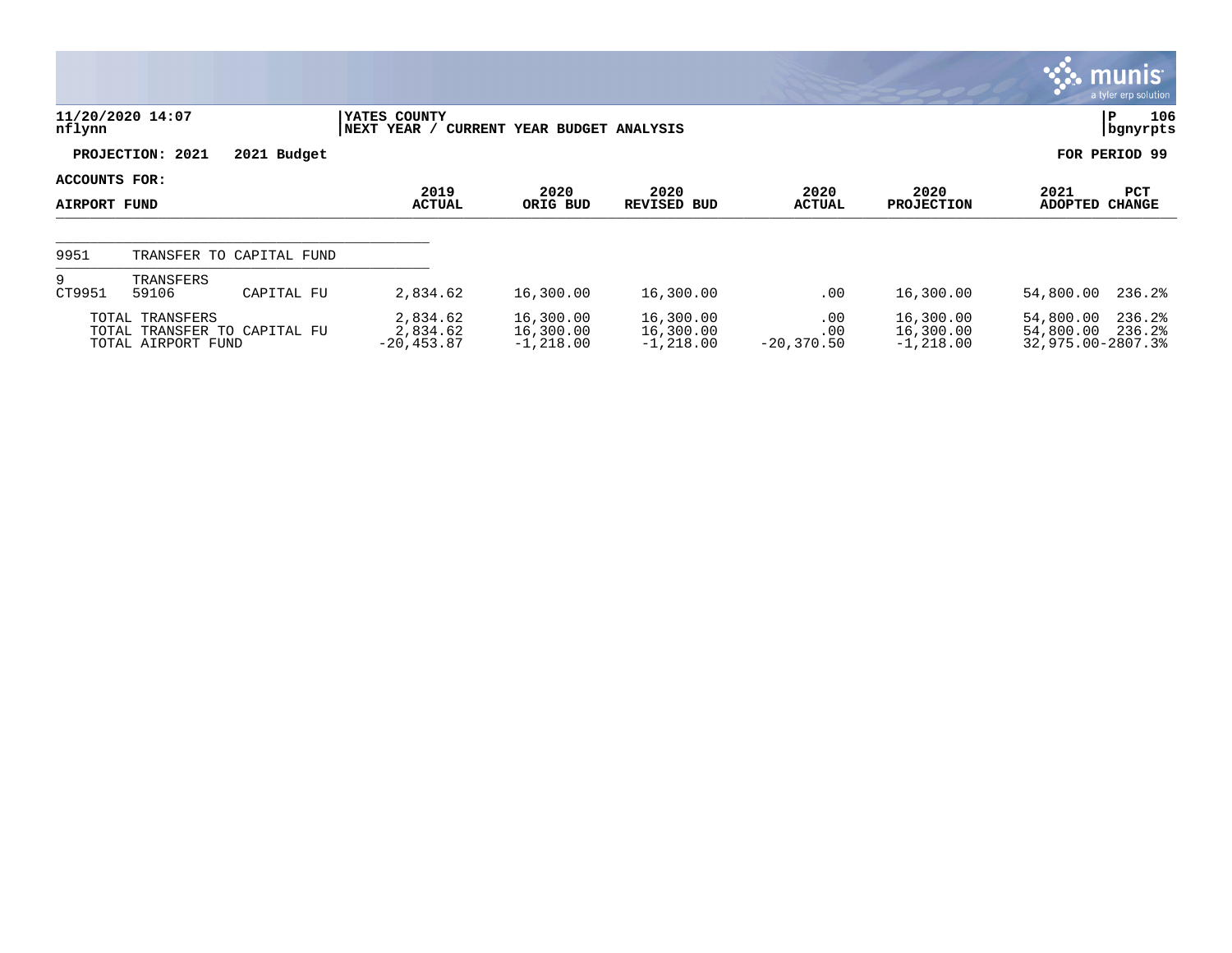|                                                           |                                                                |                                                                              |                                                                 |                                                    |                                                    |                                             |                                                    |                                               | <b>munis</b><br>a tyler erp solution                                               |
|-----------------------------------------------------------|----------------------------------------------------------------|------------------------------------------------------------------------------|-----------------------------------------------------------------|----------------------------------------------------|----------------------------------------------------|---------------------------------------------|----------------------------------------------------|-----------------------------------------------|------------------------------------------------------------------------------------|
| nflynn                                                    | 11/20/2020 14:07                                               |                                                                              | <b>YATES COUNTY</b><br>NEXT YEAR / CURRENT YEAR BUDGET ANALYSIS |                                                    |                                                    |                                             |                                                    |                                               | l P<br>107<br>  bgnyrpts                                                           |
|                                                           | PROJECTION: 2021                                               | 2021 Budget                                                                  |                                                                 |                                                    |                                                    |                                             |                                                    |                                               | FOR PERIOD 99                                                                      |
| <b>ACCOUNTS FOR:</b>                                      |                                                                |                                                                              |                                                                 |                                                    |                                                    |                                             |                                                    |                                               |                                                                                    |
|                                                           | COUNTY ROAD FUND                                               |                                                                              | 2019<br><b>ACTUAL</b>                                           | 2020<br>ORIG BUD                                   | 2020<br><b>REVISED BUD</b>                         | 2020<br><b>ACTUAL</b>                       | 2020<br><b>PROJECTION</b>                          | 2021<br>ADOPTED CHANGE                        | <b>PCT</b>                                                                         |
| 3310                                                      | TRAFFIC                                                        |                                                                              |                                                                 |                                                    |                                                    |                                             |                                                    |                                               |                                                                                    |
| 0<br>D3310                                                | <b>REVENUES</b><br>42655                                       | MINOR SALE                                                                   | $-275.82$                                                       | $-250.00$                                          | $-250.00$                                          | $-1, 299.34$                                | $-250.00$                                          | $-250.00$                                     | .0%                                                                                |
|                                                           | TOTAL REVENUES                                                 |                                                                              | $-275.82$                                                       | $-250.00$                                          | $-250.00$                                          | $-1, 299.34$                                | $-250.00$                                          | $-250.00$                                     | .0%                                                                                |
| $\mathbf{1}$<br>D3310<br>D3310<br>D3310<br>D3310<br>D3310 | PERSONAL SERVICES<br>51450<br>51500<br>51505<br>51509<br>51510 | $HWY - REG$<br>CB CSEA<br>OVERTIME<br>COMP CSEA<br>CLOTHING                  | 77,015.36<br>11.36<br>1,877.82<br>20.90<br>550.00               | 101,148.00<br>30.00<br>2,006.00<br>25.00<br>600.00 | 101,148.00<br>40.57<br>2,006.00<br>14.43<br>600.00 | 31, 211.34<br>40.57<br>143.38<br>.00<br>.00 | 101,148.00<br>30.00<br>2,006.00<br>25.00<br>600.00 |                                               | $.00 - 100.0$<br>$.00 - 100.0$<br>$.00 - 100.0$<br>$.00 - 100.0%$<br>$.00 - 100.0$ |
|                                                           | TOTAL PERSONAL SERVICES                                        |                                                                              | 79,475.44                                                       | 103,809.00                                         | 103,809.00                                         | 31,395.29                                   | 103,809.00                                         |                                               | $.00 - 100.0%$                                                                     |
| 4<br>D3310<br>D3310<br>D3310<br>D3310                     | 54601<br>54627<br>54718<br>54748                               | CONTRACTUAL EXPENSES<br>APPL TRAFF<br>SIGN HRDWR<br>FLASHER PT<br>TRAFF CNTR | 57,091.25<br>7,028.24<br>.00<br>204.49                          | 78,000.00<br>10,000.00<br>1,000.00<br>1,000.00     | 78,000.00<br>10,000.00<br>1,000.00<br>1,000.00     | 77,703.00<br>7,819.79<br>.00<br>76.11       | 78,000.00<br>15,488.50<br>1,000.00<br>1,000.00     | 84,000.00<br>9,000.00<br>1,000.00<br>1,000.00 | 7.7%<br>$-10.0%$<br>.0%<br>.0%                                                     |
|                                                           | TOTAL CONTRACTUAL EXPENSES                                     |                                                                              | 64, 323.98                                                      | 90,000.00                                          | 90,000.00                                          | 85,598.90                                   | 95,488.50                                          | 95,000.00                                     | 5.6%                                                                               |
| 8<br>D3310                                                | EMPLOYEE BENEFITS<br>58100                                     | FICA/MED                                                                     | 5,731.30                                                        | 7,412.00                                           | 7,412.00                                           | 2,162.42                                    | 7,412.00                                           |                                               | $.00 - 100.0$                                                                      |
|                                                           | TOTAL EMPLOYEE BENEFITS<br>TOTAL TRAFFIC                       |                                                                              | 5,731.30<br>149,254.90                                          | 7,412.00<br>200,971.00                             | 7,412.00<br>200,971.00                             | 2,162.42<br>117,857.27                      | 7,412.00<br>206,459.50                             | $94,750.00 -52.9$                             | $.00 - 100.0$                                                                      |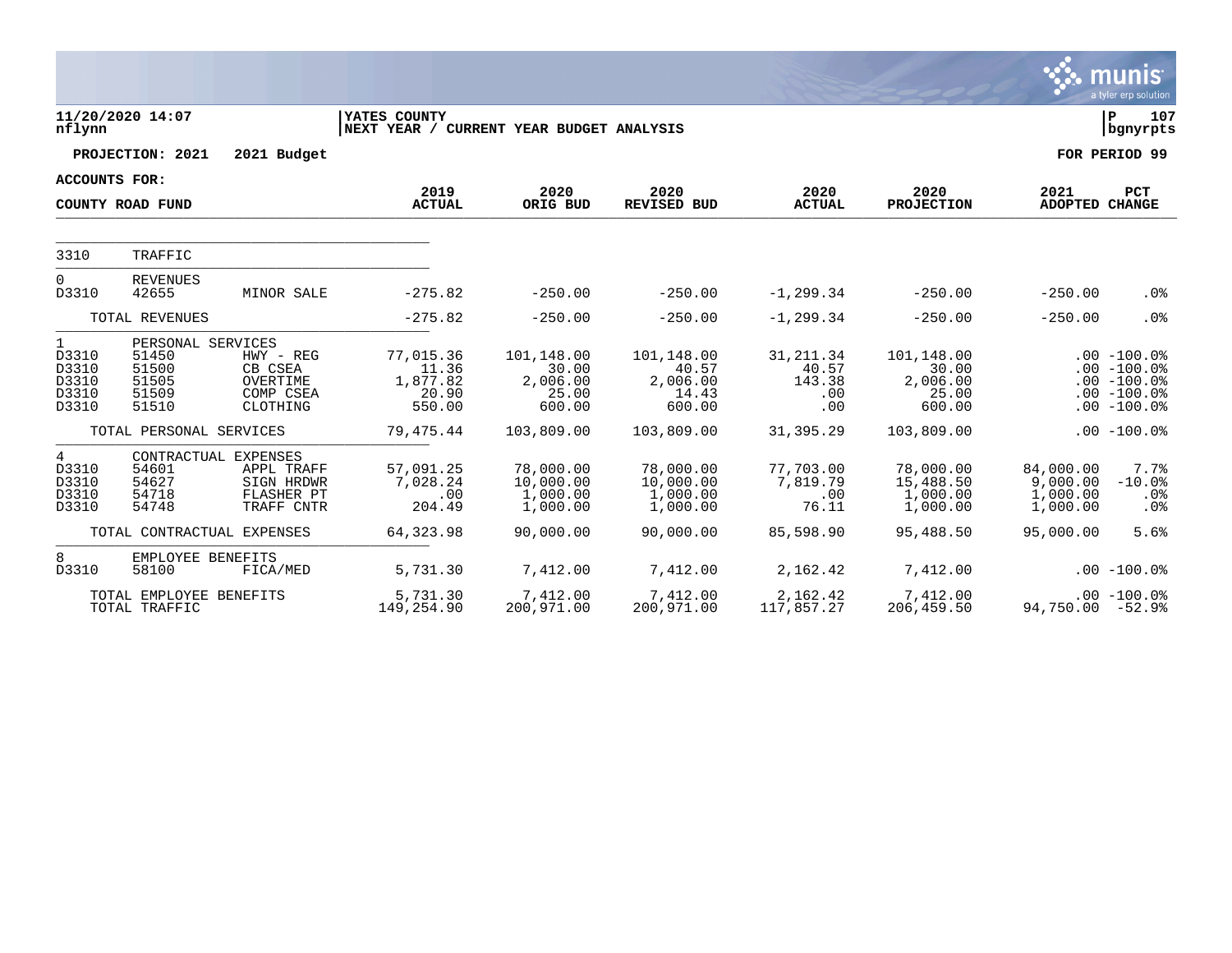|                                                                                                                            |                                                                                                                                  |                                                                                                                                                           |                                                                                                                                   |                                                                                                                         |                                                                                                                           |                                                                                                                     |                                                                                                                         |                                                                                                                         | munis<br>a tyler erp solution                                                                                          |
|----------------------------------------------------------------------------------------------------------------------------|----------------------------------------------------------------------------------------------------------------------------------|-----------------------------------------------------------------------------------------------------------------------------------------------------------|-----------------------------------------------------------------------------------------------------------------------------------|-------------------------------------------------------------------------------------------------------------------------|---------------------------------------------------------------------------------------------------------------------------|---------------------------------------------------------------------------------------------------------------------|-------------------------------------------------------------------------------------------------------------------------|-------------------------------------------------------------------------------------------------------------------------|------------------------------------------------------------------------------------------------------------------------|
| nflynn                                                                                                                     | 11/20/2020 14:07                                                                                                                 |                                                                                                                                                           | <b>YATES COUNTY</b><br>NEXT YEAR / CURRENT YEAR BUDGET ANALYSIS                                                                   |                                                                                                                         |                                                                                                                           |                                                                                                                     |                                                                                                                         |                                                                                                                         | ∣ P<br>108<br>  bgnyrpts                                                                                               |
|                                                                                                                            | PROJECTION: 2021                                                                                                                 | 2021 Budget                                                                                                                                               |                                                                                                                                   |                                                                                                                         |                                                                                                                           |                                                                                                                     |                                                                                                                         |                                                                                                                         | FOR PERIOD 99                                                                                                          |
| ACCOUNTS FOR:                                                                                                              |                                                                                                                                  |                                                                                                                                                           | 2019                                                                                                                              | 2020                                                                                                                    | 2020                                                                                                                      | 2020                                                                                                                | 2020                                                                                                                    | 2021                                                                                                                    | PCT                                                                                                                    |
|                                                                                                                            | COUNTY ROAD FUND                                                                                                                 |                                                                                                                                                           | <b>ACTUAL</b>                                                                                                                     | ORIG BUD                                                                                                                | <b>REVISED BUD</b>                                                                                                        | <b>ACTUAL</b>                                                                                                       | <b>PROJECTION</b>                                                                                                       | ADOPTED CHANGE                                                                                                          |                                                                                                                        |
| 5010                                                                                                                       | ADMINISTRATION                                                                                                                   |                                                                                                                                                           |                                                                                                                                   |                                                                                                                         |                                                                                                                           |                                                                                                                     |                                                                                                                         |                                                                                                                         |                                                                                                                        |
| $\mathbf 0$<br>D5010                                                                                                       | <b>REVENUES</b><br>42401                                                                                                         | INTEREST                                                                                                                                                  | $-1, 253.56$                                                                                                                      | $-1,000.00$                                                                                                             | $-1,000.00$                                                                                                               | $-1, 261.70$                                                                                                        | $-1,000.00$                                                                                                             | $-1,000.00$                                                                                                             | .0%                                                                                                                    |
|                                                                                                                            | TOTAL REVENUES                                                                                                                   |                                                                                                                                                           | $-1, 253.56$                                                                                                                      | $-1,000.00$                                                                                                             | $-1,000.00$                                                                                                               | $-1, 261.70$                                                                                                        | $-1,000.00$                                                                                                             | $-1,000.00$                                                                                                             | .0%                                                                                                                    |
| $\mathbf{1}$<br>D5010<br>D5010<br>D5010<br>D5010<br>D5010<br>D5010<br>D5010<br>D5010                                       | PERSONAL SERVICES<br>51074<br>51100<br>51119<br>51124<br>51270<br>51509<br>51520<br>51661                                        | HWY SUPER<br>ADMIN ASST<br>DEP HWY SU<br>DEPUTY ADD<br>SR ACT<br>COMP CSEA<br>INS BO<br>COMP NONUN                                                        | 85,050.09<br>45,894.26<br>65,960.99<br>.00<br>42,678.72<br>.00<br>.00<br>3,936.72                                                 | 85,051.00<br>46,993.00<br>65,961.00<br>.00<br>44,281.00<br>100.00<br>$\cdot$ 00<br>4,000.00                             | 81,616.59<br>46,993.00<br>65,961.00<br>3,434.41<br>44,281.00<br>100.00<br>2,584.00<br>4,000.00                            | 58,100.58<br>40,894.08<br>35,981.13<br>2,860.12<br>32,427.09<br>5.50<br>2,368.52<br>3,258.62                        | 85,051.00<br>46,993.00<br>65,961.00<br>.00<br>44,281.00<br>100.00<br>.00<br>4,000.00                                    | 84,660.00<br>47,753.00<br>69,679.00<br>.00<br>41,432.00<br>100.00<br>2,662.00                                           | $-.5%$<br>1.6%<br>5.6%<br>.0%<br>$-6.4%$<br>.0 <sub>8</sub><br>.0%<br>$.00 - 100.0$                                    |
|                                                                                                                            | TOTAL PERSONAL SERVICES                                                                                                          |                                                                                                                                                           | 243,520.78                                                                                                                        | 246,386.00                                                                                                              | 248,970.00                                                                                                                | 175,895.64                                                                                                          | 246,386.00                                                                                                              | 246,286.00                                                                                                              | .0%                                                                                                                    |
| $\overline{a}$<br>D5010<br>D5010                                                                                           | EQUIPMENT<br>52115<br>52120                                                                                                      | COMP HRDWR<br>COPIER                                                                                                                                      | 201.50<br>6, 136.00                                                                                                               | .00<br>.00                                                                                                              | .00<br>.00                                                                                                                | .00<br>.00                                                                                                          | .00<br>.00                                                                                                              | .00<br>.00                                                                                                              | .0%<br>.0 <sub>8</sub>                                                                                                 |
|                                                                                                                            | TOTAL EQUIPMENT                                                                                                                  |                                                                                                                                                           | 6,337.50                                                                                                                          | .00                                                                                                                     | .00                                                                                                                       | .00                                                                                                                 | .00                                                                                                                     | .00                                                                                                                     | .0 <sub>8</sub>                                                                                                        |
| $\overline{4}$<br>D5010<br>D5010<br>D5010<br>D5010<br>D5010<br>D5010<br>D5010<br>D5010<br>D5010<br>D5010<br>D5010<br>D5010 | CONTRACTUAL EXPENSES<br>54005<br>54152<br>54156<br>54470<br>54501<br>54507<br>54515<br>54516<br>54574<br>54635<br>54660<br>54907 | AUDIT FEES<br>CONFERENCE<br>TRAINING<br>SUPP:OFF<br>ADVERTISIN<br>COPIER CHR<br>POSTAGE<br>PRINTING<br>COMP MAINT<br>RD MAPS<br>TRAVEL EXP<br><b>DUES</b> | 2,617.00<br>445.00<br>2,235.06<br>1,175.15<br>242.40<br>692.33<br>99.31<br>1,767.77<br>3,622.86<br>6,983.00<br>1,434.27<br>300.00 | 2,617.00<br>625.00<br>300.00<br>800.00<br>800.00<br>865.00<br>125.00<br>450.00<br>3,865.00<br>.00<br>2,250.00<br>300.00 | 2,643.00<br>582.35<br>300.00<br>1,189.14<br>800.00<br>763.84<br>191.10<br>450.00<br>3,865.00<br>.00<br>1,912.57<br>300.00 | 2,643.00<br>380.00<br>.00<br>1,157.77<br>361.19<br>336.85<br>199.35<br>.00<br>3,586.00<br>.00<br>1,490.62<br>300.00 | 2,617.00<br>625.00<br>300.00<br>800.00<br>800.00<br>865.00<br>125.00<br>450.00<br>3,865.00<br>.00<br>2,250.00<br>300.00 | 2,670.00<br>800.00<br>300.00<br>800.00<br>800.00<br>700.00<br>150.00<br>450.00<br>3,995.00<br>.00<br>2,250.00<br>300.00 | 2.0%<br>28.0%<br>.0%<br>.0%<br>.0%<br>$-19.1%$<br>20.0%<br>$.0\%$<br>3.4%<br>.0 <sub>8</sub><br>.0%<br>.0 <sub>8</sub> |
|                                                                                                                            | TOTAL CONTRACTUAL EXPENSES                                                                                                       |                                                                                                                                                           | 21,614.15                                                                                                                         | 12,997.00                                                                                                               | 12,997.00                                                                                                                 | 10,454.78                                                                                                           | 12,997.00                                                                                                               | 13,215.00                                                                                                               | 1.7%                                                                                                                   |
| 8<br>D5010                                                                                                                 | EMPLOYEE BENEFITS<br>58100                                                                                                       | FICA/MED                                                                                                                                                  | 17,816.62                                                                                                                         | 18,055.00                                                                                                               | 18,055.00                                                                                                                 | 13,125.68                                                                                                           | 18,055.00                                                                                                               | 18,111.00                                                                                                               | .3%                                                                                                                    |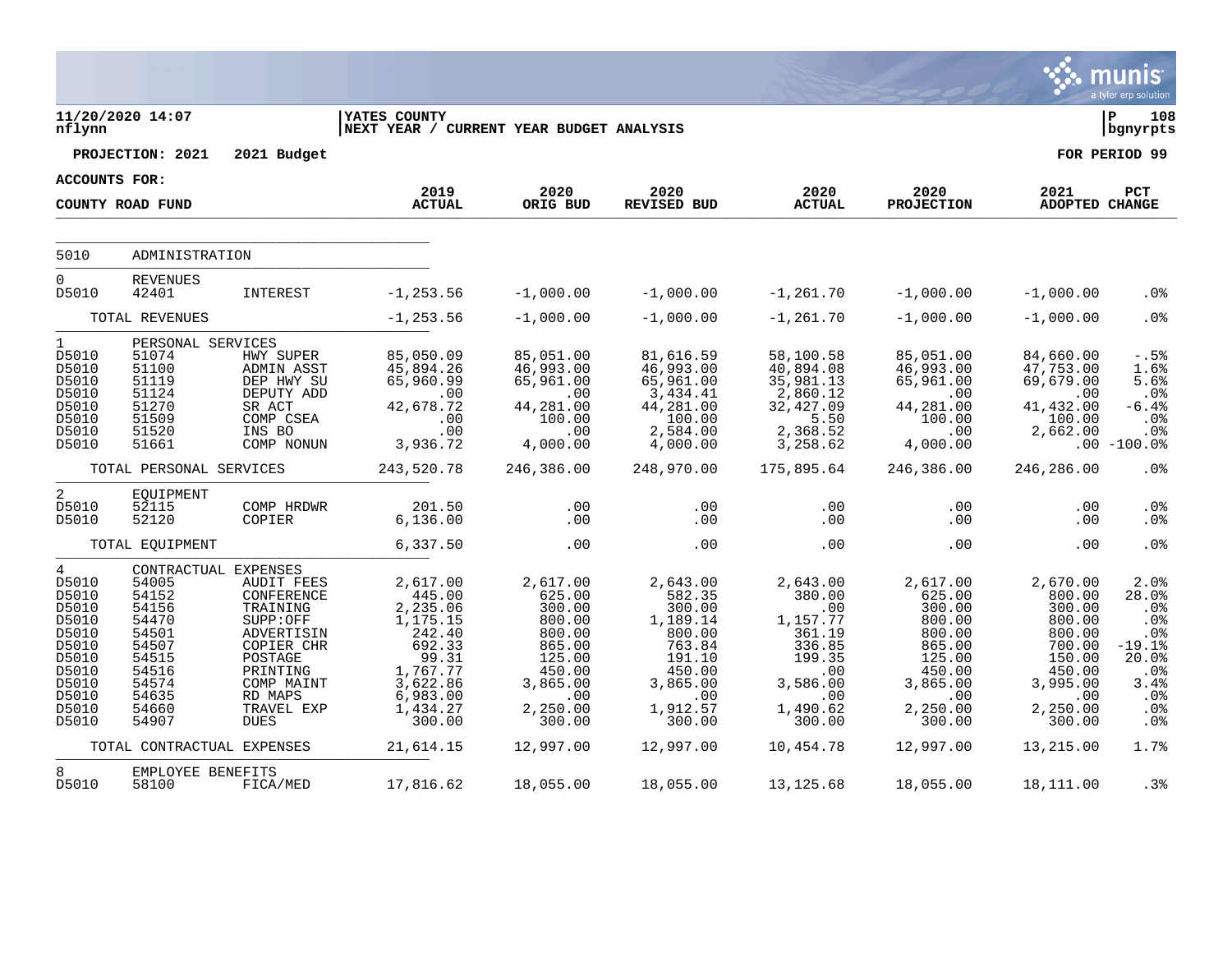

### **11/20/2020 14:07 |YATES COUNTY |P 109 nflynn |NEXT YEAR / CURRENT YEAR BUDGET ANALYSIS |bgnyrpts**

# **PROJECTION: 2021 2021 Budget FOR PERIOD 99**

### **ACCOUNTS FOR:**

| COUNTY ROAD FUND        |       |             | 2019          | 2020       | 2020        | 2020          | 2020              | 2021      | PCT           |
|-------------------------|-------|-------------|---------------|------------|-------------|---------------|-------------------|-----------|---------------|
|                         |       |             | <b>ACTUAL</b> | ORIG BUD   | REVISED BUD | <b>ACTUAL</b> | <b>PROJECTION</b> | ADOPTED   | CHANGE        |
| D5010                   | 58303 | INS-CSEA    | 19,379.28     | 19,380.00  | 16,796.00   | 1,614.90      | 19,380.00         | 38,237.00 | $.00 - 100.0$ |
| D5010                   | 58305 | INS-NON UN  | 36,042.31     | 39,444.00  | 39,444.00   | 23,008.58     | 39,444.00         |           | $-3.1%$       |
| TOTAL EMPLOYEE BENEFITS |       | 73, 238. 21 | 76,879.00     | 74,295.00  | 37,749.16   | 76,879.00     | 56,348.00         | $-26.7%$  |               |
| TOTAL ADMINISTRATION    |       | 343,457.08  | 335,262.00    | 335,262.00 | 222,837.88  | 335,262.00    | 314,849.00        | $-6.1%$   |               |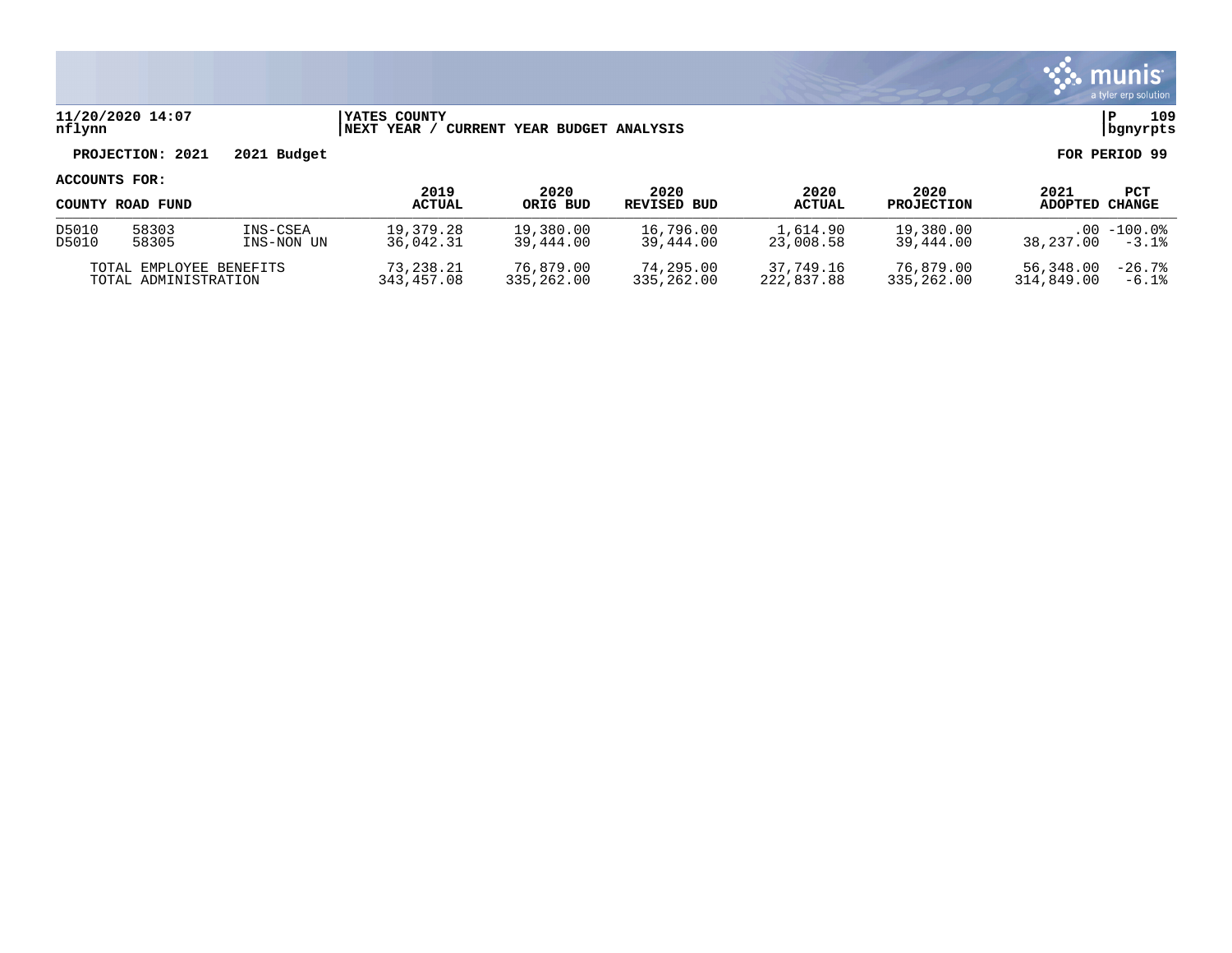|                                                                                               |                                                                                                    |                                                                                                                   |                                                                                                     |                                                                                                   |                                                                                                   |                                                                                     |                                                                                                             |                                                                                                                             | <b>munis</b><br>a tyler erp solution                             |
|-----------------------------------------------------------------------------------------------|----------------------------------------------------------------------------------------------------|-------------------------------------------------------------------------------------------------------------------|-----------------------------------------------------------------------------------------------------|---------------------------------------------------------------------------------------------------|---------------------------------------------------------------------------------------------------|-------------------------------------------------------------------------------------|-------------------------------------------------------------------------------------------------------------|-----------------------------------------------------------------------------------------------------------------------------|------------------------------------------------------------------|
| nflynn                                                                                        | 11/20/2020 14:07                                                                                   |                                                                                                                   | <b>IYATES COUNTY</b><br> NEXT YEAR / CURRENT YEAR BUDGET ANALYSIS                                   |                                                                                                   |                                                                                                   |                                                                                     |                                                                                                             |                                                                                                                             | l P<br>110<br>  bgnyrpts                                         |
|                                                                                               | PROJECTION: 2021                                                                                   | 2021 Budget                                                                                                       |                                                                                                     |                                                                                                   |                                                                                                   |                                                                                     |                                                                                                             |                                                                                                                             | FOR PERIOD 99                                                    |
| ACCOUNTS FOR:                                                                                 |                                                                                                    |                                                                                                                   | 2019                                                                                                | 2020                                                                                              | 2020                                                                                              | 2020                                                                                | 2020                                                                                                        | 2021                                                                                                                        | <b>PCT</b>                                                       |
|                                                                                               | COUNTY ROAD FUND                                                                                   |                                                                                                                   | <b>ACTUAL</b>                                                                                       | ORIG BUD                                                                                          | <b>REVISED BUD</b>                                                                                | <b>ACTUAL</b>                                                                       | <b>PROJECTION</b>                                                                                           | <b>ADOPTED CHANGE</b>                                                                                                       |                                                                  |
| 5110                                                                                          |                                                                                                    | MAINTENANCE-ROAD & BRIDGE                                                                                         |                                                                                                     |                                                                                                   |                                                                                                   |                                                                                     |                                                                                                             |                                                                                                                             |                                                                  |
|                                                                                               |                                                                                                    |                                                                                                                   |                                                                                                     |                                                                                                   |                                                                                                   |                                                                                     |                                                                                                             |                                                                                                                             |                                                                  |
| $\overline{0}$<br>D5110<br>D5110<br>D5110                                                     | <b>REVENUES</b><br>41711<br>42650<br>42655                                                         | PUB WRKS<br><b>SCRAP SALE</b><br>MINOR SALE                                                                       | $-12, 715.15$<br>-4,648.10<br>$-30,654.00$                                                          | $-4,000.00$<br>$-500.00$<br>$-100.00$                                                             | $-4,000.00$<br>$-500.00$<br>$-100.00$                                                             | $-4,850.00$<br>$-724.80$<br>$-37.00$                                                | $-4,000.00$<br>$-500.00$<br>$-100.00$                                                                       | $-3,500.00$<br>$-250.00$<br>$-100.00$                                                                                       | $-12.5%$<br>$-50.0%$<br>$.0\%$                                   |
|                                                                                               | TOTAL REVENUES                                                                                     |                                                                                                                   | $-48,017.25$                                                                                        | $-4,600.00$                                                                                       | $-4,600.00$                                                                                       | $-5,611.80$                                                                         | $-4,600.00$                                                                                                 | $-3,850.00$                                                                                                                 | $-16.3%$                                                         |
| $\mathbf{1}$<br>D5110<br>D5110<br>D5110<br>D5110<br>D5110<br>D5110<br>D5110<br>D5110<br>D5110 | PERSONAL SERVICES<br>51450<br>51500<br>51504<br>51505<br>51509<br>51510<br>51520<br>51636<br>51670 | HWY - REG<br>CB CSEA<br>ON CALL<br>OVERTIME<br>COMP CSEA<br>CLOTHING<br>INS BO<br>HWY PT<br>OT NU/PT              | 452,662.17<br>142.60<br>.00<br>16,410.20<br>2,699.35<br>3,575.00<br>13,608.36<br>14,619.15<br>89.78 | 468,392.00<br>165.00<br>.00<br>15,034.00<br>2,700.00<br>5,100.00<br>11,834.00<br>23,460.00<br>.00 | 468,392.00<br>188.42<br>.00<br>13,204.95<br>2,676.58<br>5,100.00<br>11,834.00<br>23,460.00<br>.00 | 470,673.78<br>188.42<br>.00<br>5,792.76<br>326.81<br>.00<br>10,847.10<br>.00<br>.00 | 468,392.00<br>165.00<br>$.00 \,$<br>15,034.00<br>2,700.00<br>5,100.00<br>11,834.00<br>23,460.00<br>$.00 \,$ | 1, 156, 197.00 146.8%<br>2,185.00 1224.2%<br>1,900.00<br>49,330.00<br>2,875.00<br>6,900.00<br>12,189.00<br>23,460.00<br>.00 | .0%<br>228.1%<br>6.5%<br>35.3%<br>3.0%<br>.0%<br>.0 <sub>8</sub> |
|                                                                                               | TOTAL PERSONAL SERVICES                                                                            |                                                                                                                   | 503,806.61                                                                                          | 526,685.00                                                                                        | 524,855.95                                                                                        | 487,828.87                                                                          | 526,685.00                                                                                                  | 1,255,036.00                                                                                                                | 138.3%                                                           |
| $4\overline{ }$<br>D5110<br>D5110<br>D5110<br>D5110<br>D5110<br>D5110<br>D5110                | 54032<br>54602<br>54629<br>54632<br>54636<br>54638<br>54992                                        | CONTRACTUAL EXPENSES<br>PERS-GOVTS<br>BIT MAT<br>STONE/GRAV<br>WEED SPRAY<br>CRCK SEAL<br>HWY MAINT<br>VINE VALLE | 16,450.15<br>243,300.67<br>96,366.76<br>10,919.22<br>73,971.65<br>693.34<br>3,573.88                | 22, 237.00<br>200,000.00<br>60,000.00<br>12,000.00<br>120,000.00<br>3,000.00<br>.00.              | 22, 237.00<br>179,726.01<br>60,000.00<br>12,000.00<br>120,000.00<br>3,000.00<br>.00.              | 14,531.25<br>87,198.06<br>40,164.38<br>11,316.93<br>118,021.65<br>1,905.17<br>.00   | 22, 237.00<br>200,000.00<br>91,479.03<br>12,000.00<br>120,000.00<br>3,000.00<br>$.00 \,$                    | 22, 237.00<br>200,000.00<br>57,000.00<br>13,000.00<br>130,000.00<br>3,000.00<br>.00                                         | .0%<br>. 0 %<br>$-5.0%$<br>8.3%<br>8.3%<br>.0%<br>. 0 %          |
|                                                                                               | TOTAL CONTRACTUAL EXPENSES                                                                         |                                                                                                                   | 445, 275.67                                                                                         | 417,237.00                                                                                        | 396,963.01                                                                                        | 273,137.44                                                                          | 448,716.03                                                                                                  | 425,237.00                                                                                                                  | 1.9%                                                             |
| 8<br>D5110                                                                                    | EMPLOYEE BENEFITS<br>58100                                                                         | FICA/MED                                                                                                          | 37, 271.35                                                                                          | 39,128.00                                                                                         | 39,128.00                                                                                         | 35,941.27                                                                           | 39,128.00                                                                                                   | 93,501.00                                                                                                                   | 139.0%                                                           |
|                                                                                               | TOTAL EMPLOYEE BENEFITS                                                                            | TOTAL MAINTENANCE-ROAD & BRI                                                                                      | 37, 271.35<br>938, 336. 38                                                                          | 39,128.00<br>978,450.00                                                                           | 39,128.00<br>956,346.96                                                                           | 35,941.27<br>791,295.78                                                             | 39,128.00<br>1,009,929.03                                                                                   | 93,501.00<br>1,769,924.00                                                                                                   | 139.0%<br>80.9%                                                  |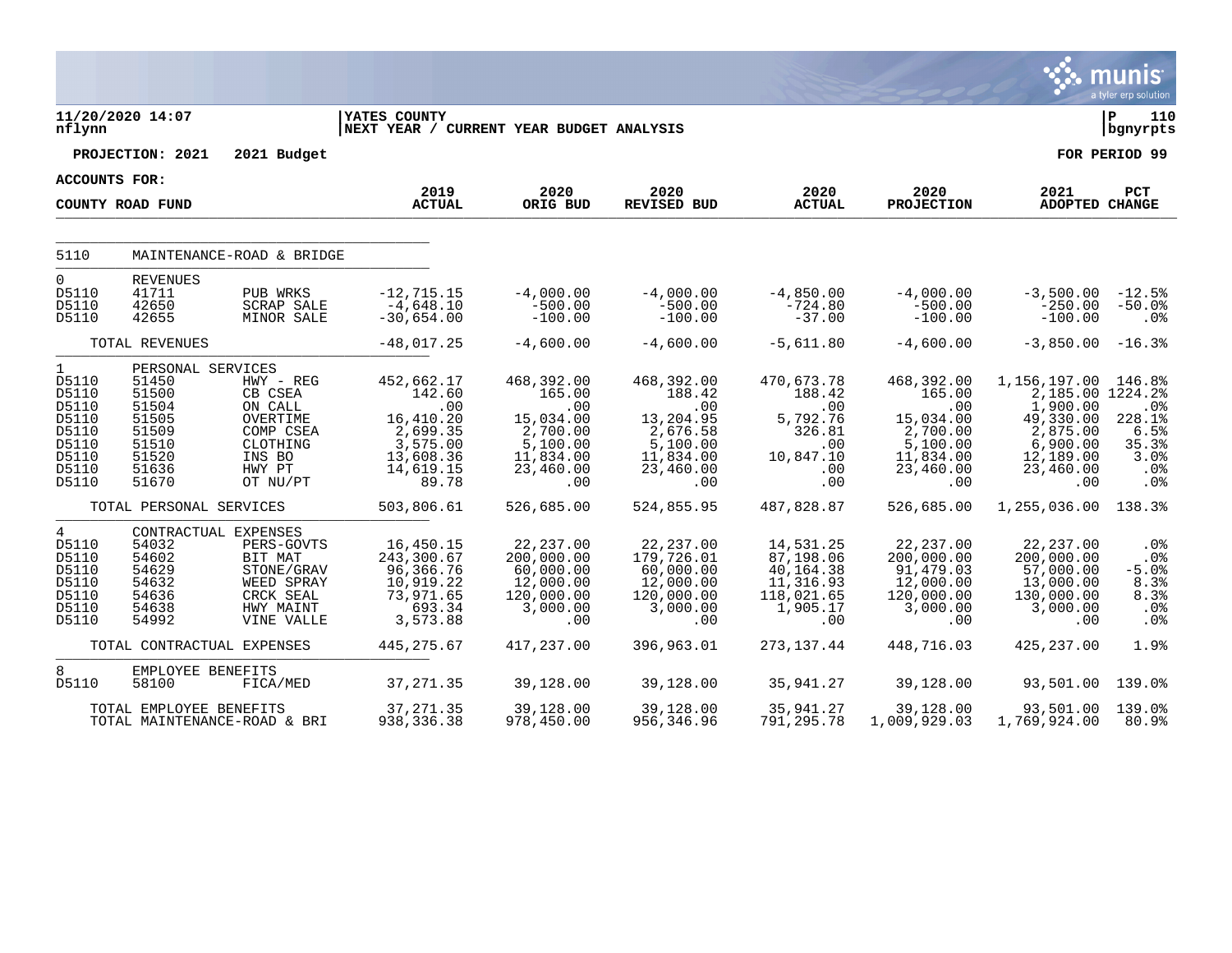|                                                                                        |                                                    |                                      |                                        |                                                |                                                                 |                                        |                                        |                                        | munis <sup>.</sup><br>a tyler erp solution |
|----------------------------------------------------------------------------------------|----------------------------------------------------|--------------------------------------|----------------------------------------|------------------------------------------------|-----------------------------------------------------------------|----------------------------------------|----------------------------------------|----------------------------------------|--------------------------------------------|
| 11/20/2020 14:07<br>YATES COUNTY<br>NEXT YEAR / CURRENT YEAR BUDGET ANALYSIS<br>nflynn |                                                    |                                      |                                        |                                                |                                                                 |                                        |                                        |                                        | 111<br>l P<br>  bgnyrpts                   |
|                                                                                        | PROJECTION: 2021                                   | 2021 Budget                          |                                        |                                                |                                                                 |                                        |                                        |                                        | FOR PERIOD 99                              |
| <b>ACCOUNTS FOR:</b>                                                                   |                                                    |                                      |                                        |                                                |                                                                 |                                        |                                        |                                        |                                            |
|                                                                                        | COUNTY ROAD FUND                                   |                                      | 2019<br><b>ACTUAL</b>                  | 2020<br>ORIG BUD                               | 2020<br><b>REVISED BUD</b>                                      | 2020<br><b>ACTUAL</b>                  | 2020<br><b>PROJECTION</b>              | 2021<br>ADOPTED CHANGE                 | <b>PCT</b>                                 |
| 5112                                                                                   | ROAD CONSTRUCTION                                  |                                      |                                        |                                                |                                                                 |                                        |                                        |                                        |                                            |
| $\Omega$<br>D5112<br>D5112                                                             | <b>REVENUES</b><br>43089<br>43510                  | OTHER<br>CHIPS                       | .00                                    | $-500.000.00$<br>$-1.604.858.77 -1.433.908.00$ | $-500.000.00$<br>$-1.433.908.00$                                | $-500.000.00$<br>$-1.283.887.02$       | $-500.000.00$                          | $-1,433,908.00 -1,147,127.00 -20.08$   | $.00 - 100.0$                              |
|                                                                                        | TOTAL REVENUES                                     |                                      |                                        |                                                | $-1,604,858.77$ $-1,933,908.00$ $-1,933,908.00$ $-1,783,887.02$ |                                        | $-1,933,908.00 -1,147,127.00 -40.78$   |                                        |                                            |
| 1<br>D5112<br>D5112                                                                    | PERSONAL SERVICES<br>51450<br>51505                | $HWY - REG$<br>OVERTIME              | 167,683.42<br>4,886.60                 | 192,434.00<br>3,761.00                         | 192,434.00<br>5,590.05                                          | 177,829.63<br>5,590.05                 | 192,434.00<br>3,761.00                 |                                        | $.00 - 100.0$<br>$.00 - 100.0$             |
|                                                                                        | TOTAL PERSONAL SERVICES                            |                                      | 172,570.02                             | 196,195.00                                     | 198,024.05                                                      | 183,419.68                             | 196,195.00                             |                                        | $.00 - 100.0%$                             |
| $4\overline{ }$<br>D5112<br>D5112<br>D5112                                             | CONTRACTUAL EXPENSES<br>54602<br>54634<br>54962    | BIT MAT<br>HYDRO-SEED<br>LEASE: OUTS | 2,013,959.95<br>8,100.20<br>133,723.20 | 2,380,000.00<br>7,500.00<br>145,000.00         | 2,380,000.00<br>7,500.00<br>145,000.00                          | 1,871,448.77<br>7,488.50<br>132,809.80 | 2,380,000.00<br>7,500.00<br>145,000.00 | 2,100,000.00<br>7,500.00<br>150,000.00 | $-11.8%$<br>$.0\%$<br>3.4%                 |
|                                                                                        | TOTAL CONTRACTUAL EXPENSES                         |                                      | 2, 155, 783.35                         | 2,532,500.00                                   | 2,532,500.00                                                    | 2,011,747.07                           | 2,532,500.00                           | 2,257,500.00                           | $-10.9%$                                   |
| 8<br>D5112                                                                             | EMPLOYEE BENEFITS<br>58100                         | FICA/MED                             | 12,686.47                              | 14,530.00                                      | 14,530.00                                                       | 13,559.40                              | 14,530.00                              |                                        | $.00 - 100.0$                              |
|                                                                                        | TOTAL EMPLOYEE BENEFITS<br>TOTAL ROAD CONSTRUCTION |                                      | 12,686.47<br>736,181.07                | 14,530.00<br>809, 317, 00                      | 14,530.00<br>811, 146.05                                        | 13,559.40<br>424,839.13                | 14,530.00<br>809, 317.00               | 1,110,373.00                           | $.00 - 100.0$<br>37.2%                     |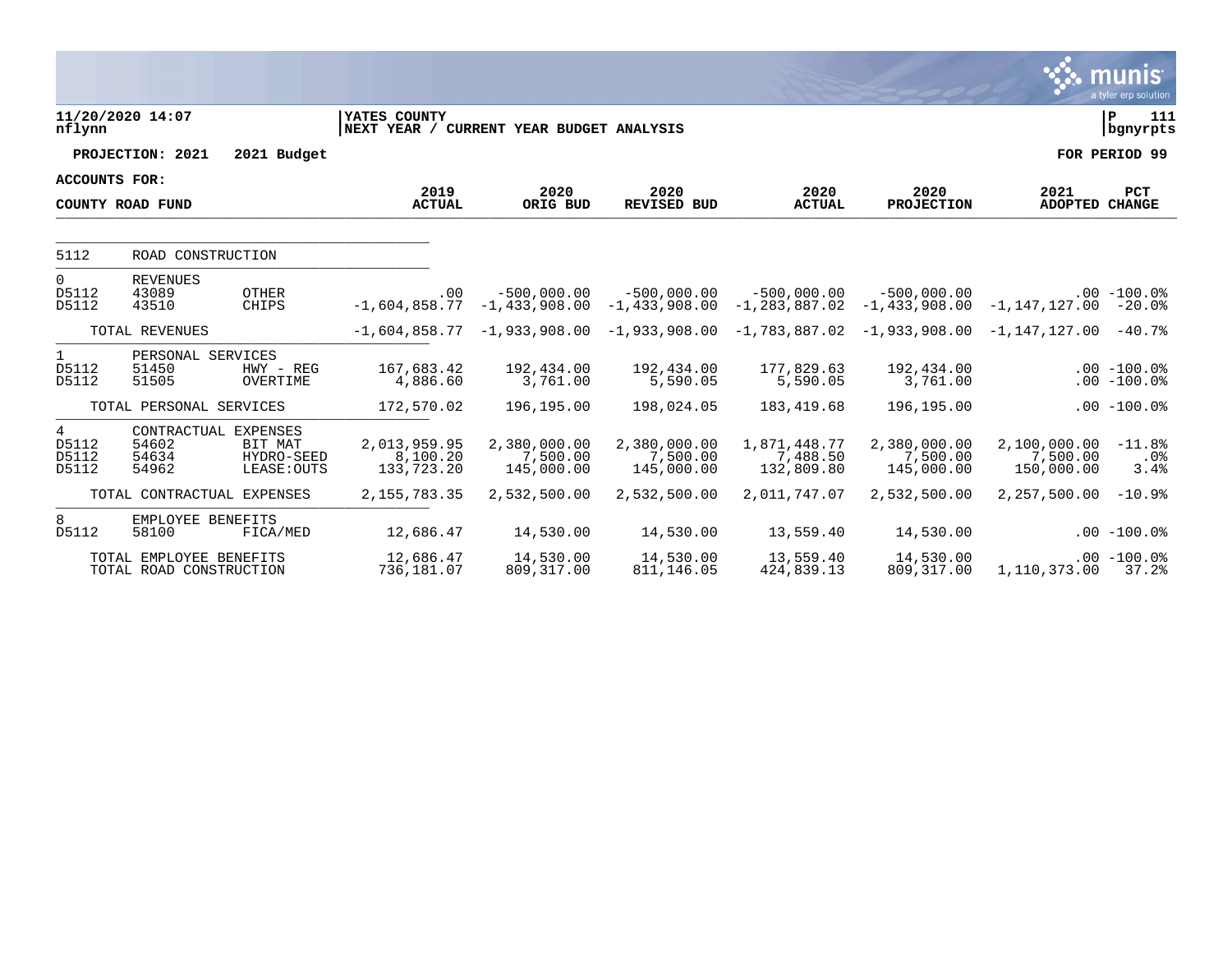|                                                                  |                                                             |                                                                                                                     |                                                                               |                                                                                     |                                                                                       |                                                                                         |                                                                                           |                                                       | munis <sup>®</sup><br>a tyler erp solution                                         |
|------------------------------------------------------------------|-------------------------------------------------------------|---------------------------------------------------------------------------------------------------------------------|-------------------------------------------------------------------------------|-------------------------------------------------------------------------------------|---------------------------------------------------------------------------------------|-----------------------------------------------------------------------------------------|-------------------------------------------------------------------------------------------|-------------------------------------------------------|------------------------------------------------------------------------------------|
| nflynn                                                           | 11/20/2020 14:07                                            |                                                                                                                     | YATES COUNTY<br>NEXT YEAR / CURRENT YEAR BUDGET ANALYSIS                      |                                                                                     |                                                                                       |                                                                                         |                                                                                           |                                                       | l P<br>112<br>  bgnyrpts                                                           |
|                                                                  | PROJECTION: 2021                                            | 2021 Budget                                                                                                         |                                                                               |                                                                                     |                                                                                       |                                                                                         |                                                                                           |                                                       | FOR PERIOD 99                                                                      |
| <b>ACCOUNTS FOR:</b>                                             |                                                             |                                                                                                                     |                                                                               |                                                                                     |                                                                                       |                                                                                         |                                                                                           |                                                       |                                                                                    |
|                                                                  | COUNTY ROAD FUND                                            |                                                                                                                     | 2019<br><b>ACTUAL</b>                                                         | 2020<br>ORIG BUD                                                                    | 2020<br><b>REVISED BUD</b>                                                            | 2020<br><b>ACTUAL</b>                                                                   | 2020<br><b>PROJECTION</b>                                                                 | 2021<br><b>ADOPTED CHANGE</b>                         | <b>PCT</b>                                                                         |
| 5120                                                             | BRIDGES & CULVERTS                                          |                                                                                                                     |                                                                               |                                                                                     |                                                                                       |                                                                                         |                                                                                           |                                                       |                                                                                    |
| $\mathbf{0}$<br>D5120<br>D5120<br>D5120                          | <b>REVENUES</b><br>42655<br>43589<br>44589                  | MINOR SALE<br><b>DOT</b><br><b>DOT</b>                                                                              | $-300.00$<br>$-14, 395.50$<br>$-177.700.24$                                   | .00<br>$-248, 279.00$<br>$-992,800.00$                                              | .00<br>$-248, 279.00$<br>$-992.800.00$                                                | $-23.00$<br>$-141,088.62$<br>$-798.405.38$                                              | .00<br>$-248, 279.00$<br>$-992,800.00$                                                    | .00                                                   | $.0\%$<br>$.00 - 100.0%$<br>$.00 - 100.0$                                          |
|                                                                  | TOTAL REVENUES                                              |                                                                                                                     |                                                                               | $-192, 395.74$ $-1, 241, 079.00$ $-1, 241, 079.00$                                  |                                                                                       | $-939,517.00$                                                                           | $-1, 241, 079.00$                                                                         |                                                       | $.00 - 100.0$                                                                      |
| $\mathbf{1}$<br>D5120<br>D5120                                   | PERSONAL SERVICES<br>51450<br>51505                         | $HWY - REG$<br>OVERTIME                                                                                             | 90,151.89<br>1,227.10                                                         | 45,038.00<br>1,091.00                                                               | 45,038.00<br>1,091.00                                                                 | 38,989.26<br>441.74                                                                     | 45,038.00<br>1,091.00                                                                     |                                                       | $.00 - 100.0$<br>$.00 - 100.0%$                                                    |
|                                                                  | TOTAL PERSONAL SERVICES                                     |                                                                                                                     | 91,378.99                                                                     | 46,129.00                                                                           | 46,129.00                                                                             | 39,431.00                                                                               | 46,129.00                                                                                 |                                                       | $.00 - 100.0%$                                                                     |
| 4<br>D5120<br>D5120<br>D5120<br>D5120<br>D5120<br>D5120<br>D5120 | 54020<br>54606<br>54629<br>54637<br>54913<br>54991<br>54998 | CONTRACTUAL EXPENSES<br>ENG SERV<br>CULV PIPE<br>STONE/GRAV<br>X-OVER ASP<br>MISC ITEMS<br>E SHERM HO<br>WILL ST BR | .00<br>36, 295.51<br>230.10<br>14,503.32<br>520.02<br>77.776.14<br>121,049.08 | .00<br>25,000.00<br>25,000.00<br>10,500.00<br>3,500.00<br>90,400.00<br>1,301,000.00 | .00<br>45, 375. 71<br>25,000.00<br>10,356.19<br>3,542.09<br>90,400.00<br>1,301,000.00 | 8,500.00<br>45,375.71<br>19,864.18<br>2,285.89<br>3,728.09<br>804, 483.54<br>944,797.71 | 8,500.00<br>25,000.00<br>25,000.00<br>10,500.00<br>3,500.00<br>887,064.86<br>1,360,565.88 | .00<br>23,000.00<br>23,000.00<br>9,900.00<br>5,500.00 | .0%<br>$-8.0$ .<br>$-8.0%$<br>$-5.7%$<br>57.1%<br>$.00 - 100.0%$<br>$.00 - 100.0%$ |
|                                                                  |                                                             | TOTAL CONTRACTUAL EXPENSES                                                                                          | 250, 374. 17                                                                  | 1,455,400.00                                                                        | 1,475,673.99                                                                          | 1,829,035.12                                                                            | 2,320,130.74                                                                              | $61,400.00 -95.8$                                     |                                                                                    |
| 8<br>D5120                                                       | EMPLOYEE BENEFITS<br>58100                                  | FICA/MED                                                                                                            | 6,732.18                                                                      | 3,417.00                                                                            | 3,417.00                                                                              | 2,914.41                                                                                | 3,417.00                                                                                  |                                                       | $.00 - 100.0%$                                                                     |
|                                                                  | TOTAL EMPLOYEE BENEFITS<br>TOTAL BRIDGES & CULVERTS         |                                                                                                                     | 6,732.18<br>156,089.60                                                        | 3,417.00<br>263,867.00                                                              | 3,417.00<br>284,140.99                                                                | 2,914.41<br>931,863.53                                                                  | 3,417.00<br>1,128,597.74                                                                  | $61,400.00 -76.7$                                     | $.00 - 100.0$                                                                      |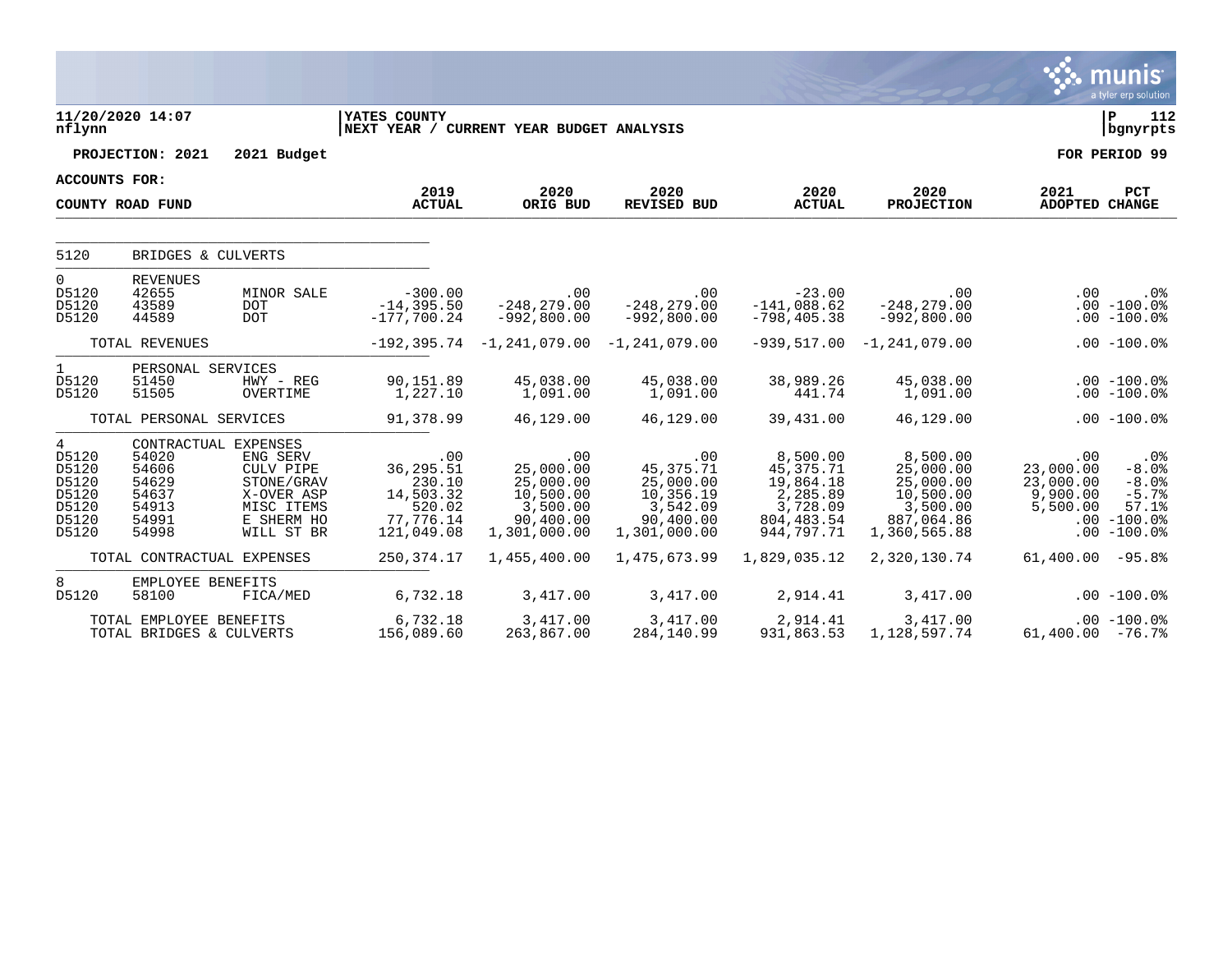|                                                  |                                                       |                                                                                        |                                                                 |                                                                |                                                                |                                                              |                                                                |                                                                | <b>munis</b><br>a tyler erp solution                              |
|--------------------------------------------------|-------------------------------------------------------|----------------------------------------------------------------------------------------|-----------------------------------------------------------------|----------------------------------------------------------------|----------------------------------------------------------------|--------------------------------------------------------------|----------------------------------------------------------------|----------------------------------------------------------------|-------------------------------------------------------------------|
| nflynn                                           | 11/20/2020 14:07                                      |                                                                                        | <b>YATES COUNTY</b><br>NEXT YEAR / CURRENT YEAR BUDGET ANALYSIS |                                                                |                                                                |                                                              |                                                                |                                                                | l P<br>113<br>  bgnyrpts                                          |
|                                                  | PROJECTION: 2021                                      | 2021 Budget                                                                            |                                                                 |                                                                |                                                                |                                                              |                                                                |                                                                | FOR PERIOD 99                                                     |
| <b>ACCOUNTS FOR:</b>                             |                                                       |                                                                                        |                                                                 |                                                                |                                                                |                                                              |                                                                |                                                                |                                                                   |
|                                                  | COUNTY ROAD FUND                                      |                                                                                        | 2019<br><b>ACTUAL</b>                                           | 2020<br>ORIG BUD                                               | 2020<br><b>REVISED BUD</b>                                     | 2020<br><b>ACTUAL</b>                                        | 2020<br><b>PROJECTION</b>                                      | 2021<br>ADOPTED CHANGE                                         | PCT                                                               |
| 5142                                             |                                                       | SNOW REMOVAL - COUNTY                                                                  |                                                                 |                                                                |                                                                |                                                              |                                                                |                                                                |                                                                   |
| $\mathbf 0$<br>D5142                             | <b>REVENUES</b><br>42655                              | MINOR SALE                                                                             | $-3,649.63$                                                     | $-2,700.00$                                                    | $-2,700.00$                                                    | $-2,837.44$                                                  | $-2,700.00$                                                    | $-2,700.00$                                                    | .0%                                                               |
|                                                  | TOTAL REVENUES                                        |                                                                                        | $-3,649.63$                                                     | $-2,700.00$                                                    | $-2,700.00$                                                    | $-2,837.44$                                                  | $-2,700.00$                                                    | $-2,700.00$                                                    | .0%                                                               |
| $\mathbf{1}$<br>D5142<br>D5142<br>D5142<br>D5142 | PERSONAL SERVICES<br>51450<br>51500<br>51504<br>51505 | $HWY - REG$<br>CB CSEA<br>ON CALL<br>OVERTIME                                          | 73,092.36<br>1,693.54<br>1,768.60<br>10,679.02                  | 113,004.00<br>1,900.00<br>1,900.00<br>19,239.00                | 113,004.00<br>1,900.00<br>1,900.00<br>19,239.00                | 31,220.87<br>1,113.65<br>907.98<br>5,866.35                  | 113,004.00<br>1,900.00<br>1,900.00<br>19,239.00                |                                                                | $.00 - 100.0$<br>$.00 - 100.0$<br>$.00 - 100.0%$<br>$.00 - 100.0$ |
|                                                  | TOTAL PERSONAL SERVICES                               |                                                                                        | 87, 233.52                                                      | 136,043.00                                                     | 136,043.00                                                     | 39,108.85                                                    | 136,043.00                                                     |                                                                | $.00 - 100.0$                                                     |
| 4<br>D5142<br>D5142<br>D5142<br>D5142<br>D5142   | 54032<br>54624<br>54625<br>54639<br>54961             | CONTRACTUAL EXPENSES<br>PERS-GOVTS<br>SALT-CO<br>SLT-GOVT<br>SNOW FENCE<br>LEASE: GOVT | 50,139.20<br>102,010.78<br>115,384.47<br>693.20<br>151, 377.39  | 47,250.00<br>80,000.00<br>100,200.00<br>1,500.00<br>134,300.00 | 47,250.00<br>80,000.00<br>100,200.00<br>1,500.00<br>134,300.00 | 28,557.32<br>43, 316. 77<br>64,840.26<br>508.50<br>71,990.10 | 47,250.00<br>80,000.00<br>100,200.00<br>1,500.00<br>134,300.00 | 48,195.00<br>81,000.00<br>102,705.00<br>1,500.00<br>134,300.00 | 2.0%<br>1.3%<br>2.5%<br>$.0\%$<br>.0%                             |
|                                                  |                                                       | TOTAL CONTRACTUAL EXPENSES                                                             | 419,605.04                                                      | 363,250.00                                                     | 363,250.00                                                     | 209, 212.95                                                  | 363,250.00                                                     | 367,700.00                                                     | 1.2%                                                              |
| 8<br>D5142                                       | EMPLOYEE BENEFITS<br>58100                            | FICA/MED                                                                               | 6,451.45                                                        | 10,126.00                                                      | 10,126.00                                                      | 2,908.96                                                     | 10,126.00                                                      |                                                                | $.00 - 100.0%$                                                    |
|                                                  | TOTAL EMPLOYEE BENEFITS                               | TOTAL SNOW REMOVAL - COUNTY                                                            | 6,451.45<br>509,640.38                                          | 10,126.00<br>506,719.00                                        | 10,126.00<br>506,719.00                                        | 2,908.96<br>248,393.32                                       | 10,126.00<br>506,719.00                                        | $365,000.00 - 28.0$                                            | $.00 - 100.0$                                                     |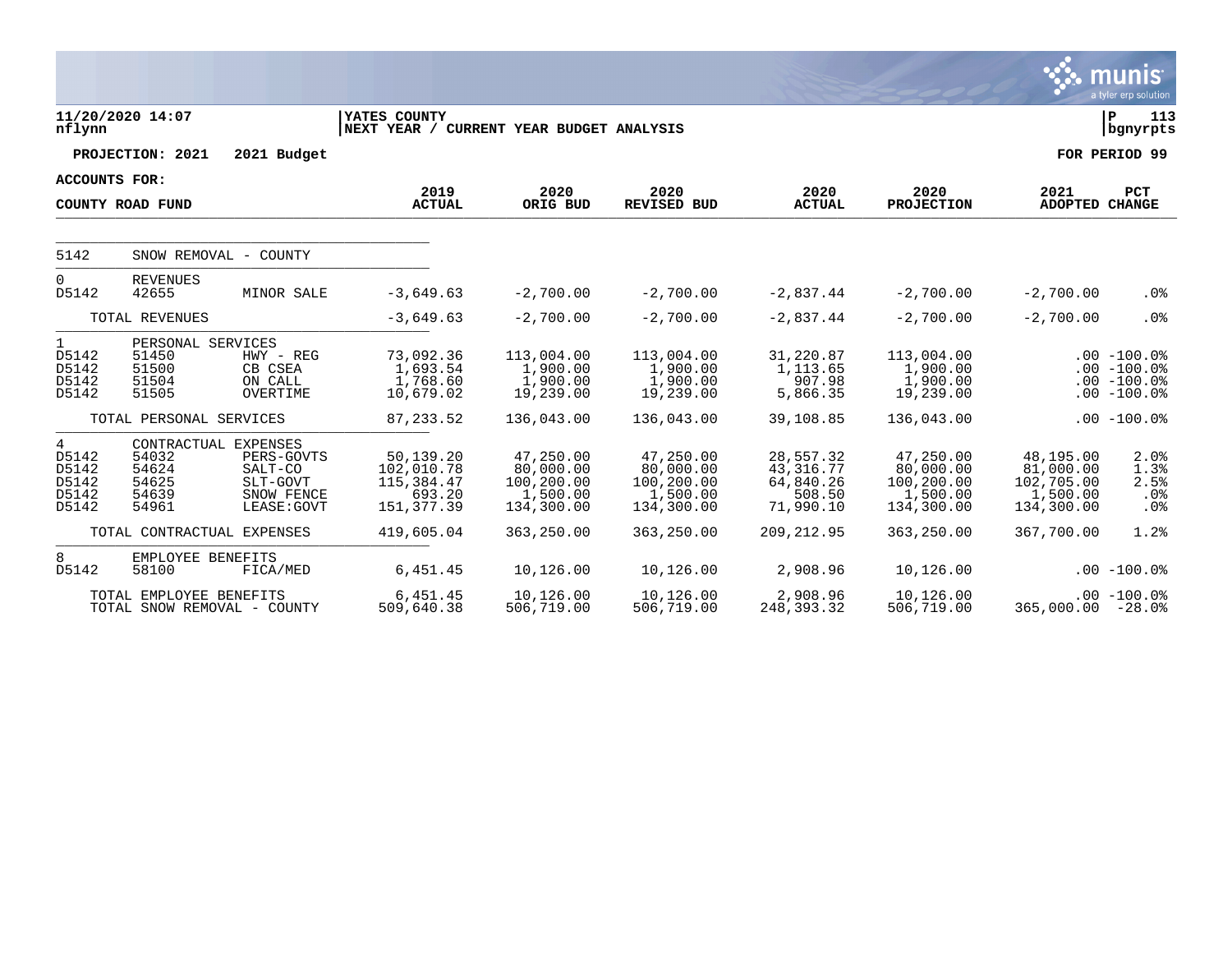|                                   |                                                        |                                             |                          |                            |                        |                           |                          | <b>munis</b><br>a tyler erp solution |
|-----------------------------------|--------------------------------------------------------|---------------------------------------------|--------------------------|----------------------------|------------------------|---------------------------|--------------------------|--------------------------------------|
| nflynn                            | 11/20/2020 14:07                                       | YATES COUNTY<br><b>NEXT YEAR</b><br>CURRENT | YEAR BUDGET ANALYSIS     |                            |                        |                           |                          | 114<br>ΙP<br>  bgnyrpts              |
|                                   | 2021 Budget<br>PROJECTION: 2021                        |                                             |                          |                            |                        |                           |                          | FOR PERIOD 99                        |
| ACCOUNTS FOR:<br>COUNTY ROAD FUND |                                                        | 2019<br><b>ACTUAL</b>                       | 2020<br>ORIG BUD         | 2020<br><b>REVISED BUD</b> | 2020<br><b>ACTUAL</b>  | 2020<br><b>PROJECTION</b> | 2021<br>ADOPTED CHANGE   | <b>PCT</b>                           |
| 9010                              | NYS RETIREMENT SYSTEM                                  |                                             |                          |                            |                        |                           |                          |                                      |
| 8<br>D9010                        | EMPLOYEE<br>BENEFITS<br>58400<br>ST RETIRE             | 159,214.14                                  | 200,000.00               | 200,000.00                 | 39,345.67              | 200,000.00                | 252,879.00               | 26.4%                                |
|                                   | TOTAL EMPLOYEE BENEFITS<br>TOTAL NYS RETIREMENT SYSTEM | 159, 214.14<br>159,214.14                   | 200,000.00<br>200,000.00 | 200,000.00<br>200,000.00   | 39,345.67<br>39,345.67 | 200,000.00<br>200,000.00  | 252,879.00<br>252,879.00 | 26.4%<br>26.4%                       |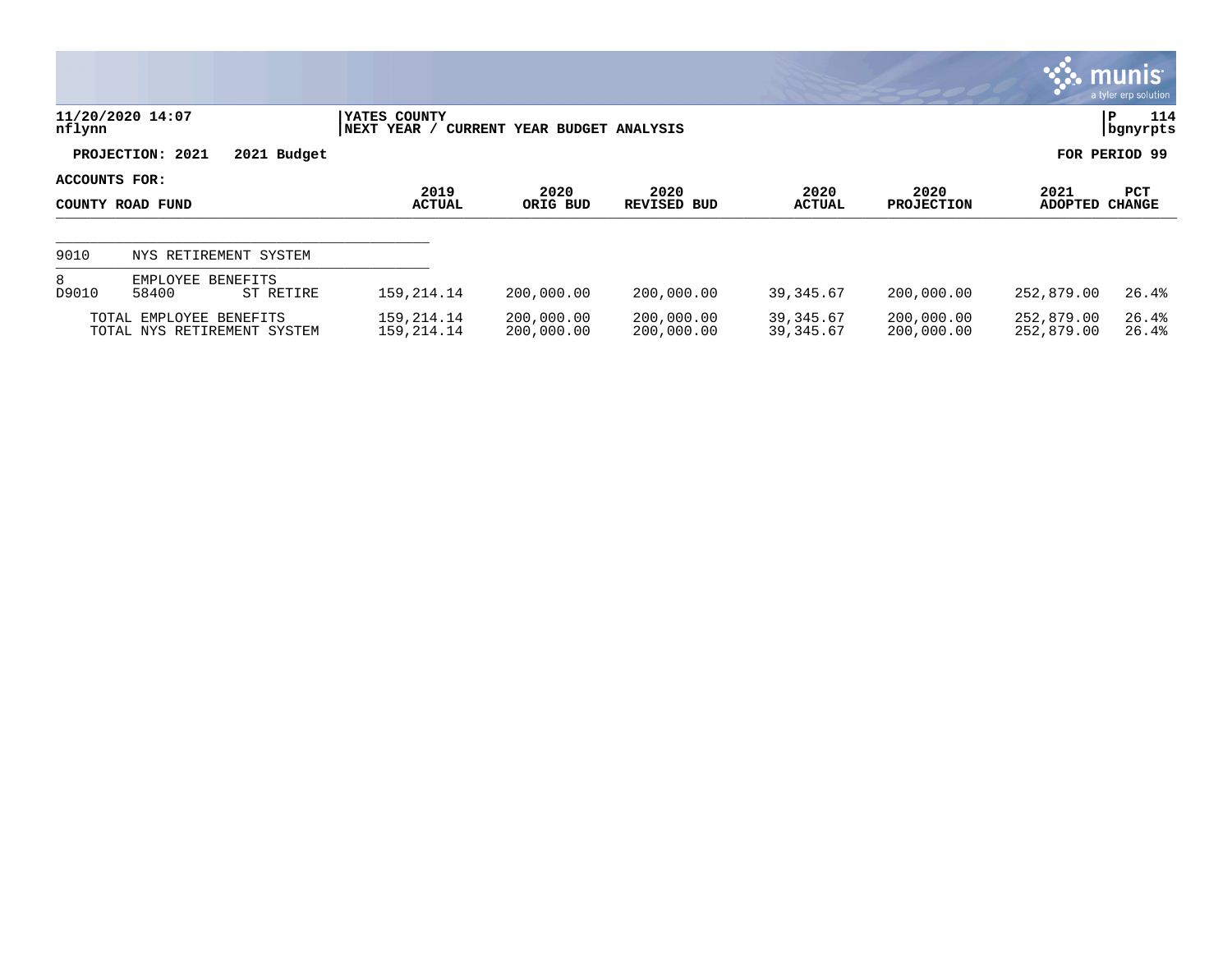|                              |                                                                                      |                                       |                                   |                                   |                                  |                                   |                                   | <b>munis</b><br>a tyler erp solution |
|------------------------------|--------------------------------------------------------------------------------------|---------------------------------------|-----------------------------------|-----------------------------------|----------------------------------|-----------------------------------|-----------------------------------|--------------------------------------|
| nflynn                       | 11/20/2020 14:07                                                                     | YATES COUNTY<br>YEAR /<br><b>NEXT</b> | CURRENT YEAR BUDGET ANALYSIS      |                                   |                                  |                                   |                                   | 115<br>∣P<br>  bgnyrpts              |
|                              | PROJECTION: 2021<br>2021 Budget                                                      |                                       |                                   |                                   |                                  |                                   |                                   | FOR PERIOD 99                        |
| ACCOUNTS FOR:                | COUNTY ROAD FUND                                                                     | 2019<br><b>ACTUAL</b>                 | 2020<br>ORIG BUD                  | 2020<br><b>REVISED BUD</b>        | 2020<br><b>ACTUAL</b>            | 2020<br><b>PROJECTION</b>         | 2021<br><b>ADOPTED</b>            | PCT<br><b>CHANGE</b>                 |
| 9060                         | HOSPITAL & MEDICAL INS                                                               |                                       |                                   |                                   |                                  |                                   |                                   |                                      |
| 8<br>D9060<br>D9060<br>D9060 | EMPLOYEE BENEFITS<br>58303<br>INS-CSEA<br>58306<br>INS-RETIRE<br>58307<br>EYEGLASSES | 133,702.61<br>5,307.47<br>80.00       | 145,124.00<br>34,000.00<br>400.00 | 145,124.00<br>34,000.00<br>400.00 | 118,762.99<br>11,601.00<br>80.00 | 145,124.00<br>34,000.00<br>400.00 | 156,299.00<br>39,000.00<br>600.00 | 7.7%<br>14.7%<br>50.0%               |
|                              | TOTAL EMPLOYEE BENEFITS<br>TOTAL HOSPITAL & MEDICAL INS                              | 139,090.08<br>139,090.08              | 179,524.00<br>179,524.00          | 179,524.00<br>179,524.00          | 130,443.99<br>130,443.99         | 179,524.00<br>179,524.00          | 195,899.00<br>195,899.00          | 9.1%<br>9.1%                         |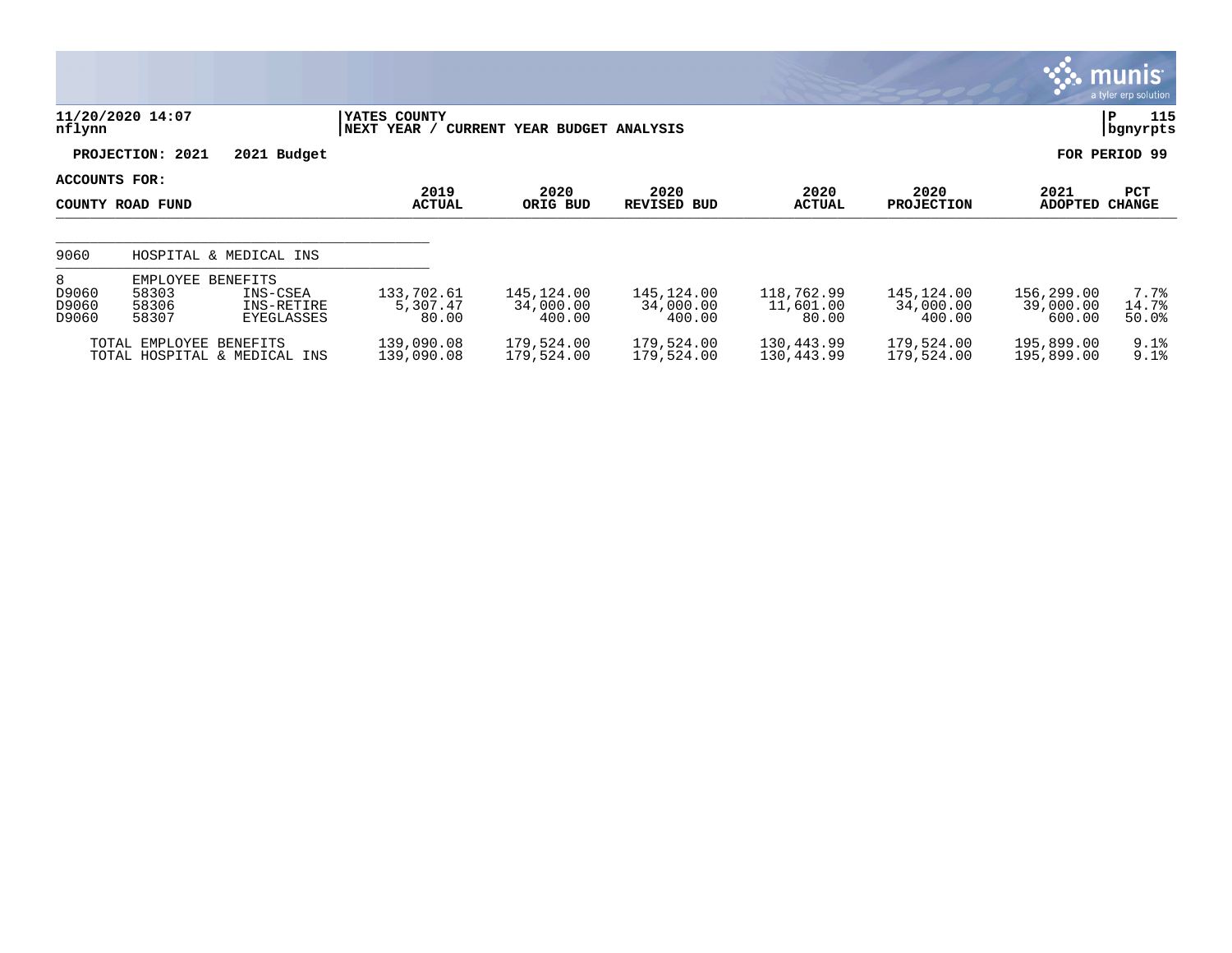|                                   |                                                         |                              |                              |                        |                        |                           |                        | $\sim$ munis $\sim$<br>a tyler erp solution |
|-----------------------------------|---------------------------------------------------------|------------------------------|------------------------------|------------------------|------------------------|---------------------------|------------------------|---------------------------------------------|
| nflynn                            | 11/20/2020 14:07                                        | YATES COUNTY<br> NEXT YEAR / | CURRENT YEAR BUDGET ANALYSIS |                        |                        |                           |                        | 116<br>P<br>  bgnyrpts                      |
|                                   | PROJECTION: 2021<br>2021 Budget                         |                              |                              |                        |                        |                           |                        | FOR PERIOD 99                               |
| ACCOUNTS FOR:<br>COUNTY ROAD FUND |                                                         | 2019<br><b>ACTUAL</b>        | 2020<br>ORIG BUD             | 2020<br>REVISED BUD    | 2020<br><b>ACTUAL</b>  | 2020<br><b>PROJECTION</b> | 2021<br><b>ADOPTED</b> | PCT<br><b>CHANGE</b>                        |
| 9089                              | OTHER EMPLOYEE BENEFITS                                 |                              |                              |                        |                        |                           |                        |                                             |
| 8<br>D9089                        | EMPLOYEE BENEFITS<br>58600<br><b>HRA</b>                | 21,646.13                    | 33,393.00                    | 33,393.00              | 30,808.33              | 52, 148.57                | 32,500.00              | $-2.7%$                                     |
|                                   | TOTAL EMPLOYEE BENEFITS<br>TOTAL OTHER EMPLOYEE BENEFIT | 21,646.13<br>21,646.13       | 33,393.00<br>33,393.00       | 33,393.00<br>33,393.00 | 30,808.33<br>30,808.33 | 52, 148.57<br>52, 148.57  | 32,500.00<br>32,500.00 | $-2.7%$<br>$-2.7%$                          |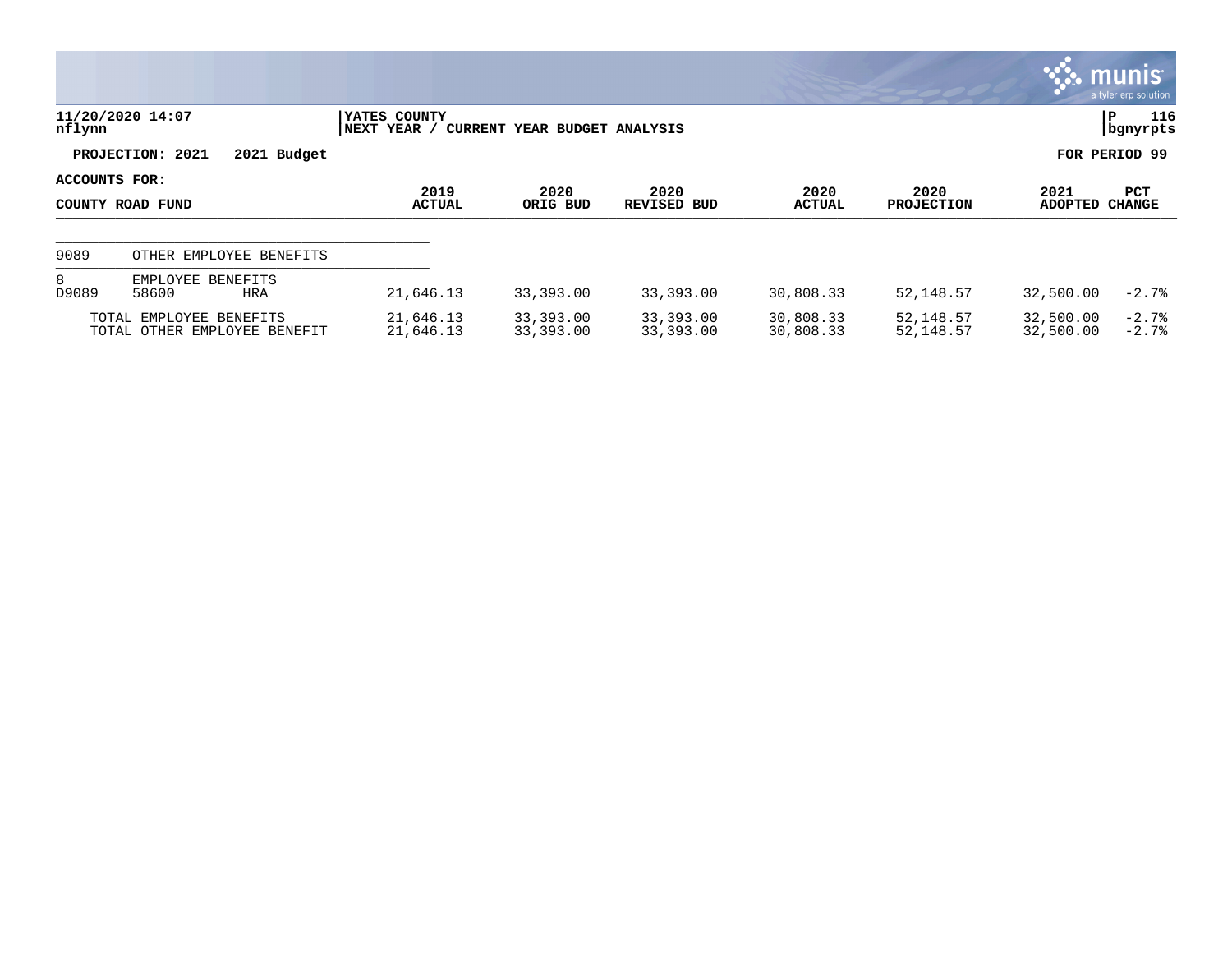|                                   |                                                         |                             |                              |                      |                |                           |                        | $\mathbb{C}$ munis<br>a tyler erp solution |
|-----------------------------------|---------------------------------------------------------|-----------------------------|------------------------------|----------------------|----------------|---------------------------|------------------------|--------------------------------------------|
| nflynn                            | 11/20/2020 14:07                                        | YATES COUNTY<br>NEXT YEAR / | CURRENT YEAR BUDGET ANALYSIS |                      |                |                           |                        | 117<br>P<br>  bgnyrpts                     |
|                                   | PROJECTION: 2021<br>2021 Budget                         |                             |                              |                      |                |                           |                        | FOR PERIOD 99                              |
| ACCOUNTS FOR:<br>COUNTY ROAD FUND |                                                         | 2019<br><b>ACTUAL</b>       | 2020<br>ORIG BUD             | 2020<br>REVISED BUD  | 2020<br>ACTUAL | 2020<br><b>PROJECTION</b> | 2021<br><b>ADOPTED</b> | PCT<br><b>CHANGE</b>                       |
| 9090                              | ADJUST DUE TO EMPLS VAC                                 |                             |                              |                      |                |                           |                        |                                            |
| 8<br>D9090                        | EMPLOYEE BENEFITS<br>58000<br>D/T VC/CMP                | 21,462.25                   | 6,000.00                     | 6,000.00             | .00            | 6,000.00                  | 7,000.00               | 16.7%                                      |
|                                   | TOTAL EMPLOYEE BENEFITS<br>TOTAL ADJUST DUE TO EMPLS VA | 21,462.25<br>21,462.25      | 6,000.00<br>6,000.00         | 6,000.00<br>6,000.00 | .00<br>.00     | 6,000.00<br>6,000.00      | 7,000.00<br>7,000.00   | 16.7%<br>16.7%                             |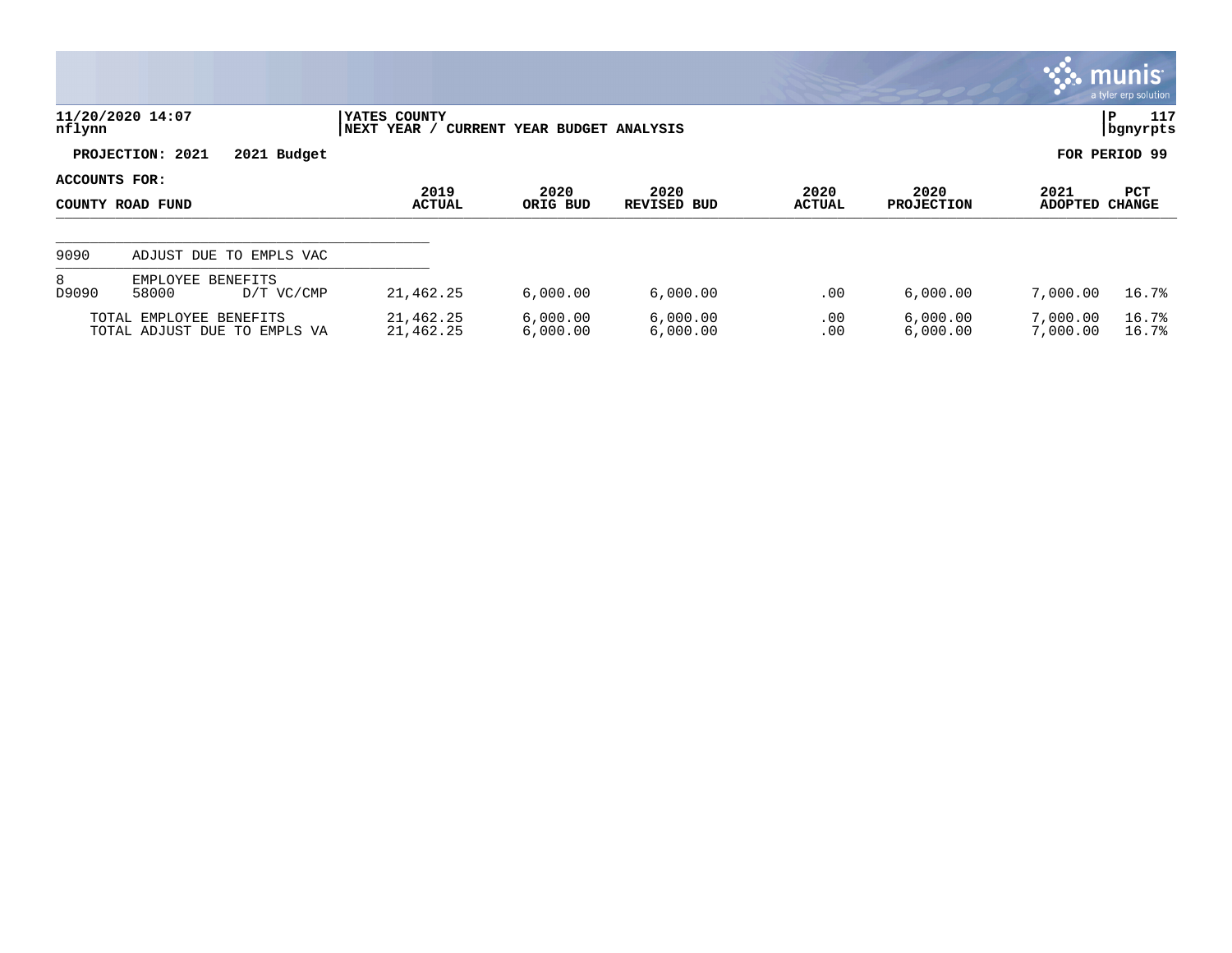|                     |                                                 |                         |                             |                              |                        |                        |                           |                        | , munis <sup>.</sup><br>a tyler erp solution |
|---------------------|-------------------------------------------------|-------------------------|-----------------------------|------------------------------|------------------------|------------------------|---------------------------|------------------------|----------------------------------------------|
| nflynn              | 11/20/2020 14:07                                |                         | YATES COUNTY<br>NEXT YEAR / | CURRENT YEAR BUDGET ANALYSIS |                        |                        |                           |                        | 118<br> P<br>bgnyrpts                        |
|                     | PROJECTION: 2021                                | 2021 Budget             |                             |                              |                        |                        |                           |                        | FOR PERIOD 99                                |
| ACCOUNTS FOR:       | COUNTY ROAD FUND                                |                         | 2019<br><b>ACTUAL</b>       | 2020<br>ORIG BUD             | 2020<br>REVISED BUD    | 2020<br><b>ACTUAL</b>  | 2020<br><b>PROJECTION</b> | 2021<br><b>ADOPTED</b> | PCT<br><b>CHANGE</b>                         |
| 9902                |                                                 | TRANSFER TO OTHER FUNDS |                             |                              |                        |                        |                           |                        |                                              |
| 9<br>D9902<br>D9902 | TRANSFERS<br>59130<br>59140                     | UNEMPL INS<br>WORK COMP | 1,400.00<br>30,554.00       | 1,400.00<br>31,354.00        | 1,400.00<br>31,354.00  | 1,400.00<br>31,354.00  | 1,400.00<br>31,354.00     | 2,000.00<br>34,477.00  | 42.9%<br>10.0%                               |
|                     | TOTAL TRANSFERS<br>TOTAL TRANSFER TO OTHER FUND |                         | 31,954.00<br>31,954.00      | 32,754.00<br>32,754.00       | 32,754.00<br>32,754.00 | 32,754.00<br>32,754.00 | 32,754.00<br>32,754.00    | 36,477.00<br>36,477.00 | 11.4%<br>11.4%                               |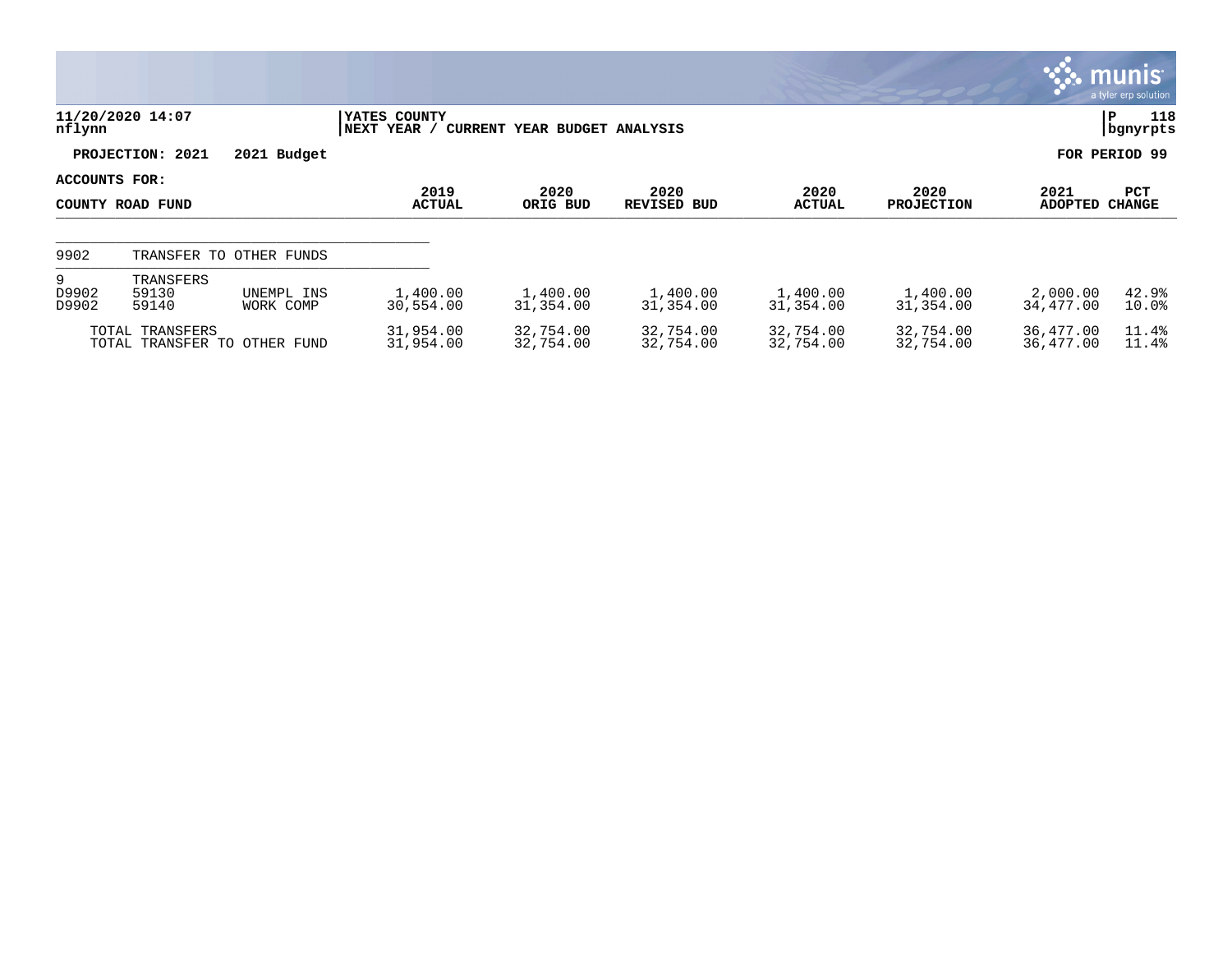|                                                                                           |                   |                                                     |                                     |                             |                                                                 |                                                |                                                |                          | <b>munis</b><br>a tyler erp solution |
|-------------------------------------------------------------------------------------------|-------------------|-----------------------------------------------------|-------------------------------------|-----------------------------|-----------------------------------------------------------------|------------------------------------------------|------------------------------------------------|--------------------------|--------------------------------------|
| 11/20/2020 14:07<br>YATES COUNTY<br>nflynn<br>NEXT YEAR /<br>CURRENT YEAR BUDGET ANALYSIS |                   |                                                     |                                     |                             |                                                                 |                                                | 119<br>P<br>  bgnyrpts                         |                          |                                      |
| PROJECTION: 2021<br>2021 Budget                                                           |                   |                                                     |                                     |                             | FOR PERIOD 99                                                   |                                                |                                                |                          |                                      |
| ACCOUNTS FOR:<br>COUNTY ROAD FUND                                                         |                   | 2019<br><b>ACTUAL</b>                               | 2020<br>ORIG BUD                    | 2020<br>REVISED BUD         | 2020<br><b>ACTUAL</b>                                           | 2020<br><b>PROJECTION</b>                      | 2021<br>PCT<br><b>CHANGE</b><br><b>ADOPTED</b> |                          |                                      |
| 9999                                                                                      | OTHER             |                                                     |                                     |                             |                                                                 |                                                |                                                |                          |                                      |
| $\overline{0}$<br>D9999                                                                   | REVENUES<br>41001 | RP TAX                                              | $-3,903,598.00$                     |                             | $.00 - 3,546,257.00$                                            | $-3,546,257.00$                                | $-3.546.257.00$                                | .00                      | .0%                                  |
| TOTAL REVENUES<br>TOTAL OTHER<br>TOTAL COUNTY ROAD FUND                                   |                   | $-3,903,598.00$<br>$-3,903,598.00$<br>$-697.271.99$ | $.00 \,$<br>$.00\,$<br>3,546,257.00 | $-3,546,257.00$<br>$.00 \,$ | $-3,546,257.00$<br>$-3,546,257.00 -3,546,257.00$<br>-575,818.10 | $-3,546,257.00$<br>-3,546,257.00<br>920,453.84 | .00<br>.00<br>4,241,051.00                     | $.0\%$<br>. 0 %<br>19.6% |                                      |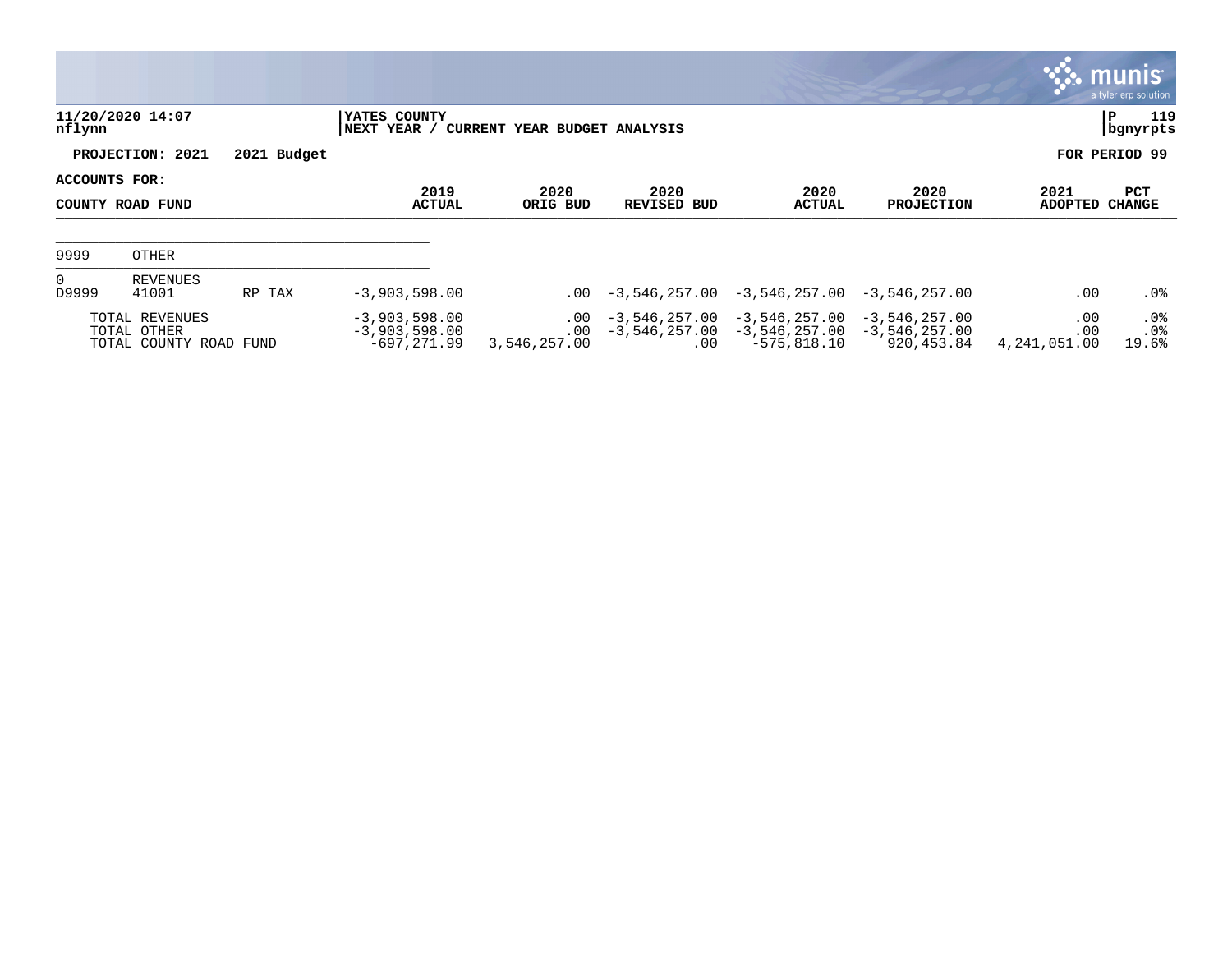|                                                                                      |                                                                          |                                                                               |                                                                                              |                                                                              |                                                                                    |                                                                                        |                                                                                            |                                                                        | munis<br>a tyler erp solution                                                       |  |  |
|--------------------------------------------------------------------------------------|--------------------------------------------------------------------------|-------------------------------------------------------------------------------|----------------------------------------------------------------------------------------------|------------------------------------------------------------------------------|------------------------------------------------------------------------------------|----------------------------------------------------------------------------------------|--------------------------------------------------------------------------------------------|------------------------------------------------------------------------|-------------------------------------------------------------------------------------|--|--|
| nflynn                                                                               | 11/20/2020 14:07                                                         |                                                                               | <b>YATES COUNTY</b><br>NEXT YEAR / CURRENT YEAR BUDGET ANALYSIS                              |                                                                              |                                                                                    |                                                                                        |                                                                                            |                                                                        | Þ<br>120<br>bgnyrpts                                                                |  |  |
|                                                                                      | PROJECTION: 2021                                                         | 2021 Budget                                                                   |                                                                                              |                                                                              |                                                                                    |                                                                                        |                                                                                            |                                                                        | FOR PERIOD 99                                                                       |  |  |
| ACCOUNTS FOR:                                                                        |                                                                          |                                                                               |                                                                                              |                                                                              |                                                                                    |                                                                                        |                                                                                            |                                                                        |                                                                                     |  |  |
| ROAD MACHINERY FUND                                                                  |                                                                          |                                                                               | 2019<br><b>ACTUAL</b>                                                                        | 2020<br>ORIG BUD                                                             | 2020<br><b>REVISED BUD</b>                                                         | 2020<br><b>ACTUAL</b>                                                                  | 2020<br><b>PROJECTION</b>                                                                  | 2021<br><b>ADOPTED CHANGE</b>                                          | PCT                                                                                 |  |  |
| 5130                                                                                 | MACHINERY                                                                |                                                                               |                                                                                              |                                                                              |                                                                                    |                                                                                        |                                                                                            |                                                                        |                                                                                     |  |  |
| $\mathbf 0$<br>DM5130<br>DM5130<br>DM5130<br>DM5130<br>DM5130<br>DM5130              | REVENUES<br>42401<br>42655<br>42656<br>42657<br>42665<br>42770           | INTEREST<br>FUEL SALES<br>MINOR SALE<br>FUEL SYS<br>SALE OF EQ<br>FINES-PR    | $-688.15$<br>$-172,979.83$<br>$-14,838.18$<br>$-6,022.57$<br>$-67,078.60$<br>$\overline{00}$ | $-400.00$<br>$-79,000.00$<br>$-1,200.00$<br>$\sim$ 00<br>$-99,000.00$<br>.00 | $-400.00$<br>$-79,000.00$<br>$-1,200.00$<br>$\overline{00}$<br>$-99,000.00$<br>.00 | $-696.13$<br>$-55,719.64$<br>$-9,755.61$<br>$-2,021.62$<br>$-124, 371.25$<br>$-100.00$ | $-400.00$<br>$-79,000.00$<br>$-1,200.00$<br>.00<br>$-99,000.00$<br>.00                     | $-400.00$<br>$-90,000.00$<br>$-1,200.00$<br>.00<br>$-78,000.00$<br>.00 | .0%<br>13.9%<br>$.0\%$<br>.0%<br>$-21.2%$<br>.0%                                    |  |  |
|                                                                                      | TOTAL REVENUES                                                           |                                                                               | $-261,607.33$                                                                                | $-179,600.00$                                                                | $-179,600.00$                                                                      | $-192,664.25$                                                                          | $-179,600.00$                                                                              | $-169,600.00$                                                          | $-5.6%$                                                                             |  |  |
| $\mathbf{1}$<br>DM5130<br>DM5130<br>DM5130<br>DM5130<br>DM5130                       | PERSONAL SERVICES<br>51450<br>51500<br>51505<br>51509<br>51510           | $HWY - REG$<br>CB CSEA<br>OVERTIME<br>COMP CSEA<br>CLOTHING                   | 195,534.04<br>12.06<br>7,181.81<br>23.44<br>1,100.00                                         | 206, 263.00<br>90.00<br>6,923.00<br>150.00<br>1,200.00                       | 206, 263.00<br>90.00<br>6,923.00<br>150.00<br>1,200.00                             | 176,874.02<br>$.00 \,$<br>5,724.84<br>16.01<br>.00                                     | 206, 263.00<br>90.00<br>6,923.00<br>150.00<br>1,200.00                                     |                                                                        | $.00 - 100.0$<br>$.00 - 100.0%$<br>$.00 - 100.0$<br>$.00 - 100.0%$<br>$.00 - 100.0$ |  |  |
|                                                                                      | TOTAL PERSONAL SERVICES                                                  |                                                                               | 203,851.35                                                                                   | 214,626.00                                                                   | 214,626.00                                                                         | 182,614.87                                                                             | 214,626.00                                                                                 |                                                                        | $.00 - 100.0$                                                                       |  |  |
| $\overline{2}$<br>DM5130<br>DM5130<br>DM5130<br>DM5130<br>DM5130<br>DM5130<br>DM5130 | EOUIPMENT<br>52218<br>52310<br>52313<br>52314<br>52319<br>52320<br>52321 | TRAILER<br>EXCAVATOR<br>TRUCK-1 TN<br>TRUCK<br>TANDEM DMP<br>LOADER<br>SANDER | 22,994.00<br>$\sim 00$<br>143,997.24<br>62,886.62<br>254.68<br>.00<br>29,521.40              | .00<br>233,000.00<br>.00<br>100,000.00<br>.00<br>.00<br>.00                  | .00<br>235,933.00<br>.00<br>100,000.00<br>.00<br>.00<br>.00                        | $.00 \,$<br>235,933.00<br>94, 177.33<br>99,968.70<br>219,730.46<br>$\sim$ 00<br>.00    | $.00 \,$<br>233,000.00<br>94,177.33<br>100,000.00<br>219,730.46<br>$.00 \,$<br>$.00 \ \rm$ | .00<br>.00<br>68,300.00<br>189,000.00<br>175,000.00<br>17,600.00       | . 0%<br>$.00 - 100.0$<br>$.0\%$<br>$-31.7%$<br>.0%<br>.0%<br>.0%                    |  |  |
| DM5130<br>DM5130<br>DM5130<br>DM5130<br>DM5130                                       | 52324<br>52330<br>52332<br>52336<br>52516                                | <b>BULLDOZER</b><br>TRCK-SNGL<br>CHIPPER<br>TRACT MOW<br>SMALL EOUI           | $\sim$ 00<br>.00<br>.00<br>.00<br>7,651.42                                                   | .00<br>254,000.00<br>43,000.00<br>.00<br>4,500.00                            | .00<br>251,067.00<br>43,000.00<br>.00<br>4,500.00                                  | .00<br>2,801.74<br>.00<br>.00<br>2,215.53                                              | $.00 \,$<br>254,000.00<br>43,000.00<br>.00<br>4,500.00                                     | 100,000.00<br>105,000.00<br>4,500.00                                   | .0%<br>$.00 - 100.0$ %<br>$.00 - 100.0%$<br>.0 <sub>8</sub><br>.0 <sub>8</sub>      |  |  |
|                                                                                      | TOTAL EQUIPMENT                                                          |                                                                               | 267,305.36                                                                                   | 634,500.00                                                                   | 634,500.00                                                                         | 654,826.76                                                                             | 948,407.79                                                                                 | 659,400.00                                                             | 3.9%                                                                                |  |  |
| $\overline{4}$<br>DM5130<br>DM5130<br>DM5130<br>DM5130                               | CONTRACTUAL EXPENSES<br>54156<br>54320<br>54404<br>54411                 | TRAINING<br>EMERG EXP<br>BLDG MAINT<br>PARTS/REP                              | 50.00<br>.00<br>11,232.37<br>89,171.41                                                       | 200.00<br>$\ddotsc$ 00<br>7,725.00<br>176,200.00                             | 200.00<br>.00<br>7,705.00<br>176, 200.00                                           | .00<br>505.75<br>4,074.23<br>100,089.94                                                | 200.00<br>$\ddot{\phantom{0}}$ .00<br>7,725.00<br>176,200.00                               | 200.00<br>.00<br>7,700.00<br>176,200.00                                | .0%<br>.0%<br>$- . 3$ %<br>.0 <sub>8</sub>                                          |  |  |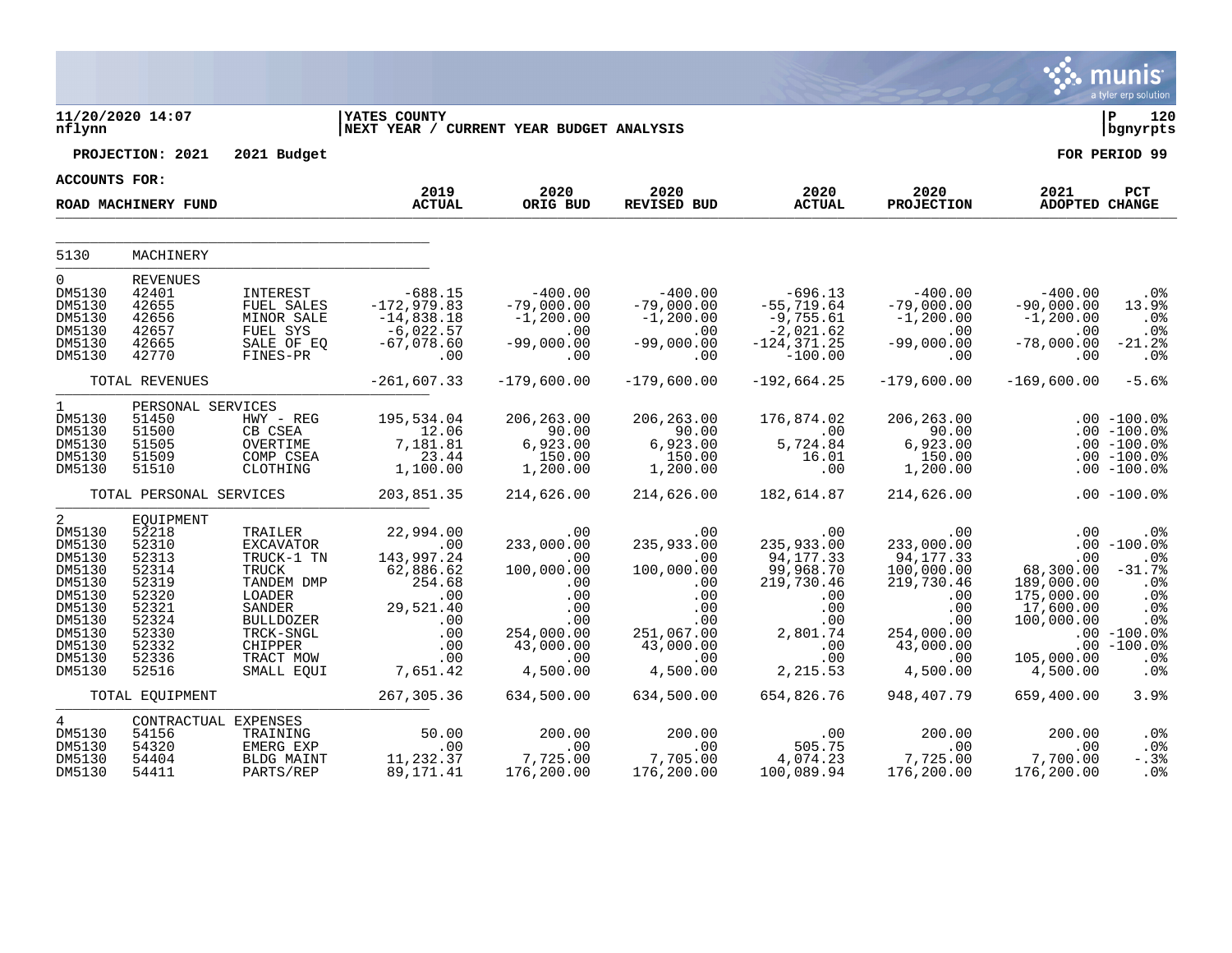

#### **11/20/2020 14:07 |YATES COUNTY |P 121 nflynn |NEXT YEAR / CURRENT YEAR BUDGET ANALYSIS |bgnyrpts**

## **PROJECTION: 2021 2021 Budget FOR PERIOD 99**

**ACCOUNTS FOR:**

|                 | ROAD MACHINERY FUND     |                            | 2019<br><b>ACTUAL</b> | 2020<br>ORIG BUD | 2020<br><b>REVISED BUD</b> | 2020<br><b>ACTUAL</b> | 2020<br><b>PROJECTION</b> | 2021<br>ADOPTED CHANGE | <b>PCT</b>      |
|-----------------|-------------------------|----------------------------|-----------------------|------------------|----------------------------|-----------------------|---------------------------|------------------------|-----------------|
| DM5130          | 54433                   | MAINT STRP                 | 6,526.25              | 1,850.00         | 1,850.00                   | 1,837.71              | 1,850.00                  | 1,900.00               | 2.7%            |
| DM5130          | 54456                   | SUPP : CLEAN               | 3,353.16              | 4,300.00         | 4,300.00                   | 1,937.24              | 4,300.00                  | 4,300.00               | $.0\%$          |
| DM5130          | 54467                   | SUPP: MOW                  | 4,105.63              | .00              | .00                        | .00                   | $.00 \,$                  | .00                    | $.0\%$          |
| DM5130          | 54474                   | SUPP: SAFTY                | 783.95                | 1,200.00         | 1,200.00                   | 432.28                | 1,200.00                  | 1,200.00               | .0 <sub>8</sub> |
| DM5130          | 54477                   | SUPP: WELDG                | 1,077.31              | 2,200.00         | 2,200.00                   | 648.63                | 2,200.00                  | 2,200.00               | .0 <sub>8</sub> |
| DM5130          | 54510                   | LP HEATERS                 | 1,285.73              | .00              | .00                        | .00                   | $.00 \,$                  | .00                    | .0 <sub>8</sub> |
| DM5130          | 54520                   | TOOLS                      | 607.16                | 875.00           | 875.00                     | 600.40                | 875.00                    | 875.00                 | $.0\%$          |
| DM5130          | 54521                   | TRASH REM                  | 1,320.00              | 1,440.00         | 1,440.00                   | 1,200.00              | 1,440.00                  | 1,440.00               | .0%             |
| DM5130          | 54574                   | COMP MAINT                 | 3,685.00              | 4,609.00         | 4,609.00                   | 2,620.00              | 4,609.00                  | 4,850.00               | 5.2%            |
| DM5130          | 54609                   | FUEL DIST                  | 30,919.84             | 750.00           | 4,904.65                   | 4,904.65              | 750.00                    | 750.00                 | $.0\%$          |
| DM5130          | 54618                   | HEAT FUEL                  | 22,715.05             | 24,000.00        | 24,000.00                  | 9,585.14              | 24,000.00                 | 24,000.00              | .0%             |
| DM5130          | 54621                   | OVRHD DOOR                 | 964.40                | .00              | .00                        | .00                   | $.00 \,$                  | .00                    | . 0 %           |
| DM5130          | 54628                   | <b>STEEL</b>               | 963.60                | .00              | .00                        | .00                   | .00                       | .00                    | .0 <sub>8</sub> |
| DM5130          | 54640                   | WATER DISP                 | 270.50                | .00              | .00                        | .00                   | $.00 \ \rm$               | .00                    | .0 <sub>8</sub> |
| DM5130          | 54652                   | <b>DSL FUEL</b>            | 128,890.65            | 146,000.00       | 141,865.35                 | 51,200.78             | 146,000.00                | 133,200.00             | $-8.8%$         |
| DM5130          | 54653                   | GASOLINE                   | 141,483.98            | 74,500.00        | 74,500.00                  | 54,299.84             | 74,500.00                 | 102,200.00             | 37.2%           |
| DM5130          | 54656                   | OIL/GREASE                 | 12,431.07             | .00              | .00                        | .00                   | $.00 \,$                  | .00                    | .0%             |
| DM5130          | 54657                   | TIRES/TUBE                 | 8,460.56              | .00              | .00                        | .00                   | .00                       | .00                    | $.0\%$          |
| DM5130          | 54662                   | REPAIR-OUT                 | 15,019.73             | .00              | .00                        | .00                   | $.00 \,$                  | .00                    | .0 <sub>8</sub> |
| DM5130          | 54676                   | UTIL: CELL                 | 1,734.18              | 1,575.00         | 1,575.00                   | 1,512.97              | 1,575.00                  | 1,600.00               | 1.6%            |
| DM5130          | 54677                   | UTIL: ELECT                | 9,978.59              | 10,300.00        | 10,300.00                  | 6,890.99              | 10,300.00                 | 10,300.00              | .0%             |
| DM5130          | 54682                   | TEL/FAX                    | 951.80                | 2,640.00         | 2,640.00                   | 2,200.00              | 2,640.00                  | 2,640.00               | $.0\%$          |
| DM5130          | 54684                   | UTIL:WAT/S                 | 823.53                | 800.00           | 800.00                     | 689.98                | 800.00                    | 870.00                 | 8.8%            |
| DM5130          | 54734                   | RADIO PART                 | 571.39                | .00              | .00                        | $.00 \,$              | $.00 \,$                  | .00                    | $.0\%$          |
| DM5130          | 54911                   | INS                        | 44,857.17             | 46,203.00        | 46,203.00                  | 45,232.70             | 46,203.00                 | 47,590.00              | 3.0%            |
|                 |                         | TOTAL CONTRACTUAL EXPENSES | 544,234.01            | 507,367.00       | 507,367.00                 | 290,463.23            | 507,367.00                | 524,015.00             | 3.3%            |
| 8               | EMPLOYEE BENEFITS       |                            |                       |                  |                            |                       |                           |                        |                 |
| DM5130          | 58100                   | FICA/MED                   | 15,252.25             | 16,066.00        | 16,066.00                  | 13,745.02             | 16,066.00                 |                        | $.00 - 100.0$   |
| DM5130          | 58303                   | INS-CSEA                   | 26,744.97             | 26,182.00        | 26,182.00                  | 17,764.34             | 26,182.00                 |                        | $.00 - 100.0$   |
|                 | TOTAL EMPLOYEE BENEFITS |                            | 41,997.22             | 42,248.00        | 42,248.00                  | 31,509.36             | 42,248.00                 |                        | $.00 - 100.0$   |
| TOTAL MACHINERY |                         | 795,780.61                 | 1,219,141.00          | 1,219,141.00     | 966,749.97                 | 1,533,048.79          | $1.013.815.00 - 16.88$    |                        |                 |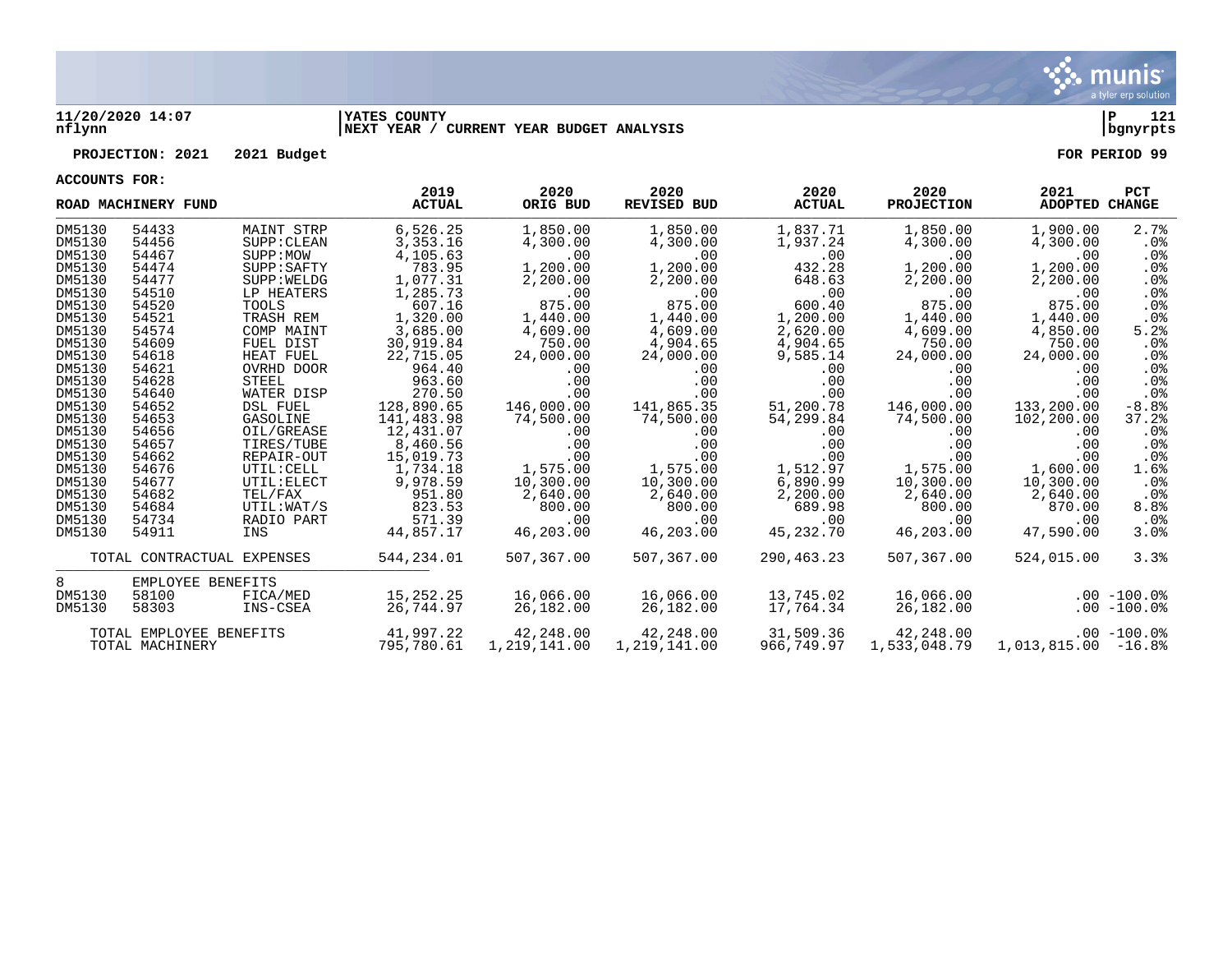|               |                                                        |                             |                              |                        |                       |                           |                        | $\overline{\mathsf{m} \mathsf{u}}$ nıs'<br>a tyler erp solution |
|---------------|--------------------------------------------------------|-----------------------------|------------------------------|------------------------|-----------------------|---------------------------|------------------------|-----------------------------------------------------------------|
| nflynn        | 11/20/2020 14:07                                       | YATES COUNTY<br>NEXT YEAR / | CURRENT YEAR BUDGET ANALYSIS |                        |                       |                           |                        |                                                                 |
|               | PROJECTION: 2021<br>2021 Budget                        |                             |                              |                        |                       |                           | FOR PERIOD 99          |                                                                 |
| ACCOUNTS FOR: | ROAD MACHINERY FUND                                    | 2019<br>ACTUAL              | 2020<br>ORIG BUD             | 2020<br>REVISED BUD    | 2020<br><b>ACTUAL</b> | 2020<br><b>PROJECTION</b> | 2021<br>ADOPTED CHANGE | <b>PCT</b>                                                      |
| 9010          | NYS RETIREMENT SYSTEM                                  |                             |                              |                        |                       |                           |                        |                                                                 |
| 8<br>DM9010   | BENEFITS<br>EMPLOYEE<br>58400<br>ST RETIRE             | 28, 271.05                  | 36,000.00                    | 36,000.00              | 7,079.95              | 36,000.00                 |                        | $.00 - 100.0$                                                   |
|               | TOTAL EMPLOYEE BENEFITS<br>TOTAL NYS RETIREMENT SYSTEM | 28, 271.05<br>28, 271.05    | 36,000.00<br>36,000.00       | 36,000.00<br>36,000.00 | 7,079.95<br>7,079.95  | 36,000.00<br>36,000.00    | $.00 \,$<br>.00        | $-100.0\%$<br>$-100.0%$                                         |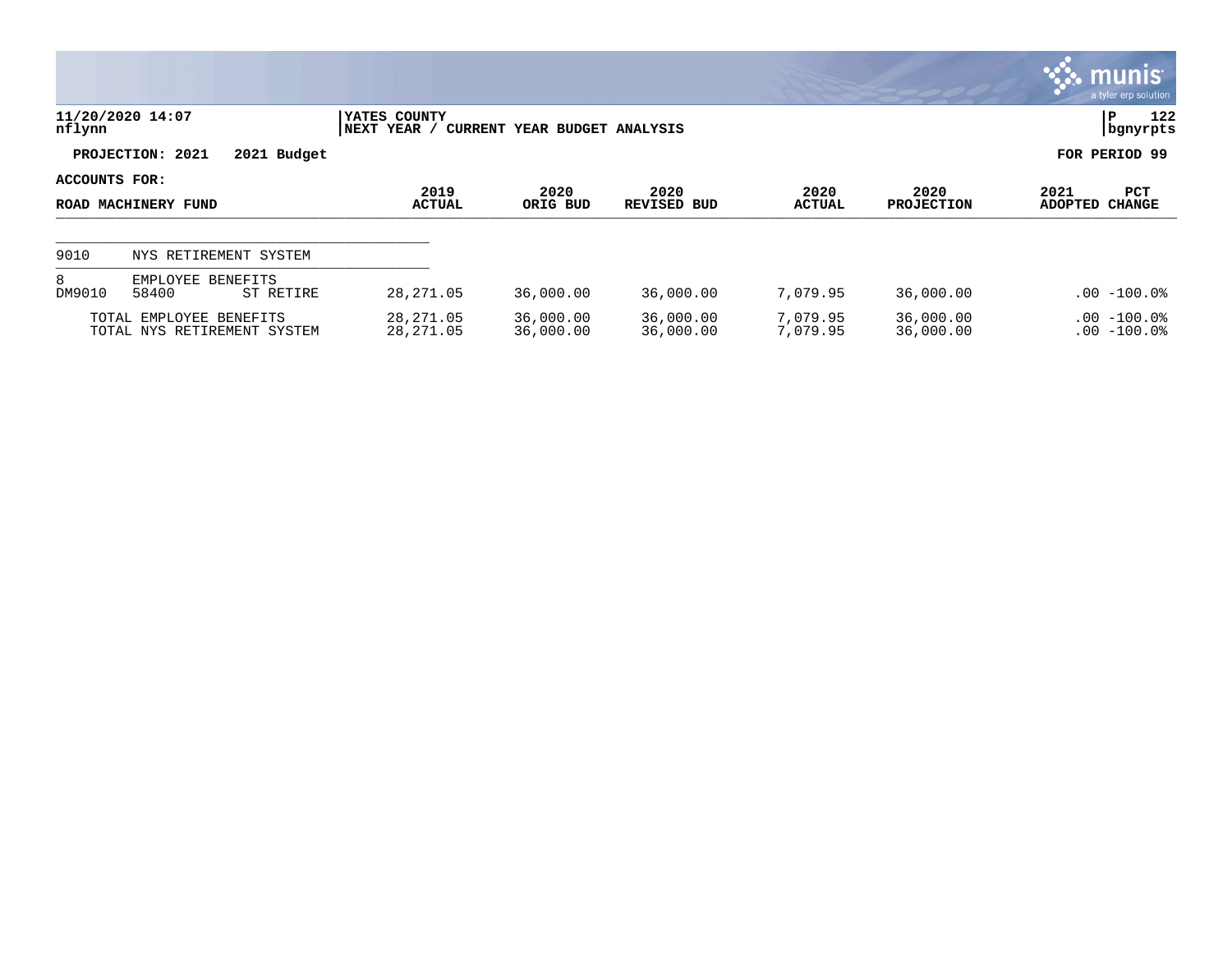|                                      |                                                                    |                                |                              |                            |                       |                           |                        | munis<br>a tyler erp solution   |
|--------------------------------------|--------------------------------------------------------------------|--------------------------------|------------------------------|----------------------------|-----------------------|---------------------------|------------------------|---------------------------------|
| nflynn                               | 11/20/2020 14:07                                                   | YATES COUNTY<br>NEXT<br>YEAR / | CURRENT YEAR BUDGET ANALYSIS |                            |                       |                           |                        | 123<br>P<br>  bgnyrpts          |
|                                      | PROJECTION: 2021<br>2021 Budget                                    |                                |                              |                            |                       |                           | FOR                    | PERIOD 99                       |
| ACCOUNTS FOR:<br>ROAD MACHINERY FUND |                                                                    | 2019<br><b>ACTUAL</b>          | 2020<br>ORIG BUD             | 2020<br><b>REVISED BUD</b> | 2020<br><b>ACTUAL</b> | 2020<br><b>PROJECTION</b> | 2021<br><b>ADOPTED</b> | PCT<br><b>CHANGE</b>            |
| 9060                                 | HOSPITAL & MEDICAL INS                                             |                                |                              |                            |                       |                           |                        |                                 |
| 8<br>DM9060<br>DM9060                | EMPLOYEE<br>BENEFITS<br>58306<br>INS-RETIRE<br>58307<br>EYEGLASSES | $-11, 288.39$<br>.00           | 1,000.00<br>200.00           | 1,000.00<br>200.00         | .00<br>80.00          | 1,000.00<br>200.00        |                        | $.00 - 100.0$<br>.00 -100.0%    |
|                                      | TOTAL EMPLOYEE BENEFITS<br>TOTAL HOSPITAL & MEDICAL INS            | $-11, 288.39$<br>$-11, 288.39$ | 1,200.00<br>1,200.00         | 1,200.00<br>1,200.00       | 80.00<br>80.00        | 1,200.00<br>1,200.00      |                        | $.00 - 100.0$<br>$.00 - 100.08$ |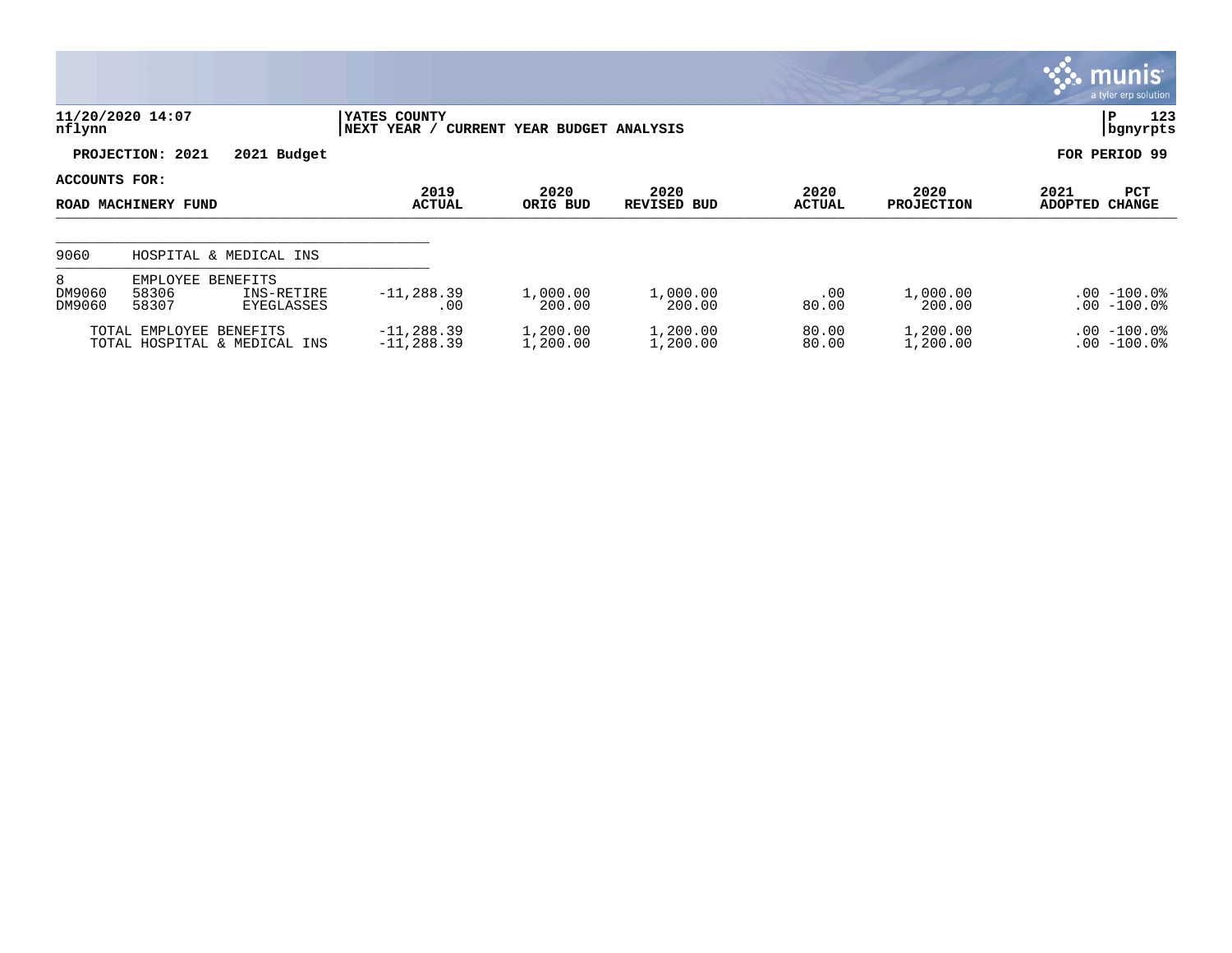|                                                         |                                   |                             |                              |                            |                       |                           |                        | $\sim$ munis $\sim$<br>a tyler erp solution |  |  |
|---------------------------------------------------------|-----------------------------------|-----------------------------|------------------------------|----------------------------|-----------------------|---------------------------|------------------------|---------------------------------------------|--|--|
| nflynn                                                  | 11/20/2020 14:07                  | YATES COUNTY<br>NEXT YEAR / | CURRENT YEAR BUDGET ANALYSIS |                            |                       |                           |                        | 124<br>P<br>  bgnyrpts                      |  |  |
|                                                         | PROJECTION: 2021<br>2021 Budget   |                             |                              |                            |                       |                           | FOR PERIOD 99          |                                             |  |  |
| ACCOUNTS FOR:<br>ROAD MACHINERY FUND                    |                                   | 2019<br><b>ACTUAL</b>       | 2020<br>ORIG BUD             | 2020<br><b>REVISED BUD</b> | 2020<br><b>ACTUAL</b> | 2020<br><b>PROJECTION</b> | 2021<br><b>ADOPTED</b> | PCT<br><b>CHANGE</b>                        |  |  |
| 9089                                                    | OTHER EMPLOYEE BENEFITS           |                             |                              |                            |                       |                           |                        |                                             |  |  |
| 8<br>DM9089                                             | EMPLOYEE BENEFITS<br>58600<br>HRA | 3,453.35                    | 3,900.00                     | 3,900.00                   | 3,526.63              | 4,623.88                  |                        | $.00 - 100.0$                               |  |  |
| TOTAL EMPLOYEE BENEFITS<br>TOTAL OTHER EMPLOYEE BENEFIT |                                   | 3,453.35<br>3,453.35        | 3,900.00<br>3,900.00         | 3,900.00<br>3,900.00       | 3,526.63<br>3,526.63  | 4,623.88<br>4,623.88      |                        | $.00 - 100.0$<br>$.00 - 100.0$              |  |  |

 $\sim$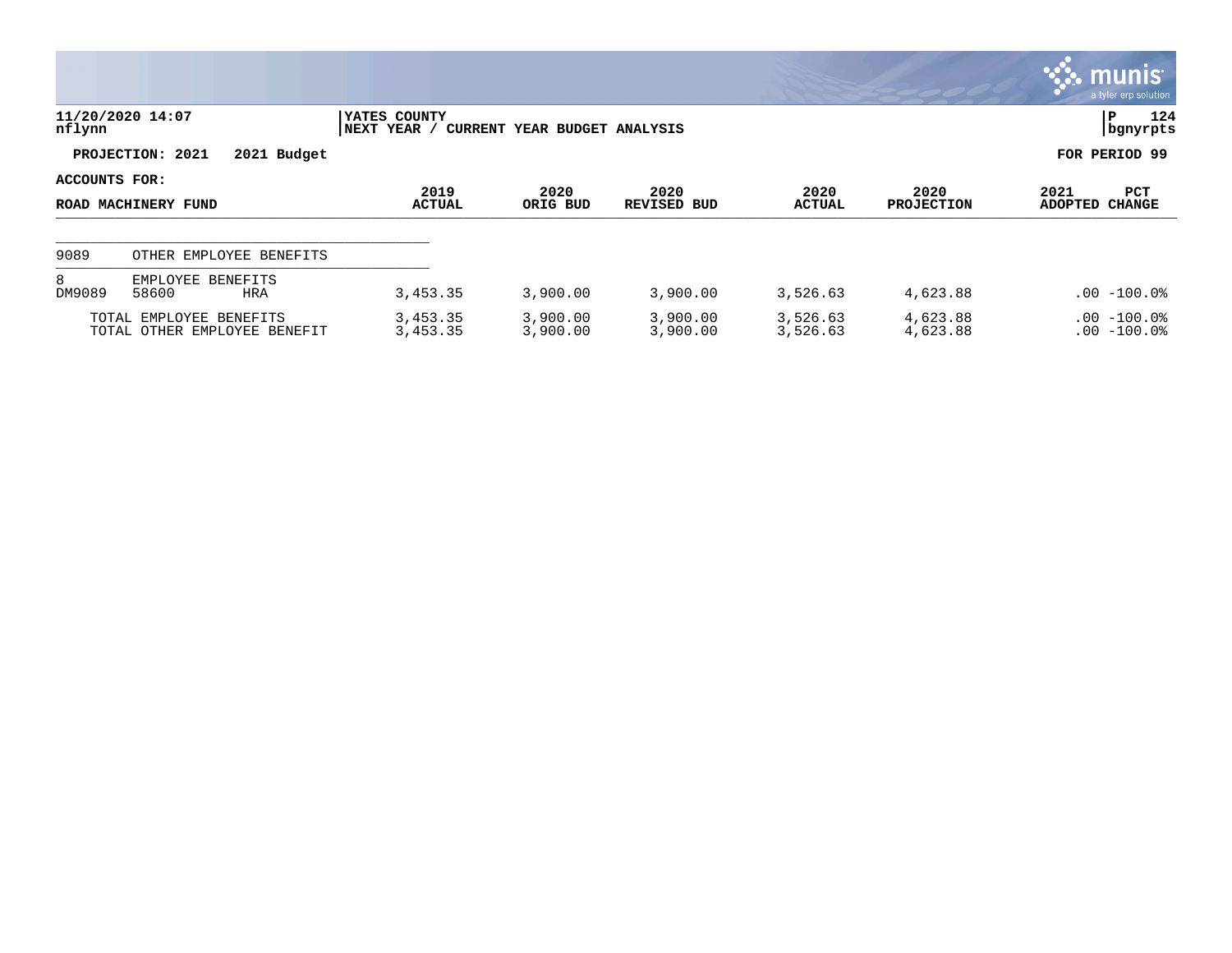|                                      |                                                         |                             |                              |                            |                       |                           |                        | $\sim$ munis $\sim$<br>a tyler erp solution |
|--------------------------------------|---------------------------------------------------------|-----------------------------|------------------------------|----------------------------|-----------------------|---------------------------|------------------------|---------------------------------------------|
| nflynn                               | 11/20/2020 14:07                                        | YATES COUNTY<br>NEXT YEAR / | CURRENT YEAR BUDGET ANALYSIS |                            |                       |                           |                        | 125<br>P<br>  bgnyrpts                      |
|                                      | PROJECTION: 2021<br>2021 Budget                         |                             |                              |                            |                       |                           | FOR PERIOD 99          |                                             |
| ACCOUNTS FOR:<br>ROAD MACHINERY FUND |                                                         | 2019<br><b>ACTUAL</b>       | 2020<br>ORIG BUD             | 2020<br><b>REVISED BUD</b> | 2020<br><b>ACTUAL</b> | 2020<br><b>PROJECTION</b> | 2021<br><b>ADOPTED</b> | PCT<br><b>CHANGE</b>                        |
| 9090                                 | ADJUST DUE TO EMPLS VAC                                 |                             |                              |                            |                       |                           |                        |                                             |
| 8<br>DM9090                          | EMPLOYEE BENEFITS<br>58000<br>D/T VC/CMP                | 3,745.02                    | 1,000.00                     | 1,000.00                   | .00                   | 1,000.00                  |                        | $.00 - 100.0$                               |
|                                      | TOTAL EMPLOYEE BENEFITS<br>TOTAL ADJUST DUE TO EMPLS VA | 3,745.02<br>3,745.02        | 1,000.00<br>1,000.00         | 1,000.00<br>1,000.00       | .00<br>.00            | 1,000.00<br>1,000.00      |                        | $.00 - 100.0$<br>$.00 - 100.0$              |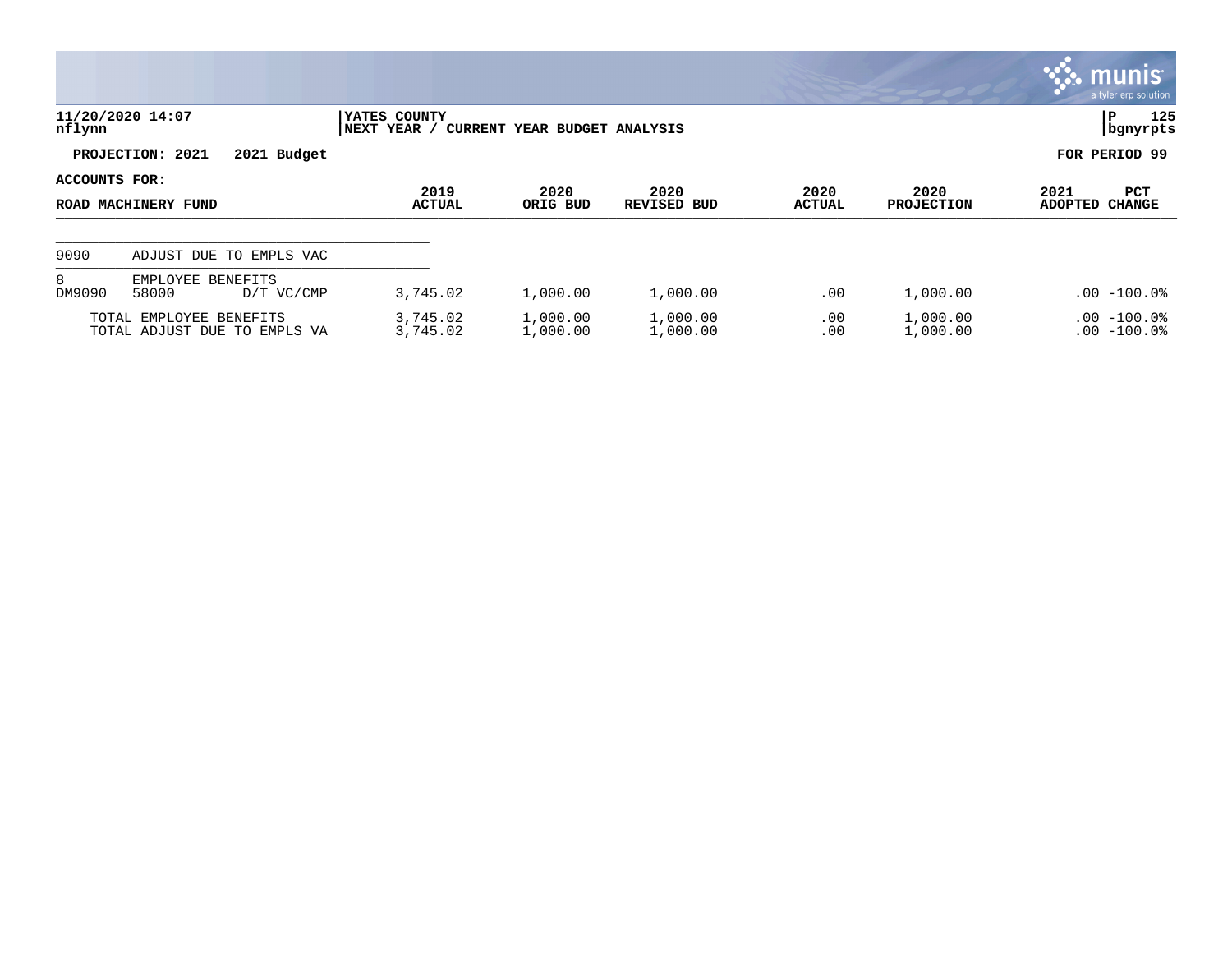|                                                 |                             |                         |                             |                              |                            |                       |                           |                        | $\mathbb{C}$ munis $\mathbb{C}$<br>a tyler erp solution |
|-------------------------------------------------|-----------------------------|-------------------------|-----------------------------|------------------------------|----------------------------|-----------------------|---------------------------|------------------------|---------------------------------------------------------|
| nflynn                                          | 11/20/2020 14:07            |                         | YATES COUNTY<br>NEXT YEAR / | CURRENT YEAR BUDGET ANALYSIS |                            |                       |                           |                        | 126<br>P<br>bgnyrpts                                    |
|                                                 | PROJECTION: 2021            | 2021 Budget             |                             |                              |                            |                       |                           |                        | FOR PERIOD 99                                           |
| ACCOUNTS FOR:<br>ROAD MACHINERY FUND            |                             |                         | 2019<br><b>ACTUAL</b>       | 2020<br>ORIG BUD             | 2020<br><b>REVISED BUD</b> | 2020<br><b>ACTUAL</b> | 2020<br><b>PROJECTION</b> | 2021<br><b>ADOPTED</b> | PCT<br><b>CHANGE</b>                                    |
| 9902                                            |                             | TRANSFER TO OTHER FUNDS |                             |                              |                            |                       |                           |                        |                                                         |
| 9<br>DM9902<br>DM9902                           | TRANSFERS<br>59130<br>59140 | UNEMPL INS<br>WORK COMP | 600.00<br>5,250.00          | 600.00<br>5,154.00           | 600.00<br>5,154.00         | 600.00<br>5,154.00    | 600.00<br>5,154.00        |                        | $.00 - 100.0$<br>$.00 - 100.0$                          |
| TOTAL TRANSFERS<br>TOTAL TRANSFER TO OTHER FUND |                             |                         | 5,850.00<br>5,850.00        | 5,754.00<br>5,754.00         | 5,754.00<br>5,754.00       | 5,754.00<br>5,754.00  | 5,754.00<br>5,754.00      |                        | $.00 - 100.0%$<br>$.00 - 100.0$                         |